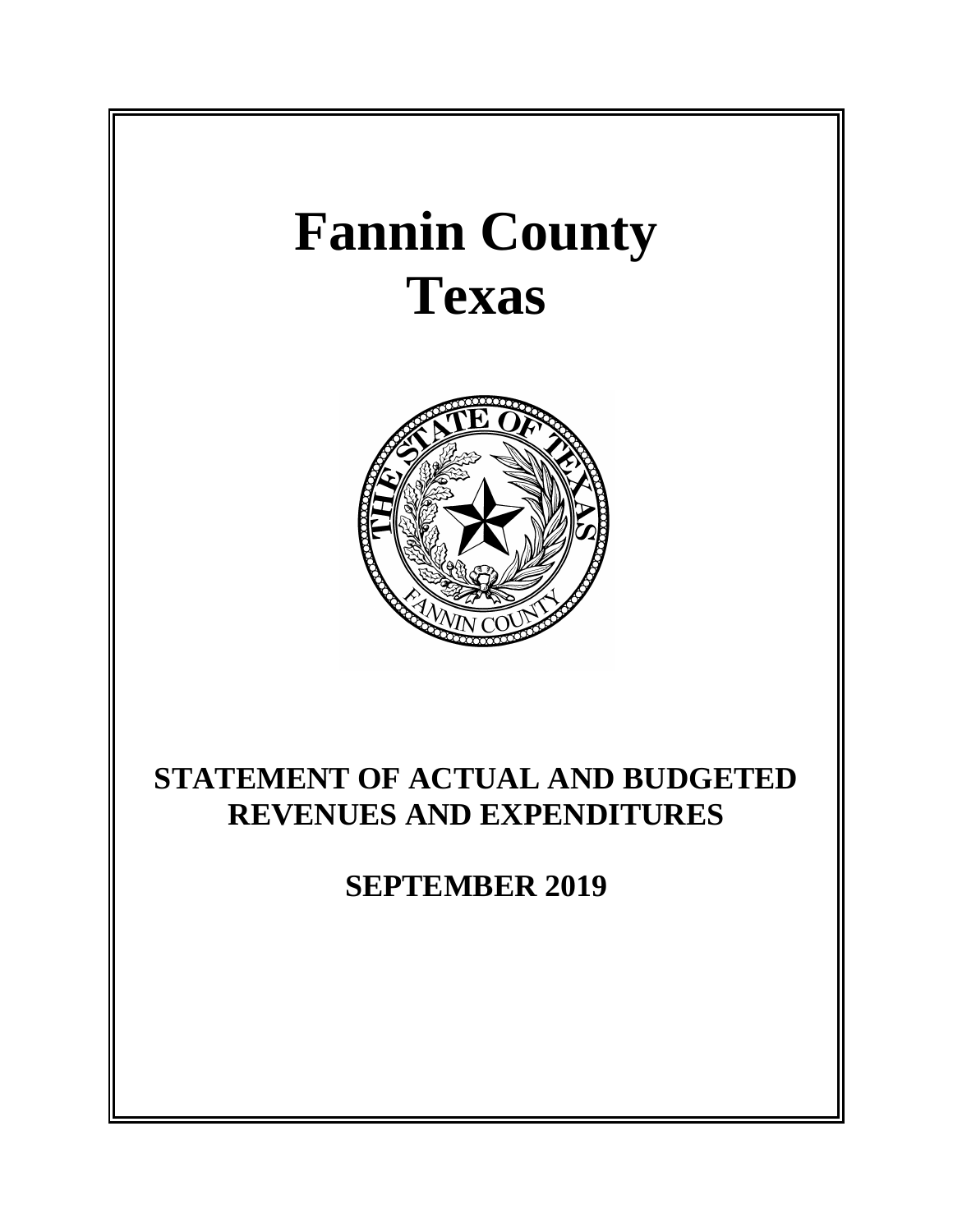|          | 01-08-2020**BUDGET ANALYSIS USAGE REPORT ** ASSET LIABILITY INCOME & EXPENSE<br>TIME: 07:06 AM - EFFECTIVE MONTH: 13 - FOR MONTH ENDING 9-30-19 |                                                      |         |            |                                        |                      | PAGE<br>1<br>PREPARER: 0004               |
|----------|-------------------------------------------------------------------------------------------------------------------------------------------------|------------------------------------------------------|---------|------------|----------------------------------------|----------------------|-------------------------------------------|
| ACT      | NUM ACCOUNT-TITLE                                                                                                                               | ORIGINAL<br>BUDGET-AMOUNT BUDGET-AMOUNT YEAR-TO-DATE | AMENDED | ENCUMBERED | ACTIVITY<br>YEAR-TO-DATE MONTH-TO-DATE | ACTIVITY             | <b>CURRENT USED</b><br>BALANCE PCT        |
|          | REPORTING FUND: 0010 GENERAL FUND                                                                                                               |                                                      |         |            |                                        |                      | EFFECTIVE MONTH - 13                      |
|          | 0100 PAYROLL                                                                                                                                    |                                                      |         |            |                                        |                      |                                           |
| ---- --- | 0100 PAYROLL                                                                                                                                    |                                                      |         |            |                                        | 813.02 0.00          | 813.02                                    |
|          | PAYROLL                                                                                                                                         |                                                      |         |            | 813.02                                 | 0.00                 | 813.02                                    |
|          | 0103 CASH                                                                                                                                       |                                                      |         |            |                                        |                      |                                           |
|          | 0100 GENERAL-COMBINED FUNDS CHECKING                                                                                                            |                                                      |         |            |                                        |                      | 339,964.44- 0.00 392,732.16               |
|          | 0110 BUSINESS MONEY FUND ACCOUNT                                                                                                                |                                                      |         |            | 1,021,608.48                           | 0.00                 | 1,021,608.48                              |
|          | 0175 TEXPOOL                                                                                                                                    |                                                      |         |            | 1,211,742.58-                          |                      | $0.00 \quad 3,392,040.40$                 |
|          | CASH                                                                                                                                            |                                                      |         |            | ------------<br>530,098.54-            | ---------            | ------------<br>$0.00 \quad 4,806,381.04$ |
|          | 0104 PETTY CASH                                                                                                                                 |                                                      |         |            |                                        |                      |                                           |
|          | 0560 SHERIFF PETTY CASH                                                                                                                         |                                                      |         |            | 0.00                                   | 0.00                 | 200.00                                    |
|          | PETTY CASH                                                                                                                                      |                                                      |         |            | 0.00                                   | 0.00                 | 200.00                                    |
|          | 0105 CHANGE FUND                                                                                                                                |                                                      |         |            |                                        |                      |                                           |
|          |                                                                                                                                                 |                                                      |         |            |                                        |                      |                                           |
|          | 0003 COUNTY CLERK CHANGE FUND                                                                                                                   |                                                      |         |            | 0.00                                   | 0.00                 | 100.00                                    |
|          | 0075 CO.ATTORNEY CHANGE FUND                                                                                                                    |                                                      |         |            | 0.00                                   | 0.00                 | 0.00                                      |
|          | 0115 JURY CASH ON HAND<br>0450 DISTRICT CLK. CHANGE FUND                                                                                        |                                                      |         |            | 0.00<br>0.00                           | 0.00<br>0.00         | 1,000.00<br>50.00                         |
|          | 0455 JP#1 CASH ON HAND                                                                                                                          |                                                      |         |            | 0.00                                   | 0.00                 | 100.00                                    |
|          | 0457 JP#3 CASH ON HAND                                                                                                                          |                                                      |         |            | 0.00                                   | 0.00                 | 100.00                                    |
|          | 0499 TAX ASSESSOR CHANGE FUND                                                                                                                   |                                                      |         |            | 0.00                                   | 0.00                 | 1,400.00                                  |
|          | CHANGE FUND                                                                                                                                     |                                                      |         |            | 0.00                                   | 0.00                 | 2,750.00                                  |
|          | 0120 RECEIVABLES                                                                                                                                |                                                      |         |            |                                        |                      |                                           |
|          | 0305 FINES RECEIVABLE                                                                                                                           |                                                      |         |            | 96,869.69                              | 0.00                 | 6,459,373.14                              |
|          | 0306 ALLOWANCE FOR UNCOLLECTIBLES                                                                                                               |                                                      |         |            | $41, 241.68 -$                         | 0.00                 | 1,861,839.03-                             |
|          | 0307 ALOWANCE FOR UNCOLLECTIBLES HOSPIT                                                                                                         |                                                      |         |            | 0.00                                   | 0.00                 | $100,000.00 -$                            |
|          | 0311 TAXES RECEIVABLE                                                                                                                           |                                                      |         |            | 66,967.49                              | 0.00                 | 650, 315.52                               |
|          | 0312 DUE FROM OTHER GOVERNMENTS                                                                                                                 |                                                      |         |            | 14,928.80                              | 0.00                 | 161,132.87                                |
|          | 0313 DUE FROM OTHER FUNDS                                                                                                                       |                                                      |         |            | 4,236.52                               | 0.00                 | 65,602.51                                 |
|          | 0314 ACCOUNTS RECEIVABLE                                                                                                                        | ------------ ------------                            |         |            | 39,734.70-<br>-----------              | 0.00                 | 108,835.30<br>------------                |
|          | RECEIVABLES                                                                                                                                     |                                                      |         |            | 102,026.12                             | ------------<br>0.00 | 5,483,420.31                              |
|          | 0133 ADVANCE TO FUND                                                                                                                            |                                                      |         |            |                                        |                      |                                           |
|          |                                                                                                                                                 |                                                      |         |            |                                        |                      |                                           |
|          | 0089 DUE FROM T.J.P.C.<br>---------------------- -----------                                                                                    |                                                      |         |            | 0.00                                   | 0.00<br>--------     | 0.00                                      |
|          | ADVANCE TO FUND                                                                                                                                 |                                                      |         |            | 0.00                                   | 0.00                 | 0.00                                      |
|          | 0200 LIABILITY ACCOUNT                                                                                                                          |                                                      |         |            |                                        |                      |                                           |
|          | 0097 DUE TO OTHER GOVERNMENTS-FINES                                                                                                             |                                                      |         |            | 8,351.76                               | 0.00                 | 731,991.23                                |
|          | 0099 DUE TO OTHERS-FINES                                                                                                                        |                                                      |         |            | 18,842.40                              | 0.00                 | 2,495,464.32                              |
|          | 0150 ACCRUED SALARY PAYABLE                                                                                                                     |                                                      |         |            | 12,614.36                              | 0.00                 | 163,017.73                                |
|          |                                                                                                                                                 |                                                      |         |            |                                        |                      |                                           |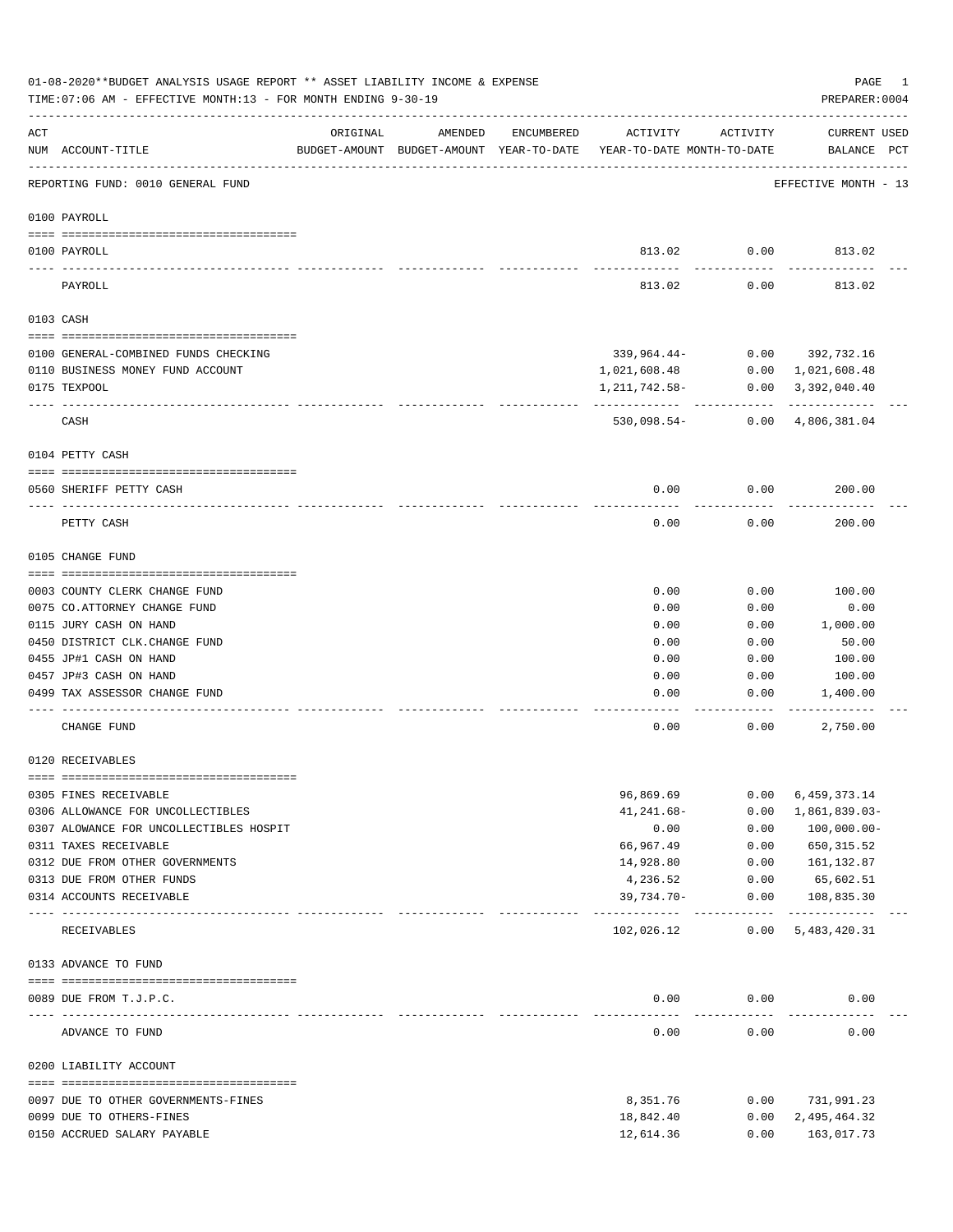|     | TIME: 07:06 AM - EFFECTIVE MONTH: 13 - FOR MONTH ENDING 9-30-19   |                           |                                                        |            |                           |                                            | PREPARER: 0004                        |  |
|-----|-------------------------------------------------------------------|---------------------------|--------------------------------------------------------|------------|---------------------------|--------------------------------------------|---------------------------------------|--|
| ACT |                                                                   | ORIGINAL                  | AMENDED                                                | ENCUMBERED | ACTIVITY                  | ACTIVITY                                   | <b>CURRENT USED</b>                   |  |
|     | NUM ACCOUNT-TITLE                                                 |                           | BUDGET-AMOUNT BUDGET-AMOUNT YEAR-TO-DATE               |            |                           | YEAR-TO-DATE MONTH-TO-DATE                 | BALANCE PCT                           |  |
|     | REPORTING FUND: 0010 GENERAL FUND                                 |                           |                                                        |            |                           |                                            | EFFECTIVE MONTH - 13                  |  |
|     | 0155 ACCRUED FRINGE BENEFITS                                      |                           |                                                        |            | 7,318.27                  |                                            | $0.00$ $74,745.32$                    |  |
|     | 0200 DEFERRED TAX REVENUE                                         |                           |                                                        |            | 63,033.24                 | 0.00                                       | 620,022.87                            |  |
|     | 0205 DEFERRED FINE REVENUE                                        |                           |                                                        |            | 28,433.85                 |                                            | $0.00 \quad 1,370,078.58$             |  |
|     | 0900 SYSTEM ADDED LIABILITY LINE-ITEM                             |                           |                                                        |            | 479,956.27                |                                            | 475,625.52 479,956.27                 |  |
|     | 0910 SYSTEM ADDED LIABILITY LINE-ITEM                             |                           |                                                        |            | 0.00                      | 0.00                                       | 0.00                                  |  |
|     | LIABILITY ACCOUNT                                                 |                           |                                                        |            | .<br>618,550.15           | ----------                                 | 475,625.52 5,935,276.32               |  |
|     | 0207 DUE TO FUND                                                  |                           |                                                        |            |                           |                                            |                                       |  |
|     |                                                                   |                           |                                                        |            |                           |                                            |                                       |  |
|     | 0070 DUE TO R.O.W.                                                |                           |                                                        |            | 0.00                      | 0.00                                       | 0.00                                  |  |
|     | 0089 DUE TO T.J.P.C.                                              |                           |                                                        |            | 0.00                      | 0.00                                       | 0.00                                  |  |
|     | 0090 DUE TO CJD                                                   |                           |                                                        |            | 0.00                      | 0.00                                       | 1,794.00                              |  |
|     | 0970 DUE TO OTHER GOVERNMENTS                                     |                           |                                                        |            | 0.00                      | 0.00                                       | 0.00                                  |  |
|     | 0990 DUE TO OTHERS                                                |                           |                                                        |            | 0.00                      | 0.00                                       | 344.79                                |  |
|     |                                                                   |                           |                                                        |            |                           |                                            |                                       |  |
|     | DUE TO FUND                                                       |                           |                                                        |            | 0.00                      | 0.00                                       | 2,138.79                              |  |
|     | 0225 LONG TERM LIABILITIES                                        |                           |                                                        |            |                           |                                            |                                       |  |
|     | 0510 TIME PYMT. WARRANTS ON COMPUTERS<br>---- ------------------- |                           |                                                        |            | 0.00                      | 0.00                                       | 0.00                                  |  |
|     | LONG TERM LIABILITIES                                             |                           |                                                        |            | 0.00                      | 0.00                                       | 0.00                                  |  |
|     | 0271 EQUITY ACCOUNT                                               |                           |                                                        |            |                           |                                            |                                       |  |
|     | 0200 EQUITY ACCOUNT                                               |                           |                                                        |            |                           | 445,927.30- 0.00 4,956,031.51              |                                       |  |
|     | EQUITY ACCOUNT                                                    |                           |                                                        |            |                           | ---------<br>445,927.30- 0.00 4,956,031.51 |                                       |  |
|     | 0300 CASH                                                         |                           |                                                        |            |                           |                                            |                                       |  |
|     | 0110 UNENCUMBERED FUND BALANCE                                    | 1,992,882.71 1,992,882.71 |                                                        |            | 0.00                      |                                            | $0.00 \quad 1,992,882.71 \quad 00$    |  |
|     |                                                                   |                           |                                                        |            |                           |                                            |                                       |  |
|     | CASH                                                              |                           | 1,992,882.71 1,992,882.71                              | 0.00       | 0.00                      |                                            | $0.00 \quad 1,992,882.71 \quad 00$    |  |
|     | 0310 PROPERTY TAXES                                               |                           |                                                        |            |                           |                                            |                                       |  |
|     | 0110 CURRENT TAXES                                                |                           | 8,066,365.09 8,066,365.09                              |            |                           |                                            | 8,302,988.79   0.00   236,623.70+ 103 |  |
|     | 0120 DELINQUENT TAXES                                             |                           | 150,000.00 150,000.00                                  |            | 236,577.68                | 0.00                                       | 86,577.68+ 158                        |  |
|     | PROPERTY TAXES                                                    |                           | 8, 216, 365.09 8, 216, 365.09 0.00 8, 539, 566.47 0.00 |            |                           | ---------                                  | 323, 201.38+ 104                      |  |
|     | 0318 OTHER TAXES                                                  |                           |                                                        |            |                           |                                            |                                       |  |
|     | 0120 PAY N LIEU TAX/GRASSLAND                                     | 16,000.00                 | 16,000.00                                              |            | 18,055.26                 | 0.00                                       | 2,055.26+ 113                         |  |
|     | 0121 PAY N LIEU TAX/UPPER TRINITY                                 | 15,381.00                 | 15,381.00                                              |            | 12,705.80                 | 0.00                                       | 2,675.20 83                           |  |
|     | 0122 TAX ABATEMENT/APPLICATION                                    | 0.00                      | 0.00                                                   |            | 18,300.00                 | 0.00                                       | 18,300.00+                            |  |
|     | 0130 COURT COSTS/ARREST FEES                                      | 280,000.00                | 280,000.00                                             |            | 227,708.73                | 0.00                                       | 52, 291. 27 81                        |  |
|     | 0132 ATTORNEYS & DOCTORS                                          | 14,000.00                 | 14,000.00                                              |            | 15,035.36                 | 0.00                                       | 1,035.36+ 107                         |  |
|     | 0140 TAX ON MIXED DRINKS                                          | 12,000.00                 | 12,000.00                                              |            | 20,398.19                 | 0.00                                       | 8,398.19+ 170                         |  |
|     | 0160 SALES TAX REVENUES                                           | 750,000.00                | 750,000.00                                             |            | 971,283.91                | 0.00                                       | 221, 283. 91+ 130                     |  |
|     | OTHER TAXES                                                       |                           | 1,087,381.00 1,087,381.00                              |            | $0.00 \quad 1,283,487.25$ | 0.00                                       | 196, 106. 25+ 118                     |  |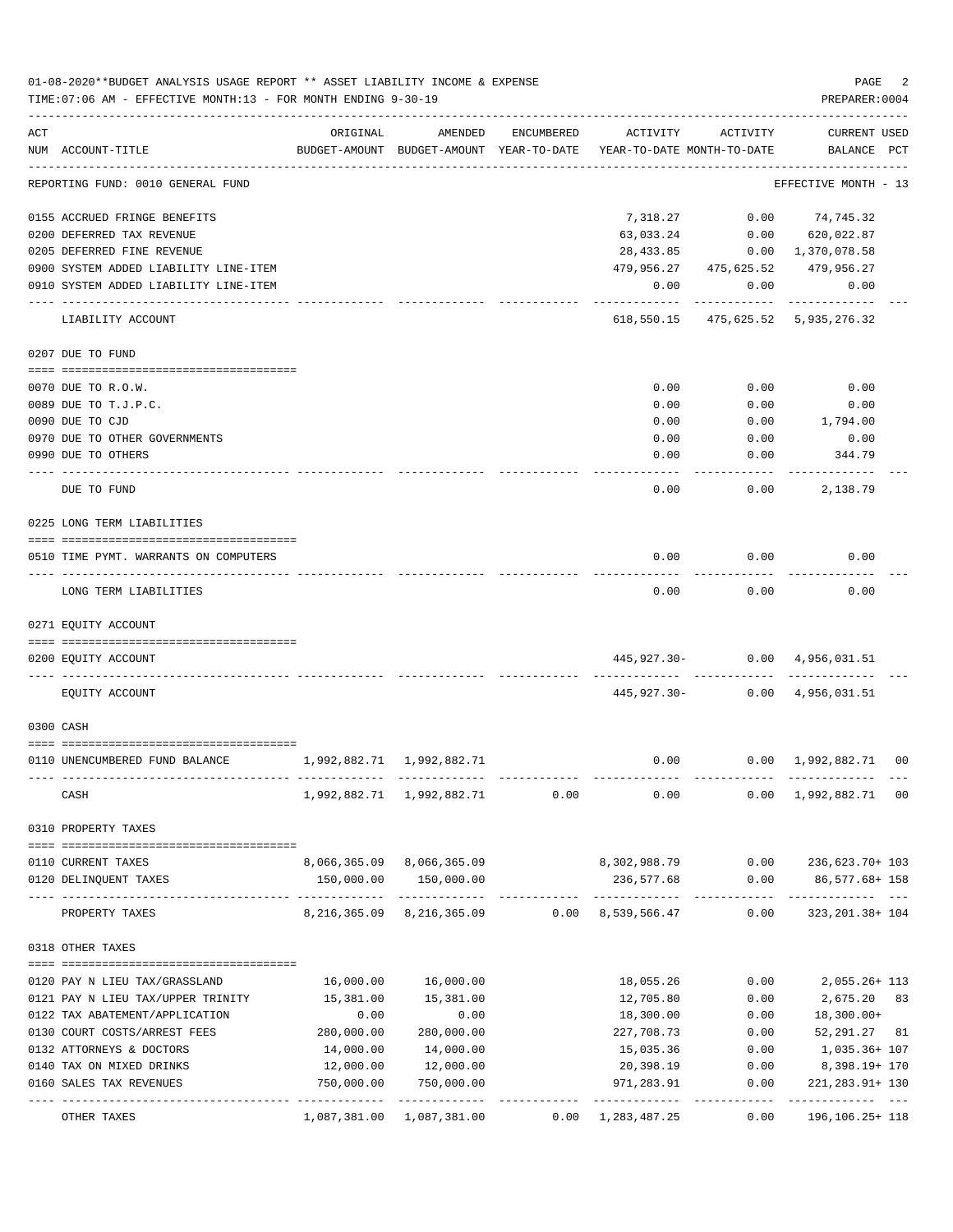|     | 01-08-2020**BUDGET ANALYSIS USAGE REPORT ** ASSET LIABILITY INCOME & EXPENSE<br>TIME: 07:06 AM - EFFECTIVE MONTH: 13 - FOR MONTH ENDING 9-30-19 |                    |                                        |            |                                                                                 |                 | PAGE<br>3<br>PREPARER: 0004        |
|-----|-------------------------------------------------------------------------------------------------------------------------------------------------|--------------------|----------------------------------------|------------|---------------------------------------------------------------------------------|-----------------|------------------------------------|
| ACT | NUM ACCOUNT-TITLE                                                                                                                               | ORIGINAL           | AMENDED                                | ENCUMBERED | ACTIVITY<br>BUDGET-AMOUNT BUDGET-AMOUNT YEAR-TO-DATE YEAR-TO-DATE MONTH-TO-DATE | ACTIVITY        | <b>CURRENT USED</b><br>BALANCE PCT |
|     | REPORTING FUND: 0010 GENERAL FUND                                                                                                               |                    |                                        |            |                                                                                 |                 | EFFECTIVE MONTH - 13               |
|     | 0319 F.C. DETENTION CENTER                                                                                                                      |                    |                                        |            |                                                                                 |                 |                                    |
|     | 0420 JAIL PAY PHONE COMMISSION                                                                                                                  | 150,000.00         | 150,000.00                             |            | 192,455.40                                                                      | 0.00            | 42, 455. 40+ 128                   |
|     | 0429 SCHOLARSHIP FUNDS                                                                                                                          | 0.00               | 0.00                                   |            | 0.00                                                                            | 0.00            | 0.00                               |
|     | 0551 ANNUAL PAYMENT                                                                                                                             | 10,000.00          | 10,000.00                              |            | 0.00                                                                            |                 | $0.00$ $10,000.00$<br>00           |
|     | 0552 MONTHLY MONITORING PAYMEN                                                                                                                  | 0.00               | 0.00                                   |            | 0.00                                                                            | 0.00            | 0.00                               |
|     | 0553 ADMINISTRATIVE FEE                                                                                                                         | 0.00               | 0.00                                   |            | 0.00                                                                            | 0.00            | 0.00                               |
|     | 0554 REIMB.FOR CONFINEMENT EXP.                                                                                                                 | 0.00<br>.          | 0.00                                   |            |                                                                                 | $0.00$ 0.00     | 0.00<br>.                          |
|     | F.C. DETENTION CENTER                                                                                                                           | 160,000.00         |                                        |            |                                                                                 |                 | 32,455.40+ 120                     |
|     | 0320 LICENSES & PERMITS                                                                                                                         |                    |                                        |            |                                                                                 |                 |                                    |
|     |                                                                                                                                                 |                    |                                        |            |                                                                                 |                 |                                    |
|     | 0200 ALCOHLIC BEVERAGE LICENSE                                                                                                                  |                    | 1,500.00 1,500.00                      |            |                                                                                 |                 | 2,943.50 0.00 1,443.50+196         |
|     | 0300 SEWAGE PERMITS/INSPECTIONS<br>0545 FOOD SERV. PERMITS/CLASSES                                                                              | 100,000.00<br>0.00 | 100,000.00<br>0.00                     |            | 106,957.64<br>0.00                                                              | 0.00            | $0.00$ 6,957.64+ 107<br>0.00       |
|     | 0546 \$5 COUNTY FEE/FOOD HANDLERS CLASS                                                                                                         | 0.00               | 0.00                                   |            | 0.00                                                                            | 0.00            | 0.00                               |
|     |                                                                                                                                                 |                    |                                        |            |                                                                                 |                 | ----------                         |
|     | LICENSES & PERMITS                                                                                                                              | 101,500.00         |                                        |            | $101,500.00$ $0.00$ $109,901.14$ $0.00$                                         |                 | 8,401.14+ 108                      |
|     | 0321 FEES OF TAX COLLECTOR                                                                                                                      |                    |                                        |            |                                                                                 |                 |                                    |
|     | 0200 COMMISSIONS ON CAR REGIST                                                                                                                  | 110,000.00         | 110,000.00                             |            | 110,680.45                                                                      | 0.00            | 680.45+ 101                        |
|     | 0250 COMMISSION ON CAR TITLES                                                                                                                   | 45,000.00          | 45,000.00                              |            | 47,470.00                                                                       | 0.00            | 2,470.00+ 105                      |
|     | 0251 COMM.ON SALES TAX COLLECTIONS 260,000.00                                                                                                   |                    | 260,000.00                             |            |                                                                                 | 266,030.42 0.00 | 6,030.42+ 102                      |
|     | 0901 TAX CERTIFICATES                                                                                                                           | 7,500.00           | 7,500.00                               |            | 9,044.44                                                                        | 0.00            | 1,544.44+ 121                      |
|     | FEES OF TAX COLLECTOR                                                                                                                           |                    | _____________<br>422,500.00 422,500.00 |            | $0.00$ $433.225.31$                                                             | 0.00            | $10.725.31 + 103$                  |
|     | 0330 GRANTS                                                                                                                                     |                    |                                        |            |                                                                                 |                 |                                    |
|     | 0396 RIFLE RESISTANT BODY ARMOR 3439801                                                                                                         | 0.00               | 0.00                                   |            | 0.00                                                                            | 0.00            | 0.00                               |
|     | 0403 TEAM REDEVELOPMENT TRAINING                                                                                                                | 0.00               | 0.00                                   |            | 0.00                                                                            | 0.00            | 0.00                               |
|     | 0437 INDIGENT DEFENSE GRANT                                                                                                                     | 34,000.00          | 34,000.00                              |            | 34,939.75                                                                       | 0.00            | 939.75+ 103                        |
|     | GRANTS                                                                                                                                          | 34,000.00          | 34,000.00                              | 0.00       | 34,939.75                                                                       | 0.00            | $939.75 + 103$                     |
|     | 0340 FEES OF OFFICE                                                                                                                             |                    |                                        |            |                                                                                 |                 |                                    |
|     |                                                                                                                                                 |                    |                                        |            |                                                                                 |                 |                                    |
|     | 0135 FAMILY PROTECTION FEE                                                                                                                      | 0.00               | 0.00                                   |            | 0.00                                                                            | 0.00            | 0.00                               |
|     | 0400 COUNTY JUDGE FEES                                                                                                                          | 300.00             | 300.00                                 |            | 826.30                                                                          | 0.00            | $526.30 + 275$                     |
|     | 0403 COUNTY CLERK FEES                                                                                                                          | 225,000.00         | 225,000.00                             |            | 254,522.64                                                                      | 0.00            | 29,522.64+ 113                     |
|     | 0450 DISTRICT CLERK FEES                                                                                                                        | 85,000.00          | 85,000.00                              |            | 67,051.51                                                                       | 0.00            | 17,948.49<br>79                    |
|     | 0455 J. P. #1 FEES                                                                                                                              | 20,000.00          | 20,000.00                              |            | 19,350.78                                                                       | 0.00            | 649.22<br>97                       |
|     | 0456 J. P. #2 FEES                                                                                                                              | 4,500.00           | 4,500.00                               |            | 2,283.90                                                                        | 0.00            | 2,216.10<br>51                     |
|     | 0457 J. P. #3 FEES                                                                                                                              | 10,000.00          | 10,000.00                              |            | 11,297.95                                                                       | 0.00            | 1,297.95+ 113                      |
|     | 0475 DISTRICT ATTORNEY FEES                                                                                                                     | 7,000.00           | 7,000.00                               |            | 5,117.15                                                                        | 0.00            | 1,882.85<br>73                     |
|     | 0480 BOND APPLICATION FEE<br>0484 ELECTION REIMBURSEMENTS                                                                                       | 0.00<br>0.00       | 0.00<br>0.00                           |            | 0.00<br>1,360.17                                                                | 0.00<br>0.00    | 0.00<br>$1,360.17+$                |
|     | 0551 CONSTABLE PCT. 1 FEES                                                                                                                      | 10,000.00          | 10,000.00                              |            | 11,016.80                                                                       | 0.00            | 1,016.80+ 110                      |
|     | 0552 CONSTABLE PCT. 2 FEES                                                                                                                      | 3,000.00           | 3,000.00                               |            | 2,240.00                                                                        | 0.00            | 760.00<br>75                       |
|     | 0553 CONSTABLE PCT. 3 FEES                                                                                                                      | 2,000.00           | 2,000.00                               |            | 2,286.75                                                                        | 0.00            | 286.75+ 114                        |
|     | 0560 SHERIFF FEES                                                                                                                               | 45,000.00          | 45,000.00                              |            | 39,133.04                                                                       | 0.00            | 5,866.96 87                        |
|     | 0573 BOND SUPERVISION FEES                                                                                                                      | 60,000.00          | 60,000.00                              |            | 74,717.21                                                                       | 0.00            | 14, 717. 21+ 125                   |
|     | 0600 D.C.6TH COURT OF APPEALS FEE                                                                                                               | 1,500.00           | 1,500.00                               |            | 1,579.70                                                                        | 0.00            | 79.70+ 105                         |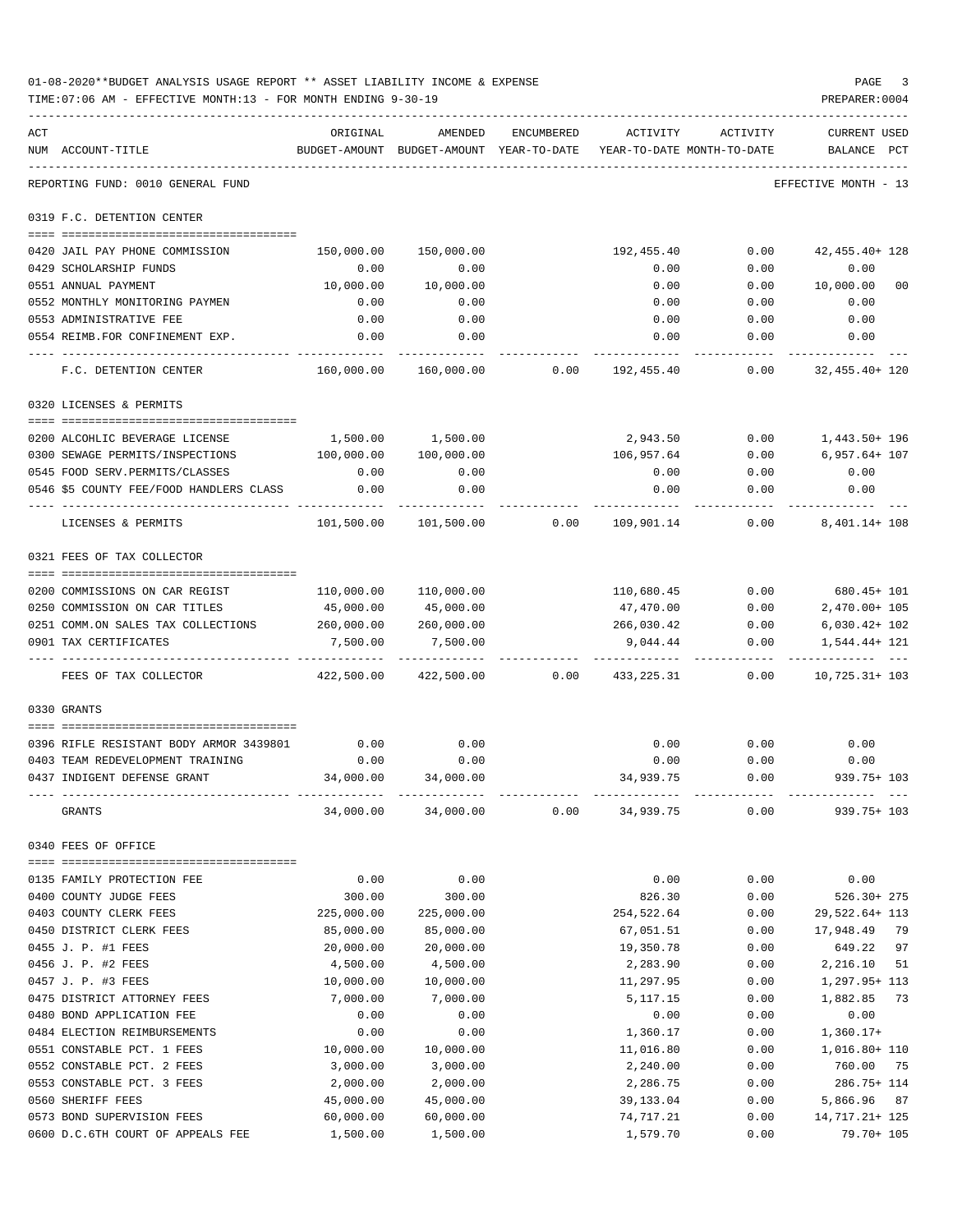TIME:07:06 AM - EFFECTIVE MONTH:13 - FOR MONTH ENDING 9-30-19 PREPARER:0004 ----------------------------------------------------------------------------------------------------------------------------------- ACT ORIGINAL AMENDED ENCUMBERED ACTIVITY ACTIVITY CURRENT USED NUM ACCOUNT-TITLE BUDGET-AMOUNT BUDGET-AMOUNT YEAR-TO-DATE YEAR-TO-DATE MONTH-TO-DATE BALANCE PCT ----------------------------------------------------------------------------------------------------------------------------------- REPORTING FUND: 0010 GENERAL FUND EFFECTIVE MONTH - 13 0601 C.C.6TH COURT OF APPEALS FEE 800.00 800.00 1,140.00 0.00 340.00+ 143 0652 SUBDIVISION FEES 5,000.00 5,000.00 7,820.07 0.00 2,820.07+ 156 0653 ZONING APPLICATION FEES 0.00 0.00 450.00 0.00 450.00+ 0654 FLOOD PLAIN FEES 0.00 0.00 0.00 0.00 0.00 0655 BUILDING PERMITS 0.00 0.00 600.00 0.00 600.00+ 0900 OTHER FEES 0.00 0.00 0.00 0.00 0.00 ---- ---------------------------------- ------------- ------------- ------------ ------------- ------------ ------------- --- FEES OF OFFICE 479,100.00 479,100.00 0.00 502,793.97 0.00 23,693.97+ 105 0350 FINES ==== =================================== 0455 J. P. #1 FINES 8,000.00 2,606.00 0.00 5,394.00 33 0456 J. P. #2 FINES 1,000.00 1,000.00 33.00 0.00 967.00 03 0457 J. P. #3 FINES 3,000.00 3,000.00 1,224.55 0.00 1,775.45 41 ---- ---------------------------------- ------------- ------------- ------------ ------------- ------------ ------------- --- FINES 12,000.00 12,000.00 0.00 3,863.55 0.00 8,136.45 32 0352 FINES & FORFEITURES ==== =================================== 0100 10% COMM.ON SURETY BAIL BOND FEE 400.00 400.00 691.50 0.00 291.50+ 173 0201 BOND FORFEITURES 200.00 200.00 7,359.00 0.00 7,159.00+ 680 ---- ---------------------------------- ------------- ------------- ------------ ------------- ------------ ------------- --- FINES & FORFEITURES 600.00 600.00 0.00 8,050.50 0.00 7,450.50+ 342 0360 INTEREST EARNINGS ==== =================================== 0100 INTEREST EARNINGS 40,000.00 40,000.00 76,691.94 0.00 36,691.94+ 192 0110 INTEREST EARNINGS BUSINESS MONEY F 0.00 0.00 0.00 21,608.48 0.00 21,608.48+ ---- ---------------------------------- ------------- ------------- ------------ ------------- ------------ ------------- --- INTEREST EARNINGS 40,000.00 40,000.00 0.00 98,300.42 0.00 58,300.42+ 246 0364 SALE OF ASSETS LAND/BUILDING ==== =================================== 0162 SALE OF ASSETS LAND/BUILDING  $1,000.00$   $1,000.00$   $0.00$  0.00 00 0163 SALE OF EQUIPMENT 0.00 0.00 0.00 0.00 0.00 ---- ---------------------------------- ------------- ------------- ------------ ------------- ------------ ------------- --- SALE OF ASSETS LAND/BUILDING 1,000.00 1,000.00 0.00 0.00 0.00 1,000.00 00 0370 MISCELLANEOUS ==== =================================== 0100 KFYN-RADIO TOWER RENT 2,400.00 2,400.00 2,400.00 0.00 0.00 100 0112 TOBACCO SETTLEMENT 18,000.00 18,000.00 21,046.50 0.00 3,046.50+ 117 0115 RENT- VERIZON TOWER 11,109.00 11,109.00 12,775.32 0.00 1,666.32+ 115 0120 CONTRIBUTION IHC TRUST 3,500.00 3,500.00 3,485.57 0.00 14.43 100 0125 IHC STATE REIMBURSEMENT 0.00 0.00 0.00 0.00 0.00 0130 REFUNDS & MISCELLANEOUS 9,500.00 9,500.00 24,919.34 0.00 15,419.34+ 262 0131 AUTOMOBILE INSURANCE LOSS PAYMENTS  $0.00$  0.00 0.00 0.00 0.00 0.00 0.00 0132 PROPERTY INSURANCE LOSS PAYMENTS  $0.00$  0.00 0.00 154.82 0.00 154.82+ 0135 HEALTH INS. SURPLUS DISTRIBUTION 0.00 0.00 4,881.70 0.00 4,881.70+ 0139 STATE JUROR REIMB.FEE 25,000.00 25,000.00 16,558.00 0.00 8,442.00 66 0143 D.A.SALARY REIMB. 27,500.00 27,500.00 27,499.98 0.00 0.02 100 0144 CO. JUDGE COURT FEES SALARY REIMB.  $0.00$  0.00 0.00 0.00 0.00 0.00 0.00 0147 UTILITIES REIMBURSEMENT 13,000.00 13,000.00 13,149.82 0.00 149.82+ 101

0151 ASST. DA LONGEVITY PAY 4,400.00 4,400.00 4,341.47 0.00 58.53 99 0152 HB 9 D.A. SUPPLEMENTAL FUNDS 3,500.00 3,500.00 3,500.00 3,957.91 0.00 457.91 113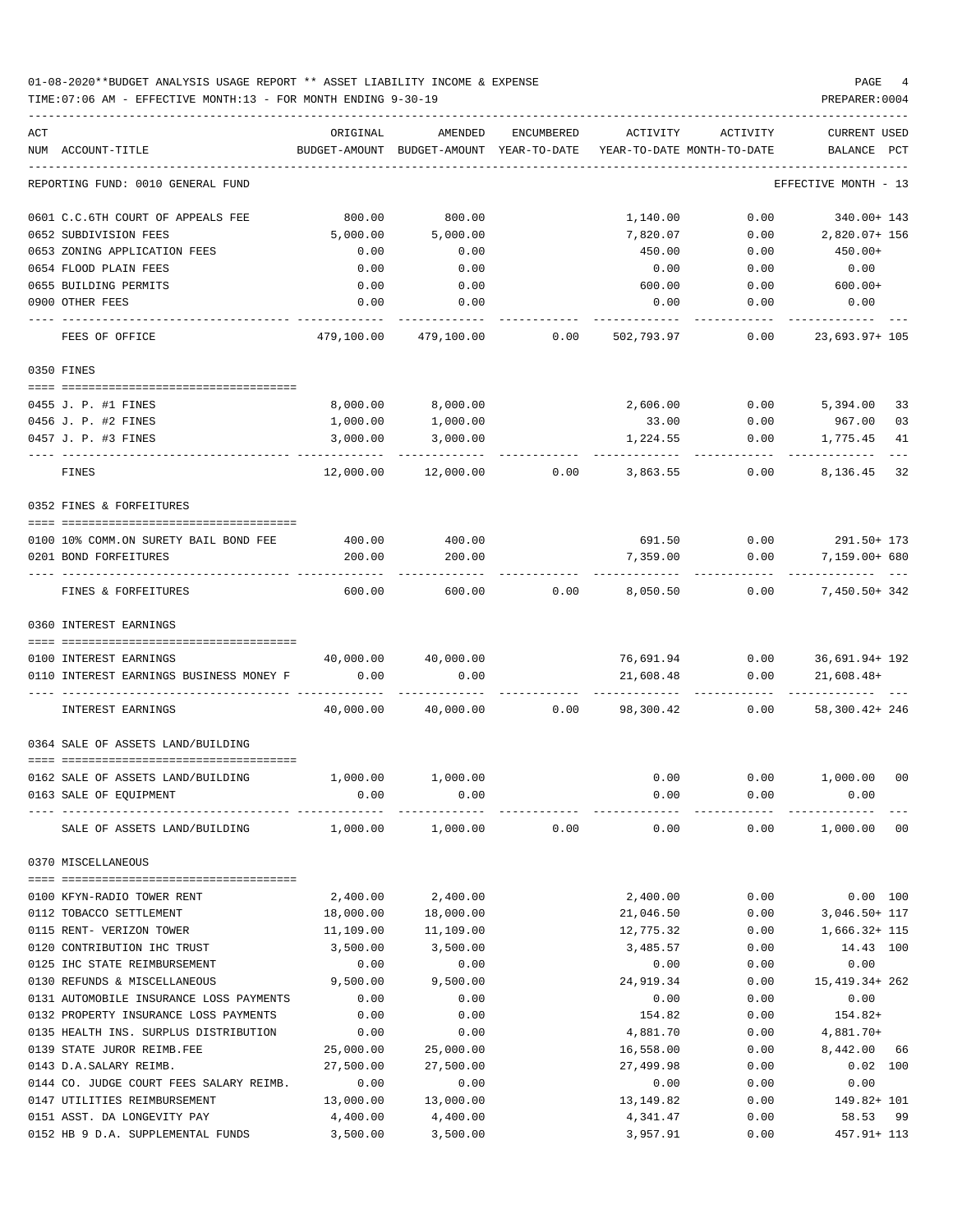| ACT                                   | ORIGINAL   | AMENDED                                  | ENCUMBERED | ACTIVITY                   | ACTIVITY | CURRENT USED         |              |
|---------------------------------------|------------|------------------------------------------|------------|----------------------------|----------|----------------------|--------------|
| NUM ACCOUNT-TITLE                     |            | BUDGET-AMOUNT BUDGET-AMOUNT YEAR-TO-DATE |            | YEAR-TO-DATE MONTH-TO-DATE |          | BALANCE              | $_{\rm PCT}$ |
| REPORTING FUND: 0010 GENERAL FUND     |            |                                          |            |                            |          | EFFECTIVE MONTH - 13 |              |
| 0162 COURT REPORTER SERVICE FEE       | 5,000.00   | 5,000.00                                 |            | 8,159.15                   | 0.00     | $3,159.15+163$       |              |
| 0163 ADM.OF COURT JUSTICE 10% SB 1417 | 750.00     | 750.00                                   |            | 806.54                     | 0.00     | 56.54+ 108           |              |
| 0164 TIME PAYMENT FEE 40% SB 1417     | 3,000.00   | 3,000.00                                 |            | 3,226.49                   | 0.00     | 226.49+ 108          |              |
| 0166 JUDICIAL SUPP.FEE(60 CENTS)      | 900.00     | 900.00                                   |            | 721.77                     | 0.00     | 178.23 80            |              |
| 0167 JUROR REIMB.FEE                  | 6,000.00   | 6,000.00                                 |            | 4,798.70                   | 0.00     | 1,201.30 80          |              |
| 0408 COUNTY WELLNESS PROGRAM          | 3,000.00   | 3,000.00                                 |            | 881.48                     | 0.00     | 2,118.52 29          |              |
| 0410 CO CT AT LAW SUPPLEMENT          | 84,000.00  | 84,000.00                                |            | 84,000.00                  | 0.00     | 0.00 100             |              |
| 0432 PROCEEDS OF SALE OF LIVESTOCK    | 0.00       | 10,478.94                                |            | 10,478.94                  | 0.00     | $0.00$ 100           |              |
| 0450 DIST. CLK. PASSPORT PHOTO        | 760.00     | 760.00                                   |            | 1,530.00                   | 0.00     | 770.00+ 201          |              |
| 0453 REIMB.CEC ODYSSEY SAAS           | 21,593.00  | 21,593.00                                |            | 21,593.00                  | 0.00     | $0.00$ 100           |              |
| 0509 CANDY MACHINE COMMISSION         | 0.00       | 0.00                                     |            | 94.56                      | 0.00     | 94.56+               |              |
| 0510 DR. PEPPER COMMISSION            | 0.00       | 0.00                                     |            | 52.00                      | 0.00     | $52.00+$             |              |
| 0553 DONATION CONST.3 RADIO EQUIP.    | 0.00       | 0.00                                     |            | 0.00                       | 0.00     | 0.00                 |              |
| 0562 STATE REIMB.OFFENDER TRANSPORT   | 3,500.00   | 3,500.00                                 |            | 8,114.60                   | 0.00     | 4,614.60+232         |              |
| 0565 COCA-COLA COMMISSIONS            | 0.00       | 0.00                                     |            | 0.00                       | 0.00     | 0.00                 |              |
| MISCELLANEOUS                         |            | 246,412.00 256,890.94 0.00               |            | 279,627.66                 | 0.00     | 22,736.72+ 109       |              |
| 0400 COUNTY JUDGE                     |            |                                          |            |                            |          |                      |              |
| 0101 SALARY ELECTED OFFICIAL          | 66,658.37  | 66,658.37                                | 0.00       | 66,658.28                  | 0.00     | $0.09$ 100           |              |
| 0104 STATE PROBATE SALARY SUPPLEMENT  | 0.00       | 0.00                                     | 0.00       | 0.00                       | 0.00     | 0.00                 |              |
| 0105 SALARY SECRETARY                 | 39,121.56  | 39,121.56                                | 0.00       | 30,332.03                  | 0.00     | 8,789.53             | 78           |
| 0201 SOCIAL SECURITY TAXES            | 6,930.36   | 6,930.36                                 | 0.00       | 6,144.23                   | 0.00     | 786.13               | 89           |
| 0202 GROUP HEALTH & DENTAL INSURANCE  | 22,950.24  | 21,081.48                                | 0.00       | 13,986.07                  | 0.00     | 7,095.41             | 66           |
| 0203 RETIREMENT                       | 12,375.78  | 12,375.78                                | 0.00       | 11,366.62                  | 0.00     | 1,009.16             | 92           |
| 0204 WORKERS' COMPENSATION            | 469.48     | 469.48                                   | 0.00       | 298.84                     | 0.00     | 170.64               | 64           |
| 0205 MEDICARE TAX                     | 1,620.81   | 1,620.81                                 | 0.00       | 1,436.96                   | 0.00     | 183.85               | 89           |
| 0225 TRAVEL ALLOWANCE                 | 3,600.00   | 3,600.00                                 | 0.00       | 3,600.00                   | 0.00     | 0.00                 | 100          |
| 0310 OFFICE SUPPLIES                  | 800.00     | 850.00                                   | 0.00       | 845.98                     | 0.00     | 4.02 100             |              |
| 0311 POSTAL EXPENSES                  | 200.00     | 200.00                                   | 0.00       | 190.77                     | 0.00     | 9.23 95              |              |
| 0427 OUT OF COUNTY TRAVEL/TRAINING    | 4,000.00   | 5,491.71                                 | 0.00       | 5,459.70                   | 0.00     | 32.01                | 99           |
| 0431 LOCAL TRAVEL                     | 0.00       | 0.00                                     | 0.00       | 0.00                       | 0.00     | 0.00                 |              |
| 0435 PRINTING                         | 200.00     | 577.05                                   | 0.00       | 577.05                     | 0.00     | 0.00 100             |              |
| 0437 COURT REPORTER EXPENSE           | 0.00       | 0.00                                     | 0.00       | 0.00                       | 0.00     | 0.00                 |              |
| 0468 JUVENILE BOARD SALARY            | 2,400.00   | 2,400.00                                 | 0.00       | 2,400.00                   | 0.00     | 0.00 100             |              |
| 0480 BOND                             | 400.00     | 1,243.00                                 | 0.00       | 1,243.00                   | 0.00     | 0.00 100             |              |
| 0481 DUES                             | 0.00       | 0.00                                     | 0.00       | 0.00                       | 0.00     | 0.00                 |              |
| 0572 OFFICE EQUIPMENT                 | 800.00     | 800.00                                   | 0.00       | 217.00                     | 0.00     | 583.00               | 27           |
| 0574 TECHNOLOGY                       | 0.00       | 0.00                                     | 0.00       | 0.00                       | 0.00     | 0.00                 |              |
| 0590 BOOKS                            | 0.00       | 0.00                                     | 0.00       | 0.00                       | 0.00     | 0.00                 |              |
| COUNTY JUDGE                          |            | 162,526.60 163,419.60                    |            | $0.00$ 144,756.53          | 0.00     | 18,663.07 89         |              |
| 0401 911 COORDINATOR                  |            |                                          |            |                            |          |                      |              |
|                                       |            |                                          |            |                            |          |                      |              |
| 0403 TCOG RURAL ADDRESSING            | 23,000.00  | 23,000.00                                | 0.00       | 23,000.00                  | 0.00     | 0.00 100             |              |
| 911 COORDINATOR                       | 23,000.00  | 23,000.00                                | 0.00       | 23,000.00                  | 0.00     | 0.00 100             |              |
| 0403 COUNTY CLERK                     |            |                                          |            |                            |          |                      |              |
|                                       |            |                                          |            |                            |          |                      |              |
| 0101 SALARY ELECTED OFFICIAL          | 58,237.97  | 58,237.97                                | 0.00       | 58,237.92                  | 0.00     | $0.05$ 100           |              |
| 0104 SALARY DEPUTIES                  | 170,898.20 | 170,898.20                               | 0.00       | 167,366.52                 | 0.00     | 3,531.68 98          |              |
| 0107 REGULAR-TEMP. PART-TIME          | 17,085.64  | 17,085.64                                | 0.00       | 17,712.81                  | 0.00     | 627.17- 104          |              |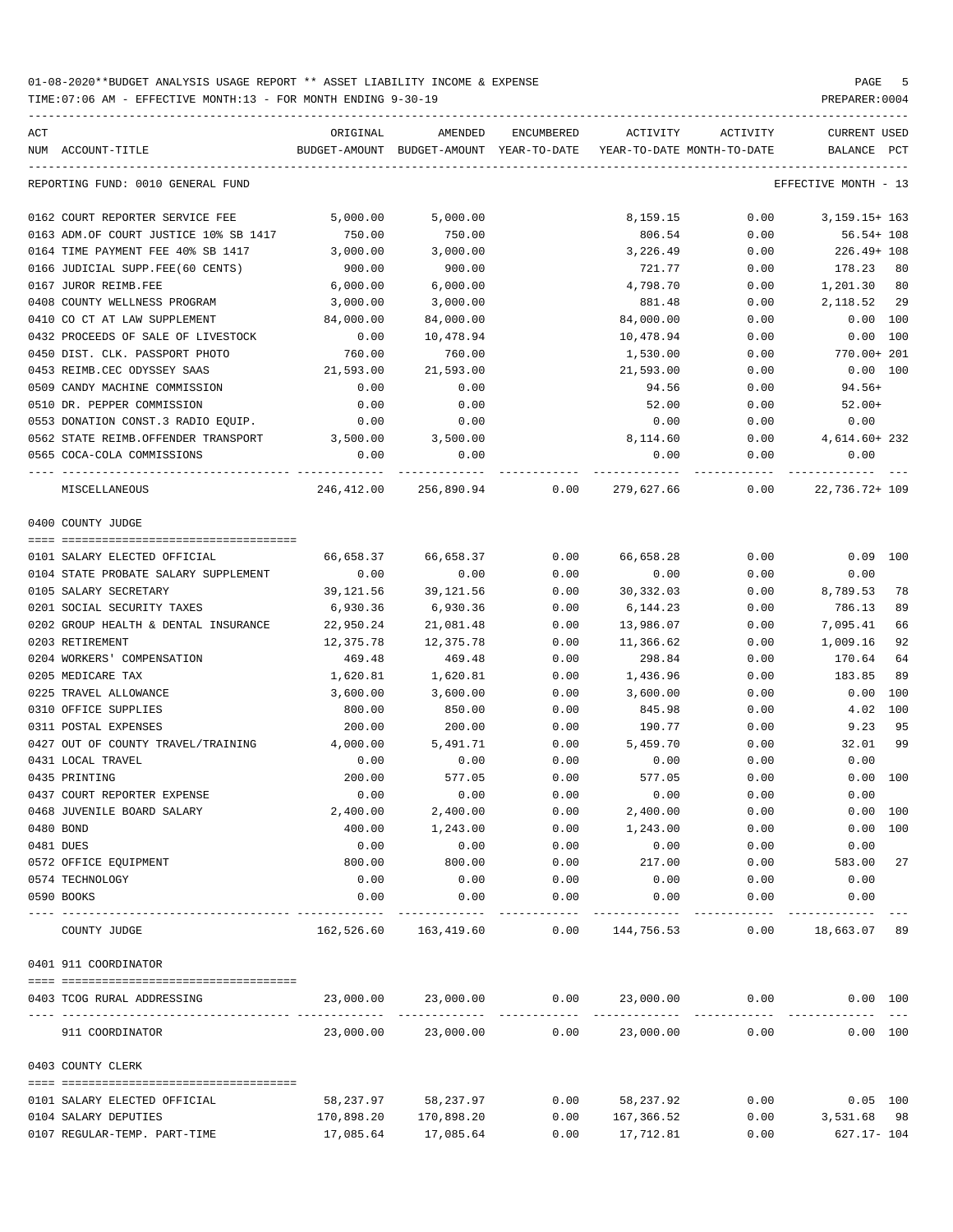| ACT | NUM ACCOUNT-TITLE                                         | ORIGINAL              | AMENDED<br>BUDGET-AMOUNT BUDGET-AMOUNT YEAR-TO-DATE | ENCUMBERED   | ACTIVITY          | ACTIVITY<br>YEAR-TO-DATE MONTH-TO-DATE | CURRENT USED<br>BALANCE PCT   |                 |
|-----|-----------------------------------------------------------|-----------------------|-----------------------------------------------------|--------------|-------------------|----------------------------------------|-------------------------------|-----------------|
|     | REPORTING FUND: 0010 GENERAL FUND                         |                       |                                                     |              |                   |                                        | EFFECTIVE MONTH - 13          |                 |
|     | 0201 SOCIAL SECURITY TAXES                                | 15,280.63             | 15,280.63                                           | 0.00         | 13,609.93         | 0.00                                   | 1,670.70                      | 89              |
|     | 0202 GROUP HEALTH & DENTAL INSURANCE                      | 80,325.84             | 80,325.84                                           | 0.00         | 78,583.30         | 0.00                                   | 1,742.54                      | 98              |
|     | 0203 RETIREMENT                                           | 28,167.78             | 28,167.78                                           | 0.00         | 27,834.00         | 0.00                                   | 333.78                        | 99              |
|     | 0204 WORKERS COMPENSATION                                 | 1,035.14              | 1,035.14                                            | 0.00         | 681.14            | 0.00                                   | 354.00                        | 66              |
|     | 0205 MEDICARE TAX                                         | 3,573.70              | 3,573.70                                            | 0.00         | 3,182.91          | 0.00                                   | 390.79                        | 89              |
|     | 0310 OFFICE SUPPLIES                                      | 3,760.00              | 5,498.02                                            | 0.00         | 5,498.02          | 0.00                                   | $0.00$ 100                    |                 |
|     | 0311 POSTAL EXPENSES                                      | 1,500.00              | 1,970.00                                            | 0.00         | 1,969.22          | 0.00                                   | $0.78$ 100                    |                 |
|     | 0420 UTILITIES TELEPHONE                                  | 0.00                  | 0.00                                                | 0.00         | 0.00              | 0.00                                   | 0.00                          |                 |
|     | 0427 OUT OF COUNTY TRAVEL/TRAINING                        | 4,000.00              | 4,953.11                                            | 0.00         | 5,493.34          | 540.23                                 | 540.23- 111                   |                 |
|     | 0431 LOCAL TRAVEL                                         | 0.00                  | 0.00                                                | 0.00         | 0.00              | 0.00                                   | 0.00                          |                 |
|     | 0435 PRINTING                                             | 1,400.00              | 2,747.00                                            | 0.00         | 2,747.00          | 600.00                                 | 0.00 100                      |                 |
|     | 0437 IMAGING/INDEXING                                     | 14,000.00             | 11,045.00                                           | 0.00         | 9,045.91          | 1,639.80                               | 1,999.09                      | 82              |
|     | 0480 BOND                                                 | 713.00                | 813.00                                              | 0.00         | 813.00            | 0.00                                   | 0.00 100                      |                 |
|     | 0481 DUES                                                 | 225.00                | 225.00                                              | 0.00         | 225.00            | 0.00                                   | 0.00 100                      |                 |
|     | 0572 OFFICE EQUIPMENT                                     | 3,478.83              | 1,825.70                                            | 0.00         | 0.00              | 0.00                                   | 1,825.70                      | $\overline{00}$ |
|     | COUNTY CLERK                                              |                       | 403,681.73  403,681.73  0.00                        |              |                   | 393,000.02 2,780.03                    | 10,681.71                     | 97              |
|     | 0404 ELECTION                                             |                       |                                                     |              |                   |                                        |                               |                 |
|     |                                                           |                       |                                                     |              |                   |                                        |                               |                 |
|     | 0109 SALARY                                               | 0.00                  | 15,900.00                                           | 0.00         | 15,765.41         | 0.00                                   | 134.59                        | 99              |
|     | 0201 SOCIAL SECURITY TAXES                                | 0.00                  | 625.00                                              | 0.00         | 593.01            | 0.00                                   | 31.99                         | 95              |
|     | 0203 RETIREMENT                                           | 0.00                  | 0.00                                                | 0.00         | 0.00              | 0.00                                   | 0.00                          |                 |
|     | 0205 MEDICARE TAX                                         | 0.00                  | 175.00                                              | 0.00         | 138.68            | 0.00                                   | 36.32                         | 79              |
|     | 0310 ELECTION SUPPLIES                                    | 4,000.00              | 3,700.00                                            | 0.00         | 3,417.39          | 0.00                                   | 282.61                        | 92              |
|     | 0311 POSTAGE                                              | 8,500.00              | 7,515.00                                            | 0.00         | 1,871.81          | 0.00                                   | 5,643.19                      | 25              |
|     | 0421 ELECTION INTERNET                                    | 0.00                  | 985.00                                              | 0.00         | 982.53            | 0.00                                   | 2.47 100                      |                 |
|     | 0423 CELL PHONE                                           | 240.00                | 240.00                                              | 0.00         | 240.00            | 0.00                                   | 0.00 100                      |                 |
|     | 0427 ELECTION TRAVEL/TRAINING                             | 2,900.00              | 2,900.00                                            | 0.00         | 2,664.92          | 432.22                                 | 235.08                        | 92              |
|     | 0428 EMPLOYEE TRAINING                                    | 0.00                  | 0.00                                                | 0.00         | 0.00              | 0.00                                   | 0.00                          |                 |
|     | 0429 DPS BACKGROUND CHECK                                 | 50.00                 | 50.00                                               | 0.00         | 0.00              | 0.00                                   | 50.00                         | 0 <sub>0</sub>  |
|     | 0430 BIDS AND NOTICES                                     | 600.00                | 600.00                                              | 0.00         | 335.02            | 55.04                                  | 264.98                        | 56              |
|     | 0442 PROFESSIONAL SERVICE/TRANSLATOR                      | 200.00                | 200.00                                              | 0.00         | 206.25            | 0.00                                   | $6.25 - 103$                  |                 |
|     | 0481 DUES                                                 | 0.00                  | 300.00                                              | 0.00         | 300.00            | 0.00                                   | 0.00 100                      |                 |
|     | 0483 VOTER REGISTRATION                                   | 2.000.00              | 2,000.00                                            | 0.00         | 0.00              | 0.00                                   | 2,000.00 00                   |                 |
|     | 0485 ELECTION MAINT. AGREEMENT<br>0573 ELECTION EQUIPMENT | 15,911.00<br>2,402.79 | 15,911.00<br>2,402.79                               | 0.00<br>0.00 | 16,077.67<br>0.00 | 0.00<br>0.00                           | $166.67 - 101$<br>2,402.79 00 |                 |
|     | ELECTION                                                  | 36,803.79             | 53,503.79                                           | 0.00         | 42,592.69         | 487.26                                 | 10,911.10 80                  |                 |
|     | 0405 VETERANS' SERVICE                                    |                       |                                                     |              |                   |                                        |                               |                 |
|     |                                                           |                       |                                                     |              |                   |                                        |                               |                 |
|     | 0102 SALARY APPOINTED OFFICIAL                            | 38,816.00             | 38,816.00                                           | 0.00         | 38,815.92         | 0.00                                   | $0.08$ 100                    |                 |
|     | 0201 SOCIAL SECURITY TAXES                                | 2,406.59              | 2,406.59                                            | 0.00         | 2,370.96          | 0.00                                   | 35.63                         | 99              |
|     | 0202 GROUP HEALTH & DENTAL INSURANCE                      | 11,475.12             | 11,475.12                                           | 0.00         | 11,507.78         | 0.00                                   | $32.66 - 100$                 |                 |
|     | 0203 RETIREMENT                                           | 4,440.55              | 4,440.55                                            | 0.00         | 4,438.29          | 0.00                                   | 2.26 100                      |                 |
|     | 0204 WORKERS' COMPENSATION                                | 163.03                | 163.03                                              | 0.00         | 107.22            | 0.00                                   | 55.81                         | 66              |
|     | 0205 MEDICARE TAX                                         | 562.83                | 562.83                                              | 0.00         | 554.48            | 0.00                                   | 8.35                          | 99              |
|     | 0310 OFFICE SUPPLIES                                      | 250.00                | 250.00                                              | 0.00         | 205.42            | 112.73                                 | 44.58                         | 82              |
|     | 0311 POSTAL EXPENSES                                      | 200.00                | 200.00                                              | 0.00         | 160.00            | 0.00                                   | 40.00                         | 80              |
|     | 0427 OUT OF COUNTY TRAVEL/TRAINING                        | 750.00                | 750.00                                              | 0.00         | 429.20            | 0.00                                   | 320.80                        | 57              |
|     | 0428 TRAINING/TUITION                                     | 500.00                | 500.00                                              | 0.00         | 0.00              | 0.00                                   | 500.00                        | 0 <sub>0</sub>  |
|     | 0435 PRINTING                                             | 200.00                | 125.00                                              | 0.00         | 0.00              | 0.00                                   | 125.00                        | 0 <sub>0</sub>  |
|     | 0453 COMPUTER SOFTWARE                                    | 500.00                | 500.00                                              | 0.00         | 0.00              | 0.00                                   | 500.00                        | 0 <sub>0</sub>  |
|     | 0572 OFFICE EQUIPMENT                                     | 750.00                | 825.00                                              | 0.00         | 822.67            | 117.68                                 | 2.33 100                      |                 |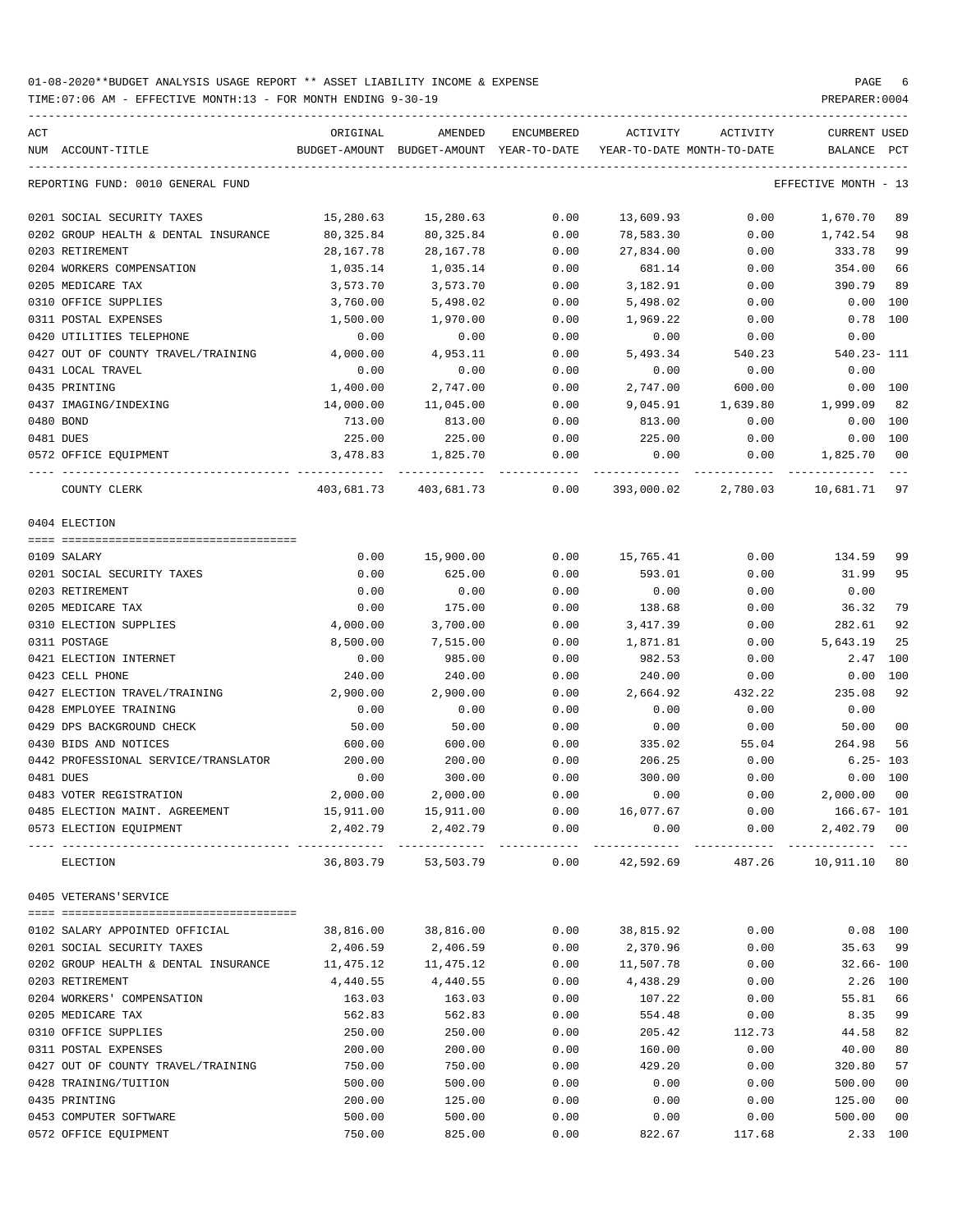| 01-08-2020**BUDGET ANALYSIS USAGE REPORT ** ASSET LIABILITY INCOME & EXPENSE |  | PAGE |  |
|------------------------------------------------------------------------------|--|------|--|
|                                                                              |  |      |  |

TIME:07:06 AM - EFFECTIVE MONTH:13 - FOR MONTH ENDING 9-30-19 PREPARER:0004

| ACT                                 | ORIGINAL   | AMENDED                                  | ENCUMBERED | ACTIVITY                   | ACTIVITY | <b>CURRENT USED</b>  |                |
|-------------------------------------|------------|------------------------------------------|------------|----------------------------|----------|----------------------|----------------|
| NUM ACCOUNT-TITLE                   |            | BUDGET-AMOUNT BUDGET-AMOUNT YEAR-TO-DATE |            | YEAR-TO-DATE MONTH-TO-DATE |          | BALANCE              | PCT            |
| REPORTING FUND: 0010 GENERAL FUND   |            |                                          |            |                            |          | EFFECTIVE MONTH - 13 |                |
| VETERANS ' SERVICE                  | 61,014.12  | 61,014.12                                | 0.00       | 59,411.94                  | 230.41   | 1,602.18 97          |                |
| 0406 EMERGENCY MANAGEMENT           |            |                                          |            |                            |          |                      |                |
| 0103 SALARY                         | 42,213.08  | 42,213.08                                | 0.00       | 33,562.92                  | 0.00     | 8,650.16             | 80             |
| 0107 SALARY TEMP./EXTRA             | 0.00       | 0.00                                     | 0.00       | 0.00                       | 0.00     | 0.00                 |                |
| 0201 SOCIAL SECURITY TAXES          | 2,646.97   | 2,646.97                                 | 0.00       | 2,105.27                   | 0.00     | 541.70               | 80             |
| 0202 GROUP HEALTH & DENTAL INS      | 11,475.12  | 11,475.12                                | 0.00       | 980.78                     | 0.00     | 10,494.34            | 09             |
| 0203 RETIREMENT                     | 4,829.18   | 4,829.18                                 | 0.00       | 3,839.40                   | 0.00     | 989.78               | 80             |
| 0204 WORKERS' COMPENSATION          | 179.31     | 179.31                                   | 0.00       | 74.84                      | 0.00     | 104.47               | 42             |
| 0205 MEDICARE TAX                   | 619.05     | 619.05                                   | 0.00       | 492.34                     | 0.00     | 126.71               | 80             |
| 0225 TRAVEL ALLOWANCE               | 0.00       | 0.00                                     | 0.00       | 0.00                       | 0.00     | 0.00                 |                |
| 0310 OFFICE SUPPLIES                | 150.00     | 150.00                                   | 0.00       | 139.76                     | 30.51    | 10.24                | 93             |
| 0311 POSTAL EXPENSE                 | 50.00      | 50.00                                    | 0.00       | 0.00                       | 0.00     | 50.00                | 00             |
| 0330 AUTO EXPENSE-GAS & OIL         | 1,000.00   | 1,000.00                                 | 0.00       | 1,144.35                   | 0.00     | 144.35- 114          |                |
| 0421 EMERGENCY INTERNET             | 0.00       | 0.00                                     | 0.00       | 0.00                       | 0.00     | 0.00                 |                |
| 0422 R&M RADIO                      | 0.00       | 0.00                                     | 0.00       | 0.00                       | 0.00     | 0.00                 |                |
| 0423 CELL PHONE ALLOWANCE           | 480.00     | 480.00                                   | 0.00       | 440.00                     | 0.00     | 40.00                | 92             |
| 0427 OUT OF COUNTY TRAVEL/TRAINING  | 400.00     | 400.00                                   | 0.00       | 29.52                      | 0.00     | 370.48               | 07             |
| 0428 TRAINING & TUITION             | 0.00       | 0.00                                     | 0.00       | 0.00                       | 0.00     | 0.00                 |                |
| 0453 R&M EQUIPMENT                  | 0.00       | 0.00                                     | 0.00       | 0.00                       | 0.00     | 0.00                 |                |
| 0454 R&M AUTO                       | 375.00     | 375.00                                   | 0.00       | 960.99                     | 0.00     | 585.99-256           |                |
| 0487 TRAILER/AUTO INSURANCE         | 700.00     | 700.00                                   | 0.00       | 575.00                     | 0.00     | 125.00               | 82             |
| 0489 CODE RED EARLY WARNING SYSTEM  | 12,768.00  | 12,768.00                                | 0.00       | 12,768.00                  | 0.00     | 0.00                 | 100            |
| 0490 911 RADIO TOWER BUILDING       | 500.00     | 500.00                                   | 0.00       | 0.00                       | 0.00     | 500.00               | 00             |
| 0573 RADIO EQUIPMENT                | 0.00       | 0.00                                     | 0.00       | 0.00                       | 0.00     | 0.00                 |                |
| EMERGENCY MANAGEMENT                | 78,385.71  | 78,385.71                                | 0.00       | 57,113.17                  | 30.51    | 21, 272.54 73        |                |
| 0409 NON-DEPARTMENTAL               |            |                                          |            |                            |          |                      |                |
| 0100 COMPENSATION PAY               | 0.00       | 0.00                                     | 0.00       | 0.00                       | 0.00     | 0.00                 |                |
| 0201 SOCIAL SECURITY TAXES          | 0.00       | 0.00                                     | 0.00       | 0.00                       | 0.00     | 0.00                 |                |
| 0203 RETIREMENT                     | 0.00       | 0.00                                     | 0.00       | 0.00                       | 0.00     | 0.00                 |                |
| 0204 WORKERS' COMPENSATION          | 1,000.00   | 1,000.00                                 | 0.00       | 831.72                     | 0.00     | 168.28               | 83             |
| 0205 MEDICARE TAX                   | 0.00       | 0.00                                     | 0.00       | 0.00                       | 0.00     | 0.00                 |                |
| 0206 UNEMPLOYMENT EXPENSE           | 0.00       | 0.00                                     | 0.00       | 6,204.70                   | 6,204.70 | $6, 204.70 -$        |                |
| 0395 ERRORS AND OMISSIONS           | 500.00     | 500.00                                   | 0.00       | 0.00                       | 0.00     | 500.00               | 00             |
| 0399 CLAIMS SETTLEMENTS             | 5,000.00   | 5,000.00                                 | 0.00       | 4,500.74                   | 0.00     | 499.26               | 90             |
| 0400 LEGAL FEES                     | 20,000.00  | 20,000.00                                | 0.00       | 13,182.98                  | 5,047.39 | 6,817.02             | 66             |
| 0401 AUDIT EXPENSE                  | 34,000.00  | 34,000.00                                | 0.00       | 33,950.00                  | 0.00     | 50.00 100            |                |
| 0404 911 EMERGENCY SERVICE          | 8,917.00   | 8,917.00                                 | 0.00       | 8,917.00                   | 0.00     | 0.00                 | 100            |
| 0406 TAX APPRAISAL DISTRICT         | 389,000.00 | 389,000.00                               | 0.00       | 470,697.58                 | 0.00     | 81,697.58- 121       |                |
| 0408 COUNTY WELLNESS PROGRAM        | 3,000.00   | 3,000.00                                 | 0.00       | 2,765.76                   | 203.81   | 234.24               | 92             |
| 0426 PROFESSIONAL FEES              | 30,000.00  | 30,000.00                                | 0.00       | 0.00                       | 0.00     | 30,000.00            | 0 <sub>0</sub> |
| 0430 BIDS & NOTICES                 | 1,800.00   | 1,800.00                                 | 0.00       | 3,411.82                   | 121.74   | 1,611.82- 190        |                |
| 0444 LAWN MAINTENANCE               | 0.00       | 0.00                                     | 0.00       | 0.00                       | 0.00     | 0.00                 |                |
| 0481 DUES                           | 9,700.00   | 9,700.00                                 | 0.00       | 5,351.71                   | 0.00     | 4,348.29             | 55             |
| 0483 PUBLIC OFFICIALS INS.          | 20,000.00  | 17,975.00                                | 0.00       | 14,896.80                  | 0.00     | 3,078.20             | 83             |
| 0484 GENERAL LIABILITY INSURANCE    | 8,000.00   | 8,000.00                                 | 0.00       | 6,828.00                   | 0.00     | 1,172.00             | 85             |
| 0485 WATER SUPPLY AGENCY            | 1,000.00   | 1,000.00                                 | 0.00       | 812.50                     | 0.00     | 187.50               | 81             |
| 0487 TCOG-REG. INTERLOCAL AGREEMENT | 0.00       | 0.00                                     | 0.00       | 0.00                       | 0.00     | 0.00                 |                |
| 0488 FANNIN RURAL RAIL DIST         | 0.00       | 0.00                                     | 0.00       | 0.00                       | 0.00     | 0.00                 |                |

0489 COURT COSTS/ARREST FEES 240,000.00 240,000.00 0.00 221,278.30 63,238.87 18,721.70 92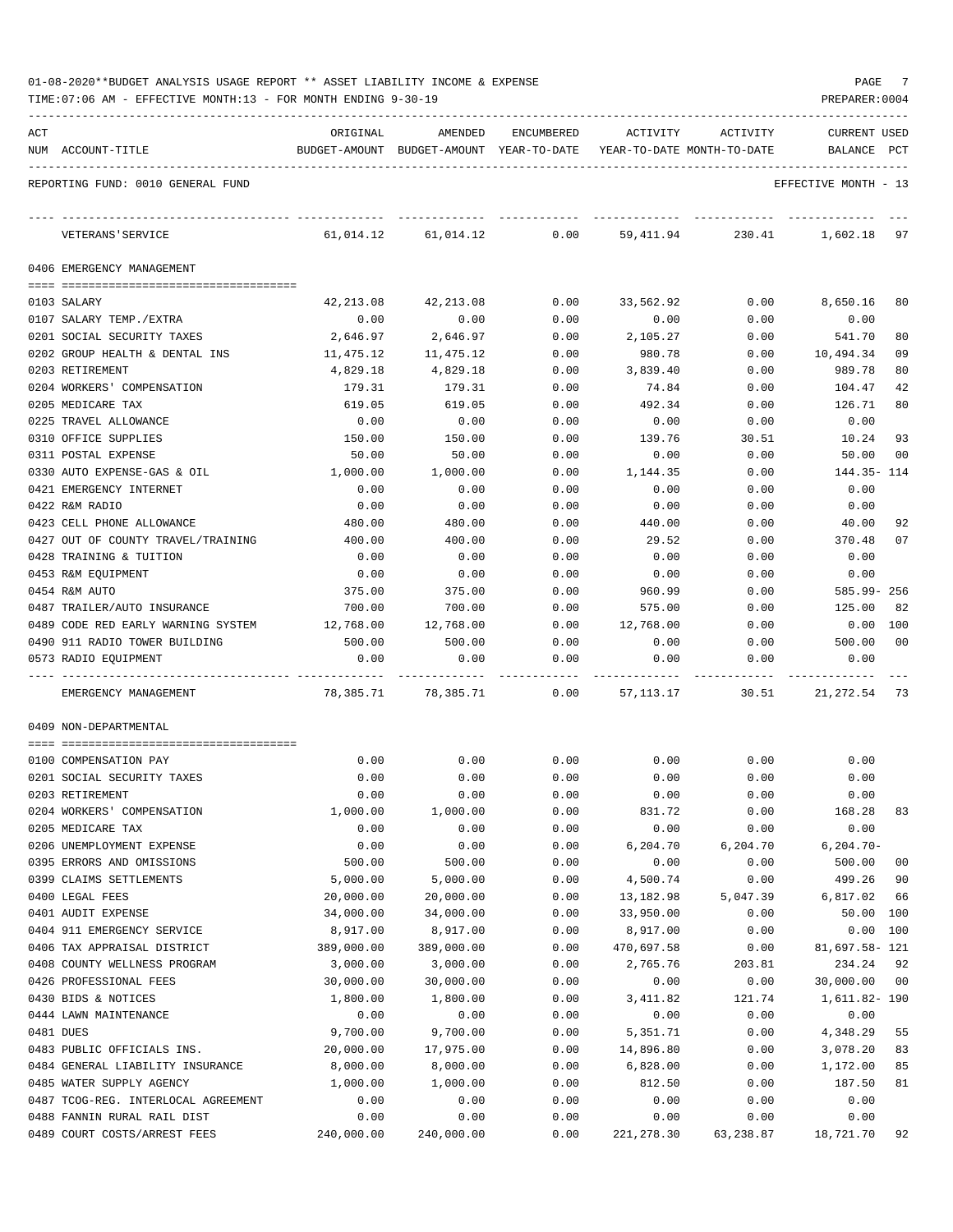| ACT                                                           | ORIGINAL                | AMENDED                                                             | ENCUMBERED            | ACTIVITY                | ACTIVITY                               | <b>CURRENT USED</b>                  |                     |
|---------------------------------------------------------------|-------------------------|---------------------------------------------------------------------|-----------------------|-------------------------|----------------------------------------|--------------------------------------|---------------------|
| NUM ACCOUNT-TITLE                                             |                         | BUDGET-AMOUNT BUDGET-AMOUNT YEAR-TO-DATE YEAR-TO-DATE MONTH-TO-DATE |                       |                         |                                        | BALANCE PCT                          |                     |
| REPORTING FUND: 0010 GENERAL FUND                             |                         |                                                                     |                       |                         |                                        | EFFECTIVE MONTH - 13                 |                     |
| 0490 MISCELLANEOUS                                            | 312.00                  | 312.00                                                              | 0.00                  | 0.00                    | 0.00                                   | 312.00                               | 0 <sub>0</sub>      |
| 0491 SULPHUR RIVER REGIONAL MOBILITY AU                       | 2,500.00                | 2,500.00                                                            | 0.00                  | 0.00                    | 0.00                                   | 2,500.00                             | 0 <sub>0</sub>      |
| 0495 '98 JAIL BOND PAYMENT                                    | 0.00                    | 0.00                                                                | 0.00                  | 0.00                    | 0.00                                   | 0.00                                 |                     |
| 0499 BANK SERVICE FEES                                        | 8,675.00                | 8,675.00                                                            | 0.00                  | 8,675.00                | 0.00                                   |                                      | 0.00 100            |
| 0500 6TH COURT OF APPEALS FEE                                 | 2,700.00<br>----------- | 2,700.00<br>--------------                                          | 0.00<br>------------- | 2,719.70                | 531.03<br>---------------------------- | 19.70- 101                           |                     |
| NON-DEPARTMENTAL                                              | 786,104.00              | 784,079.00                                                          | 0.00                  |                         |                                        | 805,024.31 75,347.54 20,945.31 - 103 |                     |
| 0410 COUNTY COURT AT LAW                                      |                         |                                                                     |                       |                         |                                        |                                      |                     |
|                                                               |                         |                                                                     |                       |                         |                                        |                                      |                     |
| 0101 SALARY ELECTED OFFICIAL<br>0103 SALARY COURT COORDINATOR | 140,000.00<br>31,199.08 | 140,000.00<br>31,199.08                                             | 0.00<br>0.00          | 140,000.12<br>30,861.01 | 0.00                                   | 338.07                               | $0.12 - 100$<br>99  |
| 0110 SALARY COURT REPORTER                                    | 66,006.10               | 66,006.10                                                           | 0.00                  | 65,654.00               | 0.00<br>0.00                           | 352.10                               | 99                  |
| 0130 BAILIFF                                                  | 39,308.41               | 39,308.41                                                           | 0.00                  | 39,308.10               | 0.00                                   | $0.31$ 100                           |                     |
| 0201 SOCIAL SECURITY TAXES                                    | 16,573.44               | 16,573.44                                                           | 0.00                  | 17,196.13               | 0.00                                   | 622.69- 104                          |                     |
| 0202 GROUP HEALTH & DENTAL INS                                | 40,162.92               | 40,162.92                                                           | 0.00                  | 40,766.40               | 0.00                                   | $603.48 - 102$                       |                     |
| 0203 RETIREMENT                                               | 31,907.71               | 31,907.71                                                           | 0.00                  | 31,813.35               | 0.00                                   | 94.36 100                            |                     |
| 0204 WORKERS COMPENSATION                                     | 1,171.44                | 1,171.44                                                            | 0.00                  | 770.50                  | 0.00                                   | 400.94                               | 66                  |
| 0205 MEDICARE TAX                                             | 4,044.25                | 4,044.25                                                            | 0.00                  | 4,086.10                | 0.00                                   | $41.85 - 101$                        |                     |
| 0310 OFFICE SUPPLIES                                          | 1,200.00                | 1,200.00                                                            | 0.00                  | 288.68                  | 0.00                                   | 911.32                               | 24                  |
| 0311 POSTAGE                                                  | 1,800.00                | 1,800.00                                                            | 0.00                  | 1,138.95                | 0.00                                   | 661.05                               | 63                  |
| 0315 COPIER RENTAL                                            | 600.00                  | 600.00                                                              | 0.00                  | 1,070.35                | 6.18                                   | 470.35- 178                          |                     |
| 0395 BAILIFF UNIFORMS                                         | 0.00                    | 0.00                                                                | 0.00                  | 0.00                    | 0.00                                   | 0.00                                 |                     |
| 0420 TELEPHONE                                                | 2,400.00                | 2,400.00                                                            | 0.00                  | 1,999.18                | 0.00                                   | 400.82                               | 83                  |
| 0421 DSL INTERNET                                             | 0.00                    | 0.00                                                                | 0.00                  | 0.00                    | 0.00                                   | 0.00                                 |                     |
| 0424 INDIGENT ATTORNEY FEES                                   | 70,000.00               | 70,000.00                                                           | 0.00                  | 53, 511.25              | 600.00                                 | 16,488.75                            | 76                  |
| 0425 PROFESSIONAL SERVICES                                    | 2,250.00                | 2,250.00                                                            | 0.00                  | 900.00                  | 0.00                                   | 1,350.00                             | 40                  |
| 0427 OUT OF COUNTY TRAVEL/TRAINING                            | 2,000.00                | 2,000.00                                                            | 0.00                  | 1,389.90                | 0.00                                   | 610.10                               | 69                  |
| 0435 PRINTING                                                 | 250.00                  | 250.00                                                              | 0.00                  | 0.00                    | 0.00                                   | 250.00                               | 0 <sub>0</sub>      |
| 0437 COURT REPORTER EXPENSE                                   | 6,000.00                | 6,000.00                                                            | 0.00                  | 4,850.00                | 0.00                                   | 1,150.00                             | 81                  |
| 0439 WITNESS EXPENSE                                          | 500.00                  | 500.00                                                              | 0.00                  | 0.00                    | 0.00                                   | 500.00                               | 0 <sub>0</sub>      |
| 0453 R&M EQUIPMENT                                            | 400.00                  | 400.00                                                              | 0.00                  | 0.00                    | 0.00                                   | 400.00                               | 0 <sub>0</sub>      |
| 0467 VISITING JUDGE                                           | 1,000.00                | 1,000.00                                                            | 0.00                  | 2,188.14                | 0.00                                   | 1,188.14-219                         |                     |
| 0468 JUVENILE BOARD SALARY                                    | 2,400.00                | 2,400.00                                                            | 0.00                  | 2,400.00                | 0.00                                   | 0.00                                 | 100                 |
| 0480 BONDS                                                    | 350.00                  | 1,243.00                                                            | 0.00                  | 1,243.00                | 0.00                                   |                                      | 0.00 100            |
| 0481 DUES                                                     | 300.00                  | 300.00                                                              | 0.00                  | 0.00                    | 0.00                                   | 300.00                               | 0 <sub>0</sub>      |
| 0572 OFFICE EQUIPMENT                                         | 600.00                  | 600.00                                                              | 0.00                  | 0.00                    | 0.00                                   | 600.00                               | 0 <sub>0</sub>      |
| 0574 TECHNOLOGY                                               | 0.00                    | 0.00                                                                | 0.00                  | 0.00                    | 0.00                                   | 0.00                                 |                     |
| 0590 BOOKS & PUBLICATIONS                                     | 250.00                  | 250.00                                                              | 0.00                  | 0.00                    | 0.00                                   | 250.00                               | 0 <sub>0</sub>      |
| 0591 LEXIS NEXIS ONLINE LEGAL                                 | 62.00                   | 62.00<br>---------------                                            | 0.00<br>----------    | 62.00<br>-----------    | 0.00                                   | -----------                          | 0.00 100<br>$- - -$ |
| COUNTY COURT AT LAW                                           |                         | 462,735.35 463,628.35                                               | 0.00                  | 441,497.16              | 606.18                                 | 22, 131. 19 95                       |                     |
| 0425 COURT ADMINISTRATION                                     |                         |                                                                     |                       |                         |                                        |                                      |                     |
|                                                               |                         |                                                                     |                       |                         |                                        |                                      |                     |
| 0201 SOCIAL SECURITY                                          | 0.00                    | 0.00                                                                | 0.00                  | 0.00                    | 0.00                                   | 0.00                                 |                     |
| 0205 MEDICARE TAX                                             | 0.00                    | 0.00                                                                | 0.00                  | 0.00                    | 0.00                                   | 0.00                                 |                     |
| 0311 JURY POSTAGE                                             | 4,200.00                | 4,200.00                                                            | 0.00                  | 3,732.24                | 0.00                                   | 467.76                               | 89                  |
| 0312 DISTRICT JURY SUPPLIES                                   | 1,000.00                | 1,000.00                                                            | 0.00                  | 504.44                  | 0.00                                   | 495.56                               | 50                  |
| 0313 GRAND JURY EXPENSE                                       | 5,000.00                | 5,000.00                                                            | 0.00                  | 6,158.98                | 3.98                                   | 1,158.98-123                         |                     |
| 0314 PETIT JURY EXPENSE                                       | 27,466.50<br>0.00       | 27,466.50                                                           | 0.00                  | 21,418.00               | 0.00                                   | 6,048.50                             | 78                  |
| 0316 COUNTY COURT JURY EXP.                                   |                         | 0.00                                                                | 0.00<br>0.00          | 0.00                    | 0.00                                   | 0.00<br>100.00                       | 0 <sub>0</sub>      |
| 0317 COURT REPORTER SUPPLIES<br>0318 J.P. JURY EXPENSE        | 100.00<br>800.00        | 100.00<br>800.00                                                    | 0.00                  | 0.00<br>880.00          | 0.00<br>0.00                           | $80.00 - 110$                        |                     |
| 0319 CO.CT.@LAW JURY EXPENSE                                  | 5,000.00                | 5,000.00                                                            | 0.00                  | 1,128.77                | 0.00                                   | 3,871.23 23                          |                     |
|                                                               |                         |                                                                     |                       |                         |                                        |                                      |                     |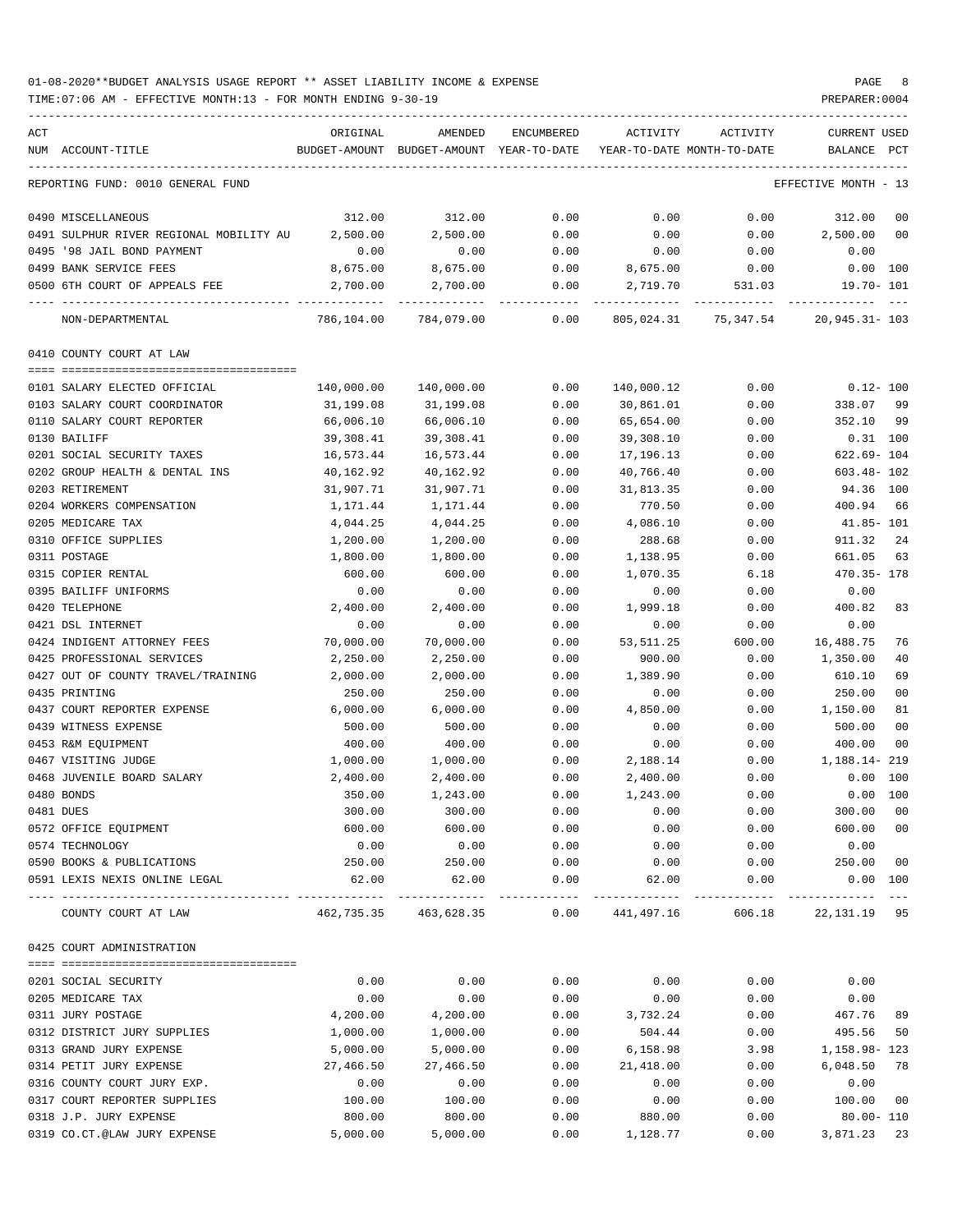| ACT<br>NUM ACCOUNT-TITLE                                    | ORIGINAL           | AMENDED<br>BUDGET-AMOUNT BUDGET-AMOUNT YEAR-TO-DATE | ENCUMBERED   | ACTIVITY<br>YEAR-TO-DATE MONTH-TO-DATE | ACTIVITY           | <b>CURRENT USED</b><br>BALANCE<br>$_{\rm PCT}$ |
|-------------------------------------------------------------|--------------------|-----------------------------------------------------|--------------|----------------------------------------|--------------------|------------------------------------------------|
|                                                             |                    |                                                     |              |                                        |                    |                                                |
| REPORTING FUND: 0010 GENERAL FUND                           |                    |                                                     |              |                                        |                    | EFFECTIVE MONTH - 13                           |
| 0422 REGIONAL INDIGENT DEFENSE PROGRAM                      | 18,056.00          | 18,056.00                                           | 0.00         | 18,056.00                              | 0.00               | 0.00 100                                       |
| 0424 CO.CT. ATTORNEY FEES                                   | 8,000.00           | 8,000.00                                            | 0.00         | 7,037.75                               | 1,539.75           | 962.25<br>88                                   |
| 0425 CO.CT. PROFESSIONAL SERVICES                           | 1,000.00           | 1,000.00                                            | 0.00         | 0.00                                   | 0.00               | 1,000.00<br>00                                 |
| 0426 COUNTY COURT SUPPLIES                                  | 0.00               | 0.00                                                | 0.00         | 0.00                                   | 0.00               | 0.00                                           |
| 0435 PRINTING                                               | 1,500.00           | 1,500.00                                            | 0.00         | 1,079.00                               | 0.00               | 421.00<br>72                                   |
| 0465 PHYSICAL EVID. ANALYSES                                | 1,500.00           | 1,500.00                                            | 0.00         | $250.25 -$                             | 0.00               | 1,750.25 17                                    |
| 0466 AUTOPSIES                                              | 50,000.00          | 50,000.00                                           | 0.00         |                                        | 55,463.50 7,181.25 | $5,463.50 - 111$                               |
| 0467 VISITING JUDGE EXPENSE                                 | 2,000.00           | 2,000.00                                            | 0.00         | 689.76                                 | 311.90             | 1,310.24<br>34                                 |
| COURT ADMINISTRATION                                        | 125,622.50         | 125,622.50                                          | 0.00         | 115,898.19                             | 9,036.88           | 9,724.31 92                                    |
| 0435 336TH DISTRICT COURT ADMINISTRATIO                     |                    |                                                     |              |                                        |                    |                                                |
|                                                             |                    |                                                     |              |                                        |                    |                                                |
| 0103 SALARY COURT COORDINATOR                               | 36,413.37          | 36,413.37                                           | 0.00         | 35,634.96                              | 0.00               | 778.41 98                                      |
| 0110 SALARY COURT REPORTER                                  | 76,712.05          | 76,712.05                                           | 0.00         | 68,558.71                              | 0.00               | 8, 153. 34 89                                  |
| 0130 BAILIFF                                                | 40,236.95          | 40,236.95                                           | 0.00         | 40,237.08                              | 0.00               | $0.13 - 100$                                   |
| 0201 SOCIAL SECURITY                                        | 9,731.67           | 9,731.67                                            | 0.00         | 9,418.51                               | 0.00               | 313.16<br>97                                   |
| 0202 GROUP HEALTH INSURANCE                                 | 34,425.36          | 34,425.36                                           | 0.00         | 33,567.08                              | 0.00               | 858.28<br>98                                   |
| 0203 RETIREMENT                                             | 17,956.50          | 17,956.50                                           | 0.00         | 16,928.36                              | 0.00               | 1,028.14<br>94                                 |
| 0204 WORKERS COMPENSATION                                   | 644.12             | 644.12                                              | 0.00         | 423.66                                 | 0.00               | 220.46<br>66                                   |
| 0205 MEDICARE                                               | 2,275.95           | 2,275.95                                            | 0.00         | 2,202.81                               | 0.00               | 73.14<br>97                                    |
| 0310 OFFICE SUPPLIES                                        | 1,800.00           | 1,800.00                                            | 0.00         | 1,617.18                               | 0.00               | 182.82<br>90                                   |
| 0311 DISTRICT JUDGE POSTAGE                                 | 400.00             | 400.00                                              | 0.00         | 113.49                                 | 0.00               | 286.51<br>28                                   |
| 0352 GPS/SCRAM MONITORS                                     | 1,000.00           | 1,000.00                                            | 0.00         | 0.00                                   | 0.00               | 1,000.00<br>00                                 |
| 0395 BAILIFF UNIFORMS                                       | 400.00             | 400.00                                              | 0.00         | 435.00                                 | 0.00               | 35.00- 109                                     |
| 0421 LEXIS NEXIS ONLINE LEGAL                               | 780.00             | 780.00                                              | 0.00         | 704.00                                 | 0.00               | 76.00<br>90                                    |
| 0427 OUT OF CO TRAVEL/TRAINING                              | 3,000.00           | 3,000.00                                            | 0.00         | 3,737.99                               | 567.00             | 737.99- 125                                    |
| 0428 TRAINING/TUITION                                       | 2,500.00           | 2,500.00                                            | 0.00         | 1,140.00                               | 0.00               | 1,360.00<br>46                                 |
| 0432 ATTORNEY FEES JUVENILE                                 | 20,000.00          | 20,000.00                                           | 0.00         | 17,770.00                              | 1,575.00           | 2,230.00<br>89                                 |
| 0433 ATTORNEY FEES DRUG CT                                  | 0.00               | 0.00                                                | 0.00         | 0.00                                   | 0.00               | 0.00                                           |
| 0434 APPEAL COURT TRANSCRIPTS                               | 40,000.00          | 40,000.00                                           | 0.00         | 33,375.00                              | 1,173.50           | 6,625.00 83                                    |
| 0435 ATTORNEYS FEES APPEALS CT                              | 20,000.00          | 20,000.00                                           | 0.00         | 12,076.75                              | 2,626.75           | 7,923.25<br>60                                 |
| 0436 ATTORNEY FEES- CPS CASES                               | 300,000.00         | 320,000.00                                          | 0.00         | 396,686.31                             | 35,543.85          | 76,686.31- 124                                 |
| 0437 ATTORNEY FEES                                          | 200,000.00         | 200,000.00                                          | 0.00         | 244,812.83                             | 69,030.28          | 44,812.83-122                                  |
| 0438 COURT REPORTER EXPENSE                                 | 10,000.00          | 16,000.00                                           | 0.00         | 15,566.00                              | 0.00               | 434.00 97                                      |
| 0439 INVESTIGATOR EXPENSE                                   | 10,000.00          | 4,000.00                                            | 0.00         | 1,231.25                               | 1,000.00           | 2,768.75 31                                    |
| 0440 PHYSICIANS EXPENSE                                     | 0.00               | 0.00                                                | 0.00         | 0.00                                   | 0.00               | 0.00                                           |
| 0442 OTHER PROFESSIONAL SERV.<br>0468 JUVENILE BOARD SALARY | 35,000.00          | 15,000.00                                           | 0.00         | 13,384.85                              | 550.00             | 1,615.15 89                                    |
|                                                             | 3,600.00           | 3,600.00                                            | 0.00         | 3,600.00                               | 0.00               | 0.00 100                                       |
| 0481 DUES                                                   | 771.00             | 771.00                                              | 0.00         | 235.00                                 | 0.00               | 536.00<br>30                                   |
| 0572 OFFICE EQUIPMENT                                       | 2,500.00           | 2,500.00                                            | 0.00         | 1,927.28<br>0.00                       | 0.00               | 572.72 77                                      |
| 0574 TECHNOLOGY<br>0590 DISTRICT JUDGE BOOKS                | 5,300.00<br>500.00 | 5,300.00<br>500.00                                  | 0.00<br>0.00 | 93.50                                  | 0.00<br>0.00       | 5,300.00 00<br>406.50 19                       |
| 336TH DISTRICT COURT ADMINISTRATIO 875,946.97 875,946.97    |                    |                                                     | 0.00         |                                        |                    | $---$<br>955,477.60 112,066.38 79,530.63-109   |
| 0450 DISTRICT CLERK                                         |                    |                                                     |              |                                        |                    |                                                |
|                                                             |                    |                                                     | 0.00         |                                        |                    | $0.05$ 100                                     |
| 0101 SALARY ELECTED OFFICIAL                                | 58,237.97          | 58,237.97                                           |              | 58,237.92                              | 0.00               |                                                |
| 0103 SALARY ASST. DIST. CLERK                               | 39,526.53          | 39,526.53                                           | 0.00         | 39,492.30                              | 0.00               | 34.23 100                                      |
| 0104 SALARIES DEPUTIES                                      | 157,943.85         | 157,943.85                                          | 0.00         | 156,903.05                             | 0.00               | 1,040.80 99                                    |
| 0107 SALARY PART-TIME                                       | 24,193.05          | 24,193.05                                           | 0.00         | 23,665.06                              | 0.00               | 527.99 98                                      |
| 0201 SOCIAL SECURITY TAXES                                  | 17,353.89          | 17,353.89                                           | 0.00         | 16,407.88                              | 0.00               | 946.01 95                                      |
| 0202 GROUP HEALTH & DENTAL INSURANCE                        | 91,800.86          | 91,800.86                                           | 0.00         | 93,974.76                              | 0.00               | 2,173.90- 102                                  |
| 0203 RETIREMENT                                             | 32,020.72          | 32,020.72                                           | 0.00         | 31,821.77                              | 0.00               | 198.95 99                                      |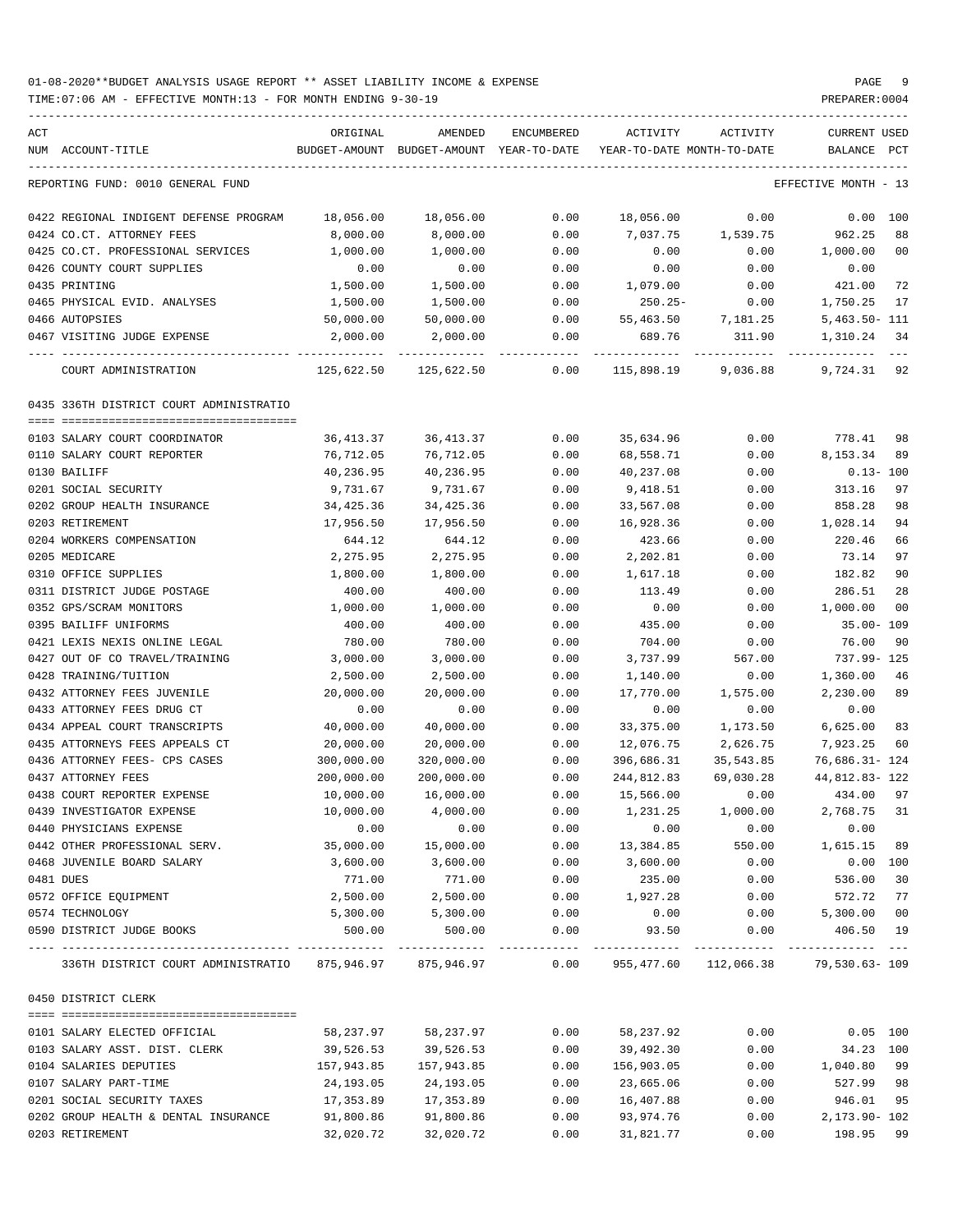TIME:07:06 AM - EFFECTIVE MONTH:13 - FOR MONTH ENDING 9-30-19 PREPARER:0004 ----------------------------------------------------------------------------------------------------------------------------------- ACT ACT CURRENT USED ORIGINAL AMENDED ENCUMBERED ACTIVITY ACTIVITY CURRENT USED

| NUM ACCOUNT-TITLE                               |                      | BUDGET-AMOUNT BUDGET-AMOUNT YEAR-TO-DATE |               | YEAR-TO-DATE MONTH-TO-DATE |              | BALANCE PCT             |                |
|-------------------------------------------------|----------------------|------------------------------------------|---------------|----------------------------|--------------|-------------------------|----------------|
| REPORTING FUND: 0010 GENERAL FUND               |                      |                                          |               |                            |              | EFFECTIVE MONTH - 13    |                |
| 0204 WORKERS COMPENSATION                       | 1,175.59             | 1,175.59                                 | 0.00          | 773.22                     | 0.00         | 402.37                  | 66             |
| 0205 MEDICARE TAX                               | 4,058.57             | 4,058.57                                 | 0.00          | 3,837.33                   | 0.00         | 221.24                  | 95             |
| 0310 OFFICE SUPPLIES                            | 5,000.00             | 5,000.00                                 | 0.00          | 4,005.01                   | 0.00         | 994.99                  | 80             |
| 0311 POSTAL EXPENSES                            | 5,000.00             | 5,000.00                                 | 0.00          | 3,681.88                   | 0.00         | 1,318.12                | 74             |
| 0313 PASSPORT PHOTO SUPPLIES                    | 1,500.00             | 150.01                                   | 0.00          | 0.00                       | 0.00         | 150.01                  | 0 <sub>0</sub> |
| 0315 COPIER RENTAL                              | 0.00                 | 0.00                                     | 0.00          | 0.00                       | 0.00         | 0.00                    |                |
| 0353 COMPUTER EXPENSE                           | 1,400.00             | 1,400.00                                 | 0.00          | 0.00                       | 0.00         | 1,400.00                | 0 <sub>0</sub> |
| 0423 CELL PHONE                                 | 0.00                 | 0.00                                     | 0.00          | 0.00                       | 0.00         | 0.00                    |                |
| 0427 OUT OF COUNTY TRAVEL/TRAINING              | 5,500.00             | 5,500.00                                 | 0.00          | 4,203.66                   | 0.00         | 1,296.34                | 76             |
| 0428 EMPLOYEE TRAINING                          | 0.00                 | 0.00                                     | 0.00          | 0.00                       | 0.00         | 0.00                    |                |
| 0431 LOCAL TRAVEL                               | 0.00                 | 0.00                                     | 0.00          | 0.00                       | 0.00         | 0.00                    |                |
| 0435 PRINTING                                   | 3,000.00             | 3,000.00                                 | 0.00          | 1,914.48                   | 0.00         | 1,085.52                | 64             |
| 0480 BONDS                                      | 628.00               | 628.00                                   | 0.00          | 628.00                     | 0.00         | 0.00                    | 100            |
| 0481 DUES                                       | 225.00               | 225.00                                   | 0.00          | 225.00                     | 0.00         | 0.00                    | 100            |
| 0572 OFFICE EQUIPMENT                           | 1,000.00             | 2,349.99                                 | 0.00          | 2,349.99                   | 0.00         | 0.00 100<br>----------- |                |
| DISTRICT CLERK                                  |                      | 449,564.03 449,564.03                    | 0.00          | 442,121.31                 | 0.00         | 7,442.72                | 98             |
| 0455 JUSTICE OF PEACE PCT # 1                   |                      |                                          |               |                            |              |                         |                |
|                                                 |                      |                                          |               |                            |              |                         |                |
| 0101 SALARY ELECTED OFFICIAL                    | 44,483.43            | 44, 483. 43                              | 0.00          | 44,483.40                  | 0.00         | $0.03$ 100              |                |
| 0103 SALARY ASSISTANTS                          | 62,603.86            | 62,603.86                                | 0.00          | 62,603.84                  | 0.00         | 0.02 100                |                |
| 0201 SOCIAL SECURITY TAXES                      | 6,788.21             | 6,788.21                                 | 0.00          | 6,732.08                   | 0.00         | 56.13                   | 99             |
| 0202 GROUP HEALTH & DENTAL INSURANCE            | 34,425.36            | 34,425.36                                | 0.00          | 34,523.34                  | 0.00         | $97.98 - 100$           |                |
| 0203 RETIREMENT                                 | 12,223.33            | 12,223.33                                | 0.00          | 12,244.41                  | 0.00         | $21.08 - 100$           |                |
| 0204 WORKERS' COMPENSATION                      | 459.85               | 459.85                                   | 0.00          | 295.16                     | 0.00         | 164.69                  | 64             |
| 0205 MEDICARE TAX                               | 1,587.57             | 1,587.57                                 | 0.00          | 1,574.30                   | 0.00         | 13.27                   | 99             |
| 0225 TRAVEL ALLOWANCE                           | 2,400.00             | 2,400.00                                 | 0.00          | 2,400.00                   | 0.00         | $0.00$ 100              |                |
| 0310 OFFICE SUPPLIES                            | 850.00               | 850.00                                   | 0.00          | 755.37                     | 0.00         | 94.63                   | 89             |
| 0311 POSTAL EXPENSES                            | 1,200.00             | 1,200.00                                 | 0.00          | 373.16                     | 0.00         | 826.84                  | 31<br>92       |
| 0420 UTILITIES TELEPHONE                        | 1,475.00             | 1,475.00                                 | 0.00          | 1,361.98                   | 0.00         | 113.02                  |                |
| 0422 R & M RADIO                                | 0.00                 | 0.00                                     | 0.00          | 0.00                       | 0.00         | 0.00                    |                |
| 0423 CELL PHONE ALLOWANCE                       | 240.00               | 240.00                                   | 0.00          | 240.00                     | 0.00         | 0.00 100                | 67             |
| 0427 OUT OF COUNTY TRAVEL/TRAINING              | 4,680.00             | 4,680.00                                 | 0.00          | 3,130.59                   | 104.36       | 1,549.41                | 94             |
| 0435 PRINTING<br>0480 BOND                      | 400.00               | 400.00                                   | 0.00          | 377.25                     | 0.00         | 22.75                   | 100            |
| 0481 DUES                                       | 343.00<br>135.00     | 343.00                                   | 0.00<br>0.00  | 343.00<br>135.00           | 0.00<br>0.00 | 0.00<br>0.00 100        |                |
| 0572 OFFICE EQUIPMENT                           | 2,500.00             | 135.00<br>2,500.00                       | 0.00          | 2,102.84                   | 0.00         | 397.16                  | 84             |
| 0573 RADIO EQUIPMENT                            | 0.00                 | 0.00                                     | 0.00          | 0.00                       | 0.00         | 0.00                    |                |
| 0574 TECHNOLOGY                                 | 0.00                 | 0.00                                     | 0.00          | 0.00                       | 0.00         | 0.00                    |                |
|                                                 |                      | -------------                            | ------------- | ------------               | ------------ |                         |                |
| JUSTICE OF PEACE PCT # 1                        |                      | 176,794.61 176,794.61                    | 0.00          | 173,675.72                 | 104.36       | 3,118.89                | 98             |
| 0456 JUSTICE OF PEACE PCT # 2                   |                      |                                          |               |                            |              |                         |                |
|                                                 |                      |                                          |               |                            |              |                         |                |
| 0101 SALARY ELECTED OFFICIAL                    | 44,483.43            | 44,483.43                                | 0.00          | 44,483.40                  | 0.00         | $0.03$ 100              |                |
| 0104 SALARY DEPUTY                              | 39,525.13            | 39,525.13                                | 0.00          | 39,525.20                  | 0.00         | $0.07 - 100$            |                |
| 0201 SOCIAL SECURITY TAXES                      | 5,372.21             | 5,372.21                                 | 0.00          | 5,372.26                   | 0.00         | $0.05 - 100$            |                |
| 0202 GROUP HEALTH & DENTAL INSURANCE            | 22,950.24            | 22,950.24                                | 0.00          | 22,992.76                  | 0.00         | $42.52 - 100$           |                |
| 0203 RETIREMENT                                 | 9,610.58             | 9,610.58                                 | 0.00          | 9,605.53                   | 0.00         |                         | 5.05 100       |
| 0204 WORKERS' COMPENSATION<br>0205 MEDICARE TAX | 363.92               | 363.92                                   | 0.00          | 232.08                     | 0.00         | 131.84<br>$0.14$ 100    | 64             |
| 0225 TRAVEL ALLOWANCE                           | 1,256.40<br>2,400.00 | 1,256.40<br>2,400.00                     | 0.00<br>0.00  | 1,256.26<br>2,400.00       | 0.00<br>0.00 | 0.00 100                |                |
| 0310 OFFICE SUPPLIES                            | 700.00               | 700.00                                   | 0.00          | 367.81                     | 0.00         | 332.19                  | 53             |
| 0311 POSTAL EXPENSES                            | 350.00               | 350.00                                   | 0.00          | 274.64                     | 0.00         | 75.36                   | 78             |
|                                                 |                      |                                          |               |                            |              |                         |                |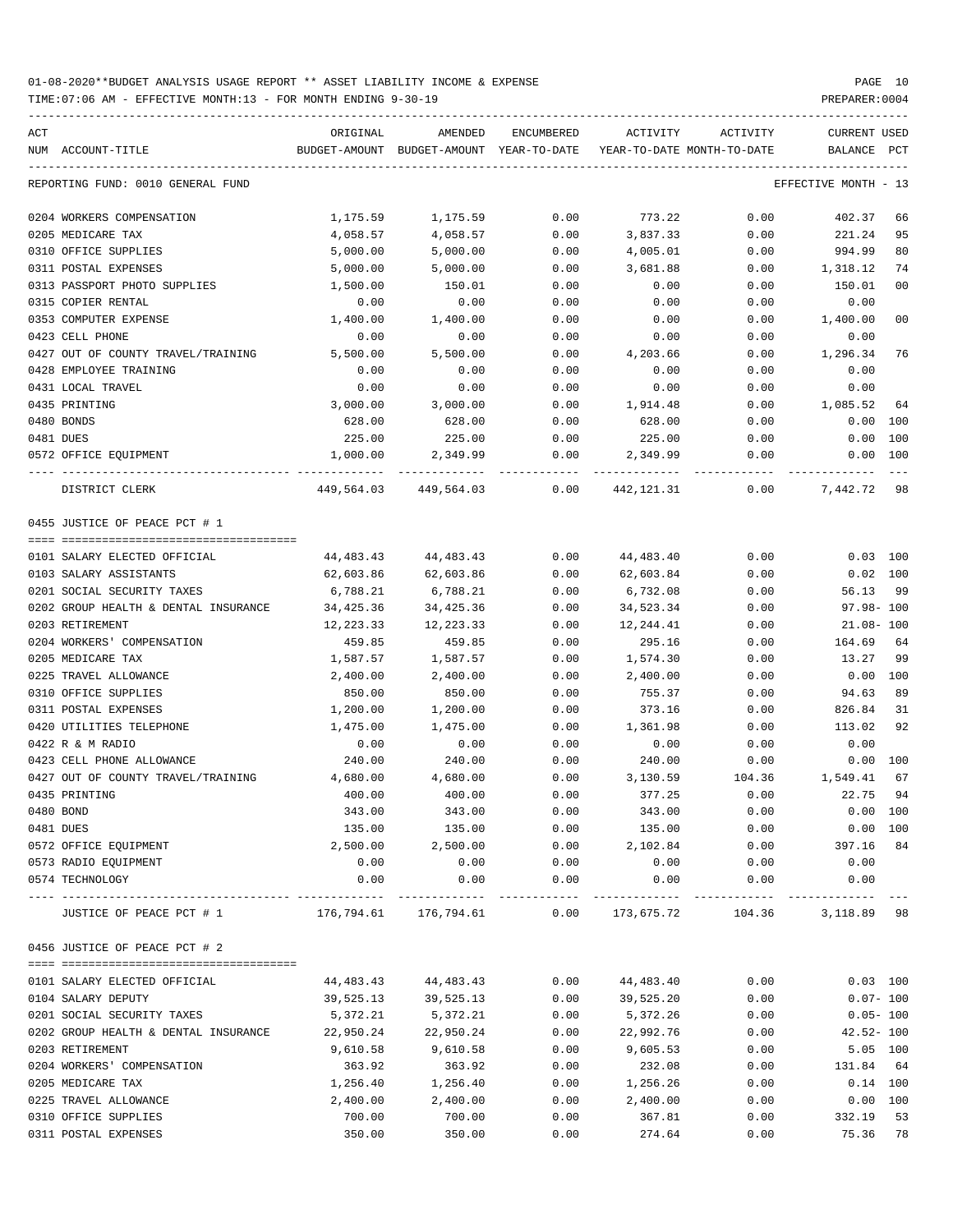TIME:07:06 AM - EFFECTIVE MONTH:13 - FOR MONTH ENDING 9-30-19 PREPARER:0004

----------------------------------------------------------------------------------------------------------------------------------- ACT ORIGINAL AMENDED ENCUMBERED ACTIVITY ACTIVITY CURRENT USED NUM ACCOUNT-TITLE BUDGET-AMOUNT BUDGET-AMOUNT YEAR-TO-DATE YEAR-TO-DATE MONTH-TO-DATE BALANCE PCT ----------------------------------------------------------------------------------------------------------------------------------- REPORTING FUND: 0010 GENERAL FUND EFFECTIVE MONTH - 13 0420 UTILITIES TELEPHONE 1,200.00 1,200.00 0.00 1,313.81 0.00 113.81- 109 0421 DSL LINE 1,000.00 1,000.00 0.00 977.45 91.00 22.55 98 0422 R & M RADIO 100.00 100.00 0.00 0.00 0.00 100.00 00 0423 CELL PHONE ALLOWANCE 240.00 240.00 0.00 240.00 0.00 0.00 100 0427 OUT OF COUNTY TRAVEL/TRAINING  $4,500.00$   $4,500.00$   $0.00$   $4,190.57$   $52.18$   $309.43$  93 0435 PRINTING 200.00 200.00 0.00 100.67 0.00 99.33 50 0460 OFFICE RENTAL  $4,200.00$   $4,200.00$   $4,200.00$   $4,200.00$   $4,200.00$   $0.00$   $0.00$   $0.00$ 0480 BOND 278.00 278.00 0.00 278.00 0.00 0.00 100 0481 DUES 95.00 95.00 0.00 95.00 0.00 0.00 100 0572 OFFICE EQUIPMENT 1,400.00 1,225.00 0.00 1,078.58 0.00 146.42 88 0573 RADIO EQUIPMENT 1,000.00 1,175.00 0.00 1,175.00 0.00 0.00 100 0574 TECHNOLOGY 0.00 0.00 0.00 0.00 0.00 0.00 ---- ---------------------------------- ------------- ------------- ------------ ------------- ------------ ------------- --- JUSTICE OF PEACE PCT # 2 141,224.91 141,224.91 0.00 140,159.02 143.18 1,065.89 99 0457 JUSTICE OF THE PEACE # 3 ==== =================================== 0101 SALARY ELECTED OFFICIAL  $44,483.43$   $44,483.43$  0.00  $44,483.40$  0.00 0.03 100 0103 SALARY ASSISTANT 28,000.00 28,000.00 0.00 26,543.52 0.00 1,456.48 95 0201 SOCIAL SECURITY TAXES 4,657.65 4,657.65 0.00 4,567.45 0.00 90.20 98 0202 GROUP HEALTH & DENTAL INSURANCE 22,950.24 22,950.24 0.00 23,015.56 0.00 65.32- 100 0203 RETIREMENT 8,292.10 8,292.10 0.00 8,121.27 0.00 170.83 98 0204 WORKERS' COMPENSATION 315.52 315.52 0.00 200.24 0.00 115.28 63 0205 MEDICARE TAX 1,089.29 1,089.29 0.00 1,068.22 0.00 21.07 98 0225 TRAVEL ALLOWANCE 2,400.00 2,400.00 0.00 2,400.00 0.00 0.00 100 0310 OFFICE SUPPLIES 600 1000 500.00 500.00 500.00 0.00 257.51 0.00 242.49 52 0311 POSTAL EXPENSES 250.00 250.00 0.00 248.00 0.00 2.00 99 0420 UTILITIES TELEPHONE 200.00 200.00 0.00 200.00 0.00 0.00 100 0423 CELL PHONE ALLOWANCE 240.00 240.00 0.00 240.00 0.00 0.00 100 0427 OUT OF COUNTY TRAVEL/TRAINING  $2,000.00$   $1,851.00$   $0.00$   $981.42$   $52.18$   $869.58$  53 0435 PRINTING 250.00 250.00 0.00 80.25 0.00 169.75 32 0460 OFFICE RENTAL 2,500.00 2,500.00 0.00 2,499.96 0.00 0.04 100 0480 BOND 228.00 377.00 0.00 377.00 0.00 0.00 100 0481 DUES 60.00 60.00 0.00 60.00 0.00 0.00 100 0572 OFFICE EQUIPMENT 1,500.00 1,500.00 0.00 0.00 0.00 1,500.00 00 0574 TECHNOLOGY 0.00 0.00 0.00 0.00 0.00 0.00 ---- ---------------------------------- ------------- ------------- ------------ ------------- ------------ ------------- --- JUSTICE OF THE PEACE # 3 119,916.23 119,916.23 0.00 115,343.80 52.18 4,572.43 96 0475 DISTRICT & CO. ATTORNEY ==== =================================== 0101 DA. SALARY SUPPLEMENT 5,000.00 5,000.00 0.00 5,000.06 0.00 0.06- 100 0102 HB 9 D.A. SUPPLEMENTAL FUNDS 3,640.00 3,640.00 0.00 3,360.00 0.00 0.00 280.00 92 0103 SALARY ASSISTANT D.A. 325,362.54 325,362.54 0.00 305,353.26 0.00 20,009.28 94 0104 ASST. DA LONGEVITY PAY 4,760.00 4,760.00 0.00 4,840.00 0.00 80.00- 102 0105 SALARIES SECRETARIES 183,451.04 183,451.04 0.00 183,451.06 0.00 0.02- 100 0106 DA SALARY REIMB. GC CH 46  $27,500.00$   $27,500.00$  0.00  $27,499.98$  0.00 0.02 100 0107 SALARY TEMP./EXTRA 0.00 0.00 0.00 0.00 0.00 0.00 0108 INVESTIGATOR CRIMES AGAINST WOMEN 0.00 0.00 0.00 0.00 0.00 0.00 0109 INVESTIGATOR 60,403.53 60,403.53 0.00 60,403.72 0.00 0.19- 100 0110 DISCOVERY CLERK 36,171.21 36,171.21 0.00 34,780.00 0.00 1,391.21 96 0201 SOCIAL SECURITY TAXES 40,092.20 40,092.20 0.00 37,182.22 0.00 2,909.98 93 0202 GROUP HEALTH INSURANCE 126,226.32 126,226.32 0.00 125,139.03 0.00 1,087.29 99

0203 RETIREMENT 73,935.38 73,935.38 0.00 71,427.63 0.00 2,507.75 97 0204 WORKERS' COMPENSATION 1,898.84 1,898.84 0.00 1,268.22 0.00 630.62 67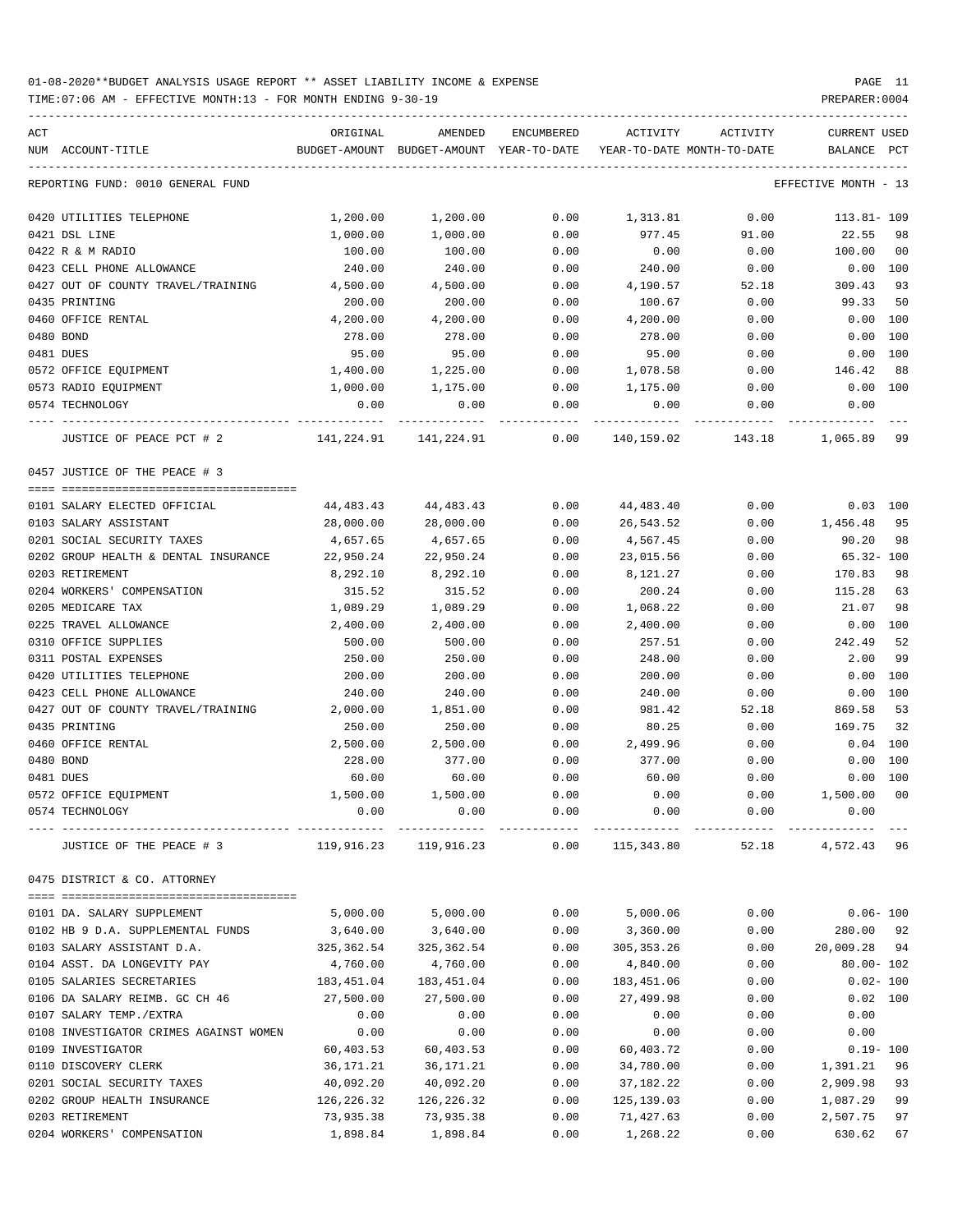| ACT | NUM ACCOUNT-TITLE                                          | ORIGINAL           | AMENDED               | ENCUMBERED            | ACTIVITY<br>BUDGET-AMOUNT BUDGET-AMOUNT YEAR-TO-DATE YEAR-TO-DATE MONTH-TO-DATE | ACTIVITY            | <b>CURRENT USED</b><br>BALANCE PCT |                |
|-----|------------------------------------------------------------|--------------------|-----------------------|-----------------------|---------------------------------------------------------------------------------|---------------------|------------------------------------|----------------|
|     | REPORTING FUND: 0010 GENERAL FUND                          |                    |                       |                       |                                                                                 |                     | EFFECTIVE MONTH - 13               |                |
|     | 0205 MEDICARE TAX                                          | 9,376.40           | 9,376.40              | 0.00                  | 8,695.76                                                                        | 0.00                | 680.64                             | 93             |
|     | 0225 TRAVEL ALLOWANCE                                      | 0.00               | 0.00                  | 0.00                  | 0.00                                                                            | 0.00                | 0.00                               |                |
|     | 0310 OFFICE SUPPLIES                                       | 8,000.00           | 11,297.43             | 0.00                  | 11,471.32                                                                       | 135.95              | 173.89-102                         |                |
|     | 0311 POSTAL EXPENSES                                       | 3,000.00           | 3,000.00              | 0.00                  | 1,233.90                                                                        | 0.00                | 1,766.10                           | 41             |
|     | 0315 COPIER EXPENSE                                        | 1,500.00           | 1,500.00              | 0.00                  | 1,348.88                                                                        | 8.04                | 151.12                             | 90             |
|     | 0421 INTERNET/ONLINE LEGAL RE                              | 8,400.00           | 8,400.00              | 0.00                  | 8,585.28                                                                        | 715.44              | 185.28- 102                        |                |
|     | 0422 INVESTIGATOR CELL PHONE                               | 360.00             | 360.00                | 0.00                  | 360.00                                                                          | 0.00                | $0.00$ 100                         |                |
|     | 0427 OUT OF COUNTY TRAVEL/TRAINING                         | 9,000.00           | 9,000.00              | 0.00                  | 6,332.81                                                                        | 796.68              | 2,667.19                           | 70             |
|     | 0428 TRAINING/TUITION                                      | 8,000.00           | 6,595.23              | 0.00                  | 1,690.00                                                                        | 275.00              | 4,905.23                           | 26             |
|     | 0431 LOCAL TRAVEL                                          | 0.00               | 0.00                  | 0.00                  | 0.00                                                                            | 0.00                | 0.00                               |                |
|     | 0435 PRINTING                                              | 1,500.00           | 1,500.00              | 0.00                  | 229.05                                                                          | 0.00                | 1,270.95                           | 15             |
|     | 0438 CT.REPORTER-TRANSCRIPTS                               | 8,750.00           | 6,373.54              | 0.00                  | 4,147.00                                                                        | 0.00                | 2,226.54                           | 65             |
|     | 0439 WITNESS EXPENSE                                       | 5,000.00           | 5,000.00              | 0.00                  | 40.00                                                                           | 0.00                | 4,960.00                           | 01             |
|     | 0465 PHYS. EVIDENCE ANALYSIS                               | 4,000.00           | 4,000.00              | 0.00                  | 81.32                                                                           | 0.00                | 3,918.68                           | 02             |
|     | 0469 DPS TESTING                                           | 0.00               | 0.00                  | 0.00                  | 0.00                                                                            | 0.00                | 0.00                               |                |
|     | 0480 BOND                                                  | 365.00             | 365.00                | 0.00                  | 328.06                                                                          | 0.00                | 36.94                              | 90             |
|     | 0481 DUES                                                  | 3,000.00           | 3,000.00              | 0.00                  | 1,783.00                                                                        | 0.00                | 1,217.00                           | 59             |
|     | 0572 OFFICE EQUIPMENT                                      | 3,000.00           | 3,000.00              | 0.00                  | 2,347.53                                                                        | 0.00                | 652.47                             | 78             |
|     | 0574 TECHNOLOGY                                            | 2,000.00           | 2,000.00              | 0.00                  | 1,984.25                                                                        | 0.00                | 15.75                              | 99             |
|     | 0590 BOOKS                                                 | 750.00             | 1,233.80              | 0.00                  | 1,233.80                                                                        | 565.00              | 0.00 100                           |                |
|     | DISTRICT & CO. ATTORNEY                                    | 964,442.46         | 964,442.46            | 0.00                  |                                                                                 | 911,597.14 2,496.11 | 52,845.32                          | 95             |
|     | 0495 COUNTY AUDITOR                                        |                    |                       |                       |                                                                                 |                     |                                    |                |
|     |                                                            |                    |                       |                       |                                                                                 |                     |                                    |                |
|     | 0102 SALARY APPOINTED OFFICIAL                             | 72,658.37          | 72,658.37             | 0.00                  | 72,658.30                                                                       | 0.00                | $0.07$ 100                         |                |
|     | 0103 SALARIES ASSISTANTS                                   | 126,237.62         | 124,657.99            | 0.00                  | 122,369.12                                                                      | 0.00                | 2,288.87                           | 98             |
|     | 0201 SOCIAL SECURITY TAXES                                 | 12,331.55          | 12,331.55             | 0.00                  | 11,946.11                                                                       | 0.00                | 385.44                             | 97             |
|     | 0202 GROUP HEALTH & DENTAL INSURANCE                       | 45,900.48          | 45,900.48             | 0.00                  | 45,857.25                                                                       | 0.00                | 43.23                              | 100            |
|     | 0203 RETIREMENT                                            | 22,753.70          | 22,753.70             | 0.00                  | 22,300.71                                                                       | 0.00                | 452.99                             | 98             |
|     | 0204 WORKERS COMPENSATION                                  | 835.36             | 835.36                | 0.00                  | 549.44                                                                          | 0.00                | 285.92                             | 66             |
|     | 0205 MEDICARE TAX                                          | 2,883.99           | 2,883.99              | 0.00                  | 2,793.68                                                                        | 0.00                | 90.31                              | 97             |
|     | 0310 OFFICE SUPPLIES<br>0353 COMPUTER SOFTWARE MAINTENANCE | 900.00<br>2,810.00 | 900.00                | 0.00                  | 860.16                                                                          | 9.75                | 39.84                              | 96             |
|     | 0427 OUT OF COUNTY TRAVEL/TRAINING                         |                    | 5,225.00              | 0.00<br>0.00          | 5,041.00                                                                        | 0.00<br>762.76      | 184.00<br>$0.03$ 100               | 96             |
|     |                                                            | 3,500.00           | 5,079.63              |                       | 5,079.60                                                                        |                     |                                    |                |
|     | 0431 LOCAL TRAVEL<br>0435 PRINTING                         | 0.00<br>50.00      | 0.00                  | 0.00<br>0.00          | 0.00<br>143.00                                                                  | 0.00<br>0.00        | 0.00<br>0.00 100                   |                |
|     | 0452 R & M EQUIPMENT                                       | 500.00             | 143.00<br>429.00      | 0.00                  | 0.00                                                                            | 0.00                | 429.00                             | 0 <sub>0</sub> |
|     | 0480 BOND                                                  | 286.00             | 385.00                | 0.00                  | 385.00                                                                          | 0.00                | 0.00 100                           |                |
|     | 0481 DUES                                                  | 590.00             | 398.00                | 0.00                  | 295.00                                                                          | 0.00                | 103.00                             | 74             |
|     | 0572 OFFICE EOUIPMENT                                      | 1,300.00           | 1,371.00              | 0.00                  | 1,370.98                                                                        | 0.00                | $0.02$ 100                         |                |
|     | COUNTY AUDITOR                                             |                    | 293,537.07 295,952.07 | -------------<br>0.00 | -------------<br>291,649.35                                                     | 772.51              | 4,302.72 99                        | $- - -$        |
|     | 0496 COUNTY PURCHASING                                     |                    |                       |                       |                                                                                 |                     |                                    |                |
|     |                                                            |                    |                       |                       |                                                                                 |                     |                                    |                |
|     | 0103 SALARY PURCHASING AGENT                               | 51,695.70          | 50,280.13             | 0.00                  | 38,982.89                                                                       | 0.00                | 11,297.24                          | 78             |
|     | 0201 SOCIAL SECURITY TAXES                                 | 3,227.45           | 3,227.45              | 0.00                  | 2,407.74                                                                        | 0.00                | 819.71                             | 75             |
|     | 0202 GROUP HEALTH INSURANCE                                | 11,475.12          | 11,475.12             | 0.00                  | 8,811.99                                                                        | 0.00                | 2,663.13                           | 77             |
|     | 0203 RETIREMENT                                            | 5,913.99           | 5,913.99              | 0.00                  | 4,453.85                                                                        | 0.00                | 1,460.14                           | 75             |
|     | 0204 WORKERS' COMPENSATION                                 | 218.63             | 218.63                | 0.00                  | 101.04                                                                          | 0.00                | 117.59                             | 46             |
|     | 0205 MEDICARE TAX                                          | 754.81             | 754.81                | 0.00                  | 563.11                                                                          | 0.00                | 191.70                             | 75             |
|     | 0310 OFFICE SUPPLIES                                       | 400.00             | 499.59                | 0.00                  | 489.84                                                                          | 0.00                | 9.75                               | 98             |
|     | 0353 COMPUTER SOFTWARE MAINTENANCE                         | 350.00             | 655.00                | 0.00                  | 655.00                                                                          | 0.00                | 0.00 100                           |                |
|     | 0421 CELL PHONE                                            | 360.00             | 360.00                | 0.00                  | 300.00                                                                          | 0.00                | 60.00                              | 83             |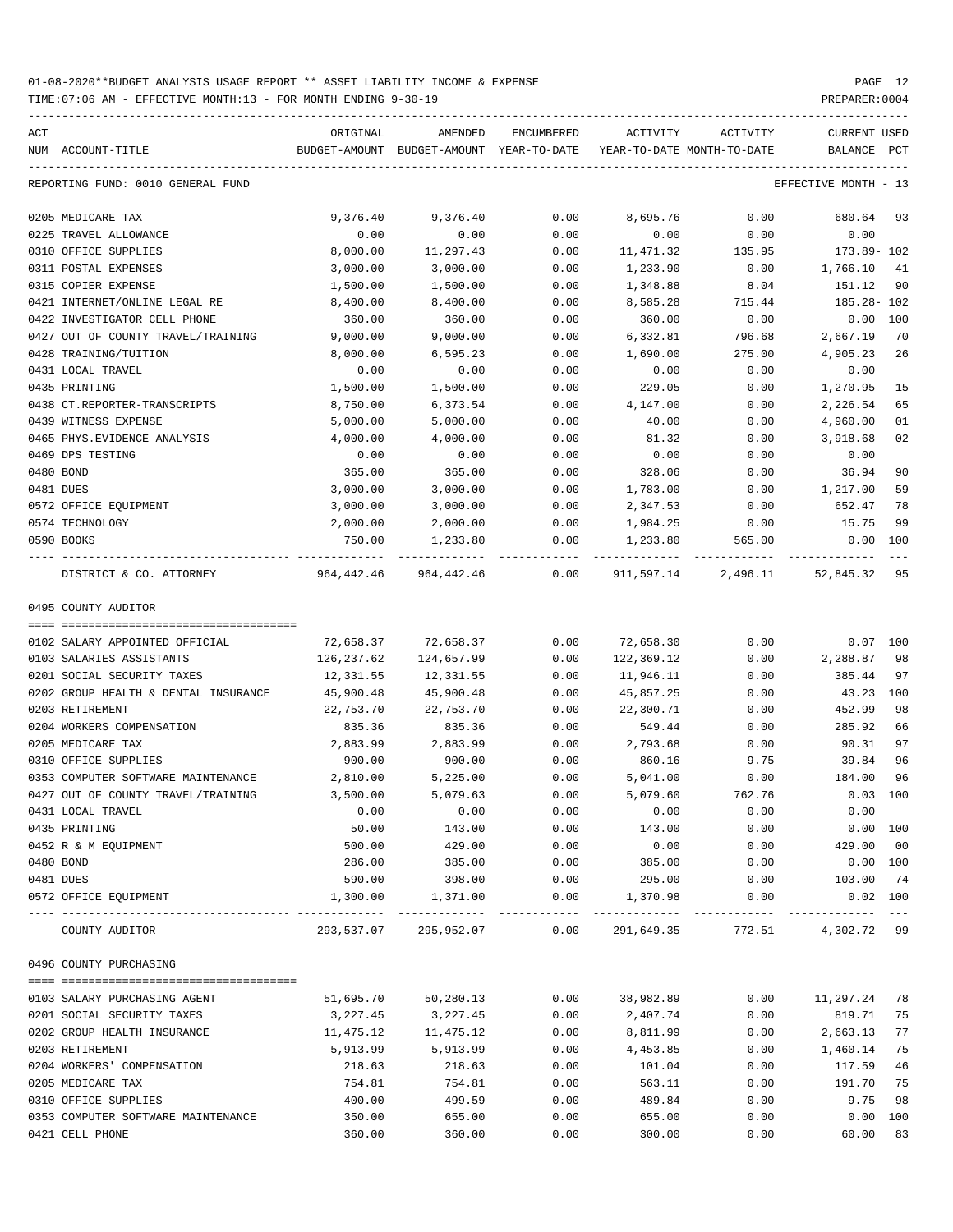TIME:07:06 AM - EFFECTIVE MONTH:13 - FOR MONTH ENDING 9-30-19 PREPARER:0004

| ACT                                         | ORIGINAL           | AMENDED                                  | <b>ENCUMBERED</b> | ACTIVITY                   | ACTIVITY     | <b>CURRENT USED</b>      |           |
|---------------------------------------------|--------------------|------------------------------------------|-------------------|----------------------------|--------------|--------------------------|-----------|
| NUM ACCOUNT-TITLE                           |                    | BUDGET-AMOUNT BUDGET-AMOUNT YEAR-TO-DATE |                   | YEAR-TO-DATE MONTH-TO-DATE |              | BALANCE                  | PCT       |
| REPORTING FUND: 0010 GENERAL FUND           |                    |                                          |                   |                            |              | EFFECTIVE MONTH - 13     |           |
| 0427 OUT OF COUNTY TRAVEL                   | 2,000.00           | 3,722.98                                 | 0.00              | 3,722.98                   | 0.00         | 0.00 100                 |           |
| 0431 LOCAL TRAVEL                           | 0.00               | 0.00                                     | 0.00              | 0.00                       | 0.00         | 0.00                     |           |
| 0435 PRINTING                               | 70.00              | 66.00                                    | 0.00              | 18.00                      | 0.00         | 48.00                    | 27        |
| 0452 R & M EQUIPMENT                        | 0.00               | 0.00                                     | 0.00              | 0.00                       | 0.00         | 0.00                     |           |
| 0480 BOND                                   | 0.00               | 93.00                                    | 0.00              | 93.00                      | 0.00         | 0.00                     | 100       |
| 0481 DUES                                   | 450.00             | 454.00                                   | 0.00              | 454.00                     | 0.00         | 0.00                     | 100       |
| 0572 OFFICE EQUIPMENT                       | 500.00             | 0.00                                     | 0.00              | 0.00                       | 0.00         | 0.00                     |           |
| COUNTY PURCHASING                           |                    | 77,415.70 77,720.70                      | 0.00              | 61,053.44                  | 0.00         | 16,667.26                | -79       |
| 0497 COUNTY TREASURER                       |                    |                                          |                   |                            |              |                          |           |
| 0101 SALARY ELECTED OFFICIAL                | 58,237.97          | 58,237.97                                | 0.00              | 58,237.92                  | 0.00         | $0.05$ 100               |           |
| 0103 SALARY ASSISTANT                       | 47,000.00          | 47,000.00                                | 0.00              | 46,999.94                  | 0.00         | $0.06$ 100               |           |
| 0201 SOCIAL SECURITY TAXES                  | 6,524.75           | 6,524.75                                 | 0.00              | 5,005.32                   | 0.00         | 1,519.43                 | - 77      |
| 0202 GROUP HEALTH & DENTAL INSURANCE        | 22,950.24          | 22,950.24                                | 0.00              | 23,009.40                  | 0.00         | $59.16 - 100$            |           |
| 0203 RETIREMENT                             | 12,039.22          | 12,039.22                                | 0.00              | 12,033.06                  | 0.00         | 6.16 100                 |           |
| 0204 WORKERS' COMPENSATION                  | 442.00             | 442.00                                   | 0.00              | 290.72                     | 0.00         | 151.28                   | 66        |
| 0205 MEDICARE TAX                           | 1,525.95           | 1,525.95                                 | 0.00              | 1,170.50                   | 0.00         | 355.45                   | 77        |
| 0310 OFFICE SUPPLIES                        | 200.00             | 353.00                                   | 0.00              | 347.09                     | 0.00         | 5.91                     | 98        |
| 0427 OUT OF COUNTY TRAVEL/TRAINING          | 1,500.00           | 1,500.00                                 | 0.00              | 1,811.62                   | 356.85       | 311.62- 121              |           |
| 0431 LOCAL TRAVEL                           | 0.00               | 0.00                                     | 0.00              | 0.00                       | 0.00         | 0.00                     |           |
| 0435 PRINTING                               | 200.00             | 200.00                                   | 0.00              | 60.00                      | 0.00         | 140.00                   | 30        |
| 0452 R&M EQUIPMENT                          | 250.00             | 97.00                                    | 0.00              | 0.00                       | 0.00         | 97.00                    | 00        |
| 0453 COMPUTER SOFTWARE MAINTEN<br>0480 BOND | 1,300.00<br>271.00 | 2,330.00                                 | 0.00<br>0.00      | 2,314.00                   | 0.00<br>0.00 | 16.00<br>0.00            | 99<br>100 |
| 0481 DUES                                   | 175.00             | 271.00<br>175.00                         | 0.00              | 271.00<br>175.00           | 0.00         | 0.00                     | 100       |
| 0572 OFFICE EQUIPMENT                       | 0.00               | 80.00                                    | 0.00              | 80.00                      | 0.00         | 0.00                     | 100       |
| 0574 TECHNOLOGY                             | 0.00               | 0.00                                     | 0.00              | 0.00                       | 0.00         | 0.00                     |           |
|                                             |                    |                                          |                   |                            |              |                          |           |
| COUNTY TREASURER                            |                    | 152,616.13 153,726.13                    | 0.00              | 151,805.57                 | 356.85       | 1,920.56                 | -99       |
| 0499 TAX ASSESSOR-COLLECTOR                 |                    |                                          |                   |                            |              |                          |           |
| 0101 SALARIES ELECTED OFFICIAL              | 58,237.97          | 58,237.97                                | 0.00              | 58,237.92                  | 0.00         | $0.05$ 100               |           |
| 0103 SALARIES ASSISTANTS                    | 40,712.36          | 40,712.36                                | 0.00              | 40,712.36                  | 0.00         | 0.00 100                 |           |
| 0104 SALARIES DEPUTIES                      | 97,746.15          | 97,746.15                                | 0.00              | 97,125.93                  | 0.00         | 620.22                   | 99        |
| 0107 SALARY TEMP./EXTRA                     | 14,678.12          | 14,678.12                                | 0.00              | 11,360.44                  | 0.00         | 3,317.68                 | 77        |
| 0201 SOCIAL SECURITY TAXES                  | 13,105.23          | 13,105.23                                | 0.00              | 12,066.88                  | 0.00         | 1,038.35                 | 92        |
| 0202 GROUP HEALTH & DENTAL INSURANCE        | 57,375.60          | 57,375.60                                | 0.00              | 57,538.90                  | 0.00         | $163.30 - 100$           |           |
| 0203 RETIREMENT                             | 24, 181. 25        | 24, 181. 25                              | 0.00              | 23,717.68                  | 0.00         | 463.57                   | 98        |
| 0204 WORKERS COMPENSATION                   | 887.77             | 887.77                                   | 0.00              | 576.34                     | 0.00         | 311.43                   | 65        |
| 0205 MEDICARE TAX                           | 3,064.93           | 3,064.93                                 | 0.00              | 2,821.84                   | 0.00         | 243.09                   | 92        |
| 0225 LEONARD OFFICE TRAVEL                  | 900.00             | 900.00                                   | 0.00              | 813.20                     | 37.12        | 86.80                    | 90        |
| 0310 OFFICE SUPPLIES                        | 1,300.00           | 1,257.08                                 | 0.00              | 1,226.42                   | 64.01        | 30.66                    | 98        |
| 0311 POSTAL EXPENSES<br>0315 COPIER EXPENSE | 6,500.00<br>500.00 | 6,029.43<br>970.57                       | 0.00<br>0.00      | 2,526.86<br>979.43         | 0.00         | 3,502.57<br>$8.86 - 101$ | 42        |
| 0420 TELEPHONE LEONARD OFFICE               | 735.00             | 777.92                                   | 0.00              | 777.92                     | 8.86<br>0.00 | 0.00                     | 100       |
| 0423 CELL PHONE                             | 0.00               | 0.00                                     | 0.00              | 0.00                       | 0.00         | 0.00                     |           |
| 0427 OUT OF COUNTY TRAVEL/TRAINING          | 4,500.00           | 4,653.21                                 | 0.00              | 4,653.21                   | 0.00         |                          | 0.00 100  |
| 0435 PRINTING                               | 250.00             | 96.79                                    | 0.00              | 96.15                      | 0.00         | 0.64                     | 99        |
| 0460 LEONARD OFFICE RENT                    | 1,200.00           | 1,200.00                                 | 0.00              | 1,200.00                   | 0.00         | 0.00 100                 |           |
| 0480 BOND                                   | 368.00             | 368.00                                   | 0.00              | 368.00                     | 0.00         | 0.00                     | 100       |
| 0481 DUES                                   | 175.00             | 175.00                                   | 0.00              | 175.00                     | 0.00         |                          | 0.00 100  |

0572 OFFICE EQUIPMENT 700.00 700.00 0.00 668.71 0.00 31.29 96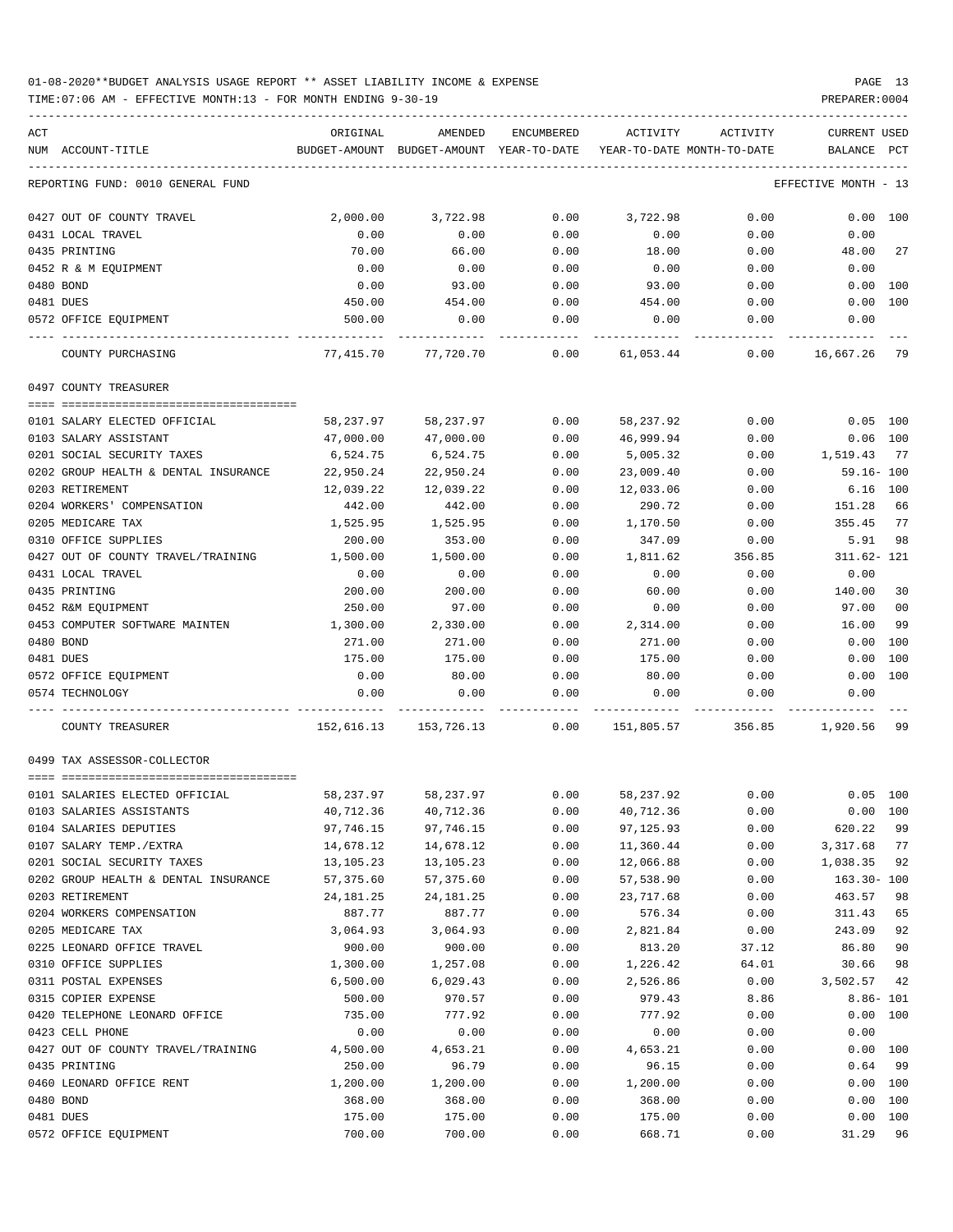TIME:07:06 AM - EFFECTIVE MONTH:13 - FOR MONTH ENDING 9-30-19 PREPARER:0004

| ACT | NUM ACCOUNT-TITLE                    | ORIGINAL                 | AMENDED<br>BUDGET-AMOUNT BUDGET-AMOUNT YEAR-TO-DATE YEAR-TO-DATE MONTH-TO-DATE | ENCUMBERED           | ACTIVITY            | ACTIVITY                                                                                                    | <b>CURRENT USED</b><br>BALANCE PCT |                |
|-----|--------------------------------------|--------------------------|--------------------------------------------------------------------------------|----------------------|---------------------|-------------------------------------------------------------------------------------------------------------|------------------------------------|----------------|
|     |                                      |                          |                                                                                |                      |                     |                                                                                                             |                                    |                |
|     | REPORTING FUND: 0010 GENERAL FUND    |                          |                                                                                |                      |                     |                                                                                                             | EFFECTIVE MONTH - 13               |                |
|     | 0574 TECHNOLOGY                      | 0.00                     | 0.00<br>-----------                                                            | 0.00<br>------------ | 0.00<br>----------- | 0.00                                                                                                        | 0.00                               |                |
|     | TAX ASSESSOR-COLLECTOR               |                          |                                                                                |                      |                     | 327,117.38              327,117.38              0.00             317,643.19             109.99     9,474.19 |                                    | 97             |
|     | 0503 COMPUTER/IT DEPT.               |                          |                                                                                |                      |                     |                                                                                                             |                                    |                |
|     | 0103 SALARY-TECHNICIAN               | 41,257.02                | 41,257.02                                                                      | 0.00                 | 41,257.06           | 0.00                                                                                                        | $0.04-100$                         |                |
|     | 0107 PART TIME TECHNICIAN            | 19,502.02                | 19,502.02                                                                      | 0.00                 | 18,708.95           | 0.00                                                                                                        | 793.07                             | 96             |
|     | 0201 SOCIAL SECURITY                 | 3,767.06                 | 3,767.06                                                                       | 0.00                 | 3,499.89            | 0.00                                                                                                        | 267.17 93                          |                |
|     | 0202 GROUP HEALTH INSURANCE          | 11,475.12                | 11,475.12                                                                      | 0.00                 | 11,507.78           | 0.00                                                                                                        | 32.66- 100                         |                |
|     | 0203 RETIREMENT                      | 6,950.83                 | 6,950.83                                                                       | 0.00                 | 6,856.76            | 0.00                                                                                                        | 94.07                              | 99             |
|     | 0204 WORKERS COMPENSATION            | 322.41                   | 322.41                                                                         | 0.00                 | 207.00              | 0.00                                                                                                        | 115.41                             | 64             |
|     | 0205 MEDICARE TAX                    | 881.01                   | 881.01                                                                         | 0.00                 | 818.44              | 0.00                                                                                                        | 62.57                              | 93             |
|     | 0225 TRAVEL ALLOWANCE                | 828.00                   | 828.00                                                                         | 0.00                 | 828.00              | 0.00                                                                                                        | $0.00$ $100$                       |                |
|     | 0310 OFFICE SUPPLIES                 | 200.00                   | 200.00                                                                         | 0.00                 | 194.76              | 0.00                                                                                                        | 5.24                               | 97             |
|     | 0421 CELL PHONE ALLOWANCE            | 414.00                   | 414.00                                                                         | 0.00                 | 414.00              | 0.00                                                                                                        | $0.00$ 100                         |                |
|     | 0423 EMERGENCY INTERNET              | 0.00                     | 455.88                                                                         | 0.00                 | 428.92              | 0.00                                                                                                        | 26.96                              | 94             |
|     | 0427 OUT OF COUNTY TRAVEL/TRAINING   | 900.00                   | 900.00                                                                         | 0.00                 | 0.00                | 0.00                                                                                                        | 900.00                             | 0 <sub>0</sub> |
|     | 0435 PRINTING                        | 0.00                     | 0.00                                                                           | 0.00                 | 0.00                | 0.00                                                                                                        | 0.00                               |                |
|     | 0453 R&M COMPUTER/TRAINING           | 0.00                     | 0.00                                                                           | 0.00                 | 0.00                | 0.00                                                                                                        | 0.00                               |                |
|     | 0572 OFFICE EQUIPMENT                | 3,550.00                 | 3,094.12                                                                       | 0.00                 | 2,590.87            | 0.00                                                                                                        | 503.25                             | 84             |
|     | 0574 COMPUTER/WEB SOFTWARE           | 3,000.00                 | $3,000.00$ 0.00                                                                |                      |                     | 2,344.65 249.90                                                                                             | 655.35                             | 78             |
|     | 0576 COUNTY COMPUTER REPLACEMENT     | 40,000.00<br>----------- | 40,000.00<br>--------------                                                    | 0.00                 | 39,707.45           | 6,180.35                                                                                                    | 292.55                             | 99             |
|     | COMPUTER/IT DEPT.                    |                          |                                                                                |                      |                     | $133,047.47$ $133,047.47$ $0.00$ $129,364.53$ $6,430.25$ $3,682.94$                                         |                                    | 97             |
|     | 0509 CONTINGENCY                     |                          |                                                                                |                      |                     |                                                                                                             |                                    |                |
|     | 0475 CONTINGENCY                     |                          | 250,000.00 131,812.41 0.00                                                     |                      | 0.00                |                                                                                                             | $0.00$ $131,812.41$ 00             |                |
|     | CONTINGENCY                          |                          | 250,000.00 131,812.41                                                          | 0.00                 | 0.00                |                                                                                                             | $0.00$ $131,812.41$ 00             |                |
|     | 0510 COURTHOUSE                      |                          |                                                                                |                      |                     |                                                                                                             |                                    |                |
|     |                                      |                          |                                                                                |                      |                     |                                                                                                             |                                    |                |
|     | 0107 REGULAR TEMP. - PART TIME       | 0.00                     |                                                                                | $0.00$ 0.00          |                     | 0.00<br>0.00                                                                                                | 0.00                               |                |
|     | 0115 SALARY JANITOR                  | 39,527.92                | 39,527.92                                                                      | 0.00                 | 39,527.80           | 0.00                                                                                                        | $0.12$ 100                         |                |
|     | 0201 SOCIAL SECURITY TAXES           | 2,450.73                 | 2,450.73                                                                       | 0.00                 | 2,415.16            | 0.00                                                                                                        | 35.57 99                           |                |
|     | 0202 GROUP HEALTH & DENTAL INSURANCE | 11,475.12                | 11,475.12                                                                      | 0.00                 | 11,507.78           | 0.00                                                                                                        | $32.66 - 100$                      |                |
|     | 0203 RETIREMENT                      | 4,521.99                 | 4,521.99                                                                       | 0.00                 | 4,519.74            | 0.00                                                                                                        | 2.25 100                           |                |
|     | 0204 WORKERS' COMPENSATION           | 1,628.55                 | 1,628.55                                                                       | 0.00                 | 1,492.34            | 0.00                                                                                                        | 136.21                             | 92             |
|     | 0205 MEDICARE TAX                    | 573.15                   | 573.15                                                                         | 0.00                 | 564.86              | 0.00                                                                                                        | 8.29                               | 99             |
|     | 0310 OFFICE SUPPLIES                 | 4,000.00                 | 4,000.00                                                                       | 0.00                 | 3,772.95            | 0.00                                                                                                        | 227.05                             | 94             |
|     | 0311 POSTAL EXPENSE                  | 9,000.00                 | 9,000.00                                                                       | 0.00                 | 406.95              | 0.00                                                                                                        | 8,593.05                           | 05             |
|     | 0315 COPIER RENTAL                   | 4,300.00                 | 4,300.00                                                                       | 0.00                 | 5,071.95            | 82.86                                                                                                       | 771.95- 118                        |                |
|     | 0316 EMPLOYEE AWARDS BANQUET         | 2,500.00                 | 2,500.00                                                                       | 0.00                 | 2,462.00            | 0.00                                                                                                        | 38.00                              | 98             |
|     | 0330 AUTO EXPENSE-GAS AND OIL        | 700.00                   | 700.00                                                                         | 0.00                 | 703.07              | 0.00                                                                                                        | $3.07 - 100$                       |                |
|     | 0332 JANITOR SUPPLIES                | 0.00                     | 0.00                                                                           | 0.00                 | 0.00                | 0.00                                                                                                        | 0.00                               |                |
|     | 0353 R&M COMPUTER                    | 0.00                     | 0.00                                                                           | 0.00                 | 0.00                | 0.00                                                                                                        | 0.00                               |                |
|     | 0420 TELEPHONE                       | 0.00                     | 0.00                                                                           | 0.00                 | 0.00                | 0.00                                                                                                        | 0.00                               |                |
|     | 0421 INTERNET LINES                  | 0.00                     | 0.00                                                                           | 0.00                 | 0.00                | 0.00                                                                                                        | 0.00                               |                |
|     | 0423 CELL PHONE                      | 340.00                   | 340.00                                                                         | 0.00                 | 315.13              | 0.00                                                                                                        | 24.87                              | 93             |
|     | 0440 UTILITIES ELECTRICITY           | 7,000.00                 | 2,000.00                                                                       | 0.00                 | 902.24              | 0.00                                                                                                        | 1,097.76                           | 45             |
|     | 0441 UTILITIES GAS                   | 0.00                     | 0.00                                                                           | 0.00                 | 0.00                | 0.00                                                                                                        | 0.00                               |                |
|     | 0442 UTILITIES WATER                 | 3,600.00                 | 3,600.00                                                                       | 0.00                 | 3,252.75            | 0.00                                                                                                        | 347.25                             | 90             |

0443 TRASH PICK-UP 1,000.00 1,000.00 0.00 984.96 82.08 15.04 98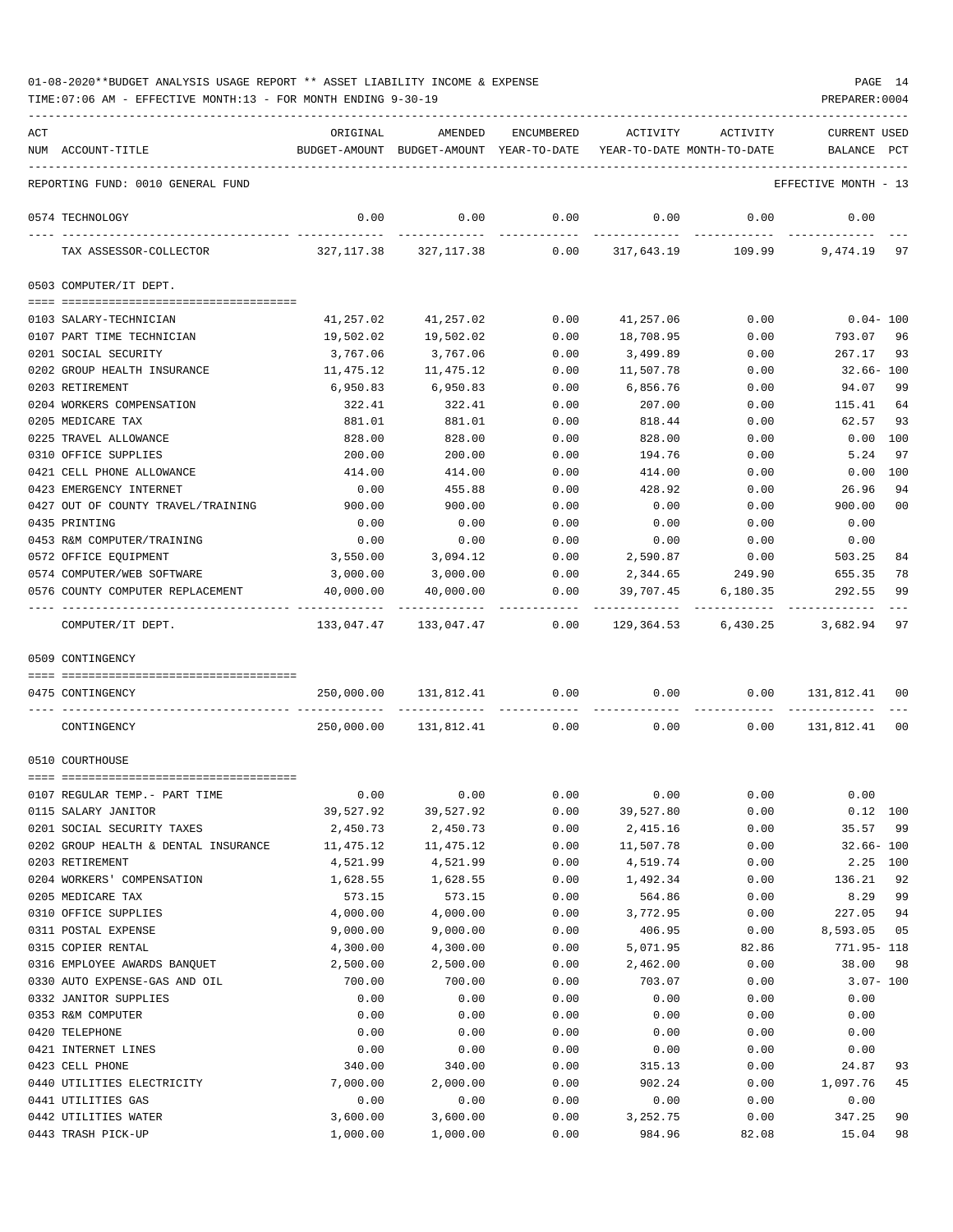TIME:07:06 AM - EFFECTIVE MONTH:13 - FOR MONTH ENDING 9-30-19 PREPARER:0004

| ACT<br>NUM ACCOUNT-TITLE                         | ORIGINAL<br>BUDGET-AMOUNT | AMENDED<br>BUDGET-AMOUNT | ENCUMBERED<br>YEAR-TO-DATE | ACTIVITY           | ACTIVITY<br>YEAR-TO-DATE MONTH-TO-DATE | <b>CURRENT USED</b><br>BALANCE | PCT            |
|--------------------------------------------------|---------------------------|--------------------------|----------------------------|--------------------|----------------------------------------|--------------------------------|----------------|
| REPORTING FUND: 0010 GENERAL FUND                |                           |                          |                            |                    |                                        | EFFECTIVE MONTH - 13           |                |
|                                                  |                           |                          |                            |                    |                                        |                                |                |
| 0445 AIR CONDITIONER MAINTENANCE                 | 0.00                      | 0.00                     | 0.00                       | 0.00               | 0.00                                   | 0.00                           |                |
| 0446 ELEVATOR MAINTENANCE CONTR                  | 0.00                      | 0.00                     | 0.00                       | 0.00               | 0.00                                   | 0.00                           |                |
| 0450 R & M BUILDINGS                             | 0.00                      | 0.00                     | 0.00                       | 0.00               | 0.00                                   | 0.00                           |                |
| 0453 COMPUTER SOFTWARE MAINTEN                   | 165,000.00                | 155,322.00               | 0.00                       | 154,839.99         | 0.00                                   | 482.01 100                     |                |
| 0463 RENTAL PERSONNEL PAGER                      | 0.00                      | 0.00                     | 0.00                       | 0.00               | 0.00                                   | 0.00                           |                |
| 0482 FIRE INSURANCE                              | 16,500.00                 | 27,011.00                | 0.00                       | 27,011.00          | 0.00                                   | 0.00                           | 100            |
| 0500 LAND                                        | 0.00                      | 0.00                     | 0.00                       | 0.00               | 0.00                                   | 0.00                           |                |
| 0530 PERMANENT IMPROVEMENTS                      | 0.00                      | 0.00                     | 0.00                       | 0.00               | 0.00                                   | 0.00                           |                |
| 0572 OFFICE EQUIPMENT                            | 0.00                      | 0.00                     | 0.00                       | 0.00               | 0.00                                   | 0.00                           |                |
| 0573 ODYSSEY SOFTWARE/EQUIPMENT                  | 0.00                      | 0.00                     | 0.00                       | 0.00               | 0.00                                   | 0.00                           |                |
| 0574 TECHNOLOGY                                  | 1,323.00                  | 1,323.00                 | 0.00                       | 0.00               | 0.00                                   | 1,323.00                       | 0 <sub>0</sub> |
| 0575 LAND/BUILDING                               | 0.00                      | 0.00                     | 0.00                       | 0.00               | 0.00                                   | 0.00                           |                |
| 0577 JANITOR EQUIPMENT                           | 1,000.00                  | 544.00                   | 0.00                       | 0.00               | 0.00                                   | 544.00                         | 0 <sub>0</sub> |
| COURTHOUSE                                       | 276,440.46                | 271,817.46               | 0.00                       | 259,750.67         | 164.94                                 | 12,066.79                      | 96             |
| 0511 COUNTY OFFICE BUILDING                      |                           |                          |                            |                    |                                        |                                |                |
|                                                  |                           |                          |                            |                    |                                        |                                |                |
| 0115 SALARY JANITOR                              | 3,304.49                  | 3,304.49                 | 0.00                       | 4,858.47           | 0.00                                   | 1,553.98-147                   |                |
| 0201 SOCIAL SECURITY TAXES                       | 204.88                    | 204.88                   | 0.00                       | 301.20             | 0.00                                   | $96.32 - 147$                  |                |
| 0203 RETIREMENT                                  | 378.03                    | 378.03                   | 0.00                       | 531.77             | 0.00                                   | $153.74 - 141$                 |                |
| 0204 WORKER' COMPENSATION                        | 136.14                    | 136.14                   | 0.00                       | 124.78             | 0.00                                   | 11.36                          | 92             |
| 0205 MEDICARE TAX                                | 47.92                     | 47.92                    | 0.00                       | 70.43              | 0.00                                   | $22.51 - 147$                  |                |
| 0225 JANITOR TRAVEL                              | 175.00                    | 175.00                   | 0.00                       | 156.46             | 13.92                                  | 18.54                          | 89             |
| 0332 JANITOR SUPPLIES                            | 1,000.00                  | 1,000.00                 | 0.00                       | 1,052.68           | 0.00                                   | $52.68 - 105$                  |                |
| 0440 UTILITIES ELECTRICITY<br>0441 UTILITIES GAS | 5,000.00                  | 5,000.00                 | 0.00<br>0.00               | 4,365.94<br>851.26 | 0.00<br>48.81                          | 634.06<br>148.74               | 87<br>85       |
| 0442 UTILITIES WATER                             | 1,000.00                  | 1,000.00<br>1,000.00     | 0.00                       | 967.21             | 54.28                                  | 32.79                          | 97             |
| 0443 TRASH PICK-UP SERVICE                       | 1,000.00<br>480.00        | 480.00                   | 0.00                       | 492.48             | 41.04                                  | $12.48 - 103$                  |                |
| 0444 LAWN MAINTENANCE                            | 0.00                      | 0.00                     | 0.00                       | 0.00               | 0.00                                   | 0.00                           |                |
| 0450 R & M BUILDING                              | 9,000.00                  | 9,000.00                 | 0.00                       | 8,415.80           | 0.00                                   | 584.20                         | 94             |
| 0482 FIRE INSURANCE                              | 1,000.00                  | 1,000.00                 | 0.00                       | 951.00             | 0.00                                   | 49.00                          | 95             |
| 0535 BUILDINGS                                   | 0.00                      | 0.00                     | 0.00                       | 0.00               | 0.00                                   | 0.00                           |                |
| COUNTY OFFICE BUILDING                           | 22,726.46                 | 22,726.46                | 0.00                       | 23, 139. 48        | 158.05                                 | 413.02- 102                    |                |
| 0512 CO-OP OFFICE BUILDING                       |                           |                          |                            |                    |                                        |                                |                |
|                                                  |                           |                          |                            |                    |                                        |                                |                |
| 0332 JANITOR SUPPLIES                            | 500.00                    | 500.00                   | 0.00                       | 320.97             | 0.00                                   | 179.03                         | 64             |
| 0440 UTILITIES ELECTRICITY                       | 6,000.00                  | 6,000.00                 | 0.00                       | 5,324.65           | 0.00                                   | 675.35                         | 89             |
| 0442 UTILITIES WATER                             | 700.00                    | 700.00                   | 0.00                       | 753.90             | 68.71                                  | 53.90- 108                     |                |
| 0450 R&M BUILDING                                | 1,000.00                  | 1,000.00                 | 0.00                       | 1,022.34           | 0.00                                   | 22.34- 102                     |                |
| 0482 FIRE INSURANCE                              | 1,400.00                  | 1,400.00                 | 0.00                       | 1,321.00           | 0.00                                   | 79.00 94                       |                |
| 0535 BUILDINGS                                   | 0.00                      | 0.00                     | 0.00                       | 0.00               | 0.00                                   | 0.00                           |                |
| CO-OP OFFICE BUILDING                            |                           | $9,600.00$ $9,600.00$    | 0.00                       | 8,742.86           | 68.71                                  | 857.14 91                      |                |
| 0513 COURTHOUSE SOUTH ANNEX                      |                           |                          |                            |                    |                                        |                                |                |
|                                                  |                           |                          |                            |                    |                                        |                                |                |
| 0115 SALARY JANITOR                              | 13,209.04                 | 13,209.04                | 0.00                       | 9,805.50           | 0.00                                   | 3,403.54                       | 74             |
| 0201 SOCIAL SECURITY TAXES                       | 818.96                    | 818.96                   | 0.00                       | 607.96             | 0.00                                   | 211.00                         | 74             |
| 0203 RETIREMENT                                  | 1,511.11                  | 1,511.11                 | 0.00                       | 1,092.72           | 0.00                                   | 418.39                         | 72             |
| 0204 WORKERS' COMPENSATION                       | 544.21                    | 544.21                   | 0.00                       | 498.68             | 0.00                                   | 45.53                          | 92             |
| 0205 MEDICARE TAX                                | 191.53                    | 191.53                   | 0.00                       | 142.13             | 0.00                                   | 49.40                          | 74             |

0311 SOUTH ANNEX POSTAGE 0.00 0.00 0.00 0.00 0.00 0.00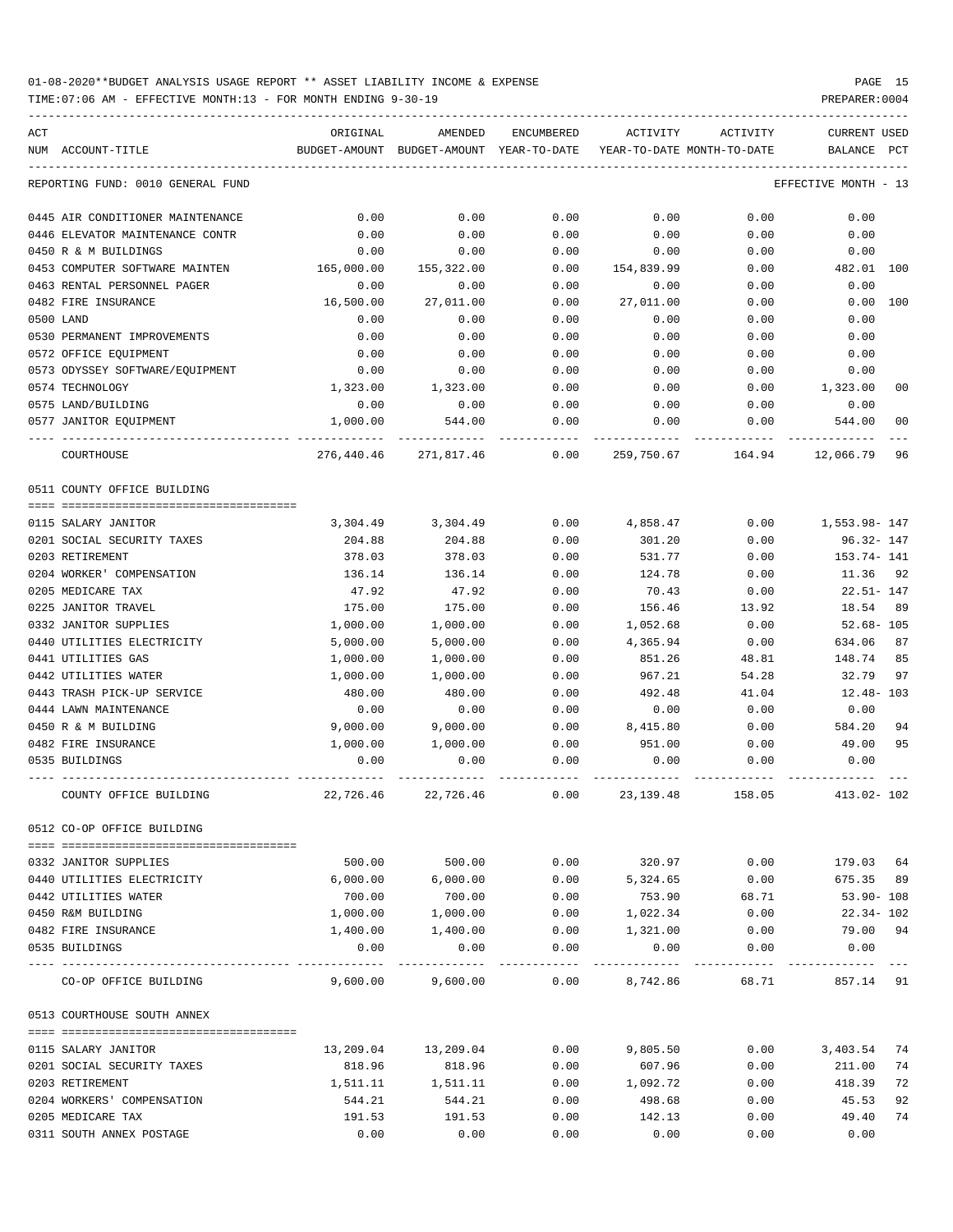TIME:07:06 AM - EFFECTIVE MONTH:13 - FOR MONTH ENDING 9-30-19 PREPARER:0004

| ACT |                                                                  | ORIGINAL | AMENDED                                                             | ENCUMBERED |           | ACTIVITY ACTIVITY | CURRENT USED         |    |
|-----|------------------------------------------------------------------|----------|---------------------------------------------------------------------|------------|-----------|-------------------|----------------------|----|
|     | NUM ACCOUNT-TITLE                                                |          | BUDGET-AMOUNT BUDGET-AMOUNT YEAR-TO-DATE YEAR-TO-DATE MONTH-TO-DATE |            |           |                   | BALANCE PCT          |    |
|     | REPORTING FUND: 0010 GENERAL FUND                                |          |                                                                     |            |           |                   | EFFECTIVE MONTH - 13 |    |
|     | 0315 COPIER RENTAL                                               | 1,500.00 | 1,500.00                                                            | 0.00       | 1,322.13  | 11.11             | 177.87               | 88 |
|     | 0332 JANITOR SUPPLIES                                            | 2,000.00 | 2,000.00                                                            | 0.00       | 1,247.37  | 19.99             | 752.63               | 62 |
|     | 0420 TELEPHONE                                                   | 5,500.00 | 5,500.00                                                            | 0.00       | 3,856.39  | 0.00              | 1,643.61             | 70 |
|     | 0421 INTERNET                                                    | 3,500.00 | 3,500.00                                                            | 0.00       | 3,287.28  | 0.00              | 212.72               | 94 |
|     | 0440 UTILITIES ELECTRICITY                                       | 6,000.00 | 6,000.00                                                            | 0.00       | 5,307.89  | 0.00              | 692.11               | 88 |
|     | 0441 UTILITIES GAS                                               | 1,300.00 | 1,300.00                                                            | 0.00       | 1,059.12  | 0.00              | 240.88               | 81 |
|     | 0442 UTILITIES WATER                                             | 1,300.00 | 1,300.00                                                            | 0.00       | 1,122.46  | 96.54             | 177.54               | 86 |
|     | 0443 TRASH PICKUP SERVICE                                        | 1,000.00 | 1,000.00                                                            | 0.00       | 984.96    | 82.08             | 15.04                | 98 |
|     | 0444 LAWN MAINTENANCE                                            | 0.00     | 0.00                                                                | 0.00       | 0.00      | 0.00              | 0.00                 |    |
|     | 0450 R&M BUILDING                                                | 5,000.00 | 20,850.00                                                           | 0.00       | 19,156.62 | 0.00              | 1,693.38             | 92 |
|     | 0455 PARKING LOT                                                 | 0.00     | 0.00                                                                | 0.00       | 0.00      | 0.00              | 0.00                 |    |
|     | 0482 FIRE INSURANCE                                              | 2,300.00 | 2,300.00                                                            | 0.00       | 2,420.00  | 0.00              | 120.00- 105          |    |
|     | 0531 ANNEX                                                       | 0.00     | 0.00                                                                | 0.00       | 0.00      | 0.00              | 0.00                 |    |
|     | COURTHOUSE SOUTH ANNEX                                           |          | 45,674.85 61,524.85                                                 | 0.00       | 51,911.21 | 209.72            | 9,613.64 84          |    |
|     | 0514 CITY HALL ANNEX                                             |          |                                                                     |            |           |                   |                      |    |
|     |                                                                  |          |                                                                     |            |           |                   |                      |    |
|     | 0421 TELEPHONE/INTERNET                                          |          | 4,400.00 4,400.00                                                   | 0.00       | 3,822.71  | 0.00              | 577.29               | 87 |
|     | CITY HALL ANNEX                                                  | 4,400.00 | 4,400.00                                                            | 0.00       | 3,822.71  | 0.00              | 577.29               | 87 |
|     | 0515 WINDOM CO.BLDG.                                             |          |                                                                     |            |           |                   |                      |    |
|     |                                                                  |          |                                                                     |            |           |                   |                      |    |
|     | 0440 UTILITIES ELECTRICITY                                       | 1,500.00 | 1,500.00                                                            | 0.00       | 1,570.90  | 0.00              | 70.90- 105           |    |
|     | 0441 UTILITIES GAS                                               | 700.00   | 700.00                                                              | 0.00       | 571.81    | 47.70             | 128.19               | 82 |
|     | 0442 UTILITIES WATER                                             | 0.00     | 0.00                                                                | 0.00       | 0.00      | 0.00              | 0.00                 |    |
|     | 0444 LAWN MAINTENANCE                                            | 800.00   | 800.00                                                              | 0.00       | 400.00    | 0.00              | 400.00               | 50 |
|     | 0450 R&M BUILDING                                                | 1,000.00 | 1,000.00                                                            | 0.00       | 753.75    | 0.00              | 246.25               | 75 |
|     | 0482 FIRE INSURANCE                                              | 1,600.00 | 1,600.00                                                            | 0.00       | 1,611.00  | 0.00              | 11.00- 101           |    |
|     | 0501 PEST CONTROL                                                | 120.00   | 120.00                                                              | 0.00       | 130.00    | 0.00              | 10.00- 108           |    |
|     | WINDOM CO.BLDG.                                                  | 5,720.00 | 5,720.00                                                            | 0.00       | 5,037.46  | 47.70             | 682.54               | 88 |
|     | 0516 AGRILIFE EXTENSION BUILDING<br>============================ |          |                                                                     |            |           |                   |                      |    |
|     | 0115 SALARY JANITOR                                              | 2,643.42 | 2,643.42                                                            | 0.00       | 2,338.66  | 0.00              | 304.76               | 88 |
|     | 0201 SOCIAL SECURITY TAXES                                       | 163.89   | 163.89                                                              | 0.00       | 145.04    | 0.00              | 18.85                | 88 |
|     | 0203 RETIREMENT                                                  | 302.41   | 302.41                                                              | 0.00       | 258.18    | 0.00              | 44.23                | 85 |
|     | 0204 WORKERS' COMPENSATION                                       | 108.91   | 108.91                                                              | 0.00       | 99.78     | 0.00              | 9.13                 | 92 |
|     | 0205 MEDICARE TAX                                                | 38.33    | 38.33                                                               | 0.00       | 33.95     | 0.00              | 4.38                 | 89 |
|     | 0225 JANITOR TRAVEL                                              | 250.00   | 250.00                                                              | 0.00       | 225.46    | 19.49             | 24.54                | 90 |
|     | 0332 JANITOR SUPPLIES                                            | 500.00   | 500.00                                                              | 0.00       | 462.66    | 4.94              | 37.34                | 93 |
|     | 0420 TELEPHONE                                                   | 0.00     | 0.00                                                                | 0.00       | 0.00      | 0.00              | 0.00                 |    |
|     | 0440 UTILITIES ELECTRICITY                                       | 5,000.00 | 5,000.00                                                            | 0.00       | 4,503.07  | 0.00              | 496.93               | 90 |
|     | 0441 UTILITIES GAS                                               | 0.00     | 0.00                                                                | 0.00       | 0.00      | 0.00              | 0.00                 |    |
|     | 0442 UTILITIES WATER                                             | 650.00   | 650.00                                                              | 0.00       | 664.08    | 54.28             | $14.08 - 102$        |    |
|     | 0443 TRASH PICKUP SERVICE                                        | 0.00     | 0.00                                                                | 0.00       | 0.00      | 0.00              | 0.00                 |    |
|     | 0444 LAWN MAINTENANCE                                            | 0.00     | 0.00                                                                | 0.00       | 0.00      | 0.00              | 0.00                 |    |
|     | 0450 R&M BUILDING                                                | 600.00   | 600.00                                                              | 0.00       | 233.00    | 0.00              | 367.00               | 39 |
|     | 0482 FIRE INSURANCE                                              | 1,000.00 | 1,000.00                                                            | 0.00       | 971.00    | 0.00              | 29.00                | 97 |
|     | 0530 BUILDING REMODEL                                            | 0.00     | 0.00                                                                | 0.00       | 0.00      | 0.00              | 0.00                 |    |
|     | 0535 BUILDING CONSTRUCTION                                       | 0.00     | 0.00                                                                | 0.00       | 0.00      | 0.00              | 0.00                 |    |
|     | 0572 OFFICE EQUIPMENT                                            | 0.00     | 0.00                                                                | 0.00       | 0.00      | 0.00              | 0.00                 |    |
|     |                                                                  |          |                                                                     |            |           |                   |                      |    |

---- ---------------------------------- ------------- ------------- ------------ ------------- ------------ ------------- ---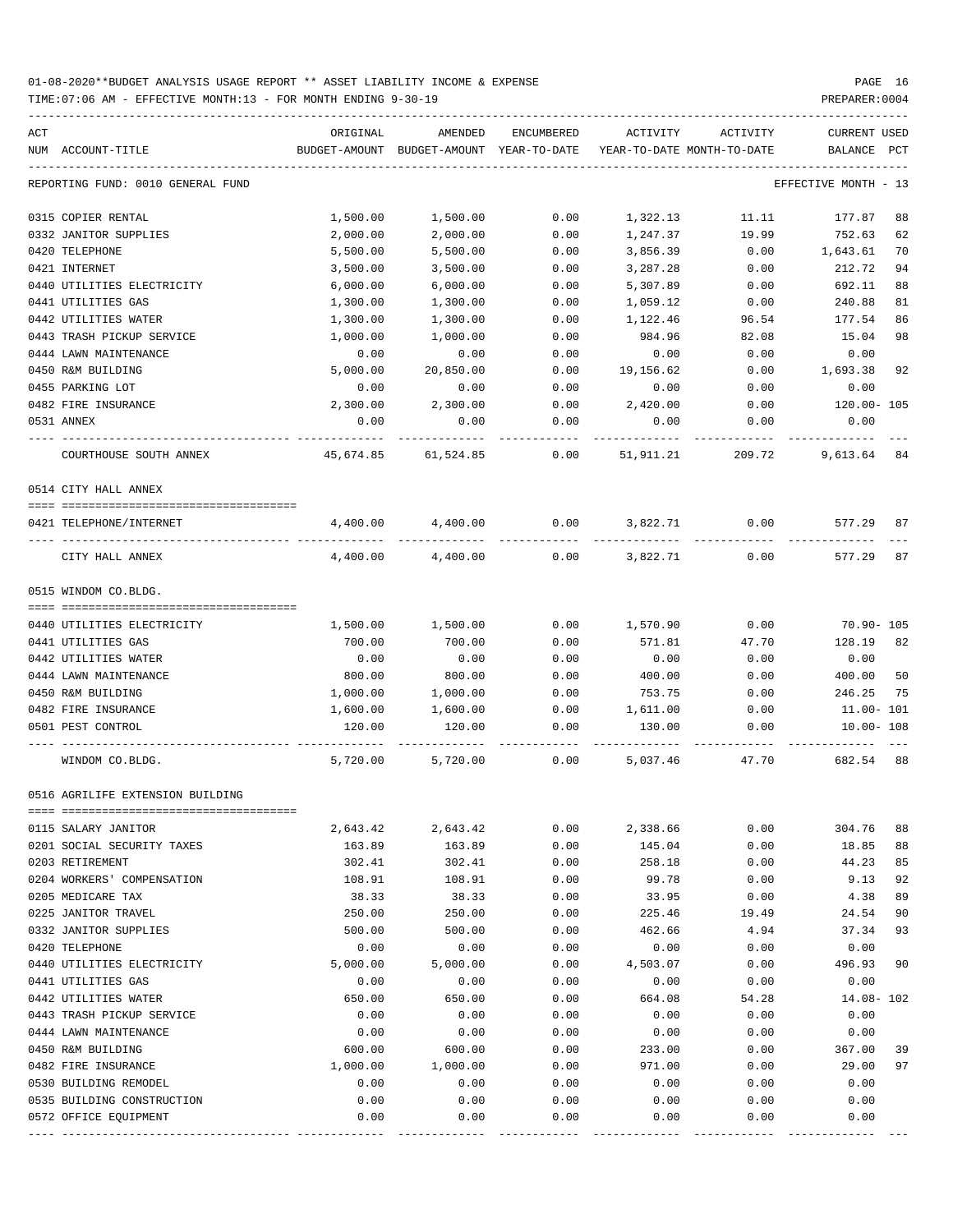| ACT<br>ORIGINAL<br>AMENDED<br><b>ENCUMBERED</b><br>ACTIVITY<br>ACTIVITY<br><b>CURRENT USED</b><br>NUM ACCOUNT-TITLE<br>BUDGET-AMOUNT BUDGET-AMOUNT YEAR-TO-DATE<br>YEAR-TO-DATE MONTH-TO-DATE<br>BALANCE<br>PCT<br>REPORTING FUND: 0010 GENERAL FUND<br>EFFECTIVE MONTH - 13<br>$0.00$ 9,934.88 78.71 1,322.08 88<br>AGRILIFE EXTENSION BUILDING<br>11,256.96 11,256.96<br>0517 COURTHOUSE EAST ANNEX<br>0.00<br>0.00<br>0.00<br>0.00<br>0.00<br>0.00<br>0535 BUILDING<br>$- - - - -$<br>0.00<br>0.00<br>0.00<br>0.00<br>0.00<br>0.00<br>COURTHOUSE EAST ANNEX<br>0518 COUNTY OFFICES RELOCATION<br>344.00<br>0.00<br>346.00 0.00<br>$2.00 - 101$<br>0311 POSTAL EXPENSES<br>344.00<br>0332 JANITOR SUPPLIES<br>4,500.00<br>4,500.00<br>0.00<br>21.28<br>1,636.62<br>2,863.38<br>64<br>0.00<br>6,133.43<br>69<br>0420 UTILITIES TELEPHONE<br>19,900.00<br>19,900.00<br>0.00<br>13,766.57<br>0421 INTERNET SERVICES<br>11,300.00<br>10,717.46<br>582.54<br>95<br>11,300.00<br>0.00<br>0.00<br>25,805.64<br>5,985.45<br>5,794.36<br>0440 UTILITIES ELECTRICITY<br>31,600.00<br>31,600.00<br>0.00<br>82<br>0441 UTILITIES GAS<br>4,400.00<br>0.00<br>4,400.00<br>2,785.33<br>70.10<br>1,614.67<br>63<br>0442 UTILITIES WATER<br>6,400.00<br>6,400.00<br>0.00<br>5,400.47<br>1,187.80<br>999.53<br>84<br>1,935.00<br>163.28<br>91<br>0443 TRASH PICKUP SERVICE<br>1,935.00<br>0.00<br>1,762.46<br>172.54<br>0450 R & M BUILDING<br>1,290.00<br>72<br>12,000.00<br>12,000.00<br>0.00<br>8,595.71<br>3,404.29<br>0460 MOVING EXPENSES<br>0.00<br>0.00<br>0.00<br>0.00<br>0.00<br>0.00<br>500.00-100<br>0470 OFFICE SPACE LEASE<br>121,200.00<br>121,200.00<br>0.00<br>121,700.00<br>0.00<br>885.60<br>0483 ALARM MONITORING<br>900.00<br>900.00<br>0.00<br>98<br>0.00<br>14.40<br>0484 CLEANING SERVICES<br>0.00<br>0.00<br>0.00<br>0.00<br>0.00<br>0.00 |
|----------------------------------------------------------------------------------------------------------------------------------------------------------------------------------------------------------------------------------------------------------------------------------------------------------------------------------------------------------------------------------------------------------------------------------------------------------------------------------------------------------------------------------------------------------------------------------------------------------------------------------------------------------------------------------------------------------------------------------------------------------------------------------------------------------------------------------------------------------------------------------------------------------------------------------------------------------------------------------------------------------------------------------------------------------------------------------------------------------------------------------------------------------------------------------------------------------------------------------------------------------------------------------------------------------------------------------------------------------------------------------------------------------------------------------------------------------------------------------------------------------------------------------------------------------------------------------------------------------------------------------------------------------------------------------------------------------------------------------------------------------------------------------------------------------------------------------------------------|
|                                                                                                                                                                                                                                                                                                                                                                                                                                                                                                                                                                                                                                                                                                                                                                                                                                                                                                                                                                                                                                                                                                                                                                                                                                                                                                                                                                                                                                                                                                                                                                                                                                                                                                                                                                                                                                                    |
|                                                                                                                                                                                                                                                                                                                                                                                                                                                                                                                                                                                                                                                                                                                                                                                                                                                                                                                                                                                                                                                                                                                                                                                                                                                                                                                                                                                                                                                                                                                                                                                                                                                                                                                                                                                                                                                    |
|                                                                                                                                                                                                                                                                                                                                                                                                                                                                                                                                                                                                                                                                                                                                                                                                                                                                                                                                                                                                                                                                                                                                                                                                                                                                                                                                                                                                                                                                                                                                                                                                                                                                                                                                                                                                                                                    |
|                                                                                                                                                                                                                                                                                                                                                                                                                                                                                                                                                                                                                                                                                                                                                                                                                                                                                                                                                                                                                                                                                                                                                                                                                                                                                                                                                                                                                                                                                                                                                                                                                                                                                                                                                                                                                                                    |
|                                                                                                                                                                                                                                                                                                                                                                                                                                                                                                                                                                                                                                                                                                                                                                                                                                                                                                                                                                                                                                                                                                                                                                                                                                                                                                                                                                                                                                                                                                                                                                                                                                                                                                                                                                                                                                                    |
|                                                                                                                                                                                                                                                                                                                                                                                                                                                                                                                                                                                                                                                                                                                                                                                                                                                                                                                                                                                                                                                                                                                                                                                                                                                                                                                                                                                                                                                                                                                                                                                                                                                                                                                                                                                                                                                    |
|                                                                                                                                                                                                                                                                                                                                                                                                                                                                                                                                                                                                                                                                                                                                                                                                                                                                                                                                                                                                                                                                                                                                                                                                                                                                                                                                                                                                                                                                                                                                                                                                                                                                                                                                                                                                                                                    |
|                                                                                                                                                                                                                                                                                                                                                                                                                                                                                                                                                                                                                                                                                                                                                                                                                                                                                                                                                                                                                                                                                                                                                                                                                                                                                                                                                                                                                                                                                                                                                                                                                                                                                                                                                                                                                                                    |
|                                                                                                                                                                                                                                                                                                                                                                                                                                                                                                                                                                                                                                                                                                                                                                                                                                                                                                                                                                                                                                                                                                                                                                                                                                                                                                                                                                                                                                                                                                                                                                                                                                                                                                                                                                                                                                                    |
|                                                                                                                                                                                                                                                                                                                                                                                                                                                                                                                                                                                                                                                                                                                                                                                                                                                                                                                                                                                                                                                                                                                                                                                                                                                                                                                                                                                                                                                                                                                                                                                                                                                                                                                                                                                                                                                    |
|                                                                                                                                                                                                                                                                                                                                                                                                                                                                                                                                                                                                                                                                                                                                                                                                                                                                                                                                                                                                                                                                                                                                                                                                                                                                                                                                                                                                                                                                                                                                                                                                                                                                                                                                                                                                                                                    |
|                                                                                                                                                                                                                                                                                                                                                                                                                                                                                                                                                                                                                                                                                                                                                                                                                                                                                                                                                                                                                                                                                                                                                                                                                                                                                                                                                                                                                                                                                                                                                                                                                                                                                                                                                                                                                                                    |
|                                                                                                                                                                                                                                                                                                                                                                                                                                                                                                                                                                                                                                                                                                                                                                                                                                                                                                                                                                                                                                                                                                                                                                                                                                                                                                                                                                                                                                                                                                                                                                                                                                                                                                                                                                                                                                                    |
|                                                                                                                                                                                                                                                                                                                                                                                                                                                                                                                                                                                                                                                                                                                                                                                                                                                                                                                                                                                                                                                                                                                                                                                                                                                                                                                                                                                                                                                                                                                                                                                                                                                                                                                                                                                                                                                    |
|                                                                                                                                                                                                                                                                                                                                                                                                                                                                                                                                                                                                                                                                                                                                                                                                                                                                                                                                                                                                                                                                                                                                                                                                                                                                                                                                                                                                                                                                                                                                                                                                                                                                                                                                                                                                                                                    |
|                                                                                                                                                                                                                                                                                                                                                                                                                                                                                                                                                                                                                                                                                                                                                                                                                                                                                                                                                                                                                                                                                                                                                                                                                                                                                                                                                                                                                                                                                                                                                                                                                                                                                                                                                                                                                                                    |
|                                                                                                                                                                                                                                                                                                                                                                                                                                                                                                                                                                                                                                                                                                                                                                                                                                                                                                                                                                                                                                                                                                                                                                                                                                                                                                                                                                                                                                                                                                                                                                                                                                                                                                                                                                                                                                                    |
|                                                                                                                                                                                                                                                                                                                                                                                                                                                                                                                                                                                                                                                                                                                                                                                                                                                                                                                                                                                                                                                                                                                                                                                                                                                                                                                                                                                                                                                                                                                                                                                                                                                                                                                                                                                                                                                    |
|                                                                                                                                                                                                                                                                                                                                                                                                                                                                                                                                                                                                                                                                                                                                                                                                                                                                                                                                                                                                                                                                                                                                                                                                                                                                                                                                                                                                                                                                                                                                                                                                                                                                                                                                                                                                                                                    |
|                                                                                                                                                                                                                                                                                                                                                                                                                                                                                                                                                                                                                                                                                                                                                                                                                                                                                                                                                                                                                                                                                                                                                                                                                                                                                                                                                                                                                                                                                                                                                                                                                                                                                                                                                                                                                                                    |
|                                                                                                                                                                                                                                                                                                                                                                                                                                                                                                                                                                                                                                                                                                                                                                                                                                                                                                                                                                                                                                                                                                                                                                                                                                                                                                                                                                                                                                                                                                                                                                                                                                                                                                                                                                                                                                                    |
|                                                                                                                                                                                                                                                                                                                                                                                                                                                                                                                                                                                                                                                                                                                                                                                                                                                                                                                                                                                                                                                                                                                                                                                                                                                                                                                                                                                                                                                                                                                                                                                                                                                                                                                                                                                                                                                    |
| 0.00<br>410.00<br>1,340.00<br>1,340.00<br>930.00<br>0.00<br>69<br>0501 PEST CONTROL                                                                                                                                                                                                                                                                                                                                                                                                                                                                                                                                                                                                                                                                                                                                                                                                                                                                                                                                                                                                                                                                                                                                                                                                                                                                                                                                                                                                                                                                                                                                                                                                                                                                                                                                                                |
| 215,819.00<br>COUNTY OFFICES RELOCATION<br>215,819.00<br>$0.00$ 195,558.62 8,717.91 20,260.38<br>91                                                                                                                                                                                                                                                                                                                                                                                                                                                                                                                                                                                                                                                                                                                                                                                                                                                                                                                                                                                                                                                                                                                                                                                                                                                                                                                                                                                                                                                                                                                                                                                                                                                                                                                                                |
| 0519 GOVERNMENT BUILDING                                                                                                                                                                                                                                                                                                                                                                                                                                                                                                                                                                                                                                                                                                                                                                                                                                                                                                                                                                                                                                                                                                                                                                                                                                                                                                                                                                                                                                                                                                                                                                                                                                                                                                                                                                                                                           |
|                                                                                                                                                                                                                                                                                                                                                                                                                                                                                                                                                                                                                                                                                                                                                                                                                                                                                                                                                                                                                                                                                                                                                                                                                                                                                                                                                                                                                                                                                                                                                                                                                                                                                                                                                                                                                                                    |
| 0.00<br>200,000.00<br>200,000.00<br>0.00<br>0.00<br>200,000.00 00<br>0165 CONSTRUCTION                                                                                                                                                                                                                                                                                                                                                                                                                                                                                                                                                                                                                                                                                                                                                                                                                                                                                                                                                                                                                                                                                                                                                                                                                                                                                                                                                                                                                                                                                                                                                                                                                                                                                                                                                             |
| 200,000.00<br>200,000.00<br>0.00<br>0.00<br>200,000.00<br>GOVERNMENT BUILDING<br>0.00<br>00                                                                                                                                                                                                                                                                                                                                                                                                                                                                                                                                                                                                                                                                                                                                                                                                                                                                                                                                                                                                                                                                                                                                                                                                                                                                                                                                                                                                                                                                                                                                                                                                                                                                                                                                                        |
| 0520 LAKE FANNIN                                                                                                                                                                                                                                                                                                                                                                                                                                                                                                                                                                                                                                                                                                                                                                                                                                                                                                                                                                                                                                                                                                                                                                                                                                                                                                                                                                                                                                                                                                                                                                                                                                                                                                                                                                                                                                   |
|                                                                                                                                                                                                                                                                                                                                                                                                                                                                                                                                                                                                                                                                                                                                                                                                                                                                                                                                                                                                                                                                                                                                                                                                                                                                                                                                                                                                                                                                                                                                                                                                                                                                                                                                                                                                                                                    |
| 0.00<br>2,025.00<br>0.00<br>2,025.00<br>0.00<br>0.00 100<br>0484 GENERAL LIABILITY INSURANCE                                                                                                                                                                                                                                                                                                                                                                                                                                                                                                                                                                                                                                                                                                                                                                                                                                                                                                                                                                                                                                                                                                                                                                                                                                                                                                                                                                                                                                                                                                                                                                                                                                                                                                                                                       |
| 0.00<br>2,025.00<br>0.00<br>2,025.00<br>0.00<br>0.00 100<br>LAKE FANNIN                                                                                                                                                                                                                                                                                                                                                                                                                                                                                                                                                                                                                                                                                                                                                                                                                                                                                                                                                                                                                                                                                                                                                                                                                                                                                                                                                                                                                                                                                                                                                                                                                                                                                                                                                                            |
| 0540 AMBULANCE SERVICE                                                                                                                                                                                                                                                                                                                                                                                                                                                                                                                                                                                                                                                                                                                                                                                                                                                                                                                                                                                                                                                                                                                                                                                                                                                                                                                                                                                                                                                                                                                                                                                                                                                                                                                                                                                                                             |
| 540,000.00<br>540,000.00<br>0.00<br>540,000.00<br>0.00<br>0.00 100<br>0417 AMBULANCE SERVICE                                                                                                                                                                                                                                                                                                                                                                                                                                                                                                                                                                                                                                                                                                                                                                                                                                                                                                                                                                                                                                                                                                                                                                                                                                                                                                                                                                                                                                                                                                                                                                                                                                                                                                                                                       |
| 540,000.00<br>540,000.00<br>0.00<br>540,000.00<br>0.00<br>0.00 100<br>AMBULANCE SERVICE                                                                                                                                                                                                                                                                                                                                                                                                                                                                                                                                                                                                                                                                                                                                                                                                                                                                                                                                                                                                                                                                                                                                                                                                                                                                                                                                                                                                                                                                                                                                                                                                                                                                                                                                                            |
| 0543 FIRE PROTECTION                                                                                                                                                                                                                                                                                                                                                                                                                                                                                                                                                                                                                                                                                                                                                                                                                                                                                                                                                                                                                                                                                                                                                                                                                                                                                                                                                                                                                                                                                                                                                                                                                                                                                                                                                                                                                               |
|                                                                                                                                                                                                                                                                                                                                                                                                                                                                                                                                                                                                                                                                                                                                                                                                                                                                                                                                                                                                                                                                                                                                                                                                                                                                                                                                                                                                                                                                                                                                                                                                                                                                                                                                                                                                                                                    |
| 0.00<br>84,000.00<br>0.00<br>0416 FIRE PROTECTION SERVICE<br>84,000.00<br>84,000.00<br>$0.00$ 100                                                                                                                                                                                                                                                                                                                                                                                                                                                                                                                                                                                                                                                                                                                                                                                                                                                                                                                                                                                                                                                                                                                                                                                                                                                                                                                                                                                                                                                                                                                                                                                                                                                                                                                                                  |
| 0422 R&M RADIO/TOWER<br>700.00<br>700.00<br>0.00<br>350.00<br>0.00<br>350.00 50                                                                                                                                                                                                                                                                                                                                                                                                                                                                                                                                                                                                                                                                                                                                                                                                                                                                                                                                                                                                                                                                                                                                                                                                                                                                                                                                                                                                                                                                                                                                                                                                                                                                                                                                                                    |
| 0440 UTILITIES ELECTRICITY<br>0.00<br>0.00<br>0.00<br>0.00<br>0.00<br>0.00                                                                                                                                                                                                                                                                                                                                                                                                                                                                                                                                                                                                                                                                                                                                                                                                                                                                                                                                                                                                                                                                                                                                                                                                                                                                                                                                                                                                                                                                                                                                                                                                                                                                                                                                                                         |
| 8,507.60<br>8,507.60<br>0.00<br>8,507.60<br>0447 REPEATER SERVICE CONTRACT<br>0.00<br>0.00 100                                                                                                                                                                                                                                                                                                                                                                                                                                                                                                                                                                                                                                                                                                                                                                                                                                                                                                                                                                                                                                                                                                                                                                                                                                                                                                                                                                                                                                                                                                                                                                                                                                                                                                                                                     |
| 0490 FCC RADIO LICENSE<br>0.00<br>0.00<br>0.00<br>0.00<br>0.00<br>0.00                                                                                                                                                                                                                                                                                                                                                                                                                                                                                                                                                                                                                                                                                                                                                                                                                                                                                                                                                                                                                                                                                                                                                                                                                                                                                                                                                                                                                                                                                                                                                                                                                                                                                                                                                                             |
| 93,207.60<br>93,207.60<br>0.00<br>92,857.60<br>0.00<br>350.00 100<br>FIRE PROTECTION                                                                                                                                                                                                                                                                                                                                                                                                                                                                                                                                                                                                                                                                                                                                                                                                                                                                                                                                                                                                                                                                                                                                                                                                                                                                                                                                                                                                                                                                                                                                                                                                                                                                                                                                                               |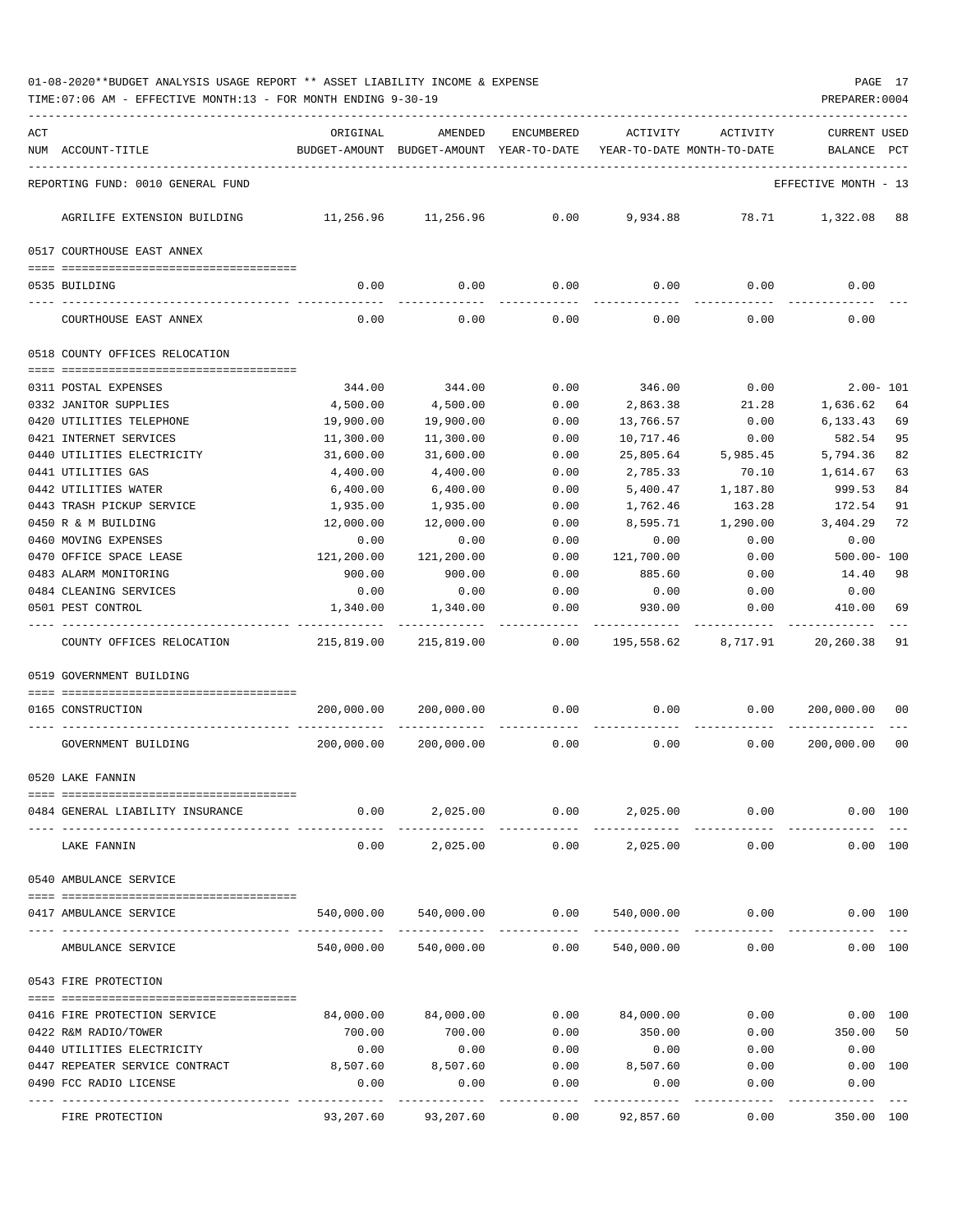| 01-08-2020**BUDGET ANALYSIS USAGE REPORT ** ASSET LIABILITY INCOME & EXPENSE | PAGE 18        |
|------------------------------------------------------------------------------|----------------|
| TIME:07:06 AM - EFFECTIVE MONTH:13 - FOR MONTH ENDING 9-30-19                | PREPARER: 0004 |

| ACT                                                      | ORIGINAL              | AMENDED                                                             | ENCUMBERED   | ACTIVITY         | ACTIVITY                        | CURRENT USED                   |
|----------------------------------------------------------|-----------------------|---------------------------------------------------------------------|--------------|------------------|---------------------------------|--------------------------------|
| NUM ACCOUNT-TITLE                                        |                       | BUDGET-AMOUNT BUDGET-AMOUNT YEAR-TO-DATE YEAR-TO-DATE MONTH-TO-DATE |              |                  |                                 | BALANCE<br>$_{\rm PCT}$        |
| REPORTING FUND: 0010 GENERAL FUND                        |                       |                                                                     |              |                  |                                 | EFFECTIVE MONTH - 13           |
| 0551 CONSTABLE PRECINCT # 1                              |                       |                                                                     |              |                  |                                 |                                |
| 0101 SALARY ELECTED OFFICIAL                             |                       | 33, 154. 57 33, 154. 57                                             | 0.00         | 33,154.68        | 0.00                            | $0.11-100$                     |
| 0201 SOCIAL SECURITY TAXES                               | 2,204.38              | 2,204.38                                                            | 0.00         | 2,043.10         | 0.00                            | 161.28 93                      |
| 0202 GROUP HEALTH & DENTAL INSURANCE                     | 5,737.56              | 5,737.56                                                            | 0.00         | 5,264.72         | 0.00                            | 472.84 92                      |
| 0203 RETIREMENT                                          | 3,792.88              | 3,792.88                                                            | 0.00         | 3,790.72         | 0.00                            | 2.16 100                       |
| 0204 WORKERS' COMPENSATION                               | 878.20                | 878.20                                                              | 0.00         | 589.22           | 0.00                            | 67<br>288.98                   |
| 0205 MEDICARE TAX                                        | 515.54                | 515.54                                                              | 0.00         | 477.82           | 0.00                            | 37.72<br>93                    |
| 0310 OFFICE SUPPLIES                                     | 50.00                 | 50.00                                                               | 0.00         | 0.00             | 0.00                            | $00\,$<br>50.00                |
| 0311 POSTAL EXPENSES                                     | 300.00                | 300.00                                                              | 0.00         | 153.12           | 0.00                            | 146.88<br>51                   |
| 0330 AUTO EXPENSE-GAS AND OIL                            | 1,625.00              | 1,625.00                                                            | 0.00         | 1,455.53         | 0.00                            | 169.47<br>90                   |
| 0421 ONLINE RESEARCH/ACCURINT                            | 600.00                | 600.00                                                              | 0.00         | 600.00           | 50.00                           | $0.00$ 100                     |
| 0422 R & M RADIO                                         | 200.00                | 200.00                                                              | 0.00         | 0.00             | 0.00                            | 200.00<br>00                   |
| 0427 TRAVEL EXPENSE                                      | 2,400.00              | 2,400.00                                                            | 0.00         | 2,400.00         | 0.00                            | 0.00<br>100                    |
| 0435 PRINTING                                            | 50.00                 | 50.00                                                               | 0.00         | 0.00             | 0.00                            | 50.00<br>00                    |
| 0480 BOND                                                | 178.00                | 178.00                                                              | 0.00         | 92.50            | 0.00                            | 85.50<br>52                    |
| 0488 LAW ENFORCEMENT PROF. INS                           | 525.00                | 525.00                                                              | 0.00         | 483.00           | 0.00                            | 42.00<br>92                    |
| 0572 EQUIPMENT                                           | 0.00                  | 0.00                                                                | 0.00         | 0.00             | 0.00                            | 0.00                           |
| 0574 TECHNOLOGY                                          | 0.00                  | 0.00                                                                | 0.00         | 0.00             | 0.00                            | 0.00                           |
| CONSTABLE PRECINCT # 1                                   |                       | 52, 211.13 52, 211.13 0.00                                          |              |                  |                                 | 50,504.41 50.00 1,706.72 97    |
| 0552 CONSTABLE PRECINCT #2                               |                       |                                                                     |              |                  |                                 |                                |
|                                                          |                       |                                                                     |              |                  |                                 |                                |
| 0101 SALARY ELECTED OFFICIAL                             |                       | 16,099.05 16,099.05                                                 | 0.00         | 16,098.94        | 0.00                            | $0.11$ $100$                   |
| 0201 SOCIAL SECURITY TAXES                               | 1,146.94              | 1,146.94                                                            | 0.00         | 1,122.14         | 0.00                            | 24.80<br>98                    |
| 0202 GROUP HEALTH & DENTAL INSURANCE                     | 11,475.12             | 11,475.12                                                           | 0.00         | 11,507.78        | 0.00                            | 32.66- 100                     |
| 0203 RETIREMENT                                          | 1,841.73              | 1,841.73                                                            | 0.00         | 1,840.82         | 0.00                            | 0.91 100                       |
| 0204 WORKERS' COMPENSATION                               | 456.93                | 456.93                                                              | 0.00         | 286.10           | 0.00                            | 63<br>170.83                   |
| 0205 MEDICARE TAX                                        | 268.24                | 268.24                                                              | 0.00         | 262.48           | 0.00                            | 98<br>5.76                     |
| 0310 OFFICE SUPPLIES                                     | 100.00                | 100.00                                                              | 0.00         | 0.00             | 0.00                            | 100.00<br>$00\,$               |
| 0311 POSTAL EXPENSES                                     | 600.00                | 600.00                                                              | 0.00         | 0.00             | 0.00                            | 00<br>600.00                   |
| 0330 AUTO EXPENSE-GAS AND OIL                            | 1,400.00              | 1,400.00<br>164.00                                                  | 0.00         | 420.00           | 0.00                            | 980.00<br>30<br>0 <sub>0</sub> |
| 0422 R & M RADIO<br>0427 TRAVEL EXPENSE                  | 164.00<br>2,400.00    | 2,400.00                                                            | 0.00<br>0.00 | 0.00<br>2,050.27 | 0.00<br>0.00                    | 164.00<br>349.73<br>85         |
| 0428 TRAINING/TUITION/TRAVEL                             | 228.00                | 228.00                                                              | 0.00         | 0.00             | ${\bf 0}$ . ${\bf 0}$ ${\bf 0}$ | 228.00 00                      |
| 0435 PRINTING                                            | 100.00                | 100.00                                                              | 0.00         | 95.00            | 0.00                            | 5.00 95                        |
| 0454 R&M AUTO                                            | 0.00                  | 0.00                                                                | 0.00         | 450.00           | 0.00                            | $450.00 -$                     |
| 0480 BOND                                                | 178.00                | 178.00                                                              | 0.00         | 177.50           | 0.00                            | $0.50$ 100                     |
| 0487 AUTO INSURANCE                                      | 0.00                  | 0.00                                                                | 0.00         | 0.00             | 0.00                            | 0.00                           |
| 0488 LAW ENFOREMENT PROF. INS.                           | 550.00                | 550.00                                                              | 0.00         | 483.00           | 0.00                            | 67.00<br>88                    |
| 0573 RADIO EQUIPMENT                                     | 445.00                | 445.00                                                              | 0.00         | 0.00             | 0.00                            | 445.00<br>00                   |
| 0574 TECHNOLOGY                                          | 0.00                  | 0.00                                                                | 0.00         | 0.00             | 0.00                            | 0.00                           |
| -------------------------------<br>CONSTABLE PRECINCT #2 | 37, 453.01 37, 453.01 |                                                                     | 0.00         | 34,794.03        | 0.00                            | 2,658.98 93                    |
| 0553 CONSTABLE PRECINCT # 3                              |                       |                                                                     |              |                  |                                 |                                |
|                                                          |                       |                                                                     |              |                  |                                 |                                |
| 0101 SALARY ELECTED OFFICIAL                             | 14,310.57             | 14,310.57                                                           | 0.00         | 14,310.66        | 0.00                            | $0.09 - 100$                   |
| 0201 SOCIAL SECURITY TAXES                               | 1,036.06              | 1,036.06                                                            | 0.00         | 1,036.18         | 0.00                            | $0.12 - 100$                   |
| 0202 GROUP HEALTH & DENTAL INSURANCE                     | 11,475.12             | 11,475.12                                                           | 0.00         | 11,507.78        | 0.00                            | $32.66 - 100$                  |
| 0203 RETIREMENT                                          | 1,637.13              | 1,637.13                                                            | 0.00         | 1,636.30         | 0.00                            | $0.83$ 100                     |
| 0204 WORKERS' COMPENSATION                               | 412.75                | 412.75                                                              | 0.00         | 254.34           | 0.00                            | 158.41 62                      |
| 0205 MEDICARE TAX                                        | 242.30                | 242.30                                                              | 0.00         | 242.28           | 0.00                            | 0.02 100                       |

0310 OFFICE SUPPLIES 100.00 100.00 0.00 0.00 0.00 100.00 00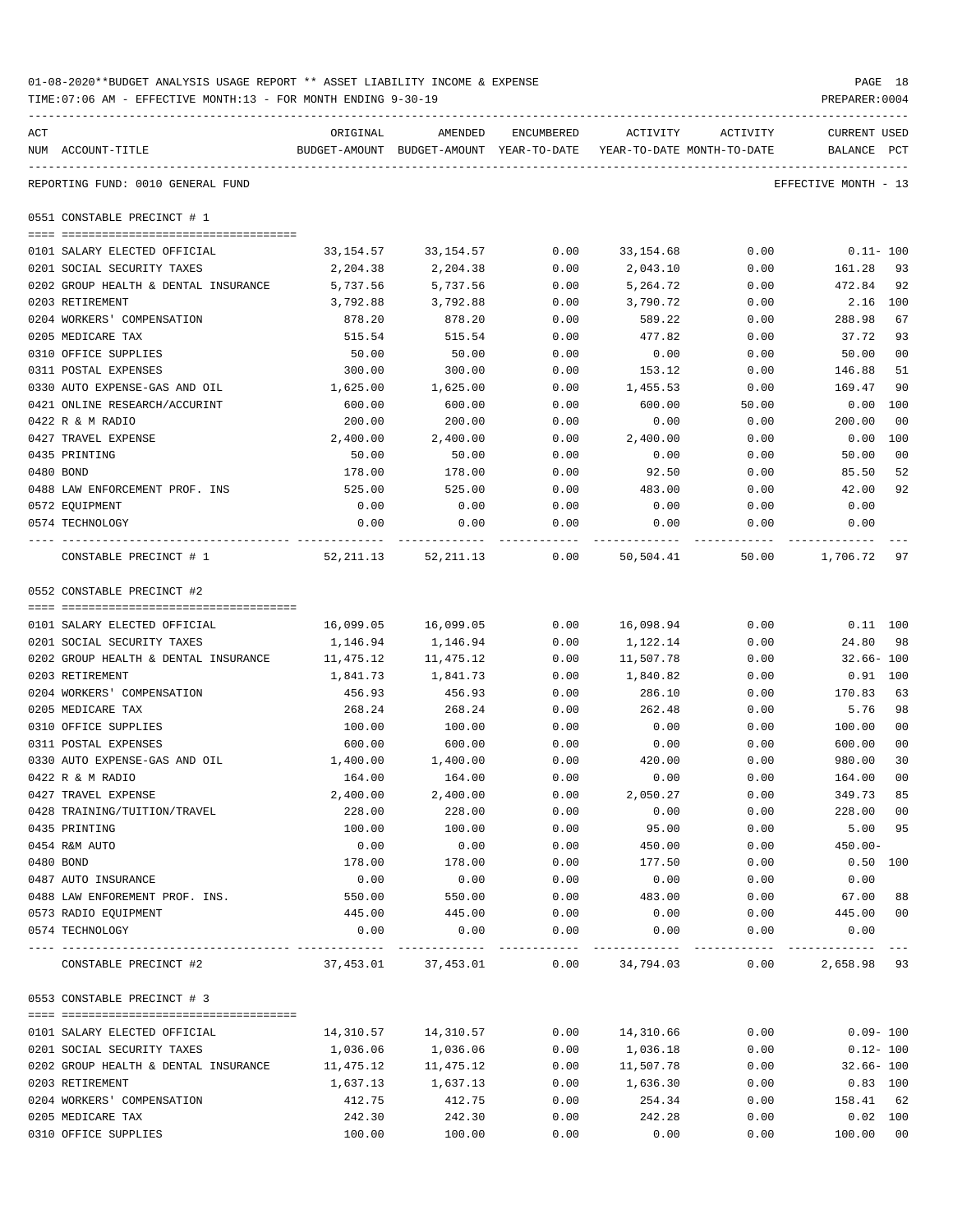| ACT<br>NUM ACCOUNT-TITLE                                                    | ORIGINAL   | AMENDED<br>BUDGET-AMOUNT BUDGET-AMOUNT YEAR-TO-DATE | ENCUMBERED |                    | ACTIVITY ACTIVITY<br>YEAR-TO-DATE MONTH-TO-DATE | CURRENT USED<br>BALANCE PCT |                |
|-----------------------------------------------------------------------------|------------|-----------------------------------------------------|------------|--------------------|-------------------------------------------------|-----------------------------|----------------|
| REPORTING FUND: 0010 GENERAL FUND                                           |            |                                                     |            |                    |                                                 | EFFECTIVE MONTH - 13        |                |
| 0311 POSTAL EXPENSES                                                        | 600.00     | 600.00                                              | 0.00       | 0.00               | 0.00                                            | 600.00                      | 0 <sub>0</sub> |
| 0330 AUTO EXPENSE-GAS AND OIL                                               | 1,400.00   | 1,400.00                                            | 0.00       | 0.00               | 0.00                                            | 1,400.00                    | 0 <sub>0</sub> |
| 0427 TRAVEL EXPENSE                                                         | 2,400.00   | 2,400.00                                            | 0.00       | 2,400.00           | 0.00                                            | $0.00$ 100                  |                |
| 0435 PRINTING                                                               | 100.00     | 100.00                                              | 0.00       | 0.00               | 0.00                                            | 100.00                      | 0 <sub>0</sub> |
| 0453 COMPUTER SOFTWARE                                                      | 0.00       | 0.00                                                | 0.00       | 0.00               | 0.00                                            | 0.00                        |                |
| 0480 BOND                                                                   | 0.00       | 0.00                                                | 0.00       | 0.00               | 0.00                                            | 0.00                        |                |
| 0488 LAW ENFORCEMENT PROF. INS                                              | 550.00     | 550.00                                              | 0.00       | 483.00             | 0.00                                            | 67.00                       | 88             |
| 0572 OFFICE EQUIPMENT                                                       | 0.00       | 0.00                                                | 0.00       | 0.00               | 0.00                                            | 0.00                        |                |
| 0573 RADIO EQUIPMENT                                                        | 0.00       | 0.00                                                | 0.00       | 0.00               | 0.00                                            | 0.00                        |                |
| 0574 TECHNOLOGY                                                             | 0.00       | 0.00                                                | 0.00       | 0.00               | 0.00                                            | 0.00                        |                |
| CONSTABLE PRECINCT # 3                                                      |            | 34, 263. 93 34, 263. 93                             |            | $0.00$ $31,870.54$ | -------------<br>0.00                           | -------------<br>2,393.39   | 93             |
| 0555 ANIMAL CONTROL OFFICER                                                 |            |                                                     |            |                    |                                                 |                             |                |
| 0441 ANIMAL CONTROL OFFICER/SERVICES 4,000.00 4,000.00 0.00 1,112.01 148.50 |            |                                                     |            |                    |                                                 | 2,887.99                    | 28             |
| ANIMAL CONTROL OFFICER                                                      | 4,000.00   |                                                     |            |                    | $4,000.00$ $0.00$ $1,112.01$ $148.50$           | 2,887.99                    | 28             |
| 0560 COUNTY SHERIFF                                                         |            |                                                     |            |                    |                                                 |                             |                |
| 0101 SALARY ELECTED OFFICIAL                                                | 59,993.98  | 59,993.98                                           | 0.00       | 59,993.96          | 0.00                                            | $0.02$ 100                  |                |
| 0102 ADMINISTRATIVE SECRETARY                                               | 41,935.55  | 41,935.55                                           | 0.00       | 41,935.66          | 0.00                                            | $0.11 - 100$                |                |
| 0103 CHIEF DEPUTY                                                           | 46,293.35  | 46,293.35                                           | 0.00       | 46,293.26          | 0.00                                            | $0.09$ 100                  |                |
| 0104 SALARIES DEPUTIES                                                      | 611,209.39 | 611,209.39                                          | 0.00       | 595,864.14         | 0.00                                            | 15,345.25 97                |                |
| 0107 PT RECORDS/EVIDENCE CLERKS                                             | 14,522.79  | 14,522.79                                           | 0.00       | 13,060.55          | 0.00                                            | 1,462.24                    | 90             |
| 0108 COMPENSATION PAY                                                       | 0.00       | 6,389.30                                            | 0.00       | 6,389.30           | 0.00                                            | 0.00 100                    |                |
| 0109 INVESTIGATOR-CRIMES AGAINST CHILDR                                     | 34,780.26  | 34,780.26                                           | 0.00       | 34,780.20          | 0.00                                            | $0.06$ 100                  |                |
| 0110 JAIL ADMINISTRATOR                                                     | 35,475.26  | 35,475.26                                           | 0.00       | 35,475.18          | 0.00                                            | $0.08$ 100                  |                |
| 0111 LIEUTENANT                                                             | 42,084.77  | 42,084.77                                           | 0.00       | 42,084.90          | 0.00                                            | $0.13 - 100$                |                |
| 0113 TRANSPORT OFFICER                                                      | 35,823.39  | 35,823.39                                           | 0.00       | 35,823.32          | 0.00                                            | $0.07$ 100                  |                |
| 0114 PROF. STANDARDS OFFICER                                                | 0.00       | 0.00                                                | 0.00       | 0.00               | 0.00                                            | 0.00                        |                |
| 0120 SALARY DISPATCHER                                                      | 205,022.07 | 233,111.45                                          | 0.00       | 231,066.90         |                                                 | $0.00$ 2,044.55             | 99             |
| 0201 SOCIAL SECURITY TAXES                                                  | 70,098.49  | 72,236.19                                           | 0.00       |                    | 71,269.50 1,182.34                              | 966.69                      | 99             |
| 0202 GROUP HEALTH INSURANCE                                                 | 344,253.60 | 344,253.60                                          | 0.00       | 333,611.10         | 0.00                                            | 10,642.50                   | 97             |
| 0203 RETIREMENT                                                             | 128,944.91 | 132,878.91                                          | 0.00       | 130,662.12         | 0.00                                            | 2,216.79 98                 |                |
| 0204 WORKERS' COMPENSATION                                                  | 21,467.46  | 16,467.46                                           | 0.00       | 16,102.82          | 0.00                                            | 364.64                      | 98             |
| 0205 MEDICARE TAX                                                           | 16,394.00  | 16,893.96                                           | 0.00       | 16,392.45          | 0.00                                            | 501.51                      | 97             |
| 0206 UNEMPLOYMENT EXPENSE                                                   | 3,000.00   | 4,047.74                                            | 0.00       | 7,786.04           | 0.00                                            | 3,738.30- 192               |                |
| 0250 EMPLOYEE PHYSICALS                                                     | 1,000.00   | 1,000.00                                            | 0.00       | 346.00             | 0.00                                            | 654.00                      | 35             |
| 0310 OFFICE SUPPLIES                                                        | 8,000.00   | 8,626.54                                            | 0.00       | 8,619.90           | 0.00                                            | 6.64 100                    |                |
| 0311 POSTAL EXPENSES                                                        | 1,700.00   | 5,040.15                                            | 0.00       | 5,118.40           | 111.27                                          | 78.25- 102                  |                |
| 0315 SHERIFF COPIER RENTAL                                                  | 0.00       | 0.00                                                | 0.00       | 0.00               | 0.00                                            | 0.00                        |                |
| 0320 WEAPONS SUPPLIES                                                       | 0.00       | 2,487.00                                            | 0.00       | 2,487.00           | 0.00                                            | 0.00 100                    |                |
| 0321 PATROL SUPPLIES                                                        | 0.00       | 396.00                                              | 0.00       | 396.00             | 0.00                                            | 0.00 100                    |                |
| 0330 AUTO EXPENSE GAS & OIL                                                 | 84,000.00  | 71,272.00                                           | 0.00       | 65,289.08          | 5,746.31                                        | 5,982.92                    | 92             |
| 0332 SHERIFF JANITOR SUPPLIES                                               | 1,250.00   | 1,250.00                                            | 0.00       | 847.34             | 0.00                                            | 402.66                      | 68             |
| 0395 UNIFORMS/OTHER                                                         | 4,900.00   | 4,900.00                                            | 0.00       | 4,710.04           | 0.00                                            | 189.96                      | 96             |
| 0419 SHERIFF CELL PHONE                                                     | 1,080.00   | 712.50                                              | 0.00       | 480.00             | 0.00                                            | 232.50                      | 67             |
| 0420 TELEPHONE                                                              | 14,400.00  | 15,425.00                                           | 0.00       | 15,424.45          | 0.00                                            | $0.55$ 100                  |                |
| 0421 CELL PHONE                                                             | 2,400.00   | 2,400.00                                            | 0.00       | 1,450.00           | 0.00                                            | 950.00                      | 60             |
| 0422 R & M RADIO                                                            | 1,055.00   | 1,055.00                                            | 0.00       | 0.00               | 0.00                                            | 1,055.00                    | 0 <sub>0</sub> |
| 0425 PROFESSIONAL SERVICES/INTERPRETER                                      | 0.00       | 50.00                                               | 0.00       | 50.00              | 0.00                                            | 0.00 100                    |                |
| 0427 OUT OF COUNTY TRAVEL/TRAINING                                          | 4,000.00   | 4,131.18                                            | 0.00       | 4,130.87           | 0.00                                            | $0.31$ 100                  |                |
| 0428 PRISONER TRANSPORT                                                     | 4,500.00   | 11,500.00                                           | 0.00       | 10,899.53          | 0.00                                            | 600.47                      | 95             |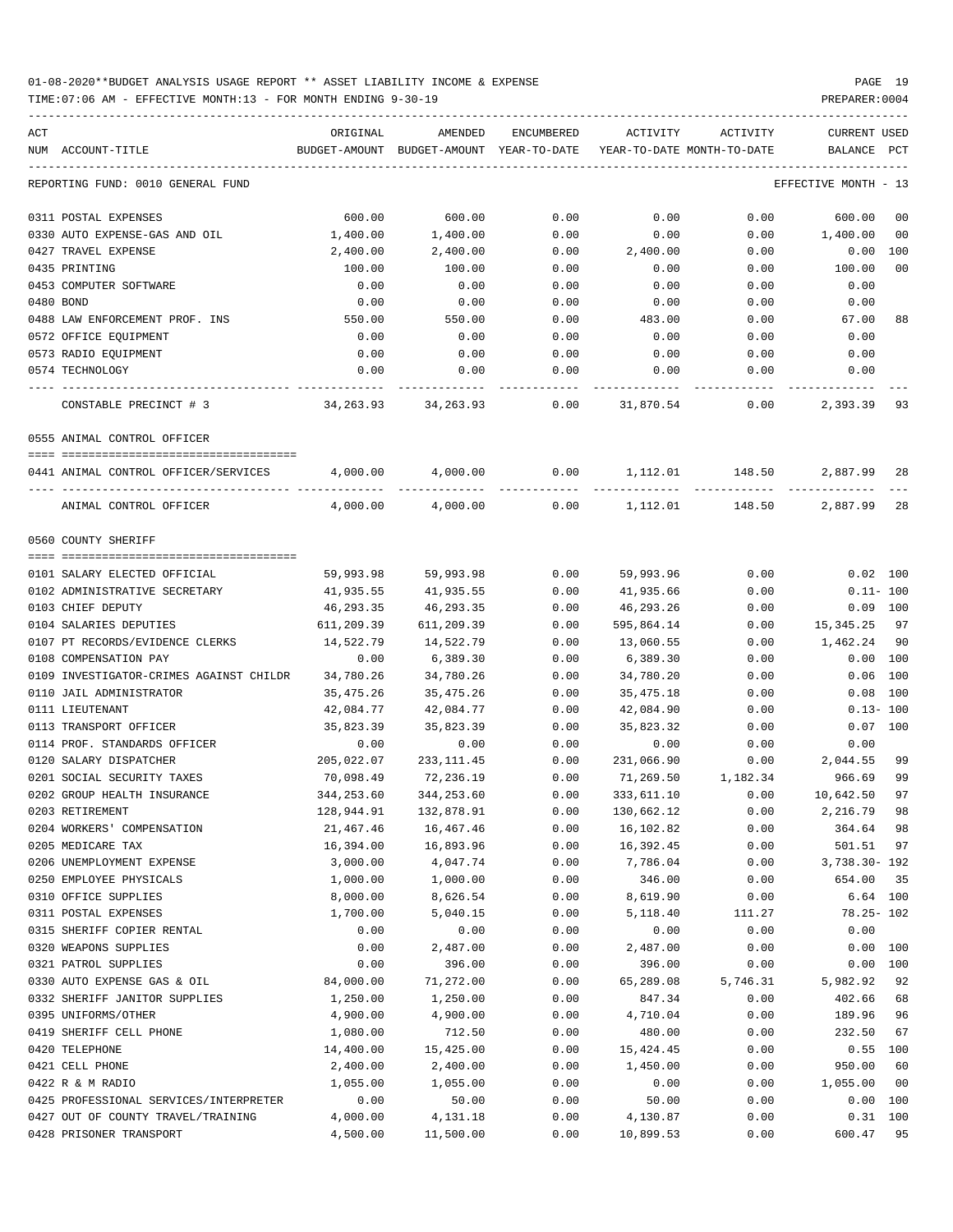| ACT |                                         | ORIGINAL   | AMENDED                                  | ENCUMBERED    | ACTIVITY                                        | ACTIVITY   | <b>CURRENT USED</b>  |     |
|-----|-----------------------------------------|------------|------------------------------------------|---------------|-------------------------------------------------|------------|----------------------|-----|
|     | NUM ACCOUNT-TITLE                       |            | BUDGET-AMOUNT BUDGET-AMOUNT YEAR-TO-DATE |               | YEAR-TO-DATE MONTH-TO-DATE                      |            | BALANCE              | PCT |
|     | REPORTING FUND: 0010 GENERAL FUND       |            |                                          |               |                                                 |            | EFFECTIVE MONTH - 13 |     |
|     | 0430 BIDS AND NOTICES                   | 500.00     | 573.09                                   | 0.00          | 573.09                                          | 0.00       | 0.00 100             |     |
|     | 0432 IMPOUNDMENT OF ESTRAY LIVESTOCK    | 1,500.00   | 14,996.44                                | 0.00          | 22,866.50                                       | 0.00       | 7,870.06-152         |     |
|     | 0435 PRINTING                           | 1,000.00   | 1,000.00                                 | 0.00          | 546.94                                          | 0.00       | 453.06               | 55  |
|     | 0440 UTILITIES ELECTRICITY              | 0.00       | 0.00                                     | 0.00          | 0.00                                            | 0.00       | 0.00                 |     |
|     | 0442 UTILITIES WATER                    | 3,700.00   | 3,700.00                                 | 0.00          | 1,672.56                                        | 143.53     | 2,027.44             | 45  |
|     | 0443 SHERIFF TRASH PICKUP               | 1,325.00   | 1,325.00                                 | 0.00          | 1,246.08                                        | 113.28     | 78.92                | 94  |
|     | 0444 INTERNET SERVICE                   | 3,600.00   | 3,600.00                                 | 0.00          | 2,394.66                                        | 0.00       | 1,205.34             | 67  |
|     | 0445 AIR CONDITIONER MAINTENANCE        | 0.00       | 0.00                                     | 0.00          | 0.00                                            | 0.00       | 0.00                 |     |
|     | 0447 REPEATER SERVICE CONTRACT          | 0.00       | 0.00                                     | 0.00          | 0.00                                            | 0.00       | 0.00                 |     |
|     | 0450 SHERIFF OFF. R&M BLDG.             | 27,000.00  | 27,000.00                                | 0.00          | 25,262.47                                       | 21,734.18  | 1,737.53             | 94  |
|     | 0452 R & M EQUIPMENT                    | 0.00       | 0.00                                     | 0.00          | 0.00                                            | 0.00       | 0.00                 |     |
|     | 0453 TYLER/CAD MAINTENANCE              | 0.00       | 14,678.00                                | 0.00          | 14,678.00                                       | 0.00       | 0.00                 | 100 |
|     | 0454 R & M AUTOMOBILES                  | 32,000.00  | 32,000.00                                | 0.00          | 33,704.05                                       | 4,912.37   | 1,704.05- 105        |     |
|     | 0480 BOND                               | 80.00      | 80.00                                    | 0.00          | 80.00                                           | 0.00       | 0.00                 | 100 |
|     | 0482 FIRE INSURANCE                     | 400.00     | 303.96                                   | 0.00          | 267.00                                          | 0.00       | 36.96                | 88  |
|     | 0487 AUTOMOBILE INSURANCE               | 10,000.00  | 9,170.95                                 | 0.00          | 9,162.00                                        | 0.00       | 8.95                 | 100 |
|     | 0488 LAW ENFORCEMENT INSURANCE          | 13,000.00  | 14,490.00                                | 0.00          | 14,490.00                                       | 0.00       | 0.00                 | 100 |
|     | 0571 HWY. PATROL RADAR EQUIPMENT        | 0.00       | 0.00                                     | 0.00          | 0.00                                            | 0.00       | 0.00                 |     |
|     | 0572 OFFICE EQUIPMENT                   | 5,500.00   | 4, 153. 46                               | 0.00          | 3,536.00                                        | 0.00       | 617.46               | 85  |
|     | 0573 RADIO EQUIPMENT                    | 0.00       | 0.00                                     | 0.00          | 0.00                                            | 0.00       | 0.00                 |     |
|     | 0574 TECHNOLOGY                         | 3,200.00   | 3,200.00                                 | 0.00          | 1,543.98                                        | 0.00       | 1,656.02             | 48  |
|     | 0575 AUTOMOBILES                        | 87,500.00  | 87,500.00                                | 0.00          | 84,335.00                                       | 0.00       | 3,165.00             | 96  |
|     | 0579 WEAPONS                            | 0.00       | 2,332.93                                 | 0.00          | 2,332.93                                        | 0.00       | 0.00                 | 100 |
|     | 0630 AUTO NOTE PMT-PRINCIPAL            | 0.00       | 0.00                                     | 0.00          | 0.00                                            | 0.00       | 0.00                 |     |
|     | 0670 AUTO NOTE PMT-INTEREST             | 0.00       | 0.00                                     | 0.00          | 0.00                                            | 0.00       | 0.00                 |     |
|     | COUNTY SHERIFF                          |            | 2,029,889.27 2,098,746.55                | 0.00          | 2,057,531.27 33,943.28                          |            | 41,215.28 98         |     |
|     | 0562 RIFLE RESISTANT BODY ARMOR 3439801 |            |                                          |               |                                                 |            |                      |     |
|     | 0396 BODY ARMOR                         | 0.00       | 0.00                                     | 0.00          | 0.00                                            | 0.00       | 0.00                 |     |
|     | RIFLE RESISTANT BODY ARMOR 3439801      | 0.00       | 0.00                                     | 0.00          | 0.00                                            | 0.00       | 0.00                 |     |
|     | 0565 JAIL OPERATIONS                    |            |                                          |               |                                                 |            |                      |     |
|     |                                         |            |                                          |               |                                                 |            |                      |     |
|     | 0380 PRISONER HOUSING                   |            | 2,100,000.00 2,080,500.00                |               | $0.00 \quad 1,947,425.00$                       | 158,750.00 | 133,075.00 94        |     |
|     | 0400 PRISONER TRANSPORT/GUARD           | 20,000.00  | 20,000.00<br>119,500.00                  | 0.00          | 10,780.54                                       | 894.30     | 9,219.46 54          |     |
|     | 0405 PRISONER MEDICAL                   | 100,000.00 |                                          | 0.00          | 138,535.94                                      | 22,772.99  | 19,035.94– 116       |     |
|     | 0429 SCHOLARSHIP AWARDS                 | 0.00       | 0.00                                     | 0.00          | 0.00                                            | 0.00       | 0.00                 |     |
|     | 0442 CR4200 UTILITY WATER               | 0.00       | 0.00                                     | 0.00          | 0.00                                            | 0.00       | 0.00                 |     |
|     | 0450 R&M BUILDING                       | 5,000.00   | 5,000.00                                 | 0.00          | 0.00                                            | 0.00       | 5,000.00             | 00  |
|     | 0482 FIRE INSURANCE                     | 0.00       | 0.00                                     | 0.00          | 0.00                                            | 0.00       | 0.00                 |     |
|     | 0491 JUSTICE ASSISTANCE GRANT           | 0.00       | 0.00                                     | 0.00          | 0.00                                            | 0.00       | 0.00                 |     |
|     | 0500 LAND                               | 0.00       | 0.00                                     | 0.00          | 0.00                                            | 0.00       | 0.00                 |     |
|     | 0532 JAIL                               | 0.00       | 0.00                                     | 0.00<br>----- | 0.00                                            | 0.00       | 0.00                 |     |
|     | JAIL OPERATIONS                         |            | 2, 225, 000.00 2, 225, 000.00            |               | $0.00$ 2,096,741.48  182,417.29  128,258.52  94 |            |                      |     |
|     | 0570 ADULT PROBATION                    |            |                                          |               |                                                 |            |                      |     |
|     | 0420 TELEPHONE                          | 2,400.00   | 2,400.00                                 | 0.00          | 1,900.94                                        | 0.00       | 499.06 79            |     |
|     | 0421 TELEPHONE SYSTEM INSTALLATION      | 0.00       | 0.00                                     | 0.00          | 0.00                                            | 0.00       | 0.00                 |     |
|     | 0572 OFFICE EQUIPMENT                   | 0.00       | 0.00                                     | 0.00          | 0.00                                            | 0.00       | 0.00                 |     |
|     |                                         |            |                                          |               |                                                 |            |                      |     |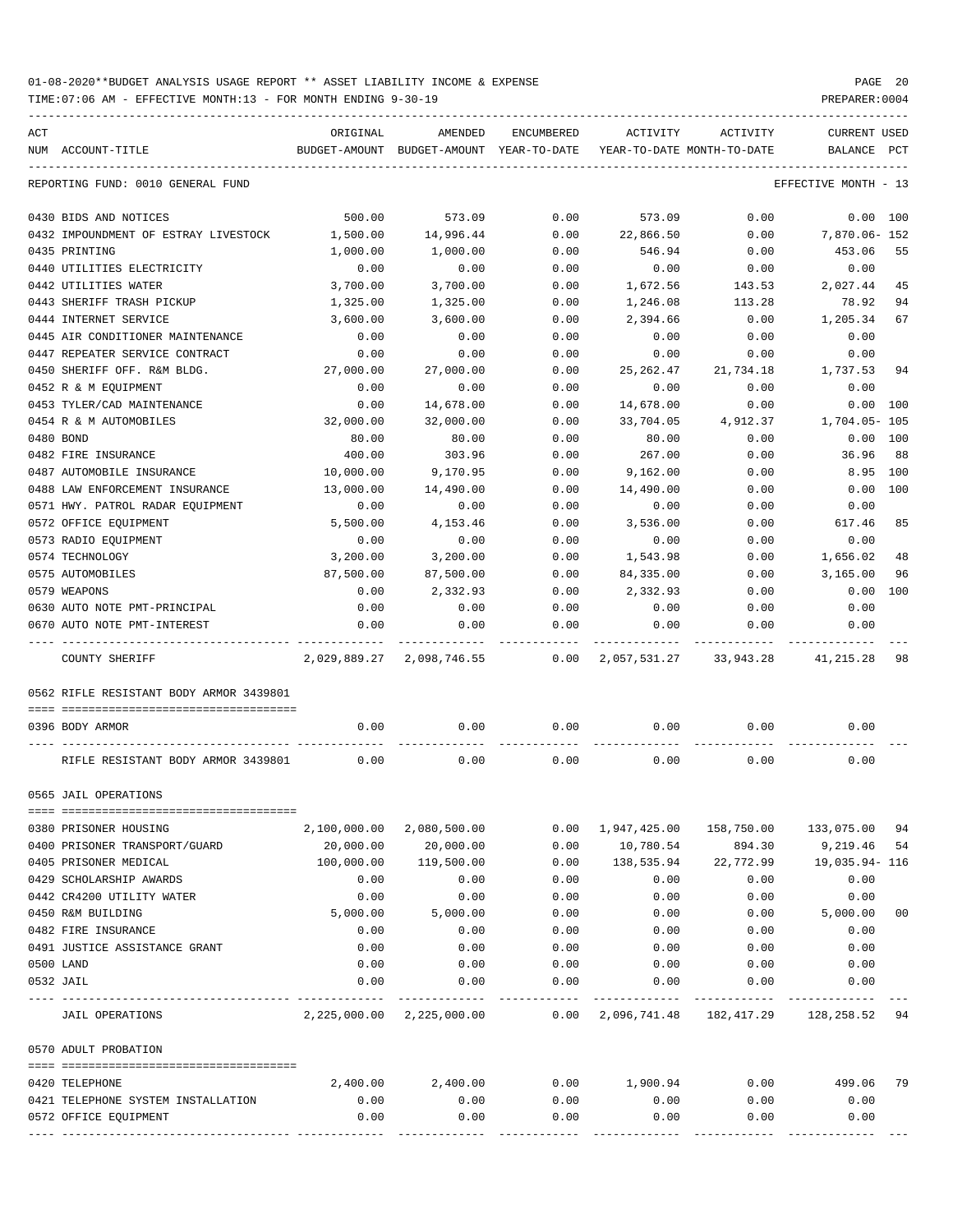TIME:07:06 AM - EFFECTIVE MONTH:13 - FOR MONTH ENDING 9-30-19 PREPARER:0004

| ACT |                                      | ORIGINAL      | AMENDED                    | <b>ENCUMBERED</b> | ACTIVITY                   | ACTIVITY    | <b>CURRENT USED</b> |                |
|-----|--------------------------------------|---------------|----------------------------|-------------------|----------------------------|-------------|---------------------|----------------|
|     | NUM ACCOUNT-TITLE                    | BUDGET-AMOUNT | BUDGET-AMOUNT YEAR-TO-DATE |                   | YEAR-TO-DATE MONTH-TO-DATE |             | BALANCE             | PCT            |
|     | REPORTING FUND: 0010 GENERAL FUND    |               |                            |                   |                            |             | EFFECTIVE MONTH     | - 13           |
|     | ADULT PROBATION                      | 2,400.00      | 2,400.00                   | 0.00              | 1,900.94                   | 0.00        | 499.06              | 79             |
|     | 0573 BOND SUPERVISION                |               |                            |                   |                            |             |                     |                |
|     | 0103 SALARY-BOND SUPERVISOR          | 40,855.97     | 39,601.39                  | 0.00              | 39,601.39                  | 0.00        | 0.00 100            |                |
|     | 0201 SOCIAL SECURITY TAXES           | 2,533.07      | 2,438.05                   | 0.00              | 2,438.05                   | 0.00        | 0.00                | 100            |
|     | 0202 GROUP HEALTH INSURANCE          | 11,475.12     | 11,475.12                  | 0.00              | 11,507.78                  | 0.00        | $32.66 - 100$       |                |
|     | 0203 RETIREMENT                      | 4,673.92      | 4,528.42                   | 0.00              | 4,528.42                   | 0.00        | 0.00 100            |                |
|     | 0204 WORKERS' COMPENSATION           | 171.60        | 112.86                     | 0.00              | 112.86                     | 0.00        | 0.00                | 100            |
|     | 0205 MEDICARE TAX                    | 592.41        | 592.41                     | 0.00              | 570.13                     | 0.00        | 22.28               | -96            |
|     | 0310 OFFICE SUPPLIES                 | 575.00        | 406.36                     | 0.00              | 430.86                     | 0.00        | $24.50 - 106$       |                |
|     | 0311 POSTAL EXPENSES                 | 24.50         | 24.50                      | 0.00              | 0.00                       | 0.00        | 24.50               | 0 <sub>0</sub> |
|     | 0313 DRUG TESTING SUPPLIES           | 650.00        | 562.50                     | 0.00              | 562.50                     | 0.00        | $0.00$ 100          |                |
|     | 0340 EVALUATIONS                     | 200.00        | 0.00                       | 0.00              | 0.00                       | 0.00        | 0.00                |                |
|     | 0353 COMPUTER EXPENSE                | 0.00          | 2,100.08                   | 0.00              | 2,100.08                   | 0.00        | $0.00$ 100          |                |
|     | 0420 TELEPHONE                       | 840.00        | 699.90                     | 0.00              | 676.28                     | 0.00        | 23.62               | 97             |
|     | 0427 OUT OF COUNTY TRAVEL/TRAINING   | 0.00          | 0.00                       | 0.00              | 0.00                       | 0.00        | 0.00                |                |
|     | 0453 COMPUTER SOFTWARE               | 1,284.00      | 1,284.00                   | 0.00              | 1,284.00                   | 0.00        | 0.00 100            |                |
|     | 0480 BOND                            | 0.00          | 50.00                      | 0.00              | 50.00                      | 0.00        | 0.00                | 100            |
|     | 0481 DUES                            | 0.00          | 0.00                       | 0.00              | 0.00                       | 0.00        | 0.00                |                |
|     | BOND SUPERVISION                     | 63,875.59     | 63,875.59                  | 0.00              | 63,862.35                  | 0.00        | 13.24 100           |                |
|     | 0575 JUVENILE PROBATION              |               |                            |                   |                            |             |                     |                |
|     |                                      |               |                            |                   |                            |             |                     |                |
|     | 0311 POSTAGE                         | 0.00          | 0.00                       | 0.00              | 0.00                       | 0.00        | 0.00                |                |
|     | 0315 COPIER RENTAL                   | 0.00          | 0.00                       | 0.00              | 0.00                       | 0.00        | 0.00                |                |
|     | 0408 DETENTION OPERATING COST        | 0.00          | 26, 266. 25                | 0.00              | 26, 266. 25                | 26, 266. 25 | 0.00                | 100            |
|     | 0415 RESIDENTIAL PLACEMENT           | 0.00          | 0.00                       | 0.00              | 0.00                       | 0.00        | 0.00                |                |
|     | 0416 COUNSELING SERVICES             | 0.00          | 0.00                       | 0.00              | 0.00                       | 0.00        | 0.00                |                |
|     | 0420 TELEPHONE                       | 0.00          | 0.00                       | 0.00              | 0.00                       | 0.00        | 0.00                |                |
|     | 0427 TRAVEL & TRAINING               | 0.00          | 0.00                       | 0.00              | 0.00                       | 0.00        | 0.00                |                |
|     | 0995 JUVENILE PROBATION FUNDING      | 160,000.00    | 160,000.00                 | 0.00              | 160,000.00                 | 0.00        | 0.00 100            |                |
|     | JUVENILE PROBATION                   | 160,000.00    | 186,266.25                 | 0.00              | 186,266.25                 | 26,266.25   | 0.00 100            |                |
|     | 0590 ENVIRONMENTAL DEVELOPMENT       |               |                            |                   |                            |             |                     |                |
|     | 0104 SALARIES DEPUTIES               | 16,441.28     | 16,441.28                  | 0.00              | 14,475.42                  | 0.00        | 1,965.86            | 88             |
|     | 0107 SALARY TEMP/EXTRA               | 17,427.35     | 17,427.35                  | 0.00              | 10,950.79                  | 0.00        | 6,476.56            | 63             |
|     | 0151 SALARY DIRECTOR                 | 39,787.10     | 39,787.10                  | 0.00              | 39,787.02                  | 0.00        | 0.08                | 100            |
|     | 0201 SOCIAL SECURITY TAXES           | 4,566.66      | 4,566.66                   | 0.00              | 3,909.40                   | 0.00        | 657.26              | 86             |
|     | 0202 GROUP HEALTH & DENTAL INSURANCE | 17,212.68     | 17,212.68                  | 0.00              | 15,922.83                  | 0.00        | 1,289.85            | 93             |
|     | 0203 RETIREMENT                      | 8,426.22      | 8,426.22                   | 0.00              | 7,455.13                   | 0.00        | 971.09              | 88             |
|     | 0204 WORKERS' COMPENSATION           | 349.14        | 349.14                     | 0.00              | 196.10                     | 0.00        | 153.04              | 56             |
|     | 0205 MEDICARE TAX                    | 1,068.01      | 1,068.01                   | 0.00              | 914.24                     | 0.00        | 153.77              | 86             |
|     | 0310 OFFICE SUPPLIES                 | 700.00        | 700.00                     | 0.00              | 610.24                     | 0.00        | 89.76               | 87             |
|     | 0311 POSTAL EXPENSE                  | 1,450.00      | 1,450.00                   | 0.00              | 1,466.72                   | 0.00        | $16.72 - 101$       |                |
|     | 0315 COPIER RENTAL                   | 450.00        | 450.00                     | 0.00              | 802.21                     | 1.90        | $352.21 - 178$      |                |
|     | 0330 AUTO EXPENSE GAS & OIL          | 1,500.00      | 1,500.00                   | 0.00              | 1,263.30                   | 0.00        | 236.70              | 84             |
|     | 0420 TELEPHONE                       | 750.00        | 750.00                     | 0.00              | 626.99                     | 0.00        | 123.01              | 84             |
|     | 0427 OUT OF COUNTY TRAVEL/TRAINING   | 600.00        | 600.00                     | 0.00              | 387.98                     | 0.00        | 212.02              | 65             |
|     | 0435 PRINTING                        | 100.00        | 100.00                     | 0.00              | 0.00                       | 0.00        | 100.00              | 00             |
|     | 0453 SOFTWARE MAINTENANCE SAFE       | 400.00        | 400.00                     | 0.00              | 400.00                     | 0.00        | 0.00 100            |                |

0454 R&M AUTO 1,000.00 1,000.00 0.00 352.33 0.00 647.67 35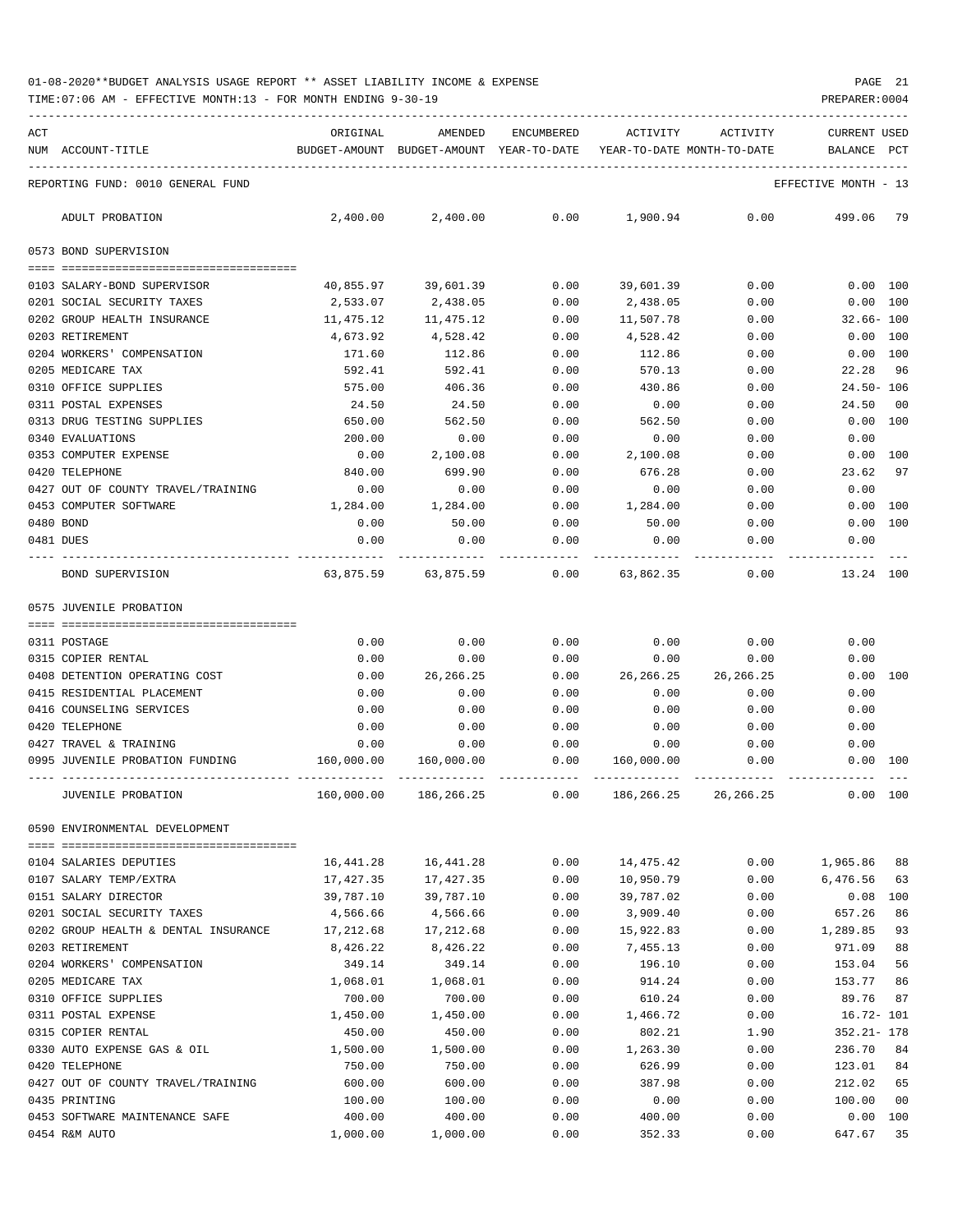TIME:07:06 AM - EFFECTIVE MONTH:13 - FOR MONTH ENDING 9-30-19 PREPARER:0004

| ACT                                                | ORIGINAL          | AMENDED                                  | ENCUMBERED   | ACTIVITY                   | ACTIVITY     | <b>CURRENT USED</b>    |                |
|----------------------------------------------------|-------------------|------------------------------------------|--------------|----------------------------|--------------|------------------------|----------------|
| NUM ACCOUNT-TITLE                                  |                   | BUDGET-AMOUNT BUDGET-AMOUNT YEAR-TO-DATE |              | YEAR-TO-DATE MONTH-TO-DATE |              | BALANCE PCT            |                |
| REPORTING FUND: 0010 GENERAL FUND                  |                   |                                          |              |                            |              | EFFECTIVE MONTH - 13   |                |
| 0467 VISITING HEALTH INSPECTOR                     | 300.00            | 300.00                                   | 0.00         | 0.00                       | 0.00         | 300.00                 | 00             |
| 0480 BOND                                          | 302.56            | 401.56                                   | 0.00         | 399.56                     | 0.00         | 2.00                   | 100            |
| 0481 DUES                                          | 160.00            | 61.00                                    | 0.00         | 0.00                       | 0.00         | 61.00                  | 0 <sub>0</sub> |
| 0487 AUTOMOBILE INSURANCE                          | 350.00            | 350.00                                   | 0.00         | 183.00                     | 0.00         | 167.00                 | 52             |
| 0572 OFFICE EQUIPMENT                              | 500.00            | 500.00                                   | 0.00         | 235.19                     | 0.00         | 264.81                 | 47             |
| 0574 TECHNOLOGY                                    | 0.00              | 0.00                                     | 0.00         | 0.00                       | 0.00         | 0.00                   |                |
| 0575 AUTOMOBILE/PICKUP                             | 0.00              | 0.00                                     | 0.00         | 0.00                       | 0.00         | 0.00                   |                |
| ENVIRONMENTAL DEVELOPMENT                          | 113,841.00        | 113,841.00                               | 0.00         | 100,338.45                 | 1.90         | 13,502.55              | 88             |
| 0591 FANNIN CO DEVELOPMENT SERV.                   |                   |                                          |              |                            |              |                        |                |
| 0110 SALARY DIRECTOR                               | 35,274.00         | 35,274.00                                | 0.00         | 33,917.25                  | 0.00         | 1,356.75               | 96             |
| 0201 SOCIAL SECURITY TAXES                         | 2,186.99          | 2,186.99                                 | 0.00         | 1,934.16                   | 0.00         | 252.83                 | 88             |
| 0202 GROUP HEALTH & DENTAL INSURANCE               | 11,475.12         | 11,475.12                                | 0.00         | 11,029.65                  | 0.00         | 445.47                 | 96             |
| 0203 RETIREMENT                                    | 4,035.35          | 4,035.35                                 | 0.00         | 3,877.32                   | 0.00         | 158.03                 | 96             |
| 0204 WORKERS' COMPENSATION                         | 148.15            | 148.15                                   | 0.00         | 93.70                      | 0.00         | 54.45                  | 63             |
| 0205 MEDICARE TAX                                  | 511.47            | 511.47                                   | 0.00         | 452.32                     | 0.00         | 59.15                  | 88             |
| 0310 OFFICE SUPPLIES                               | 700.00            | 677.21                                   | 0.00         | 640.16                     | 0.00         | 37.05                  | 95             |
| 0311 POSTAL EXPENSE                                | 500.00            | 500.00                                   | 0.00         | 50.00                      | 0.00         | 450.00                 | 10             |
| 0330 AUTO EXPENSE GAS & OIL                        | 1,500.00          | 1,500.00                                 | 0.00         | 492.79                     | 0.00         | 1,007.21               | 33             |
| 0420 TELEPHONE                                     | 750.00            | 750.00                                   | 0.00         | 530.24                     | 0.00         | 219.76                 | 71             |
| 0427 OUT OF COUNTY TRAVEL/TRAINING                 | 2,000.00          | 2,000.00                                 | 0.00         | 1,647.16                   | 0.00         | 352.84                 | 82             |
| 0435 PRINTING                                      | 100.00            | 100.00                                   | 0.00         | 0.00                       | 0.00         | 100.00                 | 0 <sub>0</sub> |
| 0453 SOFTWARE MAINTENANCE                          | 0.00              | 0.00                                     | 0.00         | 0.00                       | 0.00         | 0.00                   |                |
| 0454 R&M AUTO<br>0480 BOND                         | 1,000.00<br>50.00 | 1,000.00<br>50.00                        | 0.00<br>0.00 | 306.31<br>50.00            | 0.00<br>0.00 | 693.69<br>$0.00$ $100$ | 31             |
| 0481 DUES                                          | 0.00              | 0.00                                     | 0.00         | 50.00                      | 0.00         | $50.00 -$              |                |
| 0487 AUTOMOBILE INSURANCE                          | 225.00            | 192.38                                   | 0.00         | 0.00                       | 0.00         | 192.38                 | 00             |
| 0572 OFFICE EQUIPMENT                              | 800.00            | 822.79                                   | 0.00         | 822.79                     | 0.00         | 0.00                   | 100            |
| 0574 TECHNOLOGY                                    | 2,100.00          | 2,132.62                                 | 0.00         | 2,132.62                   | 0.00         |                        | 0.00 100       |
| 0575 AUTOMOBILE                                    | 22,500.00         | 22,500.00                                | 0.00         | 22,500.00                  | 0.00         |                        | 0.00 100       |
| FANNIN CO DEVELOPMENT SERV.                        | 85,856.08         | 85,856.08                                | 0.00         | 80,526.47                  | 0.00         | 5,329.61               | 94             |
| 0640 COUNTY SERVICES                               |                   |                                          |              |                            |              |                        |                |
| 0410 FANNIN CO. CHILDRENS CTR                      | 7,000.00          | 7,000.00                                 | 0.00         | 7,000.00                   | 0.00         |                        | 0.00 100       |
| 0411 FANNIN CO. WELFARE BOARD                      | 6,000.00          | 6,000.00                                 | 0.00         | 6,000.00                   | 0.00         | 0.00                   | 100            |
| 0412 FANNIN CO. HISTORICAL SOC                     | 4,500.00          | 4,500.00                                 | 0.00         | 4,500.00                   | 0.00         | 0.00                   | 100            |
| 0413 TEXOMA COMMUNITY CENTER(M.H.M.R.)             | 22,500.00         | 22,500.00                                | 0.00         | 22,500.00                  | 0.00         | 0.00                   | 100            |
| 0414 FANNIN COUNTY CRISIS CENTER                   | 5,000.00          | 5,000.00                                 | 0.00         | 5,000.00                   | 0.00         | 0.00                   | 100            |
| 0415 TAPS PUBLIC TRANSIT                           | 5,000.00          | 5,000.00                                 | 0.00         | 5,000.00                   | 0.00         | 0.00                   | 100            |
| 0416 TRI-COUNTY SNAP                               | 2,103.00          | 2,103.00                                 | 0.00         | 2,103.00                   | 0.00         | 0.00                   | 100            |
| 0417 OPEN ARMS SHELTER                             | 0.00              | 0.00                                     | 0.00         | 0.00                       | 0.00         | 0.00                   |                |
| 0418 FANNIN CO COMMUNITY MINISTRIES, IN            | 0.00              | 0.00                                     | 0.00         | 0.00                       | 0.00         | 0.00                   |                |
| 0440 UTILITIES ELECTRICITY                         | 9,000.00          | 9,000.00                                 | 0.00         | 7,568.89                   | 0.00         | 1,431.11               | 84             |
| 0441 UTILITIES GAS                                 | 2,200.00          | 2,200.00                                 | 0.00         | 1,661.42                   | 46.69        | 538.58                 | 76             |
| 0442 UTILITIES WATER                               | 3,500.00          | 3,500.00                                 | 0.00         | 3,926.06                   | 319.92       | 426.06- 112            |                |
| 0443 TRASH PICK-UP                                 | 500.00            | 500.00                                   | 0.00         | 492.48                     | 41.04        | 7.52                   | 98             |
| 0450 R & M BUILDINGS (TDHS)<br>0482 FIRE INSURANCE | 0.00<br>2,300.00  | 0.00                                     | 0.00<br>0.00 | 0.00                       | 0.00<br>0.00 | 0.00<br>29.00- 101     |                |
| 0493 DHS PARKING LOT                               | 0.00              | 2,300.00<br>0.00                         | 0.00         | 2,329.00<br>0.00           | 0.00         | 0.00                   |                |
| 0575 LAKE FANNIN                                   | 0.00              | 0.00                                     | 0.00         | 0.00                       | 0.00         | 0.00                   |                |
|                                                    |                   |                                          |              |                            |              |                        |                |

---- ---------------------------------- ------------- ------------- ------------ ------------- ------------ ------------- ---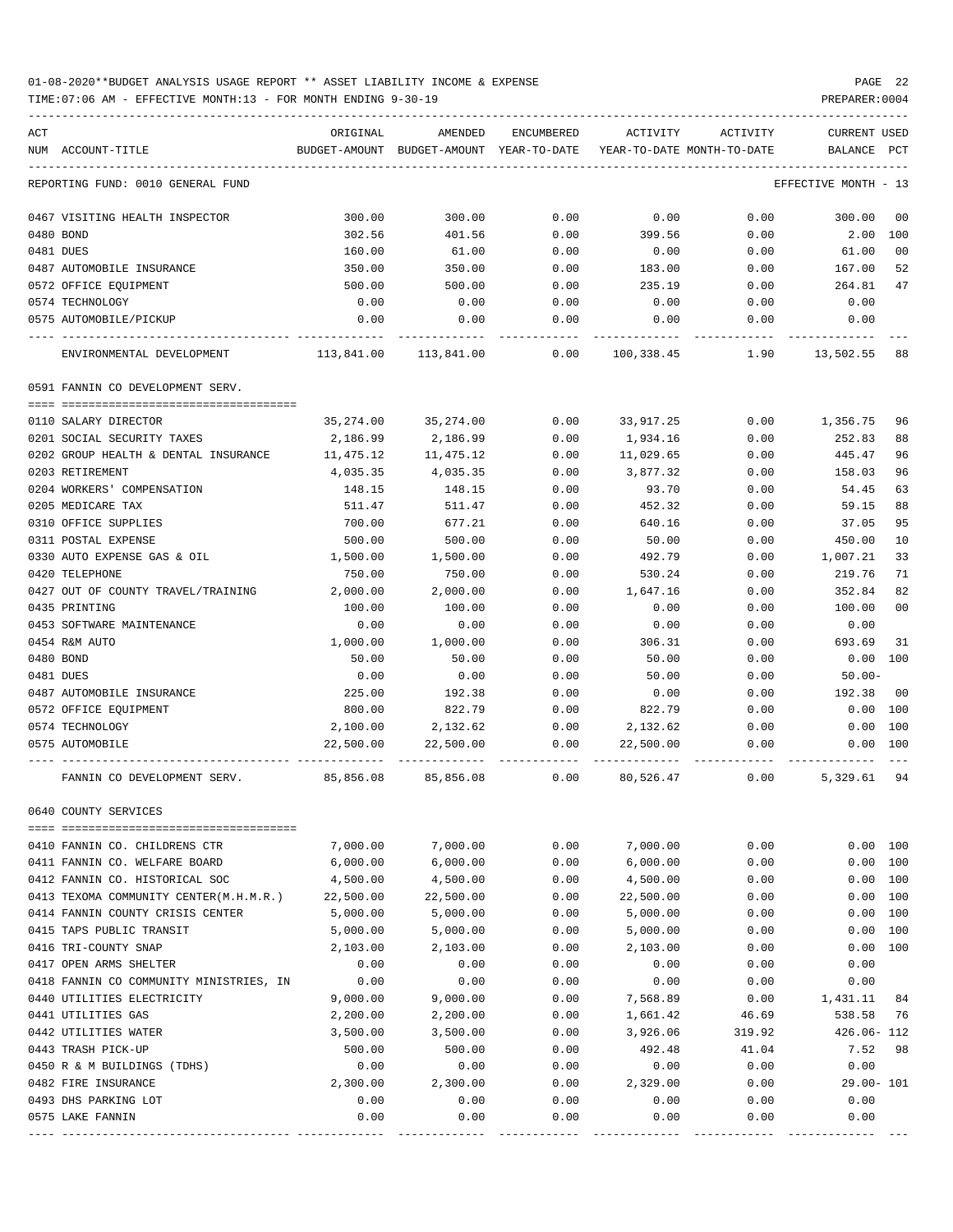|                                                     | ORIGINAL           |                                                     |              |                    |                                        |                                    |                |
|-----------------------------------------------------|--------------------|-----------------------------------------------------|--------------|--------------------|----------------------------------------|------------------------------------|----------------|
| ACT<br>NUM ACCOUNT-TITLE                            |                    | AMENDED<br>BUDGET-AMOUNT BUDGET-AMOUNT YEAR-TO-DATE | ENCUMBERED   | ACTIVITY           | ACTIVITY<br>YEAR-TO-DATE MONTH-TO-DATE | <b>CURRENT USED</b><br>BALANCE PCT |                |
|                                                     |                    |                                                     |              |                    |                                        |                                    |                |
| REPORTING FUND: 0010 GENERAL FUND                   |                    |                                                     |              |                    |                                        | EFFECTIVE MONTH - 13               |                |
| COUNTY SERVICES                                     | 69,603.00          | 69,603.00                                           | 0.00         | 68,080.85          | 407.65                                 | 1,522.15                           | 98             |
| 0641 HEALTH OFFICER                                 |                    |                                                     |              |                    |                                        |                                    |                |
| 0102 SALARY APPOINTED OFFICIAL                      | 2,400.00           | 2,400.00                                            | 0.00         | 2,400.00           | 0.00                                   |                                    | 0.00 100       |
| HEALTH OFFICER                                      | 2,400.00           | 2,400.00                                            | 0.00         | 2,400.00           | 0.00                                   |                                    | 0.00 100       |
| 0645 INDIGENT CARE                                  |                    |                                                     |              |                    |                                        |                                    |                |
| 0102 SALARY IHC DIRECTOR                            | 40,982.67          | 40,982.67                                           | 0.00         | 40,982.76          | 0.00                                   | $0.09 - 100$                       |                |
| 0107 SALARY ASSISTANT                               | 16,441.28          | 16,441.28                                           | 0.00         | 14,475.42          | 0.00                                   | 1,965.86                           | 88             |
| 0201 SOCIAL SECURITY TAX                            | 3,560.29           | 3,560.29                                            | 0.00         | 3,371.11           | 0.00                                   | 189.18                             | 95             |
| 0202 GROUP HEALTH INSURANCE                         | 17,212.68          | 17,212.68                                           | 0.00         | 15,922.99          | 0.00                                   | 1,289.69                           | 93             |
| 0203 RETIREMENT                                     | 6,569.30           | 6,569.30                                            | 0.00         | 6,338.22           | 0.00                                   | 231.08                             | 96             |
| 0204 WORKER'S COMP                                  | 241.18             | 241.18                                              | 0.00         | 147.58             | 0.00                                   | 93.60                              | 61             |
| 0205 MEDICARE TAX                                   | 832.65             | 832.65                                              | 0.00         | 788.43             | 0.00                                   | 44.22                              | 95<br>$- - -$  |
| 0210 TOTAL SALARY & BENEFITS                        | 85,840.05          | 85,840.05                                           | 0.00         | 82,026.51          | 0.00                                   | 3,813.54                           | 96             |
| 0310 OFFICE SUPPLIES                                | 650.00             | 650.00                                              | 0.00         | 341.63             | 75.22                                  | 308.37                             | 53             |
| 0311 POSTAL EXPENSE                                 | 275.00             | 275.00                                              | 0.00         | 1.65               | 0.00                                   | 273.35                             | 01             |
| 0330 BIDS & NOTICES                                 | 125.00             | 125.00                                              | 0.00         | 0.00               | 0.00                                   | 125.00                             | 0 <sub>0</sub> |
| 0353 COMPUTER EXPENSE                               | 12,708.00          | 12,708.00                                           | 0.00         | 12,708.00          | 0.00                                   | 0.00                               | 100            |
| 0390 SUBSCRIPTIONS                                  | 0.00               | 0.00                                                | 0.00         | 0.00               | 0.00                                   | 0.00                               |                |
| 0399 SUBTOTAL OFFICE EXPENSE                        | 13,758.00          | 13,758.00                                           | 0.00         | 13,051.28          | 75.22                                  | 706.72                             | 95             |
| 0404 COBRA/INSURANCE                                | 0.00               | 0.00                                                | 0.00         | 0.00               | 0.00                                   | 0.00                               |                |
| 0407 INELIGIBLE IHC EXPENSE                         | 0.00               | 0.00                                                | 0.00         | 0.00               | 0.00                                   | 0.00                               |                |
| 0409 DIABETIC SUPPLIES                              | 4,000.00           | 4,000.00                                            | 0.00         | 1,600.07           | 0.00                                   | 2,399.93                           | 40             |
| 0410 CERT. REG. NURSE ANES.                         | 1,000.00           | 1,000.00                                            | 0.00         | 0.00               | 0.00                                   | 1,000.00                           | 0 <sub>0</sub> |
| 0411 PHYSICIAN, NON-EMERGENCY                       | 15,000.00          | 15,000.00                                           | 0.00         | 17,973.20          | 3,359.52                               | $2,973.20 - 120$                   |                |
| 0412 PRESCRIPTIONS, DRUGS                           | 20,000.00          | 20,000.00                                           | 0.00         | 19,907.79          | 0.00                                   | 92.21                              | 100            |
| 0413 HOSPITAL, INPATIENT                            | 50,000.00          | 50,000.00                                           | 0.00         | 20,720.81          | 0.00                                   | 29, 279. 19                        | 41             |
| 0414 HOSPITAL, OUTPATIENT                           | 60,000.00          | 60,000.00                                           | 0.00         | 63,048.11          | 5,859.57                               | $3,048.11 - 105$                   |                |
| 0415 LABORATORY/ X-RAY                              | 4,000.00           | 4,000.00                                            | 0.00         | 4,650.98           | 317.86                                 | 650.98- 116                        |                |
| 0416 SKILLED NURSING FACILITY                       | 0.00               | 0.00                                                | 0.00         | 0.00               | 0.00                                   | 0.00                               |                |
| 0417 FAMILY PLANNING                                | 0.00               | 0.00                                                | 0.00         | 0.00               | 0.00                                   | 0.00                               |                |
| 0418 FED. QUALIFIED HEALTH CENTER                   | 10,000.00          | 10,000.00                                           | 0.00         | 5,596.74           | 1,240.42                               | 4,403.26 56                        |                |
| 0419 COUNSELING SERVICE<br>0420 RURAL HEALTH CLINIC | 0.00<br>0.00       | 0.00<br>0.00                                        | 0.00<br>0.00 | 0.00<br>0.00       | 0.00<br>0.00                           | 0.00<br>0.00                       |                |
| 0421 STATE HOSPITAL CONTRACTS                       | 0.00               | 0.00                                                | 0.00         | 0.00               | 0.00                                   | 0.00                               |                |
| 0422 AMBULATORY SURGICAL CENTE                      | 1,000.00           | 1,000.00                                            | 0.00         | 0.00               | 0.00                                   | 1,000.00                           | 00             |
| 0423 MEDICAL EQUIP. PURCHASE                        | 1,000.00           | 1,000.00                                            | 0.00         | 0.00               | 0.00                                   | 1,000.00                           | 00             |
|                                                     |                    |                                                     |              |                    |                                        |                                    |                |
| 0425 TOTAL MEDICAL/IHC                              |                    |                                                     |              | $0.00$ 133,497.70  |                                        | 10,777.37 32,502.30 80             |                |
| 0427 OUT OF COUNTY TRAVEL/TRAINING                  | 365.00             | 365.00                                              | 0.00         | 0.00               | 0.00                                   | 365.00 00                          |                |
| 0435 PRINTING                                       | 0.00               | 0.00                                                | 0.00         | 0.00               | 0.00                                   | 0.00                               |                |
| 0440 TELEPHONE<br>0441 DSL LINE                     | 1,400.00<br>720.00 | 1,400.00<br>720.00                                  | 0.00<br>0.00 | 1,205.56<br>749.58 | 0.00<br>0.00                           | 194.44 86<br>$29.58 - 104$         |                |
| 0499 SERVICES & OTHER CHARGES                       | 2,485.00           | -------------<br>2,485.00                           | ------------ | 0.00 1,955.14      | ------------- ------------<br>0.00     | -----------<br>529.86 79           |                |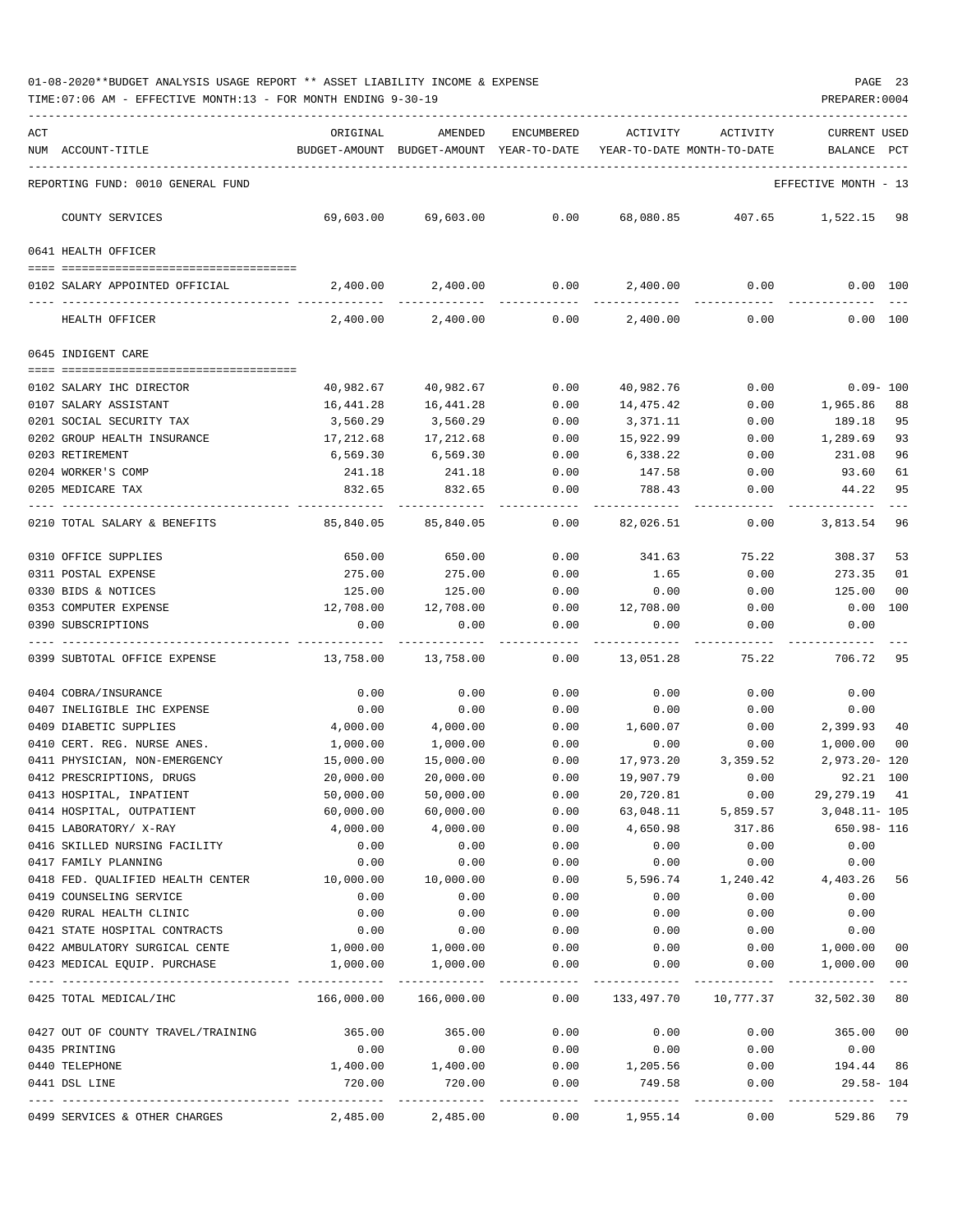| 01-08-2020**BUDGET ANALYSIS USAGE REPORT ** ASSET LIABILITY INCOME & EXPENSE |  |  |  |  |  | PAGE | 24 |
|------------------------------------------------------------------------------|--|--|--|--|--|------|----|
|                                                                              |  |  |  |  |  |      |    |

| ACT |                                       | ORIGINAL      | AMENDED                         | ENCUMBERED    | ACTIVITY                   | ACTIVITY                   | <b>CURRENT USED</b>  |     |
|-----|---------------------------------------|---------------|---------------------------------|---------------|----------------------------|----------------------------|----------------------|-----|
|     | NUM ACCOUNT-TITLE                     | BUDGET-AMOUNT | BUDGET-AMOUNT YEAR-TO-DATE      |               |                            | YEAR-TO-DATE MONTH-TO-DATE | BALANCE              | PCT |
|     | REPORTING FUND: 0010 GENERAL FUND     |               |                                 |               |                            |                            | EFFECTIVE MONTH - 13 |     |
|     | 0574 TECHNOLOGY                       | 0.00          | 0.00                            | 0.00<br>$---$ | 0.00                       | 0.00                       | 0.00                 |     |
|     | 0599 CAPITAL OUTLAY                   | 0.00          | 0.00                            | 0.00          | 0.00                       | 0.00                       | 0.00                 |     |
|     | INDIGENT CARE                         | 268,083.05    | 268,083.05                      | $---$<br>0.00 | 230,530.63                 | 10,852.59                  | 37,552.42            | 86  |
|     | 0665 COUNTY AGENTS                    |               |                                 |               |                            |                            |                      |     |
|     | 0105 SALARY SECRETARY                 | 26,736.90     | 26,736.90                       | 0.00          | 26,736.84                  | 0.00                       | $0.06$ 100           |     |
|     | 0107 REGULAR-TEMP. PART-TIME          | 0.00          | 0.00                            | 0.00          | 0.00                       | 0.00                       | 0.00                 |     |
|     | 0150 CO. AGENTS SALARIES              | 48,611.67     | 48,611.67                       | 0.00          | 49,211.76                  | 0.00                       | $600.09 - 101$       |     |
|     | 0201 SOCIAL SECURITY TAXES            | 4,746.01      | 4,746.01                        | 0.00          | 4,155.66                   | 0.00                       | 590.35               | 88  |
|     | 0202 GROUP HEALTH & DENTAL INSURANCE  | 11,475.12     | 11,475.12                       | 0.00          | 11,507.78                  | 0.00                       | $32.66 - 100$        |     |
|     | 0203 RETIREMENT                       | 3,058.70      | 3,058.70                        | 0.00          | 3,057.09                   | 0.00                       | 1.61 100             |     |
|     | 0204 WORKERS' COMPENSATION            | 112.30        | 112.30                          | 0.00          | 73.86                      | 0.00                       | 38.44                | 66  |
|     | 0205 MEDICARE TAX                     | 1,109.95      | 1,109.95                        | 0.00          | 971.74                     | 0.00                       | 138.21               | 88  |
|     | 0310 OFFICE SUPPLIES                  | 1,100.00      | 1,162.72                        | 0.00          | 1,162.72                   | 0.00                       | 0.00                 | 100 |
|     | 0311 POSTAL EXPENSE                   | 300.00        | 300.00                          | 0.00          | 250.00                     | 0.00                       | 50.00                | 83  |
|     | 0315 COPIER RENTAL                    | 1,500.00      | 1,500.00                        | 0.00          | 1,605.65                   | 51.06                      | $105.65 - 107$       |     |
|     | 0335 PROGRAM SUPPLIES                 | 500.00        | 437.28                          | 0.00          | 0.00                       | 0.00                       | 437.28               | 00  |
|     | 0420 TELEPHONE                        | 1,800.00      | 1,800.00                        | 0.00          | 1,690.83                   | 0.00                       | 109.17               | 94  |
|     | 0421 CELL PHONE ALLOWANCE             | 1,800.00      | 1,800.00                        | 0.00          | 1,800.00                   | 0.00                       | 0.00                 | 100 |
|     | 0422 CABLE INTERNET                   | 672.00        | 672.00                          | 0.00          | 581.13                     | 0.00                       | 90.87                | 86  |
|     | 0427 IN/OUT CO.TRAVEL/TRAINING-AG.    | 4,000.00      | 4,000.00                        | 0.00          | 2,611.38                   | 990.64                     | 1,388.62             | 65  |
|     | 0428 IN/OUT CO.TRAVEL/TRAINING-F.C.S. | 4,000.00      | 4,000.00                        | 0.00          | 3,953.10                   | 0.00                       | 46.90                | 99  |
|     | 0429 IN/OUT CO.TRAVEL/TRAINING-4-H    | 4,000.00      | 4,000.00                        | 0.00          | 2,299.28                   | 0.00                       | 1,700.72             | 57  |
|     | 0572 OFFICE EQUIPMENT                 | 0.00          | 0.00                            | 0.00          | 0.00                       | 0.00                       | 0.00                 |     |
|     | 0574 TECHNOLOGY                       | 0.00          | 0.00                            | 0.00          | 0.00                       | 0.00                       | 0.00                 |     |
|     | COUNTY AGENTS                         | 115,522.65    | 115,522.65                      | 0.00          | 111,668.82                 | 1,041.70                   | 3,853.83             | 97  |
|     |                                       |               |                                 |               |                            |                            |                      |     |
|     | 0696 DONATIONS & ALLOCATIONS          |               |                                 |               |                            |                            |                      |     |
|     | 0491 SOIL & WATER CONSERVATION        | 1,000.00      | 1,000.00                        | 0.00          | 1,000.00                   | 0.00                       | 0.00 100             |     |
|     | 0492 INDIGENT BURIAL                  | 2,000.00      | 2,000.00                        | 0.00          | 2,000.00                   | 0.00                       | 0.00 100             |     |
|     | 0494 FLOOD CONTROL SITE MAINTENANCE   | 0.00          | 0.00                            | 0.00          | 0.00                       | 0.00                       | 0.00                 |     |
|     | DONATIONS & ALLOCATIONS               | 3,000.00      | 3,000.00                        | 0.00          | 3,000.00                   | 0.00                       | 0.00 100             |     |
|     | 0999 ACCOUNTS PAYABLE                 |               |                                 |               |                            |                            |                      |     |
|     |                                       |               |                                 |               |                            |                            |                      |     |
|     | 0100 A/P CLEARING ACCOUNT             |               |                                 |               | 0.00                       | 0.00                       | 0.00                 |     |
|     | ACCOUNTS PAYABLE                      |               |                                 |               | 0.00                       | 0.00                       | 0.00                 |     |
|     | GENERAL FUND                          |               |                                 |               |                            |                            |                      |     |
|     | INCOME TOTALS                         |               | 12,793,740.80 12,804,219.74     |               | 11,486,211.42              | 0.00                       | 1,318,008.32         | 90  |
|     | EXPENSE TOTALS                        |               | 12, 793, 740.80 12, 804, 219.74 |               | $0.00 \quad 12,086,093.67$ | 475,625.52                 | 718,126.07           | 94  |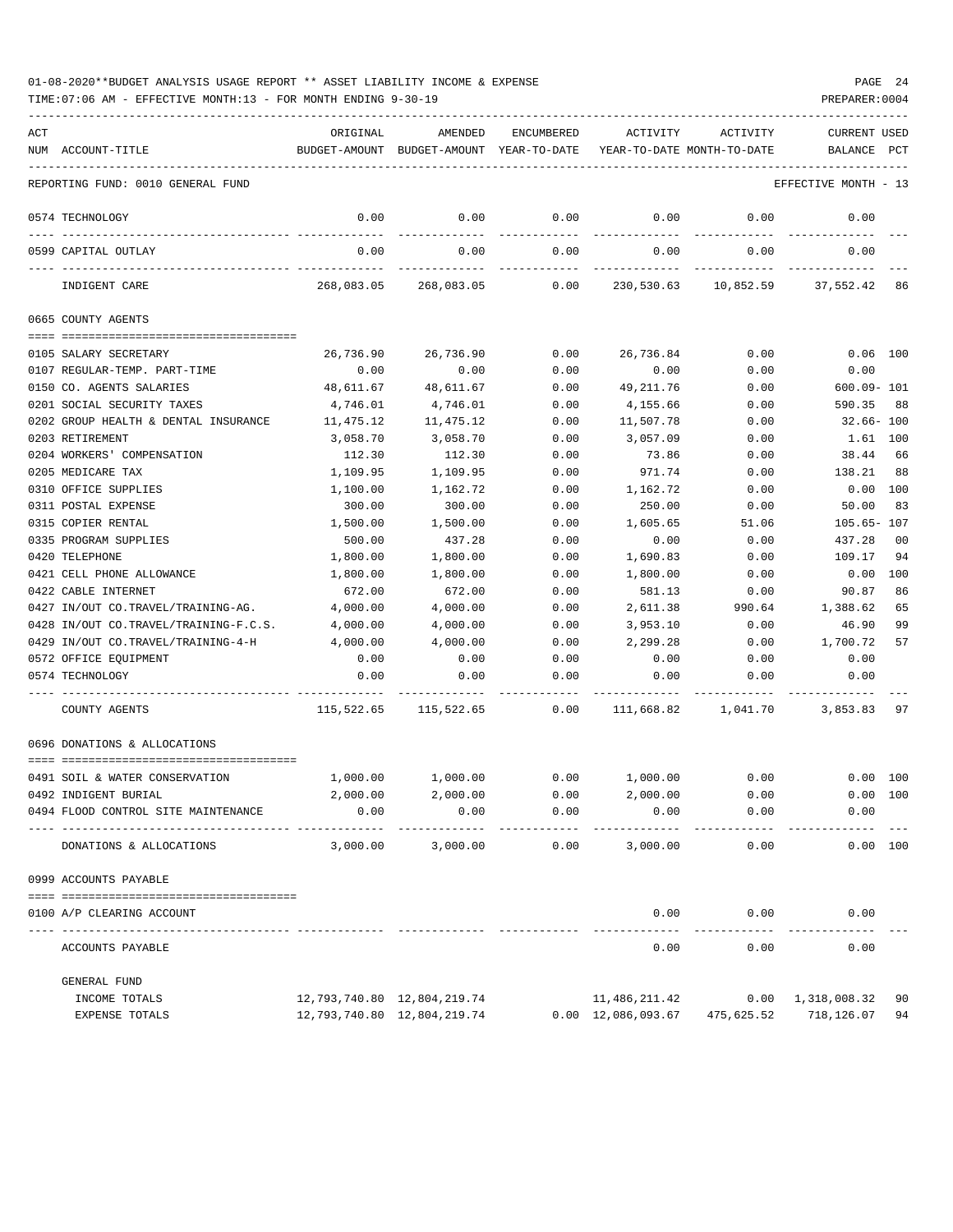|     | 01-08-2020**BUDGET ANALYSIS USAGE REPORT ** ASSET LIABILITY INCOME & EXPENSE<br>TIME: 07:06 AM - EFFECTIVE MONTH: 13 - FOR MONTH ENDING 9-30-19 |           |                                                     |            |                                            |                    | PAGE 25<br>PREPARER: 0004           |  |
|-----|-------------------------------------------------------------------------------------------------------------------------------------------------|-----------|-----------------------------------------------------|------------|--------------------------------------------|--------------------|-------------------------------------|--|
| ACT | NUM ACCOUNT-TITLE                                                                                                                               | ORIGINAL  | AMENDED<br>BUDGET-AMOUNT BUDGET-AMOUNT YEAR-TO-DATE | ENCUMBERED | ACTIVITY<br>YEAR-TO-DATE MONTH-TO-DATE     | ACTIVITY           | CURRENT USED<br>BALANCE PCT         |  |
|     | REPORTING FUND: 0011 COURTHOUSE SECURITY                                                                                                        |           |                                                     |            |                                            |                    | EFFECTIVE MONTH - 13                |  |
|     | 0100 PAYROLL                                                                                                                                    |           |                                                     |            |                                            |                    |                                     |  |
|     | 0100 PAYROLL                                                                                                                                    |           |                                                     |            | 0.00                                       | 0.00               | 0.00                                |  |
|     | ----- ----<br>------------------------- --------<br>PAYROLL                                                                                     |           |                                                     |            | 0.00                                       | -------<br>0.00    | 0.00                                |  |
|     | 0102 A/P CLEARING                                                                                                                               |           |                                                     |            |                                            |                    |                                     |  |
|     | 0100 A/P CLEARING                                                                                                                               |           |                                                     |            | 0.00                                       | 0.00               | 0.00                                |  |
|     | A/P CLEARING                                                                                                                                    |           |                                                     |            | 0.00                                       | 0.00               | 0.00                                |  |
|     | 0103 CASH                                                                                                                                       |           |                                                     |            |                                            |                    |                                     |  |
|     | 0100 C.H. SECURITY-COMBINED FUNDS CKING                                                                                                         |           |                                                     |            |                                            |                    | 11,938.01- 0.00 116,477.60          |  |
|     | CASH                                                                                                                                            |           |                                                     |            |                                            | $11,938.01 - 0.00$ | .<br>116,477.60                     |  |
|     | 0120 RECEIVABLES                                                                                                                                |           |                                                     |            |                                            |                    |                                     |  |
|     | 0313 DUE FROM OTHER FUNDS                                                                                                                       |           |                                                     |            |                                            |                    | 17.76- 0.00 1,107.67                |  |
|     | RECEIVABLES                                                                                                                                     |           |                                                     |            |                                            | ---------          | -----------<br>17.76- 0.00 1,107.67 |  |
|     | 0200 SYSTEM ADDED LIABILITY DEPARTMENT                                                                                                          |           |                                                     |            |                                            |                    |                                     |  |
|     | 0910 SYSTEM ADDED LIABILITY LINE-ITEM                                                                                                           |           |                                                     |            | 0.00                                       | 0.00               | 0.00                                |  |
|     | SYSTEM ADDED LIABILITY DEPARTMENT                                                                                                               |           |                                                     |            | 0.00                                       | 0.00               | 0.00                                |  |
|     | 0271 EQUITY ACCOUNT                                                                                                                             |           |                                                     |            |                                            |                    |                                     |  |
|     | 0200 EQUITY ACCOUNT                                                                                                                             |           |                                                     |            |                                            |                    | $17.76 - 0.00$ 129,523.28           |  |
|     | EQUITY ACCOUNT                                                                                                                                  |           |                                                     |            |                                            |                    | $17.76 - 0.00$ 129,523.28           |  |
|     | 0300 CASH                                                                                                                                       |           |                                                     |            |                                            |                    |                                     |  |
|     | 0111 BEGINNING CASH BALANCE                                                                                                                     |           | 68,984.00 68,984.00                                 |            |                                            |                    | $0.00$ $0.00$ $68,984.00$ 00        |  |
|     | CASH                                                                                                                                            | 68,984.00 | -------------<br>68,984.00                          | 0.00       | -------------<br>0.00                      | -----------        | . <u>.</u><br>$0.00$ 68,984.00 00   |  |
|     | 0340 FEES OF OFFICE                                                                                                                             |           |                                                     |            |                                            |                    |                                     |  |
|     | 0600 COUNTY CLERK FEES                                                                                                                          | 7,000.00  | 7,000.00                                            |            |                                            |                    | 10,187.11   0.00   3,187.11+ 146    |  |
|     | 0650 DISTRICT CLERK FEES                                                                                                                        | 2,200.00  | 2,200.00                                            |            | 2,557.63                                   | 0.00               | 357.63+ 116                         |  |
|     | 0651 JUSTICE OF PEACE FEES<br>-------------------- -------------                                                                                | 2,100.00  | 2,100.00<br>-------------                           |            | 2,725.27                                   | 0.00               | 625.27+ 130<br>----------- ---      |  |
|     | FEES OF OFFICE                                                                                                                                  |           |                                                     |            | $11,300.00$ $11,300.00$ $0.00$ $15,470.01$ | 0.00               | 4,170.01+ 137                       |  |
|     | 0360 INTEREST EARNINGS                                                                                                                          |           |                                                     |            |                                            |                    |                                     |  |
|     | 0100 INTEREST EARNINGS                                                                                                                          | 0.00      | 0.00<br>$- - - - -$                                 |            | 251.78<br>-------------                    |                    | 0.00<br>251.78+                     |  |
|     | INTEREST EARNINGS                                                                                                                               | 0.00      | 0.00                                                | 0.00       | 251.78                                     | 0.00               | $251.78+$                           |  |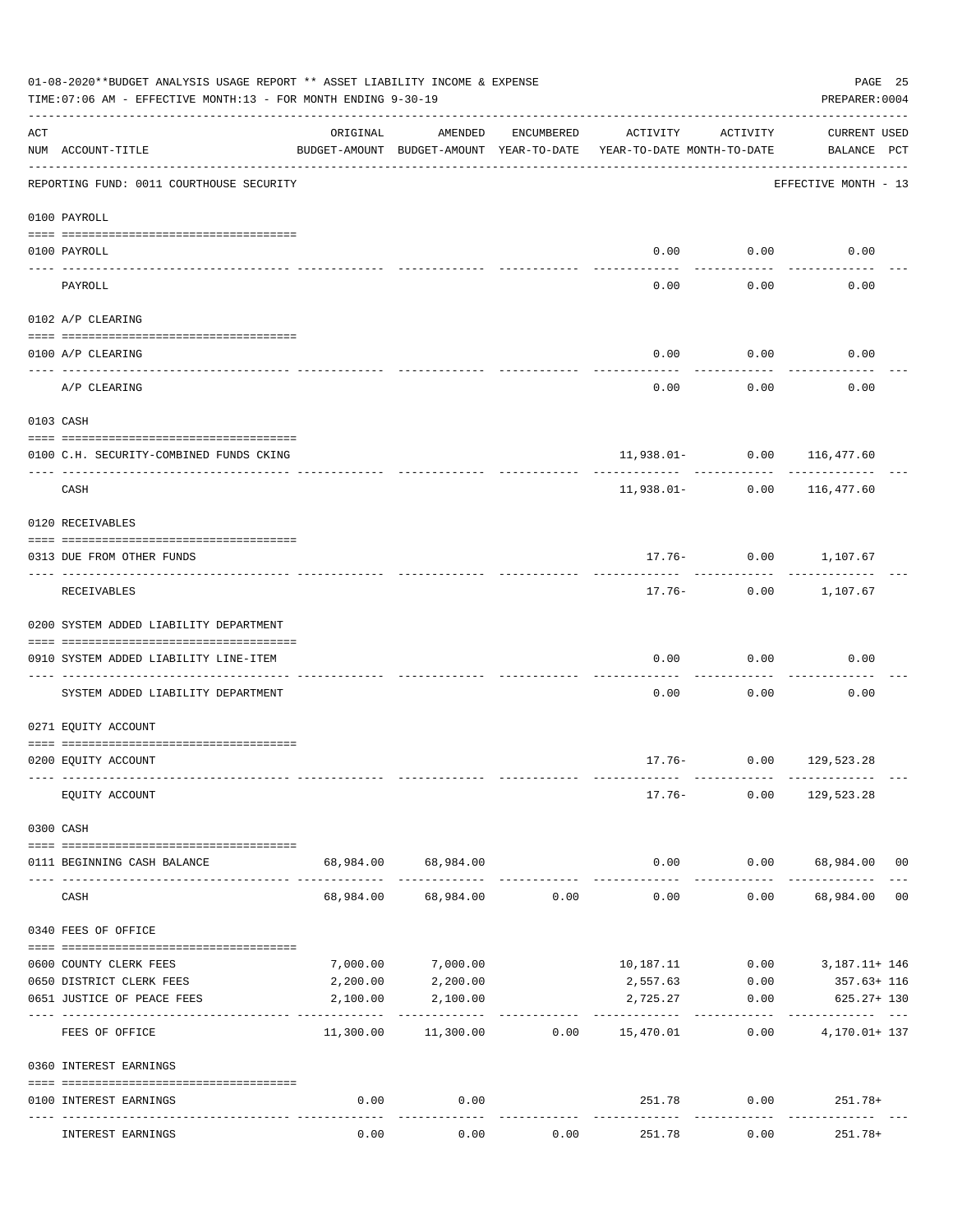|     | 01-08-2020**BUDGET ANALYSIS USAGE REPORT ** ASSET LIABILITY INCOME & EXPENSE<br>TIME: 07:06 AM - EFFECTIVE MONTH: 13 - FOR MONTH ENDING 9-30-19<br>PREPARER: 0004 |              |                                                            |                   |              |                                        |                                                                  |     |  |
|-----|-------------------------------------------------------------------------------------------------------------------------------------------------------------------|--------------|------------------------------------------------------------|-------------------|--------------|----------------------------------------|------------------------------------------------------------------|-----|--|
| ACT | NUM ACCOUNT-TITLE                                                                                                                                                 | ORIGINAL     | <b>AMENDED</b><br>BUDGET-AMOUNT BUDGET-AMOUNT YEAR-TO-DATE | <b>ENCUMBERED</b> | ACTIVITY     | ACTIVITY<br>YEAR-TO-DATE MONTH-TO-DATE | <b>CURRENT USED</b><br>BALANCE                                   | PCT |  |
|     | REPORTING FUND: 0011 COURTHOUSE SECURITY                                                                                                                          |              |                                                            |                   |              |                                        | EFFECTIVE MONTH - 13                                             |     |  |
|     | 0435 COURTHOUSE SECURITY PART TIME<br>--------------------------------------                                                                                      |              |                                                            |                   |              |                                        |                                                                  |     |  |
|     | 0107 PART TIME                                                                                                                                                    |              | 35,500.00 35,500.00 0.00                                   |                   |              |                                        | $0.00$ $0.00$ $35,500.00$ $00$                                   |     |  |
|     | COURTHOUSE SECURITY PART TIME 35,500.00 35,500.00                                                                                                                 |              |                                                            | 0.00              | 0.00         | 0.00                                   | 35,500.00                                                        | 00  |  |
|     | 0510 COURTHOUSE SECURITY EQUIP                                                                                                                                    |              |                                                            |                   |              |                                        |                                                                  |     |  |
|     | 0571 EOUIPMENT                                                                                                                                                    |              |                                                            |                   |              |                                        | $44,784.00$ $44,784.00$ $0.00$ $27,659.80$ $0.00$ $17,124.20$ 62 |     |  |
|     | COURTHOUSE SECURITY EQUIP 44,784.00 44,784.00                                                                                                                     |              |                                                            | 0.00              |              |                                        | 27,659.80 0.00 17,124.20                                         | 62  |  |
|     | 0560 BAILIFF                                                                                                                                                      |              |                                                            |                   |              |                                        |                                                                  |     |  |
|     |                                                                                                                                                                   |              |                                                            |                   |              |                                        |                                                                  |     |  |
|     | 0130 SALARY/BAILIFF                                                                                                                                               | 0.00         | 0.00                                                       | 0.00              | 0.00         | 0.00                                   | 0.00                                                             |     |  |
|     | 0201 SOCIAL SECURITY                                                                                                                                              | 0.00         | 0.00                                                       | 0.00              | 0.00         | 0.00                                   | 0.00                                                             |     |  |
|     | 0203 RETIREMENT                                                                                                                                                   | 0.00         | 0.00                                                       | 0.00              | 0.00         | 0.00                                   | 0.00                                                             |     |  |
|     | 0204 WORKER'S COMPENSATION<br>0205 MEDICARE                                                                                                                       | 0.00<br>0.00 | 0.00<br>0.00                                               | 0.00<br>0.00      | 0.00<br>0.00 | 0.00<br>0.00                           | 0.00<br>0.00                                                     |     |  |
|     | 0427 BAILIFF CONT.ED./OUT OF COUNTY                                                                                                                               | 0.00         | 0.00                                                       | 0.00              | 0.00         | 0.00                                   | 0.00                                                             |     |  |
|     |                                                                                                                                                                   |              |                                                            |                   |              |                                        |                                                                  |     |  |
|     | BAILIFF                                                                                                                                                           | 0.00         | 0.00                                                       | 0.00              | 0.00         | 0.00                                   | 0.00                                                             |     |  |
|     | COURTHOUSE SECURITY                                                                                                                                               |              |                                                            |                   |              |                                        |                                                                  |     |  |
|     | INCOME TOTALS                                                                                                                                                     |              | 80,284.00 80,284.00                                        |                   | 15,721.79    |                                        | $0.00$ 64,562.21                                                 | 20  |  |
|     | <b>EXPENSE TOTALS</b>                                                                                                                                             |              | 80,284.00 80,284.00                                        | 0.00              | 27,659.80    | 0.00                                   | 52,624.20                                                        | 34  |  |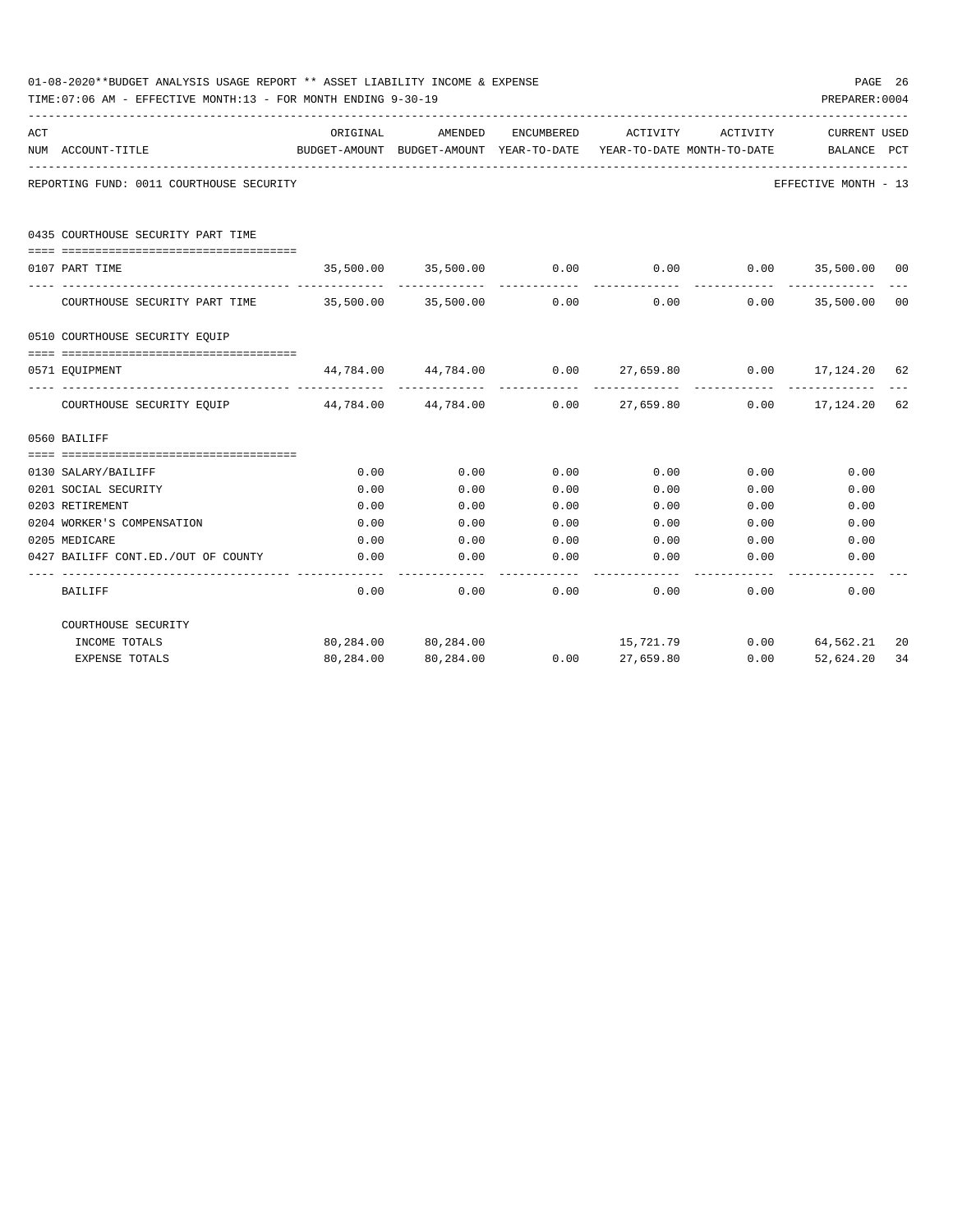|     | 01-08-2020**BUDGET ANALYSIS USAGE REPORT ** ASSET LIABILITY INCOME & EXPENSE<br>TIME: 07:06 AM - EFFECTIVE MONTH: 13 - FOR MONTH ENDING 9-30-19 |             |                        |                    |                                                                                 |                                       | PAGE 27<br>PREPARER: 0004                   |
|-----|-------------------------------------------------------------------------------------------------------------------------------------------------|-------------|------------------------|--------------------|---------------------------------------------------------------------------------|---------------------------------------|---------------------------------------------|
| ACT | NUM ACCOUNT-TITLE                                                                                                                               | ORIGINAL    | AMENDED                | ENCUMBERED         | ACTIVITY<br>BUDGET-AMOUNT BUDGET-AMOUNT YEAR-TO-DATE YEAR-TO-DATE MONTH-TO-DATE | ACTIVITY                              | <b>CURRENT USED</b><br>BALANCE PCT          |
|     | REPORTING FUND: 0012 CO.CLK.VITAL STAT.FEE                                                                                                      |             |                        |                    |                                                                                 |                                       | -------------------<br>EFFECTIVE MONTH - 13 |
|     | 0102 A/P CLEARING                                                                                                                               |             |                        |                    |                                                                                 |                                       |                                             |
|     | 0100 A/P CLEARING                                                                                                                               |             |                        |                    |                                                                                 | $0.00$ $0.00$<br>--------             | 0.00                                        |
|     | A/P CLEARING                                                                                                                                    |             |                        |                    | 0.00                                                                            | 0.00                                  | 0.00                                        |
|     | 0103 CASH                                                                                                                                       |             |                        |                    |                                                                                 |                                       |                                             |
|     | 0100 CO.CLK.VITAL STAT.-COMB.FUNDS CKIN                                                                                                         |             |                        |                    |                                                                                 | 2,239.55- 0.00 3,520.12               |                                             |
|     | CASH                                                                                                                                            |             |                        |                    |                                                                                 | . <u>.</u><br>2,239.55- 0.00 3,520.12 |                                             |
|     | 0120 RECEIVABLES                                                                                                                                |             |                        |                    |                                                                                 |                                       |                                             |
|     |                                                                                                                                                 |             |                        |                    |                                                                                 |                                       |                                             |
|     | 0313 DUE FROM OTHER FUNDS                                                                                                                       |             |                        |                    |                                                                                 | $3.00 - 0.00$ 81.00                   |                                             |
|     | RECEIVABLES                                                                                                                                     |             |                        |                    | $3.00 -$                                                                        | 0.00                                  | 81.00                                       |
|     | 0200 SYSTEM ADDED LIABILITY DEPARTMENT                                                                                                          |             |                        |                    |                                                                                 |                                       |                                             |
|     | 0910 SYSTEM ADDED LIABILITY LINE-ITEM                                                                                                           |             |                        |                    | ----------                                                                      | 2,691.03 0.00<br>----------           | 2,691.03                                    |
|     | SYSTEM ADDED LIABILITY DEPARTMENT                                                                                                               |             |                        |                    |                                                                                 | 2,691.03 0.00                         | 2,691.03                                    |
|     | 0271 EQUITY ACCOUNT                                                                                                                             |             |                        |                    |                                                                                 |                                       |                                             |
|     | 0200 EQUITY ACCOUNT                                                                                                                             |             |                        |                    |                                                                                 | 2,694.03- 0.00 3,149.64               |                                             |
|     | EQUITY ACCOUNT                                                                                                                                  |             |                        |                    | 2,694.03-                                                                       | 0.00                                  | 3,149.64                                    |
|     | 0300 CASH                                                                                                                                       |             |                        |                    |                                                                                 |                                       |                                             |
|     | 0112 BEGINNING CASH BALANCE                                                                                                                     | 3,500.00    | 3,500.00               |                    |                                                                                 |                                       | $0.00$ $0.00$ $3,500.00$ 00                 |
|     |                                                                                                                                                 |             |                        |                    |                                                                                 |                                       |                                             |
|     | CASH                                                                                                                                            |             | 3,500.00 3,500.00 0.00 |                    | 0.00                                                                            | 0.00                                  | 3,500.00 00                                 |
|     | 0360 INTEREST EARNINGS                                                                                                                          |             |                        |                    |                                                                                 |                                       |                                             |
|     | 0100 INTEREST EARNINGS                                                                                                                          | 0.00        | 0.00                   |                    | 9.30                                                                            | 0.00                                  | $9.30+$                                     |
|     |                                                                                                                                                 | $- - - - -$ | ----------             |                    |                                                                                 | --------                              |                                             |
|     | INTEREST EARNINGS                                                                                                                               | 0.00        | 0.00                   | 0.00               | 9.30                                                                            | 0.00                                  | $9.30+$                                     |
|     | 0370 MISCELLANEOUS INCOME                                                                                                                       |             |                        |                    |                                                                                 |                                       |                                             |
|     | 0134 CO.CLK.VITAL STAT.FEE                                                                                                                      | 500.00      | 500.00                 |                    | 1,207.00 0.00                                                                   |                                       | 707.00+ 241                                 |
|     |                                                                                                                                                 |             |                        |                    |                                                                                 |                                       |                                             |
|     | MISCELLANEOUS INCOME                                                                                                                            |             | 500.00<br>500.00       |                    | $0.00$ 1,207.00                                                                 | 0.00                                  | 707.00+ 241                                 |
|     | 0403 CO.CLK. VITAL STATS.                                                                                                                       |             |                        |                    |                                                                                 |                                       |                                             |
|     | 0310 OFFICE SUPPLIES                                                                                                                            | 3,000.00    | 2,830.72               | 0.00               | 2,185.89                                                                        | 0.00                                  | 644.83 77                                   |
|     | 0427 OUT OF COUNTY TRAVEL                                                                                                                       | 1,000.00    | 1,169.28               |                    | $0.00$ 1,269.96                                                                 | 0.00                                  | 100.68-109                                  |
|     | 0574 COMPUTER EQUIPMENT<br>---- -----------------<br>---------------- --------------                                                            | 0.00        | 0.00                   | 0.00<br>---------- | 0.00                                                                            | 0.00                                  | 0.00                                        |
|     | CO.CLK. VITAL STATS.                                                                                                                            | 4,000.00    | 4,000.00               | 0.00               | 3,455.85                                                                        | 0.00                                  | 544.15<br>86                                |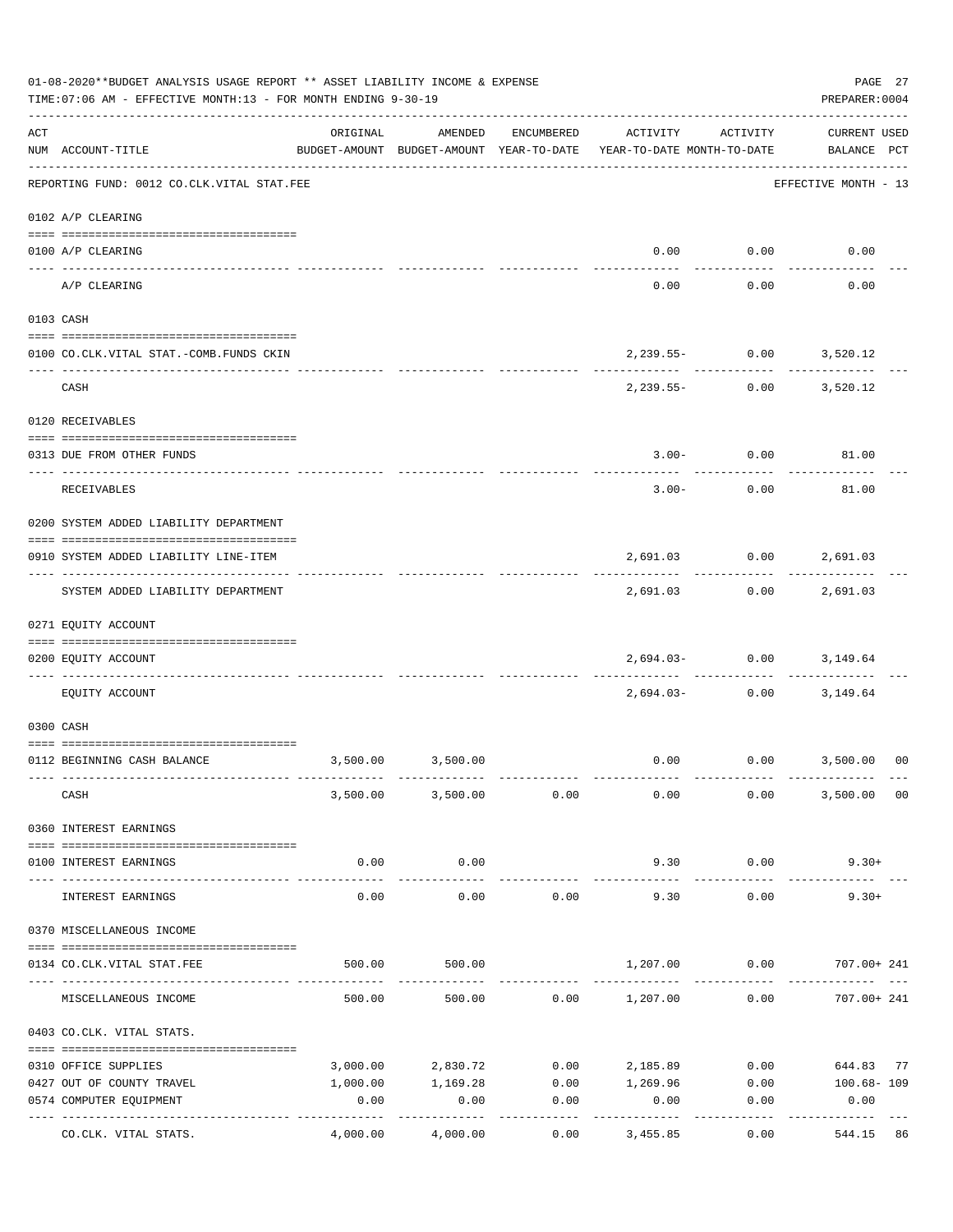| PAGE 28<br>01-08-2020**BUDGET ANALYSIS USAGE REPORT ** ASSET LIABILITY INCOME & EXPENSE<br>TIME: 07:06 AM - EFFECTIVE MONTH: 13 - FOR MONTH ENDING 9-30-19<br>PREPARER: 0004 |                           |                          |                            |          |                                        |                                       |  |  |  |  |
|------------------------------------------------------------------------------------------------------------------------------------------------------------------------------|---------------------------|--------------------------|----------------------------|----------|----------------------------------------|---------------------------------------|--|--|--|--|
| ACT<br>NUM ACCOUNT-TITLE                                                                                                                                                     | ORIGINAL<br>BUDGET-AMOUNT | AMENDED<br>BUDGET-AMOUNT | ENCUMBERED<br>YEAR-TO-DATE | ACTIVITY | ACTIVITY<br>YEAR-TO-DATE MONTH-TO-DATE | <b>CURRENT USED</b><br>PCT<br>BALANCE |  |  |  |  |
| REPORTING FUND: 0012 CO.CLK.VITAL STAT.FEE                                                                                                                                   |                           |                          |                            |          |                                        | EFFECTIVE MONTH - 13                  |  |  |  |  |
| CO. CLK. VITAL STAT. FEE<br>INCOME TOTALS                                                                                                                                    | 4,000.00                  | 4,000.00                 |                            | 1,216.30 | 0.00                                   | 30<br>2,783.70                        |  |  |  |  |
| <b>EXPENSE TOTALS</b>                                                                                                                                                        | 4,000.00                  | 4,000.00                 | 0.00                       | 3,455.85 | 0.00                                   | 86<br>544.15                          |  |  |  |  |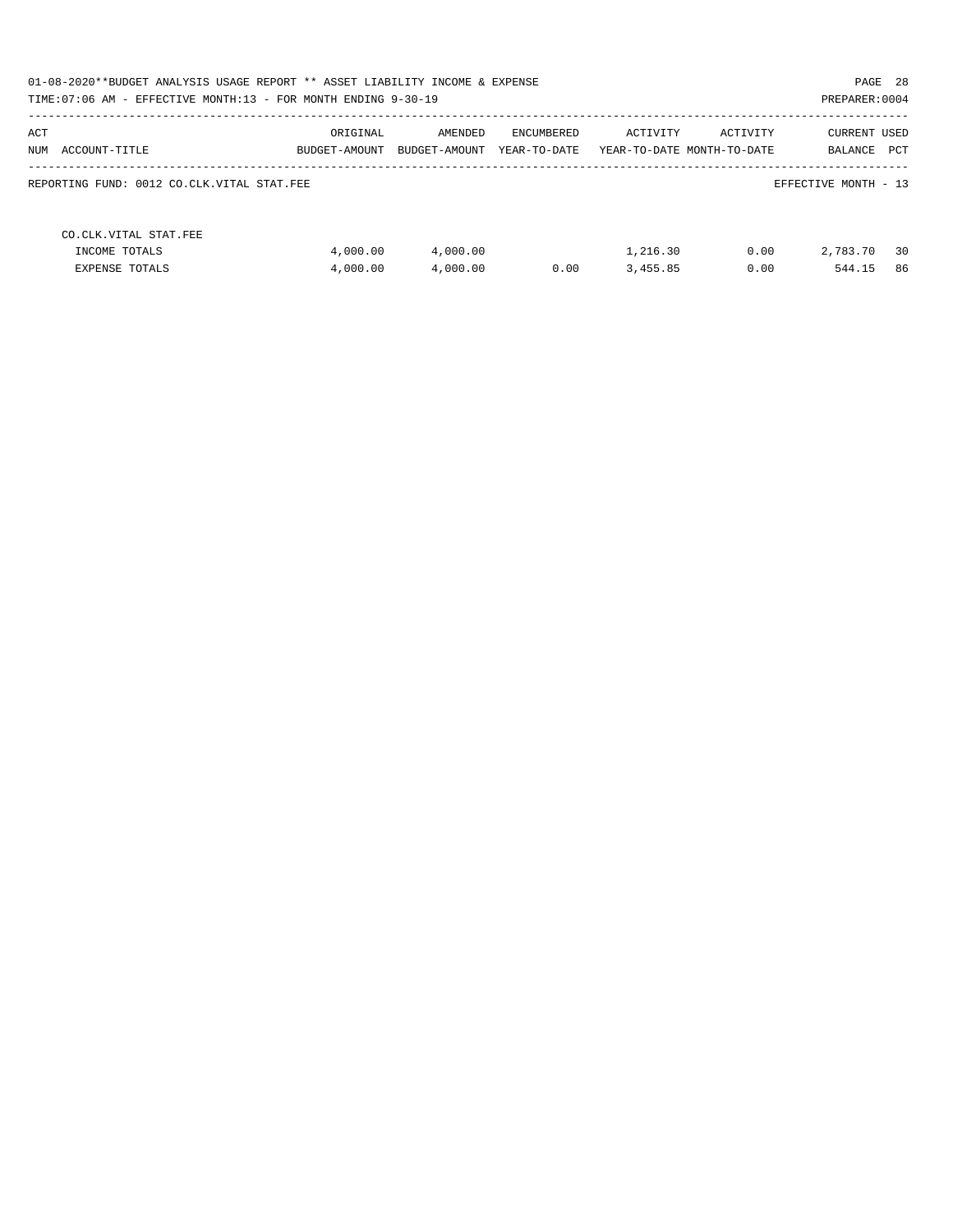|     | 01-08-2020**BUDGET ANALYSIS USAGE REPORT ** ASSET LIABILITY INCOME & EXPENSE<br>TIME: 07:06 AM - EFFECTIVE MONTH: 13 - FOR MONTH ENDING 9-30-19 |                      |                                                     |            |                      |                                        | PAGE 29<br>PREPARER: 0004           |
|-----|-------------------------------------------------------------------------------------------------------------------------------------------------|----------------------|-----------------------------------------------------|------------|----------------------|----------------------------------------|-------------------------------------|
| ACT | NUM ACCOUNT-TITLE                                                                                                                               | ORIGINAL             | AMENDED<br>BUDGET-AMOUNT BUDGET-AMOUNT YEAR-TO-DATE | ENCUMBERED | ACTIVITY             | ACTIVITY<br>YEAR-TO-DATE MONTH-TO-DATE | <b>CURRENT USED</b><br>BALANCE PCT  |
|     | REPORTING FUND: 0013 BAIL BONDS TRUST FUND                                                                                                      |                      |                                                     |            |                      |                                        | EFFECTIVE MONTH - 13                |
|     | 0102 A/P CLEARING                                                                                                                               |                      |                                                     |            |                      |                                        |                                     |
|     | 0100 A/P CLEARING<br>---- ---------<br>-------------------- -------                                                                             |                      |                                                     |            | 0.00                 | 0.00                                   | 0.00                                |
|     | A/P CLEARING                                                                                                                                    |                      |                                                     |            | 0.00                 | 0.00                                   | 0.00                                |
|     | 0103 CASH                                                                                                                                       |                      |                                                     |            |                      |                                        |                                     |
|     | 0113 SURETY BAIL BOND FEE                                                                                                                       |                      |                                                     |            | 555.00               | 0.00                                   | 5,475.00                            |
|     | CASH                                                                                                                                            |                      |                                                     |            | 555.00               | 0.00                                   | 5,475.00                            |
|     | 0207 DUE TO FUND                                                                                                                                |                      |                                                     |            |                      |                                        |                                     |
|     | 0097 DUE TO OTHER GOVERNMENTS                                                                                                                   |                      |                                                     |            | 0.00                 | 0.00                                   | 5,100.00                            |
|     | DUE TO FUND                                                                                                                                     |                      |                                                     |            | 0.00                 | 0.00                                   | 5,100.00                            |
|     | 0271 EQUITY ACCOUNT                                                                                                                             |                      |                                                     |            |                      |                                        |                                     |
|     | 0200 EQUITY ACCOUNT                                                                                                                             |                      |                                                     |            | 0.00                 | 0.00                                   | 180.00-                             |
|     | EQUITY ACCOUNT                                                                                                                                  |                      |                                                     |            | 0.00                 | 0.00                                   | 180.00-                             |
|     | 0300 CASH                                                                                                                                       |                      |                                                     |            |                      |                                        |                                     |
|     | 0113 BEGINNING CASH BALANCE                                                                                                                     | 0.00                 | 0.00                                                |            | 0.00                 | 0.00                                   | 0.00                                |
|     | CASH                                                                                                                                            | 0.00                 | 0.00                                                | 0.00       | 0.00                 | 0.00                                   | 0.00                                |
|     | 0345 BONDS                                                                                                                                      |                      |                                                     |            |                      |                                        |                                     |
|     | 0113 SURETY BAIL BOND FEE                                                                                                                       | 4,000.00             | 4,000.00                                            |            |                      |                                        |                                     |
|     | <b>BONDS</b>                                                                                                                                    |                      | 4,000.00 4,000.00                                   | 0.00       |                      | 7,470.00 0.00                          | 3,470.00+ 187                       |
|     | 0370 MISCELLANEOUS                                                                                                                              |                      |                                                     |            |                      |                                        |                                     |
|     | 0130 REFUNDS & MISCELLANEOUS                                                                                                                    | 0.00                 | 0.00                                                |            | 0.00                 | 0.00                                   | 0.00                                |
|     | 0132 TEMPORARY BOND SECURITY                                                                                                                    | 0.00                 | 0.00                                                |            | 0.00                 | 0.00                                   | 0.00                                |
|     | MISCELLANEOUS                                                                                                                                   | 0.00                 | ----------<br>0.00                                  | 0.00       | -----------<br>0.00  | ---------<br>0.00                      | 0.00                                |
|     | 0498 BAIL BOND FEE EXPENSE                                                                                                                      |                      |                                                     |            |                      |                                        |                                     |
|     | 0489 10% TO STATE COMPTROLLER                                                                                                                   |                      | 4,000.00 4,000.00                                   |            |                      |                                        | $0.00$ 6,915.00 $0.00$ 2,915.00-173 |
|     | BAIL BOND FEE EXPENSE                                                                                                                           | 4,000.00             | 4,000.00                                            | 0.00       | 6,915.00             |                                        | 0.00<br>2,915.00- 173               |
|     | BAIL BONDS TRUST FUND                                                                                                                           |                      |                                                     |            |                      |                                        |                                     |
|     | INCOME TOTALS<br>EXPENSE TOTALS                                                                                                                 | 4,000.00<br>4,000.00 | 4,000.00<br>4,000.00                                | 0.00       | 7,470.00<br>6,915.00 | 0.00<br>0.00                           | 3,470.00+ 187<br>2,915.00- 173      |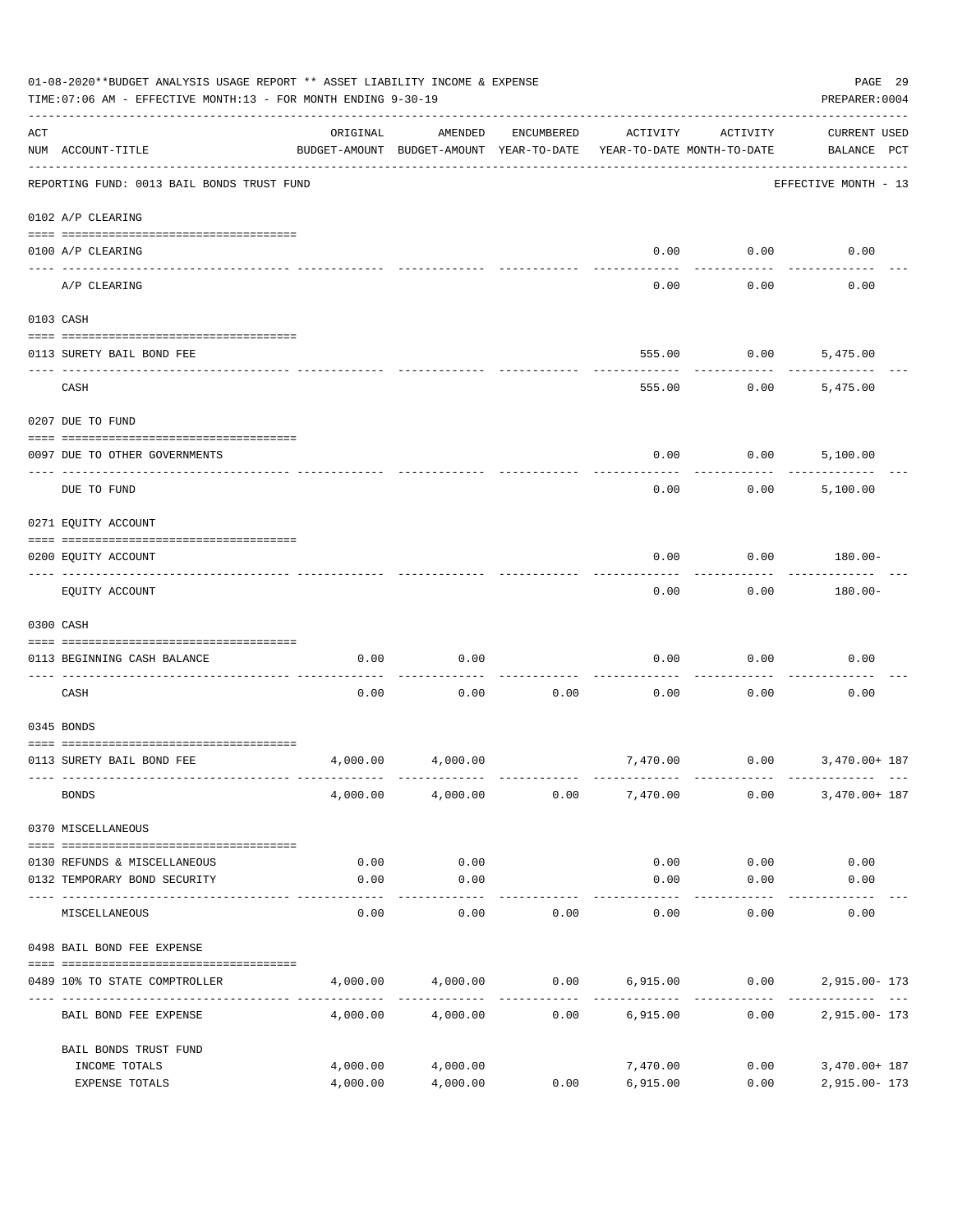|     | 01-08-2020**BUDGET ANALYSIS USAGE REPORT ** ASSET LIABILITY INCOME & EXPENSE<br>TIME: 07:06 AM - EFFECTIVE MONTH: 13 - FOR MONTH ENDING 9-30-19<br>----------------------------- |          |                                                                                |                         |          |                       |                                    |                           |  |
|-----|----------------------------------------------------------------------------------------------------------------------------------------------------------------------------------|----------|--------------------------------------------------------------------------------|-------------------------|----------|-----------------------|------------------------------------|---------------------------|--|
| ACT | NUM ACCOUNT-TITLE                                                                                                                                                                | ORIGINAL | AMENDED<br>BUDGET-AMOUNT BUDGET-AMOUNT YEAR-TO-DATE YEAR-TO-DATE MONTH-TO-DATE | ENCUMBERED              | ACTIVITY | ACTIVITY              | <b>CURRENT USED</b><br>BALANCE PCT |                           |  |
|     | REPORTING FUND: 0014 JUSTICE CT. BLDG. SECURITY                                                                                                                                  |          |                                                                                |                         |          |                       | EFFECTIVE MONTH - 13               |                           |  |
|     | 0102 A/P CLEARING                                                                                                                                                                |          |                                                                                |                         |          |                       |                                    |                           |  |
|     | 0100 A/P CLEARING                                                                                                                                                                |          |                                                                                |                         | 0.00     | 0.00                  | 0.00                               |                           |  |
|     | A/P CLEARING                                                                                                                                                                     |          |                                                                                |                         | 0.00     | 0.00                  | 0.00                               |                           |  |
|     | 0103 CASH                                                                                                                                                                        |          |                                                                                |                         |          |                       |                                    |                           |  |
|     | 0100 JUST.CT.BLDG.SEC.-COMB.FUNDS CKING                                                                                                                                          |          |                                                                                |                         |          | 907.44 0.00 18,040.27 |                                    |                           |  |
|     | -----------------------------------                                                                                                                                              |          |                                                                                |                         |          | ---------             |                                    |                           |  |
|     | CASH                                                                                                                                                                             |          |                                                                                |                         |          | 907.44 0.00 18,040.27 |                                    |                           |  |
|     | 0120 RECEIVABLES                                                                                                                                                                 |          |                                                                                |                         |          |                       |                                    |                           |  |
|     | 0313 DUE FROM OTHER FUNDS                                                                                                                                                        |          |                                                                                |                         | 3.26     | 0.00                  | 70.03                              |                           |  |
|     | RECEIVABLES                                                                                                                                                                      |          |                                                                                |                         | 3.26     | 0.00                  | 70.03                              |                           |  |
|     | 0200 SYSTEM ADDED LIABILITY DEPT.                                                                                                                                                |          |                                                                                |                         |          |                       |                                    |                           |  |
|     | 0910 SYSTEM ADDED LIABILITY LINE-ITEM                                                                                                                                            |          |                                                                                |                         | 0.00     | 0.00                  | 0.00                               |                           |  |
|     | SYSTEM ADDED LIABILITY DEPT.                                                                                                                                                     |          |                                                                                |                         | 0.00     | 0.00                  | 0.00                               |                           |  |
|     | 0271 EQUITY ACCOUNT                                                                                                                                                              |          |                                                                                |                         |          |                       |                                    |                           |  |
|     | 0200 EQUITY ACCOUNT                                                                                                                                                              |          |                                                                                |                         | 3.26     | 0.00                  | 17,202.86                          |                           |  |
|     | --------------------- ---------<br>----- ----------<br>EOUITY ACCOUNT                                                                                                            |          |                                                                                |                         | 3.26     | 0.00                  | .<br>17,202.86                     |                           |  |
|     | 0300 CASH                                                                                                                                                                        |          |                                                                                |                         |          |                       |                                    |                           |  |
|     |                                                                                                                                                                                  |          |                                                                                |                         |          |                       |                                    |                           |  |
|     | 0114 BEGINNING CASH                                                                                                                                                              | 2,850.00 | 2,850.00                                                                       |                         | 0.00     |                       | $0.00$ 2,850.00                    | 00                        |  |
|     | CASH                                                                                                                                                                             | 2,850.00 | 2,850.00                                                                       | 0.00                    | 0.00     | 0.00                  | 2,850.00                           | 0 <sub>0</sub>            |  |
|     | 0370 MISCELLANEOUS INCOME                                                                                                                                                        |          |                                                                                |                         |          |                       |                                    |                           |  |
|     | 0455 JP1 SECURITY FEE                                                                                                                                                            | 300.00   | 300.00                                                                         |                         | 559.68   | 0.00                  | $259.68 + 187$                     |                           |  |
|     | 0456 JP2 SECURITY FEE                                                                                                                                                            | 150.00   | 150.00                                                                         |                         | 30.50    | 0.00                  | 119.50 20                          |                           |  |
|     | 0457 JP3 SECURITY FEE<br>----- -------------                                                                                                                                     | 200.00   | 200.00                                                                         |                         | 317.26   | 0.00                  | $117.26 + 159$                     |                           |  |
|     | MISCELLANEOUS INCOME                                                                                                                                                             | 650.00   | 650.00                                                                         | 0.00                    | 907.44   | 0.00                  | 257.44+ 140                        |                           |  |
|     | 0435 JUSTICE CT.BLDG.EXP.                                                                                                                                                        |          |                                                                                |                         |          |                       |                                    |                           |  |
|     | 0320 JP1 SECURITY EXPENSE                                                                                                                                                        | 1,000.00 | 1,000.00                                                                       | 0.00                    | 0.00     |                       | 0.00 1,000.00                      | 0 <sub>0</sub>            |  |
|     | 0321 JP2 SECURITY EXPENSE                                                                                                                                                        | 1,000.00 | 1,000.00                                                                       | 0.00                    | 0.00     | 0.00                  | 1,000.00                           | 0 <sub>0</sub>            |  |
|     | 0322 JP3 SECURITY EXPENSE                                                                                                                                                        | 1,500.00 | 1,500.00<br>----------                                                         | 0.00<br>$- - - - - - -$ | 0.00     | 0.00                  | 1,500.00<br>__________             | 0 <sub>0</sub><br>$- - -$ |  |
|     | JUSTICE CT.BLDG.EXP.                                                                                                                                                             | 3,500.00 | 3,500.00                                                                       | 0.00                    | 0.00     | 0.00                  | 3,500.00                           | 0 <sub>0</sub>            |  |
|     | JUSTICE CT.BLDG.SECURITY                                                                                                                                                         |          |                                                                                |                         |          |                       |                                    |                           |  |
|     | INCOME TOTALS                                                                                                                                                                    | 3,500.00 | 3,500.00                                                                       |                         | 907.44   | 0.00                  | 2,592.56                           | 26                        |  |
|     | EXPENSE TOTALS                                                                                                                                                                   | 3,500.00 | 3,500.00                                                                       | 0.00                    | 0.00     | 0.00                  | 3,500.00                           | 0 <sub>0</sub>            |  |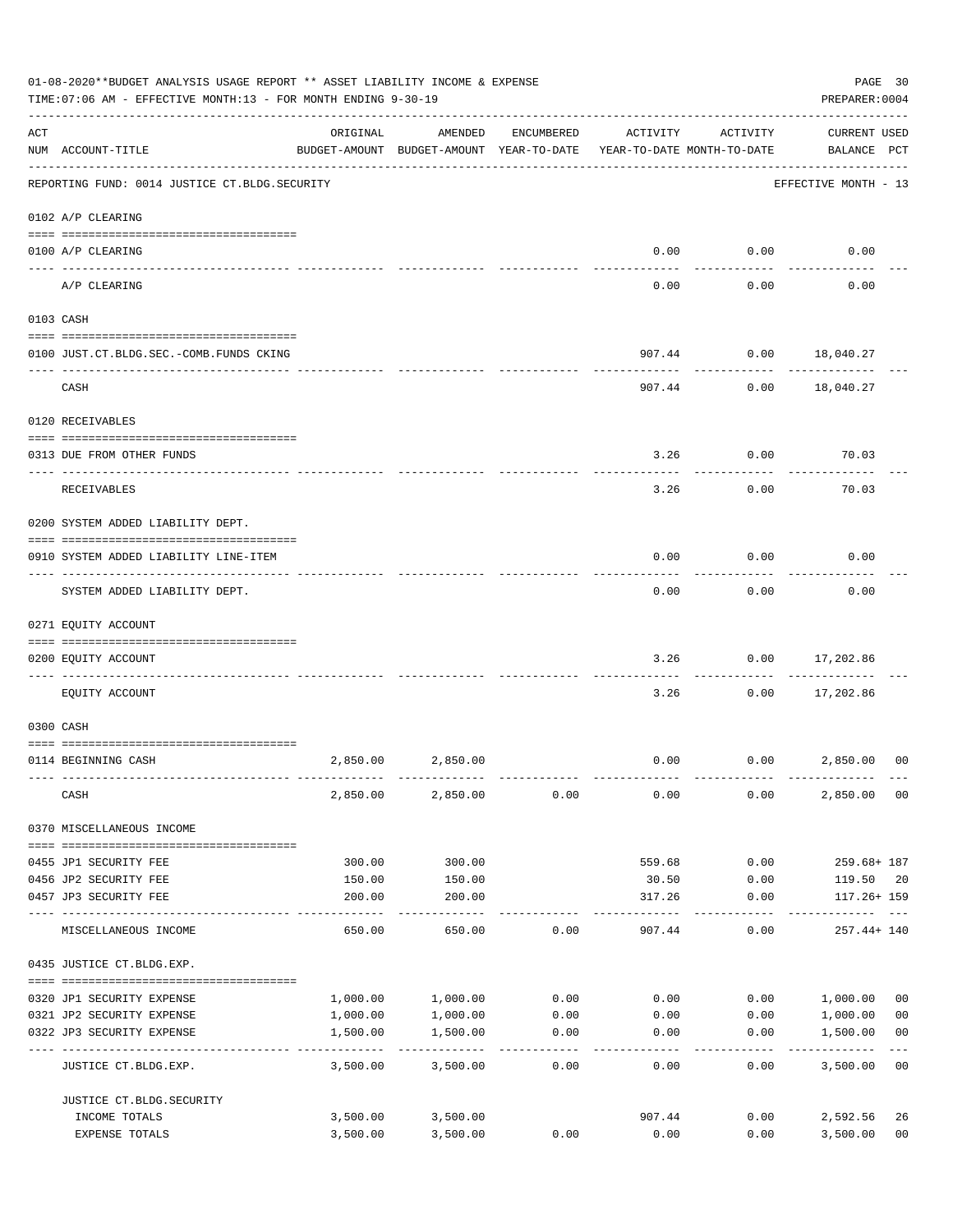| 01-08-2020**BUDGET ANALYSIS USAGE REPORT ** ASSET LIABILITY INCOME & EXPENSE<br>TIME: 07:06 AM - EFFECTIVE MONTH: 13 - FOR MONTH ENDING 9-30-19 |                                                                                      |          |                                                     |                     |                                        |                  |                                    |                |  |
|-------------------------------------------------------------------------------------------------------------------------------------------------|--------------------------------------------------------------------------------------|----------|-----------------------------------------------------|---------------------|----------------------------------------|------------------|------------------------------------|----------------|--|
| ACT                                                                                                                                             | NUM ACCOUNT-TITLE                                                                    | ORIGINAL | AMENDED<br>BUDGET-AMOUNT BUDGET-AMOUNT YEAR-TO-DATE | ENCUMBERED          | ACTIVITY<br>YEAR-TO-DATE MONTH-TO-DATE | ACTIVITY         | <b>CURRENT USED</b><br>BALANCE PCT |                |  |
|                                                                                                                                                 | --------------------------------------<br>REPORTING FUND: 0016 CO.JUDGE EXCESS SUPP. |          |                                                     |                     |                                        |                  | EFFECTIVE MONTH - 13               |                |  |
|                                                                                                                                                 | 0102 A/P CLEARING                                                                    |          |                                                     |                     |                                        |                  |                                    |                |  |
|                                                                                                                                                 |                                                                                      |          |                                                     |                     |                                        |                  |                                    |                |  |
|                                                                                                                                                 | 0100 A/P CLEARING<br>---- -------------                                              |          |                                                     |                     | 0.00                                   | 0.00<br>-------- | 0.00                               |                |  |
|                                                                                                                                                 | A/P CLEARING                                                                         |          |                                                     |                     | 0.00                                   | 0.00             | 0.00                               |                |  |
|                                                                                                                                                 | 0103 CASH                                                                            |          |                                                     |                     |                                        |                  |                                    |                |  |
|                                                                                                                                                 |                                                                                      |          |                                                     |                     |                                        |                  |                                    |                |  |
|                                                                                                                                                 | 0100 CO.JUDGE EXCESS SUPP.-COMB.FUND CK                                              |          |                                                     |                     | 0.00                                   |                  | $0.00$ 17,624.67                   |                |  |
|                                                                                                                                                 | CASH                                                                                 |          |                                                     |                     | 0.00                                   |                  | $0.00$ 17,624.67                   |                |  |
|                                                                                                                                                 | 0200 SYSTEM ADDED LIABILITY DEPARTMENT                                               |          |                                                     |                     |                                        |                  |                                    |                |  |
|                                                                                                                                                 |                                                                                      |          |                                                     |                     |                                        |                  |                                    |                |  |
|                                                                                                                                                 | 0910 SYSTEM ADDED LIABILITY LINE-ITEM                                                |          |                                                     |                     |                                        | $217.00 - 0.00$  | $217.00 -$                         |                |  |
|                                                                                                                                                 | SYSTEM ADDED LIABILITY DEPARTMENT                                                    |          |                                                     |                     | 217.00-                                | 0.00             | $217.00 -$                         |                |  |
|                                                                                                                                                 | 0271 EQUITY ACCOUNT                                                                  |          |                                                     |                     |                                        |                  |                                    |                |  |
|                                                                                                                                                 |                                                                                      |          |                                                     |                     |                                        |                  |                                    |                |  |
|                                                                                                                                                 | 0200 EQUITY ACCOUNT                                                                  |          |                                                     |                     | 217.00                                 | ---------        | $0.00$ 17,841.67<br>-----------    |                |  |
|                                                                                                                                                 | EQUITY ACCOUNT                                                                       |          |                                                     |                     | 217.00                                 |                  | $0.00$ 17,841.67                   |                |  |
|                                                                                                                                                 | 0300 CASH                                                                            |          |                                                     |                     |                                        |                  |                                    |                |  |
|                                                                                                                                                 | 0116 BEGINNING CASH BALANCE                                                          | 1,000.00 | 1,000.00                                            |                     | 0.00                                   |                  | 0.00 1,000.00                      | 00             |  |
|                                                                                                                                                 | ---------------------------- -----<br>CASH                                           |          | 1,000.00 1,000.00                                   | 0.00                | 0.00                                   | 0.00             | 1,000.00 00                        |                |  |
|                                                                                                                                                 | 0370 MISCELLANEOUS INCOME                                                            |          |                                                     |                     |                                        |                  |                                    |                |  |
|                                                                                                                                                 | 0149 CO. JUDGE EXCESS SUPP.                                                          | 500.00   | 500.00                                              |                     |                                        |                  | $0.00$ $0.00$ $500.00$ 00          |                |  |
|                                                                                                                                                 | MISCELLANEOUS INCOME                                                                 | 500.00   | 500.00                                              | 0.00                | 0.00                                   | 0.00             | 500.00                             | 00             |  |
|                                                                                                                                                 | 0400 CO. JUDGE EXCESS SUPP.                                                          |          |                                                     |                     |                                        |                  |                                    |                |  |
|                                                                                                                                                 | 0310 OFFICE SUPPLIES                                                                 | 300.00   | 300.00                                              | 0.00                | 0.00                                   | 0.00             | 300.00                             | 0 <sub>0</sub> |  |
|                                                                                                                                                 | 0311 POSTAL EXPENSE                                                                  | 0.00     | 0.00                                                | 0.00                | 0.00                                   | 0.00             | 0.00                               |                |  |
|                                                                                                                                                 | 0427 OUT OF COUNTY TRAVEL                                                            | 500.00   | 500.00                                              | 0.00                | 0.00                                   | 0.00             | 500.00                             | 0 <sub>0</sub> |  |
|                                                                                                                                                 | 0572 OFFICE EQUIPMENT                                                                | 400.00   | 400.00                                              | 0.00                | 0.00                                   | 0.00             | 400.00                             | 0 <sub>0</sub> |  |
|                                                                                                                                                 | 0590 COUNTY JUDGE BOOKS                                                              | 300.00   | 300.00                                              | 0.00<br>$- - - - -$ | 0.00                                   | 0.00             | 300.00                             | 0 <sub>0</sub> |  |
|                                                                                                                                                 | CO. JUDGE EXCESS SUPP.                                                               | 1,500.00 | 1,500.00                                            | 0.00                | 0.00                                   | 0.00             | 1,500.00                           | 0 <sub>0</sub> |  |
|                                                                                                                                                 | CO.JUDGE EXCESS SUPP.                                                                |          |                                                     |                     |                                        |                  |                                    |                |  |
|                                                                                                                                                 | INCOME TOTALS                                                                        | 1,500.00 | 1,500.00                                            |                     | 0.00                                   | 0.00             | 1,500.00                           | 0 <sub>0</sub> |  |
|                                                                                                                                                 | EXPENSE TOTALS                                                                       | 1,500.00 | 1,500.00                                            | 0.00                | 0.00                                   | 0.00             | 1,500.00                           | 0 <sub>0</sub> |  |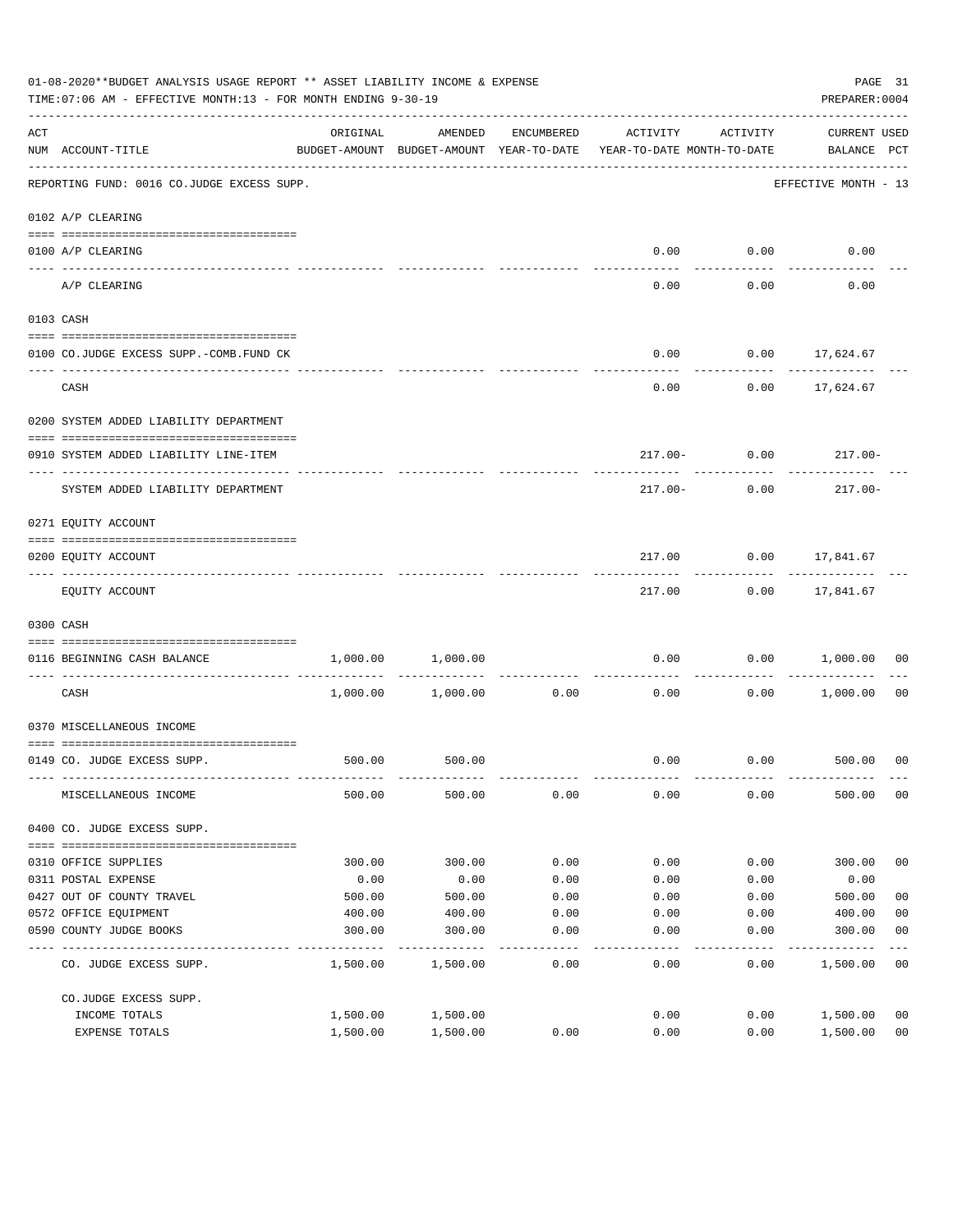| <b>CURRENT USED</b><br>BALANCE PCT<br>-----------------<br>EFFECTIVE MONTH - 13<br>$0.00$ $0.00$<br>0.00<br>0.00<br>5,237.50<br>.<br>5,237.50 |                |
|-----------------------------------------------------------------------------------------------------------------------------------------------|----------------|
|                                                                                                                                               |                |
|                                                                                                                                               |                |
|                                                                                                                                               |                |
|                                                                                                                                               |                |
|                                                                                                                                               |                |
|                                                                                                                                               |                |
|                                                                                                                                               |                |
|                                                                                                                                               |                |
|                                                                                                                                               |                |
| $0.00$ 45.00                                                                                                                                  |                |
| 45.00                                                                                                                                         |                |
|                                                                                                                                               |                |
| $0.00$ 3,972.17                                                                                                                               |                |
| $0.00$ 3,972.17                                                                                                                               |                |
|                                                                                                                                               |                |
| $0.00$ $0.00$ $1,000.00$                                                                                                                      | 00             |
| $0.00$ 1,000.00                                                                                                                               | 0 <sub>0</sub> |
|                                                                                                                                               |                |
| 535.00   0.00   65.00   89                                                                                                                    |                |
| 65.00                                                                                                                                         | 89             |
|                                                                                                                                               |                |
| $775.33+$                                                                                                                                     |                |
| $775.33+$                                                                                                                                     |                |
|                                                                                                                                               |                |
| $0.00$ 1,600.00                                                                                                                               | 00             |
| 1,600.00                                                                                                                                      | 0 <sub>0</sub> |
|                                                                                                                                               |                |
| 289.67<br>1,600.00                                                                                                                            | 82<br>00       |
|                                                                                                                                               |                |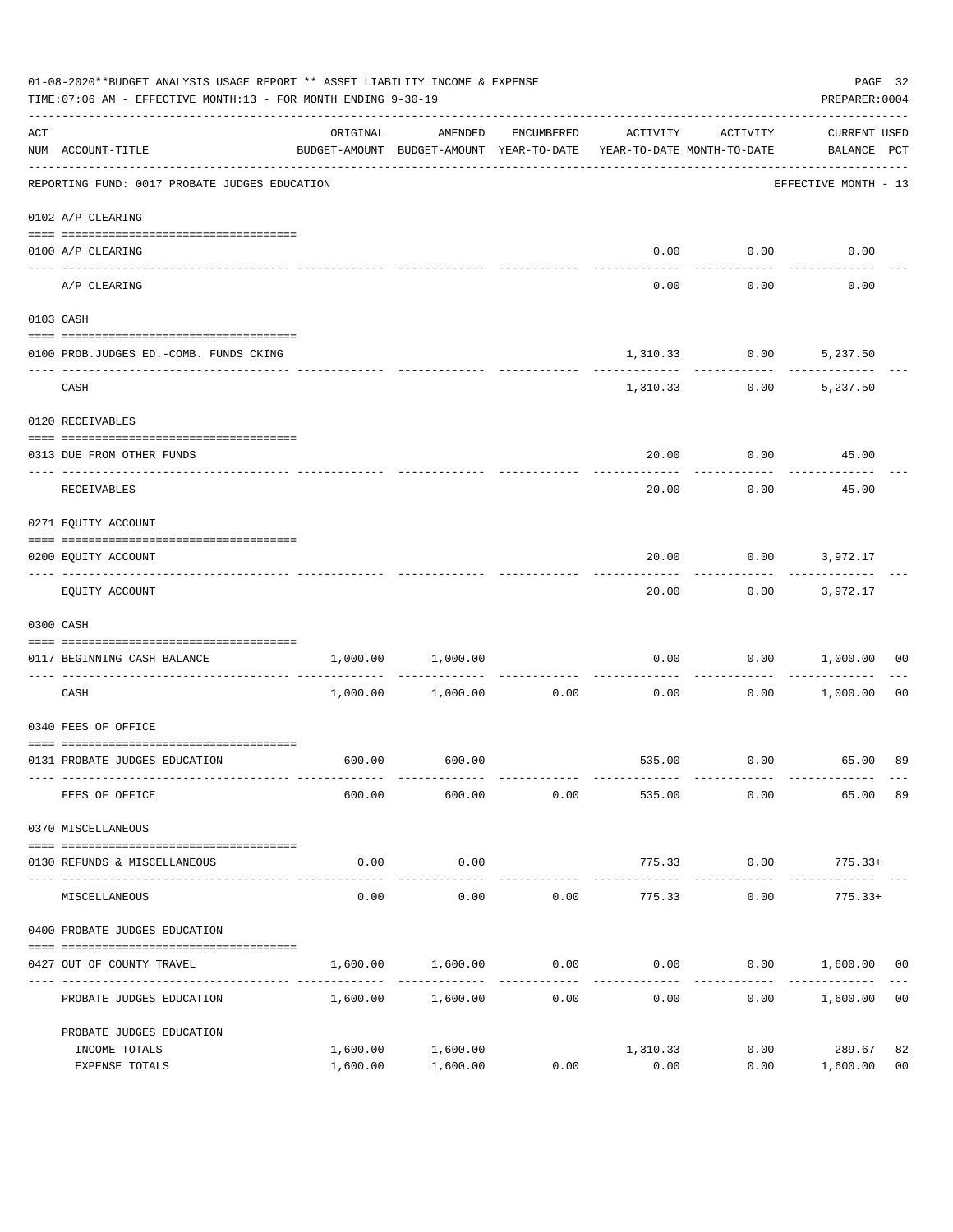|     | 01-08-2020**BUDGET ANALYSIS USAGE REPORT ** ASSET LIABILITY INCOME & EXPENSE<br>TIME: 07:06 AM - EFFECTIVE MONTH: 13 - FOR MONTH ENDING 9-30-19 |          |                                                     |            |                                        |                             | PAGE 33<br>PREPARER: 0004   |  |
|-----|-------------------------------------------------------------------------------------------------------------------------------------------------|----------|-----------------------------------------------------|------------|----------------------------------------|-----------------------------|-----------------------------|--|
| ACT | NUM ACCOUNT-TITLE                                                                                                                               | ORIGINAL | AMENDED<br>BUDGET-AMOUNT BUDGET-AMOUNT YEAR-TO-DATE | ENCUMBERED | ACTIVITY<br>YEAR-TO-DATE MONTH-TO-DATE | ACTIVITY                    | CURRENT USED<br>BALANCE PCT |  |
|     | REPORTING FUND: 0018 CO.CLERK RECORD MNGMT.                                                                                                     |          |                                                     |            |                                        |                             | EFFECTIVE MONTH - 13        |  |
|     | 0100 PAYROLL                                                                                                                                    |          |                                                     |            |                                        |                             |                             |  |
|     | 0100 PAYROLL                                                                                                                                    |          |                                                     |            | 0.00                                   | 0.00                        | 0.00                        |  |
|     | PAYROLL                                                                                                                                         |          |                                                     |            | 0.00                                   | 0.00                        | 0.00                        |  |
|     | 0102 A/P CLEARING                                                                                                                               |          |                                                     |            |                                        |                             |                             |  |
|     | 0100 A/P CLEARING                                                                                                                               |          |                                                     |            | 0.00                                   | 0.00                        | 0.00                        |  |
|     | A/P CLEARING                                                                                                                                    |          |                                                     |            | 0.00                                   | 0.00                        | 0.00                        |  |
|     | 0103 CASH                                                                                                                                       |          |                                                     |            |                                        |                             |                             |  |
|     | 0100 CO.CLK.REC.MNGMT.-COMB.FUNDS CKING                                                                                                         |          |                                                     |            | 4,508.38                               | 0.00                        | 79,724.61                   |  |
|     | CASH                                                                                                                                            |          |                                                     |            | 4,508.38                               | 0.00                        | 79,724.61                   |  |
|     | 0120 RECEIVABLES                                                                                                                                |          |                                                     |            |                                        |                             |                             |  |
|     | 0313 DUE FROM OTHER FUNDS                                                                                                                       |          |                                                     |            |                                        | $197.13 - 0.00$             | 5,997.70                    |  |
|     | RECEIVABLES                                                                                                                                     |          |                                                     |            |                                        | $197.13 - 0.00$             | 5,997.70                    |  |
|     | 0200 SYSTEM ADDED LIABILITY DEPARTMENT                                                                                                          |          |                                                     |            |                                        |                             |                             |  |
|     | 0150 ACCRUED SALARY PAYABLE                                                                                                                     |          |                                                     |            | 32.79-                                 | 0.00                        | 1,090.91                    |  |
|     | 0155 ACCRUED FRINGE BENEFITS                                                                                                                    |          |                                                     |            | 40.21                                  | 0.00                        | 670.02                      |  |
|     | 0900 SYSTEM ADDED LIABILITY LINE-ITEM                                                                                                           |          |                                                     |            | 6,013.00                               | 6,013.00                    | 6,013.00                    |  |
|     | 0910 SYSTEM ADDED LIABILITY LINE-ITEM                                                                                                           |          |                                                     |            | 1,693.52                               | 0.00                        | 1,693.52                    |  |
|     | SYSTEM ADDED LIABILITY DEPARTMENT                                                                                                               |          |                                                     |            | 7,713.94                               | 6,013.00                    | 9,467.45                    |  |
|     | 0271 EQUITY ACCOUNT                                                                                                                             |          |                                                     |            |                                        |                             |                             |  |
|     | 0200 EQUITY ACCOUNT                                                                                                                             |          |                                                     |            |                                        | $1,898.07 - 0.00$ 77,759.48 |                             |  |
|     | EQUITY ACCOUNT                                                                                                                                  |          |                                                     |            |                                        | 1,898.07- 0.00 77,759.48    |                             |  |
|     | 0300 CASH                                                                                                                                       |          |                                                     |            |                                        |                             |                             |  |
|     | 0118 BEGINNING CASH BALANCE                                                                                                                     |          | 45,808.59 45,808.59                                 |            | 0.00                                   |                             | $0.00$ 45,808.59 00         |  |
|     | CASH                                                                                                                                            |          | 45,808.59 45,808.59 0.00                            |            | 0.00                                   | 0.00                        | 45,808.59 00                |  |
|     | 0360 INTEREST EARNINGS                                                                                                                          |          |                                                     |            |                                        |                             |                             |  |
|     | 0100 INTEREST EARNINGS                                                                                                                          | 0.00     | 0.00                                                |            |                                        | 133.78 0.00 133.78+         |                             |  |
|     | INTEREST EARNINGS                                                                                                                               | 0.00     | 0.00                                                | 0.00       | 133.78                                 | 0.00                        | 133.78+                     |  |
|     | 0370 MISCELLANEOUS INCOME                                                                                                                       |          |                                                     |            |                                        |                             |                             |  |
|     | 0130 REFUNDS & MISCELLANEOUS                                                                                                                    | 0.00     | 0.00                                                |            | 0.00                                   | 0.00                        | 0.00                        |  |
|     | 0133 CO.CLERK PRESERVE REC FEE                                                                                                                  |          | 55,000.00 55,000.00                                 |            | 67,899.70                              |                             | $0.00$ 12,899.70+ 123       |  |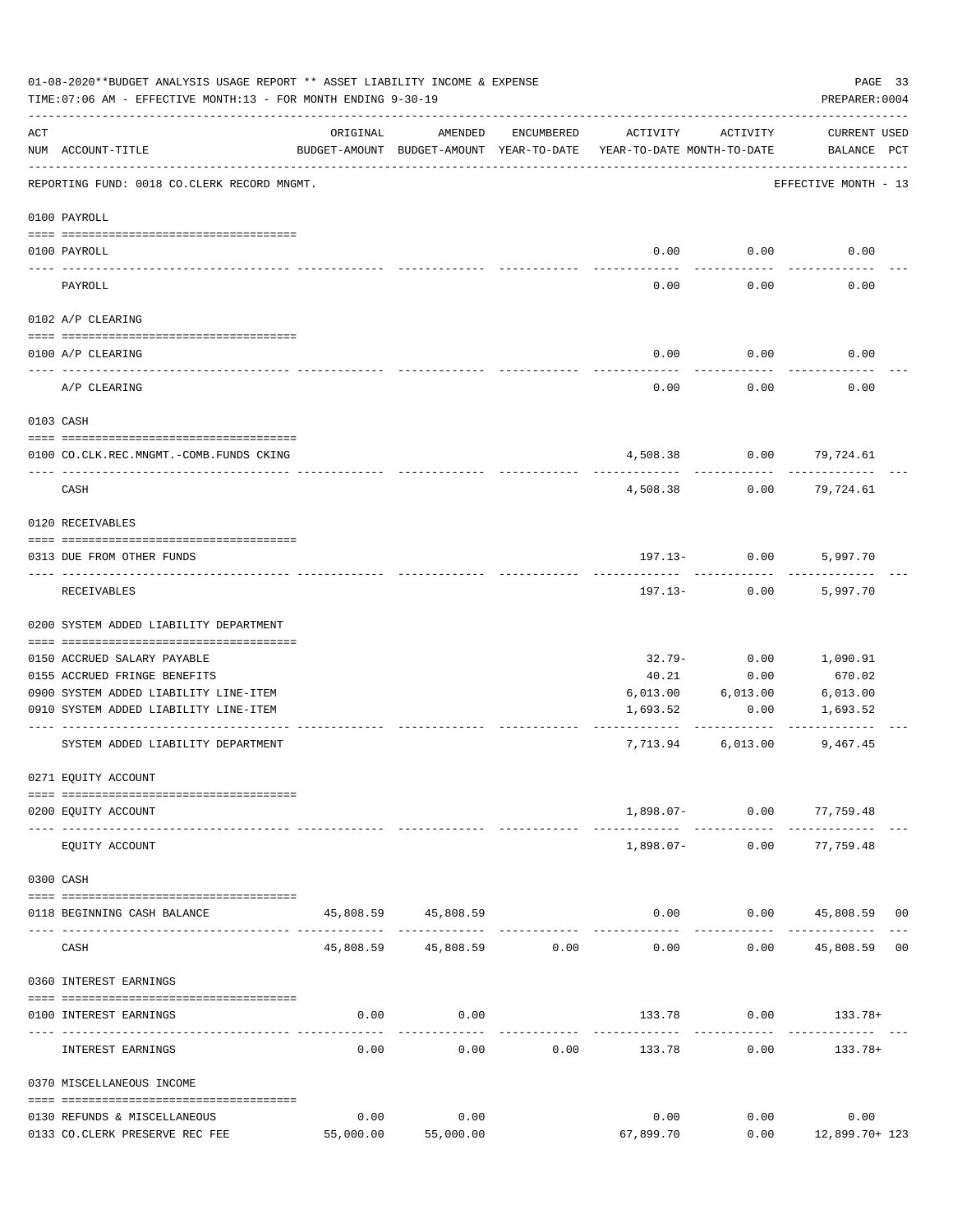| ACT |                                             | ORIGINAL                                 | AMENDED               |      | ENCUMBERED ACTIVITY ACTIVITY |      | <b>CURRENT USED</b>                                               |    |
|-----|---------------------------------------------|------------------------------------------|-----------------------|------|------------------------------|------|-------------------------------------------------------------------|----|
|     | NUM ACCOUNT-TITLE                           | BUDGET-AMOUNT BUDGET-AMOUNT YEAR-TO-DATE |                       |      | YEAR-TO-DATE MONTH-TO-DATE   |      | BALANCE PCT                                                       |    |
|     | REPORTING FUND: 0018 CO.CLERK RECORD MNGMT. |                                          |                       |      |                              |      | EFFECTIVE MONTH - 13                                              |    |
|     | MISCELLANEOUS INCOME                        |                                          |                       |      |                              |      | $55,000.00$ $55,000.00$ $0.00$ $67,899.70$ $0.00$ $12,899.70+123$ |    |
|     | 0402 CO.CLERK RECORD MNGMT.                 |                                          |                       |      |                              |      |                                                                   |    |
|     | 0103 SALARY ASSISTANT                       |                                          | 28,364.04 28,364.04   | 0.00 | 29,022.48                    | 0.00 | 658.44- 102                                                       |    |
|     | 0107 SALARY TEMP/EXTRA                      | 0.00                                     | 0.00                  | 0.00 | 0.00                         | 0.00 | 0.00                                                              |    |
|     | 0201 SOCIAL SECURITY TAXES                  |                                          | 1,758.57 1,758.57     | 0.00 | 1,514.72                     | 0.00 | 243.85 86                                                         |    |
|     | 0202 GROUP HEALTH INSURANCE                 | 11,475.12                                | 11,475.12             | 0.00 | 11,507.78                    | 0.00 | 32.66- 100                                                        |    |
|     | 0203 RETIREMENT                             |                                          | 3, 244, 85 3, 244, 85 | 0.00 | 3, 318.41                    | 0.00 | $73.56 - 102$                                                     |    |
|     | 0204 WORKERS COMPENSATION                   | 119.13                                   | 119.13                | 0.00 | 78.36                        | 0.00 | 40.77 66                                                          |    |
|     | 0205 MEDICARE TAX                           | 411.28                                   | 411.28                | 0.00 | 354.19                       | 0.00 | 57.09 86                                                          |    |
|     | 0310 OFFICE SUPPLIES                        | 800.00                                   | 800.00                | 0.00 | 0.00                         | 0.00 | 800.00                                                            | 00 |
|     | 0312 IMAGING SYSTEM                         |                                          | 51,204.00 51,204.00   | 0.00 |                              |      | 23, 263.00 6, 013.00 27, 941.00 45                                |    |
|     | 0315 COPIER MAINTENANCE                     | 435.60                                   | 435.60                | 0.00 | 479.16                       | 0.00 | 43.56-110                                                         |    |
|     | 0420 TELEPHONE                              | 0.00                                     | 0.00                  | 0.00 | 0.00                         | 0.00 | 0.00                                                              |    |
|     | 0437 DIGITAL IMAGING OF MICROFILM           | 0.00                                     | 0.00                  | 0.00 | 0.00                         | 0.00 | 0.00                                                              |    |
|     | 0453 COMPUTER SOFTWARE                      | 0.00                                     | 0.00                  | 0.00 | 0.00                         | 0.00 | 0.00                                                              |    |
|     | 0490 CO. CLERK MISCELLANEOUS                | $1,496.00$ 1,496.00                      |                       | 0.00 |                              |      | $0.00$ $0.00$ $1,496.00$                                          | 00 |
|     | 0574 COMPUTER EOUIPMENT                     | 1,500.00                                 | 1,500.00              | 0.00 | 0.00                         |      | $0.00$ 1,500.00 00                                                |    |
|     | CO.CLERK RECORD MNGMT.                      |                                          |                       |      |                              |      | $100,808.59$ $100,808.59$ 0.00 69,538.10 6,013.00 31,270.49 69    |    |
|     | CO.CLERK RECORD MNGMT.                      |                                          |                       |      |                              |      |                                                                   |    |
|     | INCOME TOTALS                               |                                          | 100,808.59 100,808.59 |      |                              |      | 68,033.48 0.00 32,775.11                                          | 67 |
|     | <b>EXPENSE TOTALS</b>                       |                                          | 100,808.59 100,808.59 | 0.00 |                              |      | 31,270.49                                                         | 69 |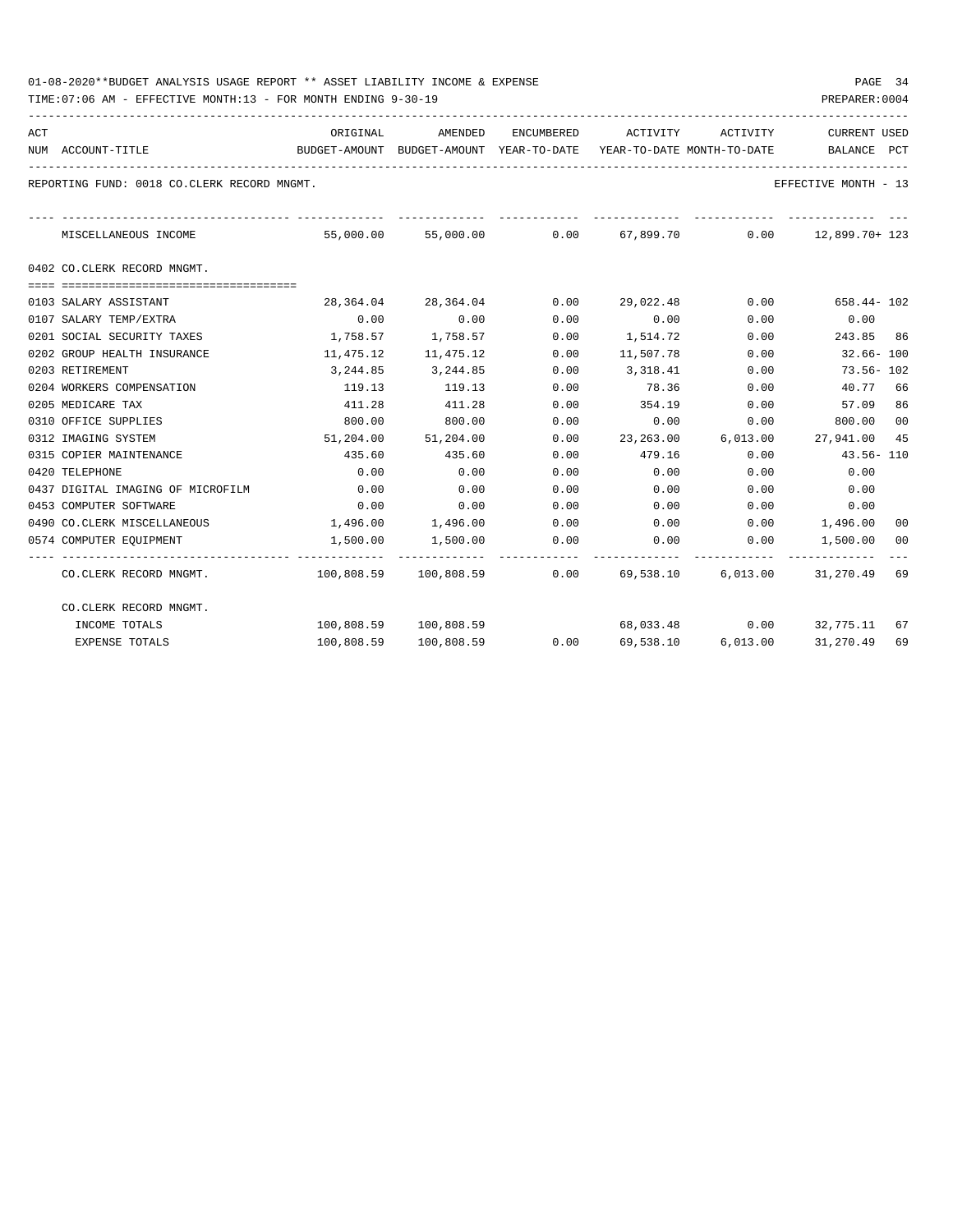|     | 01-08-2020**BUDGET ANALYSIS USAGE REPORT ** ASSET LIABILITY INCOME & EXPENSE<br>TIME: 07:06 AM - EFFECTIVE MONTH: 13 - FOR MONTH ENDING 9-30-19 |          |                                                     |            |                                        |                       | PAGE 35<br>PREPARER: 0004            |
|-----|-------------------------------------------------------------------------------------------------------------------------------------------------|----------|-----------------------------------------------------|------------|----------------------------------------|-----------------------|--------------------------------------|
| ACT | NUM ACCOUNT-TITLE                                                                                                                               | ORIGINAL | AMENDED<br>BUDGET-AMOUNT BUDGET-AMOUNT YEAR-TO-DATE | ENCUMBERED | ACTIVITY<br>YEAR-TO-DATE MONTH-TO-DATE | ACTIVITY              | <b>CURRENT USED</b><br>BALANCE PCT   |
|     | REPORTING FUND: 0019 DIST.CLK.RECORDS MNGMT.                                                                                                    |          |                                                     |            |                                        |                       | EFFECTIVE MONTH - 13                 |
|     | 0100 PAYROLL                                                                                                                                    |          |                                                     |            |                                        |                       |                                      |
|     | 0100 PAYROLL<br>---- ----                                                                                                                       |          |                                                     |            | 0.00                                   | 0.00                  | 0.00                                 |
|     | PAYROLL                                                                                                                                         |          |                                                     |            | 0.00                                   | 0.00                  | 0.00                                 |
|     | 0102 A/P CLEARING                                                                                                                               |          |                                                     |            |                                        |                       |                                      |
|     | 0100 A/P CLEARING                                                                                                                               |          |                                                     |            | 0.00                                   | 0.00                  | 0.00                                 |
|     | A/P CLEARING                                                                                                                                    |          |                                                     |            | 0.00                                   | 0.00                  | 0.00                                 |
|     | 0103 CASH                                                                                                                                       |          |                                                     |            |                                        |                       |                                      |
|     | 0100 DIST.CLK.REC.MNGMT-COMB.FUNDS CKIN                                                                                                         |          |                                                     |            | 2,697.00                               |                       | $0.00$ 13,723.31                     |
|     | CASH                                                                                                                                            |          |                                                     |            | 2,697.00                               | 0.00                  | ---------<br>13,723.31               |
|     | 0120 RECEIVABLES                                                                                                                                |          |                                                     |            |                                        |                       |                                      |
|     | 0313 DUE FROM OTHER FUNDS                                                                                                                       |          |                                                     |            |                                        | $38.80 - 0.00$        | 147.85                               |
|     | RECEIVABLES                                                                                                                                     |          |                                                     |            | $38.80 -$                              | 0.00                  | 147.85                               |
|     | 0200 LIABILITY ACCOUNT                                                                                                                          |          |                                                     |            |                                        |                       |                                      |
|     | 0150 ACCRUED SALARY PAYABLE                                                                                                                     |          |                                                     |            | 0.00                                   | 0.00                  | 0.01                                 |
|     | 0155 ACCRUED FRINGE BENEFITS                                                                                                                    |          |                                                     |            | 0.00                                   | 0.00                  | 0.00                                 |
|     | 0910 SYSTEM ADDED LIABILITY LINE-ITEM                                                                                                           |          |                                                     |            | 0.00                                   | 0.00                  | 0.00                                 |
|     | LIABILITY ACCOUNT                                                                                                                               |          |                                                     |            | 0.00                                   | 0.00                  | 0.01                                 |
|     | 0271 EQUITY ACCOUNT                                                                                                                             |          |                                                     |            |                                        |                       |                                      |
|     | 0200 EQUITY ACCOUNT                                                                                                                             |          |                                                     |            |                                        | 38.80- 0.00 11,174.15 |                                      |
|     | EQUITY ACCOUNT                                                                                                                                  |          |                                                     |            | $38.80 -$                              | 0.00                  | 11, 174. 15                          |
|     | 0300 CASH                                                                                                                                       |          |                                                     |            |                                        |                       |                                      |
|     | 0119 BEGINNING CASH BALANCE                                                                                                                     |          | 4,000.00 4,000.00                                   |            | 0.00                                   |                       | $0.00$ 4,000.00 00<br>-------------- |
|     | CASH                                                                                                                                            | 4,000.00 | -------------<br>4,000.00                           | 0.00       | -------------<br>0.00                  | . <u>.</u> .<br>0.00  | 4,000.00<br>00                       |
|     | 0360 INTEREST EARNINGS                                                                                                                          |          |                                                     |            |                                        |                       |                                      |
|     | 0100 INTEREST EARNINGS                                                                                                                          | 0.00     | 0.00                                                |            | 27.75                                  | 0.00                  | $27.75+$                             |
|     | INTEREST EARNINGS                                                                                                                               | 0.00     | 0.00                                                | 0.00       | 27.75                                  | 0.00                  | $27.75+$                             |
|     | 0370 MISCELLEANEOUS INCOME                                                                                                                      |          |                                                     |            |                                        |                       |                                      |
|     |                                                                                                                                                 |          |                                                     |            |                                        |                       |                                      |
|     | 0136 DIST.CLK.PRES.REC.FEE                                                                                                                      | 2,000.00 | 2,000.00                                            |            | 2,669.25                               | 0.00                  | $669.25 + 133$                       |
|     | MISCELLEANEOUS INCOME                                                                                                                           | 2,000.00 | 2,000.00                                            | 0.00       | 2,669.25                               | 0.00                  | $669.25 + 133$                       |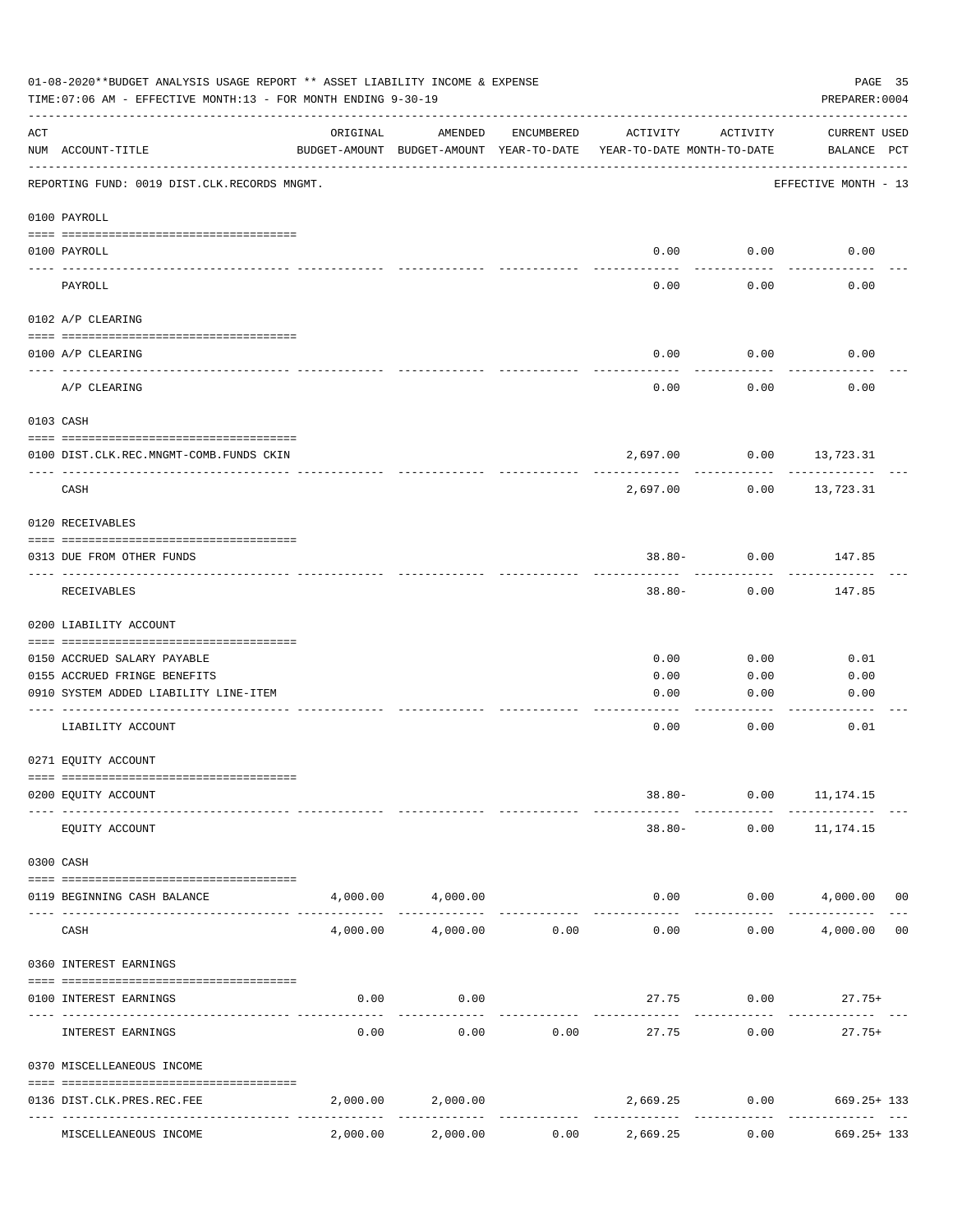| 01-08-2020**BUDGET ANALYSIS USAGE REPORT ** ASSET LIABILITY INCOME & EXPENSE | PAGE 36        |
|------------------------------------------------------------------------------|----------------|
| TIME:07:06 AM - EFFECTIVE MONTH:13 - FOR MONTH ENDING 9-30-19                | PREPARER: 0004 |

| ACT |                                              | ORIGINAL                                                            | AMENDED                | ENCUMBERED | ACTIVITY                                   | ACTIVITY                  | <b>CURRENT USED</b>   |    |
|-----|----------------------------------------------|---------------------------------------------------------------------|------------------------|------------|--------------------------------------------|---------------------------|-----------------------|----|
|     | NUM ACCOUNT-TITLE                            | BUDGET-AMOUNT BUDGET-AMOUNT YEAR-TO-DATE YEAR-TO-DATE_MONTH-TO-DATE |                        |            |                                            |                           | BALANCE PCT           |    |
|     | REPORTING FUND: 0019 DIST.CLK.RECORDS MNGMT. |                                                                     |                        |            |                                            |                           | EFFECTIVE MONTH - 13  |    |
|     | 0450 DIST.CLERK REC. MNGMT.                  |                                                                     |                        |            |                                            |                           |                       |    |
|     |                                              |                                                                     |                        |            |                                            |                           |                       |    |
|     | 0107 SALARY TEMP/EXTRA                       | 0.00                                                                | 0.00                   | 0.00       |                                            | $0.00$ and $0.00$<br>0.00 | 0.00                  |    |
|     | 0201 SOCIAL SECURITY TAXES                   | 0.00                                                                | 0.00                   | 0.00       | 0.00                                       | 0.00                      | 0.00                  |    |
|     | 0203 RETIREMENT                              | 0.00                                                                | 0.00                   | 0.00       | 0.00                                       | 0.00                      | 0.00                  |    |
|     | 0204 WORKERS COMPENSATION                    | 0.00                                                                | 0.00                   | 0.00       | 0.00                                       | 0.00                      | 0.00                  |    |
|     | 0205 MEDICARE TAX                            | 0.00                                                                | 0.00                   | 0.00       | 0.00                                       | 0.00                      | 0.00                  |    |
|     | 0310 OFFICE SUPPLIES                         | 1,000.00                                                            | 1,000.00               | 0.00       | 0.00                                       |                           | $0.00$ 1,000.00       | 00 |
|     | 0400 RECORDS STORAGE SHELVING                | 0.00                                                                | 0.00                   | 0.00       | 0.00                                       | 0.00                      | 0.00                  |    |
|     | 0435 PRINTING                                | 0.00                                                                | 0.00                   | 0.00       |                                            | 0.00                      | 0.00<br>0.00          |    |
|     | 0572 OFFICE EOUIPMENT                        |                                                                     | 5,000.00 5,000.00 0.00 |            |                                            | $0.00$ $0.00$             | 5,000.00 00           |    |
|     | DIST.CLERK REC. MNGMT.                       |                                                                     |                        |            | $6,000.00$ $6,000.00$ $0.00$ $0.00$ $0.00$ |                           | 0.00<br>$6,000,00$ 00 |    |
|     | DIST.CLK.RECORDS MNGMT.                      |                                                                     |                        |            |                                            |                           |                       |    |
|     | INCOME TOTALS                                |                                                                     | 6,000.00 6,000.00      |            | $2.697.00$ 0.00                            |                           | 3,303.00 45           |    |
|     | <b>EXPENSE TOTALS</b>                        | 6.000.00                                                            | 6,000.00               |            | 0.00                                       | 0.00                      | 0.00<br>6.000.00      | 00 |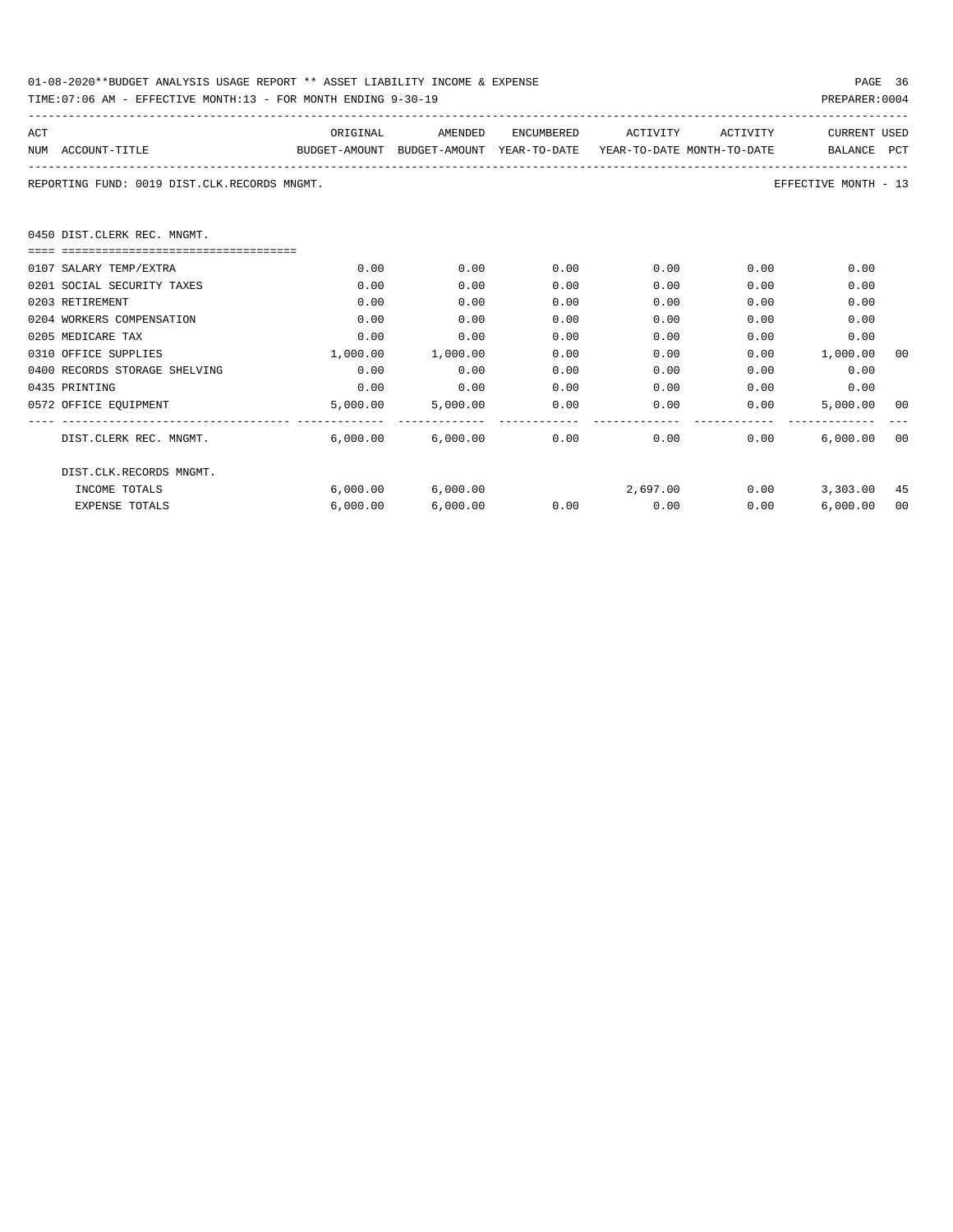|     | 01-08-2020**BUDGET ANALYSIS USAGE REPORT ** ASSET LIABILITY INCOME & EXPENSE<br>TIME: 07:06 AM - EFFECTIVE MONTH: 13 - FOR MONTH ENDING 9-30-19 |          |                           |            |                                                                                 |                                          | PAGE 37<br>PREPARER: 0004             |
|-----|-------------------------------------------------------------------------------------------------------------------------------------------------|----------|---------------------------|------------|---------------------------------------------------------------------------------|------------------------------------------|---------------------------------------|
| ACT | NUM ACCOUNT-TITLE                                                                                                                               | ORIGINAL | AMENDED                   | ENCUMBERED | ACTIVITY<br>BUDGET-AMOUNT BUDGET-AMOUNT YEAR-TO-DATE YEAR-TO-DATE MONTH-TO-DATE | ACTIVITY                                 | CURRENT USED<br>BALANCE PCT           |
|     | REPORTING FUND: 0020 COUNTY OFFICES REC.MNGMT.                                                                                                  |          |                           |            |                                                                                 |                                          | EFFECTIVE MONTH - 13                  |
|     | 0100 PAYROLL                                                                                                                                    |          |                           |            |                                                                                 |                                          |                                       |
|     | 0100 PAYROLL                                                                                                                                    |          |                           |            |                                                                                 | $0.00$ 0.00                              | 0.00                                  |
|     | ---- ----<br>PAYROLL                                                                                                                            |          |                           |            | 0.00                                                                            | 0.00                                     | 0.00                                  |
|     | 0102 A/P CLEARING                                                                                                                               |          |                           |            |                                                                                 |                                          |                                       |
|     | 0100 A/P CLEARING                                                                                                                               |          |                           |            | 0.00                                                                            | 0.00                                     | 0.00                                  |
|     | A/P CLEARING                                                                                                                                    |          |                           |            | 0.00                                                                            | 0.00                                     | 0.00                                  |
|     | 0103 CASH                                                                                                                                       |          |                           |            |                                                                                 |                                          |                                       |
|     | 0100 CO.OFF.REC.MNGMT-COMB. FUNDS CKING                                                                                                         |          |                           |            |                                                                                 | 21,064.43 0.00 66,139.37                 |                                       |
|     | ------------------------------<br>CASH                                                                                                          |          |                           |            | 21,064.43                                                                       | ----------<br>0.00                       | 66,139.37                             |
|     | 0120 RECEIVABLES                                                                                                                                |          |                           |            |                                                                                 |                                          |                                       |
|     | 0313 DUE FROM OTHER FUNDS                                                                                                                       |          |                           |            |                                                                                 | $85.96 - 0.00$                           | 937.31                                |
|     | RECEIVABLES                                                                                                                                     |          |                           |            | $85.96 -$                                                                       | 0.00                                     | 937.31                                |
|     | 0200 SYSTEM ADDED LIABILITY DEPARTMENT                                                                                                          |          |                           |            |                                                                                 |                                          |                                       |
|     | 0150 ACCRUED SALARY PAYABLE                                                                                                                     |          |                           |            | 316.17-                                                                         | 0.00                                     | 0.00                                  |
|     | 0155 ACCRUED FRINGE BENEFITS                                                                                                                    |          |                           |            | 58.74-                                                                          | 0.00                                     | 0.00                                  |
|     | 0910 SYSTEM ADDED LIABILITY LINE-ITEM                                                                                                           |          |                           |            | 26,127.67-                                                                      | 0.00                                     | 26,127.67-                            |
|     | SYSTEM ADDED LIABILITY DEPARTMENT                                                                                                               |          |                           |            | $26,502.58-$                                                                    | -------------------------<br>0.00        | $26, 127.67 -$                        |
|     | 0271 EQUITY ACCOUNT                                                                                                                             |          |                           |            |                                                                                 |                                          |                                       |
|     | 0200 EQUITY ACCOUNT                                                                                                                             |          |                           |            |                                                                                 | 26,416.62 0.00 72,139.92                 |                                       |
|     | EQUITY ACCOUNT                                                                                                                                  |          |                           |            |                                                                                 | ------------<br>26,416.62 0.00 72,139.92 |                                       |
|     | 0300 CASH                                                                                                                                       |          |                           |            |                                                                                 |                                          |                                       |
|     | 0120 BEGINNING CASH BALANCE                                                                                                                     |          | $0.00$ 0.00<br>. <u>.</u> |            | -------------                                                                   | $0.00$ $0.00$                            | 0.00                                  |
|     | CASH                                                                                                                                            | 0.00     | 0.00                      | 0.00       | 0.00                                                                            | . <u>.</u> .<br>0.00                     | 0.00                                  |
|     | 0360 INTEREST EARNINGS                                                                                                                          |          |                           |            |                                                                                 |                                          |                                       |
|     | 0100 INTEREST EARNINGS                                                                                                                          |          | $0.00$ 0.00               |            |                                                                                 |                                          | $105.62$ 0.00 $105.62+$               |
|     | INTEREST EARNINGS                                                                                                                               | 0.00     | 0.00                      | 0.00       | 105.62                                                                          | 0.00                                     | 105.62+                               |
|     | 0370 MISCELLENEOUS INCOME                                                                                                                       |          |                           |            |                                                                                 |                                          |                                       |
|     | 0135 CO.OFFICE REC.MNGMT.FEE                                                                                                                    |          | 13,463.88 13,463.88       |            |                                                                                 |                                          | 24,728.03 0.00 11,264.15+184          |
|     | MISCELLENEOUS INCOME                                                                                                                            |          | 13,463.88 13,463.88       | 0.00       | 24,728.03                                                                       | 0.00                                     | -------------------<br>11,264.15+ 184 |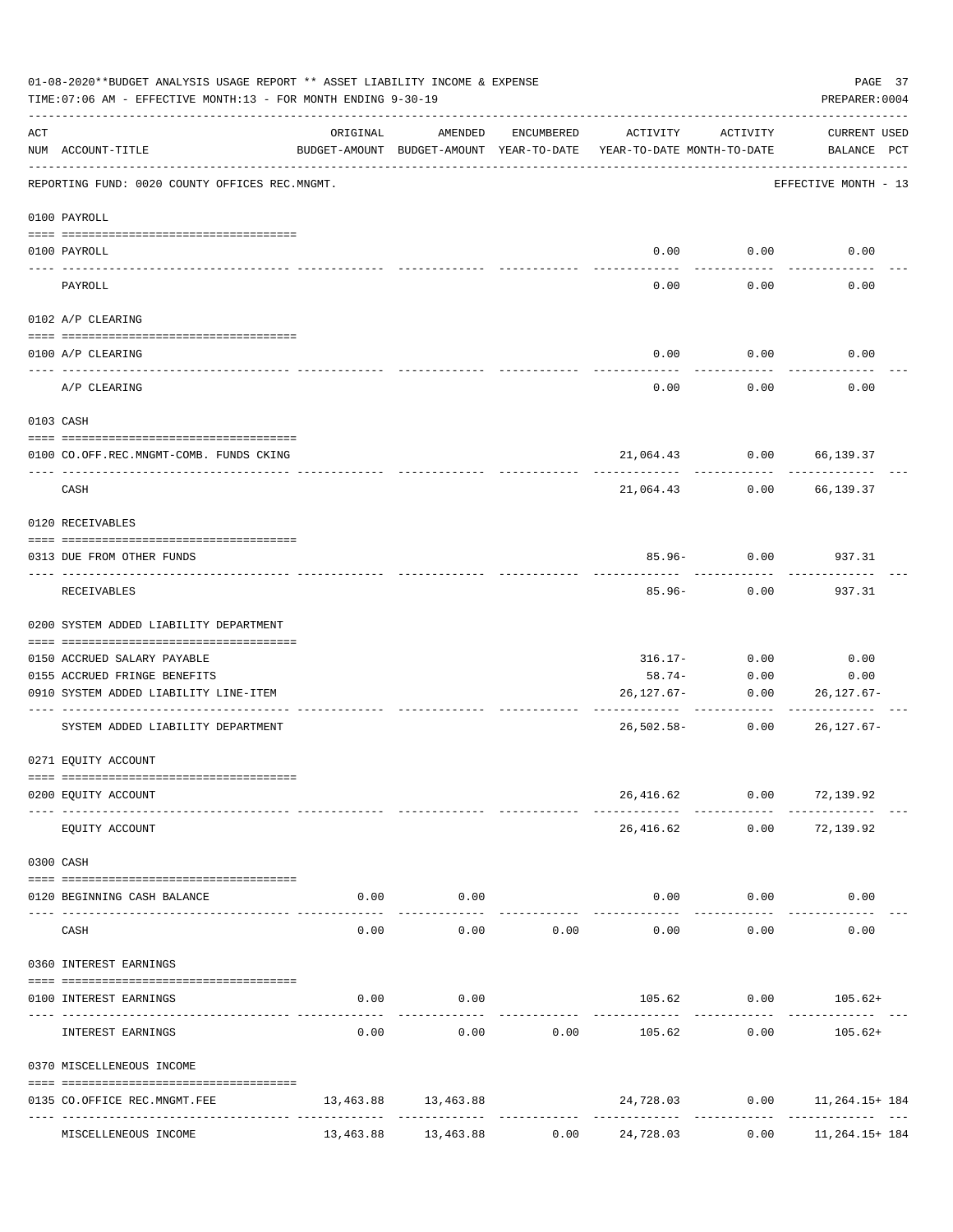| 01-08-2020**BUDGET ANALYSIS USAGE REPORT ** ASSET LIABILITY INCOME & EXPENSE | PAGE 38        |  |
|------------------------------------------------------------------------------|----------------|--|
| TIME:07:06 AM - EFFECTIVE MONTH:13 - FOR MONTH ENDING 9-30-19                | PREPARER: 0004 |  |

| ACT |                                                                                          | ORIGINAL              |           |      | AMENDED ENCUMBERED ACTIVITY ACTIVITY                       |      | CURRENT USED              |    |
|-----|------------------------------------------------------------------------------------------|-----------------------|-----------|------|------------------------------------------------------------|------|---------------------------|----|
|     | NUM ACCOUNT-TITLE<br>BUDGET-AMOUNT BUDGET-AMOUNT YEAR-TO-DATE YEAR-TO-DATE_MONTH-TO-DATE |                       |           |      |                                                            |      | BALANCE PCT               |    |
|     |                                                                                          |                       |           |      |                                                            |      |                           |    |
|     | REPORTING FUND: 0020 COUNTY OFFICES REC.MNGMT.                                           |                       |           |      |                                                            |      | EFFECTIVE MONTH - 13      |    |
|     |                                                                                          |                       |           |      |                                                            |      |                           |    |
|     | 0449 COUNTY OFFICES REC.MNGMT.                                                           |                       |           |      |                                                            |      |                           |    |
|     |                                                                                          |                       |           |      |                                                            |      |                           |    |
|     | 0103 SALARY ASSISTANT                                                                    | 0.00                  | 0.00      | 0.00 | 0.00                                                       |      | $0.00$ 0.00               |    |
|     | 0107 SALARY TEMP./EXTRA                                                                  | 8,295.44              | 8,295.44  | 0.00 | 150.88                                                     |      | $0.00$ 8,144.56           | 02 |
|     | 0201 SOCIAL SECURITY TAXES                                                               | 514.32                | 514.32    | 0.00 | 9.35                                                       |      | 0.00<br>504.97            | 02 |
|     | 0202 GROUP HEALTH INSURANCE                                                              | 0.00                  | 0.00      | 0.00 | 0.94                                                       | 0.00 | $0.94-$                   |    |
|     | 0203 RETIREMENT                                                                          | 949.00                | 949.00    | 0.00 | 17.21                                                      | 0.00 | 931.79                    | 02 |
|     | 0204 WORKERS COMPENSATION                                                                | 34.84                 | 34.84     | 0.00 | 0.00                                                       | 0.00 | 34.84                     | 00 |
|     | 0205 MEDICARE TAX                                                                        | 120.28                | 120.28    | 0.00 | 2.18                                                       | 0.00 | 118.10                    | 02 |
|     | 0310 OFFICE SUPPLIES                                                                     | 0.00                  | 0.00      | 0.00 | 0.00                                                       | 0.00 | 0.00                      |    |
|     | 0350 RECORDS DISPOSAL                                                                    | 2,000.00              | 2,000.00  | 0.00 | 2,038.66                                                   |      | $0.00$ 38.66-102          |    |
|     | 0400 RECORDS STORAGE SHELVING                                                            | 0.00                  | 0.00      | 0.00 | 0.00                                                       | 0.00 | 0.00                      |    |
|     | 0453 COMPUTER SOFTWARE MAINTENANCE                                                       | $1,550.00$ $1,550.00$ |           | 0.00 | 1,550.00                                                   |      | 0.00<br>$0.00$ 100        |    |
|     | 0460 EQUIPMENT RENTAL                                                                    | 0.00                  | 0.00      | 0.00 | 0.00                                                       |      | $0.00$ and $0.00$<br>0.00 |    |
|     | 0574 COMPUTER EQUIPMENT                                                                  | 0.00                  | 0.00      | 0.00 | 0.00                                                       | 0.00 | 0.00                      |    |
|     |                                                                                          |                       |           |      |                                                            |      |                           |    |
|     | COUNTY OFFICES REC.MNGMT. 453.88 13,463.88 13,463.88 0.00 3,769.22 0.00                  |                       |           |      |                                                            |      | 9,694.66 28               |    |
|     | COUNTY OFFICES REC.MNGMT.                                                                |                       |           |      |                                                            |      |                           |    |
|     | INCOME TOTALS                                                                            |                       |           |      | $13,463.88$ $13,463.88$ $24,833.65$ $0.00$ $11,369.77+184$ |      |                           |    |
|     | <b>EXPENSE TOTALS</b>                                                                    | 13,463.88             | 13,463.88 |      | $0.00$ 3,769.22                                            |      | $0.00$ 9,694.66 28        |    |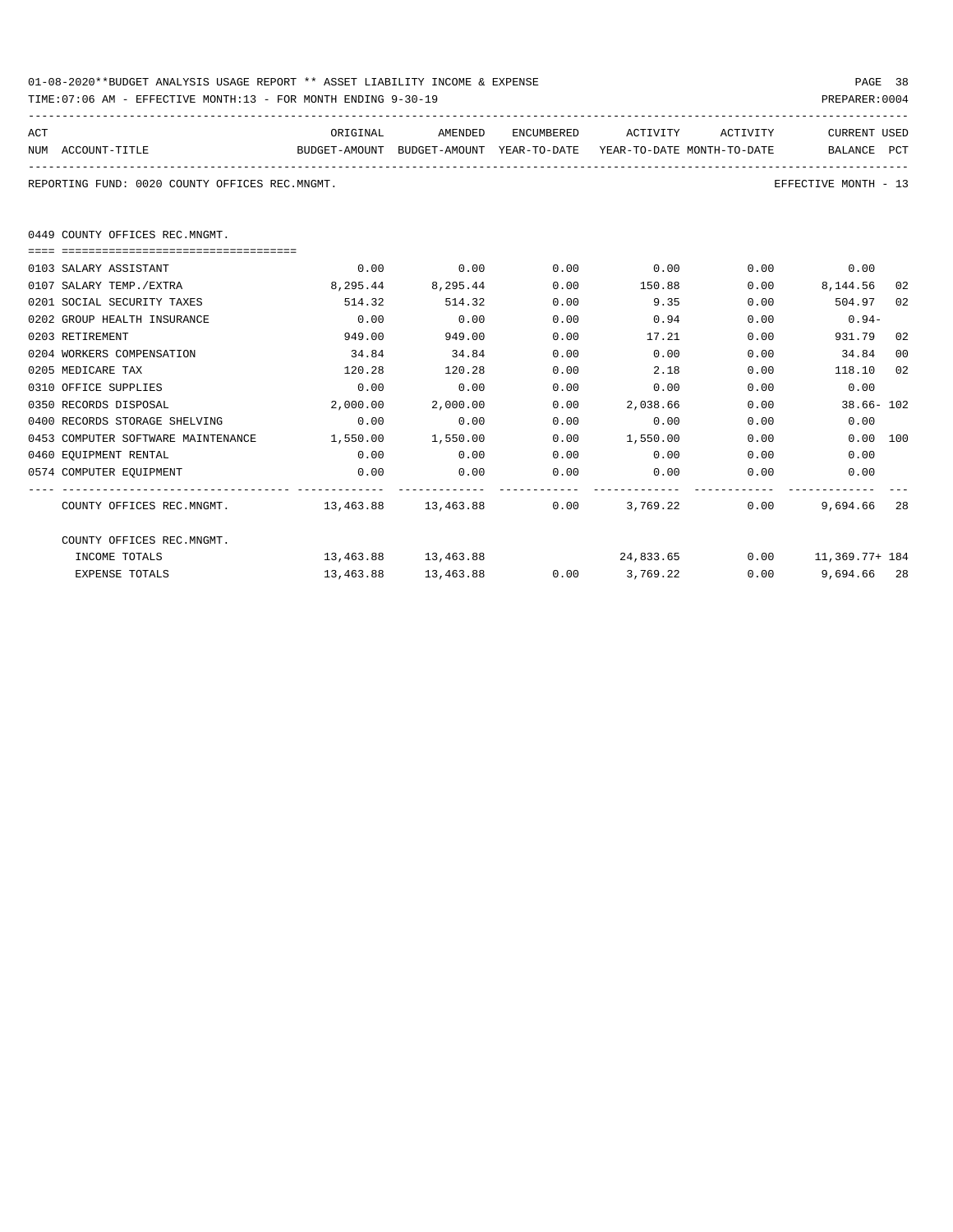|     | 01-08-2020**BUDGET ANALYSIS USAGE REPORT ** ASSET LIABILITY INCOME & EXPENSE<br>TIME: 07:06 AM - EFFECTIVE MONTH: 13 - FOR MONTH ENDING 9-30-19 |                                                      |         |            |                                        |                       | PAGE 39<br>PREPARER: 0004          |
|-----|-------------------------------------------------------------------------------------------------------------------------------------------------|------------------------------------------------------|---------|------------|----------------------------------------|-----------------------|------------------------------------|
| ACT | NUM ACCOUNT-TITLE                                                                                                                               | ORIGINAL<br>BUDGET-AMOUNT BUDGET-AMOUNT YEAR-TO-DATE | AMENDED | ENCUMBERED | ACTIVITY<br>YEAR-TO-DATE MONTH-TO-DATE | ACTIVITY              | <b>CURRENT USED</b><br>BALANCE PCT |
|     | --------------------------------------<br>REPORTING FUND: 0021 FANNIN CO. R & B #1 FUND                                                         |                                                      |         |            |                                        |                       | EFFECTIVE MONTH - 13               |
|     | 0100 PAYROLL                                                                                                                                    |                                                      |         |            |                                        |                       |                                    |
|     | 0100 PAYROLL                                                                                                                                    |                                                      |         |            | 0.00                                   | 0.00                  | 0.00                               |
|     | PAYROLL                                                                                                                                         |                                                      |         |            | 0.00                                   | 0.00                  | 0.00                               |
|     | 0102 A/P CLEARING                                                                                                                               |                                                      |         |            |                                        |                       |                                    |
|     | 0100 A/P CLEARING                                                                                                                               |                                                      |         |            | 0.00                                   | 0.00                  | 0.00                               |
|     | A/P CLEARING                                                                                                                                    |                                                      |         |            | 0.00                                   | 0.00                  | 0.00                               |
|     | 0103 CASH                                                                                                                                       |                                                      |         |            |                                        |                       |                                    |
|     |                                                                                                                                                 |                                                      |         |            | $11,431.83-$ 0.00                      |                       | 90,423.77                          |
|     | 0100 R&B#1-COMBINED FUNDS CHECKING<br>0175 TEXPOOL                                                                                              |                                                      |         |            | 440.77                                 | 0.00                  | 18,133.68                          |
|     | CASH                                                                                                                                            |                                                      |         |            | 10,991.06-                             | 0.00                  | 108,557.45                         |
|     | 0120 RECEIVABLES                                                                                                                                |                                                      |         |            |                                        |                       |                                    |
|     | 0311 TAXES RECEIVABLE                                                                                                                           |                                                      |         |            | 4,642.62                               | 0.00                  | 36,182.06                          |
|     | 0312 DUE FROM OTHER GOVERNMENTS                                                                                                                 |                                                      |         |            | 11,591.25                              | 0.00                  | 19,994.07                          |
|     | 0313 DUE FROM OTHER FUNDS                                                                                                                       |                                                      |         |            | 355.09                                 | 0.00                  | 3,510.97                           |
|     | 0315 INVENTORY ASSET                                                                                                                            |                                                      |         |            | 2,621.13<br>---------                  | 0.00<br>-----         | 12, 217.15<br>----------           |
|     | RECEIVABLES                                                                                                                                     |                                                      |         |            | 19,210.09                              | 0.00                  | 71,904.25                          |
|     | 0200 LIABILITY ACCOUNT                                                                                                                          |                                                      |         |            |                                        |                       |                                    |
|     | 0150 ACCRUED SALARY PAYABLE                                                                                                                     |                                                      |         |            | 1,476.74                               | 0.00                  | 12,877.04                          |
|     | 0155 ACCRUED FRINGE BENEFITS                                                                                                                    |                                                      |         |            | 146.47                                 | 0.00                  | 5,414.04                           |
|     | 0200 DEFERRED TAX REVENUE                                                                                                                       |                                                      |         |            | 4,661.31                               | 0.00                  | 34,684.34                          |
|     | 0900 SYSTEM ADDED LIABILITY LINE-ITEM                                                                                                           |                                                      |         |            | 8,504.60                               |                       | 8,504.60 8,504.60                  |
|     | 0910 SYSTEM ADDED LIABILITY LINE-ITEM                                                                                                           |                                                      |         |            | 0.00                                   | 0.00                  | 0.00                               |
|     | LIABILITY ACCOUNT                                                                                                                               | -------- -------------                               |         |            | 14,789.12                              | ---------<br>8,504.60 | 61,480.02                          |
|     | 0207 DUE TO FUND                                                                                                                                |                                                      |         |            |                                        |                       |                                    |
|     | 0070 DUE TO RIGHT OF WAY                                                                                                                        |                                                      |         |            | 0.00                                   | 0.00                  | 0.00                               |
|     | 0131 DUE TO RD. DIST. 17A                                                                                                                       |                                                      |         |            | 0.00                                   | 0.00                  | 0.00                               |
|     | -------------------------- -----------<br>DUE TO FUND                                                                                           |                                                      |         |            | 0.00                                   | 0.00                  | 0.00                               |
|     | 0231 LOANS                                                                                                                                      |                                                      |         |            |                                        |                       |                                    |
|     |                                                                                                                                                 |                                                      |         |            |                                        |                       |                                    |
|     | 0100 LOAN BSB EQUIPMENT<br>---------------------- -----------                                                                                   |                                                      |         |            | 0.00                                   | 0.00                  | 0.00                               |
|     | LOANS                                                                                                                                           |                                                      |         |            | 0.00                                   | 0.00                  | 0.00                               |
|     | 0271 EQUITY ACCOUNT                                                                                                                             |                                                      |         |            |                                        |                       |                                    |
|     |                                                                                                                                                 |                                                      |         |            |                                        |                       |                                    |
|     | 0200 EQUITY ACCOUNTY                                                                                                                            |                                                      |         |            | 12,247.56                              |                       | $0.00$ 137,799.33                  |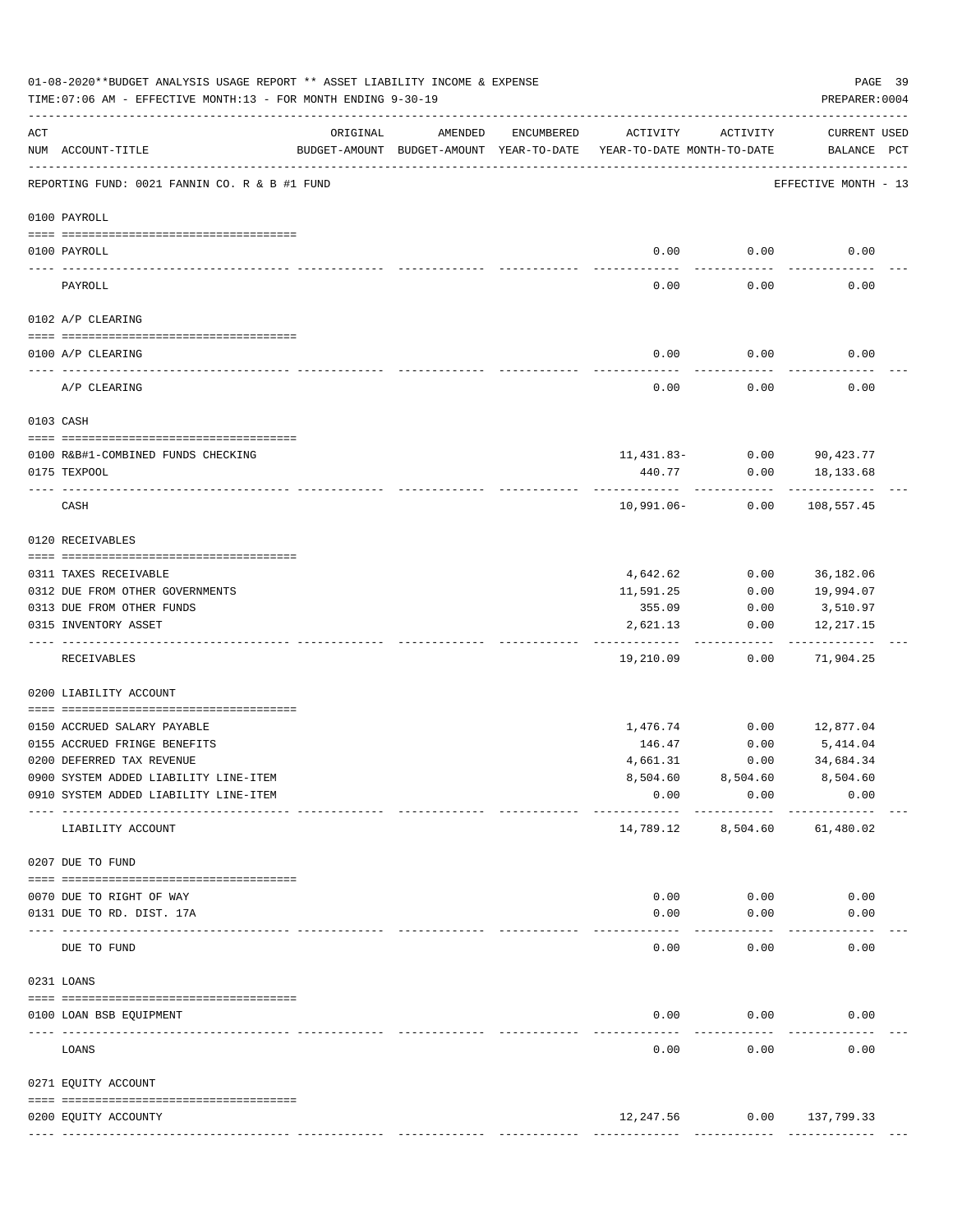|     | 01-08-2020**BUDGET ANALYSIS USAGE REPORT ** ASSET LIABILITY INCOME & EXPENSE<br>PAGE 40<br>TIME: 07:06 AM - EFFECTIVE MONTH: 13 - FOR MONTH ENDING 9-30-19<br>PREPARER: 0004 |                                                      |                                           |                |                                        |                           |                                       |  |  |  |  |
|-----|------------------------------------------------------------------------------------------------------------------------------------------------------------------------------|------------------------------------------------------|-------------------------------------------|----------------|----------------------------------------|---------------------------|---------------------------------------|--|--|--|--|
| ACT | NUM ACCOUNT-TITLE                                                                                                                                                            | ORIGINAL<br>BUDGET-AMOUNT BUDGET-AMOUNT YEAR-TO-DATE | AMENDED                                   | ENCUMBERED     | ACTIVITY<br>YEAR-TO-DATE MONTH-TO-DATE | ACTIVITY                  | <b>CURRENT USED</b><br>BALANCE PCT    |  |  |  |  |
|     | REPORTING FUND: 0021 FANNIN CO. R & B #1 FUND                                                                                                                                |                                                      |                                           |                |                                        |                           | EFFECTIVE MONTH - 13                  |  |  |  |  |
|     | EQUITY ACCOUNT                                                                                                                                                               |                                                      |                                           |                |                                        | 12,247.56 0.00 137,799.33 |                                       |  |  |  |  |
|     | 0300 TOTAL REV/TRANSFERS                                                                                                                                                     |                                                      |                                           |                |                                        |                           |                                       |  |  |  |  |
|     | 0121 BEGINNING CASH BALANCE                                                                                                                                                  | 162,984.29 162,984.29                                |                                           |                |                                        |                           | $0.00$ $0.00$ $162,984.29$ 00         |  |  |  |  |
|     | TOTAL REV/TRANSFERS                                                                                                                                                          |                                                      |                                           |                |                                        | 0.00                      | 162,984.29<br>00                      |  |  |  |  |
|     | 0310 PROPERTY TAXES                                                                                                                                                          |                                                      |                                           |                |                                        |                           |                                       |  |  |  |  |
|     |                                                                                                                                                                              |                                                      |                                           |                |                                        |                           |                                       |  |  |  |  |
|     | 0110 CURRENT TAXES<br>0120 DELINQUENT TAXES                                                                                                                                  | 10,000.00                                            | 488,734.52 488,734.52<br>10,000.00        |                | 478,905.53<br>13,911.36                | 0.00                      | $0.00$ 9,828.99 98<br>3,911.36+ 139   |  |  |  |  |
|     | PROPERTY TAXES                                                                                                                                                               |                                                      | -----------<br>498,734.52 498,734.52 0.00 |                | . <u>.</u><br>492,816.89               | 0.00                      | ----------<br>5,917.63 99             |  |  |  |  |
|     | 0318 OTHER TAXES                                                                                                                                                             |                                                      |                                           |                |                                        |                           |                                       |  |  |  |  |
|     |                                                                                                                                                                              |                                                      |                                           |                |                                        |                           |                                       |  |  |  |  |
|     | 0120 PAY N LIEU TAX/GRASSLAND<br>0121 PAY N LIEU TAX/UPPER TRINITY                                                                                                           | 0.00                                                 | 1,500.00 1,500.00<br>0.00                 |                | 873.41                                 | 0.00                      | 1,726.53 0.00 226.53+115<br>$873.41+$ |  |  |  |  |
|     | 0160 SALES TAX REVENUES                                                                                                                                                      | 41,000.00                                            | 41,000.00                                 |                | 55,831.43                              | 0.00                      | 14,831.43+ 136                        |  |  |  |  |
|     | OTHER TAXES                                                                                                                                                                  | -----------<br>42,500.00                             |                                           | 42,500.00 0.00 | 58,431.37                              |                           | $0.00$ $15,931.37+137$                |  |  |  |  |
|     | 0321 FEES OF TAX COLLECTOR                                                                                                                                                   |                                                      |                                           |                |                                        |                           |                                       |  |  |  |  |
|     | 0200 CAR REGISTRATION/SALES TAX                                                                                                                                              |                                                      |                                           |                |                                        |                           | 73,448.04 0.00 26,551.96 73           |  |  |  |  |
|     | 0300 COUNTY'S ADDITIONAL \$10                                                                                                                                                | 50,000.00                                            | 50,000.00                                 |                | 71,515.72                              | 0.00                      | 21, 515. 72+ 143                      |  |  |  |  |
|     | FEES OF TAX COLLECTOR                                                                                                                                                        | $150,000.00$ $150,000.00$ $0.00$                     |                                           |                | 144,963.76                             | 0.00                      | 5,036.24 97                           |  |  |  |  |
|     |                                                                                                                                                                              |                                                      |                                           |                |                                        |                           |                                       |  |  |  |  |
|     | 0330 GRANTS                                                                                                                                                                  |                                                      |                                           |                |                                        |                           |                                       |  |  |  |  |
|     | 0200 FEMA GRANT                                                                                                                                                              | 0.00                                                 | 0.00                                      |                |                                        |                           | 10,132.46   0.00   10,132.46+         |  |  |  |  |
|     | GRANTS                                                                                                                                                                       | 0.00                                                 | 0.00                                      | 0.00           | 10,132.46                              | 0.00                      | $10, 132, 46+$                        |  |  |  |  |
|     | 0350 FINES                                                                                                                                                                   |                                                      |                                           |                |                                        |                           |                                       |  |  |  |  |
|     |                                                                                                                                                                              |                                                      |                                           |                |                                        |                           |                                       |  |  |  |  |
|     | 0403 COUNTY CLERK FINES<br>0450 DISTRICT CLERK FINES                                                                                                                         | 7,000.00<br>7,000.00                                 | 7,000.00<br>7,000.00                      |                | 5,196.73<br>8,948.24                   | 0.00<br>0.00              | 1,803.27 74<br>1,948.24+ 128          |  |  |  |  |
|     | 0455 J. P. #1 FINES                                                                                                                                                          | 4,100.00                                             | 4,100.00                                  |                | 8,534.41                               | 0.00                      | 4, 434. 41+ 208                       |  |  |  |  |
|     | 0456 J. P. #2 FINES                                                                                                                                                          | 2,000.00                                             | 2,000.00                                  |                | 1,359.47                               | 0.00                      | 640.53 68                             |  |  |  |  |
|     | 0457 J. P. #3 FINES                                                                                                                                                          | 2,500.00                                             | 2,500.00                                  |                | 3,974.42                               | 0.00                      | 1,474.42+ 159                         |  |  |  |  |
|     | FINES                                                                                                                                                                        |                                                      | 22,600.00 22,600.00                       | 0.00           | 28,013.27                              | ----------<br>0.00        | --------- ---<br>$5,413.27+124$       |  |  |  |  |
|     | 0360 INTEREST EARNINGS                                                                                                                                                       |                                                      |                                           |                |                                        |                           |                                       |  |  |  |  |
|     | 0100 INTEREST EARNINGS                                                                                                                                                       | 300.00                                               | 300.00                                    |                | 733.46                                 | 0.00                      | 433.46+ 244                           |  |  |  |  |
|     | INTEREST EARNINGS                                                                                                                                                            | 300.00                                               | 300.00                                    | 0.00           | 733.46                                 | 0.00                      | 433.46+ 244                           |  |  |  |  |
|     | 0364 SALE OF EQUIPMENT                                                                                                                                                       |                                                      |                                           |                |                                        |                           |                                       |  |  |  |  |
|     | 0162 LAND/BUILDING                                                                                                                                                           | 0.00                                                 | 0.00                                      |                | 0.00                                   | 0.00                      | 0.00                                  |  |  |  |  |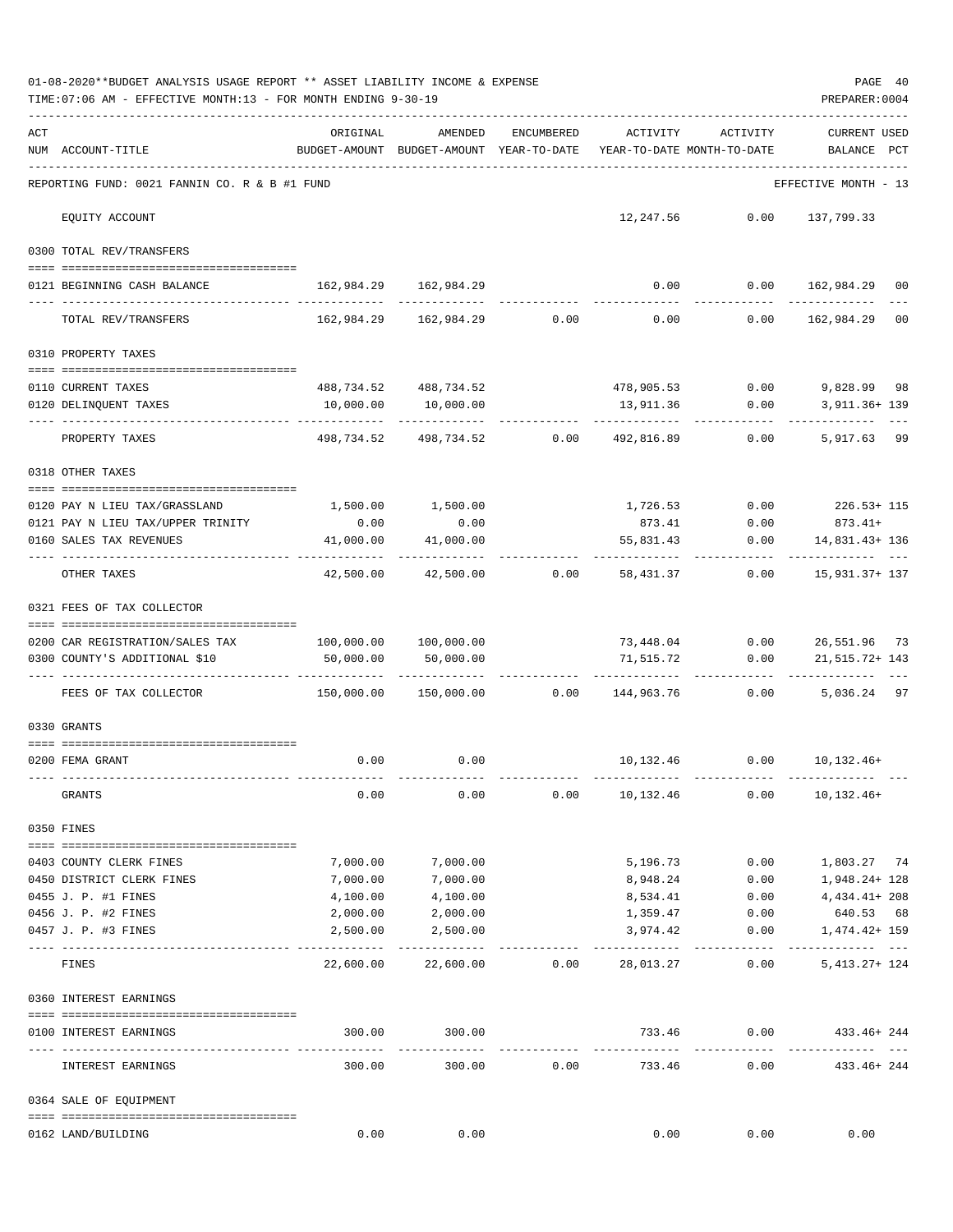| ACT |                                                           | ORIGINAL                                       | AMENDED                   | <b>ENCUMBERED</b>  | ACTIVITY                   | ACTIVITY            | CURRENT USED           |     |
|-----|-----------------------------------------------------------|------------------------------------------------|---------------------------|--------------------|----------------------------|---------------------|------------------------|-----|
|     | NUM ACCOUNT-TITLE                                         | BUDGET-AMOUNT                                  | BUDGET-AMOUNT             | YEAR-TO-DATE       | YEAR-TO-DATE MONTH-TO-DATE |                     | <b>BALANCE</b>         | PCT |
|     | REPORTING FUND: 0021 FANNIN CO. R & B #1 FUND             |                                                |                           |                    |                            |                     | EFFECTIVE MONTH - 13   |     |
|     | 0163 SALE OF EQUIPMENT                                    | 10,000.00                                      | 10,000.00                 |                    | 26,940.30                  | 0.00                | 16,940.30+ 269         |     |
|     | SALE OF EQUIPMENT                                         | 10,000.00                                      | 10,000.00                 | 0.00               | 26,940.30                  | 0.00                | $16,940.30+269$        |     |
|     | 0370 MISCELLANEOUS REVENUES                               |                                                |                           |                    |                            |                     |                        |     |
|     | 0100 PROPERTY LEASE                                       | 0.00                                           | 0.00                      |                    | 0.00                       | 0.00                | 0.00                   |     |
|     | 0120 STATE LATERAL ROAD                                   | 15,000.00                                      | 15,000.00                 |                    | 8,468.06                   | 0.00                | 6,531.94               | 56  |
|     | 0125 TDT. WEIGHT FEES                                     | 11,000.00                                      | 11,000.00                 |                    | 20,669.19                  | 0.00                | $9,669.19 + 188$       |     |
|     | 0130 REFUNDS & MISCELLANEOUS                              | 3,000.00                                       | 3,000.00                  |                    | 91.80                      | 0.00                | 2,908.20               | 03  |
|     | 0140 PROCEEDS OF LOAN                                     | 0.00                                           | 0.00                      |                    | 0.00                       | 0.00                | 0.00                   |     |
|     | 0145 REIMBURSEMENT OF MATERIALS                           | 12,000.00                                      | 12,000.00                 |                    | 12,322.75                  | 0.00                | 322.75+ 103            |     |
|     | MISCELLANEOUS REVENUES                                    | 41,000.00                                      | 41,000.00                 | 0.00               | 41,551.80                  | 0.00                | 551.80+ 101            |     |
|     |                                                           |                                                |                           |                    |                            |                     |                        |     |
|     | 0509 CONTINGENCY                                          |                                                |                           |                    |                            |                     |                        |     |
|     | 0475 CONTINGENCY                                          | 20,000.00                                      | 0.00                      | 0.00               | 0.00                       | 0.00                | 0.00                   |     |
|     |                                                           |                                                |                           |                    |                            |                     |                        |     |
|     | CONTINGENCY                                               | 20,000.00                                      | 0.00                      | 0.00               | 0.00                       | 0.00                | 0.00                   |     |
|     | 0621 ROAD & BRIDGE 1                                      |                                                |                           |                    |                            |                     |                        |     |
|     |                                                           |                                                |                           |                    |                            |                     |                        |     |
|     | 0100 COMPENSATION PAY                                     | 0.00                                           | 0.00                      | 0.00               | 0.00                       | 0.00                | 0.00                   |     |
|     | 0101 SALARY ELECTED OFFICIAL                              | 62,720.97                                      | 62,720.97                 | 0.00               | 62,721.10                  | 0.00                | $0.13 - 100$           |     |
|     | 0105 SALARY SECRETARY                                     | 0.00                                           | 0.00                      | 0.00               | 0.00                       | 0.00                | 0.00                   |     |
|     | 0106 SALARY PRECINCT EMPLOYEES                            | 187,242.88                                     | 187, 242.88               | 0.00               | 167,643.10                 | 0.00                | 19,599.78              | 90  |
|     | 0107 REGULAR-TEMP. PART-TIME                              | 0.00                                           | 0.00                      | 0.00               | 0.00                       | 0.00                | 0.00                   |     |
|     | 0108 SALARY-FOREMAN                                       | 44,784.01                                      | 44,784.01                 | 0.00               | 44,663.95                  | 0.00                | 120.06                 | 100 |
|     | 0199 TOTAL SALARIES                                       | 294,747.86                                     | 294,747.86                | 0.00               | 275,028.15                 | 0.00                | 19,719.71              | 93  |
|     | 0201 SOCIAL SECURITY TAXES                                | 18,311.57                                      | 18,311.57                 | 0.00               | 16,651.38                  | 0.00                | 1,660.19               | 91  |
|     | 0202 GROUP HEALTH INSURANCE                               | 80,325.84                                      | 80,325.84                 | 0.00               | 79,292.94                  | 0.00                | 1,032.90               | 99  |
|     | 0203 RETIREMENT                                           | 33,719.16                                      | 33,719.16                 | 0.00               | 31,448.03                  | 0.00                | 2, 271.13              | 93  |
|     | 0204 WORKERS' COMPENSATION                                | 9,729.75                                       | 9,729.75                  | 0.00               | 7,287.46                   | 0.00                | 2,442.29               | 75  |
|     | 0205 MEDICARE TAX                                         | 4,282.54                                       | 4,282.54                  | 0.00               | 3,894.15                   | 0.00                | 388.39                 | 91  |
|     | 0206 UNEMPLOYMENT EXPENSE                                 | 0.00                                           | 0.00                      | 0.00               | 0.00                       | 0.00                | 0.00                   |     |
|     | 0299 TOTAL EMPLOYEE BENEFITS                              | --------------- ----------------<br>146,368.86 | -----------<br>146,368.86 | ----------<br>0.00 | -----------<br>138,573.96  | ----------<br>0.00  | ----------<br>7,794.90 | 95  |
|     |                                                           | 450.00                                         | 450.00                    | 0.00               | 335.00                     | 0.00                |                        |     |
|     | 0314 EMPLOYEE PHYSICALS/DOT TESTING<br>0340 SHOP SUPPLIES |                                                |                           | 0.00               |                            |                     | 115.00 74              | 58  |
|     |                                                           | 3,000.00                                       | 3,000.00                  |                    | 1,732.63                   | 113.88              | 1,267.37               |     |
|     | 0341 R & B MAT. ROCK & GRAVEL                             | 120,000.00                                     | 159,000.00                | 0.00               | 156,420.18                 | 3,837.35            | 2,579.82               | 98  |
|     | 0342 R & B MAT. CULVERTS                                  | 25,000.00                                      | 45,000.00                 | 0.00               | 42,714.92                  | 0.00                | 2,285.08               | 95  |
|     | 0343 R & B MAT. HARDWRE & LUMB                            | 2,042.14                                       | 1,953.50                  | 0.00               | 185.35                     | 0.00                | 1,768.15               | 09  |
|     | 0344 R & B MAT ASPHALT /RD OIL                            | 80,000.00                                      | 80,000.00                 | 0.00               | 71,103.50                  | 0.00                | 8,896.50               | 89  |
|     | 0345 CHEMICALS                                            | 0.00                                           | 77.98                     | 0.00               | 77.98                      | 0.00                | 0.00 100               |     |
|     | 0346 CETRZ EXPENDITURES<br>0350 DEBRIS REMOVAL            | 0.00<br>0.00                                   | 0.00<br>0.00              | 0.00<br>0.00       | 0.00<br>0.00               | 0.00<br>0.00        | 0.00<br>0.00           |     |
|     |                                                           |                                                | -----------               | $- - - - - -$      |                            |                     |                        |     |
|     | 0399 TOTAL R&B MATERIAL                                   |                                                | 230,492.14 289,481.48     | 0.00               |                            | 272,569.56 3,951.23 | 16,911.92 94           |     |
|     | 0400 LEGAL FEES                                           | 0.00                                           | 0.00                      | 0.00               | 0.00                       | 0.00                | 0.00                   |     |
|     | 0420 UTILITY TELEPHONE                                    | 725.00                                         | 735.66                    | 0.00               | 735.66                     | 0.00                | 0.00 100               |     |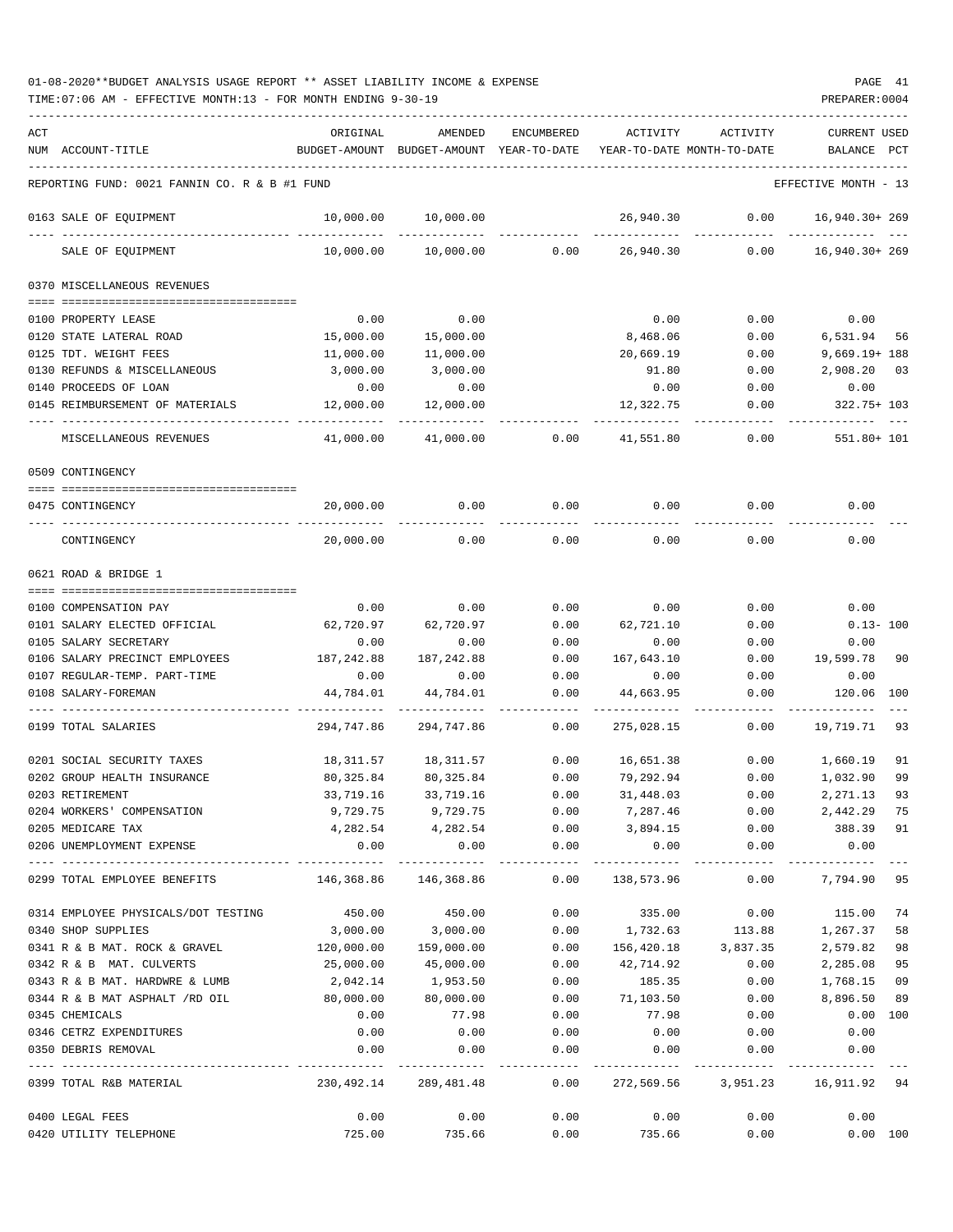TIME:07:06 AM - EFFECTIVE MONTH:13 - FOR MONTH ENDING 9-30-19 PREPARER:0004

| ACT                                           | ORIGINAL      | AMENDED                       | ENCUMBERED   | ACTIVITY     | ACTIVITY                   | CURRENT USED                      |                |
|-----------------------------------------------|---------------|-------------------------------|--------------|--------------|----------------------------|-----------------------------------|----------------|
| NUM ACCOUNT-TITLE                             | BUDGET-AMOUNT | BUDGET-AMOUNT YEAR-TO-DATE    |              |              | YEAR-TO-DATE MONTH-TO-DATE | BALANCE                           | PCT            |
|                                               |               |                               |              |              |                            |                                   |                |
| REPORTING FUND: 0021 FANNIN CO. R & B #1 FUND |               |                               |              |              |                            | EFFECTIVE MONTH - 13              |                |
| 0421 CELL PHONE ALLOWANCE                     | 600.00        | 600.00                        | 0.00         | 600.00       | 0.00                       |                                   | 0.00 100       |
| 0423 INTERNET SERVICE                         | 0.00          | 0.00                          | 0.00         | 0.00         | 0.00                       | 0.00                              |                |
| 0427 OUT OF COUNTY TRAVEL/TRAINING            | 1,435.58      | 1,435.58                      | 0.00         | 781.96       | 0.00                       | 653.62                            | 54             |
| 0430 BIDS, NOTICES & PERMITS                  | 800.00        | 800.00                        | 0.00         | 305.28       | 82.56                      | 494.72                            | 38             |
| 0435 PRINTING                                 | 100.00        | 100.00                        | 0.00         | 0.00         | 0.00                       | 100.00                            | 00             |
| 0440 UTILITY ELECTRICITY                      | 1,600.00      | 1,600.00                      | 0.00         | 868.97       | 0.00                       | 731.03                            | 54             |
| 0442 UTILITY WATER                            | 250.00        | 250.00                        | 0.00         | 206.15       | 0.00                       | 43.85                             | 82             |
| 0443 TRASH DUMPSTER PICKUP                    | 1,000.00      | 1,000.00                      | 0.00         | 914.34       | 0.00                       | 85.66                             | 91             |
| 0447 REPEATER SERVICE CONTRACT                | 708.97        | 708.97                        | 0.00         | 708.97       | 0.00                       | 0.00                              | 100            |
| 0450 R & M BUILDING                           | 300.00        | 300.00                        | 0.00         | 15.00        | 0.00                       | 285.00                            | 05             |
| 0453 COMPUTER SOFTWARE                        | 912.50        | 912.50                        | 0.00         | 0.00         | 0.00                       | 912.50                            | 0 <sub>0</sub> |
| 0457 R & M MACHINERY GAS & OIL                | 51,000.00     | 51,000.00                     | 0.00         | 40,112.64    | 3,786.04                   | 10,887.36                         | 79             |
| 0458 R & M MACHINERY PARTS                    | 30,000.00     | 40,000.00                     | 0.00         | 38,593.87    | 684.77                     | 1,406.13                          | 96             |
| 0459 R & M MACH. TIRES & TUBES                | 20,000.00     | 9,654.20                      | 0.00         | 6,593.88     | 0.00                       | 3,060.32                          | 68             |
| 0460 EQUIPMENT RENTAL/LEASE                   | 0.00          | 0.00                          | 0.00         | 0.00         | 0.00                       | 0.00                              |                |
| 0480 BOND                                     | 0.00          | 0.00                          | 0.00         | 0.00         | 0.00                       | 0.00                              |                |
| 0481 DUES                                     | 0.00          | 0.00                          | 0.00         | 0.00         | 0.00                       | 0.00                              |                |
| 0482 INSURANCE                                | 4,500.00      | 4,845.80                      | 0.00         | 4,845.80     | 0.00                       |                                   | 0.00 100       |
| 0485 PRISONER SUPPLIES                        | 0.00          | 0.00                          | 0.00         | 0.00         | 0.00                       | 0.00                              |                |
| 0488 FANNIN RURAL RAIL DISTRICT               | 0.00          | 0.00                          | 0.00         | 0.00         | 0.00                       | 0.00                              |                |
| 0490 MISCELLANEOUS                            | 1,000.00      | 1,000.00                      | 0.00         | 106.30       | 0.00                       | 893.70                            | 11             |
| 0491 SOIL & WATER CONSERVATION                | 250.00        | 250.00                        | 0.00         | 250.00       | 0.00                       | 0.00                              | 100            |
| 0492 TDRA FLOOD CASH MATCH                    | 0.00          | 0.00                          | 0.00         | 0.00         | 0.00                       | 0.00                              |                |
| 0494 FLOOD CONTROL SITE MAINTENANCE           | 5,500.00      | 5,500.00                      | 0.00         | 5,500.00     | 0.00                       | 0.00                              | 100            |
| 0495 PIPELINE SALES TAX REIMBURSEMENT         | 0.00          | 0.00                          | 0.00         | 0.00         | 0.00                       | 0.00                              |                |
| 0496 TCOG HAZARDOUS WASTEMATCH                | 1,250.00      | 1,250.00                      | 0.00         | 0.00         | 0.00                       | 1,250.00                          | 0 <sub>0</sub> |
| 0499 TOTAL SER.& OTHER CHARGES                | 121,932.05    | 121,942.71                    | 0.00         | 101,138.82   | 4,553.37                   | 20,803.89                         | 83             |
| 0500 LAND                                     |               |                               |              | 0.00         | 0.00                       | 0.00                              |                |
| 0535 BUILDING                                 |               |                               |              | 0.00         | 0.00                       | 0.00                              |                |
| 0570 COMPUTER EQUIPMENT                       | 300.00        | 300.00                        | 0.00         | 0.00         | 0.00                       | 300.00                            | 00             |
| 0571 PURCHASE OF MACH./EQUIP.                 | 99,000.00     | 60,000.00                     | 0.00         | 20,000.00    | 0.00                       | 40,000.00                         | 33             |
| 0573 RADIO EQUIPMENT                          | 0.00          | 0.00                          | 0.00         | 0.00         | 0.00                       | 0.00                              |                |
| 0575 LAND AND BUILDING                        | 0.00          | 0.00                          | 0.00         | 0.00         | 0.00                       | 0.00                              |                |
| 0599 CAPITAL OUTLAY                           | 99,300.00     | 60,300.00                     | 0.00         | 20,000.00    | 0.00                       | 40,300.00 33                      |                |
|                                               |               |                               |              |              |                            |                                   |                |
| 0630 NOTE PAYMENT                             | 0.00          | 0.00                          | 0.00         | 0.00         | 0.00                       | 0.00                              |                |
| 0670 NOTE PAYMENT-INTEREST<br>0695 SURVEYING  | 0.00<br>0.00  | 0.00<br>0.00                  | 0.00<br>0.00 | 0.00<br>0.00 | 0.00<br>0.00               | 0.00<br>0.00                      |                |
|                                               |               | ----------------------------- |              |              |                            |                                   |                |
| ROAD & BRIDGE 1                               |               | 892,840.91 912,840.91         | 0.00         |              |                            | 807,310.49 8,504.60 105,530.42 88 |                |
| 0625 ADMINISTRATIVE OFFICE R&B #1             |               |                               |              |              |                            |                                   |                |
| 0105 SALARY SECRETARY                         | 9,881.28      | 9,881.28                      | 0.00         | 9,881.30     | 0.00                       |                                   | $0.02 - 100$   |
| 0201 SOCIAL SECURITY TAXES                    | 612.64        | 519.25                        | 0.00         | 439.28       | 0.00                       | 79.97                             | 85             |
| 0202 GROUP HEALTH INSURANCE                   | 2,868.78      | 2,868.78                      | 0.00         | 2,877.08     | 0.00                       |                                   | $8.30 - 100$   |
| 0203 RETIREMENT                               | 1,130.42      | 1,130.42                      | 0.00         | 1,129.86     | 0.00                       |                                   | $0.56$ 100     |
| 0204 WORKERS' COMPENSATION                    | 41.50         | 41.50                         | 0.00         | 27.30        | 0.00                       | 14.20                             | 66             |
| 0205 MEDICARE TAX                             | 143.28        | 143.28                        | 0.00         | 102.30       | 0.00                       | 40.98                             | 71             |
| 0310 OFFICE SUPPLIES                          | 100.00        | 193.39                        | 0.00         | 193.39       | 0.00                       |                                   | 0.00 100       |
| 0311 POSTAL EXPENSES                          | 0.00          | 0.00                          | 0.00         | 0.00         | 0.00                       | 0.00                              |                |

0353 COMPUTER EXPENSE 500.00 500.00 0.00 439.96 0.00 60.04 88

-----------------------------------------------------------------------------------------------------------------------------------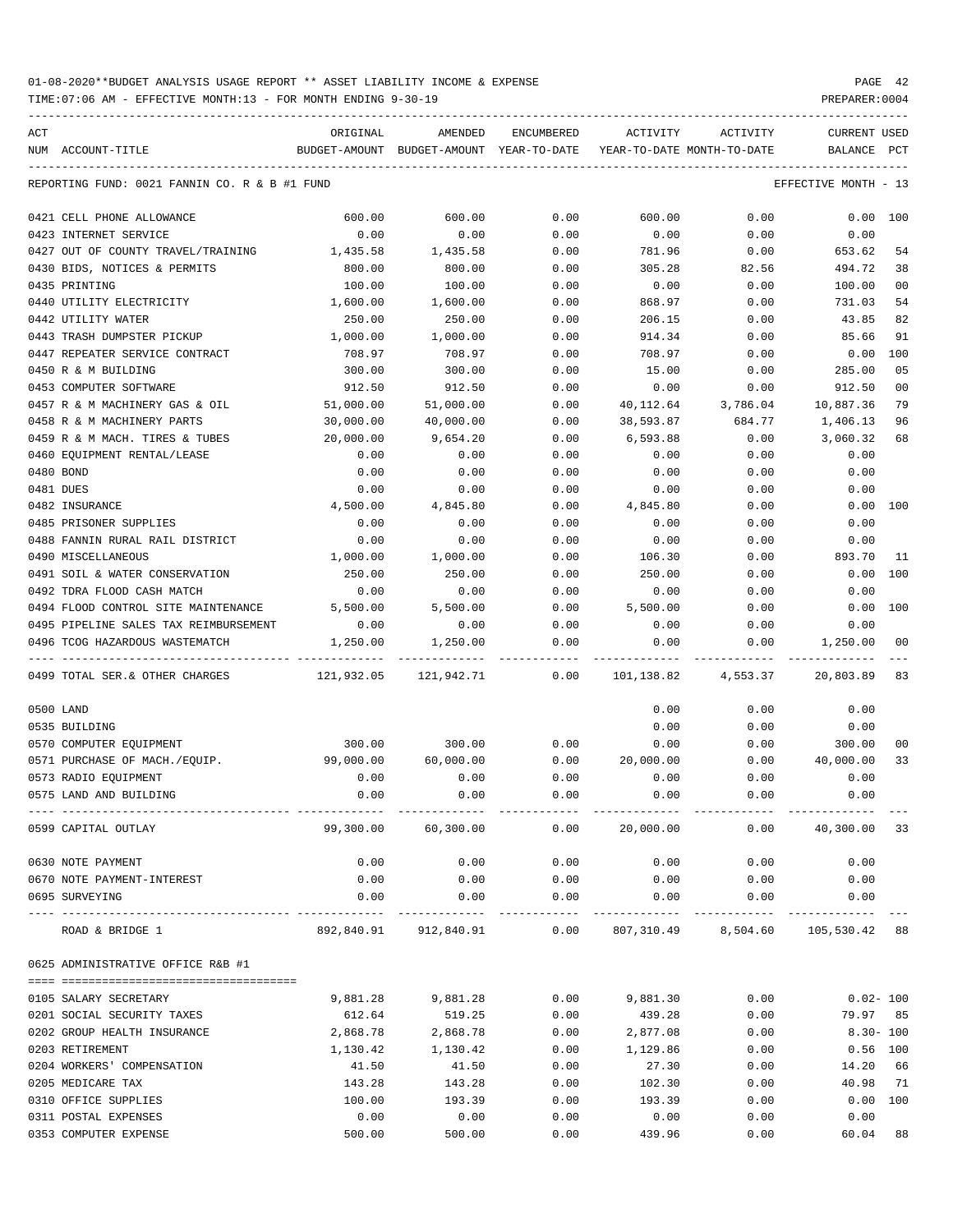| ACT |                                                                       | ORIGINAL      | AMENDED       | ENCUMBERED   | ACTIVITY   | ACTIVITY                   | <b>CURRENT USED</b> |     |  |
|-----|-----------------------------------------------------------------------|---------------|---------------|--------------|------------|----------------------------|---------------------|-----|--|
| NUM | ACCOUNT-TITLE                                                         | BUDGET-AMOUNT | BUDGET-AMOUNT | YEAR-TO-DATE |            | YEAR-TO-DATE MONTH-TO-DATE | BALANCE             | PCT |  |
|     |                                                                       |               |               |              |            |                            |                     |     |  |
|     | REPORTING FUND: 0021 FANNIN CO. R & B #1 FUND<br>EFFECTIVE MONTH - 13 |               |               |              |            |                            |                     |     |  |
|     |                                                                       |               |               |              |            |                            |                     |     |  |
|     | 0427 OUT OF COUNTY TRAVEL                                             | 0.00          | 0.00          | 0.00         | 0.00       | 0.00                       | 0.00                |     |  |
|     | 0480 BOND                                                             | 0.00          | 0.00          | 0.00         | 0.00       | 0.00                       | 0.00                |     |  |
|     | 0572 OFFICE EQUIPMENT                                                 | 0.00          | 0.00          | 0.00         | 0.00       | 0.00                       | 0.00                |     |  |
|     | 0574 COMPUTER EQUIPMENT                                               | 0.00          | 0.00          | 0.00         | 0.00       | 0.00                       | 0.00                |     |  |
|     |                                                                       |               |               |              |            |                            |                     |     |  |
|     | ADMINISTRATIVE OFFICE R&B #1                                          | 15,277.90     | 15,277.90     | 0.00         | 15,090.47  | 0.00                       | 187.43              | 99  |  |
|     |                                                                       |               |               |              |            |                            |                     |     |  |
|     | FANNIN CO. R & B #1 FUND                                              |               |               |              |            |                            |                     |     |  |
|     | INCOME TOTALS                                                         | 928,118.81    | 928,118.81    |              |            | 803,583.31 0.00            | 124,535.50          | 87  |  |
|     | <b>EXPENSE TOTALS</b>                                                 | 928,118.81    | 928,118.81    | 0.00         | 822,400.96 | 8,504.60                   | 105,717.85          | 89  |  |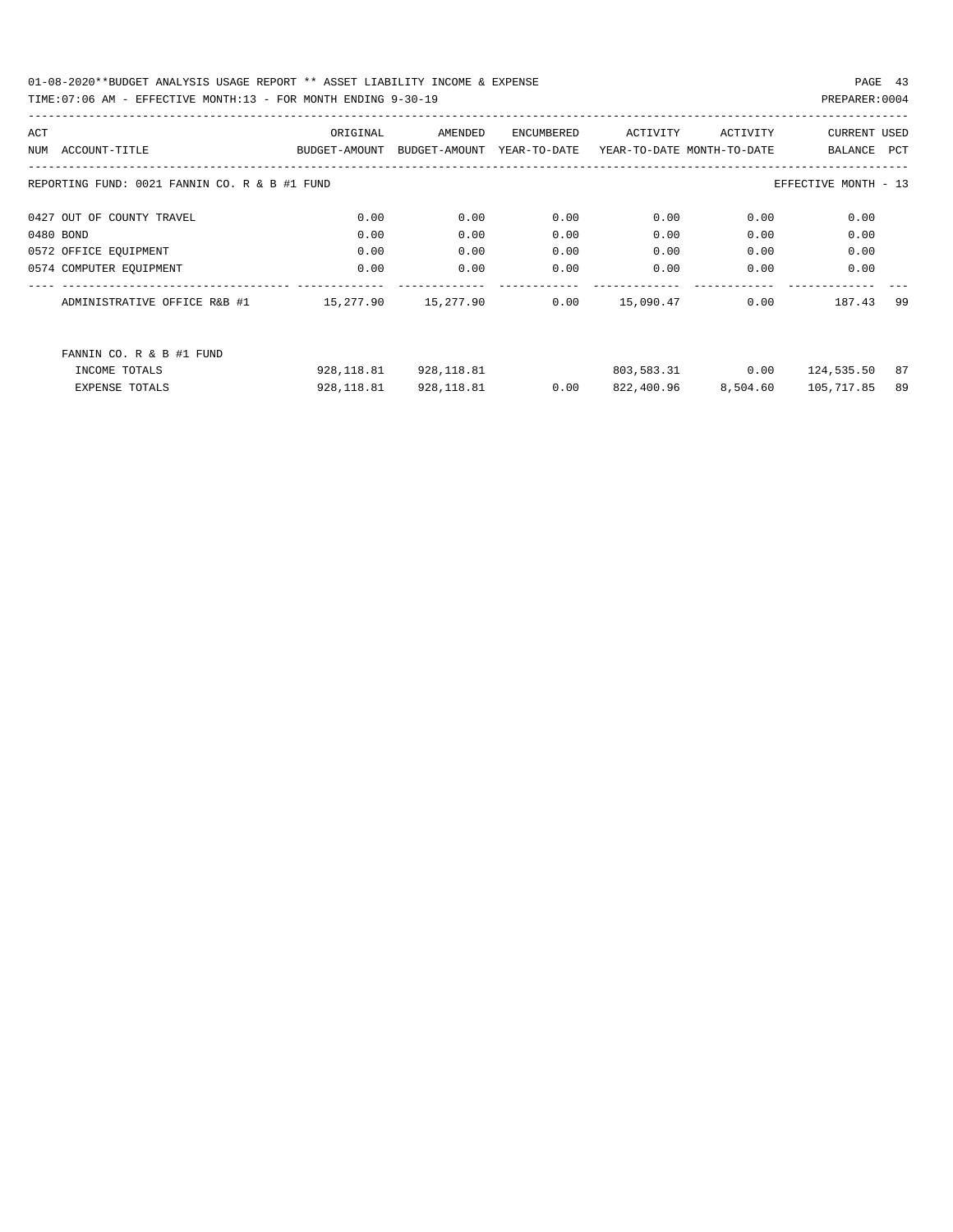|     | 01-08-2020**BUDGET ANALYSIS USAGE REPORT ** ASSET LIABILITY INCOME & EXPENSE<br>PAGE 44<br>TIME: 07:06 AM - EFFECTIVE MONTH: 13 - FOR MONTH ENDING 9-30-19<br>PREPARER: 0004 |           |                                                                                |               |                        |                                        |                                      |  |  |  |  |
|-----|------------------------------------------------------------------------------------------------------------------------------------------------------------------------------|-----------|--------------------------------------------------------------------------------|---------------|------------------------|----------------------------------------|--------------------------------------|--|--|--|--|
| ACT | NUM ACCOUNT-TITLE                                                                                                                                                            | ORIGINAL  | AMENDED<br>BUDGET-AMOUNT BUDGET-AMOUNT YEAR-TO-DATE YEAR-TO-DATE MONTH-TO-DATE | ENCUMBERED    | ACTIVITY               | ACTIVITY                               | <b>CURRENT USED</b><br>BALANCE PCT   |  |  |  |  |
|     | --------------------------------------<br>REPORTING FUND: 0022 FANNIN CO. R & B #2 FUND                                                                                      |           |                                                                                |               |                        |                                        | EFFECTIVE MONTH - 13                 |  |  |  |  |
|     | 0100 PAYROLL                                                                                                                                                                 |           |                                                                                |               |                        |                                        |                                      |  |  |  |  |
|     | 0100 PAYROLL                                                                                                                                                                 |           |                                                                                |               | 0.00                   | 0.00                                   | 0.00                                 |  |  |  |  |
|     | PAYROLL                                                                                                                                                                      |           |                                                                                |               | 0.00                   | 0.00                                   | 0.00                                 |  |  |  |  |
|     | 0102 A/P CLEARING                                                                                                                                                            |           |                                                                                |               |                        |                                        |                                      |  |  |  |  |
|     | 0100 A/P CLEARING                                                                                                                                                            |           |                                                                                |               | 0.00                   | 0.00                                   | 0.00                                 |  |  |  |  |
|     | A/P CLEARING                                                                                                                                                                 |           |                                                                                |               | 0.00                   | 0.00                                   | 0.00                                 |  |  |  |  |
|     | 0103 CASH                                                                                                                                                                    |           |                                                                                |               |                        |                                        |                                      |  |  |  |  |
|     |                                                                                                                                                                              |           |                                                                                |               |                        |                                        |                                      |  |  |  |  |
|     | 0100 R&B#2- COMBINED FUNDS CHECKING<br>0175 TEXPOOL                                                                                                                          |           |                                                                                |               | 6,305.13               | 167,697.06   0.00   262,763.86<br>0.00 | 259,355.50                           |  |  |  |  |
|     |                                                                                                                                                                              |           |                                                                                |               |                        |                                        |                                      |  |  |  |  |
|     | CASH                                                                                                                                                                         |           |                                                                                |               | 174,002.19             | 0.00                                   | 522,119.36                           |  |  |  |  |
|     | 0120 RECEIVABLES                                                                                                                                                             |           |                                                                                |               |                        |                                        |                                      |  |  |  |  |
|     | 0311 TAXES RECEIVABLE                                                                                                                                                        |           |                                                                                |               | 5,690.26               | 0.00                                   | 41,096.44                            |  |  |  |  |
|     | 0312 DUE FROM OTHER GOVERNMENT                                                                                                                                               |           |                                                                                |               | 13,502.28              | 0.00                                   | 22,822.14                            |  |  |  |  |
|     | 0313 DUE FROM OTHER FUNDS                                                                                                                                                    |           |                                                                                |               | 413.63                 | 0.00                                   | 4,089.81                             |  |  |  |  |
|     | 0315 INVENTORY ASSET                                                                                                                                                         |           |                                                                                |               | 10,034.78              | 0.00<br>----------                     | 54,009.30<br>----------              |  |  |  |  |
|     | RECEIVABLES                                                                                                                                                                  |           |                                                                                |               | 29,640.95              | 0.00                                   | 122,017.69                           |  |  |  |  |
|     | 0200 LIABILITY ACCOUNT                                                                                                                                                       |           |                                                                                |               |                        |                                        |                                      |  |  |  |  |
|     | 0150 ACCRUED SALARY PAYABLE                                                                                                                                                  |           |                                                                                |               | 328.01                 |                                        | $0.00$ 11,285.41                     |  |  |  |  |
|     | 0155 ACCRUED FRINGE BENEFITS                                                                                                                                                 |           |                                                                                |               | 446.55                 | 0.00                                   | 6,055.57                             |  |  |  |  |
|     | 0200 DEFERRED TAX REVENUE                                                                                                                                                    |           |                                                                                |               | 5,712.03               | 0.00                                   | 39,351.80                            |  |  |  |  |
|     | 0900 SYSTEM ADDED LIABILITY LINE-ITEM                                                                                                                                        |           |                                                                                |               |                        | 21, 189.85 21, 189.85 21, 189.85       |                                      |  |  |  |  |
|     | 0910 SYSTEM ADDED LIABILITY LINE-ITEM                                                                                                                                        |           |                                                                                |               | 0.00                   | 0.00                                   | 0.00                                 |  |  |  |  |
|     | LIABILITY ACCOUNT                                                                                                                                                            |           |                                                                                |               | ---------<br>27,676.44 | ------------                           | -------------<br>21,189.85 77,882.63 |  |  |  |  |
|     | 0207 DUE TO FUND                                                                                                                                                             |           |                                                                                |               |                        |                                        |                                      |  |  |  |  |
|     |                                                                                                                                                                              |           |                                                                                |               |                        |                                        |                                      |  |  |  |  |
|     | 0070 DUE TO RIGHT OF WAY                                                                                                                                                     |           | ______________                                                                 | ------------- |                        | $0.00$ 0.00<br>------------            | 0.00                                 |  |  |  |  |
|     | DUE TO FUND                                                                                                                                                                  |           |                                                                                |               | 0.00                   | 0.00                                   | 0.00                                 |  |  |  |  |
|     | 0271 EQUITY ACCOUNT                                                                                                                                                          |           |                                                                                |               |                        |                                        |                                      |  |  |  |  |
|     | 0200 EQUITY ACCOUNT                                                                                                                                                          |           |                                                                                |               |                        | 42,719.38 0.00 433,007.10              |                                      |  |  |  |  |
|     | EQUITY ACCOUNT                                                                                                                                                               |           |                                                                                |               |                        | 42,719.38 0.00 433,007.10              |                                      |  |  |  |  |
|     | 0300 TOTAL REV/TRANSFERS                                                                                                                                                     |           |                                                                                |               |                        |                                        |                                      |  |  |  |  |
|     | 0122 BEGINNING CASH BALANCE                                                                                                                                                  |           | 19,487.52 19,487.52                                                            |               | 0.00                   |                                        | $0.00$ 19,487.52<br>0 <sub>0</sub>   |  |  |  |  |
|     | -----------------------------<br>TOTAL REV/TRANSFERS                                                                                                                         | 19,487.52 | 19,487.52                                                                      | 0.00          | 0.00                   | 0.00                                   | 19,487.52<br>0 <sub>0</sub>          |  |  |  |  |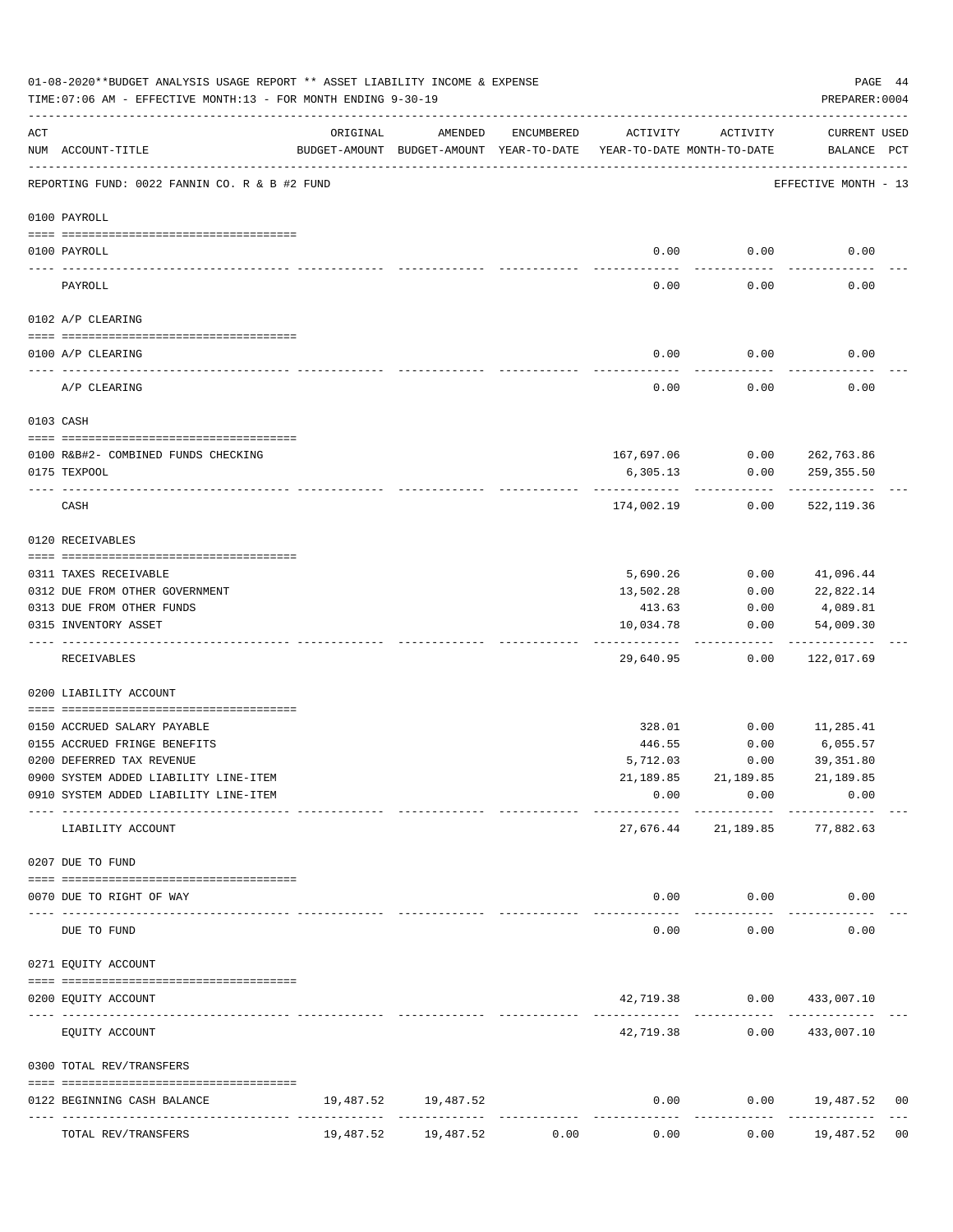|     | 01-08-2020**BUDGET ANALYSIS USAGE REPORT ** ASSET LIABILITY INCOME & EXPENSE<br>TIME: 07:06 AM - EFFECTIVE MONTH: 13 - FOR MONTH ENDING 9-30-19 |                                               |                                                                                |            |                                       |                   | PAGE 45<br>PREPARER: 0004                                   |  |
|-----|-------------------------------------------------------------------------------------------------------------------------------------------------|-----------------------------------------------|--------------------------------------------------------------------------------|------------|---------------------------------------|-------------------|-------------------------------------------------------------|--|
| ACT | NUM ACCOUNT-TITLE                                                                                                                               | ORIGINAL                                      | AMENDED<br>BUDGET-AMOUNT BUDGET-AMOUNT YEAR-TO-DATE YEAR-TO-DATE MONTH-TO-DATE | ENCUMBERED |                                       | ACTIVITY ACTIVITY | <b>CURRENT USED</b><br>BALANCE PCT                          |  |
|     | REPORTING FUND: 0022 FANNIN CO. R & B #2 FUND                                                                                                   |                                               |                                                                                |            |                                       |                   | EFFECTIVE MONTH - 13                                        |  |
|     | 0310 PROPERTY TAXES                                                                                                                             |                                               |                                                                                |            |                                       |                   |                                                             |  |
|     | 0110 CURRENT TAXES                                                                                                                              |                                               |                                                                                |            |                                       |                   | 569,310.52 569,310.52 557,861.61 0.00 11,448.91 98          |  |
|     | 0120 DELINQUENT TAXES                                                                                                                           |                                               | 12,000.00   12,000.00                                                          |            |                                       |                   |                                                             |  |
|     | PROPERTY TAXES                                                                                                                                  |                                               |                                                                                |            |                                       |                   | .<br>581,310.52 581,310.52 0.00 574,066.48 0.00 7,244.04 99 |  |
|     |                                                                                                                                                 |                                               |                                                                                |            |                                       |                   |                                                             |  |
|     | 0318 OTHER TAXES                                                                                                                                |                                               |                                                                                |            |                                       |                   |                                                             |  |
|     | 0120 PAY N LIEU TAX/GRASSLAND                                                                                                                   | 1,700.00                                      | 1,700.00                                                                       |            |                                       |                   | 2,011.18 0.00 311.18+118                                    |  |
|     | 0121 PAY N LIEU TAX/UPPER TRINITY                                                                                                               | 0.00                                          | 0.00                                                                           |            | 1,017.41                              |                   | $0.00$ $1,017.41+$                                          |  |
|     | 0160 SALES TAX REVENUES                                                                                                                         | 48,000.00                                     | 48,000.00                                                                      |            | 65,036.20                             | 0.00              | 17,036.20+ 135                                              |  |
|     | OTHER TAXES                                                                                                                                     | 49,700.00                                     |                                                                                |            | $49,700.00$ $0.00$ $68,064.79$ $0.00$ |                   | 18,364.79+ 137                                              |  |
|     | 0321 FEES OF TAX COLLECTOR                                                                                                                      |                                               |                                                                                |            |                                       |                   |                                                             |  |
|     |                                                                                                                                                 |                                               |                                                                                |            |                                       |                   |                                                             |  |
|     | 0200 CAR REGISTRATION/SALES TAX<br>0300 COUNTY'S ADDITIONAL \$10                                                                                | 80,000.00 80,000.00<br>65,000.00              | 65,000.00                                                                      |            | 83,306.09                             |                   | 85,557.27 0.00 5,557.27+ 107<br>$0.00$ 18, 306.09+ 128      |  |
|     |                                                                                                                                                 |                                               |                                                                                |            |                                       | ------------      |                                                             |  |
|     | FEES OF TAX COLLECTOR                                                                                                                           | $145,000.00$ $145,000.00$ $0.00$ $168,863.36$ |                                                                                |            |                                       | 0.00              | 23,863.36+ 116                                              |  |
|     | 0330 GRANTS                                                                                                                                     |                                               |                                                                                |            |                                       |                   |                                                             |  |
|     | 0200 FEMA GRANT                                                                                                                                 |                                               |                                                                                |            |                                       |                   | $0.00$ $0.00$ $12,212.09$ $0.00$ $12,212.09$                |  |
|     | GRANTS                                                                                                                                          |                                               |                                                                                |            |                                       |                   | $0.00$ $0.00$ $0.00$ $12,212.09$ $0.00$ $12,212.09$         |  |
|     | 0350 FINES                                                                                                                                      |                                               |                                                                                |            |                                       |                   |                                                             |  |
|     | 0403 COUNTY CLERK FINES                                                                                                                         |                                               | 8,500.00 8,500.00                                                              |            |                                       |                   | 6,053.48   0.00   2,446.52   71                             |  |
|     | 0450 DISTRICT CLERK FINES                                                                                                                       | 8,500.00                                      | 8,500.00                                                                       |            | 10,423.50                             | 0.00              | 1,923.50+ 123                                               |  |
|     | 0455 J. P. #1 FINES                                                                                                                             | 4,750.00                                      | 4,750.00                                                                       |            | 9,941.46                              | 0.00              | 5,191.46+ 209                                               |  |
|     | 0456 J. P. #2 FINES                                                                                                                             | 2,000.00                                      | 2,000.00                                                                       |            | 1,583.60                              | 0.00              | 416.40 79                                                   |  |
|     | 0457 J. P. #3 FINES                                                                                                                             | 2,750.00                                      | 2,750.00<br>.                                                                  |            | 4,629.68<br>--------------            | ------------      | $0.00$ 1,879.68+ 168                                        |  |
|     | FINES                                                                                                                                           | 26,500.00                                     |                                                                                |            |                                       |                   | $6, 131.72 + 123$                                           |  |
|     | 0360 INTEREST EARNINGS                                                                                                                          |                                               |                                                                                |            |                                       |                   |                                                             |  |
|     | 0100 INTEREST EARNINGS                                                                                                                          |                                               | 3,500.00 3,500.00                                                              |            |                                       |                   | 5,767.19   0.00   2,267.19+ 165                             |  |
|     | INTEREST EARNINGS                                                                                                                               |                                               | $3,500.00$ $3,500.00$ $0.00$ $5,767.19$ 0.00                                   |            |                                       |                   | $2, 267.19 + 165$                                           |  |
|     | 0364 SALE OF EQUIPMENT                                                                                                                          |                                               |                                                                                |            |                                       |                   |                                                             |  |
|     | --------------------------------------<br>0163 SALE OF EQUIPMENT                                                                                |                                               | 5,000.00 5,000.00                                                              |            |                                       |                   | 17,572.50 0.00 12,572.50+351                                |  |
|     | SALE OF EQUIPMENT                                                                                                                               |                                               |                                                                                |            |                                       |                   | 5,000.00 5,000.00 0.00 17,572.50 0.00 12,572.50 + 351       |  |
|     | 0370 MISCELLANEOUS REVENUES                                                                                                                     |                                               |                                                                                |            |                                       |                   |                                                             |  |
|     |                                                                                                                                                 |                                               |                                                                                |            | 9,864.17                              | 0.00              |                                                             |  |
|     | 0120 STATE LATERAL ROAD<br>0125 TDT WEIGHT FEES                                                                                                 | 20,000.00                                     | 20,000.00<br>13,000.00 13,000.00                                               |            | 24,076.87                             |                   | 10,135.83 49<br>$0.00$ 11,076.87+185                        |  |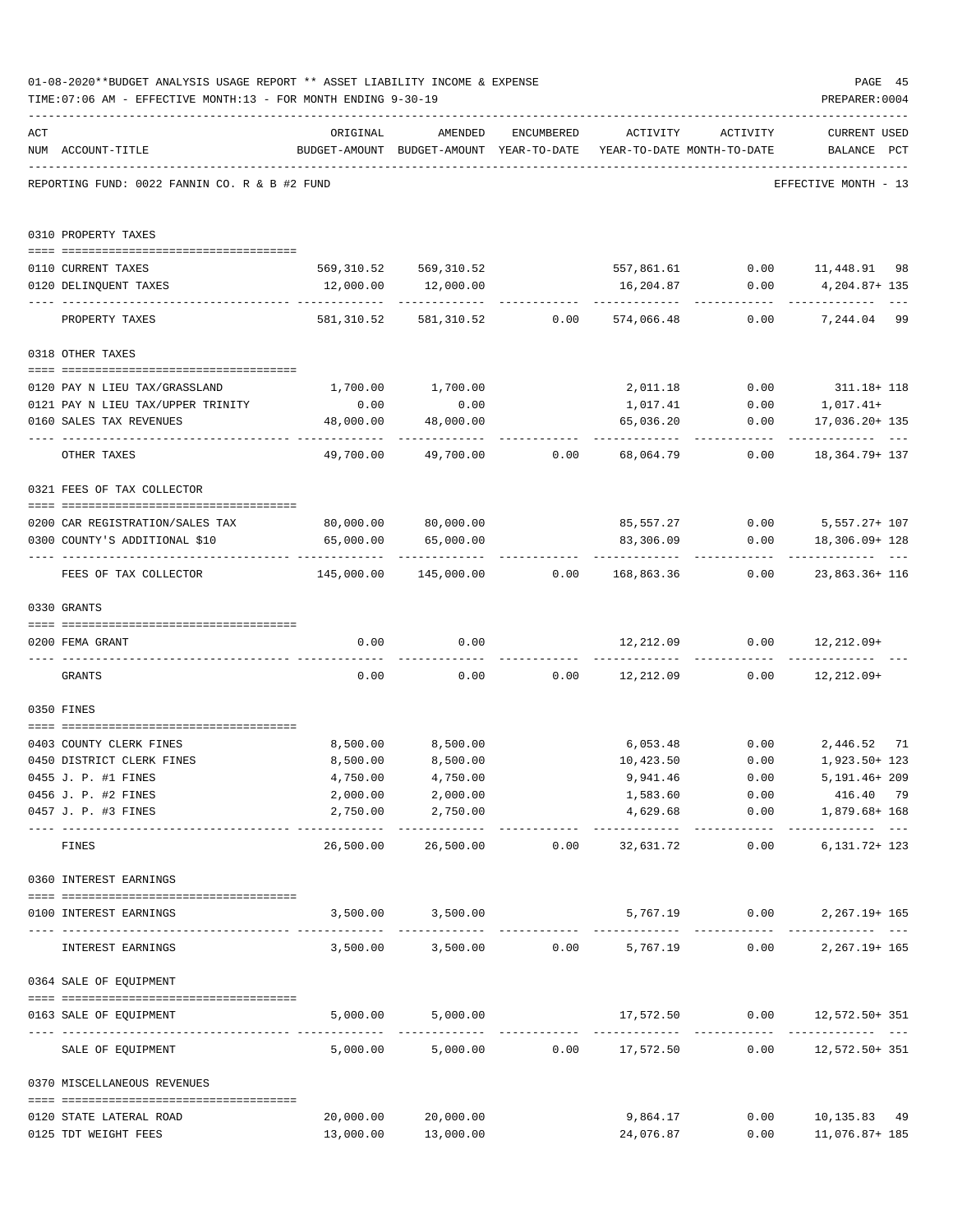| ACT<br>NUM ACCOUNT-TITLE             |                                               | ORIGINAL<br>BUDGET-AMOUNT | AMENDED<br>BUDGET-AMOUNT YEAR-TO-DATE | ENCUMBERED   | ACTIVITY<br>YEAR-TO-DATE MONTH-TO-DATE | ACTIVITY                                                     | CURRENT USED<br>BALANCE PCT |                |
|--------------------------------------|-----------------------------------------------|---------------------------|---------------------------------------|--------------|----------------------------------------|--------------------------------------------------------------|-----------------------------|----------------|
|                                      | REPORTING FUND: 0022 FANNIN CO. R & B #2 FUND |                           |                                       |              |                                        |                                                              | EFFECTIVE MONTH - 13        |                |
|                                      | 0130 REFUNDS & MISCELLANEOUS                  | 0.00                      | 0.00                                  |              | 504.00                                 | 0.00                                                         | $504.00+$                   |                |
|                                      | 0131 AUTOMOBILE INSURANCE LOSS PAYMENT        | 0.00                      | 0.00                                  |              | 0.00                                   | 0.00                                                         | 0.00                        |                |
| 0140 PROCEEDS OF LOAN                |                                               | 0.00                      | 0.00                                  |              | 0.00                                   | 0.00                                                         | 0.00                        |                |
|                                      | 0145 REIMBURSEMENT OF MATERIALS               | 7,000.00                  | 7,000.00                              |              | 15,753.86                              | 0.00                                                         | 8,753.86+225                |                |
|                                      | 0150 TRENTON HIGH MEADOWS SUBDIVISION         | 4,000.00                  | 4,000.00                              |              | 7,000.00                               | 0.00                                                         | $3,000.00+175$              |                |
|                                      | MISCELLANEOUS REVENUES                        | 44,000.00                 | 44,000.00                             | 0.00         | 57,198.90                              | 0.00                                                         | 13,198.90+ 130              |                |
| 0509 CONTINGENCY                     |                                               |                           |                                       |              |                                        |                                                              |                             |                |
| 0475 CONTINGENCY                     |                                               | 10,000.00                 | 0.00                                  | 0.00         | 0.00                                   | 0.00                                                         | 0.00                        |                |
| CONTINGENCY                          |                                               | 10,000.00                 | 0.00                                  | 0.00         | 0.00                                   | 0.00                                                         | 0.00                        |                |
| 0622 ROAD & BRIDGE 2                 |                                               |                           |                                       |              |                                        |                                                              |                             |                |
| 0100 COMPENSATION PAY                |                                               | 0.00                      | 0.00                                  | 0.00         | 0.00                                   | 0.00                                                         | 0.00                        |                |
|                                      | 0101 SALARY ELECTED OFFICIAL                  | 62,720.97                 | 62,720.97                             | 0.00         | 62,721.10                              | 0.00                                                         | $0.13 - 100$                |                |
| 0105 SALARY SECRETARY                |                                               | 0.00                      | 0.00                                  | 0.00         | 0.00                                   | 0.00                                                         | 0.00                        |                |
|                                      | 0106 SALARY PRECINCT EMPLOYEES 223,167.69     |                           | 223, 167.69                           | 0.00         | 216,587.53                             | 0.00                                                         | 6,580.16                    | 97             |
|                                      | 0107 REGULAR-TEMP. PART-TIME                  | 0.00                      | 0.00                                  | 0.00         | 0.00                                   | 0.00                                                         | 0.00                        |                |
| 0199 TOTAL SALARIES                  |                                               | 285,888.66                | 285,888.66                            | 0.00         | 279,308.63                             | 0.00                                                         | 6,580.03                    | 98             |
| 0201 SOCIAL SECURITY TAXES           |                                               | 17,762.30                 | 17,762.30                             | 0.00         | 16,604.15                              | 0.00                                                         | 1,158.15                    | 93             |
| 0202 GROUP HEALTH INSURANCE          |                                               | 91,800.96                 | 91,800.96                             | 0.00         | 90,356.12                              | 0.00                                                         | 1,444.84                    | 98             |
| 0203 RETIREMENT                      |                                               | 32,705.66                 | 32,705.66                             | 0.00         | 31,936.95                              | 0.00                                                         | 768.71                      | 98             |
| 0204 WORKERS' COMPENSATION           |                                               | 9,374.50                  | 9,374.50                              | 0.00         | 7,018.26                               | 0.00                                                         | 2,356.24                    | 75             |
| 0205 MEDICARE TAX                    |                                               | 4,154.09                  | 4,154.09                              | 0.00         | 3,883.16                               | 0.00                                                         | 270.93                      | 93             |
| 0206 UNEMPLOYMENT EXPENSE            |                                               | 0.00                      | 0.00                                  | 0.00         | 0.00                                   | 0.00                                                         | 0.00                        |                |
|                                      | 0299 TOTAL EMPLOYEE BENEFITS                  | 155,797.51 155,797.51     |                                       | 0.00         | 149,798.64                             | 0.00                                                         | 5,998.87                    | 96             |
| 0312 CONTRACT LABOR                  |                                               | 0.00                      | 0.00                                  | 0.00         | 0.00                                   | 0.00                                                         | 0.00                        |                |
|                                      | 0314 EMPLOYEE PHYSICALS/DOT TESTING           | 400.00                    | 400.00                                | 0.00         | 340.00                                 | 0.00                                                         | 60.00                       | 85             |
| 0340 SHOP SUPPLIES                   |                                               | 4,000.00                  | 4,000.00                              | 0.00         | 3,787.20                               | 358.42                                                       | 212.80                      | 95             |
|                                      | 0341 R & B MAT. ROCK & GRAVEL                 | 146,307.00                | 146,307.00                            | 0.00         | 129,869.70                             |                                                              | 3,493.12 16,437.30          | 89             |
| 0342 R & B MAT. CULVERTS             |                                               | 15,000.00                 | 15,340.81                             | 0.00         | 15,340.81                              | 0.00                                                         | 0.00 100                    |                |
|                                      | 0343 R & B MAT. HARDWRE & LUMB                | 6,000.00                  | 4,704.95                              | 0.00         | 90.37                                  | 51.87                                                        | 4,614.58                    | 02             |
|                                      | 0344 R & B MAT. ASPHALT/RD OIL                | 42,000.00                 | 46,000.00                             | 0.00         | 20,050.22                              | 15,179.90                                                    | 25,949.78                   | 44             |
| 0345 CHEMICALS                       |                                               | 1,000.00                  | 68.78                                 | 0.00         | 0.00                                   | 0.00                                                         | 68.78                       | 0 <sub>0</sub> |
| 0346 CETRZ EXPENDITURES              |                                               | 0.00                      | 0.00                                  | 0.00         | 0.00                                   | 0.00                                                         | 0.00                        |                |
| 0350 DEBRIS REMOVAL<br>0395 UNIFORMS |                                               | 0.00<br>2,800.00          | 0.00<br>3,480.00                      | 0.00<br>0.00 | 0.00<br>3,458.14                       | 0.00<br>258.18                                               | 0.00<br>21.86               | 99             |
| 0399 TOTAL R&B MATERIALS             |                                               |                           |                                       |              |                                        | 217,507.00 220,301.54 0.00 172,936.44 19,341.49 47,365.10 78 |                             | $- - -$        |
| 0400 LEGAL FEES                      |                                               | 0.00                      | 0.00                                  | 0.00         | 0.00                                   | 0.00                                                         | 0.00                        |                |
| 0420 UTILITY TELEPHONE               |                                               | 1,900.00                  | 1,900.00                              | 0.00         | 1,750.00                               | 0.00                                                         | 150.00                      | 92             |
| 0421 CELL PHONE ALLOWANCE            |                                               | 600.00                    | 600.00                                | 0.00         | 600.00                                 | 0.00                                                         | 0.00 100                    |                |
|                                      | 0427 OUT OF COUNTY TRAVEL/TRAINING            | 800.00                    | 2,390.41                              | 0.00         | 2,390.41                               | 0.00                                                         | 0.00 100                    |                |
|                                      | 0430 BIDS, NOTICES & PERMITS                  | 1,000.00                  | 1,000.00                              | 0.00         | 154.46                                 | 0.00                                                         | 845.54                      | 15             |
| 0435 PRINTING                        |                                               | 100.00                    | 100.00                                | 0.00         | 75.00                                  | 0.00                                                         | 25.00                       | 75             |
| 0440 UTILITY ELECTRICITY             |                                               | 2,000.00                  | 1,922.00                              | 0.00         | 1,578.41                               | 0.00                                                         | 343.59                      | 82             |
| 0441 UTILITY GAS                     |                                               | 750.00                    | 808.00                                | 0.00         | 841.41                                 | 49.51                                                        | $33.41 - 104$               |                |
|                                      |                                               |                           |                                       |              |                                        |                                                              |                             |                |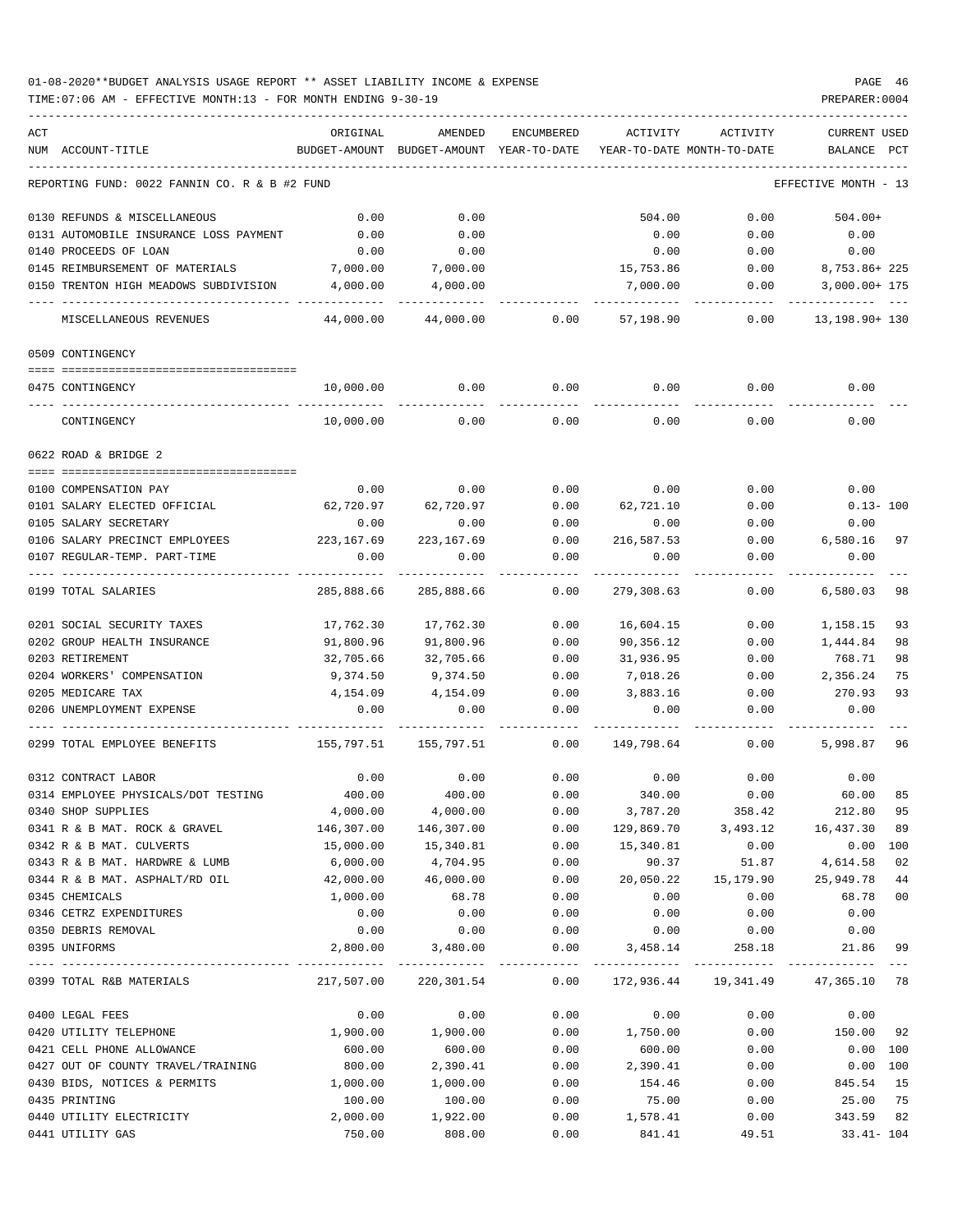TIME:07:06 AM - EFFECTIVE MONTH:13 - FOR MONTH ENDING 9-30-19 PREPARER:0004

| ACT |                                                     | ORIGINAL           | AMENDED                                  | ENCUMBERED   | ACTIVITY                   | ACTIVITY     | <b>CURRENT USED</b>    |     |
|-----|-----------------------------------------------------|--------------------|------------------------------------------|--------------|----------------------------|--------------|------------------------|-----|
|     | NUM ACCOUNT-TITLE                                   |                    | BUDGET-AMOUNT BUDGET-AMOUNT YEAR-TO-DATE |              | YEAR-TO-DATE MONTH-TO-DATE |              | BALANCE PCT            |     |
|     | REPORTING FUND: 0022 FANNIN CO. R & B #2 FUND       |                    |                                          |              |                            |              | EFFECTIVE MONTH - 13   |     |
|     |                                                     |                    |                                          |              |                            |              |                        |     |
|     | 0442 UTILITY WATER                                  | 940.00             | 960.00                                   | 0.00         | 958.16                     | 80.24        | 1.84 100               |     |
|     | 0443 TRASH PICKUP                                   | 1,300.00           | 1,300.00                                 | 0.00         | 992.25                     | 0.00         | 307.75                 | 76  |
|     | 0447 REPEATER SERVICE CONTRACT                      | 708.97             | 708.97                                   | 0.00         | 708.97                     | 0.00         | 0.00 100               |     |
|     | 0450 R&M BUILDING                                   | 2,000.00           | 2,615.05                                 | 0.00         | 2,663.02                   | 47.97        | $47.97 - 102$          |     |
|     | 0453 COMPUTER SOFTWARE                              | 0.00               | 0.00                                     | 0.00         | 0.00                       | 0.00         | 0.00                   |     |
|     | 0457 R & M MACHINERY GAS & OIL                      | 70,000.00          | 80,000.00                                | 0.00         | 76,759.36                  | 31.03        | 3,240.64               | 96  |
|     | 0458 R & M MACHINERY PARTS                          | 25,000.00          | 75,000.00                                | 0.00         | 70,490.06                  | 1,020.29     | 4,509.94               | 94  |
|     | 0459 R & M MACH. TIRES & TUBES                      | 15,000.00          | 15,000.00                                | 0.00         | 13,318.92                  | 619.32       | 1,681.08               | 89  |
|     | 0460 EQUIPMENT RENTAL/LEASE                         | 0.00               | 0.00                                     | 0.00         | 0.00                       | 0.00         | 0.00                   |     |
|     | 0480 BOND                                           | 178.00             | 178.00                                   | 0.00         | 178.00                     | 0.00         | 0.00                   | 100 |
|     | 0481 DUES                                           | 0.00               | 0.00                                     | 0.00         | 0.00                       | 0.00         | 0.00                   |     |
|     | 0482 INSURANCE                                      | 8,500.00           | 8,500.00                                 | 0.00         | 8,320.80                   | 0.00         | 179.20                 | 98  |
|     | 0485 PRISONER SUPPLIES                              | 0.00               | 0.00                                     | 0.00         | 0.00                       | 0.00         | 0.00                   |     |
|     | 0488 FANNIN RURAL RAIL DISTRICT                     | 0.00               | 0.00                                     | 0.00         | 0.00                       | 0.00         | 0.00                   |     |
|     | 0490 MISCELLANEOUS                                  | 1,000.00           | 0.00                                     | 0.00         | 0.00                       | 0.00         | 0.00                   |     |
|     | 0491 SOIL & WATER CONSERVATION                      | 250.00             | 250.00                                   | 0.00         | 250.00                     | 0.00         | 0.00 100               |     |
|     | 0492 TDRA FLOOD CASH MATCH                          | 0.00               | 0.00                                     | 0.00         | 0.00                       | 0.00         | 0.00                   |     |
|     | 0493 TRENTON HIGH MEADOWS SUBDIVISION               | 4,000.00           | 0.00                                     | 0.00         | 0.00                       | 0.00         | 0.00                   |     |
|     | 0494 FLOOD CONTROL SITE MAINTENANCE                 | 4,000.00           | 4,000.00                                 | 0.00         | 4,000.00                   | 0.00         | 0.00 100               |     |
|     | 0495 PIPELINE SALES TAX REIMBURSEMENT               | 0.00               | 0.00                                     | 0.00         | 0.00                       | 0.00         | 0.00                   |     |
|     | 0496 TCOG HAZARDOUS WASTEMATCH                      | 0.00               | 0.00                                     | 0.00         | 0.00                       | 0.00         | 0.00                   |     |
|     | 0499 TOTAL SER.& OTHER CHARGES                      |                    | 140,026.97 197,232.43                    | 0.00         | 186,029.23                 | 1,848.36     | 11,203.20              | 94  |
|     | 0500 LAND                                           |                    |                                          |              | 0.00                       | 0.00         | 0.00                   |     |
|     | 0535 BUILDING                                       |                    |                                          |              | 0.00                       | 0.00         | 0.00                   |     |
|     | 0562 LAND/BUILDING                                  | 0.00               | 0.00                                     | 0.00         | 0.00                       | 0.00         | 0.00                   |     |
|     | 0570 COMPUTER EQUIPMENT                             | 0.00               | 0.00                                     | 0.00         | 0.00                       | 0.00         | 0.00                   |     |
|     | 0571 PURCHASE OF MACH./EQUIP.                       | 50,000.00          | 0.00                                     | 0.00         | 0.00                       | 0.00         | 0.00                   |     |
|     | 0573 RADIO EQUIPMENT                                | 0.00               | 0.00                                     | 0.00         | 0.00                       | 0.00         | 0.00                   |     |
|     | 0575 LAND/BUILDING                                  |                    |                                          |              | 0.00                       | 0.00         | 0.00                   |     |
|     | 0580 PRECINCT BRIDGE                                | 0.00               | 0.00                                     | 0.00         | 0.00                       | 0.00         | 0.00                   |     |
|     | 0599 CAPITAL OUTLAY                                 | 50,000.00          | 0.00                                     | 0.00         | 0.00                       | 0.00         | 0.00                   |     |
|     | ROAD & BRIDGE 2                                     | 849,220.14         | 859,220.14                               | 0.00         | 788,072.94                 | 21,189.85    | 71,147.20              | 92  |
|     | 0625 ADMINISTRATIVE OFFICE R&B #2                   |                    |                                          |              |                            |              |                        |     |
|     |                                                     |                    |                                          |              |                            |              |                        |     |
|     | 0105 SALARY SECRETARY<br>0201 SOCIAL SECURITY TAXES | 9,881.28           | 9,881.28                                 | 0.00         | 9,881.30                   | 0.00         | $0.02 - 100$           |     |
|     | 0202 GROUP HEALTH INSURANCE                         | 612.64<br>2,868.78 | 612.64                                   | 0.00<br>0.00 | 439.08                     | 0.00<br>0.00 | 173.56<br>$8.12 - 100$ | 72  |
|     | 0203 RETIREMENT                                     | 1,130.42           | 2,868.78                                 |              | 2,876.90                   |              | $0.61$ 100             |     |
|     | 0204 WORKERS' COMPENSATION                          | 41.50              | 1,130.42<br>41.50                        | 0.00<br>0.00 | 1,129.81<br>27.30          | 0.00<br>0.00 | 14.20                  | 66  |
|     | 0205 MEDICARE TAX                                   | 143.28             | 143.28                                   | 0.00         | 102.80                     | 0.00         | 40.48                  | 72  |
|     | 0310 OFFICE SUPPLIES                                | 100.00             | 160.00                                   | 0.00         | 159.61                     | 0.00         | 0.39 100               |     |
|     | 0311 POSTAL EXPENSES                                | 0.00               | 0.00                                     | 0.00         | 0.00                       | 0.00         | 0.00                   |     |
|     | 0353 COMPUTER EXPENSE                               | 500.00             | 440.00                                   | 0.00         | 439.97                     | 0.00         | $0.03$ 100             |     |
|     | 0427 OUT OF COUNTY TRAVEL                           | 0.00               | 0.00                                     | 0.00         | 0.00                       | 0.00         | 0.00                   |     |
|     | 0480 BOND                                           | 0.00               | 0.00                                     | 0.00         | 0.00                       | 0.00         | 0.00                   |     |
|     | 0572 OFFICE EQUIPMENT                               | 0.00               | 0.00                                     | 0.00         | 0.00                       | 0.00         | 0.00                   |     |
|     | 0574 COMPUTER EQUIPMENT                             | 0.00               | 0.00                                     | 0.00         | 0.00                       | 0.00         | 0.00                   |     |
|     |                                                     |                    |                                          |              |                            |              |                        |     |

ADMINISTRATIVE OFFICE R&B #2 15,277.90 15,277.90 0.00 15,056.77 0.00 221.13 99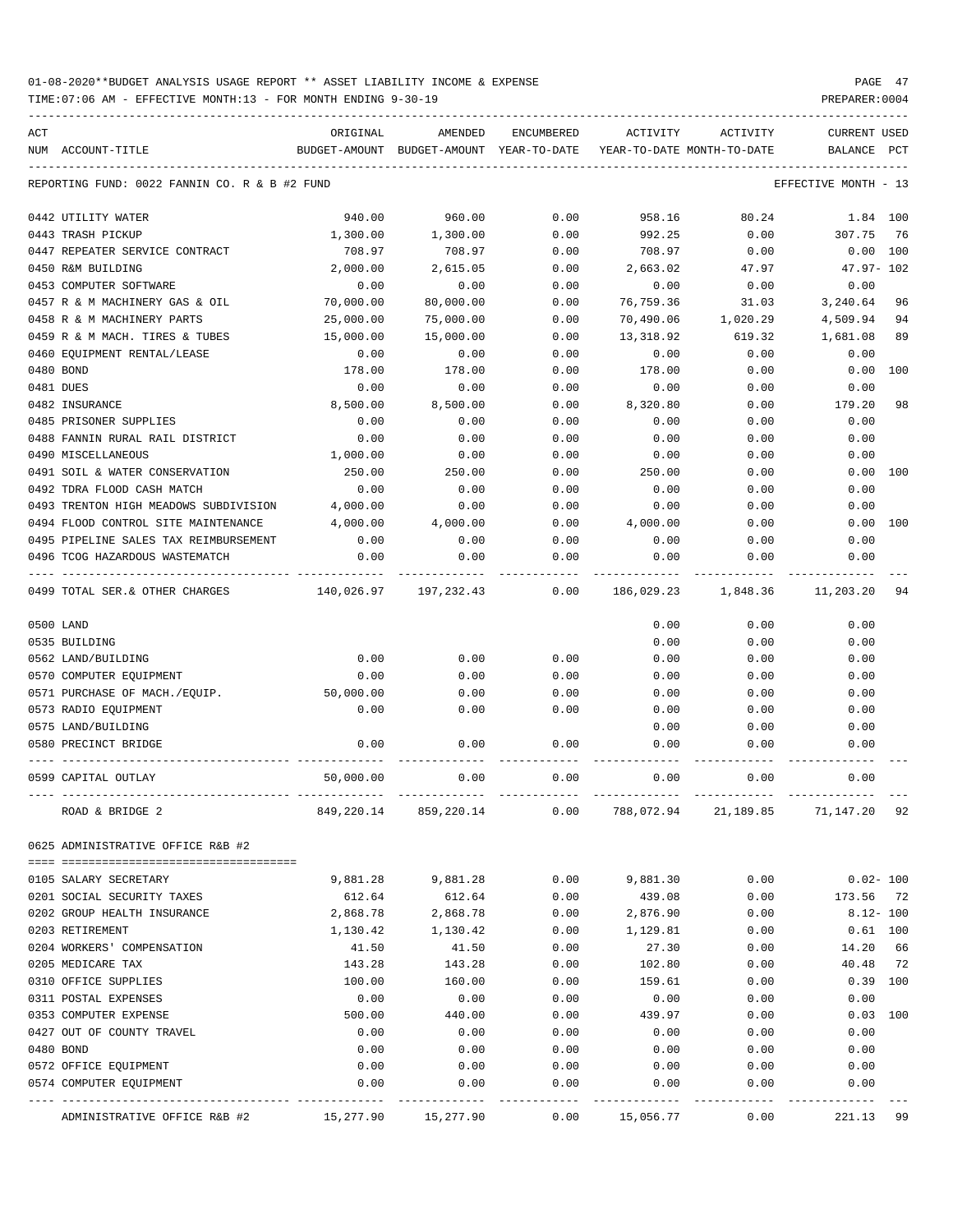|     | 01-08-2020**BUDGET ANALYSIS USAGE REPORT ** ASSET LIABILITY INCOME & EXPENSE<br>TIME: 07:06 AM - EFFECTIVE MONTH: 13 - FOR MONTH ENDING 9-30-19 |               |               |              |            |                            | PAGE 48<br>PREPARER: 0004 |     |
|-----|-------------------------------------------------------------------------------------------------------------------------------------------------|---------------|---------------|--------------|------------|----------------------------|---------------------------|-----|
| ACT |                                                                                                                                                 | ORIGINAL      | AMENDED       | ENCUMBERED   | ACTIVITY   | ACTIVITY                   | <b>CURRENT USED</b>       |     |
|     | NUM ACCOUNT-TITLE                                                                                                                               | BUDGET-AMOUNT | BUDGET-AMOUNT | YEAR-TO-DATE |            | YEAR-TO-DATE MONTH-TO-DATE | BALANCE                   | PCT |
|     | REPORTING FUND: 0022 FANNIN CO. R & B #2 FUND                                                                                                   |               |               |              |            |                            | EFFECTIVE MONTH - 13      |     |
|     | FANNIN CO. R & B #2 FUND                                                                                                                        |               |               |              |            |                            |                           |     |
|     | INCOME TOTALS                                                                                                                                   | 874,498.04    | 874,498.04    |              | 936,377.03 | 0.00                       | 61,878.99+ 107            |     |
|     | <b>EXPENSE TOTALS</b>                                                                                                                           | 874,498.04    | 874,498.04    | 0.00         | 803,129.71 | 21,189.85                  | 71,368.33                 | 92  |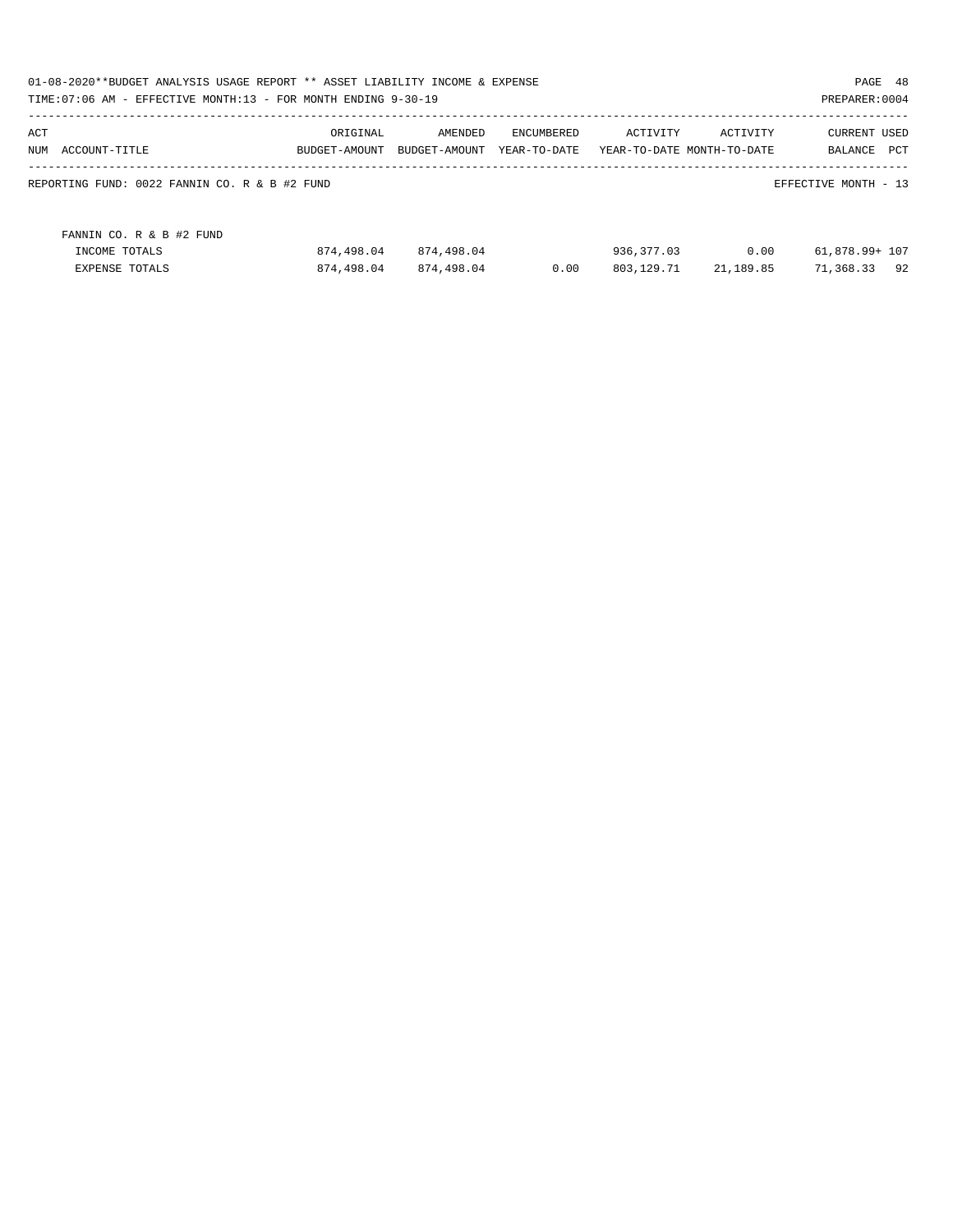|     | 01-08-2020**BUDGET ANALYSIS USAGE REPORT ** ASSET LIABILITY INCOME & EXPENSE<br>TIME: 07:06 AM - EFFECTIVE MONTH: 13 - FOR MONTH ENDING 9-30-19 |          |         |                       |                                                                                 |                     | PAGE 49<br>PREPARER: 0004                                            |  |
|-----|-------------------------------------------------------------------------------------------------------------------------------------------------|----------|---------|-----------------------|---------------------------------------------------------------------------------|---------------------|----------------------------------------------------------------------|--|
| ACT | NUM ACCOUNT-TITLE                                                                                                                               | ORIGINAL | AMENDED | ENCUMBERED            | ACTIVITY<br>BUDGET-AMOUNT BUDGET-AMOUNT YEAR-TO-DATE YEAR-TO-DATE MONTH-TO-DATE | ACTIVITY            | CURRENT USED<br>BALANCE PCT                                          |  |
|     | --------------------------------------<br>REPORTING FUND: 0023 FANNIN CO. R & B #3 FUND                                                         |          |         |                       |                                                                                 |                     | EFFECTIVE MONTH - 13                                                 |  |
|     | 0100 PAYROLL                                                                                                                                    |          |         |                       |                                                                                 |                     |                                                                      |  |
|     | 0100 PAYROLL                                                                                                                                    |          |         |                       | 0.00                                                                            | 0.00                | 0.00                                                                 |  |
|     | PAYROLL                                                                                                                                         |          |         |                       | 0.00                                                                            | 0.00                | 0.00                                                                 |  |
|     | 0102 A/P CLEARING                                                                                                                               |          |         |                       |                                                                                 |                     |                                                                      |  |
|     | 0100 A/P CLEARING                                                                                                                               |          |         |                       | 0.00                                                                            | 0.00                | 0.00                                                                 |  |
|     | A/P CLEARING                                                                                                                                    |          |         |                       | 0.00                                                                            | 0.00                | 0.00                                                                 |  |
|     | 0103 CASH                                                                                                                                       |          |         |                       |                                                                                 |                     |                                                                      |  |
|     |                                                                                                                                                 |          |         |                       |                                                                                 |                     |                                                                      |  |
|     | 0100 R&B#3-COMBINED FUNDS CHECKING<br>0175 TEXPOOL                                                                                              |          |         |                       | 14,381.40-                                                                      | 0.00                | 41,802.04 0.00 407,150.72<br>217,564.21                              |  |
|     |                                                                                                                                                 |          |         |                       |                                                                                 |                     |                                                                      |  |
|     | CASH                                                                                                                                            |          |         |                       | 27,420.64                                                                       | 0.00                | 624,714.93                                                           |  |
|     | 0120 RECEIVABLES                                                                                                                                |          |         |                       |                                                                                 |                     |                                                                      |  |
|     | 0311 TAXES RECEIVABLE                                                                                                                           |          |         |                       | 8,533.53                                                                        | 0.00                | 61,651.58                                                            |  |
|     | 0312 DUE FROM OTHER GOVERNMENTS                                                                                                                 |          |         |                       | 20,253.42                                                                       | 0.00                | 34,935.67                                                            |  |
|     | 0313 DUE FROM OTHER FUNDS                                                                                                                       |          |         |                       | 620.47                                                                          | 0.00                | 6,134.72                                                             |  |
|     | 0315 INVENTORY                                                                                                                                  |          |         |                       | $10,605.40-$                                                                    | 0.00                | 56,099.46<br>----------                                              |  |
|     | RECEIVABLES                                                                                                                                     |          |         |                       | 18,802.02                                                                       | 0.00                | 158,821.43                                                           |  |
|     | 0200 LIABILITY ACCOUNT                                                                                                                          |          |         |                       |                                                                                 |                     |                                                                      |  |
|     | 0150 ACCRUED SALARY PAYABLE                                                                                                                     |          |         |                       | 1,918.52                                                                        | 0.00                | 12,704.17                                                            |  |
|     | 0155 ACCRUED FRINGE BENEFITS                                                                                                                    |          |         |                       | 1,231.42                                                                        | 0.00                | 6,838.00                                                             |  |
|     | 0200 DEFERRED TAX REVENUE                                                                                                                       |          |         |                       | 8,566.27                                                                        | 0.00                | 59,034.69                                                            |  |
|     | 0900 SYSTEM ADDED LIABILITY LINE-ITEM                                                                                                           |          |         |                       |                                                                                 |                     | 35, 302.94 35, 302.94 35, 302.94                                     |  |
|     | 0910 SYSTEM ADDED LIABILITY LINE-ITEM                                                                                                           |          |         |                       | 0.00                                                                            | 0.00                | 0.00                                                                 |  |
|     | LIABILITY ACCOUNT                                                                                                                               |          |         |                       |                                                                                 |                     | --------- ------------ -----------<br>47,019.15 35,302.94 113,879.80 |  |
|     | 0205 SHORT-TERM LOAN                                                                                                                            |          |         |                       |                                                                                 |                     |                                                                      |  |
|     | 0571 SHORT-TERM LOAN/EQUIPMENT                                                                                                                  |          |         |                       | $0.00$ $0.00$ $0.00$ $0.00$ $0.00$ $0.00$ $0.00$                                |                     | 0.00                                                                 |  |
|     | SHORT-TERM LOAN                                                                                                                                 | 0.00     | 0.00    | -------------<br>0.00 | -------------<br>0.00                                                           | 0.00                | 0.00                                                                 |  |
|     | 0231 LOANS                                                                                                                                      |          |         |                       |                                                                                 |                     |                                                                      |  |
|     |                                                                                                                                                 |          |         |                       |                                                                                 |                     |                                                                      |  |
|     | 0571 LOAN OF CAPITAL EQUIP. PURCHASE                                                                                                            |          |         |                       | 0.00                                                                            | 0.00<br>----------- | 0.00                                                                 |  |
|     | LOANS                                                                                                                                           |          |         |                       | 0.00                                                                            | 0.00                | 0.00                                                                 |  |
|     | 0271 EQUITY ACCOUNT                                                                                                                             |          |         |                       |                                                                                 |                     |                                                                      |  |
|     | 0200 EQUITY ACCOUNT                                                                                                                             |          |         |                       |                                                                                 | ------------        | 27,332.23 0.00 697,785.28<br>------------                            |  |
|     | EQUITY ACCOUNT                                                                                                                                  |          |         |                       | 27,332.23                                                                       | 0.00                | 697,785.28                                                           |  |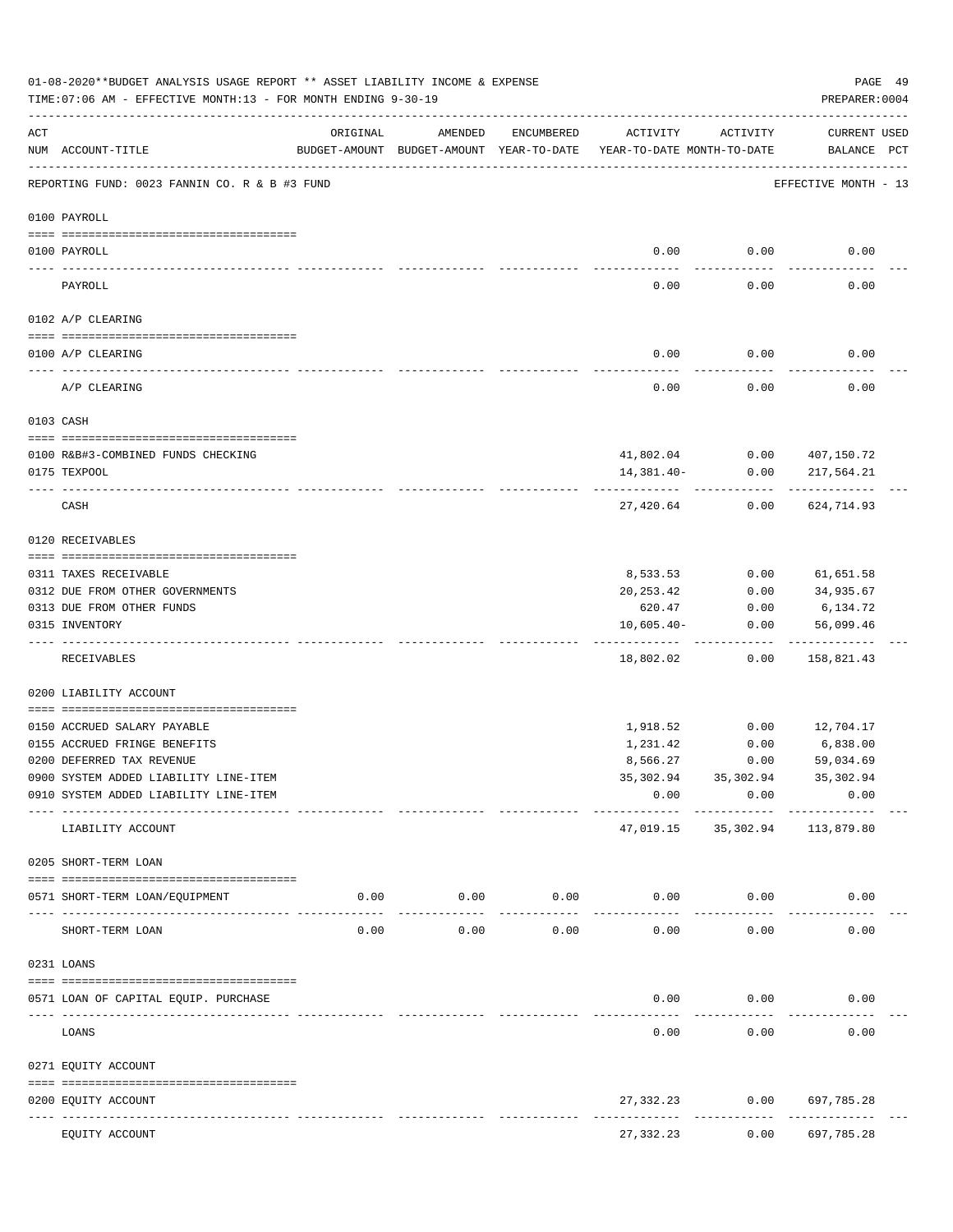|     | 01-08-2020**BUDGET ANALYSIS USAGE REPORT ** ASSET LIABILITY INCOME & EXPENSE<br>TIME: 07:06 AM - EFFECTIVE MONTH: 13 - FOR MONTH ENDING 9-30-19 |                                  |                                                                                |                            |                           |                              | PAGE 50<br>PREPARER: 0004                           |                |
|-----|-------------------------------------------------------------------------------------------------------------------------------------------------|----------------------------------|--------------------------------------------------------------------------------|----------------------------|---------------------------|------------------------------|-----------------------------------------------------|----------------|
| ACT | NUM ACCOUNT-TITLE                                                                                                                               | ORIGINAL                         | AMENDED<br>BUDGET-AMOUNT BUDGET-AMOUNT YEAR-TO-DATE YEAR-TO-DATE MONTH-TO-DATE |                            |                           | ENCUMBERED ACTIVITY ACTIVITY | <b>CURRENT USED</b><br>BALANCE PCT                  |                |
|     | REPORTING FUND: 0023 FANNIN CO. R & B #3 FUND                                                                                                   |                                  |                                                                                |                            |                           |                              | EFFECTIVE MONTH - 13                                |                |
|     | 0300 CASH                                                                                                                                       |                                  |                                                                                |                            |                           |                              |                                                     |                |
|     | 0123 BEGINNING CASH BALANCE                                                                                                                     |                                  | 33,636.95 171,900.27                                                           |                            |                           |                              | $0.00$ $0.00$ $171,900.27$ 00                       |                |
|     | CASH                                                                                                                                            |                                  | $33,636.95$ $171,900.27$ $0.00$ $0.00$ $0.00$ $171,900.27$                     |                            |                           |                              |                                                     | 0 <sub>0</sub> |
|     | 0310 PROPERTY TAXES                                                                                                                             |                                  |                                                                                |                            |                           |                              |                                                     |                |
|     |                                                                                                                                                 |                                  |                                                                                |                            |                           |                              |                                                     |                |
|     | 0110 CURRENT TAXES                                                                                                                              |                                  | 853,966.45 853,966.45                                                          |                            |                           |                              | 836,792.26   0.00   17,174.19   98                  |                |
|     | 0120 DELINQUENT TAXES                                                                                                                           |                                  | 16,500.00 16,500.00<br>______________                                          |                            | 24,307.26<br>------------ | 0.00                         | 7,807.26+ 147<br>------------                       |                |
|     | PROPERTY TAXES                                                                                                                                  | 870,466.45                       |                                                                                | 870,466.45 0.00 861,099.52 |                           | 0.00                         | 9,366.93 99                                         |                |
|     | 0318 OTHER TAXES                                                                                                                                |                                  |                                                                                |                            |                           |                              |                                                     |                |
|     | 0120 PAY N LIEU TAX/GRASSLAND                                                                                                                   | 2,500.00                         | 2,500.00                                                                       |                            |                           |                              | 3,016.78 0.00 516.78+121                            |                |
|     | 0121 PAY N LIEU TAX/UPPER TRINITY                                                                                                               | 0.00                             | 0.00                                                                           |                            |                           |                              | 1,526.12 0.00 1,526.12+                             |                |
|     | 0160 SALES TAX REVENUES                                                                                                                         | 75,000.00                        | 75,000.00                                                                      |                            | 97,554.28                 | 0.00                         | 22,554.28+ 130                                      |                |
|     | OTHER TAXES                                                                                                                                     | ---------                        | $77,500.00$ $77,500.00$ $0.00$ $102,097.18$ $0.00$ $24,597.18+132$             |                            |                           |                              |                                                     |                |
|     | 0321 FEES OF TAX COLLECTOR                                                                                                                      |                                  |                                                                                |                            |                           |                              |                                                     |                |
|     |                                                                                                                                                 |                                  |                                                                                |                            |                           |                              |                                                     |                |
|     | 0200 CAR REGISTRATION/SALES TAX 125,000.00 125,000.00<br>0300 COUNTY'S ADDITIONAL \$10                                                          | 95,000.00                        | 95,000.00                                                                      |                            | 124,959.19                | 0.00                         | 128,335.87   0.00   3,335.87+ 103<br>29,959.19+ 132 |                |
|     | FEES OF TAX COLLECTOR                                                                                                                           | $220,000.00$ $220,000.00$ $0.00$ |                                                                                |                            |                           | ---------------------------  | 253,295.06   0.00   33,295.06+ 115                  |                |
|     | 0330 GRANTS                                                                                                                                     |                                  |                                                                                |                            |                           |                              |                                                     |                |
|     |                                                                                                                                                 |                                  |                                                                                |                            |                           |                              |                                                     |                |
|     | 0200 FEMA GRANT                                                                                                                                 | 0.00                             | 0.00                                                                           |                            |                           | 0.00<br>0.00                 | 0.00                                                |                |
|     | GRANTS                                                                                                                                          | 0.00                             | 0.00                                                                           | 0.00                       | 0.00                      | 0.00                         | 0.00                                                |                |
|     | 0350 FINES                                                                                                                                      |                                  |                                                                                |                            |                           |                              |                                                     |                |
|     | 0403 COUNTY CLERK FINES                                                                                                                         | 12,000.00                        | 12,000.00                                                                      |                            |                           |                              |                                                     |                |
|     | 0450 DISTRICT CLERK FINES                                                                                                                       | 15,000.00                        | 15,000.00                                                                      |                            | 15,635.28                 | 0.00                         | 635.28+ 104                                         |                |
|     | 0455 J. P. #1 FINES                                                                                                                             | 7,000.00                         | 7,000.00                                                                       |                            | 14,912.15                 |                              | $0.00$ 7, 912.15+ 213                               |                |
|     | 0456 J. P. #2 FINES                                                                                                                             | 3,000.00                         | 3,000.00                                                                       |                            | 2,375.38                  | 0.00                         | 624.62 79                                           |                |
|     | 0457 J. P. #3 FINES                                                                                                                             | 4,000.00                         | 4,000.00                                                                       |                            | 6,944.48                  | 0.00                         | 2,944.48+ 174                                       |                |
|     | FINES                                                                                                                                           |                                  | $41,000.00$ $41,000.00$ $0.00$ $48,947.51$ 0.00                                |                            |                           |                              | 7,947.51+ 119                                       |                |
|     | 0360 INTEREST EARNINGS                                                                                                                          |                                  |                                                                                |                            |                           |                              |                                                     |                |
|     |                                                                                                                                                 |                                  |                                                                                |                            |                           |                              |                                                     |                |
|     | 0100 INTEREST EARNINGS                                                                                                                          |                                  | 2,000.00 2,000.00                                                              |                            |                           | 5,614.58 0.00                | 3,614.58+281                                        |                |
|     | INTEREST EARNINGS                                                                                                                               | 2,000.00                         |                                                                                | $2,000.00$ 0.00            |                           | 5,614.58                     | 3,614.58+281<br>0.00                                |                |
|     | 0364 SALE OF ASSETS                                                                                                                             |                                  |                                                                                |                            |                           |                              |                                                     |                |
|     | 0162 LAND/BUILDING                                                                                                                              | 0.00                             | 0.00                                                                           |                            | 0.00                      | 0.00                         | 0.00                                                |                |
|     | 0163 SALE OF EQUIPMENT                                                                                                                          | 5,000.00                         | 5,000.00                                                                       |                            | 495.00                    |                              | 0.00<br>4,505.00 10                                 |                |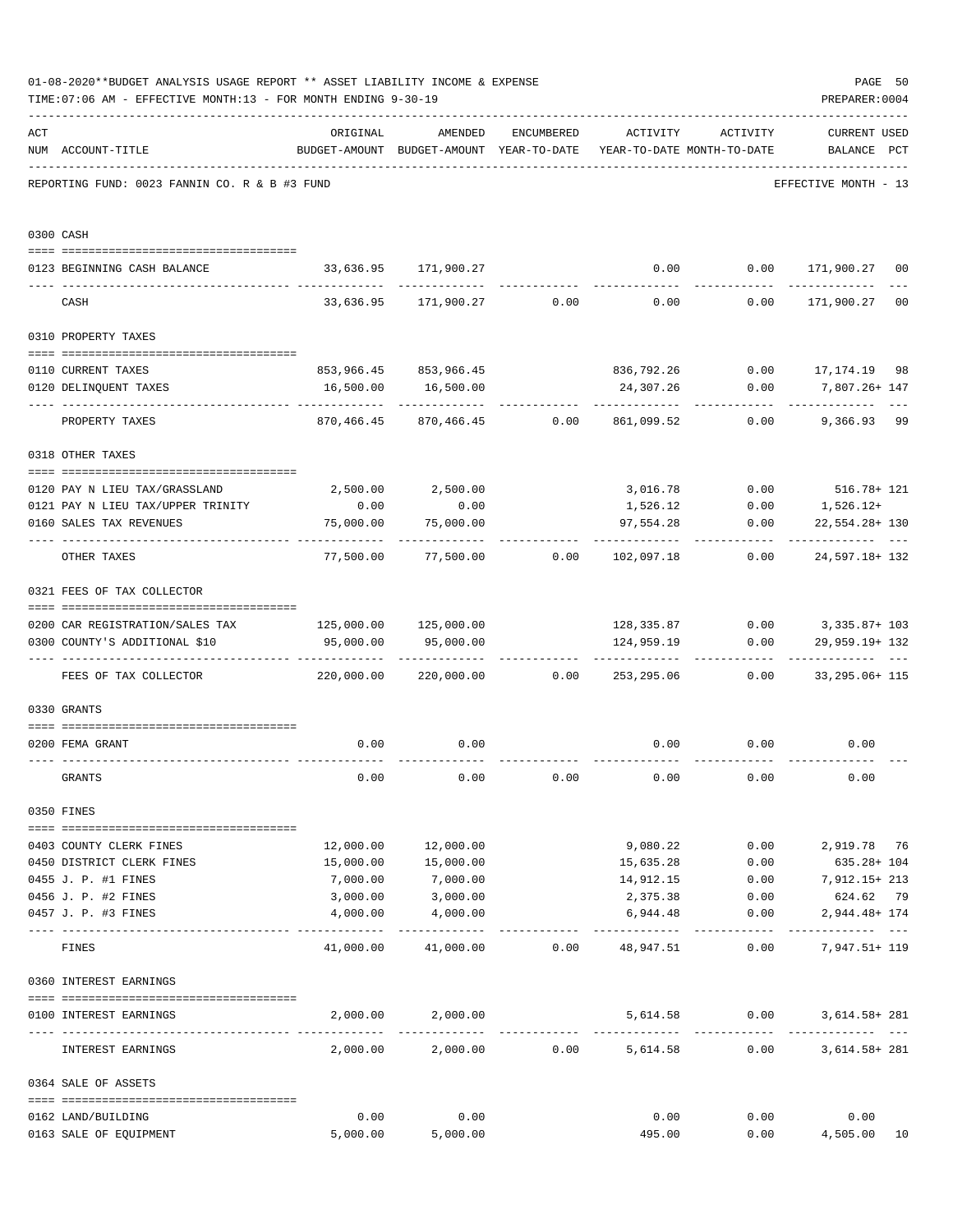| ACT |                                               | ORIGINAL   | AMENDED                                  | <b>ENCUMBERED</b> | ACTIVITY   | ACTIVITY                   | CURRENT USED              |
|-----|-----------------------------------------------|------------|------------------------------------------|-------------------|------------|----------------------------|---------------------------|
|     | NUM ACCOUNT-TITLE                             |            | BUDGET-AMOUNT BUDGET-AMOUNT YEAR-TO-DATE |                   |            | YEAR-TO-DATE MONTH-TO-DATE | BALANCE<br>PCT            |
|     | REPORTING FUND: 0023 FANNIN CO. R & B #3 FUND |            |                                          |                   |            |                            | EFFECTIVE MONTH - 13      |
|     | SALE OF ASSETS                                | 5,000.00   | 5,000.00                                 | 0.00              | 495.00     | 0.00                       | 4,505.00<br>10            |
|     | 0370 MISCELLANEOUS REVENUES                   |            |                                          |                   |            |                            |                           |
|     |                                               |            |                                          |                   |            |                            |                           |
|     | 0120 STATE LATERAL ROAD                       | 25,000.00  | 25,000.00                                |                   | 14,796.25  | 0.00                       | 10,203.75<br>59           |
|     | 0125 TDT WEIGHT FEES                          | 20,000.00  | 20,000.00                                |                   | 36,115.30  | 0.00                       | 16, 115. 30+ 181          |
|     | 0130 REFUNDS & MISCELLANEOUS                  | 3,000.00   | 3,000.00                                 |                   | 1,983.45   | 0.00                       | 1,016.55<br>66            |
|     | 0139 RESTITUTION                              | 0.00       | 0.00                                     |                   | 0.00       | 0.00                       | 0.00                      |
|     | 0140 PROCEEDS OF LOANS                        | 0.00       | 0.00                                     |                   | 0.00       | 0.00                       | 0.00                      |
|     | 0145 REIMBURSEMENT OF MATERIALS               | 13,000.00  | 13,000.00                                |                   | 18,848.35  | 0.00                       | $5,848.35+145$            |
|     | MISCELLANEOUS REVENUES                        | 61,000.00  | 61,000.00                                | 0.00              | 71,743.35  | 0.00                       | 10,743.35+ 118            |
|     | 0509 CONTINGENCY                              |            |                                          |                   |            |                            |                           |
|     | 0475 CONTINGENCY                              | 20,000.00  | 0.00                                     | 0.00              | 0.00       | 0.00                       | 0.00                      |
|     | CONTINGENCY                                   | 20,000.00  | 0.00                                     | 0.00              | 0.00       | 0.00                       | 0.00                      |
|     | 0623 ROAD & BRIDGE 3                          |            |                                          |                   |            |                            |                           |
|     |                                               |            |                                          |                   |            |                            |                           |
|     | 0100 COMPENSATION PAY                         | 0.00       | 0.00                                     | 0.00              | 0.00       | 0.00                       | 0.00                      |
|     | 0101 SALARY ELECTED OFFICIAL                  | 62,720.97  | 62,720.97                                | 0.00              | 62,721.10  | 0.00                       | $0.13 - 100$              |
|     | 0105 SALARY SECRETARY                         | 9,618.35   | 9,618.35                                 | 0.00              | 8,497.49   | 0.00                       | 1,120.86<br>88            |
|     | 0106 SALARY PRECINCT EMPLOYEES                | 269,123.88 | 269, 123.88                              | 0.00              | 233,648.37 | 0.00                       | 35,475.51<br>87           |
|     | 0107 REGULAR-TEMP. PART-TIME                  | 16,277.96  | 16,277.96                                | 0.00              | 2,129.52   | 0.00                       | 14,148.44<br>13           |
|     | 0199 TOTAL SALARIES                           | 357,741.16 | 357,741.16                               | 0.00              | 306,996.48 | 0.00                       | 50,744.68<br>86           |
|     | 0201 SOCIAL SECURITY TAXES                    | 22,217.15  | 22, 217.15                               | 0.00              | 18,943.55  | 0.00                       | 85<br>3,273.60            |
|     | 0202 GROUP HEALTH INSURANCE                   | 114,751.20 | 114,751.20                               | 0.00              | 105,243.48 | 0.00                       | 9,507.72<br>92            |
|     | 0203 RETIREMENT                               | 40,925.59  | 40,925.59                                | 0.00              | 35,104.80  | 0.00                       | 5,820.79<br>86            |
|     | 0204 WORKERS' COMPENSATION                    | 11,910.48  | 11,910.48                                | 0.00              | 8,935.92   | 0.00                       | 2,974.56<br>75            |
|     | 0205 MEDICARE TAX                             | 5,195.95   | 5,195.95                                 | 0.00              | 4,430.44   | 0.00                       | 765.51<br>85              |
|     | 0206 UNEMPLOYMENT EXPENSE                     | 0.00       | 0.00                                     | 0.00              | 0.00       | 0.00                       | 0.00                      |
|     | 0299 TOTAL EMPLOYEE BENEFITS                  | 195,000.37 | 195,000.37                               | 0.00              | 172,658.19 | 0.00                       | 22, 342. 18 89            |
|     | 0310 OFFICE SUPPLIES                          | 500.00     | 570.43                                   | 0.00              | 570.43     | 0.00                       | $0.00$ 100                |
|     | 0314 EMPLOYEE PHYSICALS/DOT TESTING           | 200.00     | 200.00                                   | 0.00              | 210.00     | 0.00                       | $10.00 - 105$             |
|     | 0315 COPIER EXPENSE                           | 0.00       | 0.00                                     | 0.00              | 0.00       | 0.00                       | 0.00                      |
|     | 0340 SHOP SUPPLIES                            | 6,500.00   | 6,500.00                                 | 0.00              | 4,140.29   | 78.75                      | 2,359.71 64               |
|     | 0341 R & B MAT. ROCK & GRAVEL                 | 155,000.00 | 165,000.00                               | 0.00              | 191,327.19 | 3,977.25                   | 26, 327. 19 - 116         |
|     | 0342 R & B MAT. CULVERTS                      | 35,000.00  | 35,000.00                                | 0.00              | 28,974.14  | 0.00                       | 6,025.86 83               |
|     | 0343 R & B MAT. HARDWRE & LUMB                | 5,000.00   | 5,957.35                                 | 0.00              | 6,055.00   | 15.00                      | 97.65- 102                |
|     | 0344 R & B MAT. ASPHALT/RD OIL                | 85,000.00  | 73,015.47                                | 0.00              | 55,044.53  | 0.00                       | 17,970.94 75              |
|     | 0345 CHEMICALS                                | 3,000.00   | 3,000.00                                 | 0.00              | 2,999.98   | 0.00                       | $0.02$ 100                |
|     | 0346 CETRZ EXPENDITURES                       | 0.00       | 0.00                                     | 0.00              | 0.00       | 0.00                       | 0.00                      |
|     | 0350 DEBRIS REMOVAL                           | 4,000.00   | 4,000.00                                 | 0.00              | 2,232.45   | 387.45                     | 1,767.55 56               |
|     | 0395 UNIFORMS                                 | 1,000.00   | 1,058.15                                 | 0.00              | 1,058.15   | 0.00                       | 0.00 100<br>_____________ |
|     | 0399 TOTAL R&B MATERIALS                      | 295,200.00 | 294,301.40                               | 0.00              | 292,612.16 | 4,458.45                   | 1,689.24 99               |
|     | 0400 LEGAL FEES                               | 0.00       | 0.00                                     | 0.00              | 0.00       | 0.00                       | 0.00                      |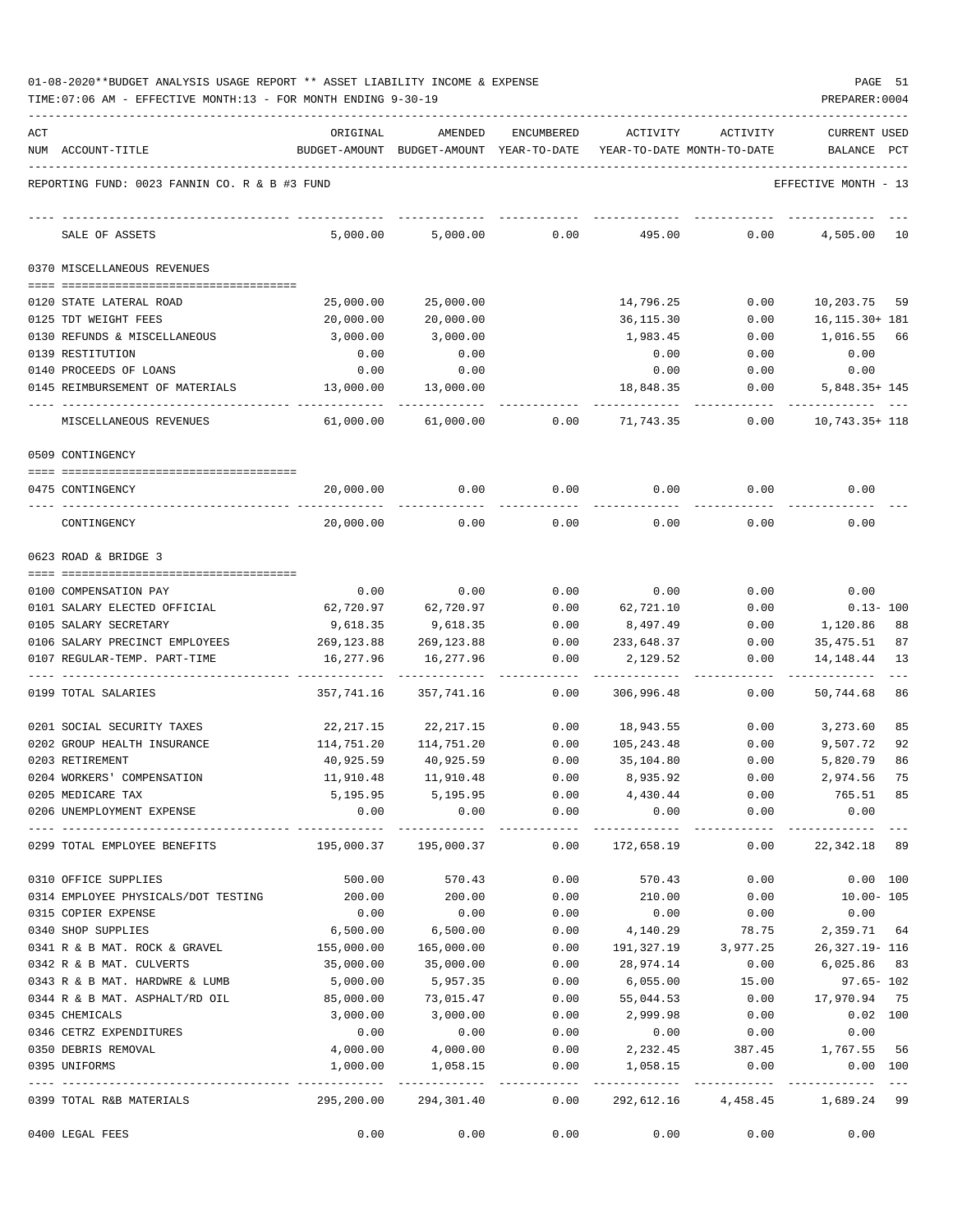TIME:07:06 AM - EFFECTIVE MONTH:13 - FOR MONTH ENDING 9-30-19 PREPARER:0004

| $\mathtt{ACT}$ |                                               | ORIGINAL                                 | AMENDED       | ENCUMBERED           | ACTIVITY                   | ACTIVITY                                                                        | <b>CURRENT USED</b>  |                |
|----------------|-----------------------------------------------|------------------------------------------|---------------|----------------------|----------------------------|---------------------------------------------------------------------------------|----------------------|----------------|
|                | NUM ACCOUNT-TITLE                             | BUDGET-AMOUNT BUDGET-AMOUNT YEAR-TO-DATE |               |                      | YEAR-TO-DATE MONTH-TO-DATE |                                                                                 | BALANCE PCT          |                |
|                | REPORTING FUND: 0023 FANNIN CO. R & B #3 FUND |                                          |               |                      |                            |                                                                                 | EFFECTIVE MONTH - 13 |                |
|                | 0420 UTILITY TELEPHONE                        | 700.00                                   | 1,000.00      | 0.00                 | 998.43                     | 0.00                                                                            | 1.57 100             |                |
|                | 0421 INTERNET SERVICE                         | 1,000.00                                 | 1,000.00      | 0.00                 | 937.92                     | 0.00                                                                            | 62.08                | 94             |
|                | 0423 CELL PHONE ALLOWANCE                     | 600.00                                   | 600.00        | 0.00                 | 600.00                     | 0.00                                                                            | $0.00$ 100           |                |
|                | 0427 OUT OF COUNTY TRAVEL/TRAINING            | 3,500.00                                 | 3,500.00      | 0.00                 | 2,713.24                   | 0.00                                                                            | 786.76               | 78             |
|                | 0430 BIDS, NOTICES & PERMITS                  | 1,200.00                                 | 1,355.00      | 0.00                 | 1,353.33                   | 0.00                                                                            | 1.67 100             |                |
|                | 0435 PRINTING                                 | 100.00                                   | 100.00        | 0.00                 | 0.00                       | 0.00                                                                            | 100.00               | 0 <sub>0</sub> |
|                | 0440 UTILITY ELECTRICITY                      | 3,125.00                                 | 3,125.00      | 0.00                 | 2,552.31                   | 0.00                                                                            | 572.69               | 82             |
|                | 0441 UTILITY GAS                              | 500.00                                   | 500.00        | 0.00                 | 311.00                     | 0.00                                                                            | 189.00               | 62             |
|                | 0442 UTILITY WATER                            | 700.00                                   | 700.00        | 0.00                 | 386.59                     | 32.19                                                                           | 313.41               | 55             |
|                | 0443 TRASH DUMPSTER PICKUP                    | 1,000.00                                 | 1,000.00      | 0.00                 | 914.34                     | 0.00                                                                            | 85.66                | 91             |
|                | 0447 REPEATER SERVICE CONTRACT                | 708.97                                   | 708.97        | 0.00                 | 708.97                     | 0.00                                                                            | 0.00 100             |                |
|                | 0450 R&M BUILDING                             | 1,500.00                                 | 1,500.00      | 0.00                 | 264.32                     | 0.00                                                                            | 1,235.68             | 18             |
|                | 0453 COMPUTER SOFTWARE                        | 1,000.00                                 | 1,000.00      | 0.00                 | 0.00                       | 0.00                                                                            | 1,000.00             | 0 <sub>0</sub> |
|                | 0457 R & M MACHINERY GAS & OIL                | 150,000.00                               | 119,228.65    | 0.00                 | 112,373.04                 | 14,794.86                                                                       | 6,855.61             | 94             |
|                | 0458 R & M MACHINERY PARTS                    | 70,000.00                                | 143,342.15    | 0.00                 | 160,851.68                 | 16,017.44                                                                       | 17,509.53-112        |                |
|                | 0459 R & M MACH. TIRES & TUBES                | 25,000.00                                | 25,000.00     | 0.00                 | 20,616.64                  | 0.00                                                                            | 4,383.36             | 82             |
|                | 0460 EQUIPMENT RENTAL/LEASE                   | 5,000.00                                 | 0.00          | 0.00                 | 0.00                       | 0.00                                                                            | 0.00                 |                |
|                | 0480 BOND                                     | 150.00                                   | 150.00        | 0.00                 | 150.00                     | 0.00                                                                            | 0.00 100             |                |
|                | 0481 DUES                                     | 0.00                                     | 0.00          | 0.00                 | 0.00                       | 0.00                                                                            | 0.00                 |                |
|                | 0482 INSURANCE                                | 7,000.00                                 | 9,818.80      | 0.00                 | 9,818.80                   | 0.00                                                                            | 0.00 100             |                |
|                | 0485 PRISONER SUPPLIES                        | 0.00                                     | 0.00          | 0.00                 | 0.00                       | 0.00                                                                            | 0.00                 |                |
|                | 0488 FANNIN RURAL RAIL DISTRICT               | 0.00                                     | 0.00          | 0.00                 | 0.00                       | 0.00                                                                            | 0.00                 |                |
|                | 0490 MISCELLANEOUS                            | 1,500.00                                 | 1,500.00      | 0.00                 | 0.00                       | 0.00                                                                            | 1,500.00             | 00             |
|                | 0491 SOIL & WATER CONSERVATION                | 250.00                                   | 250.00        | 0.00                 | 250.00                     | 0.00                                                                            | 0.00 100             |                |
|                | 0492 TDRA FLOOD CASH MATCH                    | 0.00                                     | 0.00          | 0.00                 | 0.00                       | 0.00                                                                            | 0.00                 |                |
|                | 0494 FLOOD CONTROL SITE MAINTENANCE           | 0.00                                     | 0.00          | 0.00                 | 0.00                       | 0.00                                                                            | 0.00                 |                |
|                | 0495 PIPELINE SALES TAX REIMBURSEMENT         | 0.00                                     | 0.00          | 0.00                 | 0.00                       | 0.00                                                                            | 0.00                 |                |
|                | 0496 TCOG HAZARDOUS WASTEMATCH                | 1,250.00                                 | 1,250.00      | 0.00                 | 0.00                       | 0.00                                                                            | 1,250.00             | 00             |
|                | 0499 TOTAL SER. & OTHER CHARGES               | 275,783.97 316,628.57                    |               | 0.00                 | 315,800.61                 | 30,844.49                                                                       | 827.96 100           |                |
|                | 0500 LAND                                     |                                          |               |                      | 0.00                       | 0.00                                                                            | 0.00                 |                |
|                | 0535 BUILDING                                 |                                          |               |                      | 0.00                       | 0.00                                                                            | 0.00                 |                |
|                | 0562 LAND/BUILDING                            | 0.00                                     | 0.00          | 0.00                 | 0.00                       | 0.00                                                                            | 0.00                 |                |
|                | 0570 COMPUTER EQUIPMENT                       | 0.00                                     | 0.00          | 0.00                 | 0.00                       | 0.00                                                                            | 0.00                 |                |
|                | 0571 PURCHASE OF MACH./EQUIP.                 | 150,000.00                               | 268, 317.32   | 0.00                 | 268, 317.32                | 0.00                                                                            | 0.00 100             |                |
|                | 0572 OFFICE EQUIPMENT                         | 0.00                                     | 0.00          | 0.00                 | 0.00                       | 0.00                                                                            | 0.00                 |                |
|                | 0573 RADIO EQUIPMENT                          | 600.00                                   | 600.00        | 0.00                 | 0.00                       | 0.00                                                                            | 600.00               | 0 <sub>0</sub> |
|                | 0575 LAND/BUILDING                            | 1,000.00                                 | 1,000.00      | 0.00                 | 0.00                       | 0.00                                                                            | 1,000.00             | 0 <sub>0</sub> |
|                | 0580 PRECINCT BRIDGE                          | 0.00                                     | 0.00<br>.     | 0.00<br>------------ | 0.00<br>------------       | 0.00<br>------------                                                            | 0.00<br>-----------  | $---$          |
|                | 0599 CAPITAL OUTLAY                           | 151,600.00                               | 269,917.32    | 0.00                 | 268,317.32                 | 0.00                                                                            | 1,600.00 99          |                |
|                | 0630 NOTE PAYMENT-PRINCIPAL                   | 0.00                                     | 0.00          | 0.00                 | 0.00                       | 0.00                                                                            | 0.00                 |                |
|                | 0670 NOTE PAYMENT-INTEREST                    | 0.00                                     | 0.00          | 0.00                 | 0.00                       | 0.00                                                                            | 0.00                 |                |
|                | ROAD & BRIDGE 3                               |                                          | ------------- | -------------        |                            | ------------<br>1,275,325.50 1,433,588.82 0.00 1,356,384.76 35,302.94 77,204.06 |                      | 95             |
|                | 0625 ADMINISTRATIVE OFFICE R&B #3             |                                          |               |                      |                            |                                                                                 |                      |                |
|                |                                               |                                          |               |                      |                            |                                                                                 |                      |                |
|                | 0105 SALARY SECRETARY                         | 9,881.28                                 | 9,881.28      | 0.00                 | 9,881.30                   | 0.00                                                                            | $0.02 - 100$         |                |
|                | 0201 SOCIAL SECURITY TAXES                    | 612.64                                   | 612.64        | 0.00                 | 439.08                     | 0.00                                                                            | 173.56 72            |                |
|                | 0202 GROUP HEALTH INSURANCE                   | 2,868.78                                 | 2,868.78      | 0.00                 | 2,876.90                   | 0.00                                                                            | $8.12 - 100$         |                |
|                | 0203 RETIREMENT                               | 1,130.42                                 | 1,130.42      | 0.00                 | 1,129.81                   | 0.00                                                                            | $0.61$ 100           |                |

0204 WORKERS' COMPENSATION 41.50 41.50 0.00 27.30 0.00 14.20 66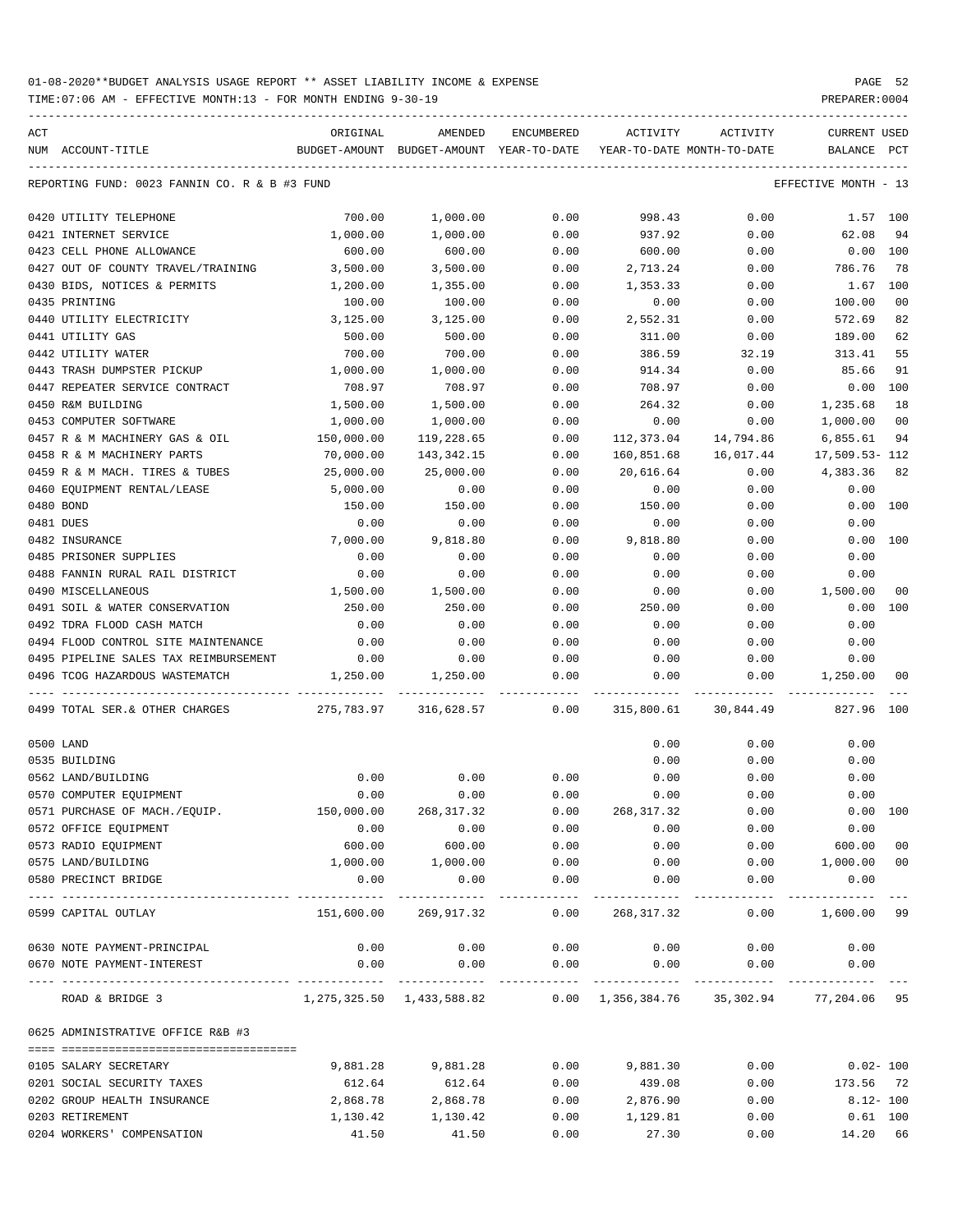| ACT |                                                                                          | ORIGINAL | AMENDED | ENCUMBERED | ACTIVITY                                                              | ACTIVITY | <b>CURRENT USED</b>  |     |
|-----|------------------------------------------------------------------------------------------|----------|---------|------------|-----------------------------------------------------------------------|----------|----------------------|-----|
|     | BUDGET-AMOUNT BUDGET-AMOUNT YEAR-TO-DATE YEAR-TO-DATE_MONTH-TO-DATE<br>NUM ACCOUNT-TITLE |          |         |            |                                                                       |          | BALANCE PCT          |     |
|     | REPORTING FUND: 0023 FANNIN CO. R & B #3 FUND                                            |          |         |            |                                                                       |          | EFFECTIVE MONTH - 13 |     |
|     | 0205 MEDICARE TAX                                                                        | 143.28   | 143.28  | 0.00       | 102.80                                                                |          | 0.00<br>40.48 72     |     |
|     | 0310 OFFICE SUPPLIES                                                                     | 100.00   | 139.00  | 0.00       | 139.00                                                                | 0.00     | 0.00                 | 100 |
|     | 0311 POSTAL EXPENSES                                                                     | 0.00     | 0.00    | 0.00       | 0.00                                                                  | 0.00     | 0.00                 |     |
|     | 0353 COMPUTER EXPENSE                                                                    | 500.00   | 461.00  | 0.00       | 439.97                                                                | 0.00     | 21.03                | 95  |
|     | 0427 OUT OF COUNTY TRAVEL                                                                | 0.00     | 0.00    | 0.00       | 0.00                                                                  | 0.00     | 0.00                 |     |
|     | 0480 BOND                                                                                | 0.00     | 0.00    | 0.00       | 0.00                                                                  | 0.00     | 0.00                 |     |
|     | 0572 OFFICE EQUIPMENT                                                                    | 0.00     | 0.00    | 0.00       | 0.00                                                                  | 0.00     | 0.00                 |     |
|     | 0574 COMPUTER EQUIPMENT                                                                  | 0.00     | 0.00    | 0.00       | 0.00                                                                  | 0.00     | 0.00                 |     |
|     | ADMINISTRATIVE OFFICE R&B #3 $15,277.90$ $15,277.90$ $0.00$ $15,036.16$ $0.00$           |          |         |            |                                                                       |          | 241.74 98            |     |
|     | FANNIN CO. R & B #3 FUND                                                                 |          |         |            |                                                                       |          |                      |     |
|     | INCOME TOTALS                                                                            |          |         |            | $1,310,603.40$ $1,448,866.72$ $1,343,292.20$ 0.00                     |          | 105,574.52 93        |     |
|     | EXPENSE TOTALS                                                                           |          |         |            | $1,310,603.40$ $1,448,866.72$ 0.00 $1,371,420.92$ 35,302.94 77,445.80 |          |                      | 95  |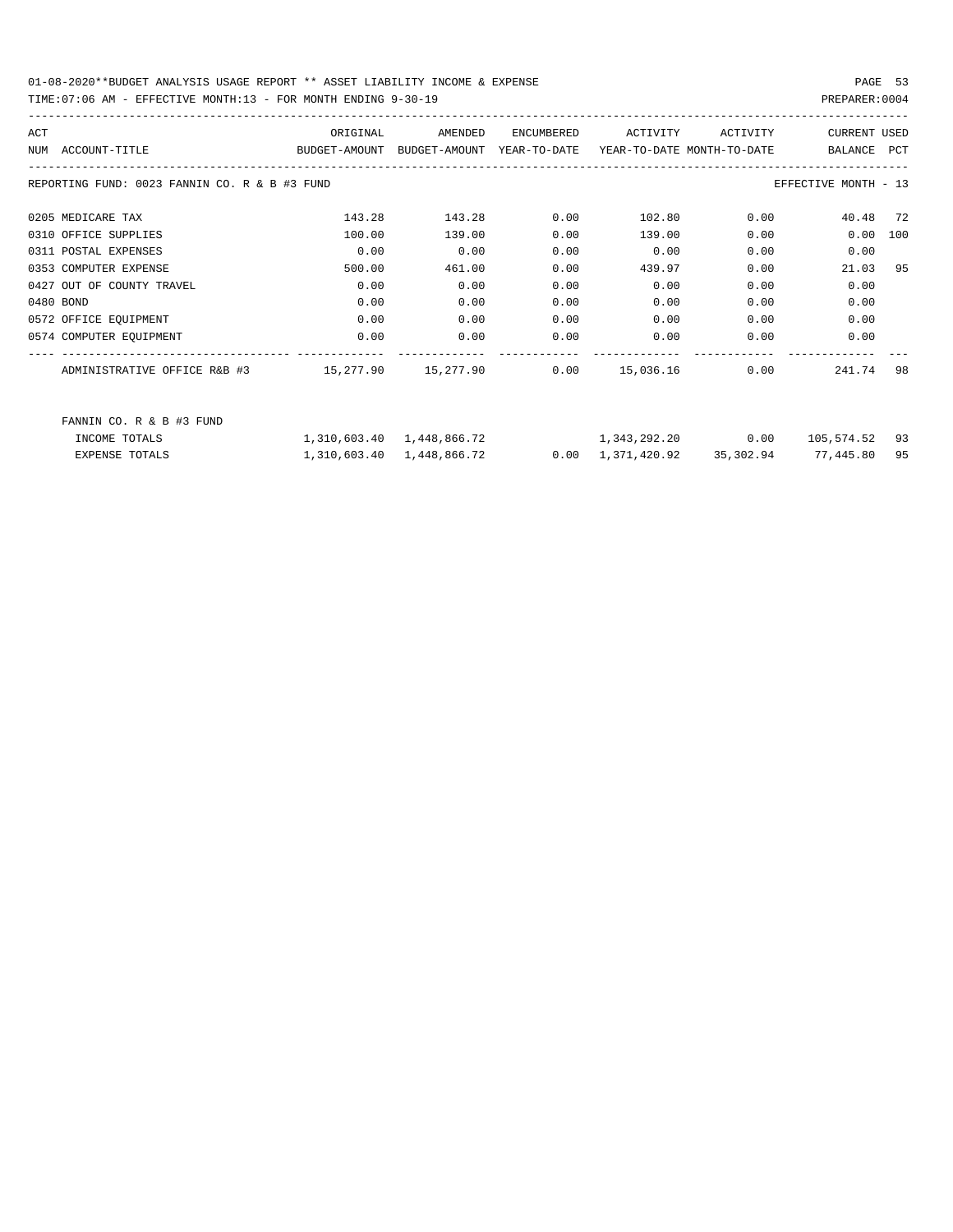|           | 01-08-2020**BUDGET ANALYSIS USAGE REPORT ** ASSET LIABILITY INCOME & EXPENSE<br>TIME: 07:06 AM - EFFECTIVE MONTH: 13 - FOR MONTH ENDING 9-30-19 |                                                                                 |                       |               |           |                | PAGE 54<br>PREPARER: 0004                                  |
|-----------|-------------------------------------------------------------------------------------------------------------------------------------------------|---------------------------------------------------------------------------------|-----------------------|---------------|-----------|----------------|------------------------------------------------------------|
| ACT       | NUM ACCOUNT-TITLE                                                                                                                               | ORIGINAL<br>BUDGET-AMOUNT BUDGET-AMOUNT YEAR-TO-DATE YEAR-TO-DATE MONTH-TO-DATE | AMENDED               | ENCUMBERED    | ACTIVITY  | ACTIVITY       | CURRENT USED<br>BALANCE PCT                                |
|           | REPORTING FUND: 0024 FANNIN CO. R & B #4 FUND                                                                                                   |                                                                                 |                       |               |           |                | EFFECTIVE MONTH - 13                                       |
|           | 0100 PAYROLL                                                                                                                                    |                                                                                 |                       |               |           |                |                                                            |
|           |                                                                                                                                                 |                                                                                 |                       |               |           |                |                                                            |
|           | 0100 PAYROLL                                                                                                                                    |                                                                                 |                       |               | 0.00      | 0.00           | 0.00                                                       |
|           | PAYROLL                                                                                                                                         |                                                                                 |                       |               | 0.00      | 0.00           | 0.00                                                       |
|           | 0102 A/P CLEARING                                                                                                                               |                                                                                 |                       |               |           |                |                                                            |
|           | 0100 A/P CLEARING                                                                                                                               |                                                                                 |                       |               | 0.00      | 0.00           | 0.00                                                       |
|           | A/P CLEARING                                                                                                                                    |                                                                                 |                       |               | 0.00      | 0.00           | 0.00                                                       |
| 0103 CASH |                                                                                                                                                 |                                                                                 |                       |               |           |                |                                                            |
|           | 0100 R&B#4- COMBINED FUNDS CHECKING                                                                                                             |                                                                                 |                       |               |           | 50,952.08 0.00 | 96,420.78                                                  |
|           | 0175 TEXPOOL                                                                                                                                    |                                                                                 |                       |               | 5,038.11  | 0.00           | 208,189.21                                                 |
|           | CASH                                                                                                                                            |                                                                                 |                       |               | 55,990.19 | 0.00           | 304,609.99                                                 |
|           | 0120 RECEIVABLES                                                                                                                                |                                                                                 |                       |               |           |                |                                                            |
|           | 0311 TAXES RECEIVABLE                                                                                                                           |                                                                                 |                       |               | 5,010.67  | 0.00           | 34,523.03                                                  |
|           | 0312 DUE FROM OTHER GOVERNMENTS                                                                                                                 |                                                                                 |                       |               | 11,528.68 | 0.00           | 19,886.14                                                  |
|           | 0313 DUE FROM OTHER FUNDS                                                                                                                       |                                                                                 |                       |               | 353.21    | 0.00           | 3,492.04                                                   |
|           | 0315 INVENTORY                                                                                                                                  |                                                                                 |                       |               | 21,849.77 | 0.00           | 28,736.87<br>.                                             |
|           | RECEIVABLES                                                                                                                                     |                                                                                 |                       |               | 38,742.33 | 0.00           | 86,638.08                                                  |
|           | 0200 LIABILITY ACCOUNT                                                                                                                          |                                                                                 |                       |               |           |                |                                                            |
|           | 0150 ACCRUED SALARY PAYABLE                                                                                                                     |                                                                                 |                       |               | 101.15-   | 0.00           | 8,948.55                                                   |
|           | 0155 ACCRUED FRINGE BENEFITS                                                                                                                    |                                                                                 |                       |               | 756.84    | 0.00           | 5,170.11                                                   |
|           | 0200 DEFERRED TAX REVENUE                                                                                                                       |                                                                                 |                       |               | 5,029.26  | 0.00           | 33,033.39                                                  |
|           | 0900 SYSTEM ADDED LIABILITY LINE-ITEM                                                                                                           |                                                                                 |                       |               |           |                | 19, 181. 13    19, 181. 13    19, 181. 13                  |
|           | 0910 SYSTEM ADDED LIABILITY LINE-ITEM                                                                                                           |                                                                                 |                       |               | 0.00      | 0.00           | 0.00                                                       |
|           | LIABILITY ACCOUNT                                                                                                                               |                                                                                 |                       | ------------- |           |                | 24,866.08  19,181.13  66,333.18                            |
|           | 0271 EQUITY ACCOUNT                                                                                                                             |                                                                                 |                       |               |           |                |                                                            |
|           | 0200 EQUITY ACCOUNT                                                                                                                             |                                                                                 |                       |               |           |                | 47, 158.11 0.00 302, 206.56                                |
|           | EQUITY ACCOUNT                                                                                                                                  |                                                                                 |                       |               |           | 47,158.11 0.00 | 302,206.56                                                 |
|           | 0300 TOTAL REV/TRANSFERS                                                                                                                        |                                                                                 |                       |               |           |                |                                                            |
|           | 0124 BEGINNING CASH BALANCE                                                                                                                     | 102,339.09 102,339.09                                                           |                       |               |           |                | $0.00$ $0.00$ $102,339.09$<br>0 <sub>0</sub>               |
|           | TOTAL REV/TRANSFERS                                                                                                                             |                                                                                 |                       |               |           |                |                                                            |
|           | 0310 PROPERTY TAXES                                                                                                                             |                                                                                 |                       |               |           |                |                                                            |
|           | 0110 CURRENT TAXES                                                                                                                              |                                                                                 | 486,096.60 486,096.60 |               |           |                |                                                            |
|           | 0120 DELINQUENT TAXES                                                                                                                           | 9,000.00                                                                        | 9,000.00              |               |           |                | 476,320.73 0.00 9,775.87 98<br>13,836.22 0.00 4,836.22+154 |
|           |                                                                                                                                                 |                                                                                 |                       |               |           |                |                                                            |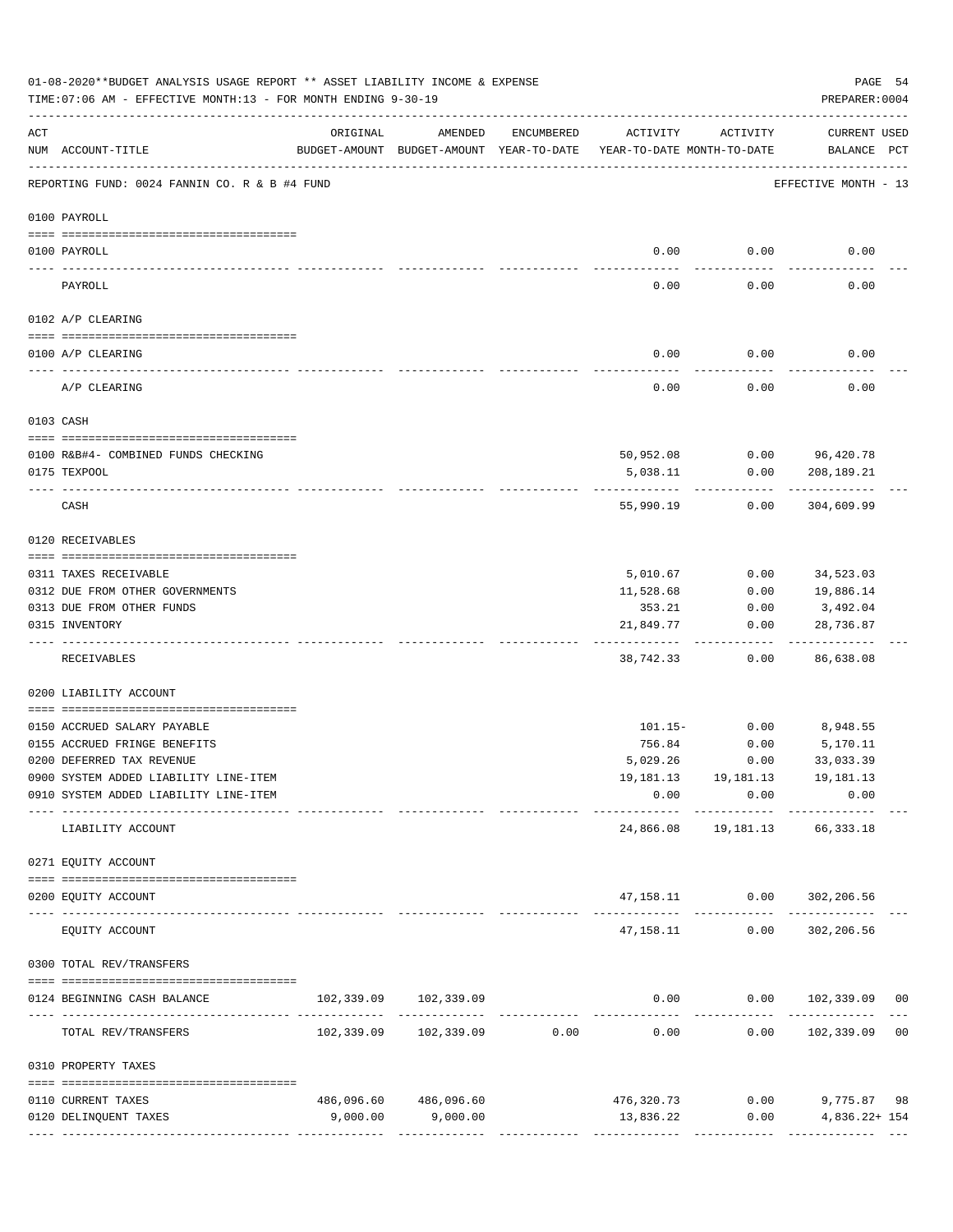01-08-2020\*\*BUDGET ANALYSIS USAGE REPORT \*\* ASSET LIABILITY INCOME & EXPENSE PAGE 55 TIME:07:06 AM - EFFECTIVE MONTH:13 - FOR MONTH ENDING 9-30-19 PREPARER:0004

| ACT | NUM ACCOUNT-TITLE                                        | ORIGINAL<br>BUDGET-AMOUNT              | AMENDED<br>BUDGET-AMOUNT YEAR-TO-DATE | ENCUMBERED | ACTIVITY                | ACTIVITY<br>YEAR-TO-DATE MONTH-TO-DATE | <b>CURRENT USED</b><br>BALANCE   | PCT |
|-----|----------------------------------------------------------|----------------------------------------|---------------------------------------|------------|-------------------------|----------------------------------------|----------------------------------|-----|
|     | REPORTING FUND: 0024 FANNIN CO. R & B #4 FUND            |                                        |                                       |            |                         |                                        | EFFECTIVE MONTH - 13             |     |
|     | PROPERTY TAXES                                           | 495,096.60                             | 495,096.60                            | 0.00       | 490,156.95              | 0.00                                   | 4,939.65 99                      |     |
|     | 0318 OTHER TAXES                                         |                                        |                                       |            |                         |                                        |                                  |     |
|     | 0120 PAY N LIEU TAX/GRASSLAND                            | 1,600.00                               | 1,600.00                              |            | 1,717.21                | 0.00                                   | 117.21+ 107                      |     |
|     | 0121 PAY N LIEU TAX/UPPER TRINITY                        | 0.00                                   | 0.00                                  |            | 868.70                  | 0.00                                   | 868.70+                          |     |
|     | 0160 SALES TAX REVENUES                                  | 41,000.00                              | 41,000.00                             |            | 55,530.03               | 0.00                                   | 14,530.03+ 135                   |     |
|     | OTHER TAXES                                              | ----------- -------------<br>42,600.00 | ----------<br>42,600.00               | 0.00       | ---------<br>58,115.94  | -----<br>0.00                          | ---------<br>15, 515. 94+ 136    |     |
|     | 0321 FEES OF TAX COLLECTOR                               |                                        |                                       |            |                         |                                        |                                  |     |
|     |                                                          |                                        |                                       |            |                         |                                        |                                  |     |
|     | 0200 CAR REGISTRATION/SALES TAX                          | 73,000.00                              | 73,000.00                             |            | 73,051.63               | 0.00                                   | $51.63 + 100$                    |     |
|     | 0300 COUNTY'S ADDITIONAL \$10                            | 55,000.00                              | 55,000.00                             |            | 71,129.60<br>---------- | 0.00                                   | 16,129.60+ 129<br>---------- --- |     |
|     | FEES OF TAX COLLECTOR                                    | 128,000.00                             | 128,000.00                            | 0.00       | 144,181.23              | 0.00                                   | 16, 181. 23+ 113                 |     |
|     | 0330 GRANTS                                              |                                        |                                       |            |                         |                                        |                                  |     |
|     | 0200 FEMA GRANT                                          | 0.00                                   | 0.00                                  |            | 0.00                    | 0.00                                   | 0.00                             |     |
|     |                                                          |                                        |                                       |            |                         |                                        |                                  |     |
|     | GRANTS                                                   | 0.00                                   | 0.00                                  | 0.00       | 0.00                    | 0.00                                   | 0.00                             |     |
|     | 0350 FINES                                               |                                        |                                       |            |                         |                                        |                                  |     |
|     | 0403 COUNTY CLERK FINES                                  | 7,000.00                               | 7,000.00                              |            | 5,168.68                | 0.00                                   | 1,831.32 74                      |     |
|     | 0450 DISTRICT CLERK FINES                                | 7,000.00                               | 7,000.00                              |            | 8,899.97                | 0.00                                   | 1,899.97+ 127                    |     |
|     | 0455 J. P. #1 FINES                                      | 4,000.00                               | 4,000.00                              |            | 8,488.37                | 0.00                                   | $4,488.37+212$                   |     |
|     | 0456 J. P. #2 FINES                                      | 2,000.00                               | 2,000.00                              |            | 1,352.15                | 0.00                                   | 647.85 68                        |     |
|     | 0457 J. P. #3 FINES                                      | 2,500.00                               | 2,500.00                              |            | 3,952.99                | 0.00                                   | 1,452.99+ 158                    |     |
|     | .___ ___________________________<br>FINES                | 22,500.00                              | 22,500.00                             | 0.00       | ---------<br>27,862.16  | 0.00                                   | .<br>$5,362.16+124$              |     |
|     | 0360 INTEREST EARNINGS                                   |                                        |                                       |            |                         |                                        |                                  |     |
|     | 0100 INTEREST EARNING                                    | 1,500.00                               | 1,500.00                              |            | 4,365.58                | 0.00                                   | 2,865.58+291                     |     |
|     | INTEREST EARNINGS                                        |                                        | 1,500.00 1,500.00                     |            | $0.00$ 4,365.58         | 0.00                                   | $2,865.58 + 291$                 |     |
|     |                                                          |                                        |                                       |            |                         |                                        |                                  |     |
|     | 0364 SALE OF ASSETS                                      |                                        |                                       |            |                         |                                        |                                  |     |
|     | 0162 LAND/BUILDING                                       | 0.00                                   | 0.00                                  |            | 0.00                    |                                        | $0.00$ 0.00                      |     |
|     | 0163 SALE OF EQUIPMENT                                   | 10,000.00                              | 10,000.00                             |            | 39,838.50               | 0.00                                   | 29,838.50+398                    |     |
|     | SALE OF ASSETS                                           | 10,000.00                              | 10,000.00                             | 0.00       | 39,838.50               | ------------<br>0.00                   | 29,838.50+398                    |     |
|     | 0370 MISCELLANEOUS REVENUES                              |                                        |                                       |            |                         |                                        |                                  |     |
|     |                                                          |                                        |                                       |            |                         |                                        |                                  |     |
|     | 0120 STATE LATERAL ROAD                                  | 15,000.00                              | 15,000.00                             |            | 8,422.35                | 0.00                                   | 6,577.65 56                      |     |
|     | 0125 TDT WEIGHT FEES                                     | 11,000.00                              | 11,000.00                             |            | 20,557.62               | 0.00                                   | $9,557.62 + 187$                 |     |
|     | 0130 REFUNDS & MISCELLANEOUS                             | 1,100.00                               | 1,100.00                              |            | 432.86                  | 0.00                                   | 667.14                           | 39  |
|     | 0138 SALE OF SCRAP IRON                                  | 0.00                                   | 0.00                                  |            | 0.00                    | 0.00                                   | 0.00                             |     |
|     | 0140 PROCEEDS OF LOAN<br>0145 REIMBURSEMENT OF MATERIALS | 0.00<br>12,000.00                      | 0.00<br>12,000.00                     |            | 0.00<br>2,606.24        | 0.00<br>0.00                           | 0.00<br>9,393.76                 | 22  |
|     | 0146 SALE OF RECYCLED MATERIALS                          | 500.00                                 | 500.00                                |            | 394.50                  | 0.00                                   | 105.50                           | 79  |
|     |                                                          |                                        |                                       |            |                         |                                        |                                  |     |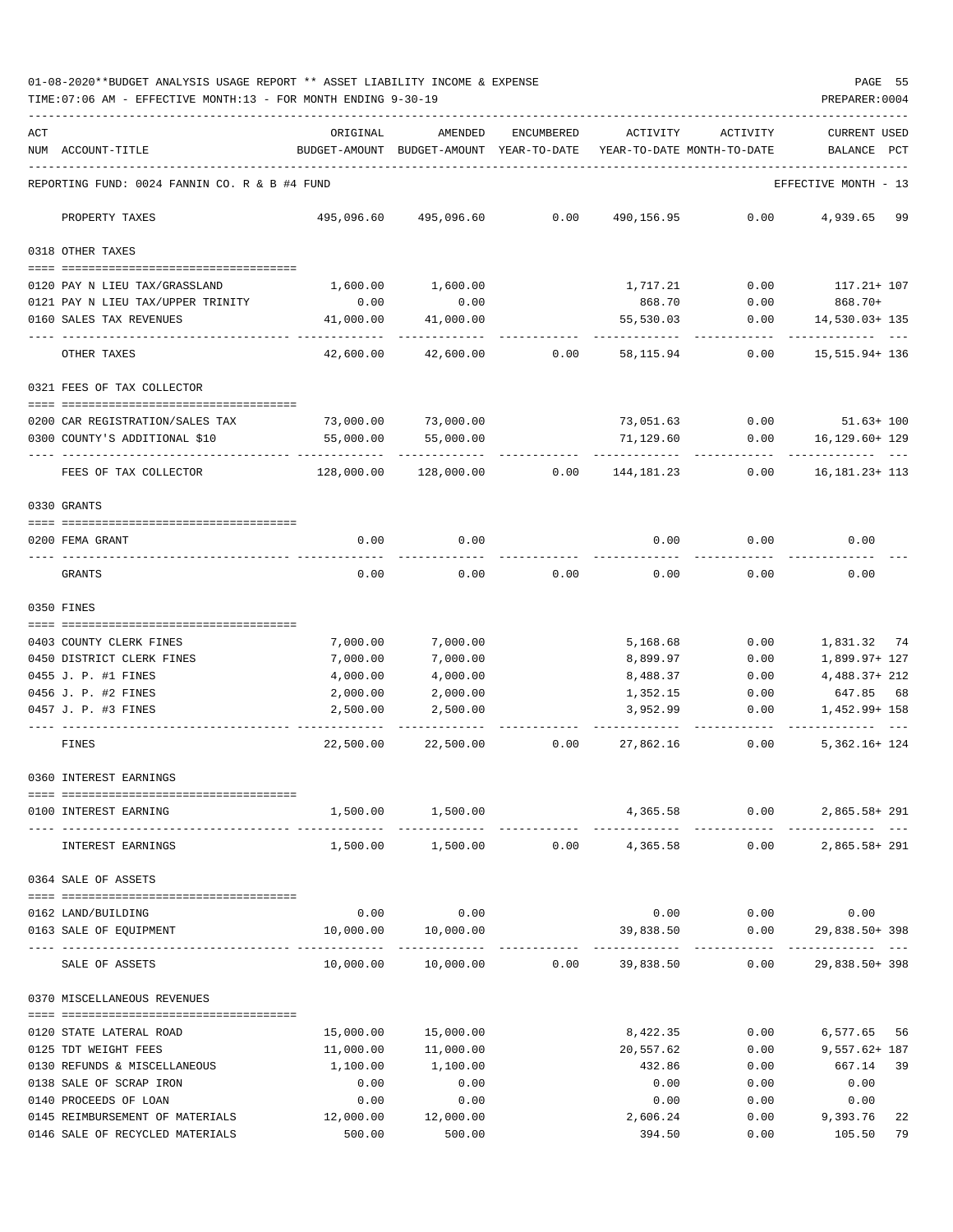| ACT | NUM ACCOUNT-TITLE                                              | ORIGINAL           | AMENDED<br>BUDGET-AMOUNT BUDGET-AMOUNT YEAR-TO-DATE | ENCUMBERED   | ACTIVITY             | ACTIVITY<br>YEAR-TO-DATE MONTH-TO-DATE | <b>CURRENT USED</b><br>BALANCE PCT |                  |
|-----|----------------------------------------------------------------|--------------------|-----------------------------------------------------|--------------|----------------------|----------------------------------------|------------------------------------|------------------|
|     | REPORTING FUND: 0024 FANNIN CO. R & B #4 FUND                  |                    |                                                     |              |                      |                                        | EFFECTIVE MONTH - 13               |                  |
|     | 0147 OFFICE RENTAL                                             | 0.00               | 0.00                                                |              | 0.00                 | 0.00                                   | 0.00                               |                  |
|     | MISCELLANEOUS REVENUES                                         | 39,600.00          | 39,600.00                                           |              | $0.00$ $32,413.57$   |                                        | 0.00<br>7,186.43                   | 82               |
|     | 0509 CONTINGENCY                                               |                    |                                                     |              |                      |                                        |                                    |                  |
|     | 0475 CONTINGENCY                                               | 0.00               | 0.00                                                | 0.00         | 0.00                 | 0.00                                   | 0.00                               |                  |
|     | CONTINGENCY                                                    | 0.00               | 0.00                                                | 0.00         | 0.00                 | 0.00                                   | 0.00                               |                  |
|     | 0624 ROAD & BRIDGE 4                                           |                    |                                                     |              |                      |                                        |                                    |                  |
|     |                                                                |                    |                                                     |              |                      |                                        |                                    |                  |
|     | 0100 COMPENSATION PAY                                          | 0.00               | 0.00                                                | 0.00         | 0.00                 | 0.00                                   | 0.00                               |                  |
|     | 0101 SALARY ELECTED OFFICIAL<br>0105 SALARY SECRETARY          | 62,720.97          | 62,720.97                                           | 0.00         | 62,721.10            | 0.00                                   |                                    | $0.13 - 100$     |
|     |                                                                | 27,537.94          | 27,537.94                                           | 0.00<br>0.00 | 27,537.90            | 0.00                                   |                                    | $0.04$ 100<br>87 |
|     | 0106 SALARY PRECINCT EMPLOYEES<br>0107 REGULAR-TEMP. PART-TIME | 175,807.02<br>0.00 | 175,807.02<br>0.00                                  | 0.00         | 152,433.34<br>190.08 | 0.00<br>0.00                           | 23,373.68<br>190.08-               |                  |
|     | 0108 LABOR REIMBURSEMENT                                       | 0.00               | 0.00                                                | 0.00         | 0.00                 | 0.00                                   | 0.00                               |                  |
|     |                                                                |                    |                                                     |              |                      |                                        |                                    |                  |
|     | 0199 TOTAL SALARIES                                            | 266,065.93         | 266,065.93                                          | 0.00         | 242,882.42           | 0.00                                   | 23, 183. 51                        | 91               |
|     | 0201 SOCIAL SECURITY TAXES                                     | 16,496.09          | 16,496.09                                           | 0.00         | 14,998.76            | 0.00                                   | 1,497.33                           | 91               |
|     | 0202 GROUP HEALTH INSURANCE                                    | 91,800.96          | 91,800.96                                           | 0.00         | 89,160.80            | 0.00                                   | 2,640.16                           | 97               |
|     | 0203 RETIREMENT                                                | 30,437.94          | 30,437.94                                           | 0.00         | 27,773.78            | 0.00                                   | 2,664.16                           | 91               |
|     | 0204 WORKERS' COMPENSATION                                     | 7,566.94           | 7,566.94                                            | 0.00         | 5,655.16             | 0.00                                   | 1,911.78                           | 75               |
|     | 0205 MEDICARE TAX                                              | 3,857.96           | 3,857.96                                            | 0.00         | 3,507.78             | 0.00                                   | 350.18                             | 91               |
|     | 0206 UNEMPLOYMENT EXPENSE                                      | 0.00               | 0.00                                                | 0.00         | 0.00                 | 0.00                                   | 0.00                               |                  |
|     | 0299 TOTAL EMPLOYEE BENEFITS                                   | 150,159.89         | 150,159.89                                          | 0.00         | 141,096.28           | 0.00                                   | 9,063.61                           | 94               |
|     | 0310 OFFICE SUPPLIES                                           | 250.00             | 250.00                                              | 0.00         | 165.53               | 0.00                                   | 84.47                              | 66               |
|     | 0314 EMPLOYEE PHYSICALS/DOT TESTING                            | 275.00             | 275.00                                              | 0.00         | 235.00               | 0.00                                   | 40.00                              | 85               |
|     | 0340 SHOP SUPPLIES                                             | 2,250.00           | 3,500.00                                            | 0.00         | 2,874.74             | 44.95                                  | 625.26                             | 82               |
|     | 0341 R & B MAT. ROCK & GRAVEL                                  | 100,000.00         | 88,314.02                                           | 0.00         | 86,457.43            | 9,185.06                               | 1,856.59                           | 98               |
|     | 0342 R & B MAT. CULVERTS                                       | 9,000.00           | 13,477.40                                           | 0.00         | 13,477.40            | 0.00                                   | 0.00                               | 100              |
|     | 0343 R & B MAT. HARDWRE & LUMB                                 | 2,500.00           | 2,500.00                                            | 0.00         | 127.62               | 29.37                                  | 2,372.38 05                        |                  |
|     | 0344 R & B MAT. ASPHALT/RD OIL                                 | 60,000.00          | 60,000.00                                           | 0.00         | 39,657.76            | 0.00                                   | 20,342.24                          | 66               |
|     | 0345 CHEMICALS                                                 | 1,500.00           | 1,500.00                                            | 0.00         | 0.00                 | 0.00                                   | 1,500.00                           | 0 <sub>0</sub>   |
|     | 0346 CETRZ EXPENDITURES                                        | 0.00               | 0.00                                                | 0.00         | 0.00                 | 0.00                                   | 0.00                               |                  |
|     | 0350 DEBRIS REMOVAL                                            | 0.00               | 0.00                                                | 0.00         | 0.00                 | 0.00                                   | 0.00                               |                  |
|     | 0395 EMPLOYEE UNIFORMS                                         | 2,500.00           | 4,030.00                                            | 0.00         | 4,014.62             | 252.73                                 | 15.38 100                          |                  |
|     | 0399 TOTAL R&B MATERIALS                                       | 178,275.00         | 173,846.42                                          | 0.00         | 147,010.10           |                                        | 9,512.11 26,836.32 85              |                  |
|     | 0400 LEGAL FEES                                                | 0.00               | 0.00                                                | 0.00         | 0.00                 | 0.00                                   | 0.00                               |                  |
|     | 0420 UTILITY TELEPHONE                                         | 1,500.00           | 1,361.79                                            | 0.00         | 1,106.50             | 0.00                                   | 255.29 81                          |                  |
|     | 0421 DSL INTERNET                                              | 720.00             | 828.21                                              | 0.00         | 828.21               | 0.00                                   | $0.00$ 100                         |                  |
|     | 0423 CELL PHONE ALLOWANCE                                      | 0.00               | 0.00                                                | 0.00         | 0.00                 | 0.00                                   | 0.00                               |                  |
|     | 0427 OUT OF COUNTY TRAVEL/TRAINING                             | 4,600.00           | 4,600.00                                            | 0.00         | 5,020.12             | 737.43                                 | 420.12- 109                        |                  |
|     | 0430 BIDS, NOTICES & PERMITS                                   | 300.00             | 300.00                                              | 0.00         | 206.73               | 0.00                                   | 93.27                              | 69               |
|     | 0435 PRINTING                                                  | 100.00             | 100.00                                              | 0.00         | 0.00                 | 0.00                                   | 100.00                             | 0 <sub>0</sub>   |
|     | 0440 UTILITY ELECTRICITY                                       | 4,000.00           | 3,990.00                                            | 0.00         | 3,082.71             | 0.00                                   | 907.29                             | 77               |
|     | 0441 UTILITY GAS                                               | 750.00             | 760.00                                              | 0.00         | 758.56               | 49.51                                  | 1.44 100                           |                  |
|     | 0442 UTILITY WATER                                             | 2,500.00           | 2,500.00                                            | 0.00         | 651.36               | 54.28                                  | 1,848.64                           | 26               |
|     | 0443 TRASH PICKUP                                              | 2,500.00           | 2,500.00                                            | 0.00         | 2,438.60             | 363.20                                 | 61.40                              | 98               |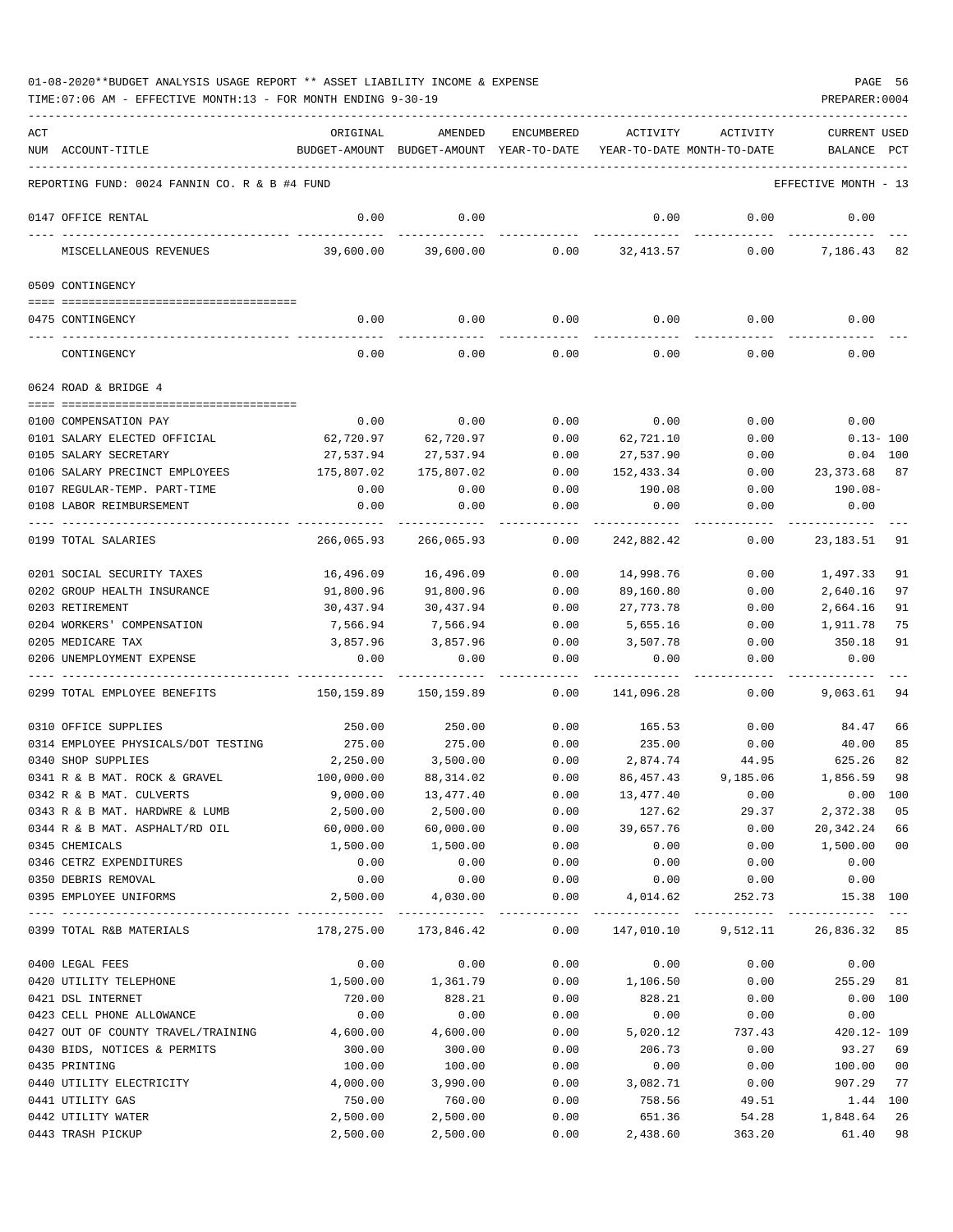| ACT<br>NUM | ACCOUNT-TITLE                                             | ORIGINAL<br>BUDGET-AMOUNT BUDGET-AMOUNT YEAR-TO-DATE | AMENDED                    | ENCUMBERED | ACTIVITY<br>YEAR-TO-DATE MONTH-TO-DATE | ACTIVITY                                      | <b>CURRENT USED</b><br>BALANCE | PCT |
|------------|-----------------------------------------------------------|------------------------------------------------------|----------------------------|------------|----------------------------------------|-----------------------------------------------|--------------------------------|-----|
|            | REPORTING FUND: 0024 FANNIN CO. R & B #4 FUND             |                                                      |                            |            |                                        |                                               | EFFECTIVE MONTH - 13           |     |
|            | 0447 REPEATER SERVICE CONTRACT                            | 708.97                                               | 708.97                     | 0.00       | 708.97                                 | 0.00                                          | 0.00 100                       |     |
|            | 0450 R&M BUILDING                                         | 2,000.00                                             | 2,000.00                   | 0.00       | 225.00                                 | 0.00                                          | 1,775.00                       | -11 |
|            | 0453 COMPUTER SOFTWARE                                    | 1,500.00                                             | 0.00                       | 0.00       | 0.00                                   | 0.00                                          | 0.00                           |     |
|            | 0457 R & M MACHINERY GAS & OIL                            | 44,500.00                                            | 44,500.00                  | 0.00       | 46,691.45                              | 5,940.12                                      | 2, 191. 45- 105                |     |
|            | 0458 R & M MACHINERY PARTS                                | 24,000.00                                            | 29,522.60                  | 0.00       | 27,681.71                              | 319.26                                        | 1,840.89                       | 94  |
|            | 0459 R & M MACH. TIRES & TUBES                            | 9,000.00                                             | 9,000.00                   | 0.00       | 8,226.70                               | 0.00                                          | 773.30                         | 91  |
|            | 0460 EQUIPMENT RENTAL/LEASE                               | 25,000.00                                            | 25,000.00                  | 0.00       | 22,877.64                              | 2,205.22                                      | 2,122.36                       | 92  |
|            | 0480 BOND                                                 | 178.00                                               | 178.00                     | 0.00       | 178.00                                 | 0.00                                          | 0.00                           | 100 |
|            | 0481 DUES                                                 | 0.00                                                 | 0.00                       | 0.00       | 0.00                                   | 0.00                                          | 0.00                           |     |
|            | 0482 INSURANCE                                            | 6,000.00                                             | 6,000.00                   | 0.00       | 5,338.80                               | 0.00                                          | 661.20                         | 89  |
|            | 0485 PRISONER'S SUPPLIES                                  | 0.00                                                 | 0.00                       | 0.00       | 0.00                                   | 0.00                                          | 0.00                           |     |
|            | 0488 FANNIN RURAL RAIL DISTRICT                           | 0.00                                                 | 0.00                       | 0.00       | 0.00                                   | 0.00                                          | 0.00                           |     |
|            | 0490 MISCELLANEOUS                                        | 500.00                                               | 217.40                     | 0.00       | 0.00                                   | 0.00                                          | 217.40                         | 00  |
|            | 0491 SOIL & WATER CONSERVATION                            | 250.00                                               | 250.00                     | 0.00       | 250.00                                 | 0.00                                          | 0.00                           | 100 |
|            | 0492 TDRA FLOOD CASH MATCH                                | 0.00                                                 | 0.00                       | 0.00       | 0.00                                   | 0.00                                          | 0.00                           |     |
|            | 0494 FLOOD CONTROL SITE MAINTENANCE                       | 0.00                                                 | 0.00                       | 0.00       | 0.00                                   | 0.00                                          | 0.00                           |     |
|            | 0495 PIPELINE SALES TAX REIMBURSEMENT                     | 0.00                                                 | 0.00                       | 0.00       | 0.00                                   | 0.00                                          | 0.00                           |     |
|            | 0496 TCOG HAZARDOUS WASTEMATCH                            | 1,250.00                                             | 0.00                       | 0.00       | 0.00                                   | 0.00                                          | 0.00                           |     |
|            | 0499 TOTAL SER. & OTHER CHARGES                           | $131,856.97$ $134,316.97$ 0.00                       |                            |            |                                        | 126,271.06 9,669.02                           | 8,045.91                       | 94  |
|            | 0500 LAND                                                 |                                                      |                            |            | 0.00                                   | 0.00                                          | 0.00                           |     |
|            | 0535 BUILDING                                             |                                                      |                            |            | 0.00                                   | 0.00                                          | 0.00                           |     |
|            | 0570 COMPUTER EQUIPMENT                                   | 0.00                                                 | 282.60                     | 0.00       | 282.60                                 | 0.00                                          | 0.00                           | 100 |
|            | 0571 PURCHASE OF MACH./EQUIP. 100,000.00                  |                                                      | 101,685.98                 | 0.00       | 101,685.98                             | 0.00                                          | 0.00                           | 100 |
|            | 0573 RADIO EQUIPMENT                                      | 0.00                                                 | 0.00                       | 0.00       | 0.00                                   | 0.00                                          | 0.00                           |     |
|            | 0575 BUILDING                                             | 0.00                                                 | 0.00                       | 0.00       | 0.00                                   | 0.00                                          | 0.00                           |     |
|            | 0599 CAPITAL OUTLAY                                       | 100,000.00                                           | 101,968.58                 | 0.00       | 101,968.58                             | 0.00                                          | $0.00$ 100                     |     |
|            | ROAD & BRIDGE 4                                           |                                                      | 826,357.79 826,357.79 0.00 |            |                                        | 759,228.44 19,181.13 67,129.35 92             |                                |     |
|            | 0625 ADMINISTRATIVE OFFICE R&B #4                         |                                                      |                            |            |                                        |                                               |                                |     |
|            | 0105 SALARY SECRETARY                                     |                                                      |                            |            |                                        | 9,881.28 9,881.28 0.00 9,881.30 0.00 0.02-100 |                                |     |
|            | 0201 SOCIAL SECURITY TAXES                                | 612.64                                               | 612.64                     | 0.00       | 439.08                                 | 0.00                                          | 173.56 72                      |     |
|            | 0202 GROUP HEALTH INSURANCE                               | 2,868.78                                             | 2,868.78                   | 0.00       | 2,876.90                               | 0.00                                          | $8.12 - 100$                   |     |
|            | 0203 RETIREMENT                                           | 1,130.42                                             | 1,130.42                   | 0.00       | 1,129.81                               | 0.00                                          | $0.61$ 100                     |     |
|            | 0204 WORKERS' COMPENSATION                                | 41.50                                                | 41.50                      | 0.00       | 27.30                                  | 0.00                                          | 14.20 66                       |     |
|            | 0205 MEDICARE TAX                                         | 143.28                                               | 143.28                     | 0.00       | 102.80                                 | 0.00                                          | 40.48 72                       |     |
|            | 0310 OFFICE SUPPLIES                                      | 100.00                                               | 100.00                     | 0.00       | 100.00                                 | 0.00                                          | $0.00$ 100                     |     |
|            | 0311 POSTAL EXPENSES                                      | 0.00                                                 | 0.00                       | 0.00       | 0.00                                   | 0.00                                          | 0.00                           |     |
|            | 0353 COMPUTER EXPENSE                                     | 500.00                                               | 500.00                     | 0.00       | 439.97                                 | 0.00                                          | 60.03                          | 88  |
|            | 0427 OUT OF COUNTY TRAVEL                                 | 0.00                                                 | 0.00                       | 0.00       | 0.00                                   | 0.00                                          | 0.00                           |     |
|            | 0480 BOND                                                 | 0.00                                                 | 0.00                       | 0.00       | 0.00                                   | 0.00                                          | 0.00                           |     |
|            | 0572 OFFICE EQUIPMENT                                     | 0.00                                                 | 0.00                       | 0.00       | 0.00                                   | 0.00                                          | 0.00                           |     |
|            | 0574 COMPUTER EQUIPMENT                                   | 0.00                                                 | 0.00                       | 0.00       | 0.00                                   | 0.00                                          | 0.00                           |     |
|            | ADMINISTRATIVE OFFICE R&B #4 $15,277.90$ $15,277.90$ 0.00 |                                                      |                            |            | 14,997.16                              | 0.00                                          | 280.74 98                      |     |
|            | FANNIN CO. R & B #4 FUND                                  |                                                      |                            |            |                                        |                                               |                                |     |
|            | INCOME TOTALS                                             |                                                      | 841,635.69 841,635.69      |            |                                        | 796,933.93 0.00                               | 44,701.76                      | 95  |
|            | EXPENSE TOTALS                                            | 841,635.69                                           | 841,635.69                 | 0.00       | 774,225.60                             | 19,181.13                                     | 67,410.09 92                   |     |
|            |                                                           |                                                      |                            |            |                                        |                                               |                                |     |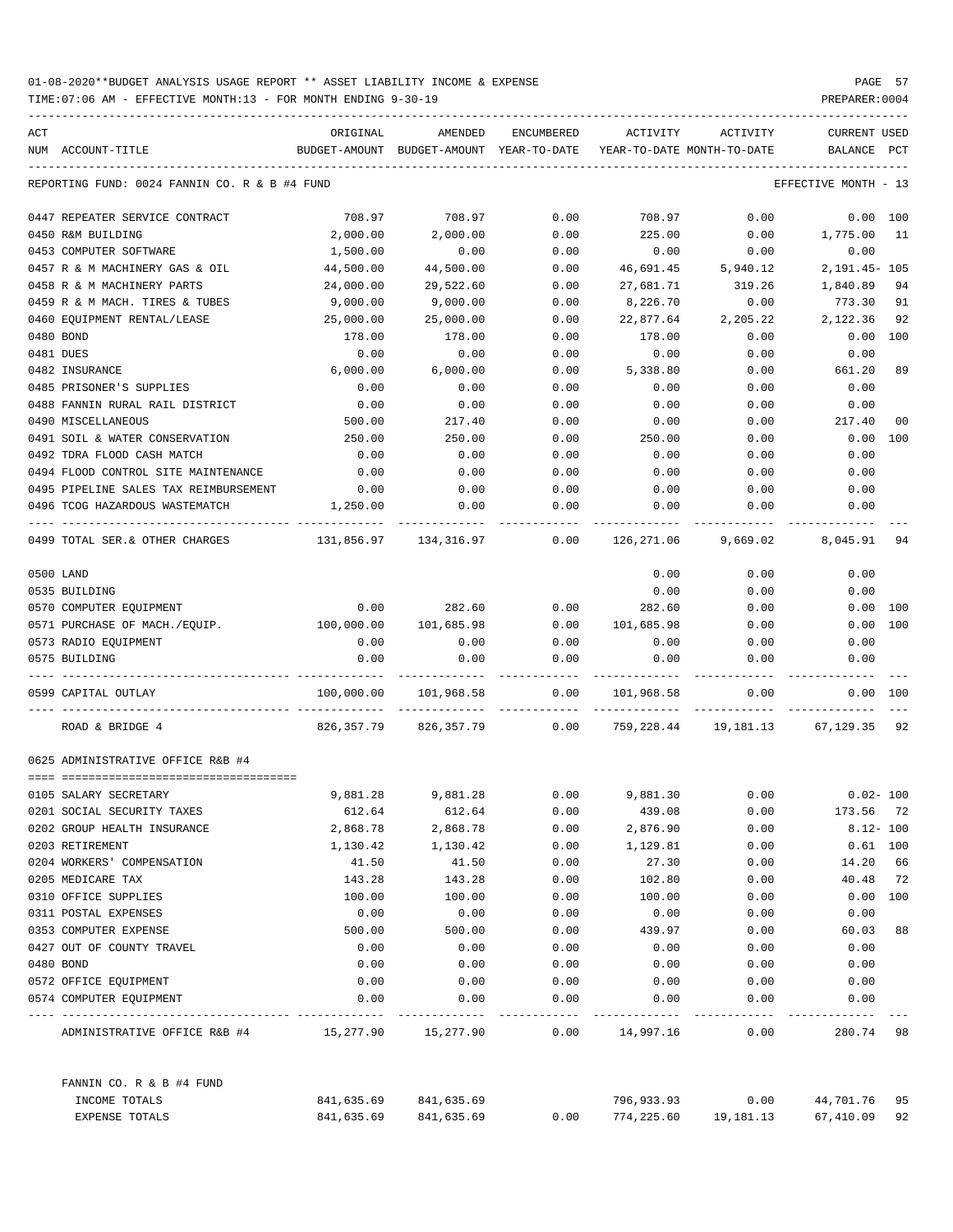|     | 01-08-2020**BUDGET ANALYSIS USAGE REPORT ** ASSET LIABILITY INCOME & EXPENSE<br>TIME:07:06 AM - EFFECTIVE MONTH:13 - FOR MONTH ENDING 9-30-19 |              |                                          |            |                            |              |                      |  |  |
|-----|-----------------------------------------------------------------------------------------------------------------------------------------------|--------------|------------------------------------------|------------|----------------------------|--------------|----------------------|--|--|
| ACT |                                                                                                                                               | ORIGINAL     | AMENDED                                  | ENCUMBERED | ACTIVITY                   | ACTIVITY     | CURRENT USED         |  |  |
|     | NUM ACCOUNT-TITLE                                                                                                                             |              | BUDGET-AMOUNT BUDGET-AMOUNT YEAR-TO-DATE |            | YEAR-TO-DATE MONTH-TO-DATE |              | BALANCE PCT          |  |  |
|     | REPORTING FUND: 0025 FANNIN COUNTY BEES                                                                                                       |              |                                          |            |                            |              | EFFECTIVE MONTH - 13 |  |  |
|     | 0103 CASH                                                                                                                                     |              |                                          |            |                            |              |                      |  |  |
|     | 0100 BEES-COMBINED FUNDS CHECKING                                                                                                             |              |                                          |            | 0.00                       | 0.00         | 2,177.67             |  |  |
|     | CASH                                                                                                                                          |              |                                          |            | 0.00                       | 0.00         | 2,177.67             |  |  |
|     | 0271 EQUITY ACCOUNT                                                                                                                           |              |                                          |            |                            |              |                      |  |  |
|     | 0200 EQUITY ACCOUNT                                                                                                                           |              |                                          |            | 0.00                       | 0.00         | 2,177.67             |  |  |
|     | EQUITY ACCOUNT                                                                                                                                |              |                                          |            | 0.00                       | 0.00         | 2,177.67             |  |  |
|     | 0300 CASH                                                                                                                                     |              |                                          |            |                            |              |                      |  |  |
|     | 0125 BEGINNING CASH BALANCE                                                                                                                   | 0.00         | 0.00                                     |            | 0.00                       | 0.00         | 0.00                 |  |  |
|     | CASH                                                                                                                                          | 0.00         | 0.00                                     | 0.00       | 0.00                       | 0.00         | 0.00                 |  |  |
|     | 0370 MISC. INCOME                                                                                                                             |              |                                          |            |                            |              |                      |  |  |
|     |                                                                                                                                               |              |                                          |            |                            |              |                      |  |  |
|     | 0138 SALE OF SCRAP IRON<br>0625 DONATIONS                                                                                                     | 0.00<br>0.00 | 0.00<br>0.00                             |            | 0.00<br>0.00               | 0.00<br>0.00 | 0.00<br>0.00         |  |  |
|     | MISC. INCOME                                                                                                                                  | 0.00         | 0.00                                     | 0.00       | 0.00                       | 0.00         | 0.00                 |  |  |
|     | 0625 FANNIN COUNTY BEES                                                                                                                       |              |                                          |            |                            |              |                      |  |  |
|     | 0310 OFFICE SUPPLIES                                                                                                                          | 0.00         | 0.00                                     | 0.00       | 0.00                       | 0.00         | 0.00                 |  |  |
|     | 0343 ROAD SIGNS                                                                                                                               | 0.00         | 0.00                                     | 0.00       | 0.00                       | 0.00         | 0.00                 |  |  |
|     | 0353 COMPUTER EXPENSE                                                                                                                         | 0.00         | 0.00                                     | 0.00       | 0.00                       | 0.00         | 0.00                 |  |  |
|     | 0427 TRAVEL EXPENSE                                                                                                                           | 0.00         | 0.00                                     | 0.00       | 0.00                       | 0.00         | 0.00                 |  |  |
|     | 0572 OFFICE EQUIPMENT                                                                                                                         | 0.00         | 0.00                                     | 0.00       | 0.00                       | 0.00         | 0.00                 |  |  |
|     | FANNIN COUNTY BEES                                                                                                                            | 0.00         | 0.00                                     | 0.00       | 0.00                       | 0.00         | 0.00                 |  |  |
|     | FANNIN COUNTY BEES                                                                                                                            |              |                                          |            |                            |              |                      |  |  |
|     | INCOME TOTALS                                                                                                                                 | 0.00         | 0.00                                     |            | 0.00                       | 0.00         | 0.00                 |  |  |
|     | EXPENSE TOTALS                                                                                                                                | 0.00         | 0.00                                     | 0.00       | 0.00                       | 0.00         | 0.00                 |  |  |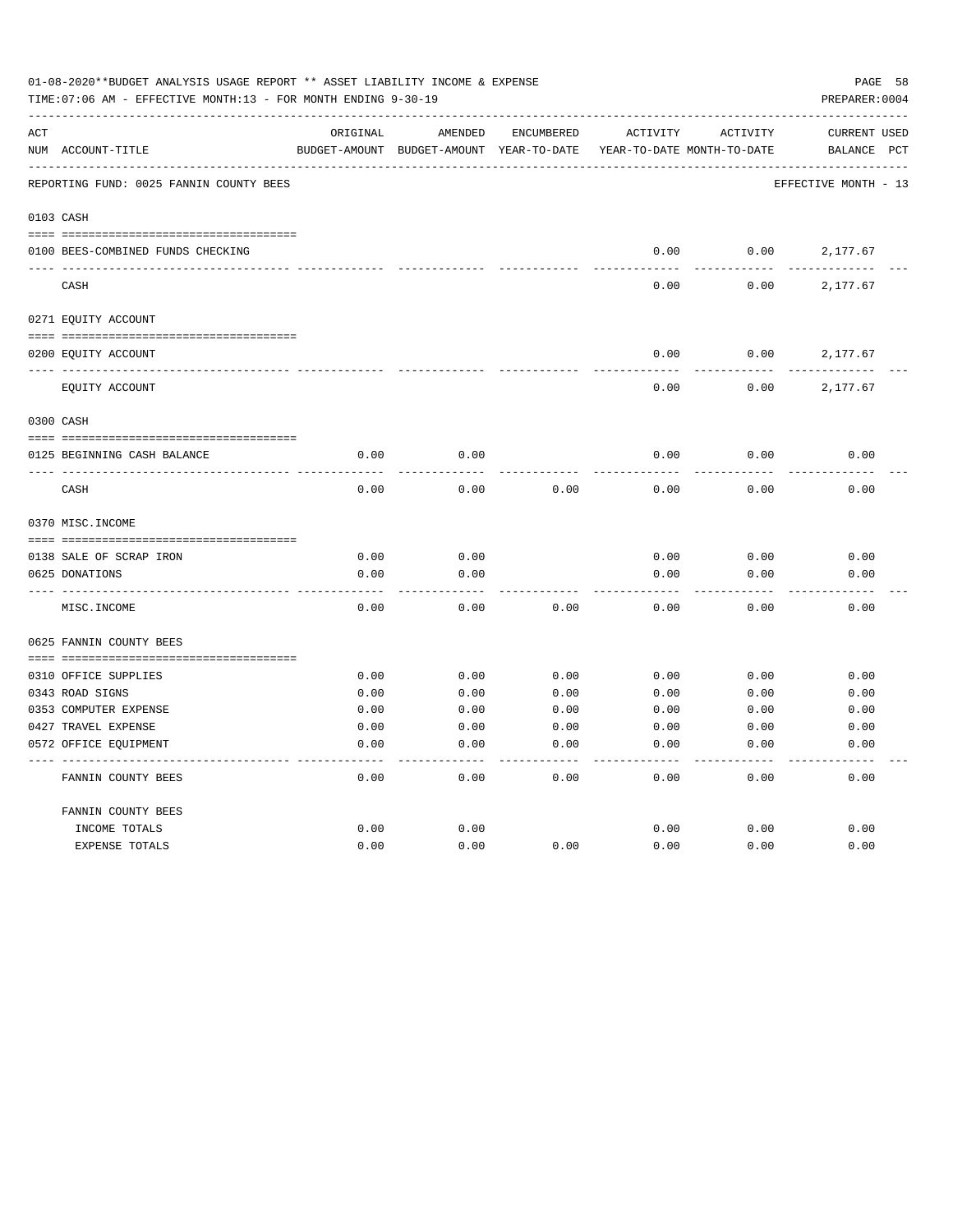|     | 01-08-2020**BUDGET ANALYSIS USAGE REPORT ** ASSET LIABILITY INCOME & EXPENSE<br>TIME: 07:06 AM - EFFECTIVE MONTH: 13 - FOR MONTH ENDING 9-30-19 |                                        |                        |            |                                                                                 |                                         |                                    |                |  |  |
|-----|-------------------------------------------------------------------------------------------------------------------------------------------------|----------------------------------------|------------------------|------------|---------------------------------------------------------------------------------|-----------------------------------------|------------------------------------|----------------|--|--|
| ACT | NUM ACCOUNT-TITLE                                                                                                                               | ORIGINAL                               | AMENDED                | ENCUMBERED | ACTIVITY<br>BUDGET-AMOUNT BUDGET-AMOUNT YEAR-TO-DATE YEAR-TO-DATE MONTH-TO-DATE | ACTIVITY                                | <b>CURRENT USED</b><br>BALANCE PCT |                |  |  |
|     | REPORTING FUND: 0026 J.P.#1 JUST.CT.TECHNOLOGY                                                                                                  |                                        |                        |            |                                                                                 |                                         | .<br>EFFECTIVE MONTH - 13          |                |  |  |
|     | 0102 A/P CLEARING                                                                                                                               |                                        |                        |            |                                                                                 |                                         |                                    |                |  |  |
|     | 0100 A/P CLEARING                                                                                                                               |                                        |                        |            |                                                                                 | $0.00$ $0.00$                           | 0.00                               |                |  |  |
|     | A/P CLEARING                                                                                                                                    |                                        |                        |            | 0.00                                                                            | .<br>0.00                               | 0.00                               |                |  |  |
|     | 0103 CASH                                                                                                                                       |                                        |                        |            |                                                                                 |                                         |                                    |                |  |  |
|     | 0100 J.P.#1 JUST.CT.TECH-COMB.FUND CKIN                                                                                                         |                                        |                        |            |                                                                                 | 2,354.67 0.00 49,503.03                 |                                    |                |  |  |
|     | CASH                                                                                                                                            |                                        |                        |            |                                                                                 | ------------<br>2,354.67 0.00 49,503.03 |                                    |                |  |  |
|     | 0120 RECEIVABLES                                                                                                                                |                                        |                        |            |                                                                                 |                                         |                                    |                |  |  |
|     | 0313 DUE FROM OTHER FUNDS                                                                                                                       |                                        |                        |            |                                                                                 | $0.10 - 0.00$ 148.85                    |                                    |                |  |  |
|     | RECEIVABLES                                                                                                                                     |                                        |                        |            | $0.10 -$                                                                        | 0.00                                    | 148.85                             |                |  |  |
|     | 0200 SYSTEM ADDED LIABILITY DEPARTMENT                                                                                                          |                                        |                        |            |                                                                                 |                                         |                                    |                |  |  |
|     | 0910 SYSTEM ADDED LIABILITY LINE-ITEM                                                                                                           |                                        |                        |            |                                                                                 | 30.56 0.00 30.56                        |                                    |                |  |  |
|     | SYSTEM ADDED LIABILITY DEPARTMENT                                                                                                               |                                        |                        |            | 30.56                                                                           | ---------<br>0.00                       | ----------<br>30.56                |                |  |  |
|     | 0271 EQUITY ACCOUNT                                                                                                                             |                                        |                        |            |                                                                                 |                                         |                                    |                |  |  |
|     | 0200 EQUITY ACCOUNT                                                                                                                             |                                        |                        |            |                                                                                 | $30.66 - 0.00$ 47,266.65                | -------                            |                |  |  |
|     | EQUITY ACCOUNT                                                                                                                                  |                                        |                        |            | $30.66 -$                                                                       |                                         | $0.00$ 47,266.65                   |                |  |  |
|     | 0300 CASH                                                                                                                                       |                                        |                        |            |                                                                                 |                                         |                                    |                |  |  |
|     | 0126 BEGINNING CASH BALANCE                                                                                                                     |                                        | 1,000.00 1,000.00      |            |                                                                                 | $0.00$ $0.00$ $1,000.00$ $00$           |                                    |                |  |  |
|     | CASH                                                                                                                                            |                                        | 1,000.00 1,000.00 0.00 |            | 0.00                                                                            |                                         | $0.00$ 1,000.00 00                 |                |  |  |
|     | 0360 INTEREST EARNINGS                                                                                                                          |                                        |                        |            |                                                                                 |                                         |                                    |                |  |  |
|     | 0100 INTEREST EARNINGS                                                                                                                          | 0.00                                   | 0.00                   |            | 107.93                                                                          | 0.00                                    | 107.93+                            |                |  |  |
|     | INTEREST EARNINGS                                                                                                                               | --------<br>0.00                       | . <u>.</u> .<br>0.00   | 0.00       | 107.93                                                                          | ----------<br>0.00                      | $107.93+$                          |                |  |  |
|     | 0370 MISCELLANEOUS INCOME                                                                                                                       |                                        |                        |            |                                                                                 |                                         |                                    |                |  |  |
|     | 0455 J.P.#1 TECHNOLOGY FEES                                                                                                                     | 1,500.00                               | 1,500.00               |            |                                                                                 | 2,246.74 0.00                           | 746.74+ 150                        |                |  |  |
|     | MISCELLANEOUS INCOME                                                                                                                            |                                        |                        |            | $1,500.00$ $1,500.00$ $0.00$ $2,246.74$                                         |                                         | $0.00$ $746.74+150$                |                |  |  |
|     | 0455 J.P.#1 TECHNOLOGY EQUIP.                                                                                                                   |                                        |                        |            |                                                                                 |                                         |                                    |                |  |  |
|     | 0420 OMNIBASE TELEPHONE LINE                                                                                                                    | 0.00                                   | 0.00                   | 0.00       |                                                                                 | $0.00$ $0.00$                           | 0.00                               |                |  |  |
|     | 0572 OFFICE EQUIPMENT                                                                                                                           | 2,500.00<br>------------ ------------- | 2,500.00               | 0.00       | 0.00                                                                            | 0.00                                    | 2,500.00                           | 0 <sub>0</sub> |  |  |
|     | J.P.#1 TECHNOLOGY EQUIP.                                                                                                                        | 2,500.00                               | 2,500.00               | 0.00       | 0.00                                                                            | 0.00                                    | 2,500.00                           | 0 <sub>0</sub> |  |  |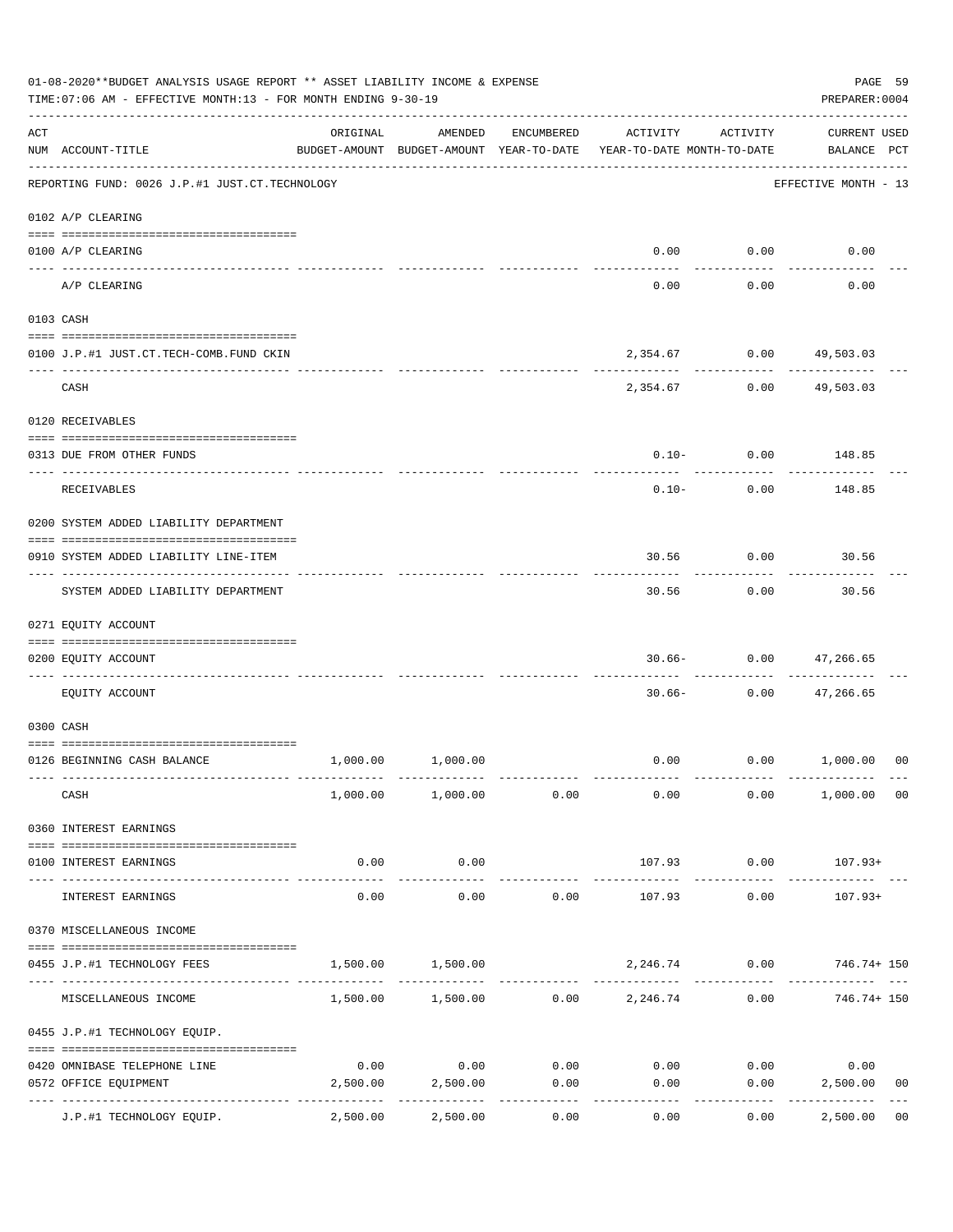| 01-08-2020**BUDGET ANALYSIS USAGE REPORT ** ASSET LIABILITY INCOME & EXPENSE |               |               |              |                            |          | PAGE 60              |            |
|------------------------------------------------------------------------------|---------------|---------------|--------------|----------------------------|----------|----------------------|------------|
| TIME:07:06 AM - EFFECTIVE MONTH:13 - FOR MONTH ENDING 9-30-19                |               |               |              |                            |          | PREPARER: 0004       |            |
| ACT                                                                          | ORIGINAL      | AMENDED       | ENCUMBERED   | ACTIVITY                   | ACTIVITY | CURRENT USED         |            |
| NUM ACCOUNT-TITLE                                                            | BUDGET-AMOUNT | BUDGET-AMOUNT | YEAR-TO-DATE | YEAR-TO-DATE MONTH-TO-DATE |          | BALANCE              | <b>PCT</b> |
| REPORTING FUND: 0026 J.P.#1 JUST.CT.TECHNOLOGY                               |               |               |              |                            |          | EFFECTIVE MONTH - 13 |            |
| J.P.#1 JUST.CT.TECHNOLOGY                                                    |               |               |              |                            |          |                      |            |
| INCOME TOTALS                                                                | 2,500.00      | 2,500.00      |              | 2,354.67                   | 0.00     | 145.33               | -94        |
| <b>EXPENSE TOTALS</b>                                                        | 2.500.00      | 2,500.00      | 0.00         | 0.00                       | 0.00     | 2,500.00             | -00        |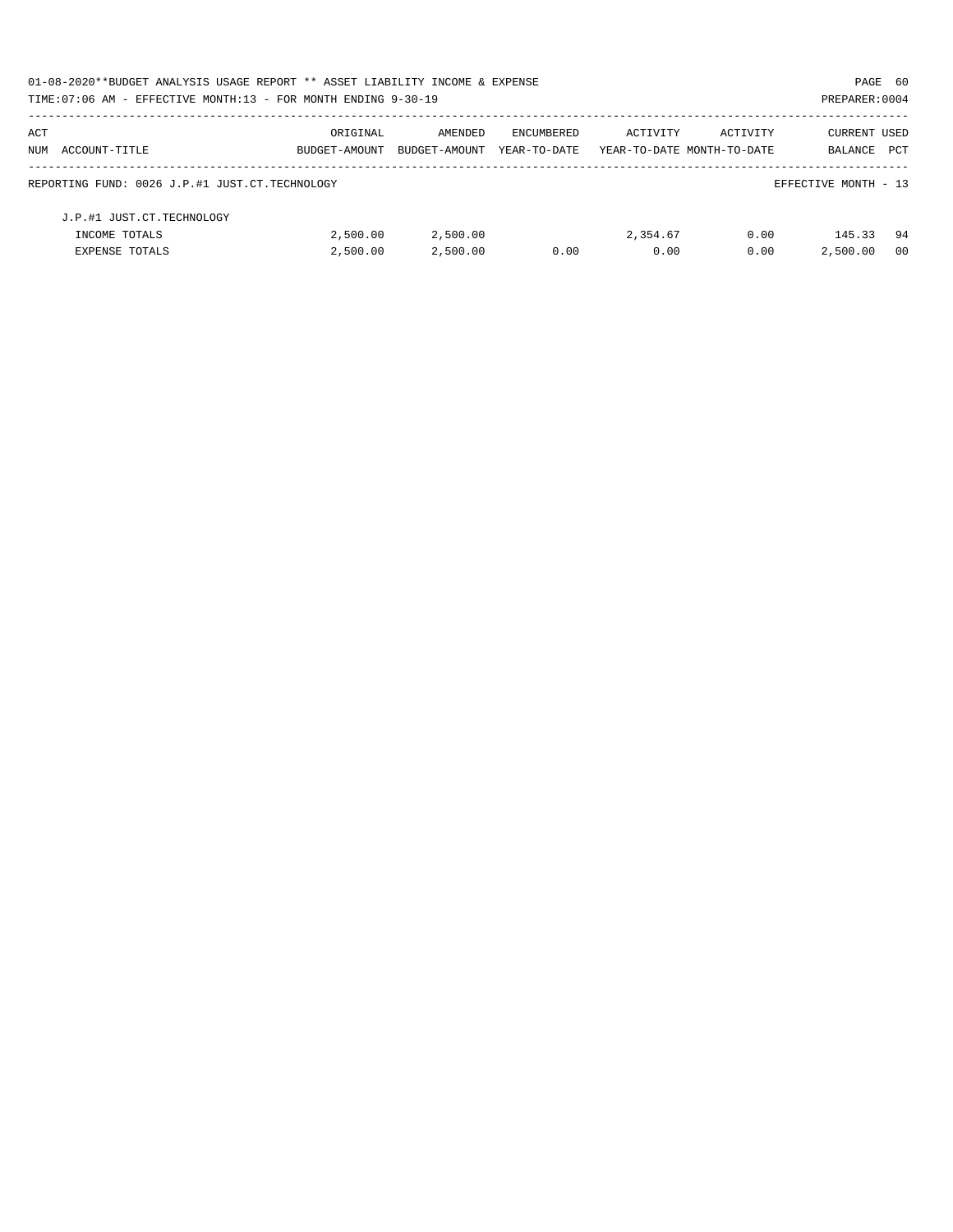|                    | 01-08-2020**BUDGET ANALYSIS USAGE REPORT ** ASSET LIABILITY INCOME & EXPENSE<br>TIME: 07:06 AM - EFFECTIVE MONTH: 13 - FOR MONTH ENDING 9-30-19 |                      |                            |                                 |                                                                                 |                                       |                                    |                |  |  |
|--------------------|-------------------------------------------------------------------------------------------------------------------------------------------------|----------------------|----------------------------|---------------------------------|---------------------------------------------------------------------------------|---------------------------------------|------------------------------------|----------------|--|--|
| $\mathop{\rm ACT}$ | NUM ACCOUNT-TITLE                                                                                                                               | ORIGINAL             | AMENDED                    | ENCUMBERED                      | ACTIVITY<br>BUDGET-AMOUNT BUDGET-AMOUNT YEAR-TO-DATE YEAR-TO-DATE MONTH-TO-DATE | ACTIVITY                              | <b>CURRENT USED</b><br>BALANCE PCT |                |  |  |
|                    | -------------------------------------<br>REPORTING FUND: 0027 J.P.#2 JUST.CT.TECHNOLOGY                                                         |                      |                            |                                 |                                                                                 |                                       | EFFECTIVE MONTH - 13               |                |  |  |
|                    | 0102 A/P CLEARING                                                                                                                               |                      |                            |                                 |                                                                                 |                                       |                                    |                |  |  |
|                    | 0100 A/P CLEARING                                                                                                                               |                      |                            |                                 |                                                                                 | $0.00$ $0.00$                         | 0.00                               |                |  |  |
|                    | ---- -------<br>A/P CLEARING                                                                                                                    |                      |                            |                                 | 0.00                                                                            | 0.00                                  | 0.00                               |                |  |  |
|                    | 0103 CASH                                                                                                                                       |                      |                            |                                 |                                                                                 |                                       |                                    |                |  |  |
|                    | 0100 J.P.#2 JUST.CT.TECH-COMB.FUND CKIN                                                                                                         |                      |                            |                                 |                                                                                 | 1,085.52- 0.00 9,271.58               |                                    |                |  |  |
|                    | CASH                                                                                                                                            |                      |                            |                                 | ---------- ------------                                                         | $1,085.52 - 0.00$                     | 9,271.58                           |                |  |  |
|                    | 0120 RECEIVABLES                                                                                                                                |                      |                            |                                 |                                                                                 |                                       |                                    |                |  |  |
|                    | 0313 DUE FROM OTHER FUNDS                                                                                                                       |                      |                            |                                 |                                                                                 | 11.99- 0.00 16.00                     |                                    |                |  |  |
|                    | RECEIVABLES                                                                                                                                     |                      |                            |                                 | $11.99-$                                                                        | ------------<br>0.00                  | 16.00                              |                |  |  |
|                    | 0271 EQUITY ACCOUNT                                                                                                                             |                      |                            |                                 |                                                                                 |                                       |                                    |                |  |  |
|                    | 0200 EQUITY ACCOUNT                                                                                                                             |                      |                            |                                 |                                                                                 | $11.99 - 0.00 10,373.10$              |                                    |                |  |  |
|                    | EQUITY ACCOUNT                                                                                                                                  |                      |                            |                                 |                                                                                 | ------------<br>11.99- 0.00 10,373.10 |                                    |                |  |  |
|                    | 0300 CASH                                                                                                                                       |                      |                            |                                 |                                                                                 |                                       |                                    |                |  |  |
|                    | 0127 BEGINNING CASH BALANCE                                                                                                                     | 1,000.00             | 1,000.00                   |                                 | 0.00                                                                            | 0.00                                  | 1,000.00                           | 00             |  |  |
|                    | CASH                                                                                                                                            |                      | $1,000.00$ $1,000.00$ 0.00 |                                 | ------------ -------------<br>0.00                                              | ----------<br>0.00                    | 1,000.00                           | 0 <sub>0</sub> |  |  |
|                    | 0360 INTEREST EARNINGS                                                                                                                          |                      |                            |                                 |                                                                                 |                                       |                                    |                |  |  |
|                    | 0100 INTEREST EARNINGS                                                                                                                          | 0.00                 | 0.00                       |                                 |                                                                                 | $22.46$ 0.00 22.46+                   |                                    |                |  |  |
|                    | INTEREST EARNINGS                                                                                                                               | 0.00                 | 0.00                       | 0.00                            | 22.46                                                                           | 0.00                                  | $22.46+$                           |                |  |  |
|                    | 0370 MISCELLANEOUS INCOME                                                                                                                       |                      |                            |                                 |                                                                                 |                                       |                                    |                |  |  |
|                    | 0456 J.P.#2 TECHNOLOGY FEES                                                                                                                     | 500.00               | 500.00                     |                                 | 122.00                                                                          |                                       | $0.00$ 378.00 24                   |                |  |  |
|                    | MISCELLANEOUS INCOME                                                                                                                            | 500.00               | 500.00                     | 0.00                            | 122.00                                                                          | ------------<br>0.00                  | -------------<br>378.00            | 24             |  |  |
|                    | 0456 TECHNOLOGY EQUIPMENT                                                                                                                       |                      |                            |                                 |                                                                                 |                                       |                                    |                |  |  |
|                    | 0452 R & M EQUIPMENT                                                                                                                            |                      |                            |                                 | $0.00$ 236.00 $0.00$ 236.00 $0.00$ 0.00 $0.00$                                  |                                       |                                    |                |  |  |
|                    | 0572 OFFICE EQUIPMENT<br>----------------------------                                                                                           | 1,500.00             | 1,264.00                   | 0.00<br>. _ _ _ _ _ _ _ _ _ _ _ | 993.98<br>.                                                                     | 0.00<br>----------                    | 270.02                             | 79             |  |  |
|                    | TECHNOLOGY EQUIPMENT                                                                                                                            | 1,500.00             | 1,500.00                   | 0.00                            | 1,229.98                                                                        | 0.00                                  | 270.02                             | 82             |  |  |
|                    | J.P.#2 JUST.CT.TECHNOLOGY                                                                                                                       |                      |                            |                                 |                                                                                 |                                       |                                    |                |  |  |
|                    | INCOME TOTALS<br>EXPENSE TOTALS                                                                                                                 | 1,500.00<br>1,500.00 | 1,500.00<br>1,500.00       |                                 | 144.46<br>$0.00$ 1,229.98                                                       | 0.00                                  | $0.00$ 1,355.54<br>270.02          | 10<br>82       |  |  |
|                    |                                                                                                                                                 |                      |                            |                                 |                                                                                 |                                       |                                    |                |  |  |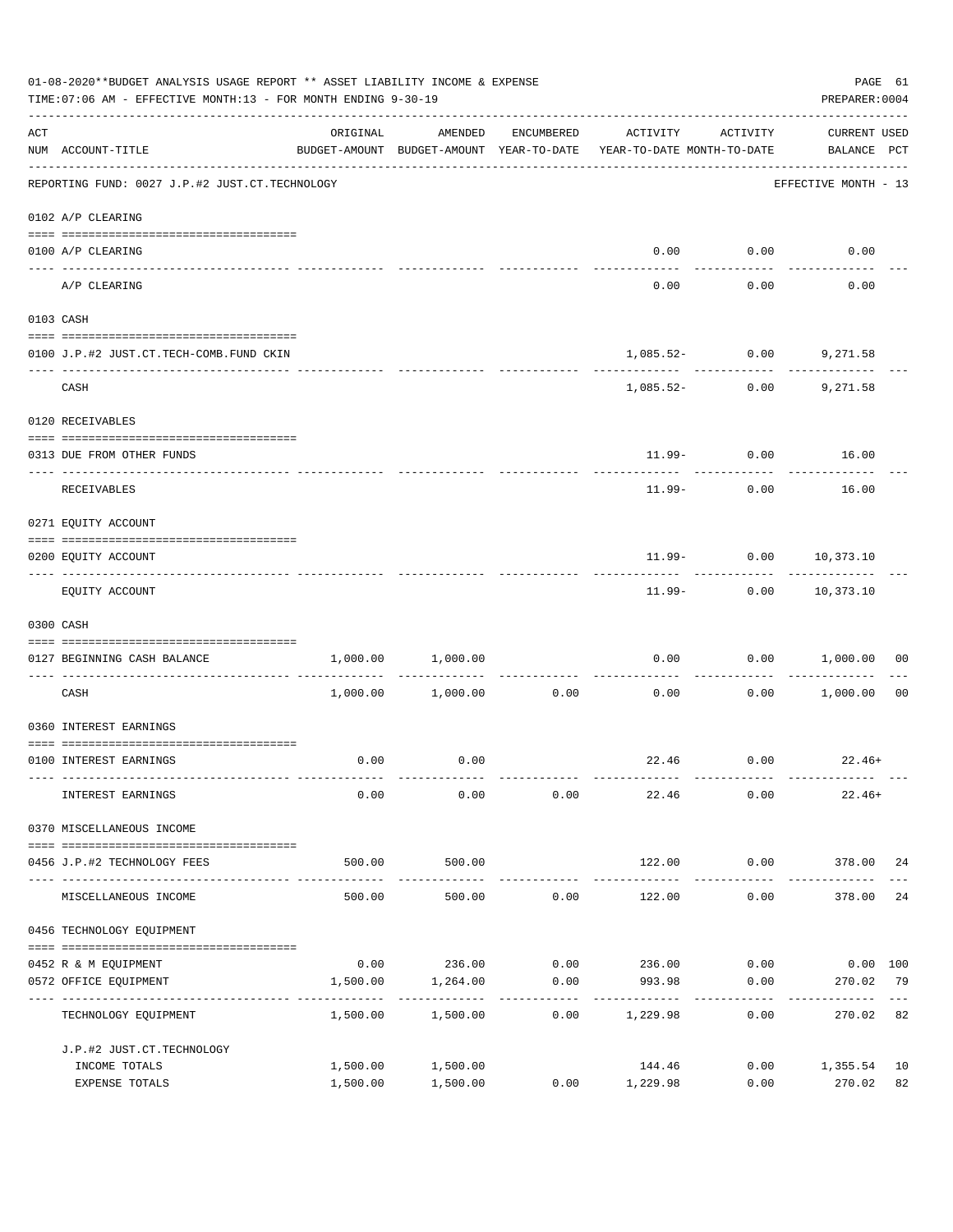|     | 01-08-2020**BUDGET ANALYSIS USAGE REPORT ** ASSET LIABILITY INCOME & EXPENSE<br>TIME: 07:06 AM - EFFECTIVE MONTH: 13 - FOR MONTH ENDING 9-30-19<br>PREPARER: 0004 |                  |                                                                                |            |          |                                                |                                          |                |  |  |
|-----|-------------------------------------------------------------------------------------------------------------------------------------------------------------------|------------------|--------------------------------------------------------------------------------|------------|----------|------------------------------------------------|------------------------------------------|----------------|--|--|
| ACT | NUM ACCOUNT-TITLE                                                                                                                                                 | ORIGINAL         | AMENDED<br>BUDGET-AMOUNT BUDGET-AMOUNT YEAR-TO-DATE YEAR-TO-DATE MONTH-TO-DATE | ENCUMBERED | ACTIVITY | ACTIVITY                                       | <b>CURRENT USED</b><br>BALANCE PCT       |                |  |  |
|     | REPORTING FUND: 0028 J.P.#3 JUST.CT.TECHNOLOGY                                                                                                                    |                  |                                                                                |            |          |                                                | ----------------<br>EFFECTIVE MONTH - 13 |                |  |  |
|     | 0102 A/P CLEARING                                                                                                                                                 |                  |                                                                                |            |          |                                                |                                          |                |  |  |
|     | 0100 A/P CLEARING                                                                                                                                                 |                  |                                                                                |            |          | $0.00$ $0.00$                                  | 0.00                                     |                |  |  |
|     | A/P CLEARING                                                                                                                                                      |                  |                                                                                |            | 0.00     | 0.00                                           | 0.00                                     |                |  |  |
|     | 0103 CASH                                                                                                                                                         |                  |                                                                                |            |          |                                                |                                          |                |  |  |
|     | 0100 J.P.#3 JUST.CT.TECH-COMB.FUND CKIN                                                                                                                           |                  |                                                                                |            |          | 822.29 0.00 6,221.56                           |                                          |                |  |  |
|     | CASH                                                                                                                                                              |                  |                                                                                |            | 822.29   | -----------<br>0.00                            | 6,221.56                                 |                |  |  |
|     | 0120 RECEIVABLES                                                                                                                                                  |                  |                                                                                |            |          |                                                |                                          |                |  |  |
|     |                                                                                                                                                                   |                  |                                                                                |            | 25.09    |                                                | $0.00$ 115.18                            |                |  |  |
|     | 0313 DUE FROM OTHER FUNDS                                                                                                                                         |                  |                                                                                |            |          |                                                |                                          |                |  |  |
|     | RECEIVABLES                                                                                                                                                       |                  |                                                                                |            | 25.09    | 0.00                                           | 115.18                                   |                |  |  |
|     | 0200 SYSTEM ADDED LIABILITY DEPARTMENT                                                                                                                            |                  |                                                                                |            |          |                                                |                                          |                |  |  |
|     | 0910 SYSTEM ADDED LIABILITY LINE-ITEM                                                                                                                             |                  |                                                                                |            |          | $859.99 - 0.00$ 859.99-<br>. _ _ _ _ _ _ _ _ _ | ---------                                |                |  |  |
|     | SYSTEM ADDED LIABILITY DEPARTMENT                                                                                                                                 |                  |                                                                                |            | 859.99-  | 0.00                                           | 859.99-                                  |                |  |  |
|     | 0271 EQUITY ACCOUNT                                                                                                                                               |                  |                                                                                |            |          |                                                |                                          |                |  |  |
|     | 0200 EQUITY ACCOUNT                                                                                                                                               |                  |                                                                                |            |          | 885.08 0.00                                    | 6,374.44                                 |                |  |  |
|     | EQUITY ACCOUNT                                                                                                                                                    |                  |                                                                                |            | 885.08   |                                                | $0.00$ 6,374.44                          |                |  |  |
|     | 0300 CASH                                                                                                                                                         |                  |                                                                                |            |          |                                                |                                          |                |  |  |
|     | 0128 BEGINNING CASH                                                                                                                                               |                  | 2,800.00 2,800.00                                                              |            |          | $0.00$ $0.00$ $2,800.00$ 00                    |                                          |                |  |  |
|     | CASH                                                                                                                                                              |                  | 2,800.00 2,800.00 0.00                                                         |            | 0.00     | 0.00                                           | 2,800.00 00                              |                |  |  |
|     | 0360 INTEREST EARNINGS                                                                                                                                            |                  |                                                                                |            |          |                                                |                                          |                |  |  |
|     | 0100 INTEREST EARNINGS                                                                                                                                            | 0.00             | 0.00                                                                           |            |          | 12.50 0.00                                     | $12.50+$                                 |                |  |  |
|     | INTEREST EARNINGS                                                                                                                                                 | --------<br>0.00 | -----------<br>0.00                                                            | 0.00       | 12.50    | ----------<br>0.00                             | $12.50+$                                 |                |  |  |
|     | 0370 MISCELLANEOUS INCOME                                                                                                                                         |                  |                                                                                |            |          |                                                |                                          |                |  |  |
|     | 0456 J.P.#3 TECHNOLOGY FEES                                                                                                                                       | 700.00           | 700.00                                                                         |            |          | 1,265.95 0.00                                  | 565.95+ 181                              |                |  |  |
|     | MISCELLANEOUS INCOME                                                                                                                                              |                  | 700.00 700.00 0.00 1,265.95                                                    |            |          |                                                | $0.00$ 565.95+ 181                       |                |  |  |
|     | 0457 TECHNOLOGY EQUIPMENT                                                                                                                                         |                  |                                                                                |            |          |                                                |                                          |                |  |  |
|     | 0423 INTERNET SERVICE                                                                                                                                             | 0.00             | 457.00                                                                         | 0.00       | 456.16   | 0.00                                           | $0.84$ 100                               |                |  |  |
|     | 0572 OFFICE EQUIPMENT                                                                                                                                             | 3,500.00         | 3,043.00                                                                       | 0.00       | 0.00     | 0.00                                           | 3,043.00                                 | 0 <sub>0</sub> |  |  |
|     | -------------- -----<br>TECHNOLOGY EQUIPMENT                                                                                                                      | 3,500.00         | 3,500.00                                                                       | 0.00       | 456.16   | 0.00                                           | 3,043.84                                 | 13             |  |  |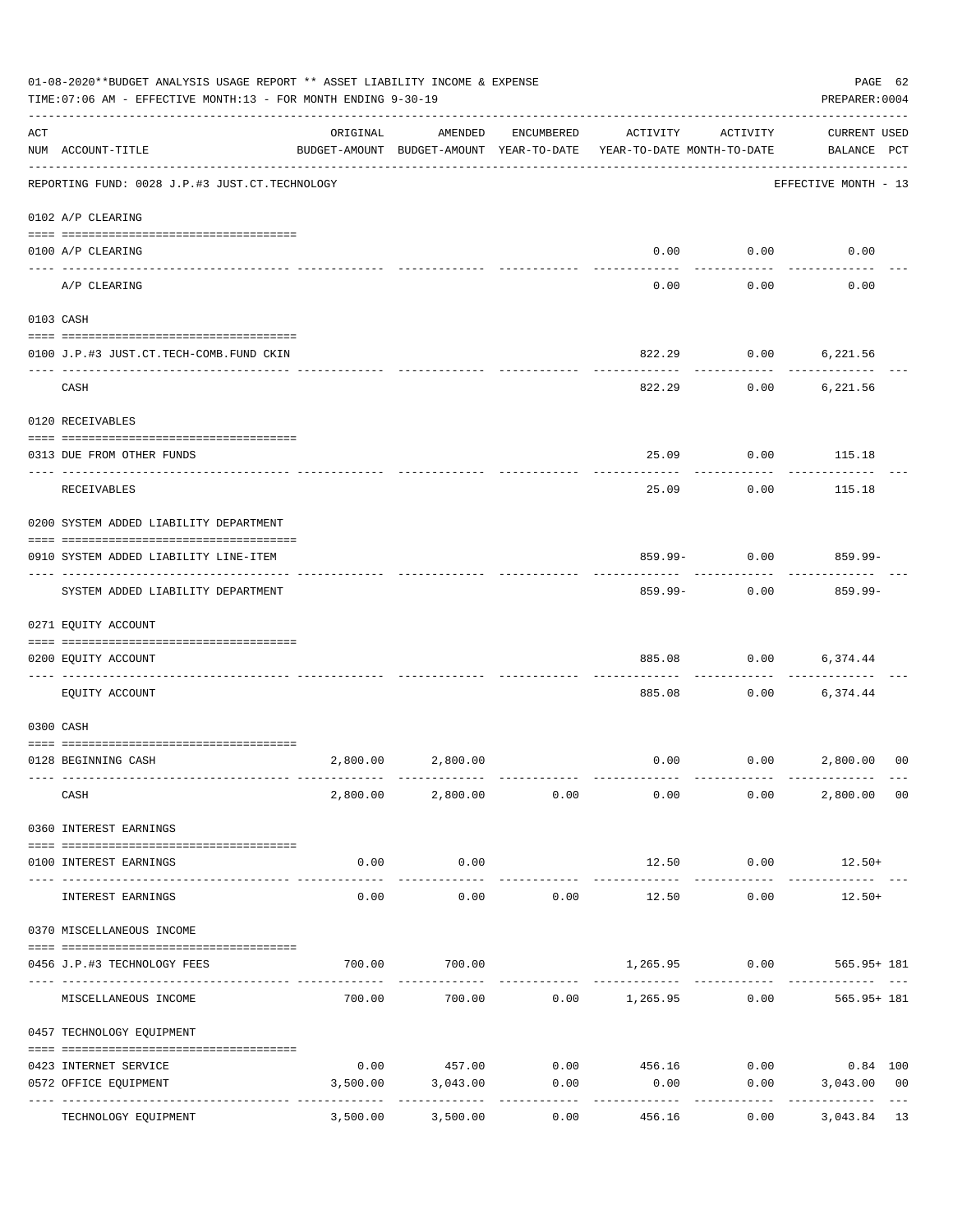| 01-08-2020**BUDGET ANALYSIS USAGE REPORT ** ASSET LIABILITY INCOME & EXPENSE |               |               |              |                            |          | PAGE 63              |            |
|------------------------------------------------------------------------------|---------------|---------------|--------------|----------------------------|----------|----------------------|------------|
| TIME:07:06 AM - EFFECTIVE MONTH:13 - FOR MONTH ENDING 9-30-19                |               |               |              |                            |          | PREPARER: 0004       |            |
| ACT                                                                          | ORIGINAL      | AMENDED       | ENCUMBERED   | ACTIVITY                   | ACTIVITY | <b>CURRENT USED</b>  |            |
| NUM ACCOUNT-TITLE                                                            | BUDGET-AMOUNT | BUDGET-AMOUNT | YEAR-TO-DATE | YEAR-TO-DATE MONTH-TO-DATE |          | BALANCE              | <b>PCT</b> |
| REPORTING FUND: 0028 J.P.#3 JUST.CT.TECHNOLOGY                               |               |               |              |                            |          | EFFECTIVE MONTH - 13 |            |
| J.P.#3 JUST.CT.TECHNOLOGY                                                    |               |               |              |                            |          |                      |            |
| INCOME TOTALS                                                                | 3.500.00      | 3,500.00      |              | 1,278.45                   | 0.00     | 2,221.55             | 37         |
| <b>EXPENSE TOTALS</b>                                                        | 3,500.00      | 3,500.00      | 0.00         | 456.16                     | 0.00     | 3,043.84             | 13         |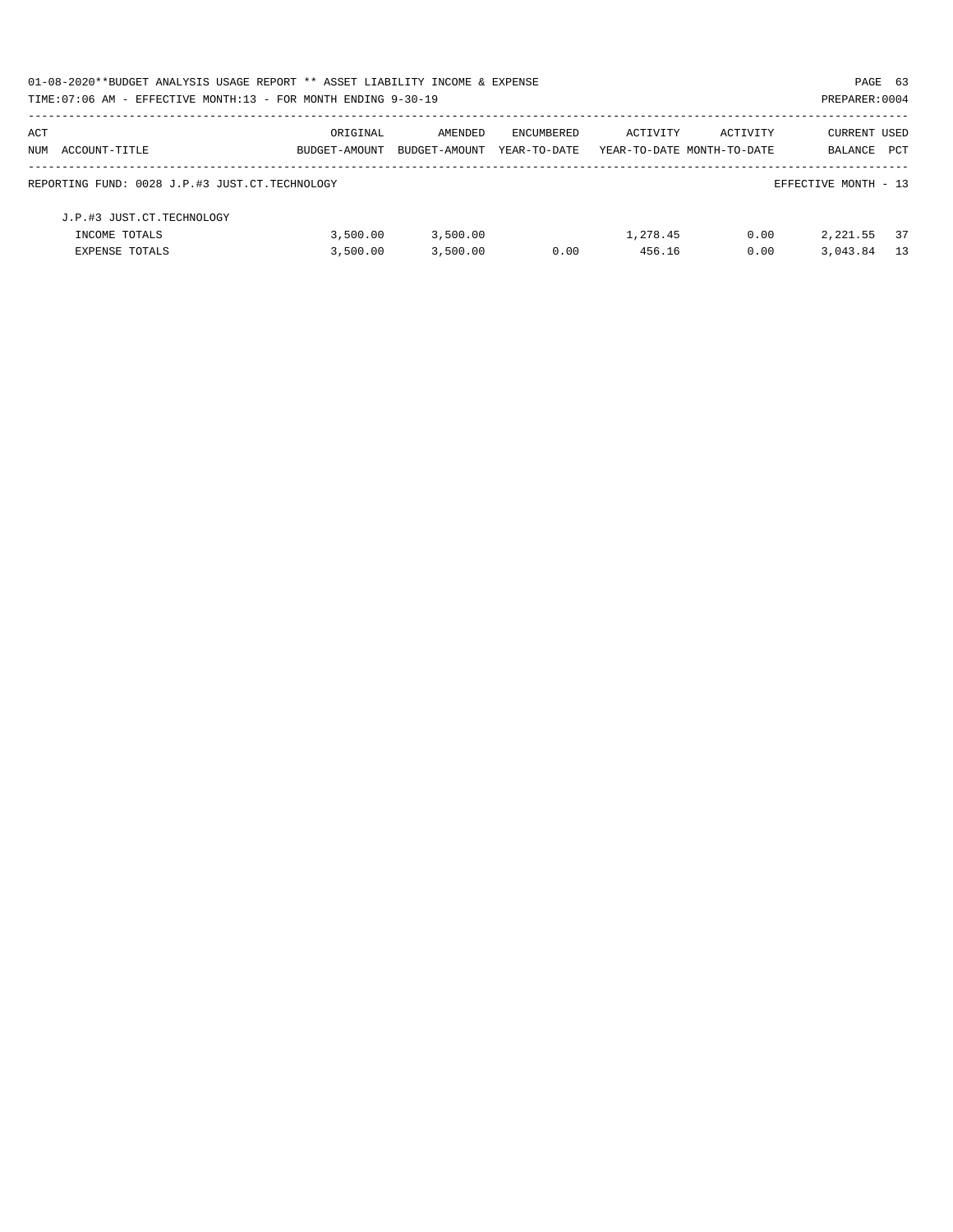|     | 01-08-2020**BUDGET ANALYSIS USAGE REPORT ** ASSET LIABILITY INCOME & EXPENSE<br>TIME:07:06 AM - EFFECTIVE MONTH:13 - FOR MONTH ENDING 9-30-19 |          |                                                     |            |          |                                        | PAGE 64<br>PREPARER: 0004          |
|-----|-----------------------------------------------------------------------------------------------------------------------------------------------|----------|-----------------------------------------------------|------------|----------|----------------------------------------|------------------------------------|
| ACT | NUM ACCOUNT-TITLE                                                                                                                             | ORIGINAL | AMENDED<br>BUDGET-AMOUNT BUDGET-AMOUNT YEAR-TO-DATE | ENCUMBERED | ACTIVITY | ACTIVITY<br>YEAR-TO-DATE MONTH-TO-DATE | <b>CURRENT USED</b><br>BALANCE PCT |
|     | REPORTING FUND: 0030 SHERIFF WORK RELEASE                                                                                                     |          |                                                     |            |          |                                        | EFFECTIVE MONTH - 13               |
|     | 0103 CASH                                                                                                                                     |          |                                                     |            |          |                                        |                                    |
|     | 0100 SHERIFF WORK RELEASE-COMB FUND CKI                                                                                                       |          |                                                     |            | 0.00     | 0.00                                   | 983.14                             |
|     | CASH                                                                                                                                          |          |                                                     |            | 0.00     | 0.00                                   | -------<br>983.14                  |
|     | 0271 EQUITY ACCOUNT                                                                                                                           |          |                                                     |            |          |                                        |                                    |
|     | 0200 EQUITY ACCOUNT                                                                                                                           |          |                                                     |            | 0.00     | 0.00                                   | 983.14                             |
|     | EQUITY ACCOUNT                                                                                                                                |          |                                                     |            | 0.00     | 0.00                                   | 983.14                             |
|     | 0360 INTEREST EARNINGS                                                                                                                        |          |                                                     |            |          |                                        |                                    |
|     | 0100 INTEREST EARNINGS                                                                                                                        | 0.00     | 0.00                                                |            | 0.00     | 0.00                                   | 0.00                               |
|     | INTEREST EARNINGS                                                                                                                             | 0.00     | 0.00                                                | 0.00       | 0.00     | 0.00                                   | 0.00                               |
|     | 0370 MISCELLANEOUS INCOME                                                                                                                     |          |                                                     |            |          |                                        |                                    |
|     | 0569 SHERIFF WORK RELEASE                                                                                                                     | 0.00     | 0.00                                                |            | 0.00     | 0.00                                   | 0.00                               |
|     | MISCELLANEOUS INCOME                                                                                                                          | 0.00     | 0.00                                                | 0.00       | 0.00     | 0.00                                   | 0.00                               |
|     | 0569 WORK RELEASE                                                                                                                             |          |                                                     |            |          |                                        |                                    |
|     |                                                                                                                                               |          |                                                     |            |          |                                        |                                    |
|     | 0310 OFFICE SUPPLIES                                                                                                                          | 0.00     | 0.00                                                | 0.00       | 0.00     | 0.00                                   | 0.00                               |
|     | 0421 ONLINE RESEARCH                                                                                                                          | 0.00     | 0.00                                                | 0.00       | 0.00     | 0.00                                   | 0.00                               |
|     | 0571 EQUIPMENT                                                                                                                                | 0.00     | 0.00                                                | 0.00       | 0.00     | 0.00                                   | 0.00                               |
|     | <b>WORK RELEASE</b>                                                                                                                           | 0.00     | 0.00                                                | 0.00       | 0.00     | 0.00                                   | 0.00                               |
|     | SHERIFF WORK RELEASE                                                                                                                          |          |                                                     |            |          |                                        |                                    |
|     | INCOME TOTALS                                                                                                                                 | 0.00     | 0.00                                                |            | 0.00     | 0.00                                   | 0.00                               |
|     | <b>EXPENSE TOTALS</b>                                                                                                                         | 0.00     | 0.00                                                | 0.00       | 0.00     | 0.00                                   | 0.00                               |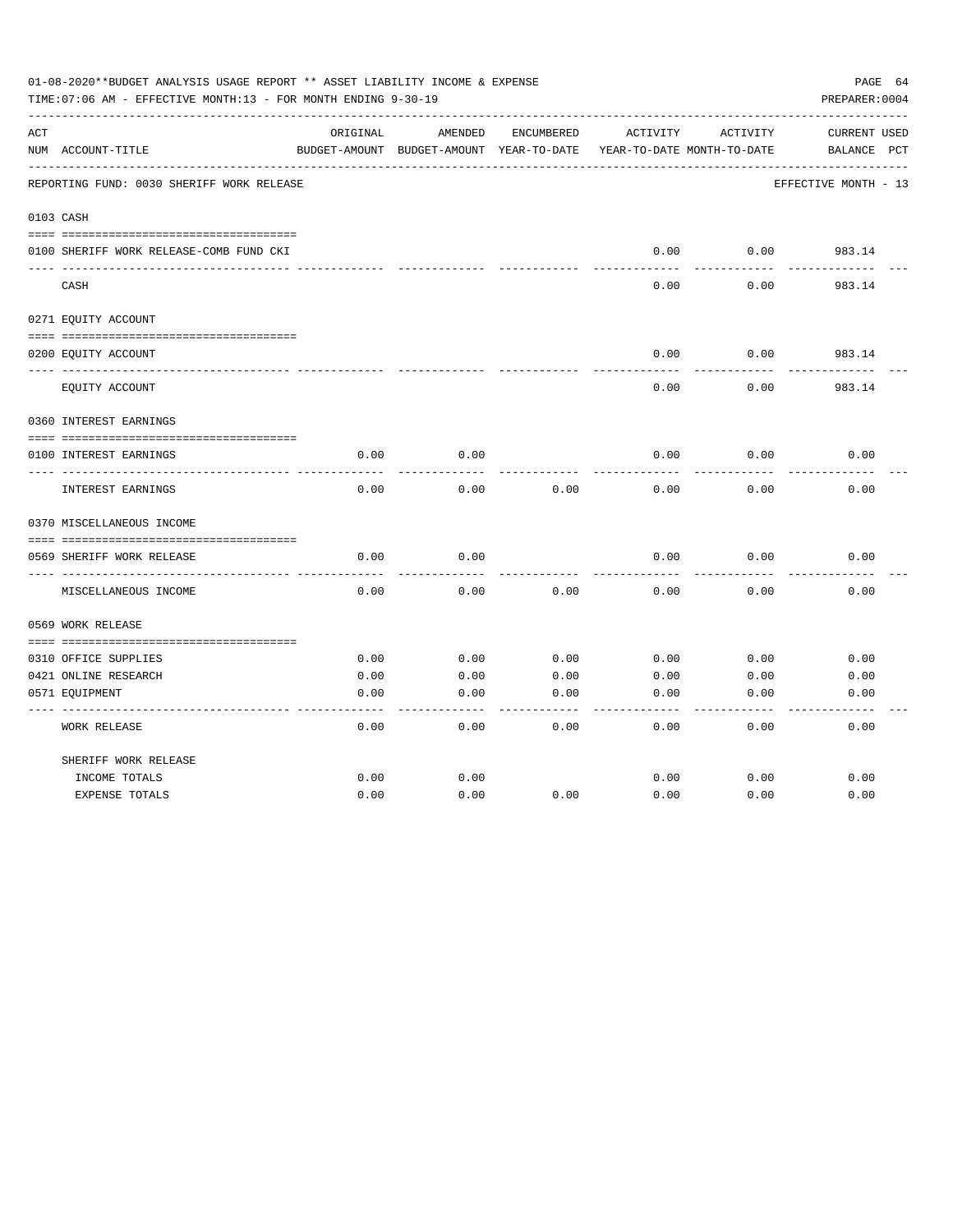|           | 01-08-2020**BUDGET ANALYSIS USAGE REPORT ** ASSET LIABILITY INCOME & EXPENSE<br>TIME: 07:06 AM - EFFECTIVE MONTH: 13 - FOR MONTH ENDING 9-30-19 |          |                                                     |              |                                        |             | PREPARER: 0004                                                 | PAGE 65        |
|-----------|-------------------------------------------------------------------------------------------------------------------------------------------------|----------|-----------------------------------------------------|--------------|----------------------------------------|-------------|----------------------------------------------------------------|----------------|
| ACT       | NUM ACCOUNT-TITLE                                                                                                                               | ORIGINAL | AMENDED<br>BUDGET-AMOUNT BUDGET-AMOUNT YEAR-TO-DATE | ENCUMBERED   | ACTIVITY<br>YEAR-TO-DATE MONTH-TO-DATE | ACTIVITY    | <b>CURRENT USED</b><br>BALANCE PCT                             |                |
|           | REPORTING FUND: 0031 COURTHOUSE RESTORATION FUND                                                                                                |          |                                                     |              |                                        |             | EFFECTIVE MONTH - 13                                           |                |
| 0103 CASH |                                                                                                                                                 |          |                                                     |              |                                        |             |                                                                |                |
|           |                                                                                                                                                 |          |                                                     |              |                                        |             |                                                                |                |
|           | 0100 COURTHOUSE RESTORATION-COMB.FUND                                                                                                           |          |                                                     |              |                                        |             | 107,447.28 0.00 115.00                                         |                |
|           | 0175 TEXPOOL                                                                                                                                    |          |                                                     |              | 0.00                                   | 0.00        | 0.00                                                           |                |
|           | CASH                                                                                                                                            |          |                                                     |              | 107,447.28                             | 0.00        | 115.00                                                         |                |
|           | 0120 RECEIVABLES                                                                                                                                |          |                                                     |              |                                        |             |                                                                |                |
|           | 0310 GRANT RECEIVED FROM THC                                                                                                                    |          |                                                     |              | 111,327.70                             |             | $0.00$ 111,327.70                                              |                |
|           | 0313 DUE FROM OTHER FUNDS                                                                                                                       |          |                                                     |              | 0.00                                   | 0.00        | 0.00                                                           |                |
|           | RECEIVABLES                                                                                                                                     |          |                                                     |              | ----------<br>111,327.70               | 0.00        | ----------<br>111,327.70                                       |                |
|           |                                                                                                                                                 |          |                                                     |              |                                        |             |                                                                |                |
|           | 0200 LIABILITY ACCOUNT                                                                                                                          |          |                                                     |              |                                        |             |                                                                |                |
|           | 0900 SYSTEM ADDED LIABILITY LINE-ITEM                                                                                                           |          |                                                     |              |                                        | ---------   | 12,373.33 0.00 12,373.33                                       |                |
|           | LIABILITY ACCOUNT                                                                                                                               |          |                                                     |              |                                        |             | 12,373.33 0.00 12,373.33                                       |                |
|           | 0271 EQUITY ACCOUNT                                                                                                                             |          |                                                     |              |                                        |             |                                                                |                |
|           |                                                                                                                                                 |          |                                                     |              |                                        |             |                                                                |                |
|           | 0200 EQUITY ACCOUNT                                                                                                                             |          |                                                     |              | 107,447.07<br>----------               | 0.00        | 114.79                                                         |                |
|           | EQUITY ACCOUNT                                                                                                                                  |          |                                                     |              | 107,447.07                             | 0.00        | 114.79                                                         |                |
|           | 0300 CASH                                                                                                                                       |          |                                                     |              |                                        |             |                                                                |                |
|           | 0131 BEGINNING CASH BALANCE                                                                                                                     | 0.00     | 0.00                                                |              | 0.00                                   | 0.00        | 0.00                                                           |                |
|           | CASH                                                                                                                                            | 0.00     | 0.00                                                | 0.00         | 0.00                                   | 0.00        | 0.00                                                           |                |
|           | 0330 GRANT INCOME                                                                                                                               |          |                                                     |              |                                        |             |                                                                |                |
|           |                                                                                                                                                 |          |                                                     |              |                                        |             |                                                                |                |
|           | 0510 COURTHOUSE RESTORATION                                                                                                                     |          | 2,756,774.00 2,756,774.00                           |              |                                        |             | 117,514.36   0.00   2,639,259.64   04<br>--------------        |                |
|           | GRANT INCOME                                                                                                                                    |          |                                                     |              |                                        |             | 2,756,774.00 2,756,774.00 0.00 117,514.36 0.00 2,639,259.64 04 |                |
|           | 0370 MISCELLANEOUS INCOME                                                                                                                       |          |                                                     |              |                                        |             |                                                                |                |
|           | 0131 RESTORATION DONATIONS                                                                                                                      | 0.00     | 0.00                                                |              |                                        | $0.00$ 0.00 | 0.00                                                           |                |
|           | MISCELLANEOUS INCOME                                                                                                                            | 0.00     | -------------<br>0.00                               | 0.00         | 0.00                                   | 0.00        | 0.00                                                           |                |
|           |                                                                                                                                                 |          |                                                     |              |                                        |             |                                                                |                |
|           | 0509 CONTINGENCY                                                                                                                                |          |                                                     |              |                                        |             |                                                                |                |
|           | 0475 CONTINGENCY                                                                                                                                |          |                                                     | ------------ | ------------                           |             |                                                                |                |
|           | CONTINGENCY                                                                                                                                     |          | 245,080.00 245,080.00                               | 0.00         | 0.00                                   |             | 0.00 245,080.00                                                | 0 <sub>0</sub> |
|           | 0510 COURTHOUSE RESTORATION PHASE 1                                                                                                             |          |                                                     |              |                                        |             |                                                                |                |
|           | 0403 ARCHITECTURAL FEES                                                                                                                         | 960.00   | 960.00                                              | 0.00         | 0.00                                   | 0.00        | 960.00                                                         | 0 <sub>0</sub> |
|           | 0451 ASBESTOS ABATEMENT                                                                                                                         | 0.00     | 0.00                                                | 0.00         | 0.00                                   | 0.00        | 0.00                                                           |                |
|           | 0482 DEMOLITION                                                                                                                                 | 0.00     | 0.00                                                | 0.00         | 0.00                                   | 0.00        | 0.00                                                           |                |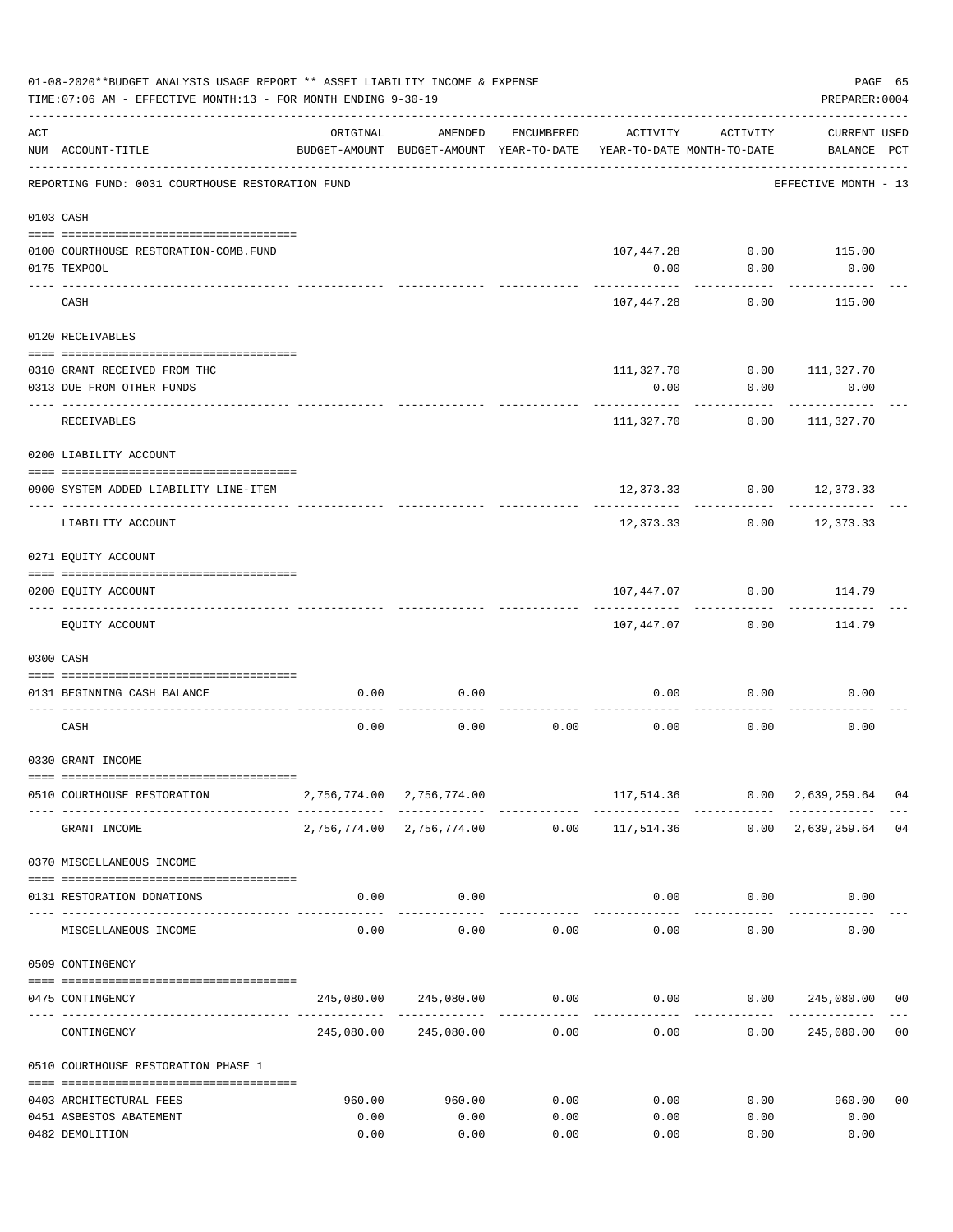| ACT |                                                                                                     | ORIGINAL            | AMENDED                                                   | ENCUMBERED       | ACTIVITY       | ACTIVITY    | <b>CURRENT USED</b>                       |                |
|-----|-----------------------------------------------------------------------------------------------------|---------------------|-----------------------------------------------------------|------------------|----------------|-------------|-------------------------------------------|----------------|
|     | NUM ACCOUNT-TITLE<br>BUDGET-AMOUNT BUDGET-AMOUNT YEAR-TO-DATE YEAR-TO-DATE MONTH-TO-DATE            |                     |                                                           |                  |                |             | BALANCE PCT                               |                |
|     | REPORTING FUND: 0031 COURTHOUSE RESTORATION FUND                                                    |                     |                                                           |                  |                |             | EFFECTIVE MONTH - 13                      |                |
|     | 0490 MISCELLANEOUS                                                                                  | 0.00                | 0.00                                                      |                  |                |             | $0.00$ $0.00$ $0.00$ $0.00$ $0.00$ $0.00$ |                |
|     | COURTHOUSE RESTORATION PHASE 1 960.00                                                               |                     | 960.00                                                    | 0.00             |                | $0.00$ 0.00 | 960.00 00                                 |                |
|     | 0511 COURTHOUSE RESTORATION PHASE 2                                                                 |                     |                                                           |                  |                |             |                                           |                |
|     |                                                                                                     |                     |                                                           |                  |                |             |                                           |                |
|     | 0165 CONSTRUCTION                                                                                   |                     | 2,450,782.00 2,450,782.00                                 |                  | $0.00$ 0.00    | 0.00        | 2,450,782.00                              | 00             |
|     | 0403 ARCHITECTURAL FEES                                                                             | 47,040.00           | 47,040.00                                                 |                  | 0.00 18,559.78 |             | $0.00$ 28,480.22                          | 39             |
|     | 0451 ASBESTOS & OTHER TESTING                                                                       | 11,680.00 11,680.00 |                                                           | 0.00             | 0.00           |             | $0.00$ 11,680.00                          | 00             |
|     | 0453 IT DESIGN                                                                                      | 880.00              | 880.00                                                    | 0.00             | 0.00           |             | 0.00<br>880.00                            | 0 <sup>0</sup> |
|     | 0455 SECURITY                                                                                       | 352.00              | 352.00                                                    | 0.00             | 0.00           | 0.00        | 352.00                                    | 0 <sup>0</sup> |
|     | COURTHOUSE RESTORATION PHASE 2  2,510,734.00  2,510,734.00  0.00  18,559.78  0.00  2,492,174.22  01 |                     |                                                           |                  |                |             |                                           |                |
|     | COURTHOUSE RESTORATION FUND                                                                         |                     |                                                           |                  |                |             |                                           |                |
|     | INCOME TOTALS                                                                                       |                     | 2,756,774.00 2,756,774.00 117,514.36 0.00 2,639,259.64 04 |                  |                |             |                                           |                |
|     | <b>EXPENSE TOTALS</b>                                                                               | 2,756,774.00        | 2,756,774.00                                              | $0.00$ 18,559.78 |                | 0.00        | 2,738,214.22                              | 01             |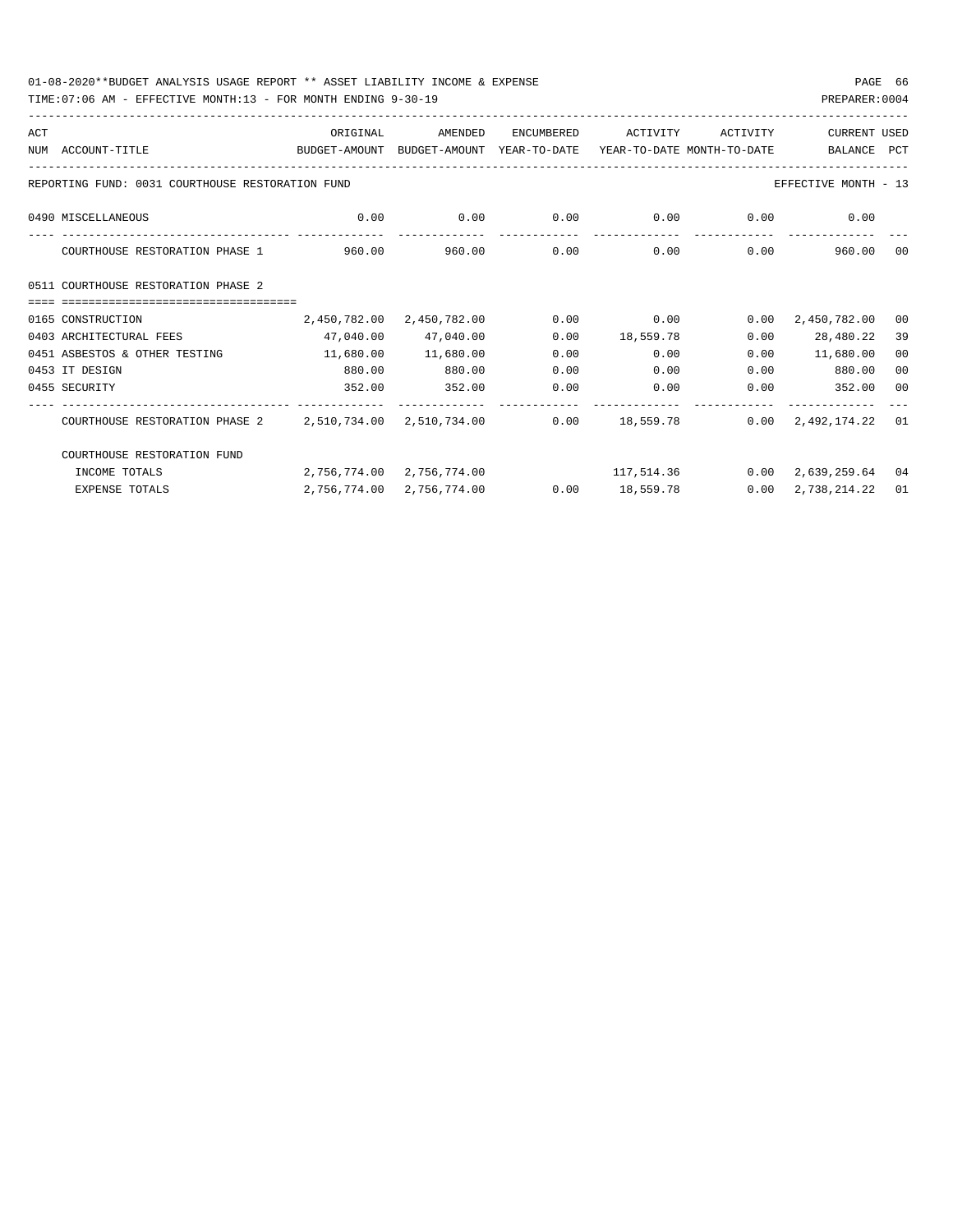| 01-08-2020**BUDGET ANALYSIS USAGE REPORT ** ASSET LIABILITY INCOME & EXPENSE<br>TIME: 07:06 AM - EFFECTIVE MONTH: 13 - FOR MONTH ENDING 9-30-19<br>PREPARER: 0004 |                                              |          |                                                     |            |                                        |                        |                                    |                |
|-------------------------------------------------------------------------------------------------------------------------------------------------------------------|----------------------------------------------|----------|-----------------------------------------------------|------------|----------------------------------------|------------------------|------------------------------------|----------------|
| ACT                                                                                                                                                               | NUM ACCOUNT-TITLE                            | ORIGINAL | AMENDED<br>BUDGET-AMOUNT BUDGET-AMOUNT YEAR-TO-DATE | ENCUMBERED | ACTIVITY<br>YEAR-TO-DATE MONTH-TO-DATE | ACTIVITY               | <b>CURRENT USED</b><br>BALANCE PCT |                |
|                                                                                                                                                                   | REPORTING FUND: 0033 BAIL BONDSMAN APP. FEES |          |                                                     |            |                                        |                        | EFFECTIVE MONTH - 13               |                |
|                                                                                                                                                                   | 0102 A/P CLEARING                            |          |                                                     |            |                                        |                        |                                    |                |
|                                                                                                                                                                   | 0100 A/P CLEARING                            |          |                                                     |            | 0.00                                   | 0.00                   | 0.00                               |                |
|                                                                                                                                                                   | ---- --------<br>A/P CLEARING                |          |                                                     |            | 0.00                                   | 0.00                   | 0.00                               |                |
|                                                                                                                                                                   | 0103 BAIL BONDSMAN AP.FEE CASH               |          |                                                     |            |                                        |                        |                                    |                |
|                                                                                                                                                                   | 0100 BAIL BONDSMAN APP.-COMB FUND CKING      |          |                                                     |            | 0.00                                   | 0.00                   | 8,596.74                           |                |
|                                                                                                                                                                   | BAIL BONDSMAN AP.FEE CASH                    |          |                                                     |            | 0.00                                   | 0.00                   | 8,596.74                           |                |
|                                                                                                                                                                   | 0271 EQUITY ACCOUNT                          |          |                                                     |            |                                        |                        |                                    |                |
|                                                                                                                                                                   | 0200 EQUITY ACCOUNT                          |          |                                                     |            | 0.00                                   |                        | $0.00$ 8,596.74                    |                |
|                                                                                                                                                                   | EQUITY ACCOUNT                               |          |                                                     |            | 0.00                                   | 0.00                   | 8,596.74                           |                |
|                                                                                                                                                                   | 0300 CASH                                    |          |                                                     |            |                                        |                        |                                    |                |
|                                                                                                                                                                   | 0133 BEGINNING CASH BALANCE                  | 0.00     | 0.00                                                |            | 0.00                                   | 0.00                   | 0.00                               |                |
|                                                                                                                                                                   | CASH                                         | 0.00     | 0.00                                                | 0.00       | 0.00                                   | 0.00                   | 0.00                               |                |
|                                                                                                                                                                   | 0340 BAIL BOND APPLICATION FEE               |          |                                                     |            |                                        |                        |                                    |                |
|                                                                                                                                                                   | 0480 APPLICATION FEE                         | 500.00   | 500.00                                              |            | 0.00                                   | 0.00                   | 500.00                             | 00             |
|                                                                                                                                                                   | BAIL BOND APPLICATION FEE                    | 500.00   | 500.00                                              | 0.00       | 0.00                                   | 0.00                   | 500.00                             | 0 <sub>0</sub> |
|                                                                                                                                                                   | 0498 BAIL BONDSMAN EXP.                      |          |                                                     |            |                                        |                        |                                    |                |
|                                                                                                                                                                   | 0310 OFFICE SUPPLIES                         | 500.00   | 500.00 0.00                                         |            |                                        | $0.00$ $0.00$ $500.00$ |                                    | 00             |
|                                                                                                                                                                   | 0427 OUT OF COUNTY TRAVEL                    | 0.00     | 0.00                                                | 0.00       | 0.00                                   | 0.00                   | 0.00                               |                |
|                                                                                                                                                                   | BAIL BONDSMAN EXP.                           | 500.00   | 500.00                                              | 0.00       | 0.00                                   | 0.00                   | 500.00                             | 0 <sub>0</sub> |
|                                                                                                                                                                   | BAIL BONDSMAN APP. FEES                      |          |                                                     |            |                                        |                        |                                    |                |
|                                                                                                                                                                   | INCOME TOTALS                                | 500.00   | 500.00                                              |            | 0.00                                   | 0.00                   | 500.00                             | 0 <sub>0</sub> |
|                                                                                                                                                                   | EXPENSE TOTALS                               | 500.00   | 500.00                                              | 0.00       | 0.00                                   | 0.00                   | 500.00                             | 0 <sub>0</sub> |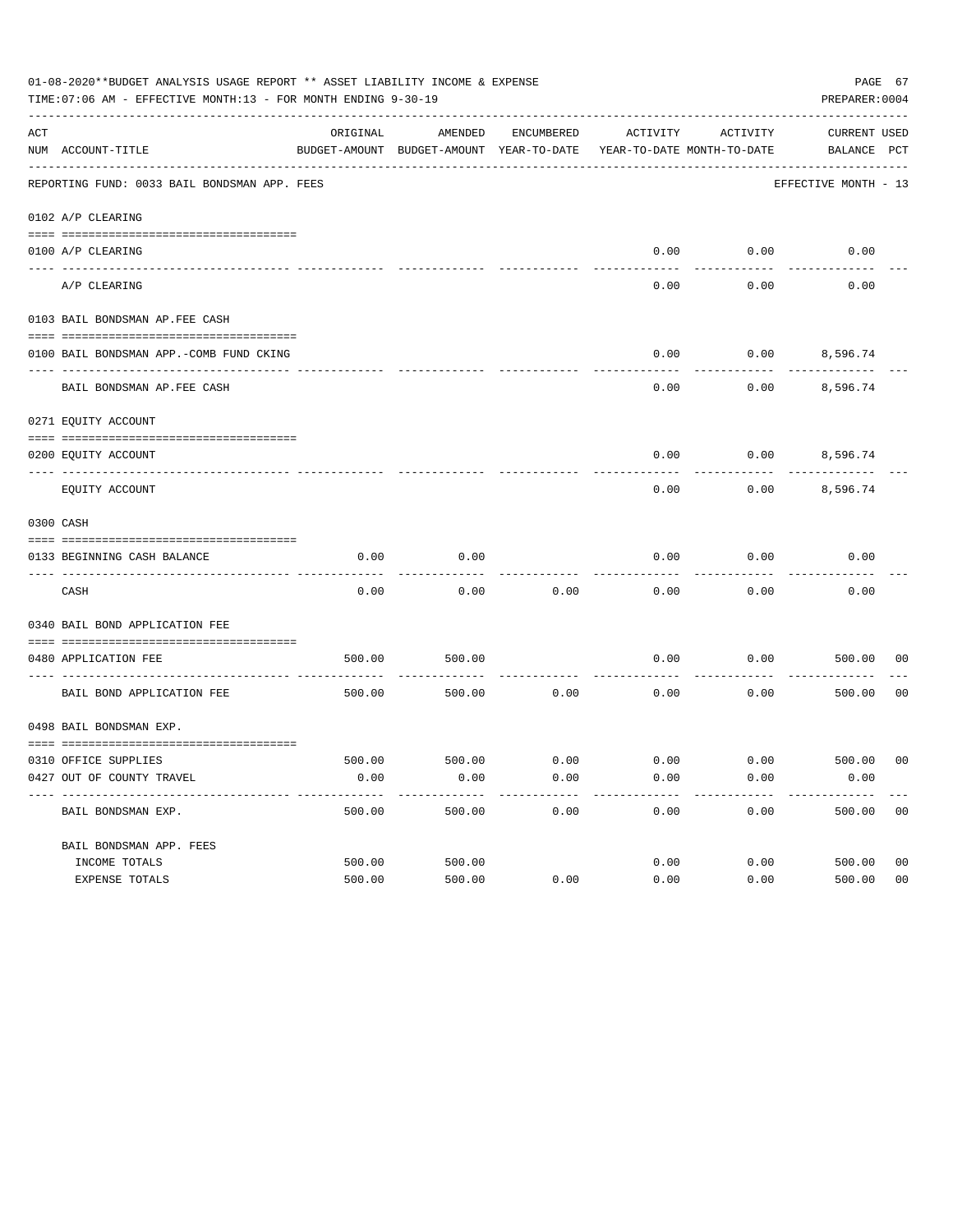|     | 01-08-2020**BUDGET ANALYSIS USAGE REPORT ** ASSET LIABILITY INCOME & EXPENSE<br>TIME: 07:06 AM - EFFECTIVE MONTH: 13 - FOR MONTH ENDING 9-30-19                                                                                                                                                                                                                                                                                                      |                   |                                                                                |                    |                   |                                             | PAGE 68<br>PREPARER: 0004                 |                |
|-----|------------------------------------------------------------------------------------------------------------------------------------------------------------------------------------------------------------------------------------------------------------------------------------------------------------------------------------------------------------------------------------------------------------------------------------------------------|-------------------|--------------------------------------------------------------------------------|--------------------|-------------------|---------------------------------------------|-------------------------------------------|----------------|
| ACT | NUM ACCOUNT-TITLE                                                                                                                                                                                                                                                                                                                                                                                                                                    | ORIGINAL          | AMENDED<br>BUDGET-AMOUNT BUDGET-AMOUNT YEAR-TO-DATE YEAR-TO-DATE MONTH-TO-DATE | ENCUMBERED         | ACTIVITY          | ACTIVITY                                    | <b>CURRENT USED</b><br>BALANCE PCT        |                |
|     | REPORTING FUND: 0034 DISTRICT CT.RECORDS ARCHIVE                                                                                                                                                                                                                                                                                                                                                                                                     |                   |                                                                                |                    |                   |                                             | -----------------<br>EFFECTIVE MONTH - 13 |                |
|     | 0100 PAYROLL                                                                                                                                                                                                                                                                                                                                                                                                                                         |                   |                                                                                |                    |                   |                                             |                                           |                |
|     |                                                                                                                                                                                                                                                                                                                                                                                                                                                      |                   |                                                                                |                    |                   |                                             |                                           |                |
|     | 0100 PAYROLL<br>---- --------<br>--------------------------- --------                                                                                                                                                                                                                                                                                                                                                                                |                   |                                                                                |                    |                   | $0.00$ $0.00$<br>----------                 | 0.00                                      |                |
|     | PAYROLL                                                                                                                                                                                                                                                                                                                                                                                                                                              |                   |                                                                                |                    | 0.00              | 0.00                                        | 0.00                                      |                |
|     | 0103 CASH                                                                                                                                                                                                                                                                                                                                                                                                                                            |                   |                                                                                |                    |                   |                                             |                                           |                |
|     | 0100 DISTRICT CT.REC.ARCHIVE COMB.FUND                                                                                                                                                                                                                                                                                                                                                                                                               |                   |                                                                                |                    |                   | 4,847.60 0.00 32,118.68                     |                                           |                |
|     | CASH                                                                                                                                                                                                                                                                                                                                                                                                                                                 |                   |                                                                                |                    |                   | ------------<br>4,847.60   0.00   32,118.68 |                                           |                |
|     | 0120 RECEIVABLES                                                                                                                                                                                                                                                                                                                                                                                                                                     |                   |                                                                                |                    |                   |                                             |                                           |                |
|     | 0313 DUE FROM OTHER FUNDS                                                                                                                                                                                                                                                                                                                                                                                                                            |                   |                                                                                |                    |                   | 78.21- 0.00 252.97                          |                                           |                |
|     | RECEIVABLES                                                                                                                                                                                                                                                                                                                                                                                                                                          |                   |                                                                                |                    | $78.21 -$         | 0.00                                        | 252.97                                    |                |
|     |                                                                                                                                                                                                                                                                                                                                                                                                                                                      |                   |                                                                                |                    |                   |                                             |                                           |                |
|     | 0271 EQUITY ACCOUNT                                                                                                                                                                                                                                                                                                                                                                                                                                  |                   |                                                                                |                    |                   |                                             |                                           |                |
|     | 0200 EQUITY ACCOUNT                                                                                                                                                                                                                                                                                                                                                                                                                                  |                   |                                                                                |                    |                   | 78.21- 0.00 27,524.05                       |                                           |                |
|     | EQUITY ACCOUNT                                                                                                                                                                                                                                                                                                                                                                                                                                       |                   |                                                                                |                    |                   | ------------<br>78.21- 0.00 27,524.05       | ------------                              |                |
|     | 0300 CASH                                                                                                                                                                                                                                                                                                                                                                                                                                            |                   |                                                                                |                    |                   |                                             |                                           |                |
|     | $\verb c  = \verb c  = \verb c  = \verb c  = \verb c  = \verb c  = \verb c  = \verb c  = \verb c  = \verb c  = \verb c  = \verb c  = \verb c  = \verb c  = \verb c  = \verb c  = \verb c  = \verb c  = \verb c  = \verb c  = \verb c  = \verb c  = \verb c  = \verb c  = \verb c  = \verb c  = \verb c  = \verb c  = \verb c  = \verb c  = \verb c  = \verb c  = \verb c  = \verb c  = \verb c  = \verb c  = \verb c$<br>0134 BEGINNING CASH BALANCE | 7,000.00          | 7,000.00                                                                       |                    |                   | $0.00$ 0.00 7,000.00                        |                                           | 0 <sub>0</sub> |
|     | -----------------------------<br>CASH                                                                                                                                                                                                                                                                                                                                                                                                                |                   | 7,000.00 7,000.00                                                              | 0.00               | 0.00              |                                             | 0.00 7,000.00                             | 0 <sub>0</sub> |
|     | 0360 INTEREST INCOME                                                                                                                                                                                                                                                                                                                                                                                                                                 |                   |                                                                                |                    |                   |                                             |                                           |                |
|     |                                                                                                                                                                                                                                                                                                                                                                                                                                                      |                   |                                                                                |                    |                   |                                             |                                           |                |
|     | 0100 INTEREST INCOME                                                                                                                                                                                                                                                                                                                                                                                                                                 | 0.00              | 0.00                                                                           |                    |                   | 66.84 0.00                                  | 66.84+                                    |                |
|     | INTEREST INCOME                                                                                                                                                                                                                                                                                                                                                                                                                                      | 0.00              | 0.00                                                                           |                    |                   | $0.00$ 66.84 0.00                           | $66.84+$                                  |                |
|     | 0370 MISCELLANEOUS INCOME                                                                                                                                                                                                                                                                                                                                                                                                                            |                   |                                                                                |                    |                   |                                             |                                           |                |
|     | 0450 DISTRICT CT.RECORDS ARCHIVE FEE                                                                                                                                                                                                                                                                                                                                                                                                                 |                   | 3,000.00 3,000.00                                                              |                    |                   | 4,780.76   0.00   1,780.76+ 159             |                                           |                |
|     | MISCELLANEOUS INCOME                                                                                                                                                                                                                                                                                                                                                                                                                                 |                   | 3,000.00 3,000.00                                                              |                    | $0.00$ $4,780.76$ |                                             | $0.00$ 1,780.76+159                       |                |
|     |                                                                                                                                                                                                                                                                                                                                                                                                                                                      |                   |                                                                                |                    |                   |                                             |                                           |                |
|     | 0450 DISTRICT CT.RECORDS ARCHIVE EQUIPM                                                                                                                                                                                                                                                                                                                                                                                                              |                   |                                                                                |                    |                   |                                             |                                           |                |
|     | 0107 SALARYTEMP/EXTRA                                                                                                                                                                                                                                                                                                                                                                                                                                | 0.00              | 0.00                                                                           | 0.00               | 0.00              | 0.00                                        | 0.00                                      |                |
|     | 0201 SOCIAL SECURITY TAXES                                                                                                                                                                                                                                                                                                                                                                                                                           | 0.00              | 0.00                                                                           | 0.00               | 0.00              | 0.00                                        | 0.00                                      |                |
|     | 0203 RETIREMENT                                                                                                                                                                                                                                                                                                                                                                                                                                      | 0.00              | 0.00                                                                           | 0.00               | 0.00              | 0.00                                        | 0.00                                      |                |
|     | 0204 WORKERS COMPENSATION                                                                                                                                                                                                                                                                                                                                                                                                                            | 0.00              | 0.00                                                                           | 0.00               | 0.00              | 0.00                                        | 0.00                                      |                |
|     | 0205 MEDICARE TAX<br>0572 OFFICE EQUIPMENT                                                                                                                                                                                                                                                                                                                                                                                                           | 0.00<br>10,000.00 | 0.00<br>10,000.00                                                              | 0.00<br>0.00       | 0.00<br>0.00      | 0.00<br>0.00                                | 0.00<br>10,000.00                         | 00             |
|     | -------------------- -------------<br>DISTRICT CT.RECORDS ARCHIVE EQUIPM 10,000.00 10,000.00                                                                                                                                                                                                                                                                                                                                                         |                   | -------------                                                                  | . <u>.</u><br>0.00 | ------<br>0.00    | ---------<br>0.00                           | ------------<br>10,000.00                 | 0 <sub>0</sub> |
|     | DISTRICT CT.RECORDS ARCHIVE                                                                                                                                                                                                                                                                                                                                                                                                                          |                   |                                                                                |                    |                   |                                             |                                           |                |
|     | INCOME TOTALS                                                                                                                                                                                                                                                                                                                                                                                                                                        |                   | 10,000.00  10,000.00                                                           |                    | 4,847.60          | 0.00                                        | 5,152.40                                  | 48             |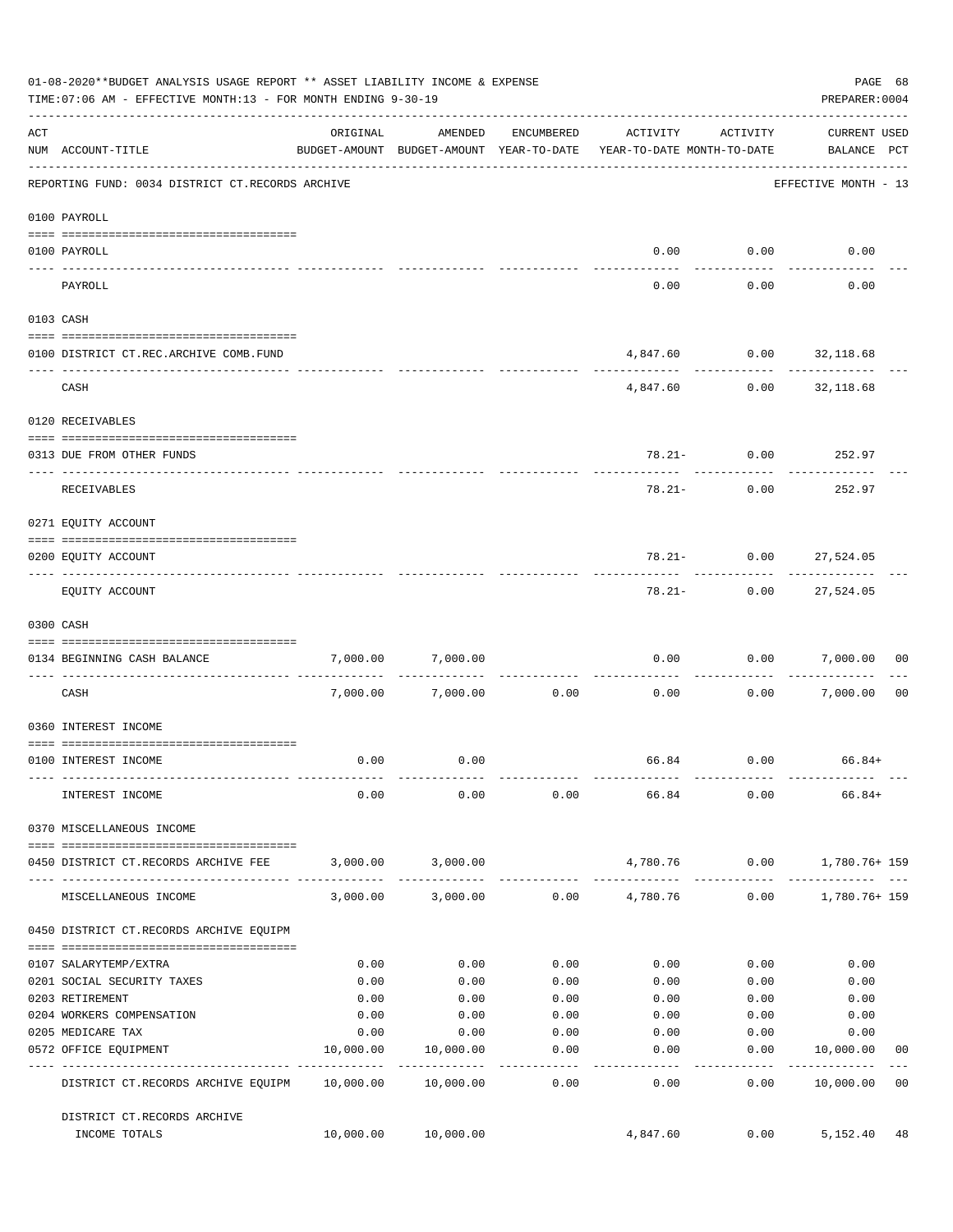| 01-08-2020**BUDGET ANALYSIS USAGE REPORT ** ASSET LIABILITY INCOME & EXPENSE<br>TIME:07:06 AM - EFFECTIVE MONTH:13 - FOR MONTH ENDING 9-30-19<br>PREPARER: 0004 |                           |                          |                                   |          |                                        |                                |            |  |
|-----------------------------------------------------------------------------------------------------------------------------------------------------------------|---------------------------|--------------------------|-----------------------------------|----------|----------------------------------------|--------------------------------|------------|--|
| ACT<br>ACCOUNT-TITLE<br>NUM                                                                                                                                     | ORIGINAL<br>BUDGET-AMOUNT | AMENDED<br>BUDGET-AMOUNT | <b>ENCUMBERED</b><br>YEAR-TO-DATE | ACTIVITY | ACTIVITY<br>YEAR-TO-DATE MONTH-TO-DATE | <b>CURRENT USED</b><br>BALANCE | <b>PCT</b> |  |
| REPORTING FUND: 0034 DISTRICT CT.RECORDS ARCHIVE                                                                                                                |                           |                          |                                   |          |                                        | EFFECTIVE MONTH - 13           |            |  |
| <b>EXPENSE TOTALS</b>                                                                                                                                           | 10,000.00                 | 10,000.00                | 0.00                              | 0.00     | 0.00                                   | 10,000.00                      | - 00       |  |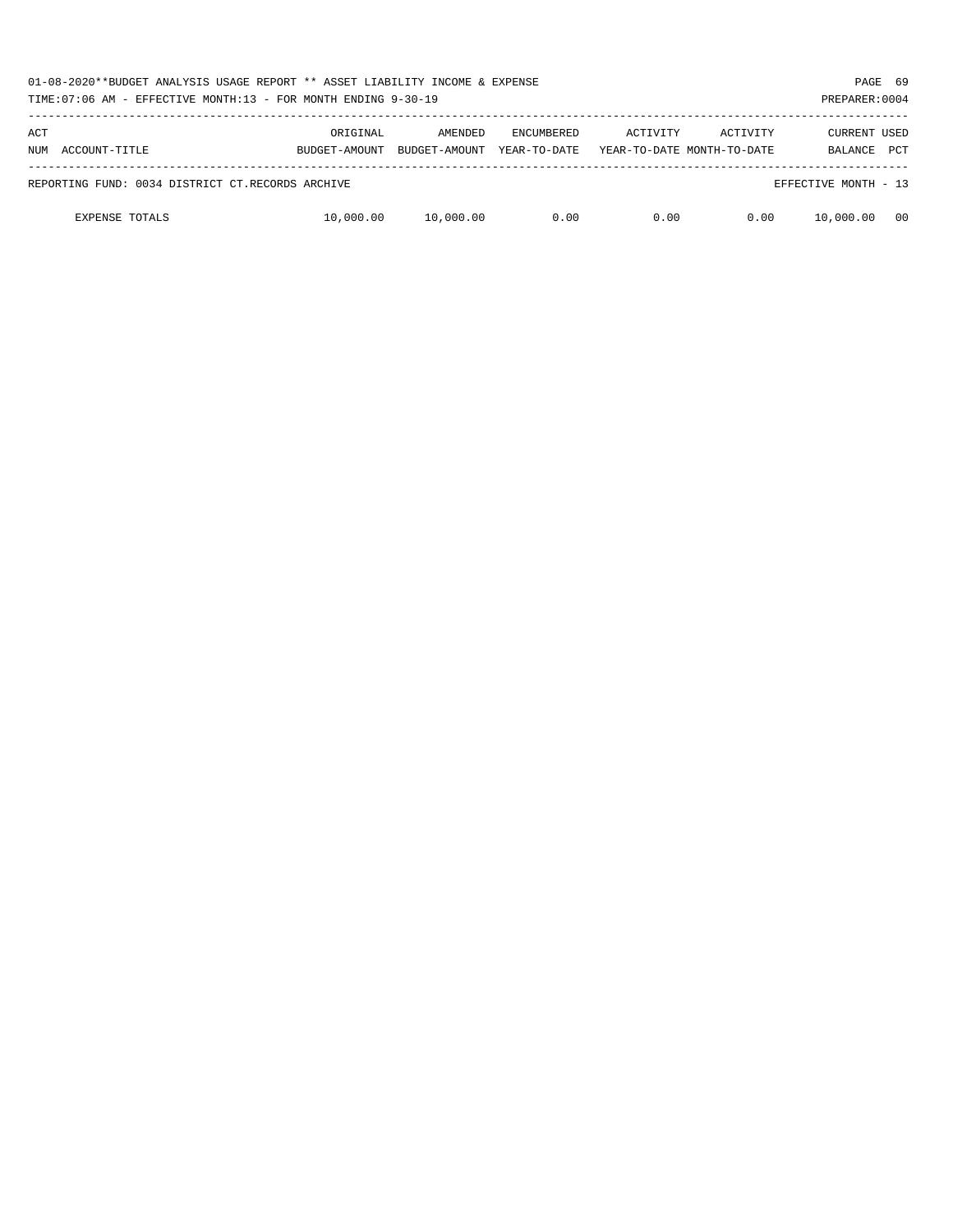| 01-08-2020**BUDGET ANALYSIS USAGE REPORT ** ASSET LIABILITY INCOME & EXPENSE<br>TIME: 07:06 AM - EFFECTIVE MONTH: 13 - FOR MONTH ENDING 9-30-19 |                                         |                       |                     |            |                                                                                  |                 |                             |                |
|-------------------------------------------------------------------------------------------------------------------------------------------------|-----------------------------------------|-----------------------|---------------------|------------|----------------------------------------------------------------------------------|-----------------|-----------------------------|----------------|
| ACT                                                                                                                                             | NUM ACCOUNT-TITLE                       | ORIGINAL              | AMENDED             | ENCUMBERED | ACTIVITY<br>BUDGET-AMOUNT BUDGET-AMOUNT YEAR-TO-DATE YEAR-TO-DATE MONTH-TO-DATE  | ACTIVITY        | CURRENT USED<br>BALANCE PCT |                |
|                                                                                                                                                 | REPORTING FUND: 0035 LAW LIBRARY FUND   |                       |                     |            |                                                                                  |                 | EFFECTIVE MONTH - 13        |                |
|                                                                                                                                                 | 0103 CASH                               |                       |                     |            |                                                                                  |                 |                             |                |
|                                                                                                                                                 | 0100 LAW LIBRARY-COMBINED FUND CHECKING |                       |                     |            | 18,845.14   0.00   176,771.77                                                    |                 |                             |                |
|                                                                                                                                                 | CASH                                    |                       |                     |            | 18,845.14                                                                        | 0.00            | ------------<br>176,771.77  |                |
|                                                                                                                                                 | 0120 RECEIVABLES                        |                       |                     |            |                                                                                  |                 |                             |                |
|                                                                                                                                                 | 0313 DUE FROM OTHER FUNDS               |                       |                     |            |                                                                                  |                 | 141.22 0.00 1,190.77        |                |
|                                                                                                                                                 | RECEIVABLES                             |                       |                     |            | 141.22                                                                           |                 | $0.00$ 1,190.77             |                |
|                                                                                                                                                 | 0200 LIABILITY ACCOUNT                  |                       |                     |            |                                                                                  |                 |                             |                |
|                                                                                                                                                 | 0910 SYSTEM ADDED LIABILITY LI          |                       |                     |            |                                                                                  | $300.00 - 0.00$ | $300.00 -$                  |                |
|                                                                                                                                                 | LIABILITY ACCOUNT                       | _________ ___________ |                     |            | $300.00 -$                                                                       | 0.00            | $300.00 -$                  |                |
|                                                                                                                                                 | 0271 EQUITY ACCOUNT                     |                       |                     |            |                                                                                  |                 |                             |                |
|                                                                                                                                                 | 0200 EQUITY ACCOUNT                     |                       |                     |            |                                                                                  |                 | 141.22 0.00 159,117.40      |                |
|                                                                                                                                                 | EQUITY ACCOUNT                          |                       |                     |            | 141.22                                                                           | ----------      | $0.00$ 159,117.40           |                |
|                                                                                                                                                 | 0340 FEES OF OFFICE                     |                       |                     |            |                                                                                  |                 |                             |                |
|                                                                                                                                                 | 0403 COUNTY CLERK FEES                  |                       | 5,000.00 5,000.00   |            | 8,015.00   0.00   3,015.00+ 160                                                  |                 |                             |                |
|                                                                                                                                                 | 0450 DISTRICT CLERK FEES                |                       | 10,000.00 10,000.00 |            | 11,058.04                                                                        | 0.00            | 1,058.04+ 111               |                |
|                                                                                                                                                 | FEES OF OFFICE                          |                       |                     |            | ------------- -------------<br>$15,000.00$ $15,000.00$ $0.00$ $19,073.04$ $0.00$ |                 | 4,073.04+ 127               |                |
|                                                                                                                                                 | 0360 INTEREST EARNINGS                  |                       |                     |            |                                                                                  |                 |                             |                |
|                                                                                                                                                 | 0100 INTEREST EARNINGS                  | 50.00                 | 50.00               |            | 372.10                                                                           | 0.00            | 322.10+ 744                 |                |
|                                                                                                                                                 | INTEREST EARNINGS                       | 50.00                 | 50.00               | 0.00       | 372.10                                                                           | 0.00            | 322.10+ 744                 |                |
|                                                                                                                                                 | 0475 LAW LIBRARY                        |                       |                     |            |                                                                                  |                 |                             |                |
|                                                                                                                                                 | 0310 OFFICE SUPPLIES                    | 2,000.00              | 2,000.00            | 0.00       | 0.00                                                                             | 0.00            | 2,000.00                    | 0 <sub>0</sub> |
|                                                                                                                                                 | 0421 LEXIS NEXIS ONLINE LEGAL RESEARCH  | 4,000.00              | 4,000.00            | 0.00       | 300.00                                                                           | 0.00            | 3,700.00                    | 08             |
|                                                                                                                                                 | 0453 R&M COMPUTER                       | 200.00                | 200.00              | 0.00       | 0.00                                                                             | 0.00            | 200.00                      | 0 <sub>0</sub> |
|                                                                                                                                                 | 0574 TECHNOLOGY                         | 8,350.00              | 8,350.00            | 0.00       | 0.00                                                                             | 0.00            | 8,350.00                    | 0 <sub>0</sub> |
|                                                                                                                                                 | 0590 LAW BOOKS                          | 500.00                | 500.00              | 0.00       | 0.00                                                                             | 0.00            | 500.00                      | 0 <sub>0</sub> |
|                                                                                                                                                 | LAW LIBRARY                             |                       | 15,050.00 15,050.00 | 0.00       | 300.00                                                                           | 0.00            | 14,750.00 02                | $---$          |
|                                                                                                                                                 | LAW LIBRARY FUND                        |                       |                     |            |                                                                                  |                 |                             |                |
|                                                                                                                                                 | INCOME TOTALS                           |                       | 15,050.00 15,050.00 |            | 19,445.14                                                                        | 0.00            | 4,395.14+ 129               |                |
|                                                                                                                                                 | EXPENSE TOTALS                          | 15,050.00             | 15,050.00           | 0.00       | 300.00                                                                           | 0.00            | 14,750.00 02                |                |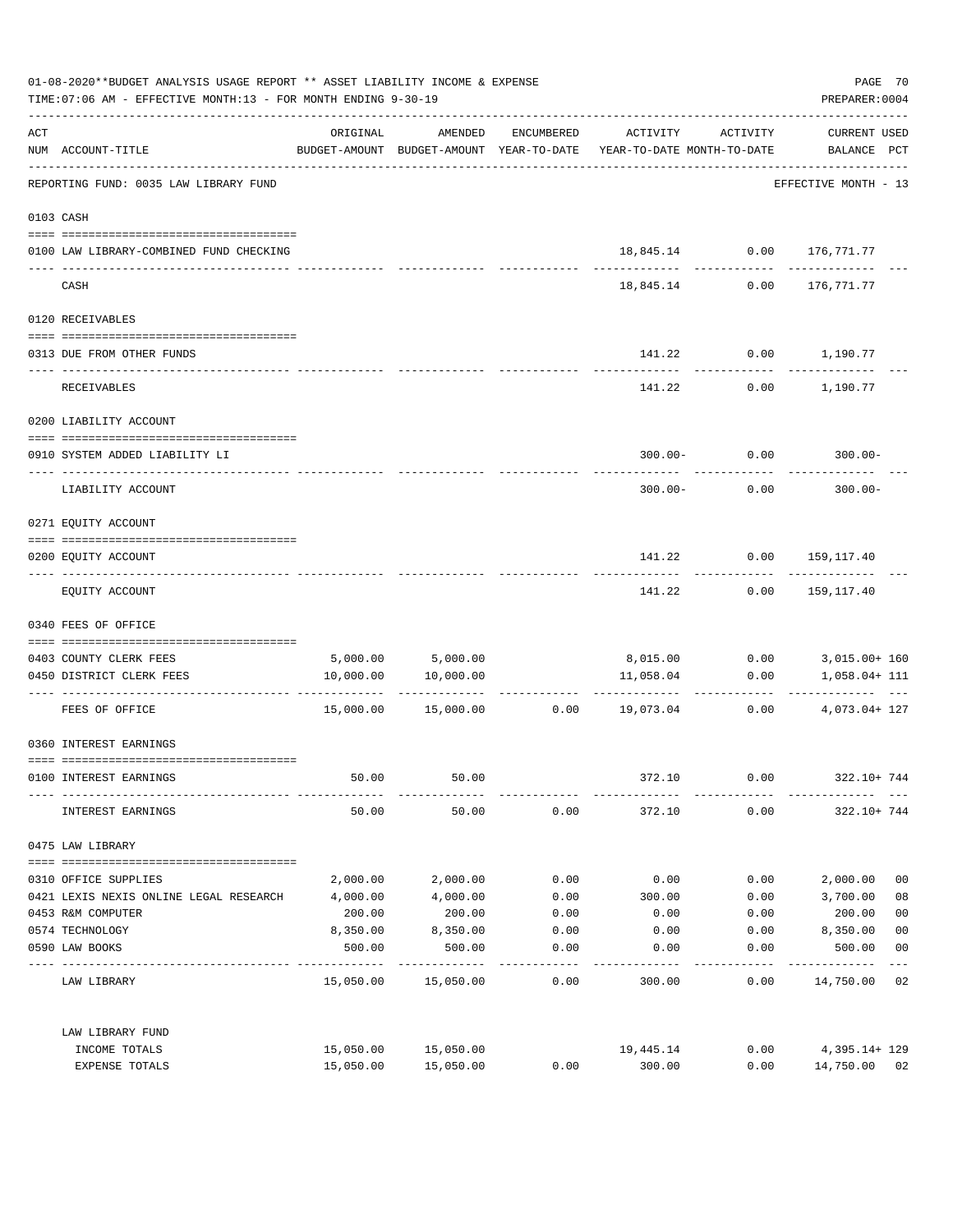| 01-08-2020**BUDGET ANALYSIS USAGE REPORT ** ASSET LIABILITY INCOME & EXPENSE<br>TIME: 07:06 AM - EFFECTIVE MONTH: 13 - FOR MONTH ENDING 9-30-19<br>PREPARER: 0004 |                                                             |                                                      |                                 |                       |                                        |                    |                                     |                |  |
|-------------------------------------------------------------------------------------------------------------------------------------------------------------------|-------------------------------------------------------------|------------------------------------------------------|---------------------------------|-----------------------|----------------------------------------|--------------------|-------------------------------------|----------------|--|
| $\mathop{\rm ACT}$                                                                                                                                                | NUM ACCOUNT-TITLE                                           | ORIGINAL<br>BUDGET-AMOUNT BUDGET-AMOUNT YEAR-TO-DATE | AMENDED                         | ENCUMBERED            | ACTIVITY<br>YEAR-TO-DATE MONTH-TO-DATE | ACTIVITY           | <b>CURRENT USED</b><br>BALANCE PCT  |                |  |
|                                                                                                                                                                   | REPORTING FUND: 0036 D.A. FEE ACCOUNT FUND                  |                                                      |                                 |                       |                                        |                    | EFFECTIVE MONTH - 13                |                |  |
|                                                                                                                                                                   | 0100 PAYROLL                                                |                                                      |                                 |                       |                                        |                    |                                     |                |  |
|                                                                                                                                                                   | 0100 PAYROLL                                                |                                                      |                                 |                       |                                        | $0.00$ 0.00        | 0.00                                |                |  |
|                                                                                                                                                                   | PAYROLL                                                     |                                                      |                                 |                       | 0.00                                   | 0.00               | 0.00                                |                |  |
|                                                                                                                                                                   | 0102 A/P CLEARING                                           |                                                      |                                 |                       |                                        |                    |                                     |                |  |
|                                                                                                                                                                   |                                                             |                                                      |                                 |                       |                                        |                    |                                     |                |  |
|                                                                                                                                                                   | 0100 A/P CLEARING                                           |                                                      |                                 |                       | 0.00                                   | 0.00               | 0.00                                |                |  |
|                                                                                                                                                                   | A/P CLEARING                                                |                                                      |                                 |                       | 0.00                                   | 0.00               | 0.00                                |                |  |
| 0103 CASH                                                                                                                                                         |                                                             |                                                      |                                 |                       |                                        |                    |                                     |                |  |
|                                                                                                                                                                   |                                                             |                                                      |                                 |                       |                                        |                    |                                     |                |  |
|                                                                                                                                                                   | 0136 D. A. FEE CASH ACCT.<br>0236 D.A. FEE SEIZURE FUND     |                                                      |                                 |                       | 18,961.87-                             | 0.00               | 1,369.15 0.00 12,527.23<br>3,455.61 |                |  |
|                                                                                                                                                                   |                                                             |                                                      |                                 |                       |                                        |                    |                                     |                |  |
|                                                                                                                                                                   | CASH                                                        |                                                      |                                 |                       | 17,592.72-                             | 0.00               | 15,982.84                           |                |  |
|                                                                                                                                                                   | 0200 LIABILITY ACCOUNT                                      |                                                      |                                 |                       |                                        |                    |                                     |                |  |
|                                                                                                                                                                   |                                                             |                                                      |                                 |                       |                                        |                    |                                     |                |  |
|                                                                                                                                                                   | 0150 ACCRUED SALARY PAYABLE<br>0155 ACCRUED FRINGE BENEFITS |                                                      |                                 |                       | 627.24<br>210.01                       | 0.00<br>0.00       | 627.24<br>210.02                    |                |  |
|                                                                                                                                                                   | 0910 SYSTEM ADDED LIABILITY LINE-ITEM                       |                                                      |                                 |                       | 0.00                                   | 0.00               | 0.00                                |                |  |
|                                                                                                                                                                   |                                                             |                                                      |                                 |                       |                                        |                    |                                     |                |  |
|                                                                                                                                                                   | LIABILITY ACCOUNT                                           |                                                      |                                 |                       | 837.25                                 | 0.00               | 837.26                              |                |  |
|                                                                                                                                                                   | 0271 EQUITY ACCOUNT                                         |                                                      |                                 |                       |                                        |                    |                                     |                |  |
|                                                                                                                                                                   | 0200 EQUITY ACCOUNT                                         |                                                      |                                 |                       |                                        | 837.25- 0.00       | 32,738.30                           |                |  |
|                                                                                                                                                                   | EQUITY ACCOUNT                                              |                                                      |                                 |                       |                                        | $837.25 -$<br>0.00 | 32,738.30                           |                |  |
|                                                                                                                                                                   | 0300 CASH                                                   |                                                      |                                 |                       |                                        |                    |                                     |                |  |
|                                                                                                                                                                   | 0136 BEGINNING CASH BALANCE-D.A.FEE                         |                                                      | 0.00 1,000.00                   |                       |                                        | 0.00               | 0.00 1,000.00                       | 0 <sub>0</sub> |  |
|                                                                                                                                                                   | 0236 BEGINNING CASH BALANCE-SEIZURE                         | 0.00                                                 | 17,437.62                       |                       | 0.00                                   |                    | $0.00$ 17,437.62 00                 |                |  |
|                                                                                                                                                                   | CASH                                                        | 0.00                                                 | -----------<br>18,437.62        | -------------<br>0.00 | -------------<br>0.00                  | .<br>0.00          | .<br>18,437.62 00                   |                |  |
|                                                                                                                                                                   | 0340 FEES OF OFFICE                                         |                                                      |                                 |                       |                                        |                    |                                     |                |  |
|                                                                                                                                                                   |                                                             |                                                      |                                 |                       |                                        |                    |                                     |                |  |
|                                                                                                                                                                   | 0475 DISTRICT ATTORNEY FEES                                 |                                                      | 2,000.00 2,000.00               |                       |                                        |                    |                                     |                |  |
|                                                                                                                                                                   | FEES OF OFFICE                                              |                                                      | 2,000.00 2,000.00 0.00 1,711.49 |                       |                                        | 0.00               | 288.51 86                           |                |  |
|                                                                                                                                                                   | 0352 OTHER FORFEITURES                                      |                                                      |                                 |                       |                                        |                    |                                     |                |  |
|                                                                                                                                                                   | 0200 CONTRABAND FORFEITURE                                  | 0.00                                                 | 0.00                            |                       |                                        |                    | 3,387.76 0.00 3,387.76+             |                |  |
|                                                                                                                                                                   | 0300 D.A. SEIZURE FUND                                      | 0.00                                                 | 0.00                            |                       | 0.00                                   | 0.00               | 0.00                                |                |  |
|                                                                                                                                                                   | OTHER FORFEITURES                                           | 0.00                                                 | ----------<br>0.00              | 0.00                  | -----------<br>3,387.76                | 0.00               | -----------<br>$3,387.76+$          |                |  |

0360 INTEREST EARNINGS

==== ===================================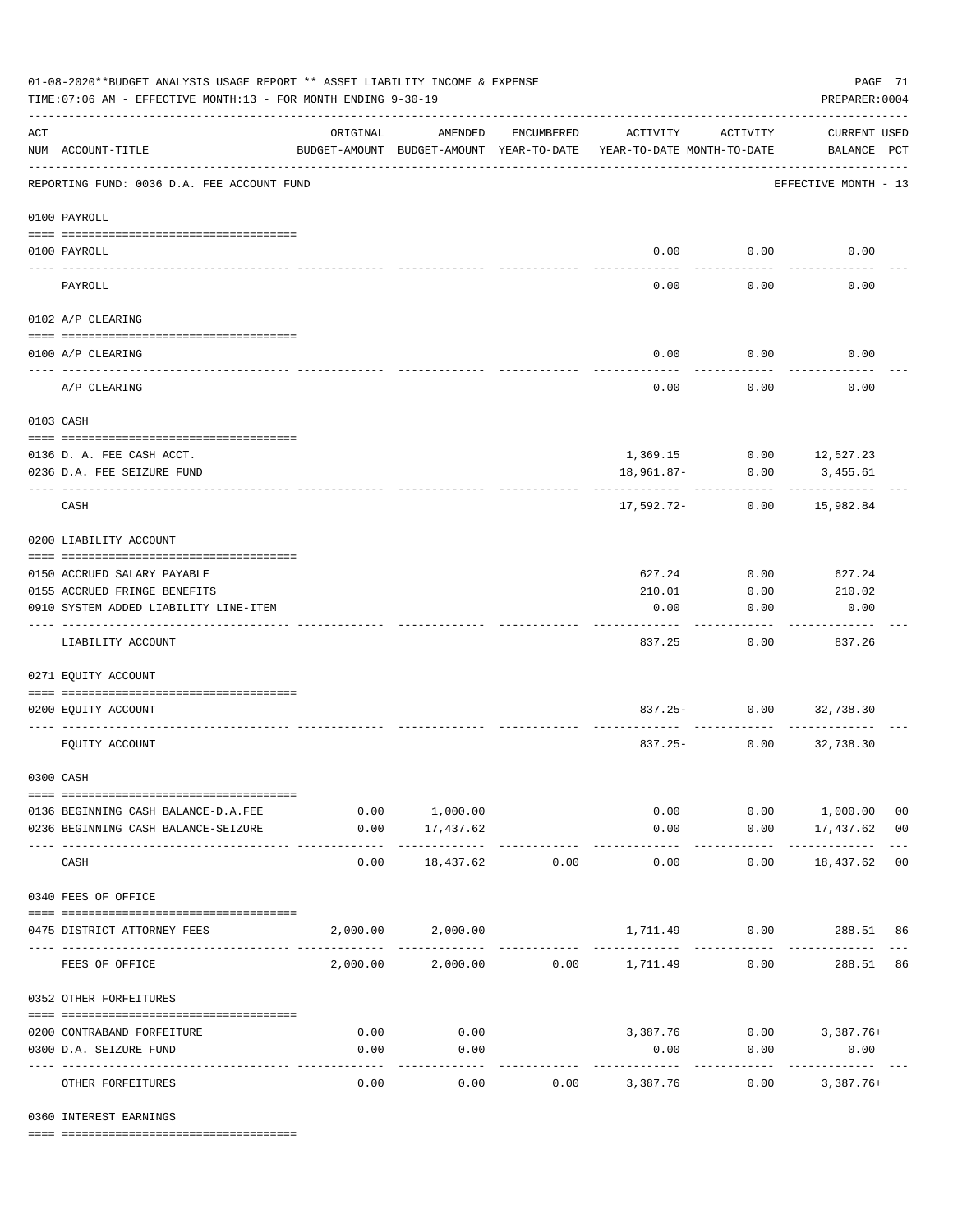# 01-08-2020\*\*BUDGET ANALYSIS USAGE REPORT \*\* ASSET LIABILITY INCOME & EXPENSE PAGE 72

TIME:07:06 AM - EFFECTIVE MONTH:13 - FOR MONTH ENDING 9-30-19 PREPARER:0004

| ACT<br>NUM ACCOUNT-TITLE                        | ORIGINAL     | AMENDED<br>BUDGET-AMOUNT BUDGET-AMOUNT YEAR-TO-DATE YEAR-TO-DATE MONTH-TO-DATE | ENCUMBERED   | ACTIVITY       | ACTIVITY     | <b>CURRENT USED</b><br>PCT<br>BALANCE |
|-------------------------------------------------|--------------|--------------------------------------------------------------------------------|--------------|----------------|--------------|---------------------------------------|
| REPORTING FUND: 0036 D.A. FEE ACCOUNT FUND      |              |                                                                                |              |                |              | EFFECTIVE MONTH - 13                  |
| 0100 INTEREST EARNINGS-D.A. FEE                 | 0.00         | 0.00                                                                           |              | 10.30          | 0.00         | $10.30+$                              |
| 0236 INTEREST EARNINGS-SEIZURE FUND             | 0.00         | 0.00                                                                           |              | 13.53          | 0.00         | $13.53+$                              |
|                                                 |              |                                                                                |              |                |              |                                       |
| INTEREST EARNINGS                               | 0.00         | 0.00                                                                           | 0.00         | 23.83          | 0.00         | $23.83+$                              |
| 0370 MISCELLANEOUS                              |              |                                                                                |              |                |              |                                       |
|                                                 |              |                                                                                |              |                |              |                                       |
| 0130 REFUNDS & MISCELLANEOUS                    | 0.00         | 0.00                                                                           |              | 1,294.66       | 0.00         | $1,294.66+$                           |
| 0319 RESTITUTION                                | 0.00         | 0.00                                                                           |              | 0.00           | 0.00         | 0.00                                  |
| MISCELLANEOUS                                   | 0.00         | 0.00                                                                           | 0.00         | 1,294.66       | 0.00         | 1,294.66+                             |
| 0475 DISTRICT ATTORNEY DEPT                     |              |                                                                                |              |                |              |                                       |
|                                                 |              |                                                                                |              |                |              |                                       |
| 0107 SALARY SUPPLEMENT                          | 2,000.00     | 0.00                                                                           | 0.00         | 0.00           | 0.00         | 0.00                                  |
| 0201 SOCIAL SECURITY TAXES                      | 0.00         | 0.00                                                                           | 0.00         | 0.00           | 0.00         | 0.00                                  |
| 0203 RETIREMENT                                 | 0.00         | 0.00                                                                           | 0.00         | 0.00           | 0.00         | 0.00                                  |
| 0204 WORKERS COMPENSATION                       | 0.00         | 0.00                                                                           | 0.00         | 0.00           | 0.00         | 0.00                                  |
| 0205 MEDICARE TAX                               | 0.00         | 0.00                                                                           | 0.00         | 0.00           | 0.00         | 0.00                                  |
| 0310 OFFICE SUPPLIES                            | 0.00         | 0.00                                                                           | 0.00         | 0.00           | 0.00         | 0.00                                  |
| 0321 CONTINUING EDUCATION                       | 0.00         | 0.00                                                                           | 0.00         | 0.00           | 0.00         | 0.00                                  |
| 0353 COMPUTER EXPENSE                           | 0.00         | 0.00                                                                           | 0.00         | 0.00           | 0.00         | 0.00                                  |
| 0421 INVESTIGATOR/HOT CK. ONLINE                | 0.00         | 0.00                                                                           | 0.00         | 0.00           | 0.00         | 0.00                                  |
| 0490 MISCELLANEOUS                              | 0.00         | 1,000.00                                                                       | 0.00         | 1,557.30       | 0.00         | $557.30 - 156$                        |
| 0499 BANK SERVICE FEES<br>0572 OFFICE EQUIPMENT | 0.00<br>0.00 | 0.00                                                                           | 0.00         | 90.00<br>0.00  | 0.00         | $90.00 -$<br>0.00                     |
| 0574 COMPUTER EQUIPMENT                         | 0.00         | 0.00<br>0.00                                                                   | 0.00<br>0.00 | 0.00           | 0.00<br>0.00 | 0.00                                  |
|                                                 |              |                                                                                |              |                |              |                                       |
| DISTRICT ATTORNEY DEPT                          | 2,000.00     | 1,000.00                                                                       | 0.00         | 1,647.30       | 0.00         | $647.30 - 165$                        |
| 0477 D.A. SEIZURE                               |              |                                                                                |              |                |              |                                       |
|                                                 |              |                                                                                |              |                |              |                                       |
| 0107 SALARY SUPPLEMENT                          | 0.00         | 16,308.24                                                                      | 0.00         | 16,308.24      | 0.00         | $0.00$ 100                            |
| 0201 SOCIAL SECURITY TAXES                      | 0.00         | 1,011.14                                                                       | 0.00         | 838.02         | 0.00         | 173.12<br>83                          |
| 0203 RETIREMENT                                 | 0.00         | 1,875.64                                                                       | 0.00         | 1,864.57       | 0.00         | 99<br>11.07                           |
| 0204 WORKERS COMPENSATION<br>0205 MEDICARE TAX  | 0.00         | 6.00                                                                           | 0.00         | 6.00           | 0.00         | $0.00$ 100                            |
| 0310 OFFICE SUPPLIES                            | 0.00<br>0.00 | 236.60<br>0.00                                                                 | 0.00<br>0.00 | 195.94<br>0.00 | 0.00<br>0.00 | 40.66<br>83<br>0.00                   |
| 0321 TRAINING                                   | 0.00         | 0.00                                                                           | 0.00         | 2,291.54       | 0.00         | $2,291.54-$                           |
| 0470 CIVIL PROCESS                              | 0.00         | 0.00                                                                           | 0.00         | 0.00           | 0.00         | 0.00                                  |
| 0480 TOWING                                     | 0.00         | 0.00                                                                           | 0.00         | 0.00           | 0.00         | 0.00                                  |
| 0490 MISCELLANEOUS                              | 0.00         | 0.00                                                                           | 0.00         | 683.85         | 0.00         | 683.85-                               |
| 0499 BANK SERVICE FEES                          | 0.00         | 0.00                                                                           | 0.00         | 175.00         | 0.00         | $175.00 -$                            |
| 0572 OFFICE EQUIPMENT                           | 0.00         | 0.00                                                                           | 0.00         | 0.00           | 0.00         | 0.00                                  |
| 0574 COMPUTER EQUIPMENT                         | 0.00         | 0.00                                                                           | 0.00         | 0.00           | 0.00         | 0.00                                  |
| D.A. SEIZURE                                    | 0.00         | 19,437.62                                                                      | 0.00         | 22,363.16      | 0.00         | 2,925.54- 115                         |
| 0999 ACCOUNTS PAYABLE                           |              |                                                                                |              |                |              |                                       |
| 0100 A/P CLEARING ACCOUNT                       |              |                                                                                |              | 0.00           | 0.00         | 0.00                                  |
|                                                 |              |                                                                                |              |                |              |                                       |
| ACCOUNTS PAYABLE                                |              |                                                                                |              | 0.00           | 0.00         | 0.00                                  |

D.A. FEE ACCOUNT FUND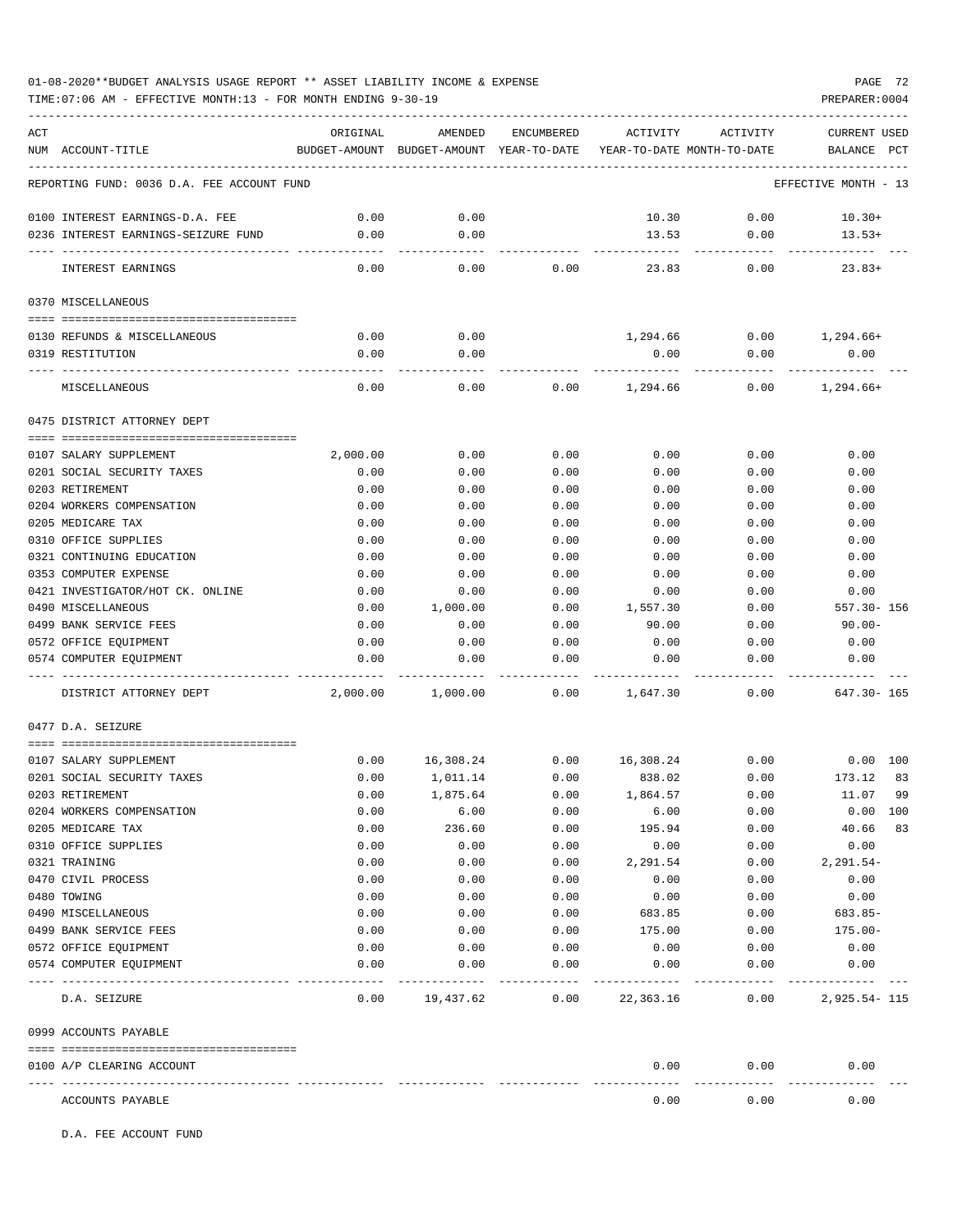| 01-08-2020**BUDGET ANALYSIS USAGE REPORT ** ASSET LIABILITY INCOME & EXPENSE | PAGE 73        |  |
|------------------------------------------------------------------------------|----------------|--|
| TIME:07:06 AM - EFFECTIVE MONTH:13 - FOR MONTH ENDING 9-30-19                | PREPARER: 0004 |  |

| ACT |                                            | ORIGINAL      | AMENDED       | ENCUMBERED   | ACTIVITY  | ACTIVITY                   | CURRENT USED         |            |
|-----|--------------------------------------------|---------------|---------------|--------------|-----------|----------------------------|----------------------|------------|
| NUM | ACCOUNT-TITLE                              | BUDGET-AMOUNT | BUDGET-AMOUNT | YEAR-TO-DATE |           | YEAR-TO-DATE MONTH-TO-DATE | BALANCE              | <b>PCT</b> |
|     |                                            |               |               |              |           |                            |                      |            |
|     | REPORTING FUND: 0036 D.A. FEE ACCOUNT FUND |               |               |              |           |                            | EFFECTIVE MONTH - 13 |            |
|     | INCOME TOTALS                              | 2,000.00      | 20,437.62     |              | 6,417.74  | 0.00                       | 14,019.88            | 31         |
|     | EXPENSE TOTALS                             | 2,000.00      | 20,437.62     | 0.00         | 24,010.46 | 0.00                       | 3,572.84- 117        |            |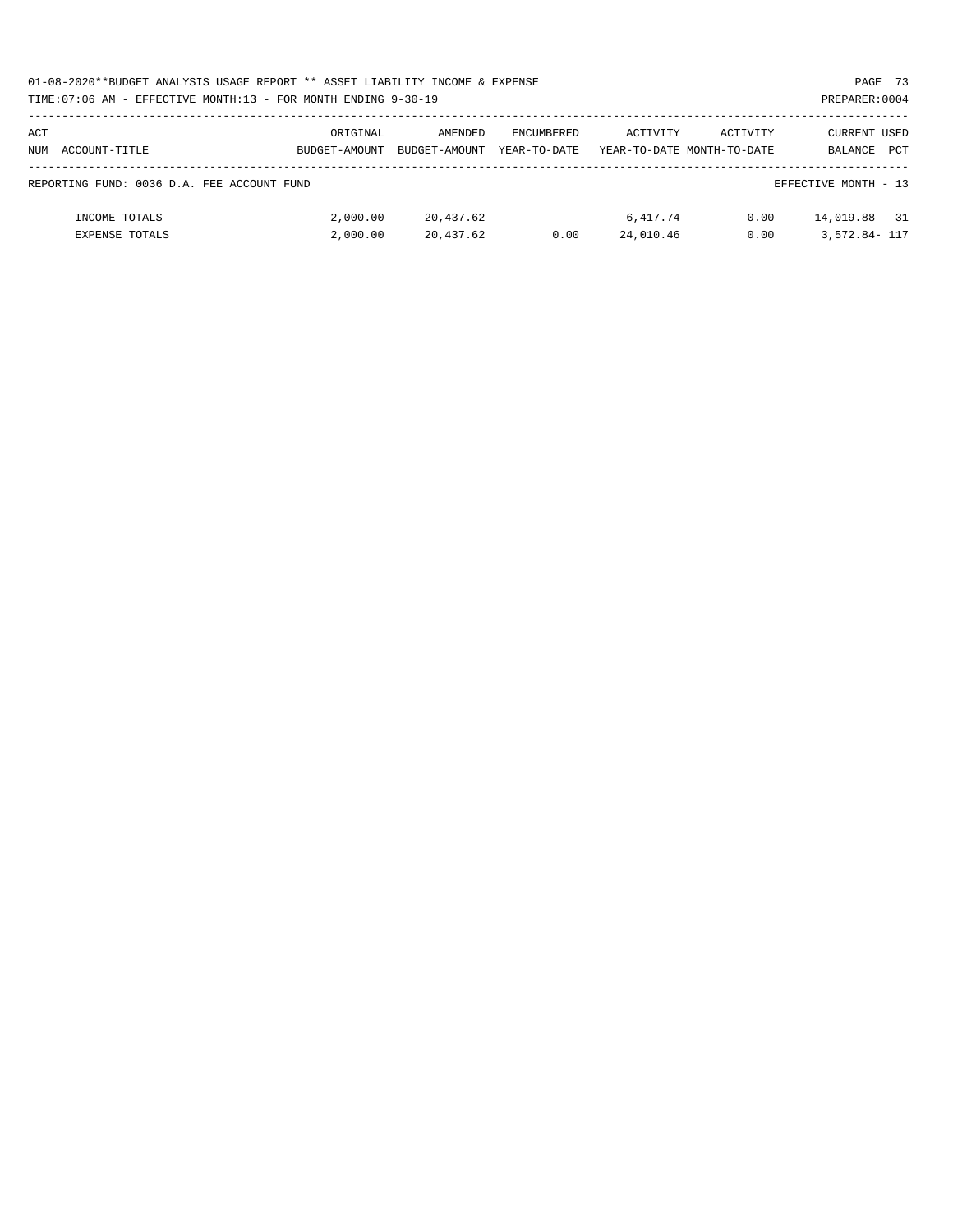|     | 01-08-2020**BUDGET ANALYSIS USAGE REPORT ** ASSET LIABILITY INCOME & EXPENSE<br>PAGE 74<br>TIME: 07:06 AM - EFFECTIVE MONTH: 13 - FOR MONTH ENDING 9-30-19<br>PREPARER: 0004 |          |                                          |                   |                            |          |                      |  |  |  |  |
|-----|------------------------------------------------------------------------------------------------------------------------------------------------------------------------------|----------|------------------------------------------|-------------------|----------------------------|----------|----------------------|--|--|--|--|
| ACT |                                                                                                                                                                              | ORIGINAL | AMENDED                                  | <b>ENCUMBERED</b> | ACTIVITY                   | ACTIVITY | CURRENT USED         |  |  |  |  |
|     | NUM ACCOUNT-TITLE                                                                                                                                                            |          | BUDGET-AMOUNT BUDGET-AMOUNT YEAR-TO-DATE |                   | YEAR-TO-DATE MONTH-TO-DATE |          | BALANCE PCT          |  |  |  |  |
|     | REPORTING FUND: 0037 CONTRABAND SEIZURE                                                                                                                                      |          |                                          |                   |                            |          | EFFECTIVE MONTH - 13 |  |  |  |  |
|     | 0103 CONTRABAND SEIZURE                                                                                                                                                      |          |                                          |                   |                            |          |                      |  |  |  |  |
|     | 0137 CASH-CONTRABAND SEIZURE                                                                                                                                                 |          |                                          |                   | 55,919.02                  | 0.00     | 61,530.32            |  |  |  |  |
|     | CONTRABAND SEIZURE                                                                                                                                                           |          |                                          |                   | 55,919.02                  | 0.00     | 61,530.32            |  |  |  |  |
|     | 0200 LIABILITY ACCOUNT                                                                                                                                                       |          |                                          |                   |                            |          |                      |  |  |  |  |
|     | 0910 SYSTEM ADDED LIABILITY LINE-ITEM                                                                                                                                        |          |                                          |                   | 0.00                       | 0.00     | 0.00                 |  |  |  |  |
|     | LIABILITY ACCOUNT                                                                                                                                                            |          |                                          |                   | 0.00                       | 0.00     | 0.00                 |  |  |  |  |
|     | 0207 DUE TO                                                                                                                                                                  |          |                                          |                   |                            |          |                      |  |  |  |  |
|     | 0099 HELD IN TRUST                                                                                                                                                           |          |                                          |                   | 55,905.22                  | 0.00     | 59, 114.68           |  |  |  |  |
|     | DUE TO                                                                                                                                                                       |          |                                          |                   | 55,905.22                  | 0.00     | 59, 114.68           |  |  |  |  |
|     | 0271 EQUITY ACCOUNT                                                                                                                                                          |          |                                          |                   |                            |          |                      |  |  |  |  |
|     | 0200 EQUITY ACCOUNT                                                                                                                                                          |          |                                          |                   | 0.00                       | 0.00     | 2,401.84             |  |  |  |  |
|     | EQUITY ACCOUNT                                                                                                                                                               |          |                                          |                   | 0.00                       | 0.00     | 2,401.84             |  |  |  |  |
|     | 0360 INTEREST EARNINGS                                                                                                                                                       |          |                                          |                   |                            |          |                      |  |  |  |  |
|     | 0100 INTEREST EARNINGS                                                                                                                                                       | 0.00     | 0.00                                     |                   | 13.80                      | 0.00     | $13.80+$             |  |  |  |  |
|     | INTEREST EARNINGS                                                                                                                                                            | 0.00     | 0.00                                     | 0.00              | 13.80                      | 0.00     | $13.80+$             |  |  |  |  |
|     | 0370 MISCELLANEOUS                                                                                                                                                           |          |                                          |                   |                            |          |                      |  |  |  |  |
|     | 0130 REFUNDS & MISCELLANEOUS                                                                                                                                                 | 0.00     | 0.00                                     |                   | 0.00                       | 0.00     | 0.00                 |  |  |  |  |
|     | MISCELLANEOUS                                                                                                                                                                | 0.00     | 0.00                                     | 0.00              | 0.00                       | 0.00     | 0.00                 |  |  |  |  |
|     | CONTRABAND SEIZURE                                                                                                                                                           |          |                                          |                   |                            |          |                      |  |  |  |  |
|     | INCOME TOTALS                                                                                                                                                                | 0.00     | 0.00                                     |                   | 13.80                      | 0.00     | $13.80+$             |  |  |  |  |
|     | <b>EXPENSE TOTALS</b>                                                                                                                                                        | 0.00     | 0.00                                     | 0.00              | 0.00                       | 0.00     | 0.00                 |  |  |  |  |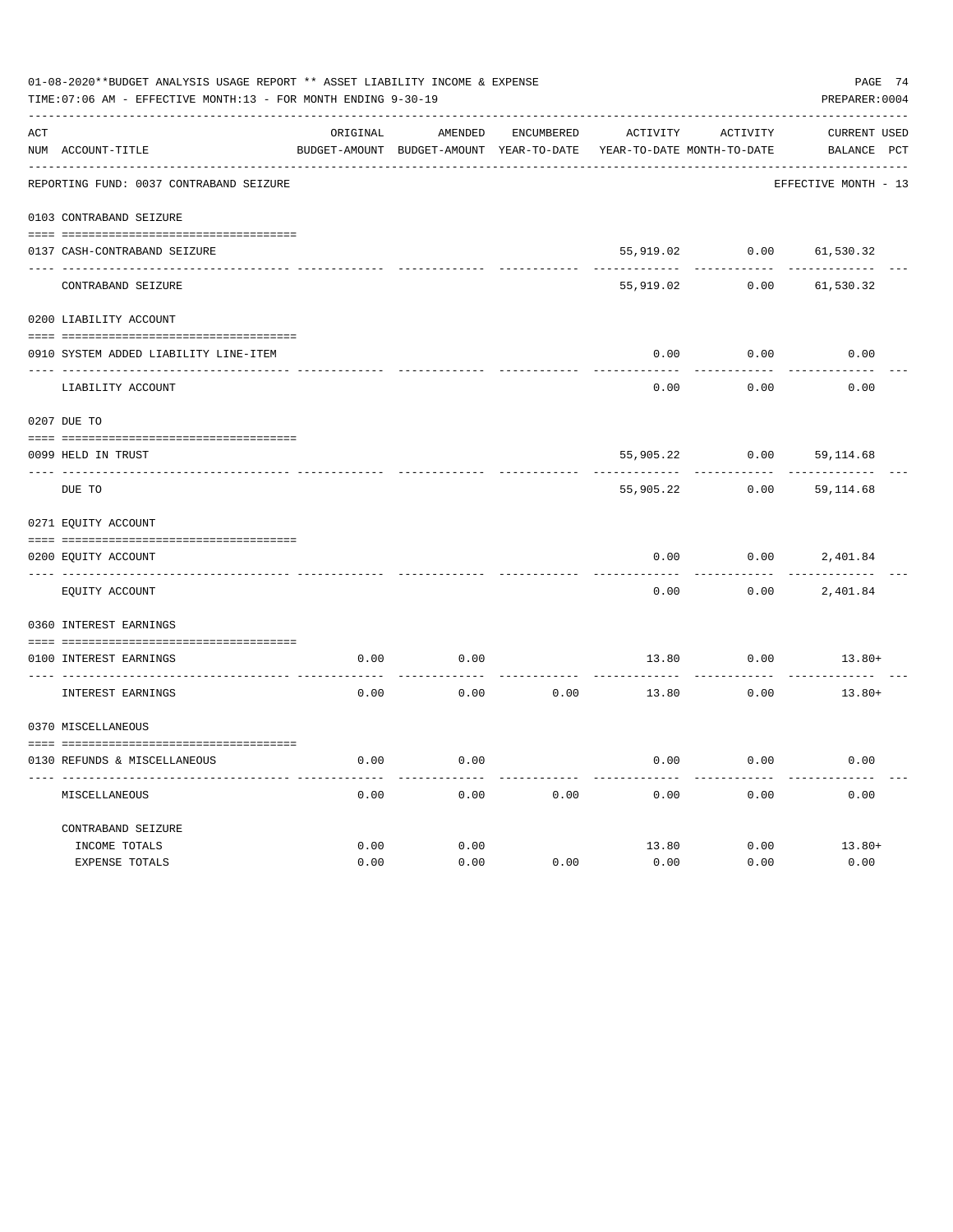| 01-08-2020**BUDGET ANALYSIS USAGE REPORT ** ASSET LIABILITY INCOME & EXPENSE<br>TIME: 07:06 AM - EFFECTIVE MONTH: 13 - FOR MONTH ENDING 9-30-19<br>PREPARER: 0004 |                                                                |          |                                                     |               |                                        |                   |                             |  |
|-------------------------------------------------------------------------------------------------------------------------------------------------------------------|----------------------------------------------------------------|----------|-----------------------------------------------------|---------------|----------------------------------------|-------------------|-----------------------------|--|
| ACT                                                                                                                                                               | NUM ACCOUNT-TITLE                                              | ORIGINAL | AMENDED<br>BUDGET-AMOUNT BUDGET-AMOUNT YEAR-TO-DATE | ENCUMBERED    | ACTIVITY<br>YEAR-TO-DATE MONTH-TO-DATE | ACTIVITY          | CURRENT USED<br>BALANCE PCT |  |
|                                                                                                                                                                   | REPORTING FUND: 0038 IHC CO-OP GIN                             |          |                                                     |               |                                        |                   | EFFECTIVE MONTH - 13        |  |
|                                                                                                                                                                   | 0102 A/P CLEARING                                              |          |                                                     |               |                                        |                   |                             |  |
|                                                                                                                                                                   | 0100 A/P CLEARING                                              |          |                                                     |               |                                        | $0.00$ $0.00$     | 0.00                        |  |
|                                                                                                                                                                   | A/P CLEARING                                                   |          |                                                     |               | 0.00                                   | 0.00              | 0.00                        |  |
|                                                                                                                                                                   | 0103 IHC CO-OP GIN CASH                                        |          |                                                     |               |                                        |                   |                             |  |
|                                                                                                                                                                   | 0100 IHC CO-OP GIN-COMBINED FUND CKING                         |          |                                                     |               |                                        | $29.08 -$         | $0.00$ 520.56               |  |
|                                                                                                                                                                   | 0175 IHC CO-OP GIN TEXPOOL                                     |          |                                                     |               | 462.23                                 | 0.00              | 19,007.24                   |  |
|                                                                                                                                                                   | -------------<br>IHC CO-OP GIN CASH                            |          |                                                     |               | 433.15                                 | 0.00              | 19,527.80                   |  |
|                                                                                                                                                                   | 0200 SYSTEM ADDED LIABILITY DEPARTMENT                         |          |                                                     |               |                                        |                   |                             |  |
|                                                                                                                                                                   |                                                                |          |                                                     |               |                                        |                   |                             |  |
|                                                                                                                                                                   | 0900 SYSTEM ADDED LIABILITY LINE-ITEM                          |          |                                                     |               | 0.00                                   | 0.00              | 0.00                        |  |
|                                                                                                                                                                   | SYSTEM ADDED LIABILITY DEPARTMENT                              |          |                                                     |               | 0.00                                   | 0.00              | 0.00                        |  |
|                                                                                                                                                                   | 0271 EQUITY ACCOUNT                                            |          |                                                     |               |                                        |                   |                             |  |
|                                                                                                                                                                   | 0200 EQUITY ACCOUNT                                            |          |                                                     |               | 60.73                                  | 0.00              | 19,155.38                   |  |
|                                                                                                                                                                   | EQUITY ACCOUNT                                                 |          |                                                     |               | 60.73                                  | 0.00              | 19,155.38                   |  |
|                                                                                                                                                                   | 0360 INTEREST EARNINGS                                         |          |                                                     |               |                                        |                   |                             |  |
|                                                                                                                                                                   | 0100 INTEREST EARNINGS                                         | 0.00     | 0.00                                                |               | 372.42                                 | 0.00              | $372.42+$                   |  |
|                                                                                                                                                                   | INTEREST EARNINGS                                              | 0.00     | 0.00                                                | 0.00          | 372.42                                 | 0.00              | 372.42+                     |  |
|                                                                                                                                                                   | 0645 CO-OP FUND                                                |          |                                                     |               |                                        |                   |                             |  |
|                                                                                                                                                                   |                                                                |          |                                                     |               |                                        |                   |                             |  |
|                                                                                                                                                                   | 0412 PRESCRIPTIONS                                             | 0.00     | 0.00                                                | 0.00          | 0.00                                   | 0.00              | 0.00                        |  |
|                                                                                                                                                                   | 0415 LABORATORY/X-RAY<br>------------------------------------- | 0.00     | 0.00<br>$- - - - - -$                               | 0.00<br>----- | 0.00<br>---------                      | 0.00<br>--------- | 0.00<br>----------          |  |
|                                                                                                                                                                   | CO-OP FUND                                                     | 0.00     | 0.00                                                | 0.00          | 0.00                                   | 0.00              | 0.00                        |  |
|                                                                                                                                                                   | IHC CO-OP GIN                                                  |          |                                                     |               |                                        |                   |                             |  |
|                                                                                                                                                                   | INCOME TOTALS                                                  | 0.00     | 0.00                                                |               | 372.42                                 | 0.00              | $372.42+$                   |  |
|                                                                                                                                                                   | EXPENSE TOTALS                                                 | 0.00     | 0.00                                                | 0.00          | 0.00                                   | 0.00              | 0.00                        |  |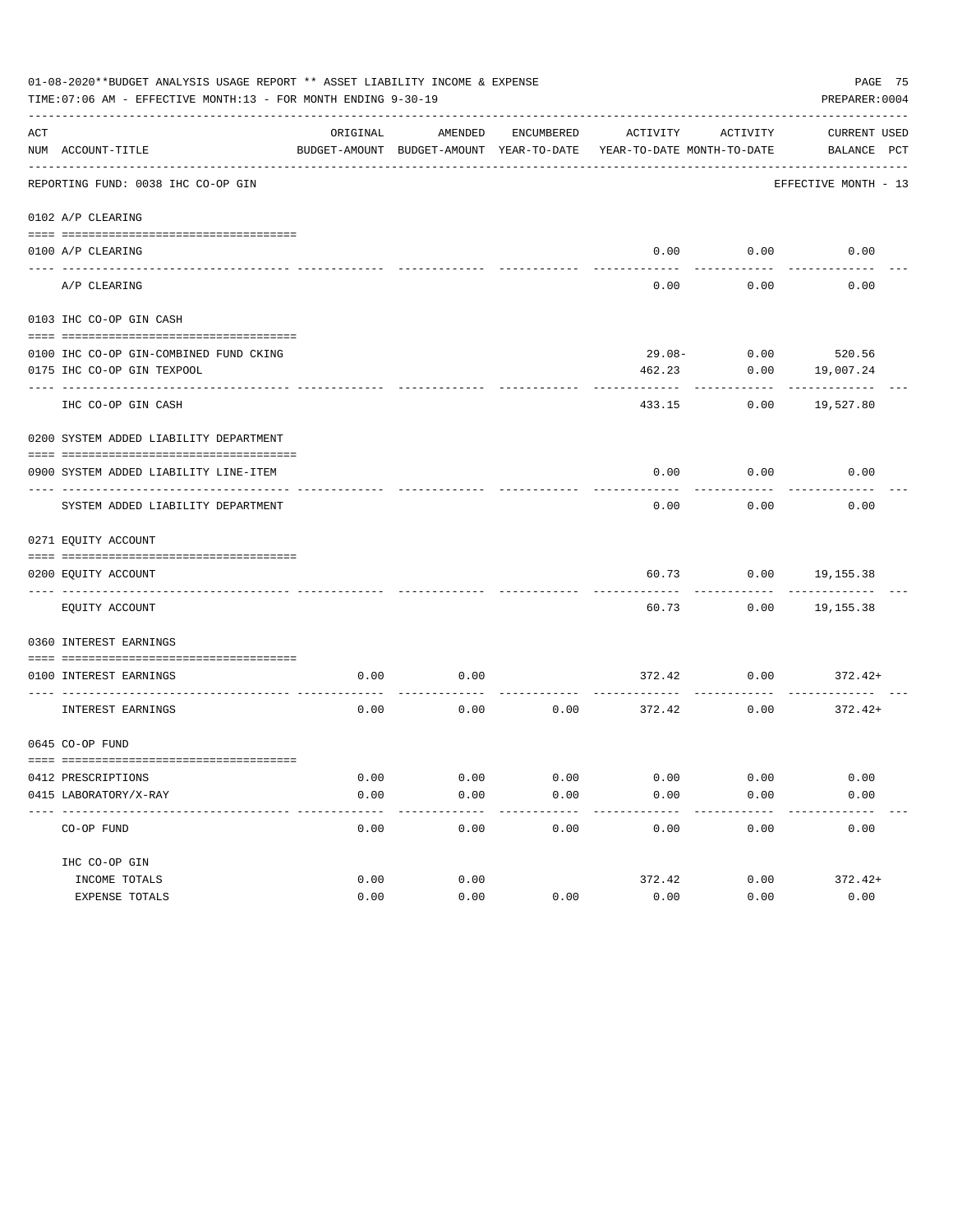|     | 01-08-2020**BUDGET ANALYSIS USAGE REPORT ** ASSET LIABILITY INCOME & EXPENSE<br>PAGE 76<br>TIME: 07:06 AM - EFFECTIVE MONTH: 13 - FOR MONTH ENDING 9-30-19<br>PREPARER: 0004 |                         |                                                     |                 |                                        |                      |                                    |  |  |  |
|-----|------------------------------------------------------------------------------------------------------------------------------------------------------------------------------|-------------------------|-----------------------------------------------------|-----------------|----------------------------------------|----------------------|------------------------------------|--|--|--|
| ACT | NUM ACCOUNT-TITLE                                                                                                                                                            | ORIGINAL                | AMENDED<br>BUDGET-AMOUNT BUDGET-AMOUNT YEAR-TO-DATE | ENCUMBERED      | ACTIVITY<br>YEAR-TO-DATE MONTH-TO-DATE | ACTIVITY             | <b>CURRENT USED</b><br>BALANCE PCT |  |  |  |
|     | REPORTING FUND: 0039 IHC B.R. COOPER                                                                                                                                         |                         |                                                     |                 |                                        |                      | EFFECTIVE MONTH - 13               |  |  |  |
|     | 0102 A/P CLEARING                                                                                                                                                            |                         |                                                     |                 |                                        |                      |                                    |  |  |  |
|     | 0100 A/P CLEARING                                                                                                                                                            |                         |                                                     |                 | 0.00                                   | 0.00                 | 0.00                               |  |  |  |
|     | ---- ---------<br>---------------------- -----------<br>A/P CLEARING                                                                                                         |                         |                                                     |                 | 0.00                                   | 0.00                 | 0.00                               |  |  |  |
|     | 0103 IHC B.R. COOPER CASH                                                                                                                                                    |                         |                                                     |                 |                                        |                      |                                    |  |  |  |
|     | 0100 IHC B.R. COOPER-COMB.FUND CHECKING                                                                                                                                      |                         |                                                     |                 |                                        |                      | 1,201.77 0.00 14,367.43            |  |  |  |
|     | 0175 B.R. COOPER-TEXPOOL                                                                                                                                                     |                         |                                                     |                 | 154.24                                 | 0.00                 | 6,336.38                           |  |  |  |
|     | IHC B.R. COOPER CASH                                                                                                                                                         |                         |                                                     |                 | 1,356.01                               | 0.00                 | 20,703.81                          |  |  |  |
|     | 0200 SYSTEM ADDED LIABILITY DEPARTMENT                                                                                                                                       |                         |                                                     |                 |                                        |                      |                                    |  |  |  |
|     |                                                                                                                                                                              |                         |                                                     |                 |                                        |                      |                                    |  |  |  |
|     | 0900 SYSTEM ADDED LIABILITY LINE-ITEM                                                                                                                                        |                         |                                                     |                 | 0.00                                   | 0.00                 | 0.00                               |  |  |  |
|     | SYSTEM ADDED LIABILITY DEPARTMENT                                                                                                                                            |                         |                                                     |                 | 0.00                                   | 0.00                 | 0.00                               |  |  |  |
|     | 0271 EQUITY ACCOUNT                                                                                                                                                          |                         |                                                     |                 |                                        |                      |                                    |  |  |  |
|     | 0200 EQUITY ACCOUNT                                                                                                                                                          |                         |                                                     |                 | 20.24                                  | 0.00                 | 19,368.04                          |  |  |  |
|     | EQUITY ACCOUNT                                                                                                                                                               |                         |                                                     |                 | 20.24                                  |                      | $0.00$ 19,368.04                   |  |  |  |
|     | 0300 CASH                                                                                                                                                                    |                         |                                                     |                 |                                        |                      |                                    |  |  |  |
|     |                                                                                                                                                                              |                         |                                                     |                 |                                        |                      |                                    |  |  |  |
|     | 0110 UNENCUMBERED FUND BALANCE                                                                                                                                               | 0.00                    | 0.00                                                |                 | 0.00                                   | 0.00                 | 0.00                               |  |  |  |
|     | CASH                                                                                                                                                                         | 0.00                    | 0.00                                                | 0.00            | 0.00                                   | 0.00                 | 0.00                               |  |  |  |
|     | 0360 INTEREST EARNINGS                                                                                                                                                       |                         |                                                     |                 |                                        |                      |                                    |  |  |  |
|     | 0100 INTEREST EARNINGS                                                                                                                                                       | 0.00                    | 0.00                                                |                 | 155.42                                 | 0.00                 | $155.42+$                          |  |  |  |
|     | INTEREST EARNINGS                                                                                                                                                            | 0.00                    | 0.00                                                | 0.00            | 155.42                                 | 0.00                 | $155.42+$                          |  |  |  |
|     | 0370 MISCELLANEOUS INCOME                                                                                                                                                    |                         |                                                     |                 |                                        |                      |                                    |  |  |  |
|     | 0150 BONNIE RUTH COOPER TRUST                                                                                                                                                | 0.00                    | 0.00                                                |                 | 1,180.35                               | 0.00                 | $1,180.35+$                        |  |  |  |
|     | MISCELLANEOUS INCOME                                                                                                                                                         | 0.00                    | $- - - - -$<br>0.00                                 |                 | -------------<br>$0.00$ 1,180.35       | . <u>.</u> .<br>0.00 | $1,180.35+$                        |  |  |  |
|     | 0645 BONNIE RUTH COOPER                                                                                                                                                      |                         |                                                     |                 |                                        |                      |                                    |  |  |  |
|     |                                                                                                                                                                              |                         |                                                     |                 |                                        |                      |                                    |  |  |  |
|     | 0404 COBRA/INSURANCE<br>0410 CERT. REG. NURSE ANES.                                                                                                                          | 0.00                    | 0.00<br>0.00                                        | 0.00<br>0.00    | 0.00                                   | 0.00                 | 0.00<br>0.00                       |  |  |  |
|     | 0411 PHYSICIAN, NON-EMERGENCY                                                                                                                                                | 0.00<br>0.00            | 0.00                                                | 0.00            | 0.00<br>0.00                           | 0.00<br>0.00         | 0.00                               |  |  |  |
|     | 0412 PRESCRIPTIONS, DRUGS                                                                                                                                                    | 0.00                    | 0.00                                                | 0.00            | 0.00                                   | 0.00                 | 0.00                               |  |  |  |
|     | 0413 HOSPITAL-INPATIENT                                                                                                                                                      | 0.00                    | 0.00                                                | 0.00            | 0.00                                   | 0.00                 | 0.00                               |  |  |  |
|     | 0414 HOSPITAL, OUTPATIENT                                                                                                                                                    | 0.00                    | 0.00                                                | 0.00            | 0.00                                   | 0.00                 | 0.00                               |  |  |  |
|     | 0415 LABORATORY/X-RAY                                                                                                                                                        | 0.00                    | 0.00                                                | 0.00            | 0.00                                   | 0.00                 | 0.00                               |  |  |  |
|     | 0418 FED.QUALIFIED HEALTH CENTER                                                                                                                                             | 0.00                    | 0.00                                                | 0.00            | 0.00                                   | 0.00                 | 0.00                               |  |  |  |
|     | 0422 AMBULATORY SURGICAL CENTER                                                                                                                                              | 0.00<br>- ------------- | 0.00<br>$- - - - -$                                 | 0.00<br>------- | 0.00                                   | 0.00                 | 0.00<br>-------                    |  |  |  |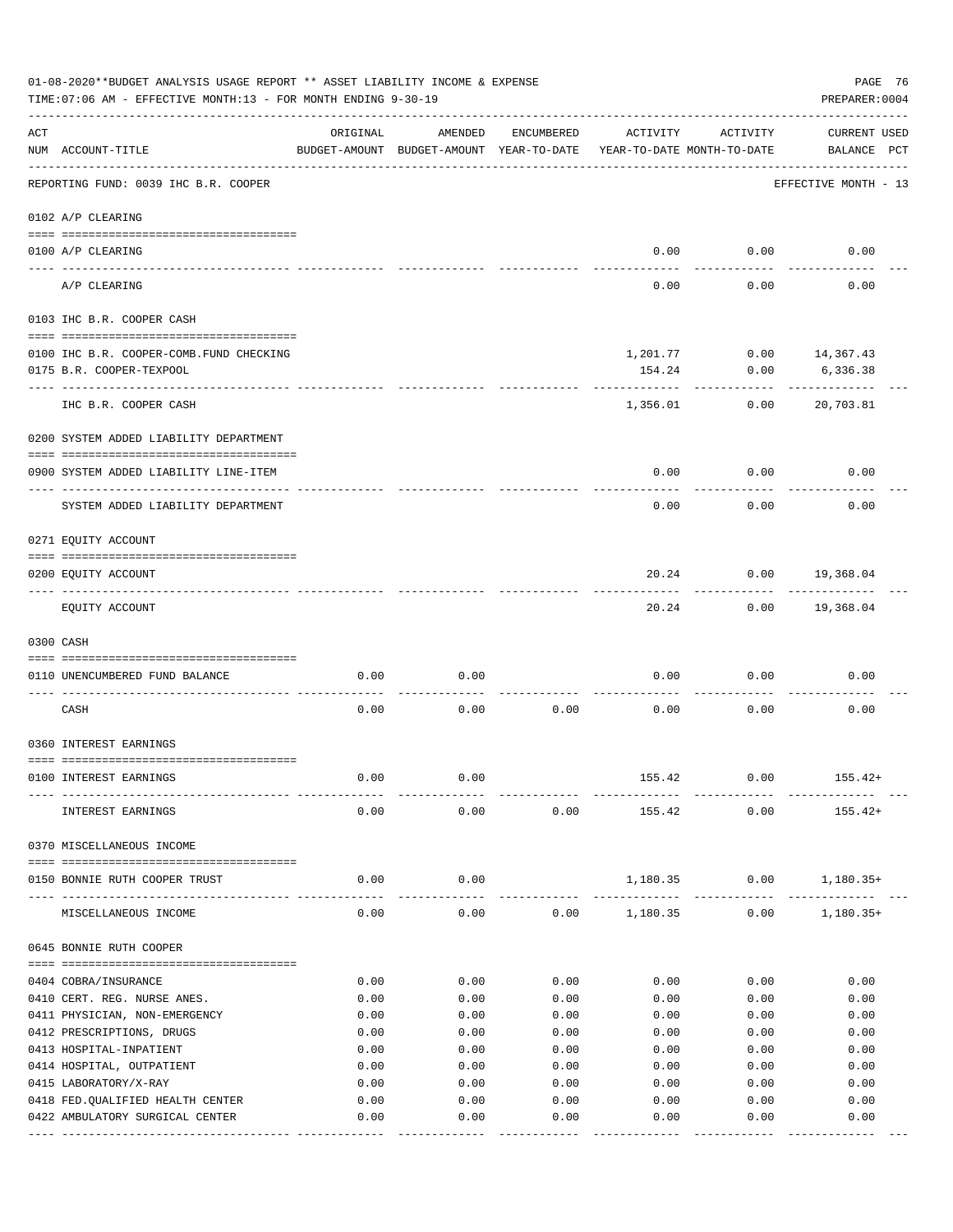| 01-08-2020**BUDGET ANALYSIS USAGE REPORT ** ASSET LIABILITY INCOME & EXPENSE | PAGE 77        |
|------------------------------------------------------------------------------|----------------|
| TIME:07:06 AM - EFFECTIVE MONTH:13 - FOR MONTH ENDING 9-30-19                | PREPARER: 0004 |

| ACT<br>ACCOUNT-TITLE<br>NUM          | ORIGINAL<br>BUDGET-AMOUNT | AMENDED<br>BUDGET-AMOUNT | ENCUMBERED<br>YEAR-TO-DATE | ACTIVITY | ACTIVITY<br>YEAR-TO-DATE MONTH-TO-DATE | <b>CURRENT USED</b><br>PCT<br>BALANCE |
|--------------------------------------|---------------------------|--------------------------|----------------------------|----------|----------------------------------------|---------------------------------------|
| REPORTING FUND: 0039 IHC B.R. COOPER |                           |                          |                            |          |                                        | EFFECTIVE MONTH - 13                  |
| BONNIE RUTH COOPER                   | 0.00                      | 0.00                     | 0.00                       | 0.00     | 0.00                                   | 0.00                                  |
| THC B.R. COOPER                      |                           |                          |                            |          |                                        |                                       |
| INCOME TOTALS                        | 0.00                      | 0.00                     |                            | 1,335.77 | 0.00                                   | $1.335.77+$                           |
| <b>EXPENSE TOTALS</b>                | 0.00                      | 0.00                     | 0.00                       | 0.00     | 0.00                                   | 0.00                                  |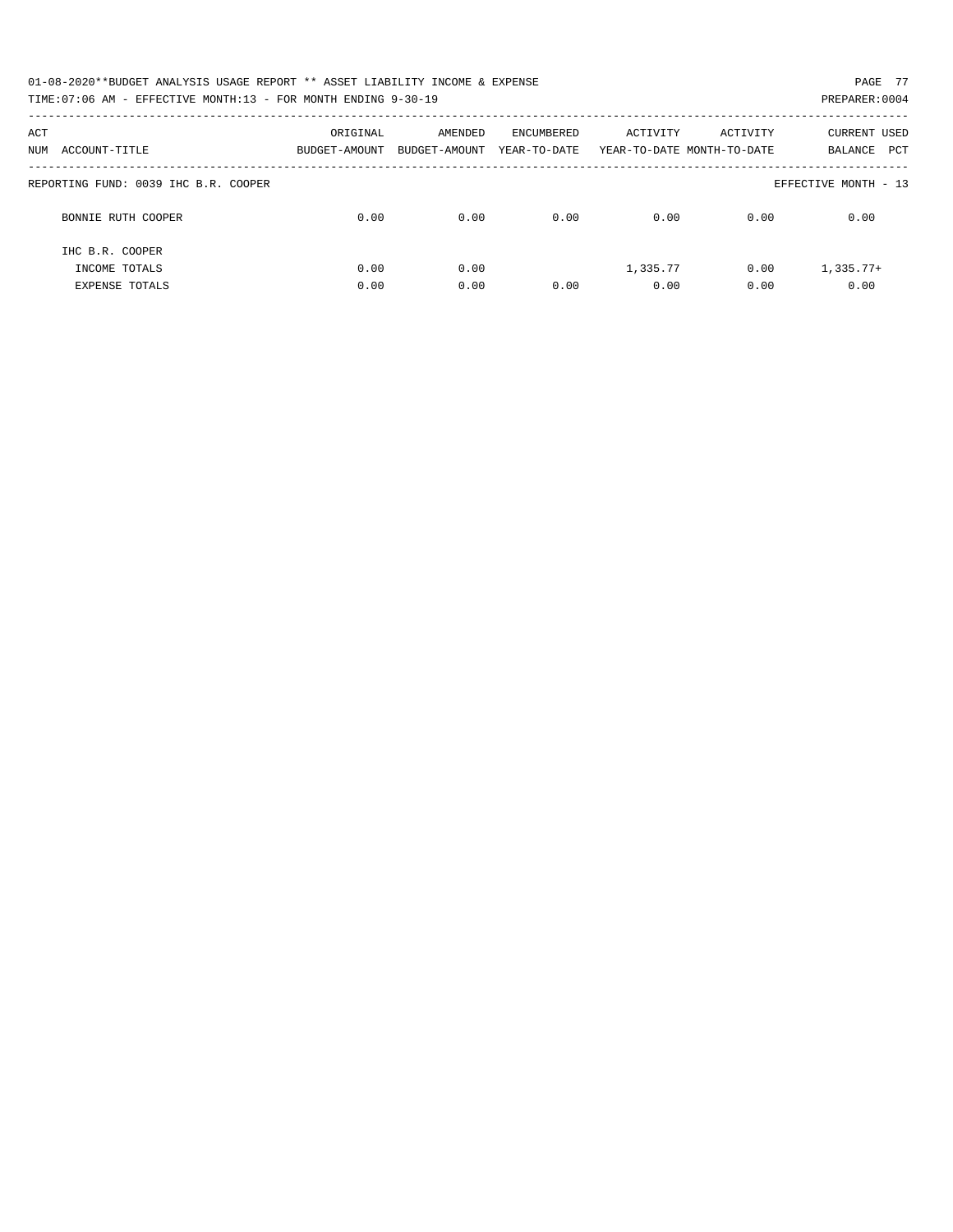|     | 01-08-2020**BUDGET ANALYSIS USAGE REPORT ** ASSET LIABILITY INCOME & EXPENSE<br>TIME: 07:06 AM - EFFECTIVE MONTH: 13 - FOR MONTH ENDING 9-30-19 |          |                   |            |                                                                                                                                                                          |                          | PREPARER: 0004       | PAGE 78        |
|-----|-------------------------------------------------------------------------------------------------------------------------------------------------|----------|-------------------|------------|--------------------------------------------------------------------------------------------------------------------------------------------------------------------------|--------------------------|----------------------|----------------|
| ACT | NUM ACCOUNT-TITLE                                                                                                                               | ORIGINAL | AMENDED           | ENCUMBERED | ACTIVITY<br>BUDGET-AMOUNT BUDGET-AMOUNT YEAR-TO-DATE YEAR-TO-DATE MONTH-TO-DATE BALANCE PCT                                                                              | ACTIVITY                 | CURRENT USED         |                |
|     | --------------------------------<br>REPORTING FUND: 0040 NAACHO                                                                                 |          |                   |            |                                                                                                                                                                          |                          | EFFECTIVE MONTH - 13 |                |
|     | 0103 CASH                                                                                                                                       |          |                   |            |                                                                                                                                                                          |                          |                      |                |
|     | 0100 NAACHO-COMBINED FUND CKING                                                                                                                 |          |                   |            |                                                                                                                                                                          | $1,981.73 - 0.00$ 381.73 |                      |                |
|     | CASH                                                                                                                                            |          |                   |            |                                                                                                                                                                          | 1,981.73- 0.00           | 381.73               |                |
|     | 0200 SYSTEM ADDED LIABILITY DEPARTMENT                                                                                                          |          |                   |            |                                                                                                                                                                          |                          |                      |                |
|     | 0910 SYSTEM ADDED LIABILITY LINE-ITEM                                                                                                           |          |                   |            |                                                                                                                                                                          | 9,781.36 0.00 9,781.36   |                      |                |
|     | SYSTEM ADDED LIABILITY DEPARTMENT                                                                                                               |          |                   |            |                                                                                                                                                                          | 9,781.36 0.00 9,781.36   |                      |                |
|     | 0271 EQUITY ACCOUNT                                                                                                                             |          |                   |            |                                                                                                                                                                          |                          |                      |                |
|     | 0200 EOUITY ACCOUNT                                                                                                                             |          |                   |            |                                                                                                                                                                          | 9,781.36- 0.00 7,417.90- |                      |                |
|     | EQUITY ACCOUNT                                                                                                                                  |          |                   |            | 9,781.36-                                                                                                                                                                | 0.00                     | 7,417.90-            |                |
|     | 0300 CASH                                                                                                                                       |          |                   |            |                                                                                                                                                                          |                          |                      |                |
|     | 0110 UNENCUMBERED FUND BALANCE                                                                                                                  |          | 2,597.43 2,597.43 |            | 0.00                                                                                                                                                                     |                          | $0.00$ 2,597.43 00   |                |
|     | CASH                                                                                                                                            | 2,597.43 | 2,597.43          | 0.00       | 0.00                                                                                                                                                                     |                          | $0.00$ 2,597.43 00   |                |
|     | 0330 GRANT INCOME                                                                                                                               |          |                   |            |                                                                                                                                                                          |                          |                      |                |
|     | 0410 NAACHO GRANT INCOME                                                                                                                        | 0.00     | 0.00              |            | 0.00                                                                                                                                                                     | 0.00                     | 0.00                 |                |
|     | GRANT INCOME                                                                                                                                    | 0.00     | 0.00              | 0.00       | 0.00                                                                                                                                                                     | 0.00                     | 0.00                 |                |
|     | 0411 NACCHO                                                                                                                                     |          |                   |            |                                                                                                                                                                          |                          |                      |                |
|     | 0310 OFFICE SUPPLIES                                                                                                                            |          |                   |            | $\begin{array}{cccccccc} 600.00 & \hspace{1.5cm} 1,160.00 & \hspace{1.5cm} 0.00 & \hspace{1.5cm} 1,158.48 & \hspace{1.5cm} 0.00 & \hspace{1.5cm} 1.52 & 100 \end{array}$ |                          |                      |                |
|     | 0427 OUT OF COUNTY TRAVEL                                                                                                                       | 1,997.43 | 1,437.43          | 0.00       | 823.25                                                                                                                                                                   | 0.00                     | 614.18 57            |                |
|     | 0574 COMPUTER EQUIPMENT                                                                                                                         | 0.00     | 0.00              | 0.00       | 0.00<br>--------                                                                                                                                                         | 0.00                     | 0.00                 |                |
|     | NACCHO                                                                                                                                          | 2,597.43 | 2,597.43          | 0.00       | 1,981.73                                                                                                                                                                 | 0.00                     | 615.70               | - 76           |
|     | NAACHO                                                                                                                                          |          |                   |            |                                                                                                                                                                          |                          |                      |                |
|     | INCOME TOTALS                                                                                                                                   | 2,597.43 | 2,597.43          |            | 0.00                                                                                                                                                                     | 0.00                     | 2,597.43             | 0 <sub>0</sub> |
|     | EXPENSE TOTALS                                                                                                                                  | 2,597.43 | 2,597.43          | 0.00       | 1,981.73                                                                                                                                                                 | 0.00                     | 615.70               | 76             |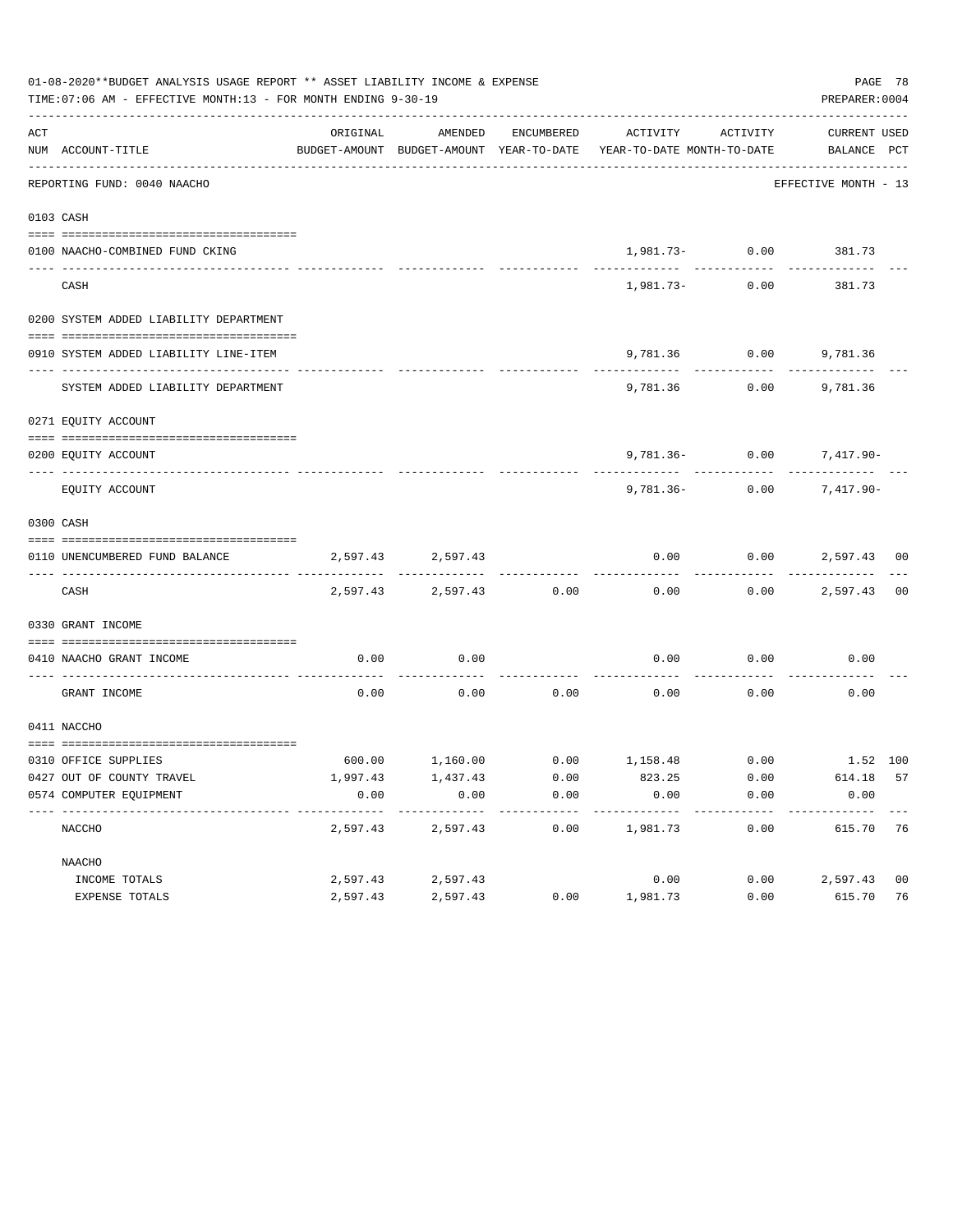|     | 01-08-2020**BUDGET ANALYSIS USAGE REPORT ** ASSET LIABILITY INCOME & EXPENSE<br>TIME: 07:06 AM - EFFECTIVE MONTH: 13 - FOR MONTH ENDING 9-30-19<br>PREPARER: 0004 |                |                                                                                |            |                  |                    |                                    |  |  |  |
|-----|-------------------------------------------------------------------------------------------------------------------------------------------------------------------|----------------|--------------------------------------------------------------------------------|------------|------------------|--------------------|------------------------------------|--|--|--|
| ACT | NUM ACCOUNT-TITLE                                                                                                                                                 | ORIGINAL       | AMENDED<br>BUDGET-AMOUNT BUDGET-AMOUNT YEAR-TO-DATE YEAR-TO-DATE MONTH-TO-DATE | ENCUMBERED | ACTIVITY         | ACTIVITY           | <b>CURRENT USED</b><br>BALANCE PCT |  |  |  |
|     | REPORTING FUND: 0041 CITIZEN CORPS (CERT)                                                                                                                         |                |                                                                                |            |                  |                    | EFFECTIVE MONTH - 13               |  |  |  |
|     | 0102 A/P CLEARING                                                                                                                                                 |                |                                                                                |            |                  |                    |                                    |  |  |  |
|     | 0100 A/P CLEARING                                                                                                                                                 |                |                                                                                |            | 0.00             | 0.00               | 0.00                               |  |  |  |
|     | A/P CLEARING                                                                                                                                                      |                |                                                                                |            | 0.00             | 0.00               | 0.00                               |  |  |  |
|     | 0103 CASH                                                                                                                                                         |                |                                                                                |            |                  |                    |                                    |  |  |  |
|     | 0100 CITIZEN CORPS (CERT)-COMB. FUND CKIN                                                                                                                         |                |                                                                                |            |                  | $300.00 - 0.00$    | 0.00                               |  |  |  |
|     | CASH                                                                                                                                                              |                |                                                                                |            | $300.00 -$       | .<br>0.00          | 0.00                               |  |  |  |
|     | 0120 RECEIVABLES                                                                                                                                                  |                |                                                                                |            |                  |                    |                                    |  |  |  |
|     | 0312 DUE FROM OTHER GOVERNMENTS                                                                                                                                   |                |                                                                                |            | 0.00             | 0.00               | 0.00                               |  |  |  |
|     | RECEIVABLES                                                                                                                                                       |                |                                                                                |            | 0.00             | 0.00               | 0.00                               |  |  |  |
|     | 0200 SYSTEM ADDED LIABILITY DEPARTMENT                                                                                                                            |                |                                                                                |            |                  |                    |                                    |  |  |  |
|     | 0910 SYSTEM ADDED LIABILITY LINE-ITEM                                                                                                                             |                |                                                                                |            | 0.00             | 0.00               | 0.00                               |  |  |  |
|     | SYSTEM ADDED LIABILITY DEPARTMENT                                                                                                                                 |                |                                                                                |            | 0.00             | 0.00               | 0.00                               |  |  |  |
|     | 0207 DUE TO FUND                                                                                                                                                  |                |                                                                                |            |                  |                    |                                    |  |  |  |
|     | 0095 DUE TO OTHER FUNDS                                                                                                                                           |                |                                                                                |            | 0.00             | 0.00               | 0.00                               |  |  |  |
|     | DUE TO FUND                                                                                                                                                       |                |                                                                                |            | 0.00             | 0.00               | 0.00                               |  |  |  |
|     | 0271 EQUITY ACCOUNT                                                                                                                                               |                |                                                                                |            |                  |                    |                                    |  |  |  |
|     | 0200 EQUITY ACCOUNT                                                                                                                                               |                |                                                                                |            | 0.00             |                    | $0.00$ 300.00                      |  |  |  |
|     | EQUITY ACCOUNT                                                                                                                                                    |                |                                                                                |            | 0.00             | 0.00               | 300.00                             |  |  |  |
|     | 0370 MISCELLANEOUS                                                                                                                                                |                |                                                                                |            |                  |                    |                                    |  |  |  |
|     | 0406 DONATIONS                                                                                                                                                    | 0.00           | 0.00                                                                           |            | 150.00           | 0.00               | $150.00+$                          |  |  |  |
|     | MISCELLANEOUS                                                                                                                                                     | ------<br>0.00 | ----------<br>0.00                                                             | 0.00       | 150.00           | ----------<br>0.00 | $150.00+$                          |  |  |  |
|     | 0406 CERT DONATIONS                                                                                                                                               |                |                                                                                |            |                  |                    |                                    |  |  |  |
|     | 0310 SUPPLIES                                                                                                                                                     | 0.00           | 0.00                                                                           | 0.00       | 450.00           | 0.00               | $450.00 -$                         |  |  |  |
|     | 0330 GAS & OIL                                                                                                                                                    | 0.00           | 0.00                                                                           | 0.00       | 0.00             | 0.00               | 0.00                               |  |  |  |
|     | 0427 TRAINING EXPENSE                                                                                                                                             | 0.00           | 0.00                                                                           | 0.00       | 0.00             | 0.00               | 0.00                               |  |  |  |
|     | CERT DONATIONS                                                                                                                                                    | 0.00           | 0.00                                                                           | 0.00       | 450.00           | 0.00               | $450.00 -$                         |  |  |  |
|     | CITIZEN CORPS (CERT)                                                                                                                                              |                |                                                                                |            |                  |                    |                                    |  |  |  |
|     | INCOME TOTALS<br>EXPENSE TOTALS                                                                                                                                   | 0.00<br>0.00   | 0.00<br>0.00                                                                   | 0.00       | 150.00<br>450.00 | 0.00<br>0.00       | $150.00+$<br>$450.00 -$            |  |  |  |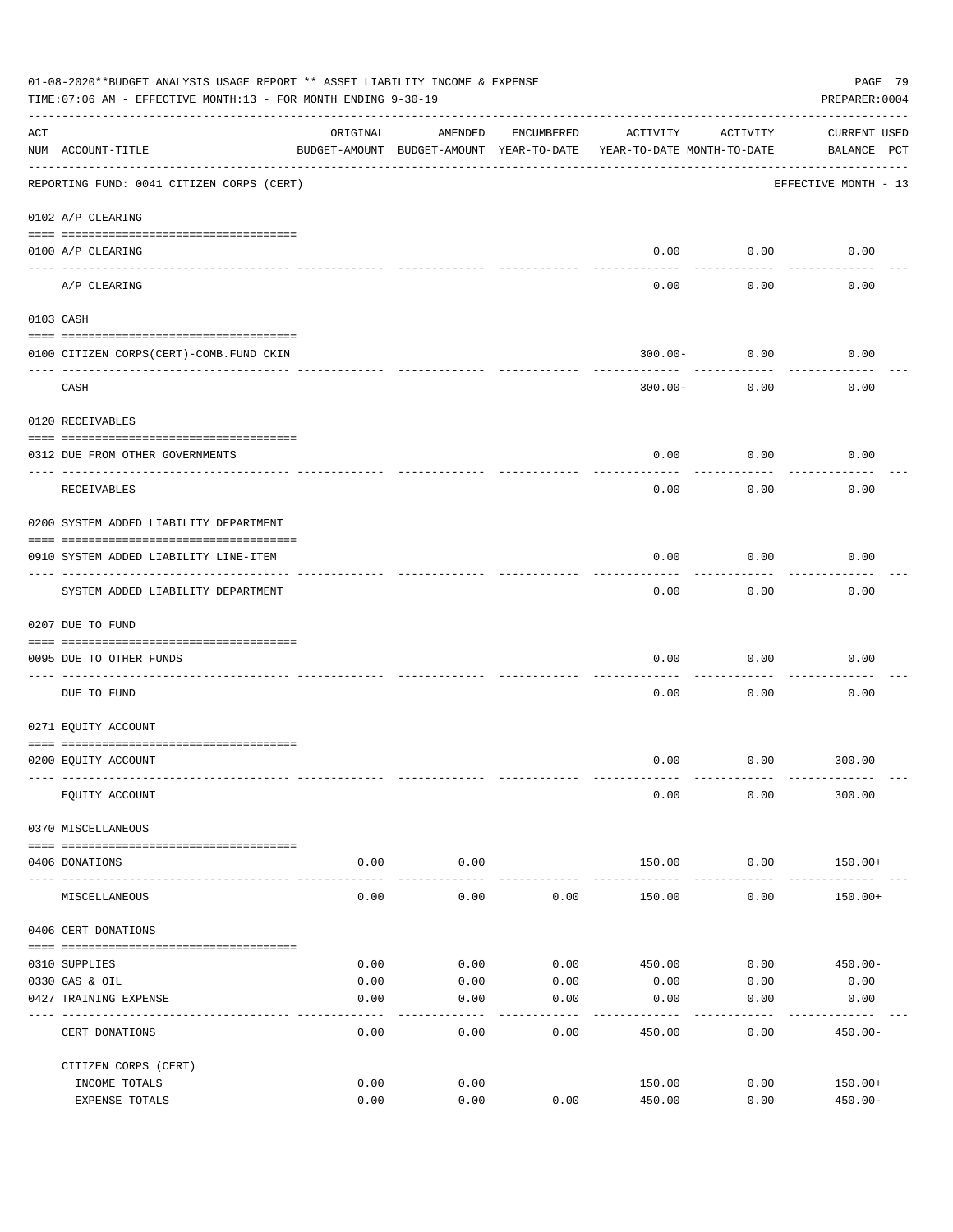| 01-08-2020**BUDGET ANALYSIS USAGE REPORT ** ASSET LIABILITY INCOME & EXPENSE<br>TIME: 07:06 AM - EFFECTIVE MONTH: 13 - FOR MONTH ENDING 9-30-19<br>PREPARER: 0004 |                                             |              |                                                     |              |              |                                        |                                                |  |
|-------------------------------------------------------------------------------------------------------------------------------------------------------------------|---------------------------------------------|--------------|-----------------------------------------------------|--------------|--------------|----------------------------------------|------------------------------------------------|--|
| ACT                                                                                                                                                               | NUM ACCOUNT-TITLE                           | ORIGINAL     | AMENDED<br>BUDGET-AMOUNT BUDGET-AMOUNT YEAR-TO-DATE | ENCUMBERED   | ACTIVITY     | ACTIVITY<br>YEAR-TO-DATE MONTH-TO-DATE | <b>CURRENT USED</b><br>$_{\rm PCT}$<br>BALANCE |  |
|                                                                                                                                                                   | REPORTING FUND: 0042 HAZARD MITIGATION PLAN |              |                                                     |              |              |                                        | EFFECTIVE MONTH - 13                           |  |
|                                                                                                                                                                   | 0103 CASH                                   |              |                                                     |              |              |                                        |                                                |  |
|                                                                                                                                                                   | 0100 HAZARD MITIGATION-COMB.FUND CKING.     |              |                                                     |              | 0.00         | 0.00                                   | $428.64-$                                      |  |
|                                                                                                                                                                   | CASH                                        |              |                                                     |              | 0.00         | 0.00                                   | $428.64-$                                      |  |
|                                                                                                                                                                   | 0200 SYSTEM ADDED LIABILITY DEPARTMENT      |              |                                                     |              |              |                                        |                                                |  |
|                                                                                                                                                                   |                                             |              |                                                     |              |              |                                        |                                                |  |
|                                                                                                                                                                   | 0910 SYSTEM ADDED LIABILITY LINE-ITEM       |              |                                                     |              | 0.00         | 0.00                                   | 0.00                                           |  |
|                                                                                                                                                                   | SYSTEM ADDED LIABILITY DEPARTMENT           |              |                                                     |              | 0.00         | 0.00                                   | 0.00                                           |  |
|                                                                                                                                                                   | 0271 EQUITY ACCOUNT                         |              |                                                     |              |              |                                        |                                                |  |
|                                                                                                                                                                   | 0200 EQUITY ACCOUNT                         |              |                                                     |              | 0.00         | 0.00                                   | $428.64-$                                      |  |
|                                                                                                                                                                   | EOUITY ACCOUNT                              |              |                                                     |              | 0.00         | 0.00                                   | $428.64-$                                      |  |
|                                                                                                                                                                   | 0330 GRANT INCOME                           |              |                                                     |              |              |                                        |                                                |  |
|                                                                                                                                                                   |                                             |              |                                                     |              |              |                                        |                                                |  |
|                                                                                                                                                                   | 0477 HAZARD MITIGATION DR-1999              | 0.00         | 0.00                                                |              | 0.00         | 0.00                                   | 0.00                                           |  |
|                                                                                                                                                                   | GRANT INCOME                                | 0.00         | 0.00                                                | 0.00         | 0.00         | 0.00                                   | 0.00                                           |  |
|                                                                                                                                                                   | 0477 HAZARD MITIGATION GRANT                |              |                                                     |              |              |                                        |                                                |  |
|                                                                                                                                                                   |                                             |              |                                                     |              |              |                                        | 0.00                                           |  |
|                                                                                                                                                                   | 0310 OFFICE SUPPLIES<br>0415 CONSULTANT     | 0.00<br>0.00 | 0.00<br>0.00                                        | 0.00<br>0.00 | 0.00<br>0.00 | 0.00<br>0.00                           | 0.00                                           |  |
|                                                                                                                                                                   | 0427 TRAVEL AND TRAINING                    | 0.00         | 0.00                                                | 0.00         | 0.00         | 0.00                                   | 0.00                                           |  |
|                                                                                                                                                                   | 0574 COMPUTER EQUIPMENT                     | 0.00         | 0.00                                                | 0.00         | 0.00         | 0.00                                   | 0.00                                           |  |
|                                                                                                                                                                   |                                             |              |                                                     |              |              |                                        |                                                |  |
|                                                                                                                                                                   | HAZARD MITIGATION GRANT                     | 0.00         | 0.00                                                | 0.00         | 0.00         | 0.00                                   | 0.00                                           |  |
|                                                                                                                                                                   | HAZARD MITIGATION PLAN                      |              |                                                     |              |              |                                        |                                                |  |
|                                                                                                                                                                   | INCOME TOTALS                               | 0.00         | 0.00                                                |              | 0.00         | 0.00                                   | 0.00                                           |  |
|                                                                                                                                                                   | <b>EXPENSE TOTALS</b>                       | 0.00         | 0.00                                                | 0.00         | 0.00         | 0.00                                   | 0.00                                           |  |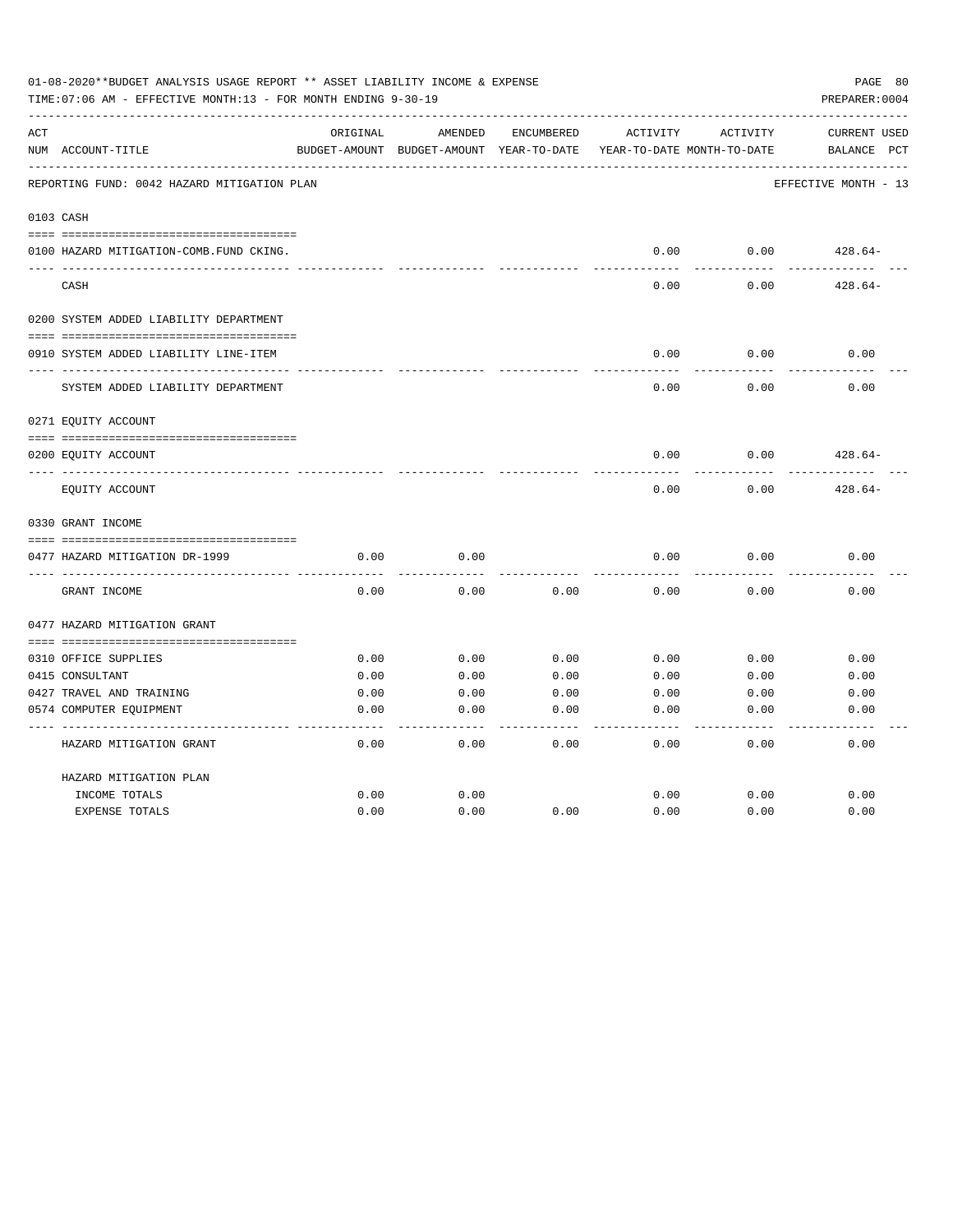|     | 01-08-2020**BUDGET ANALYSIS USAGE REPORT ** ASSET LIABILITY INCOME & EXPENSE<br>PAGE 81<br>TIME: 07:06 AM - EFFECTIVE MONTH: 13 - FOR MONTH ENDING 9-30-19<br>PREPARER: 0004 |          |                                                     |              |                                        |           |                                    |  |  |  |
|-----|------------------------------------------------------------------------------------------------------------------------------------------------------------------------------|----------|-----------------------------------------------------|--------------|----------------------------------------|-----------|------------------------------------|--|--|--|
| ACT | NUM ACCOUNT-TITLE                                                                                                                                                            | ORIGINAL | AMENDED<br>BUDGET-AMOUNT BUDGET-AMOUNT YEAR-TO-DATE | ENCUMBERED   | ACTIVITY<br>YEAR-TO-DATE MONTH-TO-DATE | ACTIVITY  | <b>CURRENT USED</b><br>BALANCE PCT |  |  |  |
|     | REPORTING FUND: 0044 HOMELAND SECURITY                                                                                                                                       |          |                                                     |              |                                        |           | EFFECTIVE MONTH - 13               |  |  |  |
|     | 0102 A/P CLEARING                                                                                                                                                            |          |                                                     |              |                                        |           |                                    |  |  |  |
|     | 0100 A/P CLEARING<br>---- ----------                                                                                                                                         |          |                                                     |              | 0.00                                   | 0.00      | 0.00                               |  |  |  |
|     | A/P CLEARING                                                                                                                                                                 |          |                                                     |              | 0.00                                   | 0.00      | 0.00                               |  |  |  |
|     | 0103 CASH                                                                                                                                                                    |          |                                                     |              |                                        |           |                                    |  |  |  |
|     | 0100 HOMELAND SECURITY-COMB.FUND CHKING                                                                                                                                      |          |                                                     |              | 0.00                                   | 0.00      | 0.00                               |  |  |  |
|     | CASH                                                                                                                                                                         |          |                                                     |              | 0.00                                   | 0.00      | 0.00                               |  |  |  |
|     | 0120 RECEIVABLES                                                                                                                                                             |          |                                                     |              |                                        |           |                                    |  |  |  |
|     | 0312 DUE FROM OTHER GOVERNMENT                                                                                                                                               |          |                                                     |              | 0.00                                   | 0.00      | 0.00                               |  |  |  |
|     |                                                                                                                                                                              |          |                                                     |              |                                        |           |                                    |  |  |  |
|     | RECEIVABLES                                                                                                                                                                  |          |                                                     |              | 0.00                                   | 0.00      | 0.00                               |  |  |  |
|     | 0200 SYSTEM ADDED LIABILITY DEPARTMENT                                                                                                                                       |          |                                                     |              |                                        |           |                                    |  |  |  |
|     | 0910 SYSTEM ADDED LIABILITY LINE-ITEM                                                                                                                                        |          |                                                     |              | 0.00                                   | 0.00      | 0.00                               |  |  |  |
|     | SYSTEM ADDED LIABILITY DEPARTMENT                                                                                                                                            |          |                                                     |              | 0.00                                   | 0.00      | 0.00                               |  |  |  |
|     | 0207 DUE TO FUND                                                                                                                                                             |          |                                                     |              |                                        |           |                                    |  |  |  |
|     | 0095 DUE TO OTHER FUNDS                                                                                                                                                      |          |                                                     |              | 0.00                                   | 0.00      | 0.00                               |  |  |  |
|     | DUE TO FUND                                                                                                                                                                  |          |                                                     |              | 0.00                                   | 0.00      | 0.00                               |  |  |  |
|     | 0271 EQUITY ACCOUNT                                                                                                                                                          |          |                                                     |              |                                        |           |                                    |  |  |  |
|     | 0200 EQUITY ACCOUNT                                                                                                                                                          |          |                                                     |              | 0.00                                   | 0.00      | 0.00                               |  |  |  |
|     |                                                                                                                                                                              |          |                                                     |              |                                        |           |                                    |  |  |  |
|     | EQUITY ACCOUNT                                                                                                                                                               |          |                                                     |              | 0.00                                   | 0.00      | 0.00                               |  |  |  |
|     | 0330 GRANTS                                                                                                                                                                  |          |                                                     |              |                                        |           |                                    |  |  |  |
|     | 0423 2016 HOMELAND SECURITY                                                                                                                                                  | 0.00     | 0.00                                                |              | 0.00                                   | 0.00      | 0.00                               |  |  |  |
|     | GRANTS                                                                                                                                                                       | 0.00     | 0.00                                                | 0.00         | 0.00                                   | 0.00      | 0.00                               |  |  |  |
|     |                                                                                                                                                                              |          |                                                     |              |                                        |           |                                    |  |  |  |
|     | 0412 HOMELAND SECURITY                                                                                                                                                       |          |                                                     |              |                                        |           |                                    |  |  |  |
|     | 0578 2011 EQUIPMENT                                                                                                                                                          | 0.00     | 0.00                                                | 0.00         | 0.00                                   | 0.00      | 0.00                               |  |  |  |
|     | 0579 2012 EQUIPMENT                                                                                                                                                          | 0.00     | 0.00                                                | 0.00         | 0.00                                   | 0.00      | 0.00                               |  |  |  |
|     | 0580 2013 EQUIPMENT                                                                                                                                                          | 0.00     | 0.00                                                | 0.00         | 0.00                                   | 0.00      | 0.00                               |  |  |  |
|     | 0581 2014 EQUIPMENT                                                                                                                                                          | 0.00     | 0.00                                                | 0.00         | 0.00                                   | 0.00      | 0.00                               |  |  |  |
|     | 0582 2015 EQUIPMENT                                                                                                                                                          | 0.00     | 0.00                                                | 0.00         | 0.00                                   | 0.00      | 0.00                               |  |  |  |
|     | 0583 2016 EQUIPMENT                                                                                                                                                          | 0.00     | 0.00                                                | 0.00         | 0.00                                   | 0.00      | 0.00                               |  |  |  |
|     | HOMELAND SECURITY                                                                                                                                                            | 0.00     | - - - -<br>0.00                                     | ----<br>0.00 | $---$<br>0.00                          | .<br>0.00 | -----<br>0.00                      |  |  |  |
|     | HOMELAND SECURITY                                                                                                                                                            |          |                                                     |              |                                        |           |                                    |  |  |  |
|     | INCOME TOTALS                                                                                                                                                                | 0.00     | 0.00                                                |              | 0.00                                   | 0.00      | 0.00                               |  |  |  |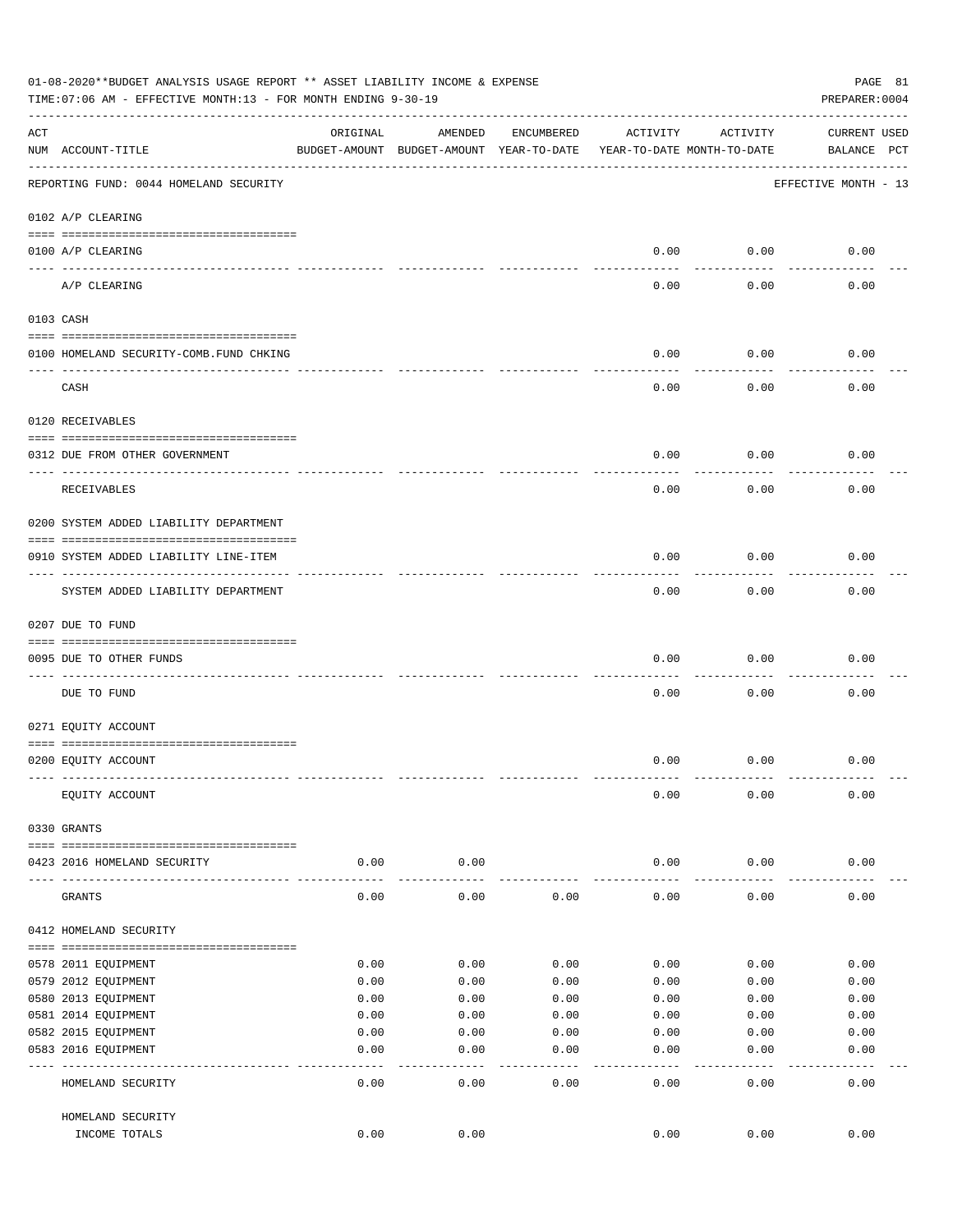| 01-08-2020**BUDGET ANALYSIS USAGE REPORT ** ASSET LIABILITY INCOME & EXPENSE<br>TIME:07:06 AM - EFFECTIVE MONTH:13 - FOR MONTH ENDING 9-30-19 |                           |                          |                                   |                                        |          | PAGE 82<br>PREPARER: 0004             |
|-----------------------------------------------------------------------------------------------------------------------------------------------|---------------------------|--------------------------|-----------------------------------|----------------------------------------|----------|---------------------------------------|
| ACT<br>NUM ACCOUNT-TITLE                                                                                                                      | ORIGINAL<br>BUDGET-AMOUNT | AMENDED<br>BUDGET-AMOUNT | <b>ENCUMBERED</b><br>YEAR-TO-DATE | ACTIVITY<br>YEAR-TO-DATE MONTH-TO-DATE | ACTIVITY | CURRENT USED<br><b>PCT</b><br>BALANCE |
| REPORTING FUND: 0044 HOMELAND SECURITY                                                                                                        |                           |                          |                                   |                                        |          | EFFECTIVE MONTH - 13                  |
| <b>EXPENSE TOTALS</b>                                                                                                                         | 0.00                      | 0.00                     | 0.00                              | 0.00                                   | 0.00     | 0.00                                  |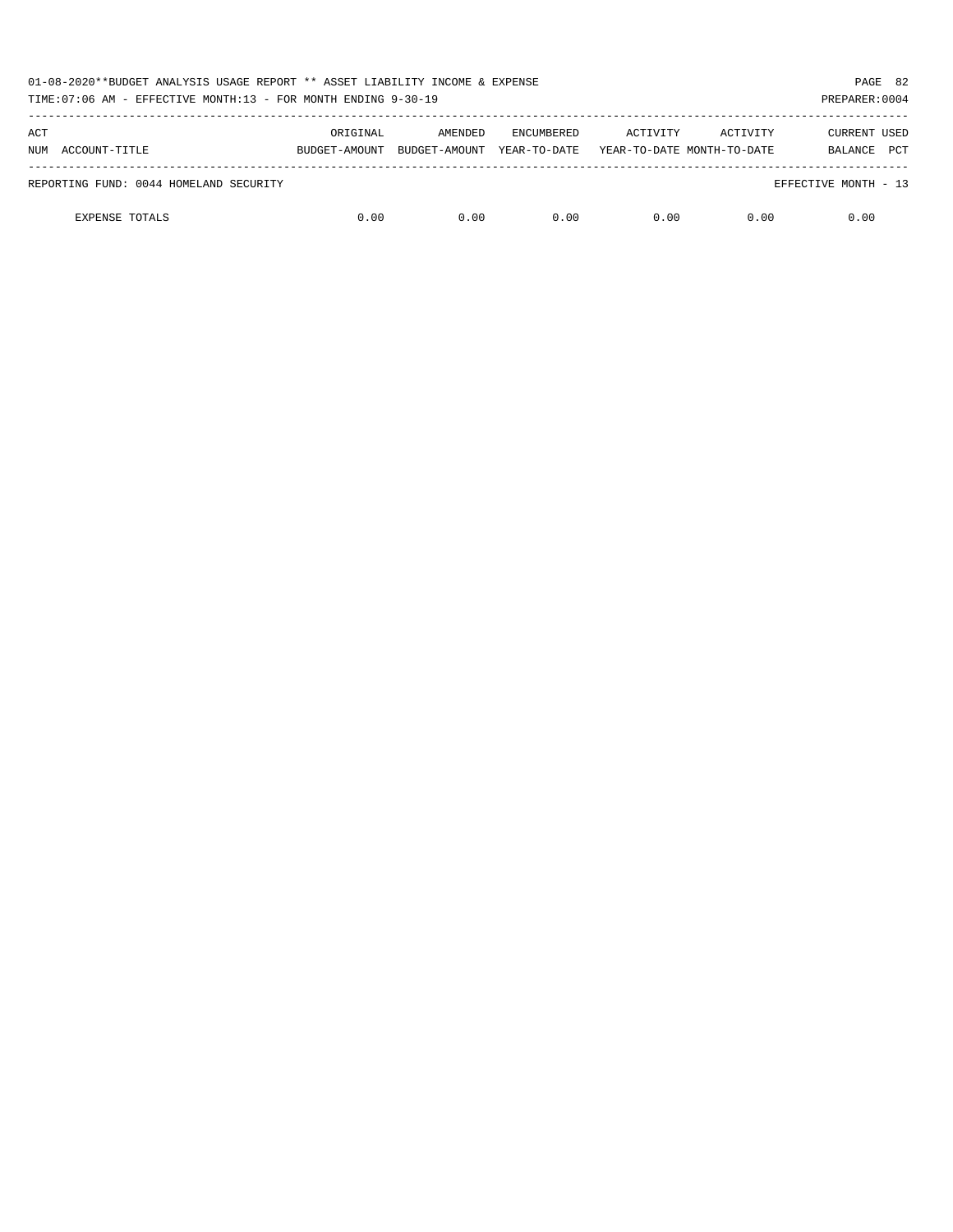|     | 01-08-2020**BUDGET ANALYSIS USAGE REPORT ** ASSET LIABILITY INCOME & EXPENSE<br>TIME: 07:06 AM - EFFECTIVE MONTH: 13 - FOR MONTH ENDING 9-30-19 |          |                                                     |            |                                        |                       | PAGE 83<br>PREPARER: 0004          |
|-----|-------------------------------------------------------------------------------------------------------------------------------------------------|----------|-----------------------------------------------------|------------|----------------------------------------|-----------------------|------------------------------------|
| ACT | NUM ACCOUNT-TITLE                                                                                                                               | ORIGINAL | AMENDED<br>BUDGET-AMOUNT BUDGET-AMOUNT YEAR-TO-DATE | ENCUMBERED | ACTIVITY<br>YEAR-TO-DATE MONTH-TO-DATE | ACTIVITY              | <b>CURRENT USED</b><br>BALANCE PCT |
|     | REPORTING FUND: 0045 CHAPTER 19 FUNDS                                                                                                           |          |                                                     |            |                                        |                       | EFFECTIVE MONTH - 13               |
|     | 0100 PAYROLL                                                                                                                                    |          |                                                     |            |                                        |                       |                                    |
|     | 0100 PAYROLL                                                                                                                                    |          |                                                     |            | 0.00                                   | 0.00                  | 0.00                               |
|     | PAYROLL                                                                                                                                         |          |                                                     |            | 0.00                                   | 0.00                  | 0.00                               |
|     | 0103 CASH                                                                                                                                       |          |                                                     |            |                                        |                       |                                    |
|     | 0100 CHAPTER 19-COMBINED FUNDS CHECKING                                                                                                         |          |                                                     |            | 23.21                                  | 0.00                  | 68.90-                             |
|     | CASH                                                                                                                                            |          |                                                     |            | 23.21                                  | 0.00                  | $68.90 -$                          |
|     | 0120 RECEIVABLES                                                                                                                                |          |                                                     |            |                                        |                       |                                    |
|     | 0312 DUE FROM OTHER GOVERNMENT                                                                                                                  |          |                                                     |            | 0.00                                   | 0.00                  | 0.00                               |
|     | RECEIVABLES                                                                                                                                     |          |                                                     |            | 0.00                                   | 0.00                  | 0.00                               |
|     | 0200 SYSTEM ADDED LIABILITY DEPARTMENT                                                                                                          |          |                                                     |            |                                        |                       |                                    |
|     | 0150 ACCRUED SALARY PAYABLE                                                                                                                     |          |                                                     |            | 0.00                                   | 0.00                  | 302.00                             |
|     | 0155 ACCRUED FRINGE BENEFITS                                                                                                                    |          |                                                     |            | 0.00                                   | 0.00                  | 0.00                               |
|     | 0900 SYSTEM ADDED LIABILITY LINE-ITEM                                                                                                           |          |                                                     |            | 0.00                                   | 0.00                  | 0.00                               |
|     | 0910 SYSTEM ADDED LIABILITY LINE-ITEM                                                                                                           |          |                                                     |            | 3,975.00                               | 0.00                  | 3,975.00                           |
|     | SYSTEM ADDED LIABILITY DEPARTMENT                                                                                                               |          |                                                     |            | 3,975.00                               | 0.00                  | 4,277.00                           |
|     | 0207 DUE TO FUND                                                                                                                                |          |                                                     |            |                                        |                       |                                    |
|     | 0095 DUE TO OTHER FUNDS                                                                                                                         |          |                                                     |            | 0.00                                   | 0.00                  | 0.00                               |
|     | DUE TO FUND                                                                                                                                     |          |                                                     |            | 0.00                                   | 0.00                  | 0.00                               |
|     | 0271 EQUITY ACCOUNT                                                                                                                             |          |                                                     |            |                                        |                       |                                    |
|     | 0200 EQUITY ACCOUNT                                                                                                                             |          |                                                     |            |                                        |                       | $3,975.00 - 0.00$ 4,369.11-        |
|     | EQUITY ACCOUNT                                                                                                                                  |          |                                                     |            |                                        | ------- ------------- | $3,975.00 - 0.00 - 4,369.11 -$     |
|     | 0330 GRANT INCOME                                                                                                                               |          |                                                     |            |                                        |                       |                                    |
|     | 0403 CHAPTER 19 FUNDS                                                                                                                           |          | $0.00$ 4,554.99                                     |            |                                        |                       | 4,647.10 0.00 92.11+ 102           |
|     | GRANT INCOME                                                                                                                                    | 0.00     |                                                     |            | $4,554.99$ 0.00 $4,647.10$             | 0.00                  | $92.11 + 102$                      |
|     | 0403 CHAPTER 19 FUNDS                                                                                                                           |          |                                                     |            |                                        |                       |                                    |
|     | 0103 SALARY                                                                                                                                     | 0.00     | 1,578.00                                            |            | $0.00$ 1,642.00                        | 0.00                  | $64.00 - 104$                      |
|     | 0201 SOCIAL SECURITY                                                                                                                            | 0.00     | 14.59                                               | 0.00       | 18.56                                  | 0.00                  | $3.97 - 127$                       |
|     | 0204 WORKERS COMPENSATION                                                                                                                       | 0.00     | 0.00                                                | 0.00       | 0.00                                   | 0.00                  | 0.00                               |
|     | 0205 MEDICARE TAX                                                                                                                               | 0.00     | 3.42                                                | 0.00       | 4.35                                   | 0.00                  | $0.93 - 127$                       |
|     | 0310 OFFICE SUPPLIES                                                                                                                            | 0.00     | 700.00                                              | 0.00       | 700.00                                 | 0.00                  | 0.00 100                           |
|     | 0427 TRAVEL AND TRAINING                                                                                                                        | 0.00     | 2,258.98                                            | 0.00       | 2,258.98                               | 0.00                  | 0.00 100                           |
|     | 0481 DUES                                                                                                                                       | 0.00     | 0.00                                                | 0.00       | 0.00                                   | 0.00                  | 0.00                               |
|     | 0572 OFFICE EQUIPMENT                                                                                                                           | 0.00     | 0.00                                                | 0.00       | 0.00                                   | 0.00                  | 0.00                               |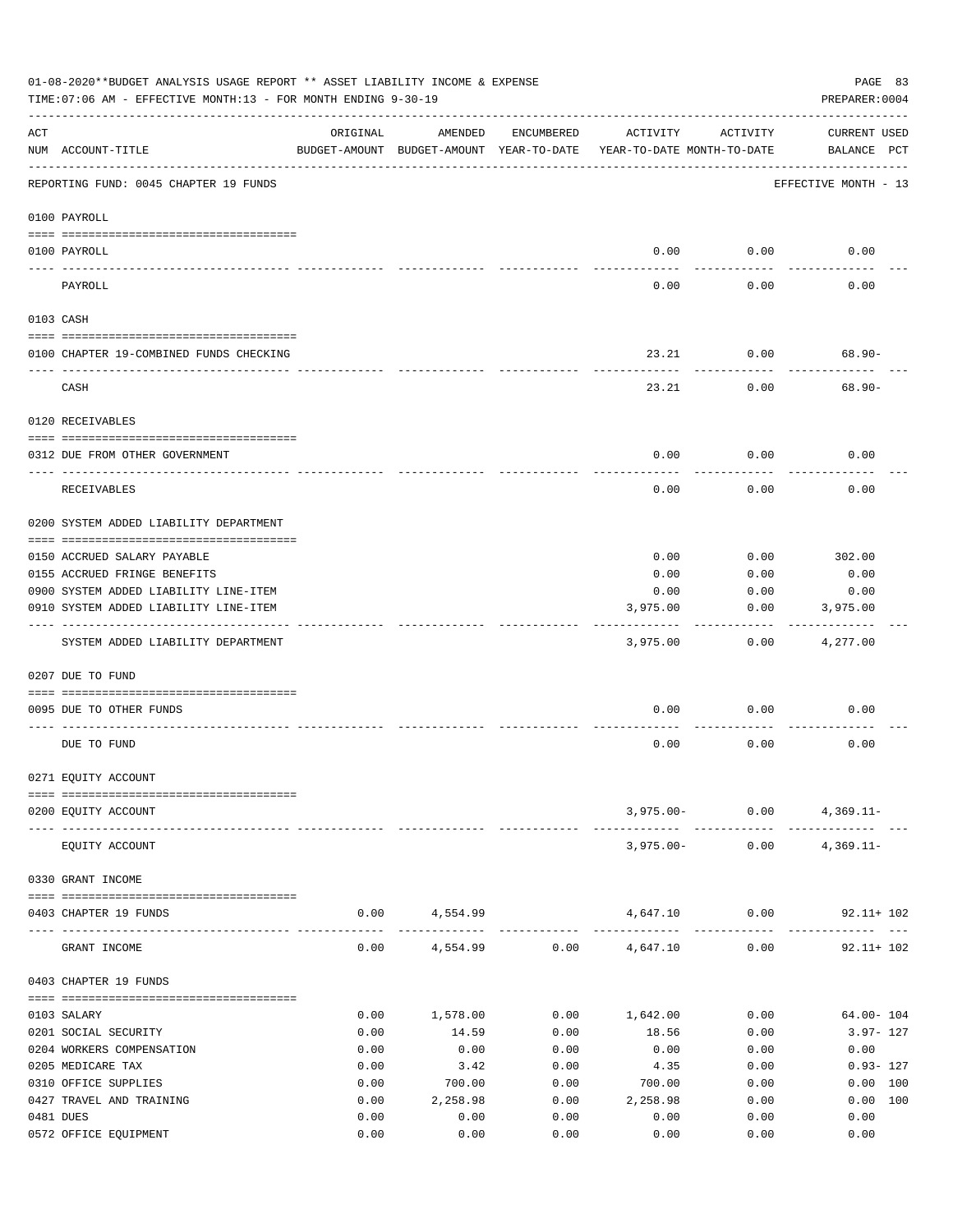| 01-08-2020**BUDGET ANALYSIS USAGE REPORT ** ASSET LIABILITY INCOME & EXPENSE | PAGE 84        |  |
|------------------------------------------------------------------------------|----------------|--|
| TIME:07:06 AM - EFFECTIVE MONTH:13 - FOR MONTH ENDING 9-30-19                | PREPARER: 0004 |  |

| ACT                                   | ORIGINAL      | AMENDED       | ENCUMBERED   | ACTIVITY                   | ACTIVITY | <b>CURRENT USED</b>  |
|---------------------------------------|---------------|---------------|--------------|----------------------------|----------|----------------------|
| ACCOUNT-TITLE<br>NUM                  | BUDGET-AMOUNT | BUDGET-AMOUNT | YEAR-TO-DATE | YEAR-TO-DATE MONTH-TO-DATE |          | PCT<br>BALANCE       |
| REPORTING FUND: 0045 CHAPTER 19 FUNDS |               |               |              |                            |          | EFFECTIVE MONTH - 13 |
| 0573 ELECTION EQUIPMENT               | 0.00          | 0.00          | 0.00         | 0.00                       | 0.00     | 0.00                 |
| 0574 COMPUTER EQUIPMENT               | 0.00          | 0.00          | 0.00         | 0.00                       | 0.00     | 0.00                 |
| CHAPTER 19 FUNDS                      | 0.00          | 4,554.99      | 0.00         | 4,623.89                   | 0.00     | $68.90 - 102$        |
| CHAPTER 19 FUNDS                      |               |               |              |                            |          |                      |
| INCOME TOTALS                         | 0.00          | 4,554.99      |              | 4,647.10                   | 0.00     | $92.11 + 102$        |
| <b>EXPENSE TOTALS</b>                 | 0.00          | 4,554.99      | 0.00         | 4,623.89                   | 0.00     | $68.90 - 102$        |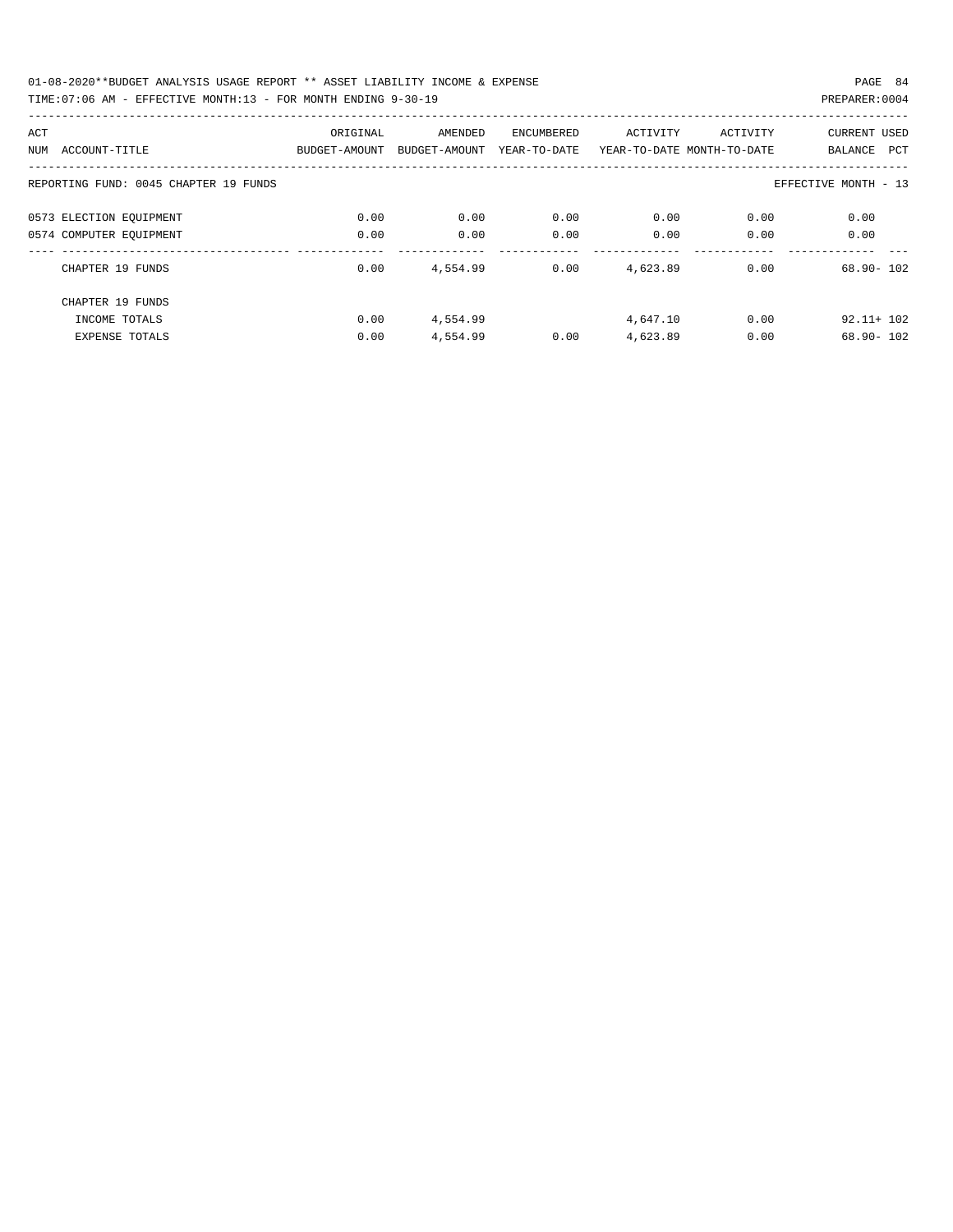|     | 01-08-2020**BUDGET ANALYSIS USAGE REPORT ** ASSET LIABILITY INCOME & EXPENSE<br>TIME: 07:06 AM - EFFECTIVE MONTH: 13 - FOR MONTH ENDING 9-30-19 |           |                     |            |                                                                                 |                | PREPARER: 0004                     | PAGE 85        |
|-----|-------------------------------------------------------------------------------------------------------------------------------------------------|-----------|---------------------|------------|---------------------------------------------------------------------------------|----------------|------------------------------------|----------------|
| ACT | NUM ACCOUNT-TITLE                                                                                                                               | ORIGINAL  | AMENDED             | ENCUMBERED | ACTIVITY<br>BUDGET-AMOUNT BUDGET-AMOUNT YEAR-TO-DATE YEAR-TO-DATE MONTH-TO-DATE | ACTIVITY       | <b>CURRENT USED</b><br>BALANCE PCT |                |
|     | REPORTING FUND: 0046 SAFE ROOM REIMBURSEMENT PROGRAM                                                                                            |           |                     |            |                                                                                 |                | EFFECTIVE MONTH - 13               |                |
|     | 0103 CASH                                                                                                                                       |           |                     |            |                                                                                 |                |                                    |                |
|     | 0100 SAFE ROOM REIMB.PROG.-COMB.FUNDS                                                                                                           |           |                     |            |                                                                                 | 1,982.02 0.00  | 7,765.67                           |                |
|     | CASH                                                                                                                                            |           |                     |            | 1,982.02                                                                        | 0.00           | 7,765.67                           |                |
|     | 0120 RECEIVABLES                                                                                                                                |           |                     |            |                                                                                 |                |                                    |                |
|     | 0312 DUE FROM OTHER GOVERNMENTS                                                                                                                 |           |                     |            | 0.00                                                                            | 0.00           | 0.00                               |                |
|     | <b>RECEIVABLES</b>                                                                                                                              |           |                     |            | 0.00                                                                            | 0.00           | 0.00                               |                |
|     | 0200 SYSTEM ADDED LIABILITY DEPARTMENT                                                                                                          |           |                     |            |                                                                                 |                |                                    |                |
|     | 0910 SYSTEM ADDED LIABILITY LINE-ITEM                                                                                                           |           |                     |            | 774.92-                                                                         | 0.00           | 774.92-                            |                |
|     | SYSTEM ADDED LIABILITY DEPARTMENT                                                                                                               |           |                     |            | 774.92-                                                                         | 0.00           | $774.92 -$                         |                |
|     | 0271 EQUITY ACCOUNT                                                                                                                             |           |                     |            |                                                                                 |                |                                    |                |
|     | 0200 EQUITY ACCOUNT                                                                                                                             |           |                     |            | 774.92                                                                          | 0.00           | 6,558.57                           |                |
|     |                                                                                                                                                 |           |                     |            |                                                                                 |                |                                    |                |
|     | EQUITY ACCOUNT                                                                                                                                  |           |                     |            | 774.92                                                                          | 0.00           | 6,558.57                           |                |
|     | 0300 CASH                                                                                                                                       |           |                     |            |                                                                                 |                |                                    |                |
|     | 0146 BEGINNING CASH BALANCE<br>--------------------------------                                                                                 | 0.00      | 0.00                |            | 0.00                                                                            | 0.00           | 0.00                               |                |
|     | CASH                                                                                                                                            | 0.00      | 0.00                | 0.00       | 0.00                                                                            | 0.00           | 0.00                               |                |
|     | 0330 GRANT INCOME                                                                                                                               |           |                     |            |                                                                                 |                |                                    |                |
|     | 0475 SAFE ROOM REIMBURSEMENT DR-4029                                                                                                            | 60,000.00 | 57,700.00           |            |                                                                                 | 42,044,06 0.00 | 15,655.94                          | 73             |
|     | 0476 ADMINISTRATIVE FEE                                                                                                                         | 2,000.00  | 2,300.00            |            | 2,200.01                                                                        | 0.00           | 99.99                              | 96             |
|     | GRANT INCOME                                                                                                                                    |           | 62,000.00 60,000.00 | 0.00       | 44,244.07                                                                       | 0.00           | 15,755.93                          | 74             |
|     | 0475 SAFE ROOM REIMBURSEMENT PROGRAM                                                                                                            |           |                     |            |                                                                                 |                |                                    |                |
|     | 0310 OFFICE SUPPLIES                                                                                                                            | 600.00    | 600.00              | 0.00       | 215.25                                                                          | 0.00           | 384.75                             | 36             |
|     | 0314 SAFE ROOM REIMBURSEMENT                                                                                                                    | 60,000.00 | 58,000.00           | 0.00       | 42,044.05                                                                       | 0.00           | 15,955.95                          | 72             |
|     | 0330 GAS/OIL                                                                                                                                    | 150.00    | 150.00              | 0.00       | 2.75                                                                            | 0.00           | 147.25                             | 02             |
|     | 0427 OUT OF COUNTY TRAVEL                                                                                                                       | 500.00    | 500.00              | 0.00       | 0.00                                                                            | 0.00           | 500.00                             | 0 <sub>0</sub> |
|     | 0454 R&M AUTO                                                                                                                                   | 750.00    | 750.00              | 0.00       | 0.00                                                                            | 0.00           | 750.00                             | 0 <sub>0</sub> |
|     | 0573 RADIO EQUIPMENT                                                                                                                            | 0.00      | 0.00                | 0.00       | 0.00                                                                            | 0.00           | 0.00                               |                |
|     | 0574 COMPUTER EQUIPMENT                                                                                                                         | 0.00      | 0.00                | 0.00       | 0.00                                                                            | 0.00           | 0.00                               |                |
|     | SAFE ROOM REIMBURSEMENT PROGRAM                                                                                                                 | 62,000.00 | 60,000.00           | 0.00       | 42,262.05                                                                       | 0.00           | 17,737.95                          | 70             |
|     | SAFE ROOM REIMBURSEMENT PROGRAM                                                                                                                 |           |                     |            |                                                                                 |                |                                    |                |
|     | INCOME TOTALS                                                                                                                                   | 62,000.00 | 60,000.00           |            | 44,244.07                                                                       | 0.00           | 15,755.93                          | 74             |
|     | EXPENSE TOTALS                                                                                                                                  | 62,000.00 | 60,000.00           | 0.00       | 42,262.05                                                                       | 0.00           | 17,737.95                          | 70             |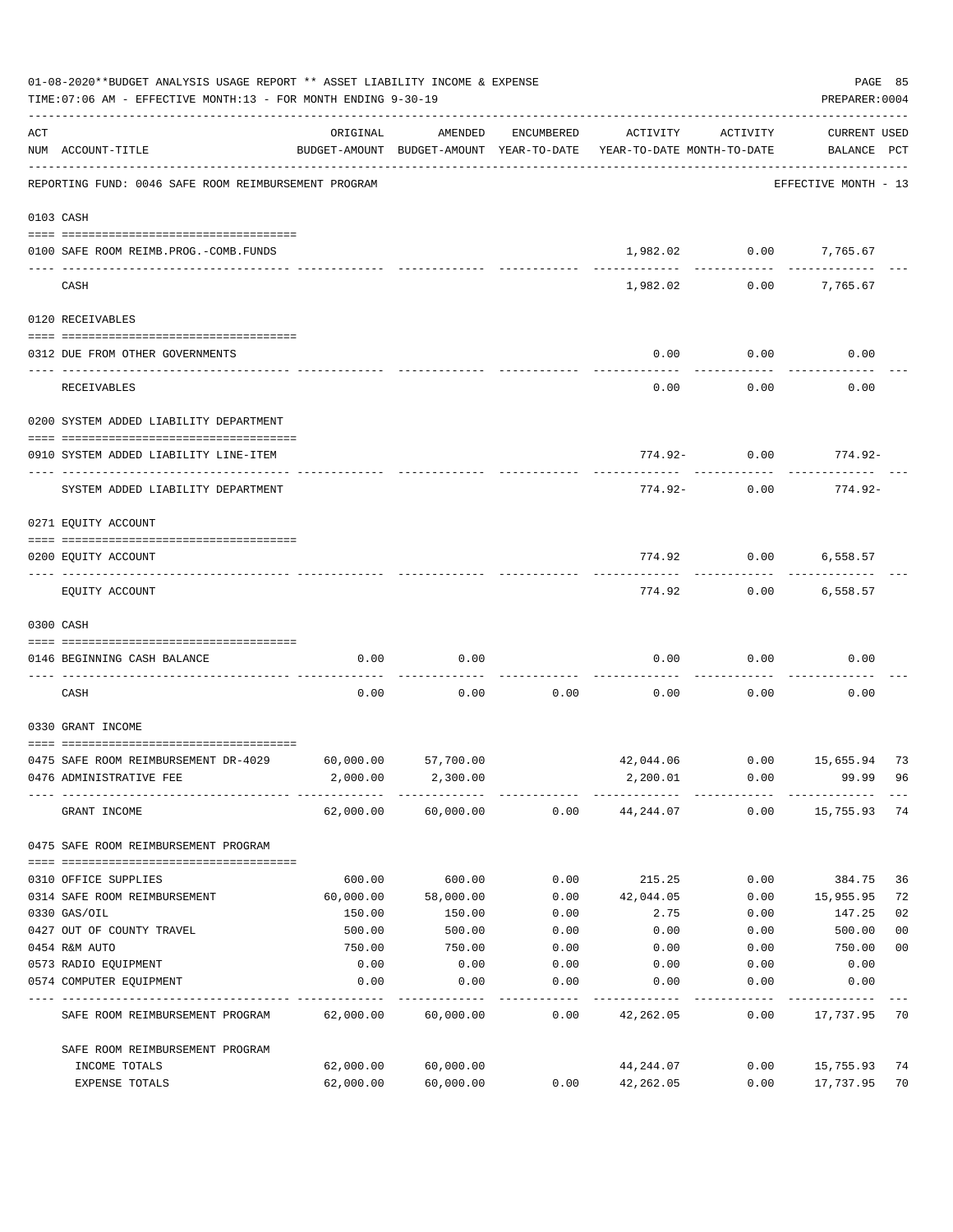|     | 01-08-2020**BUDGET ANALYSIS USAGE REPORT ** ASSET LIABILITY INCOME & EXPENSE<br>TIME: 07:06 AM - EFFECTIVE MONTH: 13 - FOR MONTH ENDING 9-30-19 |                     |                                                     |                     |                                        |                         | PREPARER: 0004                     | PAGE 86        |
|-----|-------------------------------------------------------------------------------------------------------------------------------------------------|---------------------|-----------------------------------------------------|---------------------|----------------------------------------|-------------------------|------------------------------------|----------------|
| ACT | NUM ACCOUNT-TITLE                                                                                                                               | ORIGINAL            | AMENDED<br>BUDGET-AMOUNT BUDGET-AMOUNT YEAR-TO-DATE | ENCUMBERED          | ACTIVITY<br>YEAR-TO-DATE MONTH-TO-DATE | ACTIVITY                | <b>CURRENT USED</b><br>BALANCE PCT |                |
|     | REPORTING FUND: 0048 ELECTION EQUIPMENT FUND                                                                                                    |                     |                                                     |                     |                                        |                         | EFFECTIVE MONTH - 13               |                |
|     | 0103 CASH                                                                                                                                       |                     |                                                     |                     |                                        |                         |                                    |                |
|     | 0100 ELECTION EQUIP.FUND-COMBINED FUNDS                                                                                                         |                     |                                                     |                     |                                        | 7,282.16 0.00 38,584.59 |                                    |                |
|     | CASH                                                                                                                                            |                     |                                                     |                     | 7,282.16                               | 0.00                    | 38,584.59                          |                |
|     | 0200 SYSTEM ADDED LIABILITY DEPARTMENT                                                                                                          |                     |                                                     |                     |                                        |                         |                                    |                |
|     | 0910 SYSTEM ADDED LIABILITY LINE-ITEM                                                                                                           |                     |                                                     |                     | 1,191.29                               |                         | $0.00$ 1,191.29                    |                |
|     | SYSTEM ADDED LIABILITY DEPARTMENT                                                                                                               |                     |                                                     |                     | 1,191.29                               | 0.00                    | 1,191.29                           |                |
|     | 0271 EQUITY ACCOUNT                                                                                                                             |                     |                                                     |                     |                                        |                         |                                    |                |
|     |                                                                                                                                                 |                     |                                                     |                     |                                        |                         |                                    |                |
|     | 0200 EQUITY ACCOUNT                                                                                                                             |                     |                                                     |                     |                                        | $1,191.29 - 0.00$       | 30,111.14                          |                |
|     | EQUITY ACCOUNT                                                                                                                                  |                     |                                                     |                     |                                        | 1,191.29- 0.00          | 30,111.14                          |                |
|     | 0300 CASH                                                                                                                                       |                     |                                                     |                     |                                        |                         |                                    |                |
|     |                                                                                                                                                 |                     |                                                     |                     |                                        |                         |                                    |                |
|     | 0148 BEGINNING CASH BALANCE                                                                                                                     | 7,070.00            | 3,271.54                                            |                     | 0.00                                   | 0.00                    | 3,271.54 00                        |                |
|     | CASH                                                                                                                                            | 7,070.00            | 3,271.54                                            | 0.00                | 0.00                                   |                         | $0.00$ $3,271.54$                  | 0 <sup>0</sup> |
|     | 0340 INCOME                                                                                                                                     |                     |                                                     |                     |                                        |                         |                                    |                |
|     | 0130 REFUNDS & MISCELLANEOUS                                                                                                                    | 0.00                | 0.00                                                |                     | 0.00                                   | 0.00                    | 0.00                               |                |
|     | 0403 CONTRACT ADMINISTRATIVE FEE                                                                                                                | 0.00                | 149.90                                              |                     | 149.90                                 | 0.00                    | 0.00 100                           |                |
|     | 0484 ELECTION REIMBURSEMENT                                                                                                                     | 4,000.00            | 7,648.56                                            |                     | 7,648.56                               | 0.00                    | 0.00 100                           |                |
|     | INCOME                                                                                                                                          | 4,000.00            |                                                     |                     | 7,798.46 0.00 7,798.46                 | 0.00                    | 0.00 100                           |                |
|     | 0403 ELECTION EQUIPMENT FUND                                                                                                                    |                     |                                                     |                     |                                        |                         |                                    |                |
|     | 0421 ELECTION INTERNET                                                                                                                          | 0.00                | 0.00                                                | 0.00                | 0.00                                   | 0.00                    | 0.00                               |                |
|     | 0485 LICENSE/SUPPORT                                                                                                                            | 0.00                | 0.00                                                | 0.00                | 0.00                                   | 0.00                    | 0.00                               |                |
|     | 0573 ELECTION EQUIPMENT                                                                                                                         | 11,070.00           | 11,070.00                                           | 0.00                | 516.30                                 | 0.00                    | 10,553.70                          | 05             |
|     | ELECTION EQUIPMENT FUND                                                                                                                         | ------<br>11,070.00 | -----------<br>11,070.00                            | $- - - - -$<br>0.00 | -------<br>516.30                      | ---------<br>0.00       | ----------<br>10,553.70 05         |                |
|     | ELECTION EQUIPMENT FUND                                                                                                                         |                     |                                                     |                     |                                        |                         |                                    |                |
|     | INCOME TOTALS                                                                                                                                   | 11,070.00           | 11,070.00                                           |                     | 7,798.46                               | 0.00                    | 3,271.54                           | 70             |
|     | EXPENSE TOTALS                                                                                                                                  | 11,070.00           | 11,070.00                                           | 0.00                | 516.30                                 | 0.00                    | 10,553.70                          | 05             |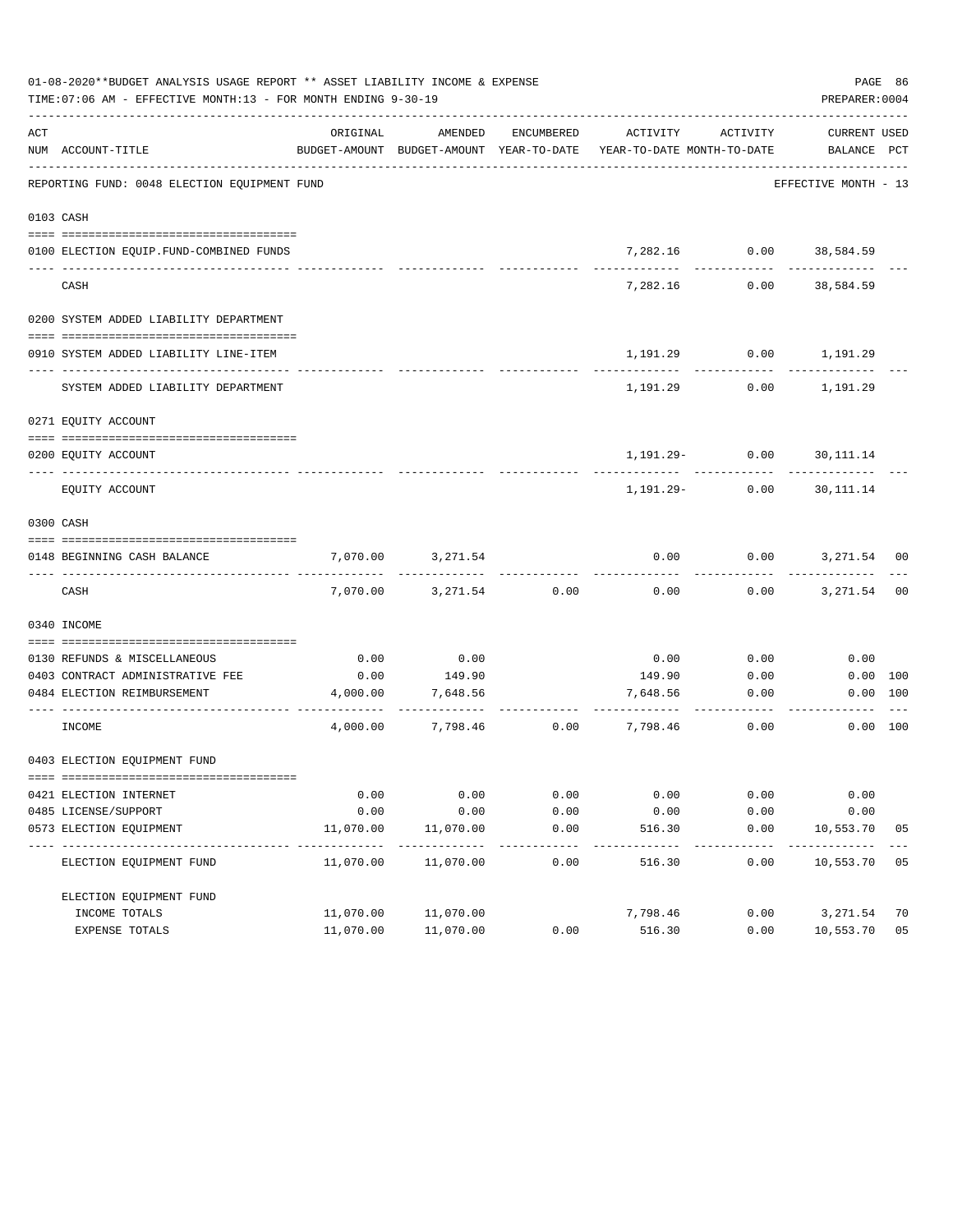|                                                                                                                                                                                                                                                                                                                                                                                                                                                                            | 01-08-2020**BUDGET ANALYSIS USAGE REPORT ** ASSET LIABILITY INCOME & EXPENSE<br>TIME:07:06 AM - EFFECTIVE MONTH:13 - FOR MONTH ENDING 9-30-19 |          |                                                     |            |                                        |                  | PAGE 87<br>PREPARER: 0004          |    |
|----------------------------------------------------------------------------------------------------------------------------------------------------------------------------------------------------------------------------------------------------------------------------------------------------------------------------------------------------------------------------------------------------------------------------------------------------------------------------|-----------------------------------------------------------------------------------------------------------------------------------------------|----------|-----------------------------------------------------|------------|----------------------------------------|------------------|------------------------------------|----|
| ACT                                                                                                                                                                                                                                                                                                                                                                                                                                                                        | NUM ACCOUNT-TITLE                                                                                                                             | ORIGINAL | AMENDED<br>BUDGET-AMOUNT BUDGET-AMOUNT YEAR-TO-DATE | ENCUMBERED | ACTIVITY<br>YEAR-TO-DATE MONTH-TO-DATE | ACTIVITY         | <b>CURRENT USED</b><br>BALANCE PCT |    |
|                                                                                                                                                                                                                                                                                                                                                                                                                                                                            | REPORTING FUND: 0049 INVESTIGATOR/LEOSE GRANT                                                                                                 |          |                                                     |            |                                        |                  | EFFECTIVE MONTH - 13               |    |
|                                                                                                                                                                                                                                                                                                                                                                                                                                                                            | 0100 PAYROLL                                                                                                                                  |          |                                                     |            |                                        |                  |                                    |    |
|                                                                                                                                                                                                                                                                                                                                                                                                                                                                            | 0100 PAYROLL                                                                                                                                  |          |                                                     |            | 0.00                                   | 0.00             | 0.00                               |    |
| $\frac{1}{2} \left( \frac{1}{2} \right) \left( \frac{1}{2} \right) \left( \frac{1}{2} \right) \left( \frac{1}{2} \right) \left( \frac{1}{2} \right) \left( \frac{1}{2} \right) \left( \frac{1}{2} \right) \left( \frac{1}{2} \right) \left( \frac{1}{2} \right) \left( \frac{1}{2} \right) \left( \frac{1}{2} \right) \left( \frac{1}{2} \right) \left( \frac{1}{2} \right) \left( \frac{1}{2} \right) \left( \frac{1}{2} \right) \left( \frac{1}{2} \right) \left( \frac$ | PAYROLL                                                                                                                                       |          |                                                     |            | 0.00                                   | 0.00             | 0.00                               |    |
| 0103 CASH                                                                                                                                                                                                                                                                                                                                                                                                                                                                  |                                                                                                                                               |          |                                                     |            |                                        |                  |                                    |    |
|                                                                                                                                                                                                                                                                                                                                                                                                                                                                            |                                                                                                                                               |          |                                                     |            |                                        |                  |                                    |    |
|                                                                                                                                                                                                                                                                                                                                                                                                                                                                            | 0100 INVESTIGATOR/LEOSE-COMB.FUNDS                                                                                                            |          |                                                     |            | 61.77                                  | 0.00             | 681.66                             |    |
|                                                                                                                                                                                                                                                                                                                                                                                                                                                                            | CASH                                                                                                                                          |          |                                                     |            | 61.77                                  | 0.00             | 681.66                             |    |
|                                                                                                                                                                                                                                                                                                                                                                                                                                                                            | 0271 EQUITY ACCOUNT                                                                                                                           |          |                                                     |            |                                        |                  |                                    |    |
|                                                                                                                                                                                                                                                                                                                                                                                                                                                                            | 0200 EQUITY ACCOUNT                                                                                                                           |          |                                                     |            | 0.00                                   | 0.00             | 619.89                             |    |
|                                                                                                                                                                                                                                                                                                                                                                                                                                                                            | ---- -----------<br>----------------------- --------                                                                                          |          |                                                     |            |                                        |                  |                                    |    |
|                                                                                                                                                                                                                                                                                                                                                                                                                                                                            | EQUITY ACCOUNT                                                                                                                                |          |                                                     |            | 0.00                                   | 0.00             | 619.89                             |    |
| 0300 CASH                                                                                                                                                                                                                                                                                                                                                                                                                                                                  |                                                                                                                                               |          |                                                     |            |                                        |                  |                                    |    |
|                                                                                                                                                                                                                                                                                                                                                                                                                                                                            | 0149 BEGINNING CASH BALANCE                                                                                                                   | 0.00     | 619.89                                              |            | 0.00                                   | 0.00<br>-------- | 619.89 00<br>---------             |    |
|                                                                                                                                                                                                                                                                                                                                                                                                                                                                            | CASH                                                                                                                                          | 0.00     | 619.89                                              | 0.00       | 0.00                                   | 0.00             | 619.89                             | 00 |
|                                                                                                                                                                                                                                                                                                                                                                                                                                                                            | 0330 GRANT INCOME                                                                                                                             |          |                                                     |            |                                        |                  |                                    |    |
|                                                                                                                                                                                                                                                                                                                                                                                                                                                                            | 0475 INVESTIGATOR/LEOSE GRANT                                                                                                                 | 0.00     | 0.00                                                |            | 681.66                                 | 0.00             | 681.66+                            |    |
|                                                                                                                                                                                                                                                                                                                                                                                                                                                                            | GRANT INCOME                                                                                                                                  | 0.00     | 0.00                                                | 0.00       | 681.66                                 | 0.00             | 681.66+                            |    |
|                                                                                                                                                                                                                                                                                                                                                                                                                                                                            | 0475 INVESTIGATOR/LEOSE                                                                                                                       |          |                                                     |            |                                        |                  |                                    |    |
|                                                                                                                                                                                                                                                                                                                                                                                                                                                                            | 0103 SALARY                                                                                                                                   | 0.00     | 0.00                                                | 0.00       |                                        | $0.00$ 0.00      | 0.00                               |    |
|                                                                                                                                                                                                                                                                                                                                                                                                                                                                            | 0201 SOCIAL SECURITY                                                                                                                          | 0.00     | 0.00                                                | 0.00       | 0.00                                   | 0.00             | 0.00                               |    |
|                                                                                                                                                                                                                                                                                                                                                                                                                                                                            | 0202 GROUP HEALTH INSURANCE                                                                                                                   | 0.00     | 0.00                                                | 0.00       | 0.00                                   | 0.00             | 0.00                               |    |
|                                                                                                                                                                                                                                                                                                                                                                                                                                                                            | 0203 RETIREMENT                                                                                                                               | 0.00     | 0.00                                                | 0.00       | 0.00                                   | 0.00             | 0.00                               |    |
|                                                                                                                                                                                                                                                                                                                                                                                                                                                                            | 0204 WORKER'S COMPENSATION                                                                                                                    | 0.00     | 0.00                                                | 0.00       | 0.00                                   | 0.00             | 0.00                               |    |
|                                                                                                                                                                                                                                                                                                                                                                                                                                                                            | 0205 MEDICARE TAX                                                                                                                             | 0.00     | 0.00                                                | 0.00       | 0.00                                   | 0.00             | 0.00                               |    |
|                                                                                                                                                                                                                                                                                                                                                                                                                                                                            | 0310 OFFICE SUPPLIES                                                                                                                          | 0.00     | 0.00                                                | 0.00       | 0.00                                   | 0.00             | 0.00                               |    |
|                                                                                                                                                                                                                                                                                                                                                                                                                                                                            | 0427 TRAINING/TUITION/OUT OF COUNTY                                                                                                           | 0.00     | 619.89                                              | 0.00       | 619.89                                 | 0.00             | 0.00 100                           |    |
|                                                                                                                                                                                                                                                                                                                                                                                                                                                                            | 0572 OFFICE EQUIPMENT                                                                                                                         | 0.00     | 0.00                                                | 0.00       | 0.00                                   | 0.00             | 0.00                               |    |
|                                                                                                                                                                                                                                                                                                                                                                                                                                                                            | 0574 COMPUTER EQUIPMENT                                                                                                                       | 0.00     | 0.00                                                | 0.00       | 0.00                                   | 0.00             | 0.00                               |    |
| $---$                                                                                                                                                                                                                                                                                                                                                                                                                                                                      | --------------<br>INVESTIGATOR/LEOSE                                                                                                          | 0.00     | 619.89                                              | 0.00       | 619.89                                 | 0.00             | 0.00 100                           |    |
|                                                                                                                                                                                                                                                                                                                                                                                                                                                                            | INVESTIGATOR/LEOSE GRANT                                                                                                                      |          |                                                     |            |                                        |                  |                                    |    |
|                                                                                                                                                                                                                                                                                                                                                                                                                                                                            | INCOME TOTALS                                                                                                                                 | 0.00     | 619.89                                              |            | 681.66                                 | 0.00             | $61.77 + 110$                      |    |
|                                                                                                                                                                                                                                                                                                                                                                                                                                                                            | EXPENSE TOTALS                                                                                                                                | 0.00     | 619.89                                              | 0.00       | 619.89                                 | 0.00             | 0.00 100                           |    |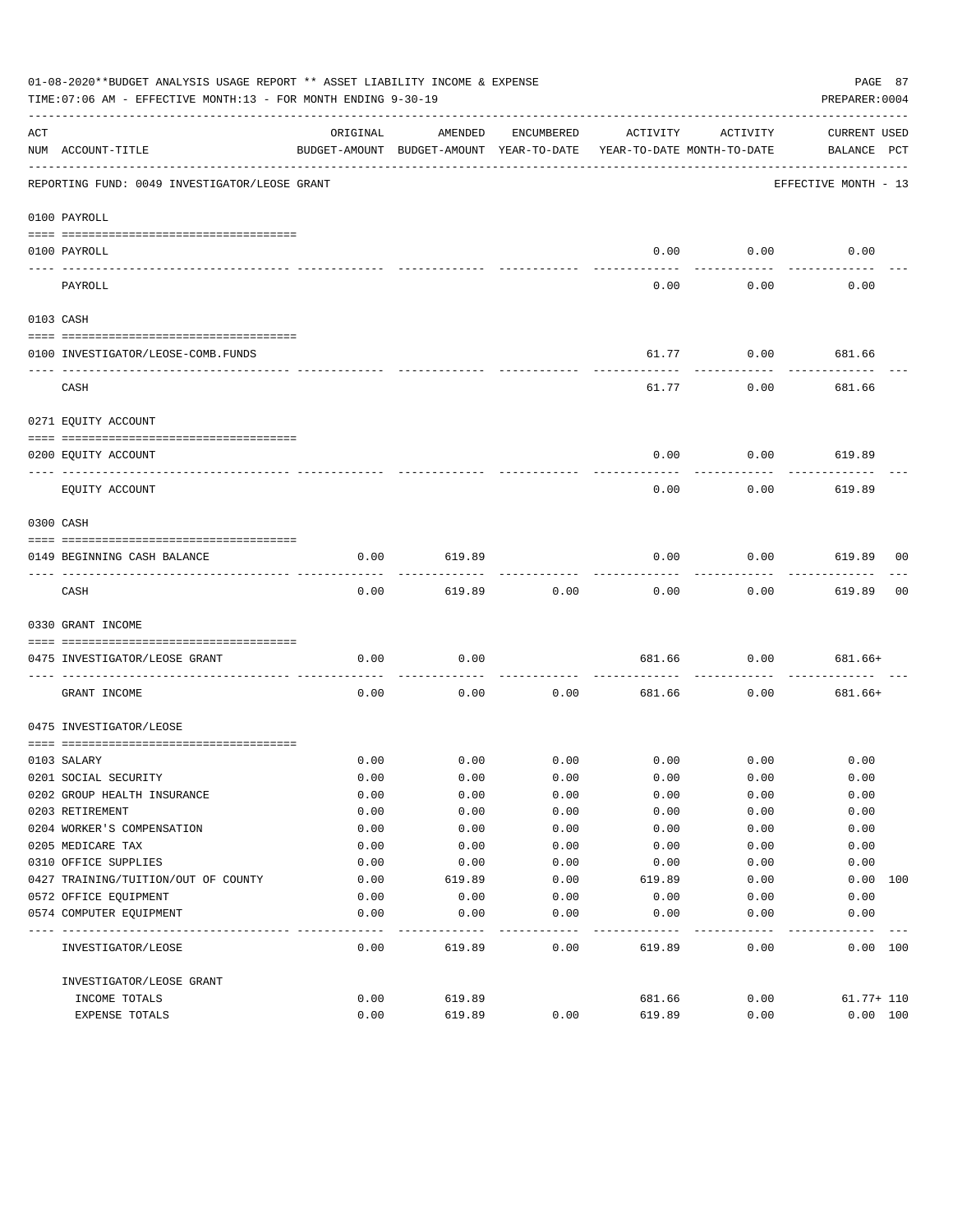|     | 01-08-2020**BUDGET ANALYSIS USAGE REPORT ** ASSET LIABILITY INCOME & EXPENSE<br>PAGE 88<br>TIME: 07:06 AM - EFFECTIVE MONTH: 13 - FOR MONTH ENDING 9-30-19<br>PREPARER: 0004 |          |                                                     |               |                                        |               |                                    |  |  |  |  |
|-----|------------------------------------------------------------------------------------------------------------------------------------------------------------------------------|----------|-----------------------------------------------------|---------------|----------------------------------------|---------------|------------------------------------|--|--|--|--|
| ACT | NUM ACCOUNT-TITLE                                                                                                                                                            | ORIGINAL | AMENDED<br>BUDGET-AMOUNT BUDGET-AMOUNT YEAR-TO-DATE | ENCUMBERED    | ACTIVITY<br>YEAR-TO-DATE MONTH-TO-DATE | ACTIVITY      | <b>CURRENT USED</b><br>BALANCE PCT |  |  |  |  |
|     | REPORTING FUND: 0050 ELECTION SUPPORT                                                                                                                                        |          |                                                     |               |                                        |               | EFFECTIVE MONTH - 13               |  |  |  |  |
|     | 0103 CASH                                                                                                                                                                    |          |                                                     |               |                                        |               |                                    |  |  |  |  |
|     | 0100 ELECTION SUPPORT FUND-COMB.FUNDS                                                                                                                                        |          |                                                     |               | 0.00                                   | 0.00          | 0.00                               |  |  |  |  |
|     | CASH                                                                                                                                                                         |          |                                                     |               | 0.00                                   | 0.00          | 0.00                               |  |  |  |  |
|     | 0200 SYSTEM ADDED LIABILITY DEPARTMENT                                                                                                                                       |          |                                                     |               |                                        |               |                                    |  |  |  |  |
|     | 0910 SYSTEM ADDED LIABILITY LINE-ITEM                                                                                                                                        |          |                                                     |               | 0.00                                   | 0.00          | 0.00                               |  |  |  |  |
|     | SYSTEM ADDED LIABILITY DEPARTMENT                                                                                                                                            |          |                                                     |               | 0.00                                   | 0.00          | 0.00                               |  |  |  |  |
|     | 0271 EQUITY ACCOUNT                                                                                                                                                          |          |                                                     |               |                                        |               |                                    |  |  |  |  |
|     | 0200 EQUITY ACCOUNT                                                                                                                                                          |          |                                                     |               | 0.00                                   | 0.00          | 0.00                               |  |  |  |  |
|     | EQUITY ACCOUNT                                                                                                                                                               |          |                                                     |               | 0.00                                   | 0.00          | 0.00                               |  |  |  |  |
|     | 0300 CASH                                                                                                                                                                    |          |                                                     |               |                                        |               |                                    |  |  |  |  |
|     | 0150 BEGINNING CASH BALANCE                                                                                                                                                  | 0.00     | 0.00                                                |               | 0.00                                   | 0.00          | 0.00                               |  |  |  |  |
|     | CASH                                                                                                                                                                         | 0.00     | 0.00                                                | 0.00          | 0.00                                   | 0.00          | 0.00                               |  |  |  |  |
|     | 0370 MISCELLANEOUS INCOME                                                                                                                                                    |          |                                                     |               |                                        |               |                                    |  |  |  |  |
|     | 0403 LOCAL FUNDING                                                                                                                                                           | 0.00     | 0.00                                                |               | 0.00                                   | 0.00          | 0.00                               |  |  |  |  |
|     | MISCELLANEOUS INCOME                                                                                                                                                         | 0.00     | 0.00                                                | 0.00          | 0.00                                   | 0.00          | 0.00                               |  |  |  |  |
|     | 0403 ELECTION SUPPORT                                                                                                                                                        |          |                                                     |               |                                        |               |                                    |  |  |  |  |
|     | 0310 OFFICE SUPPLIES                                                                                                                                                         | 0.00     | 0.00                                                | 0.00          | 0.00                                   | 0.00          | 0.00                               |  |  |  |  |
|     | 0311 POSTAGE                                                                                                                                                                 | 0.00     | 0.00                                                | 0.00          | 0.00                                   | 0.00          | 0.00                               |  |  |  |  |
|     | 0427 TRAVEL/TRAINING                                                                                                                                                         | 0.00     | 0.00                                                | 0.00          | 0.00                                   | 0.00          | 0.00                               |  |  |  |  |
|     | 0430 BIDS AND NOTICES                                                                                                                                                        | 0.00     | 0.00                                                | 0.00          | 0.00                                   | 0.00          | 0.00                               |  |  |  |  |
|     | 0573 ELECTION EQUIPMENT                                                                                                                                                      | 0.00     | 0.00                                                | 0.00<br>$---$ | 0.00                                   | 0.00<br>$---$ | 0.00                               |  |  |  |  |
|     | ELECTION SUPPORT                                                                                                                                                             | 0.00     | 0.00                                                | 0.00          | 0.00                                   | 0.00          | 0.00                               |  |  |  |  |
|     | ELECTION SUPPORT                                                                                                                                                             |          |                                                     |               |                                        |               |                                    |  |  |  |  |
|     | INCOME TOTALS                                                                                                                                                                | 0.00     | 0.00                                                |               | 0.00                                   | 0.00          | 0.00                               |  |  |  |  |
|     | EXPENSE TOTALS                                                                                                                                                               | 0.00     | 0.00                                                | 0.00          | 0.00                                   | 0.00          | 0.00                               |  |  |  |  |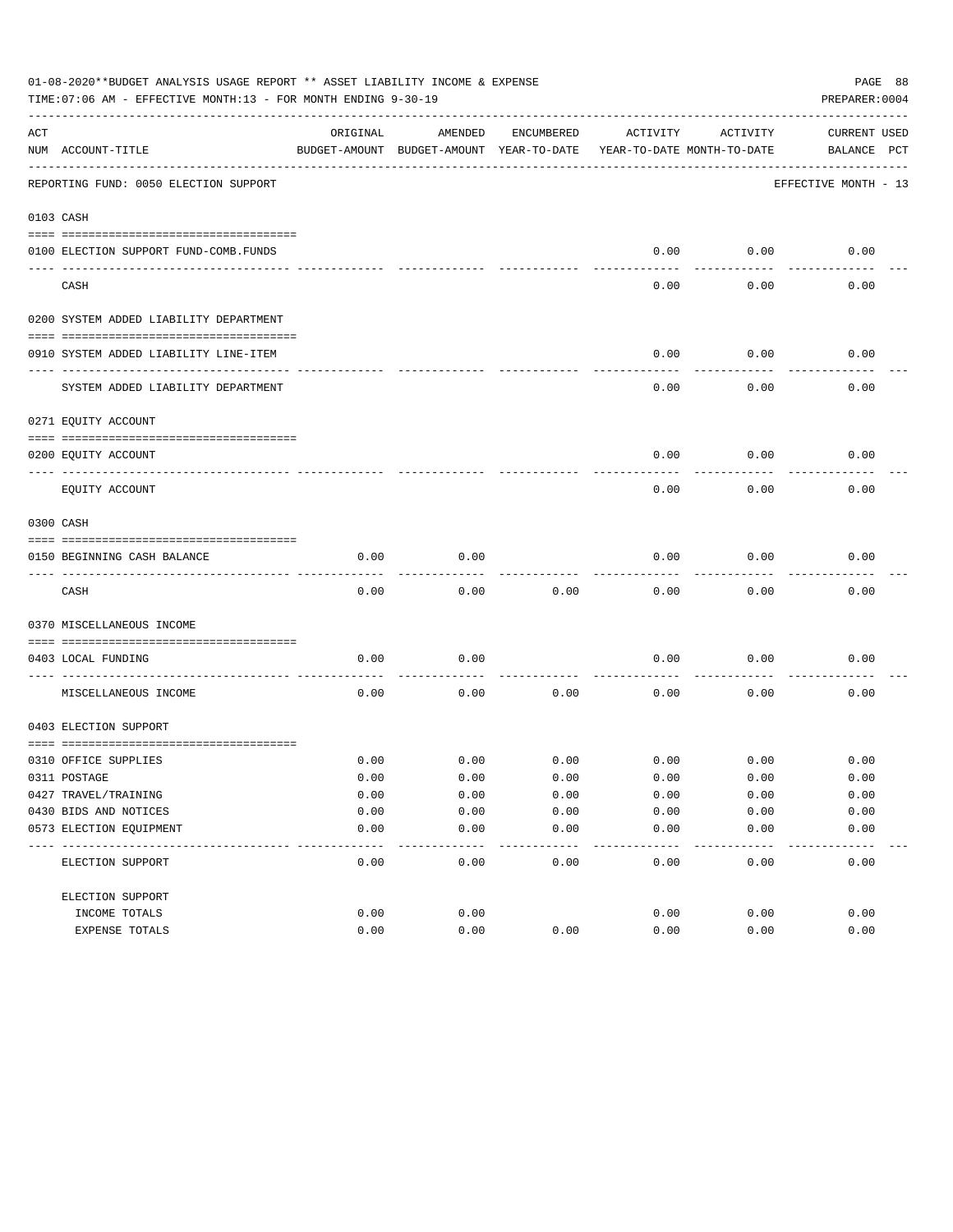|     | 01-08-2020**BUDGET ANALYSIS USAGE REPORT ** ASSET LIABILITY INCOME & EXPENSE<br>TIME: 07:06 AM - EFFECTIVE MONTH: 13 - FOR MONTH ENDING 9-30-19 |          |                                          |            |                            |          | PREPARER: 0004        | PAGE 89        |
|-----|-------------------------------------------------------------------------------------------------------------------------------------------------|----------|------------------------------------------|------------|----------------------------|----------|-----------------------|----------------|
| ACT |                                                                                                                                                 | ORIGINAL | AMENDED                                  | ENCUMBERED | ACTIVITY                   | ACTIVITY | <b>CURRENT USED</b>   |                |
|     | NUM ACCOUNT-TITLE                                                                                                                               |          | BUDGET-AMOUNT BUDGET-AMOUNT YEAR-TO-DATE |            | YEAR-TO-DATE MONTH-TO-DATE |          | BALANCE PCT           |                |
|     | REPORTING FUND: 0051 CO.CLERK CO.& DIST.CT. TECHNOLOGY                                                                                          |          |                                          |            |                            |          | EFFECTIVE MONTH - 13  |                |
|     | 0103 CASH                                                                                                                                       |          |                                          |            |                            |          |                       |                |
|     |                                                                                                                                                 |          |                                          |            |                            |          |                       |                |
|     | 0100 CO.CLK.CO.& DIST.CT.TECHNOLOGY-COM                                                                                                         |          |                                          |            |                            |          | 215.48- 0.00 7,513.96 |                |
|     | CASH                                                                                                                                            |          |                                          |            | $215.48-$                  | 0.00     | 7,513.96              |                |
|     | 0120 RECEIVABLES                                                                                                                                |          |                                          |            |                            |          |                       |                |
|     |                                                                                                                                                 |          |                                          |            |                            |          |                       |                |
|     | 0313 DUE FROM OTHER FUNDS                                                                                                                       |          |                                          |            | $5.67-$                    | 0.00     | 59.92                 |                |
|     | RECEIVABLES                                                                                                                                     |          |                                          |            | $5.67-$                    | 0.00     | 59.92                 |                |
|     | 0271 EQUITY ACCOUNT                                                                                                                             |          |                                          |            |                            |          |                       |                |
|     | 0200 EQUITY ACCOUNT                                                                                                                             |          |                                          |            | $5.67-$                    | 0.00     | 7,789.36              |                |
|     | ---- -----------------------<br>EQUITY ACCOUNT                                                                                                  |          |                                          |            | $5.67-$                    | 0.00     | 7,789.36              |                |
|     | 0300 CASH                                                                                                                                       |          |                                          |            |                            |          |                       |                |
|     |                                                                                                                                                 |          |                                          |            |                            |          |                       |                |
|     | 0151 BEGINNING CASH BALANCE                                                                                                                     | 2,400.00 | 2,400.00                                 |            | 0.00                       | 0.00     | 2,400.00              | 0 <sub>0</sub> |
|     | CASH                                                                                                                                            | 2,400.00 | 2,400.00                                 | 0.00       | 0.00                       | 0.00     | 2,400.00              | 00             |
|     | 0370 CO.CLK.MISCELLANEOUS INCOME                                                                                                                |          |                                          |            |                            |          |                       |                |
|     | 0440 CO.CLK.CO.& DIST.CT.TECHNOLOGY FEE                                                                                                         | 600.00   | 600.00                                   |            | 664.51                     | 0.00     | $64.51 + 111$         |                |
|     | CO. CLK. MISCELLANEOUS INCOME                                                                                                                   | 600.00   | 600.00                                   | 0.00       | 664.51                     | 0.00     | $64.51 + 111$         |                |
|     | 0440 CO.CLK.COURT TECHNOLOGY EQUIPMENT                                                                                                          |          |                                          |            |                            |          |                       |                |
|     |                                                                                                                                                 |          |                                          |            |                            |          |                       |                |
|     | 0572 OFFICE EQUIPMENT                                                                                                                           | 3,000.00 | 3,000.00                                 | 0.00       | 879.99                     | 0.00     | 2,120.01              | 29             |
|     | CO.CLK.COURT TECHNOLOGY EQUIPMENT                                                                                                               | 3,000.00 | 3,000.00                                 | 0.00       | 879.99                     | 0.00     | 2,120.01              | 29             |
|     | CO.CLERK CO.& DIST.CT. TECHNOLOGY                                                                                                               |          |                                          |            |                            |          |                       |                |
|     | INCOME TOTALS                                                                                                                                   | 3,000.00 | 3,000.00                                 |            | 664.51                     | 0.00     | 2,335.49              | 22             |
|     | EXPENSE TOTALS                                                                                                                                  | 3,000.00 | 3,000.00                                 | 0.00       | 879.99                     | 0.00     | 2,120.01              | 29             |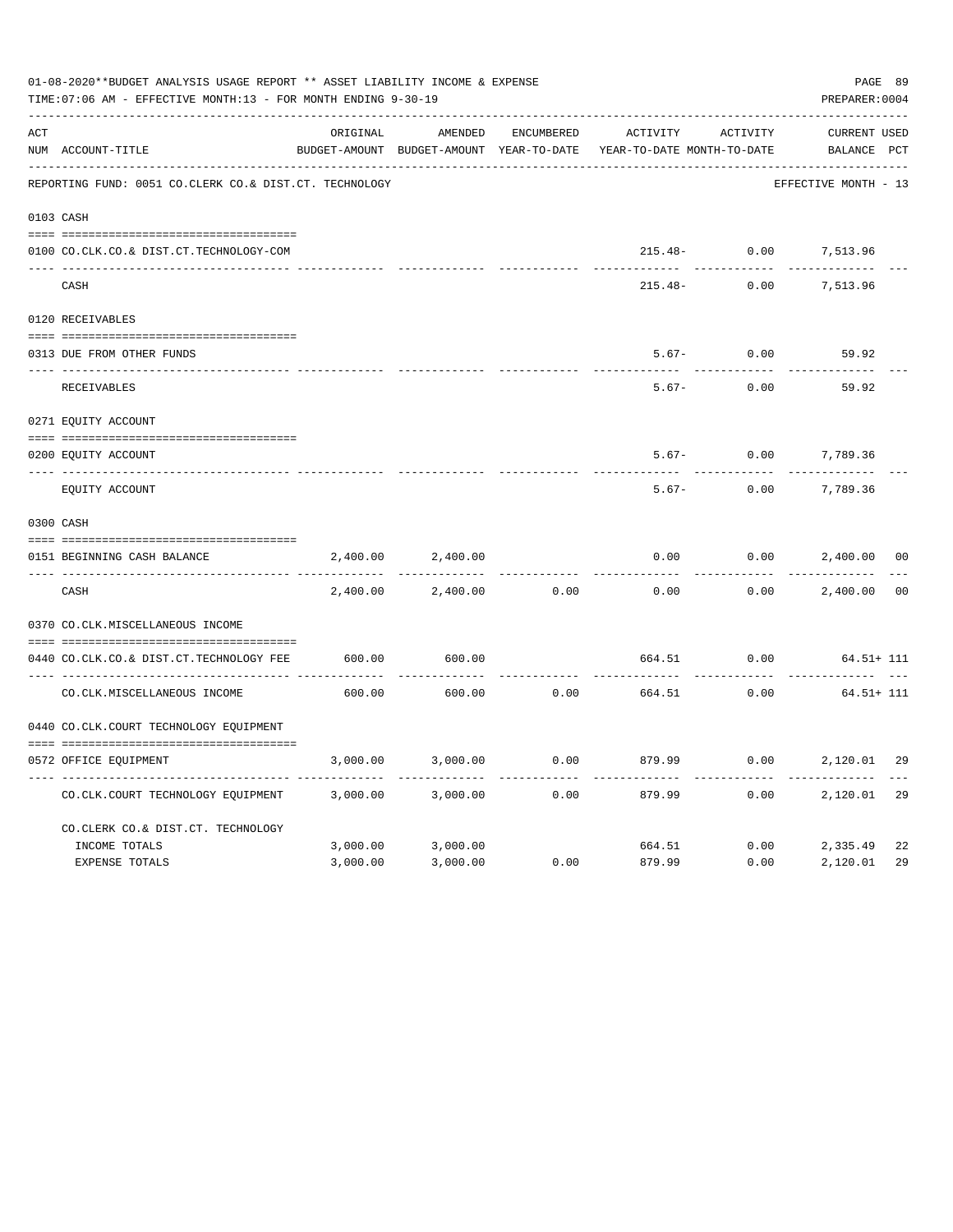|           | 01-08-2020**BUDGET ANALYSIS USAGE REPORT ** ASSET LIABILITY INCOME & EXPENSE<br>TIME: 07:06 AM - EFFECTIVE MONTH: 13 - FOR MONTH ENDING 9-30-19 |               |                      |                     |                                                                                 |                                                                         | PAGE 90<br>PREPARER: 0004       |
|-----------|-------------------------------------------------------------------------------------------------------------------------------------------------|---------------|----------------------|---------------------|---------------------------------------------------------------------------------|-------------------------------------------------------------------------|---------------------------------|
| ACT       | NUM ACCOUNT-TITLE                                                                                                                               | ORIGINAL      | AMENDED              | ENCUMBERED          | ACTIVITY<br>BUDGET-AMOUNT BUDGET-AMOUNT YEAR-TO-DATE YEAR-TO-DATE MONTH-TO-DATE | ACTIVITY                                                                | CURRENT USED<br>BALANCE PCT     |
|           | REPORTING FUND: 0052 CO.CLK.COURT RECORDS PRESERVATION                                                                                          |               |                      |                     |                                                                                 |                                                                         | EFFECTIVE MONTH - 13            |
| 0103 CASH |                                                                                                                                                 |               |                      |                     |                                                                                 |                                                                         |                                 |
|           | 0100 CO.CLK.COURT RECORDS PRESERVATION-                                                                                                         |               |                      |                     |                                                                                 | $1\,, 719\,.\,07 \qquad \qquad 0\,.\,00 \qquad \qquad 14\, ,535\,.\,89$ |                                 |
|           | CASH                                                                                                                                            |               |                      |                     | 1,719.07                                                                        |                                                                         | $0.00$ 14,535.89                |
|           | 0120 RECEIVABLES                                                                                                                                |               |                      |                     |                                                                                 |                                                                         |                                 |
|           |                                                                                                                                                 |               |                      |                     |                                                                                 |                                                                         |                                 |
|           | 0313 DUE FROM OTHER FUNDS                                                                                                                       |               |                      |                     | 30.00                                                                           | $0.00$ 120.00                                                           | ----------                      |
|           | <b>RECEIVABLES</b>                                                                                                                              |               |                      |                     | 30.00                                                                           | 0.00                                                                    | 120.00                          |
|           | 0200 SYSTEM ADDED LIABILITY DEPARTMENT                                                                                                          |               |                      |                     |                                                                                 |                                                                         |                                 |
|           | 0910 SYSTEM ADDED LIABILITY LINE-ITEM                                                                                                           |               |                      |                     |                                                                                 | $619.64 - 0.00$ 619.64-                                                 |                                 |
|           | SYSTEM ADDED LIABILITY DEPARTMENT                                                                                                               |               |                      |                     | ---------- -------------<br>619.64-                                             | 0.00                                                                    | 619.64-                         |
|           | 0271 EQUITY ACCOUNT                                                                                                                             |               |                      |                     |                                                                                 |                                                                         |                                 |
|           | 0200 EQUITY ACCOUNT                                                                                                                             |               |                      |                     | 30.00                                                                           | $0.00$ 12,936.82                                                        |                                 |
|           | EQUITY ACCOUNT                                                                                                                                  |               |                      |                     | 30.00                                                                           |                                                                         | -----------<br>$0.00$ 12,936.82 |
|           | 0360 INTEREST EARNINGS                                                                                                                          |               |                      |                     |                                                                                 |                                                                         |                                 |
|           |                                                                                                                                                 |               |                      |                     |                                                                                 |                                                                         |                                 |
|           | 0100 INTEREST EARNINGS                                                                                                                          | 0.00          | 0.00                 |                     |                                                                                 | 28.71 0.00 28.71+                                                       |                                 |
|           | INTEREST EARNINGS                                                                                                                               | 0.00          | 0.00                 | 0.00                | 28.71                                                                           | 0.00                                                                    | 28.71+                          |
|           | 0370 CO.CLK.MISCELLANEOUS INCOME                                                                                                                |               |                      |                     |                                                                                 |                                                                         |                                 |
|           | 0133 CO.CLK.COURT RECORDS PRESERVATION                                                                                                          | 0.00          | 0.00                 |                     |                                                                                 | 2,310.00   0.00   2,310.00+                                             |                                 |
|           | CO. CLK. MISCELLANEOUS INCOME                                                                                                                   | 0.00          | 0.00                 | 0.00                | 2,310.00                                                                        | 0.00                                                                    | $2,310.00+$                     |
|           | 0449 CO.CLK.COURT RECORDS PRES.EOUIPMEN                                                                                                         |               |                      |                     |                                                                                 |                                                                         |                                 |
|           |                                                                                                                                                 |               |                      |                     |                                                                                 |                                                                         |                                 |
|           | 0572 OFFICE EQUIPMENT                                                                                                                           | 0.00<br>----- | 0.00<br>. <u>.</u> . | 0.00<br>----------- | 0.00<br>-------------                                                           | 0.00<br>------------                                                    | 0.00<br>-------------           |
|           | CO. CLK. COURT RECORDS PRES. EQUIPMEN                                                                                                           | 0.00          | 0.00                 | 0.00                | 0.00                                                                            | 0.00                                                                    | 0.00                            |
|           | CO. CLK. COURT RECORDS PRESERVATION                                                                                                             |               |                      |                     |                                                                                 |                                                                         |                                 |
|           | INCOME TOTALS                                                                                                                                   | 0.00          | 0.00                 |                     | 2,338.71                                                                        | 0.00                                                                    | $2,338.71+$                     |
|           | <b>EXPENSE TOTALS</b>                                                                                                                           | 0.00          | 0.00                 | 0.00                | 0.00                                                                            | 0.00                                                                    | 0.00                            |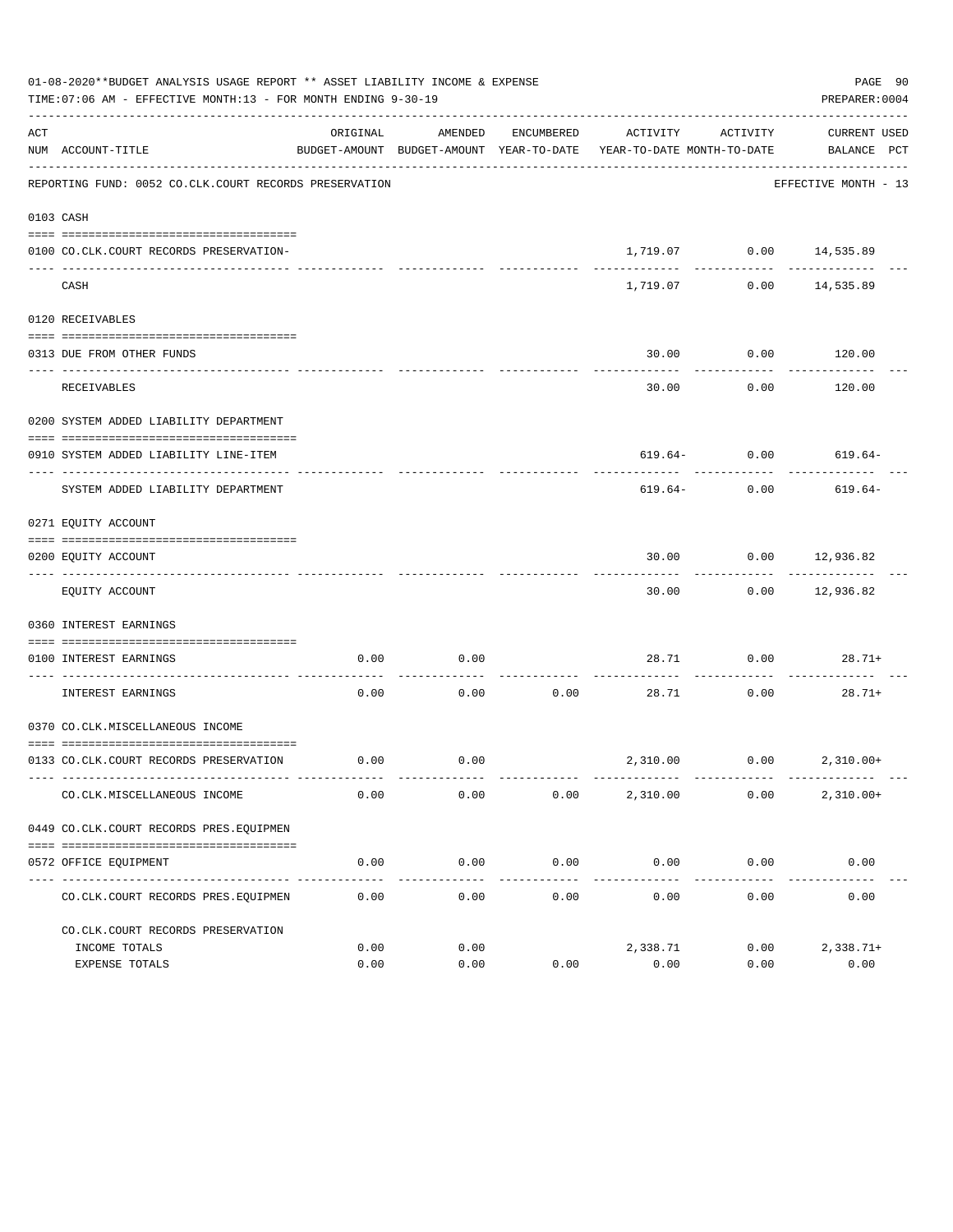|     | 01-08-2020**BUDGET ANALYSIS USAGE REPORT ** ASSET LIABILITY INCOME & EXPENSE<br>TIME: 07:06 AM - EFFECTIVE MONTH: 13 - FOR MONTH ENDING 9-30-19 |            |                       |                      |                                                                                                      |                          | PREPARER: 0004                           | PAGE 91 |
|-----|-------------------------------------------------------------------------------------------------------------------------------------------------|------------|-----------------------|----------------------|------------------------------------------------------------------------------------------------------|--------------------------|------------------------------------------|---------|
| ACT | NUM ACCOUNT-TITLE                                                                                                                               | ORIGINAL   |                       | AMENDED ENCUMBERED   | ACTIVITY ACTIVITY<br>BUDGET-AMOUNT BUDGET-AMOUNT YEAR-TO-DATE YEAR-TO-DATE MONTH-TO-DATE BALANCE PCT |                          | CURRENT USED                             |         |
|     | REPORTING FUND: 0053 CO.CLERK RECORDS ARCHIVE                                                                                                   |            |                       |                      |                                                                                                      |                          | EFFECTIVE MONTH - 13                     |         |
|     | 0103 CASH                                                                                                                                       |            |                       |                      |                                                                                                      |                          |                                          |         |
|     | 0100 CO.CLK.REC.ARCHIVE -COMB.FUNDS CKI                                                                                                         |            |                       |                      |                                                                                                      |                          | $38,879.07 - 0.00 283,883.48$            |         |
|     | CASH                                                                                                                                            |            |                       |                      | 38,879.07-                                                                                           | 0.00                     | ----------<br>283,883.48                 |         |
|     | 0120 RECEIVABLES                                                                                                                                |            |                       |                      |                                                                                                      |                          |                                          |         |
|     | 0313 DUE FROM OTHER FUNDS                                                                                                                       |            |                       |                      |                                                                                                      |                          | 210.00- 0.00 6,200.00                    |         |
|     | RECEIVABLES                                                                                                                                     |            |                       |                      |                                                                                                      | -----------              | $210.00 - 0.00$ 6,200.00                 |         |
|     | 0200 SYSTEM ADDED LIABILITY DEPARTMENT                                                                                                          |            |                       |                      |                                                                                                      |                          |                                          |         |
|     | 0900 SYSTEM ADDED LIABILITY LINE-ITEM                                                                                                           |            |                       |                      |                                                                                                      |                          |                                          |         |
|     | 0910 SYSTEM ADDED LIABILITY LINE-ITEM                                                                                                           |            |                       |                      | 37,392.00-                                                                                           | 0.00                     | 4,496.80 4,496.80 4,496.80<br>37,392.00- |         |
|     | SYSTEM ADDED LIABILITY DEPARTMENT                                                                                                               |            |                       |                      |                                                                                                      |                          | $32,895.20 - 4,496.80$ $32,895.20 -$     |         |
|     | 0271 EQUITY ACCOUNT                                                                                                                             |            |                       |                      |                                                                                                      |                          |                                          |         |
|     | 0200 EQUITY ACCOUNT                                                                                                                             |            |                       |                      |                                                                                                      |                          | 210.00 - 0.00 328,962.55                 |         |
|     | EQUITY ACCOUNT                                                                                                                                  |            |                       |                      |                                                                                                      |                          | 210.00 - 0.00 328,962.55                 |         |
|     | 0300 CASH                                                                                                                                       |            |                       |                      |                                                                                                      |                          |                                          |         |
|     | 0153 BEGINNING CASH BALANCE                                                                                                                     |            |                       |                      | 0.00                                                                                                 |                          | $0.00$ $134,000.00$ 00                   |         |
|     |                                                                                                                                                 |            |                       |                      |                                                                                                      |                          |                                          |         |
|     | CASH                                                                                                                                            |            |                       |                      | $134,000.00$ $134,000.00$ 0.00 0.00 0.00 0.00                                                        |                          | 134,000.00                               | 00      |
|     | 0370 MISCELLANEOUS INCOME                                                                                                                       |            |                       |                      |                                                                                                      |                          |                                          |         |
|     |                                                                                                                                                 |            |                       |                      |                                                                                                      |                          |                                          |         |
|     | 0133 CO. CLERK RECORDS ARCHIVE FEE<br>----------------------- -------                                                                           | 0.00       | 0.00                  |                      | 82,420.00                                                                                            | 0.00                     | 82,420.00+                               |         |
|     | MISCELLANEOUS INCOME                                                                                                                            | 0.00       | 0.00                  | 0.00                 | 82,420.00                                                                                            | 0.00                     | $82,420.00+$                             |         |
|     | 0403 CO. CLERK RECORDS ARCHIVE                                                                                                                  |            |                       |                      |                                                                                                      |                          |                                          |         |
|     |                                                                                                                                                 |            |                       |                      |                                                                                                      |                          |                                          |         |
|     | 0437 DIGITAL IMAGING<br>0490 CO. CLERK MISCELLANEOUS                                                                                            | 0.00       | 0.00                  | 0.00                 | 134,000.00 134,000.00 0.00 88,403.87 4,496.80 45,596.13 66<br>0.00                                   | 0.00                     | 0.00                                     |         |
|     | CO. CLERK RECORDS ARCHIVE                                                                                                                       |            | 134,000.00 134,000.00 | ------------<br>0.00 | ------------<br>88,403.87                                                                            | ------------<br>4,496.80 | -------------<br>45,596.13 66            |         |
|     | CO. CLERK RECORDS ARCHIVE                                                                                                                       |            |                       |                      |                                                                                                      |                          |                                          |         |
|     | INCOME TOTALS                                                                                                                                   | 134,000.00 | 134,000.00            |                      | 82,420.00 0.00                                                                                       |                          | 51,580.00                                | 62      |
|     | EXPENSE TOTALS                                                                                                                                  | 134,000.00 | 134,000.00            | 0.00                 | 88,403.87                                                                                            | 4,496.80                 | 45,596.13                                | 66      |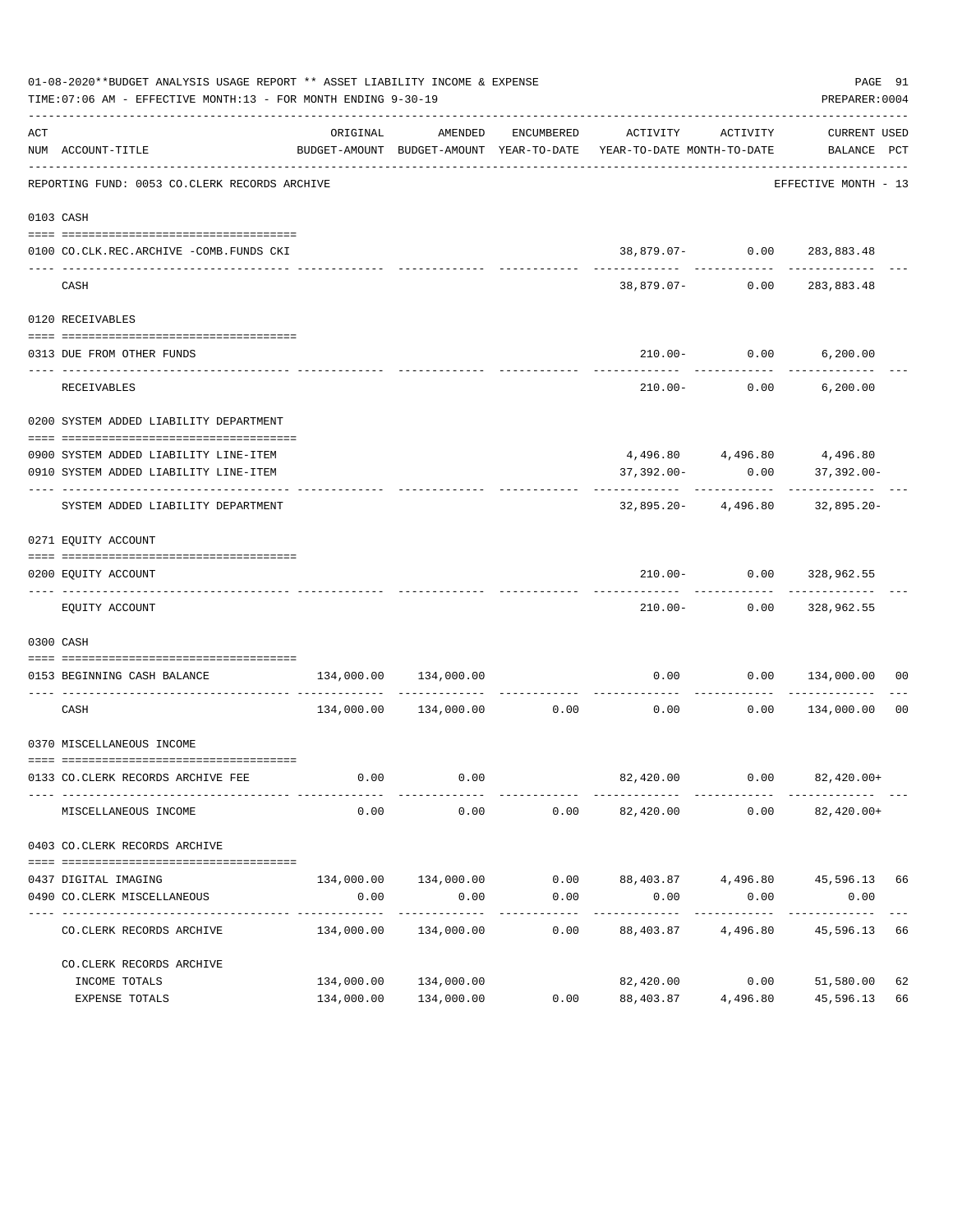|     | 01-08-2020**BUDGET ANALYSIS USAGE REPORT ** ASSET LIABILITY INCOME & EXPENSE<br>TIME:07:06 AM - EFFECTIVE MONTH:13 - FOR MONTH ENDING 9-30-19                                                                                                                                                                                                                                                                                                                                                   |                      |                                                     |                  |                                        |                      | PAGE 92<br>PREPARER: 0004          |
|-----|-------------------------------------------------------------------------------------------------------------------------------------------------------------------------------------------------------------------------------------------------------------------------------------------------------------------------------------------------------------------------------------------------------------------------------------------------------------------------------------------------|----------------------|-----------------------------------------------------|------------------|----------------------------------------|----------------------|------------------------------------|
| ACT | NUM ACCOUNT-TITLE                                                                                                                                                                                                                                                                                                                                                                                                                                                                               | ORIGINAL             | AMENDED<br>BUDGET-AMOUNT BUDGET-AMOUNT YEAR-TO-DATE | ENCUMBERED       | ACTIVITY<br>YEAR-TO-DATE MONTH-TO-DATE | ACTIVITY             | <b>CURRENT USED</b><br>BALANCE PCT |
|     | REPORTING FUND: 0055 F.C. LAW ENFORCEMENT EDUCATION                                                                                                                                                                                                                                                                                                                                                                                                                                             |                      |                                                     |                  |                                        |                      | EFFECTIVE MONTH - 13               |
|     | 0102 A/P CLEARING                                                                                                                                                                                                                                                                                                                                                                                                                                                                               |                      |                                                     |                  |                                        |                      |                                    |
|     | 0100 A/P CLEARING<br>---- ---------                                                                                                                                                                                                                                                                                                                                                                                                                                                             |                      |                                                     |                  | 0.00                                   | 0.00                 | 0.00                               |
|     | A/P CLEARING                                                                                                                                                                                                                                                                                                                                                                                                                                                                                    |                      |                                                     |                  | 0.00                                   | 0.00                 | 0.00                               |
|     | 0103 CASH                                                                                                                                                                                                                                                                                                                                                                                                                                                                                       |                      |                                                     |                  |                                        |                      |                                    |
|     | 0155 F.C. LAW ENFORCEMENT EDUCATION                                                                                                                                                                                                                                                                                                                                                                                                                                                             |                      |                                                     |                  |                                        | $49.74-0.00$         | 0.06                               |
|     | CASH                                                                                                                                                                                                                                                                                                                                                                                                                                                                                            |                      |                                                     |                  | 49.74-                                 | 0.00                 | 0.06                               |
|     | 0200 LIABILITY ACCOUNT                                                                                                                                                                                                                                                                                                                                                                                                                                                                          |                      |                                                     |                  |                                        |                      |                                    |
|     | 0910 SYSTEM ADDED LIABILITY LINE-ITEM                                                                                                                                                                                                                                                                                                                                                                                                                                                           |                      |                                                     |                  | 0.00                                   | 0.00                 | 0.00                               |
|     | -------------------- --------<br>---- --------------<br>LIABILITY ACCOUNT                                                                                                                                                                                                                                                                                                                                                                                                                       |                      |                                                     |                  | 0.00                                   | 0.00                 | 0.00                               |
|     | 0271 EQUITY ACCOUNT                                                                                                                                                                                                                                                                                                                                                                                                                                                                             |                      |                                                     |                  |                                        |                      |                                    |
|     | 0200 EQUITY ACCOUNT                                                                                                                                                                                                                                                                                                                                                                                                                                                                             |                      |                                                     |                  | 0.00                                   | 0.00                 | 49.80                              |
|     | EQUITY ACCOUNT                                                                                                                                                                                                                                                                                                                                                                                                                                                                                  |                      |                                                     |                  | 0.00                                   | 0.00                 | 49.80                              |
|     | 0300 CASH                                                                                                                                                                                                                                                                                                                                                                                                                                                                                       |                      |                                                     |                  |                                        |                      |                                    |
|     | 0156 BEGINNING CASH BALANCE                                                                                                                                                                                                                                                                                                                                                                                                                                                                     | 0.00                 | 532.70                                              |                  | 0.00                                   | 0.00                 | 532.70<br>00                       |
|     | ---------------------------- --<br>CASH                                                                                                                                                                                                                                                                                                                                                                                                                                                         | 0.00                 | 532.70                                              | 0.00             | 0.00                                   | 0.00                 | 532.70<br>00                       |
|     | 0360 INTEREST EARNINGS                                                                                                                                                                                                                                                                                                                                                                                                                                                                          |                      |                                                     |                  |                                        |                      |                                    |
|     | 0100 INTEREST EARNINGS                                                                                                                                                                                                                                                                                                                                                                                                                                                                          | 0.00                 | 0.00                                                |                  | 0.20                                   | 0.00                 | $0.20+$                            |
|     | INTEREST EARNINGS                                                                                                                                                                                                                                                                                                                                                                                                                                                                               | 0.00                 | 0.00                                                | 0.00             | 0.20                                   | 0.00                 | $0.20+$                            |
|     | 0370 MISCELLANEOUS                                                                                                                                                                                                                                                                                                                                                                                                                                                                              |                      |                                                     |                  |                                        |                      |                                    |
|     | $\begin{minipage}{0.03\textwidth} \begin{tabular}{l} \textbf{0.04\textwidth} \textbf{0.04\textwidth} \textbf{0.04\textwidth} \textbf{0.04\textwidth} \textbf{0.04\textwidth} \textbf{0.04\textwidth} \textbf{0.04\textwidth} \textbf{0.04\textwidth} \textbf{0.04\textwidth} \textbf{0.04\textwidth} \textbf{0.04\textwidth} \textbf{0.04\textwidth} \textbf{0.04\textwidth} \textbf{0.04\textwidth} \textbf{0.04\textwidth} \textbf{0.04\textwidth} \textbf{0$<br>0130 REFUNDS & MISCELLANEOUS | 0.00                 | 0.00                                                |                  |                                        | $0.00$ 0.00          | 0.00                               |
|     | 0160 PEACE OFFICER ALLOCATION                                                                                                                                                                                                                                                                                                                                                                                                                                                                   | 1,800.00             | 1,800.00                                            |                  | 2,282.76                               | 0.00                 | 482.76+ 127                        |
|     | MISCELLANEOUS                                                                                                                                                                                                                                                                                                                                                                                                                                                                                   |                      | 1,800.00 1,800.00                                   |                  | $0.00$ 2,282.76                        | 0.00                 | .<br>482.76+ 127                   |
|     | 0560 LAW ENFORCEMENT EDUCATION                                                                                                                                                                                                                                                                                                                                                                                                                                                                  |                      |                                                     |                  |                                        |                      |                                    |
|     | 0427 OUT OF COUNTY TRAVEL                                                                                                                                                                                                                                                                                                                                                                                                                                                                       | 0.00                 | 0.00                                                |                  | $0.00$ 0.00 0.00                       |                      | 0.00                               |
|     | 0428 TRAINING & TUITION                                                                                                                                                                                                                                                                                                                                                                                                                                                                         |                      | 1,800.00 2,332.70                                   |                  | $0.00$ 2,332.70 0.00                   |                      | 0.00 100                           |
|     | 0435 PRINTING                                                                                                                                                                                                                                                                                                                                                                                                                                                                                   | 0.00                 | 0.00                                                | 0.00             | 0.00                                   | 0.00                 | 0.00                               |
|     | 0490 MISCELLANEOUS                                                                                                                                                                                                                                                                                                                                                                                                                                                                              | 0.00<br>------------ | 0.00<br>----------                                  | 0.00<br>-------- | 0.00<br>---------                      | 0.00<br>. <u>.</u> . | 0.00<br>. <u>.</u>                 |
|     | LAW ENFORCEMENT EDUCATION                                                                                                                                                                                                                                                                                                                                                                                                                                                                       |                      | 1,800.00 2,332.70                                   | 0.00             | 2,332.70                               | 0.00                 | 0.00 100                           |
|     | 0999 ACCOUNTS PAYABLE                                                                                                                                                                                                                                                                                                                                                                                                                                                                           |                      |                                                     |                  |                                        |                      |                                    |
|     | 0100 A/P CLEARING ACCOUNT                                                                                                                                                                                                                                                                                                                                                                                                                                                                       |                      |                                                     |                  | 0.00                                   | 0.00                 | 0.00                               |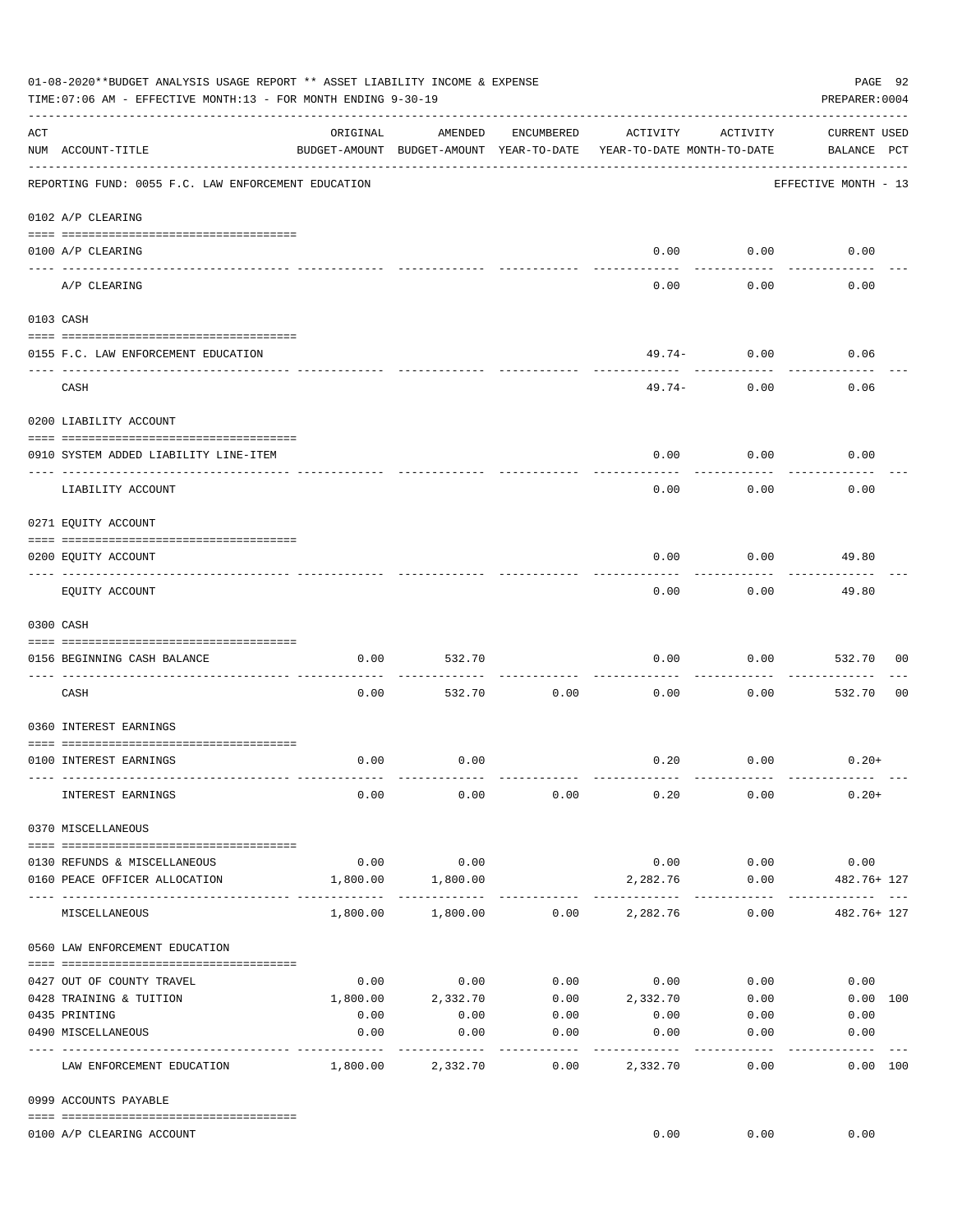|     | 01-08-2020**BUDGET ANALYSIS USAGE REPORT ** ASSET LIABILITY INCOME & EXPENSE<br>TIME:07:06 AM - EFFECTIVE MONTH:13 - FOR MONTH ENDING 9-30-19 |               |               |            |                                         |          | PREPARER: 0004       | PAGE 93 |
|-----|-----------------------------------------------------------------------------------------------------------------------------------------------|---------------|---------------|------------|-----------------------------------------|----------|----------------------|---------|
| ACT |                                                                                                                                               | ORIGINAL      | AMENDED       | ENCUMBERED | ACTIVITY                                | ACTIVITY | CURRENT USED         |         |
|     | NUM ACCOUNT-TITLE                                                                                                                             | BUDGET-AMOUNT | BUDGET-AMOUNT |            | YEAR-TO-DATE YEAR-TO-DATE MONTH-TO-DATE |          | BALANCE              | PCT     |
|     | REPORTING FUND: 0055 F.C. LAW ENFORCEMENT EDUCATION                                                                                           |               |               |            |                                         |          | EFFECTIVE MONTH - 13 |         |
|     | ACCOUNTS PAYABLE                                                                                                                              |               |               |            | 0.00                                    | 0.00     | 0.00                 |         |
|     | F.C. LAW ENFORCEMENT EDUCATION                                                                                                                |               |               |            |                                         |          |                      |         |
|     | INCOME TOTALS                                                                                                                                 | 1,800.00      | 2,332.70      |            | 2,282.96                                | 0.00     | 49.74 98             |         |
|     | EXPENSE TOTALS                                                                                                                                | 1,800.00      | 2,332.70      | 0.00       | 2,332.70                                | 0.00     | 0.00                 | 100     |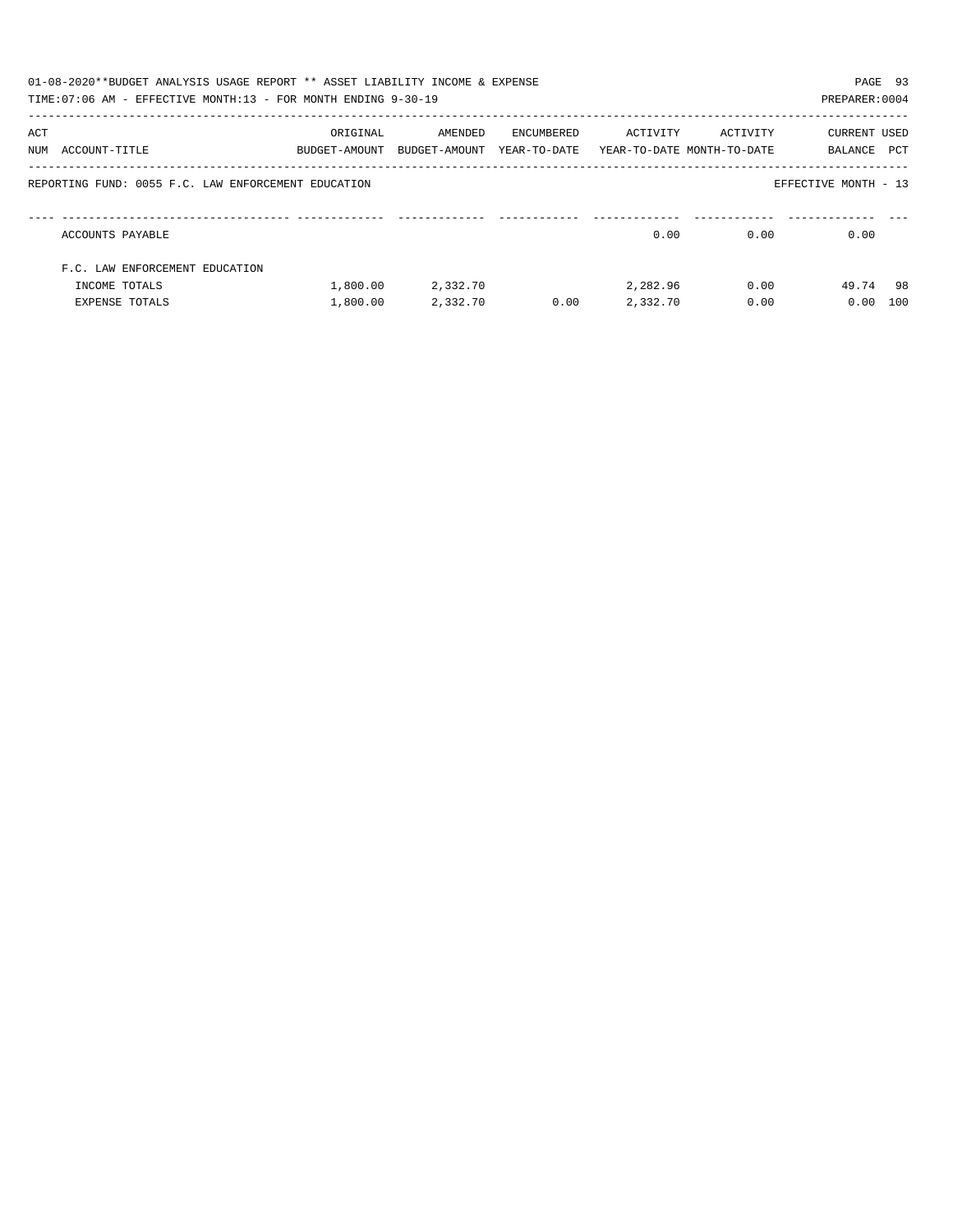|                    | 01-08-2020**BUDGET ANALYSIS USAGE REPORT ** ASSET LIABILITY INCOME & EXPENSE<br>TIME: 07:06 AM - EFFECTIVE MONTH: 13 - FOR MONTH ENDING 9-30-19 |                                                      |                         |                |                                        |                                       | PAGE 94<br>PREPARER: 0004          |
|--------------------|-------------------------------------------------------------------------------------------------------------------------------------------------|------------------------------------------------------|-------------------------|----------------|----------------------------------------|---------------------------------------|------------------------------------|
| $\mathop{\rm ACT}$ | NUM ACCOUNT-TITLE                                                                                                                               | ORIGINAL<br>BUDGET-AMOUNT BUDGET-AMOUNT YEAR-TO-DATE | AMENDED                 | ENCUMBERED     | ACTIVITY<br>YEAR-TO-DATE MONTH-TO-DATE | ACTIVITY                              | <b>CURRENT USED</b><br>BALANCE PCT |
|                    | REPORTING FUND: 0056 F C SHERIFF FORFEITURE                                                                                                     |                                                      |                         |                |                                        |                                       | EFFECTIVE MONTH - 13               |
|                    | 0100 PAYROLL                                                                                                                                    |                                                      |                         |                |                                        |                                       |                                    |
|                    | 0100 PAYROLL                                                                                                                                    |                                                      |                         |                |                                        | $0.00$ 0.00                           | 0.00                               |
|                    | PAYROLL                                                                                                                                         |                                                      |                         |                | 0.00                                   | 0.00                                  | 0.00                               |
|                    | 0102 A/P CLEARING                                                                                                                               |                                                      |                         |                |                                        |                                       |                                    |
|                    | 0100 A/P CLEARING                                                                                                                               |                                                      |                         |                | 0.00                                   | 0.00                                  | 0.00                               |
|                    | A/P CLEARING                                                                                                                                    |                                                      |                         |                | 0.00                                   | 0.00                                  | 0.00                               |
|                    | 0103 CASH                                                                                                                                       |                                                      |                         |                |                                        |                                       |                                    |
|                    |                                                                                                                                                 |                                                      |                         |                |                                        |                                       |                                    |
|                    | 0156 CASH-F C SHERIFF FORFEITURE<br>0159 CASH-FEDERAL FORFEITURE 2018                                                                           |                                                      |                         |                | 15,625.94-                             | 8, 134. 26 - 0.00 42, 745. 92<br>0.00 | 2,325.14                           |
|                    |                                                                                                                                                 |                                                      |                         |                |                                        |                                       |                                    |
|                    | CASH                                                                                                                                            |                                                      |                         |                | 23,760.20-                             | 0.00                                  | 45,071.06                          |
|                    | 0200 LIABILITY ACCOUNT                                                                                                                          |                                                      |                         |                |                                        |                                       |                                    |
|                    | 0910 SYSTEM ADDED LIABILITY LINE-ITEM                                                                                                           |                                                      |                         |                | 0.00                                   | 0.00                                  | 0.00                               |
|                    | LIABILITY ACCOUNT                                                                                                                               |                                                      |                         |                | 0.00                                   | 0.00                                  | 0.00                               |
|                    | 0271 EQUITY ACCOUNT                                                                                                                             |                                                      |                         |                |                                        |                                       |                                    |
|                    | 0200 EQUITY ACCOUNT                                                                                                                             |                                                      |                         |                | 0.00                                   | 0.00                                  | 68,831.26                          |
|                    | EQUITY ACCOUNT                                                                                                                                  |                                                      |                         |                | 0.00                                   | 0.00                                  | 68,831.26                          |
|                    | 0300 CASH                                                                                                                                       |                                                      |                         |                |                                        |                                       |                                    |
|                    | 0156 BEGINNING CASH BALANCE                                                                                                                     | 0.00                                                 | 33,303.96               |                | 0.00                                   | 0.00                                  | 33,303.96 00                       |
|                    | CASH                                                                                                                                            | 0.00                                                 |                         | 33,303.96 0.00 | 0.00                                   |                                       | $0.00$ 33,303.96 00                |
|                    | 0330 GRANTS                                                                                                                                     |                                                      |                         |                |                                        |                                       |                                    |
|                    | 0560 BULLETPROOF VEST PARTNERSHIP                                                                                                               | 0.00                                                 | 0.00<br>. <u>.</u> .    |                | 0.00                                   | 0.00<br>----------                    | 0.00                               |
|                    | GRANTS                                                                                                                                          | 0.00                                                 | 0.00                    | 0.00           | 0.00                                   | 0.00                                  | 0.00                               |
|                    | 0352 OTHER FOREITURES                                                                                                                           |                                                      |                         |                |                                        |                                       |                                    |
|                    |                                                                                                                                                 | 0.00                                                 | 13,060.99               |                |                                        |                                       | 17,696.07 0.00 4,635.08+135        |
|                    | 0200 CONTRABAND FOREITURE<br>0300 PLEA BARGAIN AGREEMENT                                                                                        | 0.00                                                 | 0.00                    |                | 0.00                                   | 0.00                                  | 0.00                               |
|                    | 0432 LIVESTOCK SEIZURE                                                                                                                          | 0.00                                                 | 0.00                    |                | 3,280.00                               | 0.00                                  | $3,280.00+$                        |
|                    | OTHER FOREITURES                                                                                                                                | 0.00                                                 | ----------<br>13,060.99 | 0.00           | -------------<br>20,976.07             | ------------<br>0.00                  | -----------<br>7,915.08+ 161       |
|                    | 0355 FEDERAL FORFEITURE FUNDS 2018                                                                                                              |                                                      |                         |                |                                        |                                       |                                    |
|                    |                                                                                                                                                 |                                                      |                         |                |                                        |                                       |                                    |
|                    | 0560 FEDERAL FORFEITURE FUNDS 2018                                                                                                              | 0.00                                                 | 0.00                    |                |                                        | 2,063.58 0.00 2,063.58+               |                                    |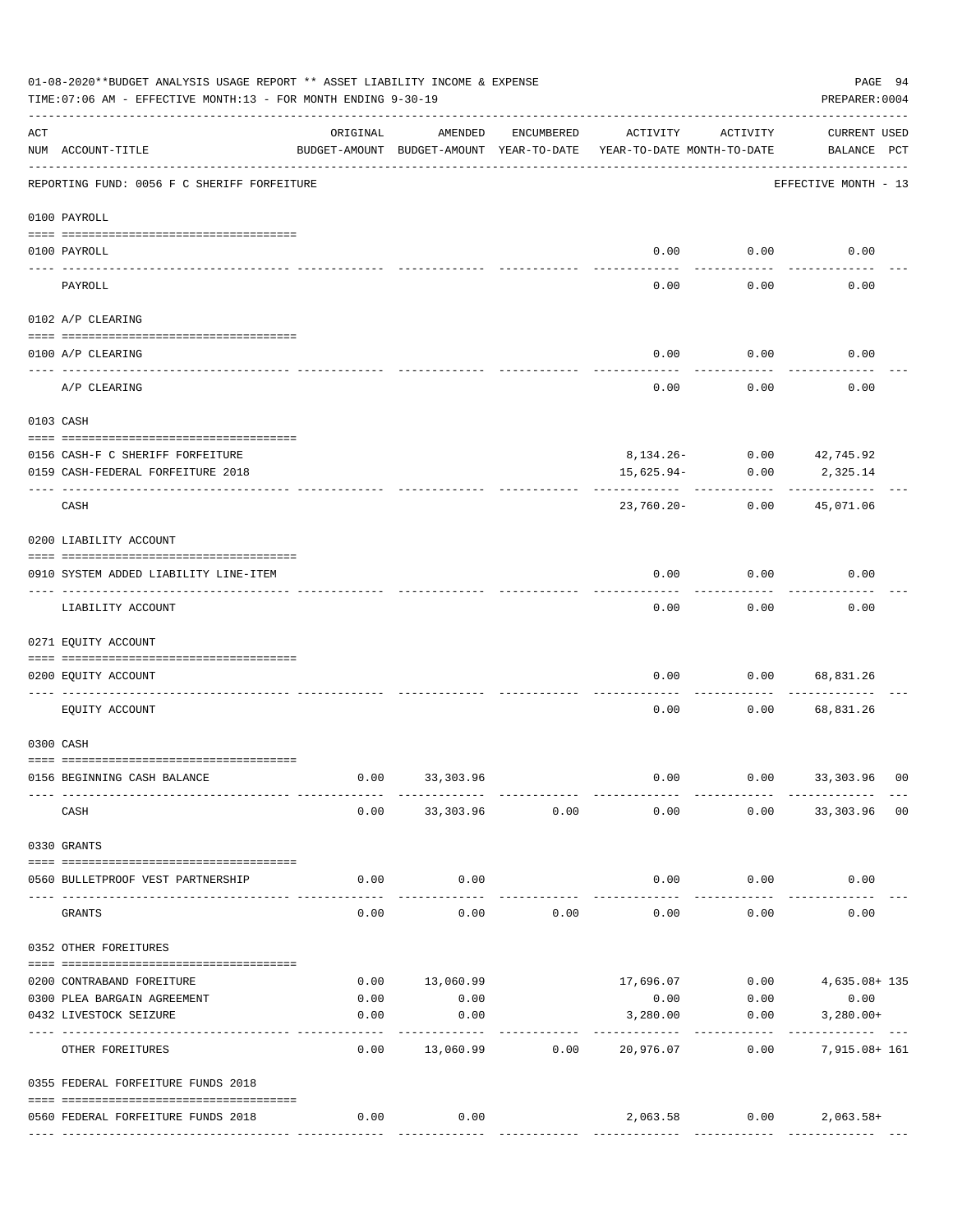01-08-2020\*\*BUDGET ANALYSIS USAGE REPORT \*\* ASSET LIABILITY INCOME & EXPENSE PAGE 95

| ACT | NUM ACCOUNT-TITLE                                             | ORIGINAL     | AMENDED<br>BUDGET-AMOUNT BUDGET-AMOUNT YEAR-TO-DATE | <b>ENCUMBERED</b>                | ACTIVITY             | ACTIVITY<br>YEAR-TO-DATE MONTH-TO-DATE | CURRENT USED<br>BALANCE<br>PCT |
|-----|---------------------------------------------------------------|--------------|-----------------------------------------------------|----------------------------------|----------------------|----------------------------------------|--------------------------------|
|     | REPORTING FUND: 0056 F C SHERIFF FORFEITURE                   |              |                                                     |                                  |                      |                                        | EFFECTIVE MONTH - 13           |
|     | FEDERAL FORFEITURE FUNDS 2018                                 | 0.00         | 0.00                                                | 0.00                             | 2,063.58             | 0.00                                   | $2,063.58+$                    |
|     | 0360 INTEREST EARNINGS                                        |              |                                                     |                                  |                      |                                        |                                |
|     | 0100 INTEREST EARNINGS-SO FORFEITURE                          | 0.00         | 0.00                                                |                                  | 45.77                | 0.00                                   | $45.77+$                       |
|     | 0159 INTEREST EARNINGS-FEDERAL FORF 201                       | 0.00         | 0.00                                                |                                  | 0.00                 | 0.00                                   | 0.00                           |
|     | INTEREST EARNINGS                                             | 0.00         | 0.00                                                | 0.00                             | 45.77                | 0.00                                   | $45.77+$                       |
|     | 0370 MISCELLANEOUS                                            |              |                                                     |                                  |                      |                                        |                                |
|     |                                                               |              |                                                     |                                  |                      |                                        |                                |
|     | 0108 FEDERAL OT REIMBURSEMENT<br>0130 REFUNDS & MISCELLANEOUS | 0.00<br>0.00 | 0.00<br>0.00                                        |                                  | 0.00<br>0.00         | 0.00<br>0.00                           | 0.00<br>0.00                   |
|     |                                                               |              |                                                     |                                  |                      |                                        |                                |
|     | MISCELLANEOUS                                                 | 0.00         | 0.00                                                | 0.00                             | 0.00                 | 0.00                                   | 0.00                           |
|     | 0390 TRANSFERS                                                |              |                                                     |                                  |                      |                                        |                                |
|     | 0140 TRANSFERS IN                                             | 0.00         | 0.00                                                |                                  | 0.00                 | 0.00                                   | 0.00                           |
|     | TRANSFERS                                                     | 0.00         | 0.00                                                | 0.00                             | 0.00                 | 0.00                                   | 0.00                           |
|     | 0560 F C SHERIFF FORFEITURE                                   |              |                                                     |                                  |                      |                                        |                                |
|     |                                                               |              |                                                     |                                  |                      |                                        |                                |
|     | 0108 SALARY                                                   | 0.00         | 0.00                                                | 0.00                             | 0.00                 | 0.00                                   | 0.00                           |
|     | 0201 SOCIAL SECURITY TAXES                                    | 0.00         | 0.00                                                | 0.00                             | 0.00                 | 0.00                                   | 0.00                           |
|     | 0202 GROUP HEALTH INSURANCE                                   | 0.00         | 0.00                                                | 0.00                             | 0.00                 | 0.00                                   | 0.00                           |
|     | 0203 RETIREMENT<br>0204 WORKERS COMPENSATION                  | 0.00<br>0.00 | 0.00<br>0.00                                        | 0.00<br>0.00                     | 0.00<br>0.00         | 0.00<br>0.00                           | 0.00<br>0.00                   |
|     | 0205 MEDICARE TAX                                             | 0.00         | 0.00                                                | 0.00                             | 0.00                 | 0.00                                   | 0.00                           |
|     | 0310 SUPPLIES                                                 | 0.00         | 2,353.33                                            | 0.00                             | 2,353.33             | 0.00                                   | 0.00 100                       |
|     | 0316 EMPLOYEE AWARDS BANOUET                                  | 0.00         | 0.00                                                | 0.00                             | 0.00                 | 0.00                                   | 0.00                           |
|     | 0395 UNIFORMS/PROT.VESTS                                      | 0.00         | 565.72                                              | 0.00                             | 697.70               | 0.00                                   | 131.98-123                     |
|     | 0423 INTERNET SERVICE                                         | 0.00         | 4,602.30                                            | 0.00                             | 4,602.30             | 0.00                                   | 100<br>0.00                    |
|     | 0427 OUT OF COUNTY TRAVEL                                     | 0.00         | 0.00                                                | 0.00                             | 0.00                 | 0.00                                   | 0.00                           |
|     | 0428 TRAINING & TUITION                                       | 0.00         | 1,931.88                                            | 0.00                             | 1,931.88             | 0.00                                   | 0.00 100                       |
|     | 0452 R & M EQUIPMENT                                          | 0.00         | 0.00                                                | 0.00                             | 0.00                 | 0.00                                   | 0.00                           |
|     | 0454 R&M AUTO                                                 | 0.00         | 209.00                                              | 0.00                             | 208.19               | 0.00                                   | $0.81$ 100                     |
|     | 0460 EQUIPMENT RENTAL/LEASE                                   | 0.00         | 0.00                                                | 0.00                             | 0.00                 | 0.00                                   | 0.00                           |
|     | 0490 MISCELLANEOUS                                            | 0.00         | 0.00                                                | 0.00                             | 349.50               | 0.00                                   | $349.50 -$                     |
|     | 0495 NARCOTICS AND/OR OTHER INVESTIGATI                       | 0.00         | 1,500.00                                            | 0.00                             | 1,500.00             | 0.00                                   | 0.00 100                       |
|     | 0499 BANK SERVICE FEES                                        | 0.00         | 135.00                                              | 0.00                             | 135.00               | 0.00                                   | 0.00 100                       |
|     | 0571 AUTOMOBILES                                              | 0.00         | 0.00                                                | 0.00                             | 0.00                 | 0.00                                   | 0.00                           |
|     | 0572 OFFICE EQUIPMENT                                         | 0.00<br>0.00 | 2,414.00                                            | 0.00<br>0.00                     | 2,414.00             | 0.00                                   | 0.00 100<br>0.00 100           |
|     | 0573 TELEPHONE/RADIO EQUIPMENT<br>0574 TECHNOLOGY             | 0.00         | 1,069.78<br>7,149.00                                | 0.00                             | 1,069.78<br>7,149.00 | 0.00<br>0.00                           | 0.00 100                       |
|     | 0579 WEAPONS                                                  | 0.00         | 955.92                                              | 0.00                             | 955.92               | 0.00                                   | 0.00 100                       |
|     | 0580 INVESTIGATIVE EQUIPMENT                                  | 0.00         | 5,785.56                                            | 0.00                             | 5,785.56             | 0.00                                   | 0.00 100                       |
|     | F C SHERIFF FORFEITURE                                        | 0.00         | 28,671.49                                           | ----------- ------------<br>0.00 | 29,152.16            | ----------- ------------<br>0.00       | $480.67 - 102$                 |
|     | 0565 INVESTIGATOR CRIMES AGAINST CHILDR                       |              |                                                     |                                  |                      |                                        |                                |
|     |                                                               |              |                                                     |                                  |                      |                                        |                                |
|     | 0108 SALARY                                                   | 0.00         | 0.00                                                | 0.00                             | 0.00                 | 0.00                                   | 0.00                           |
|     | 0201 SOCIAL SECURITY TAXES                                    | 0.00         | 0.00                                                | 0.00                             | 0.00                 | 0.00                                   | 0.00                           |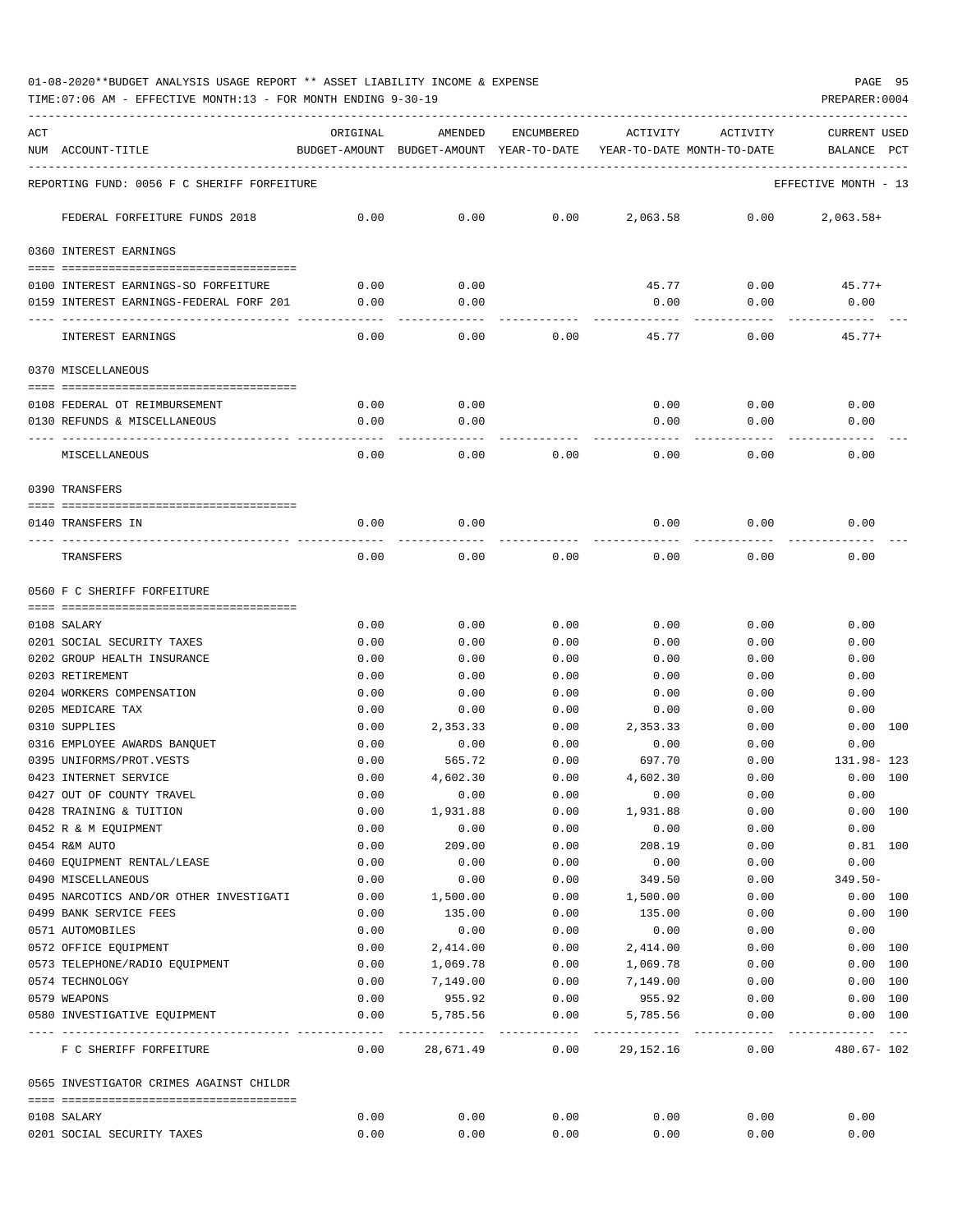## 01-08-2020\*\*BUDGET ANALYSIS USAGE REPORT \*\* ASSET LIABILITY INCOME & EXPENSE PAGE 96

| ACT |                                             | ORIGINAL | AMENDED |                    | ENCUMBERED ACTIVITY                                                         | ACTIVITY                    | <b>CURRENT USED</b>                                                             |
|-----|---------------------------------------------|----------|---------|--------------------|-----------------------------------------------------------------------------|-----------------------------|---------------------------------------------------------------------------------|
|     | NUM ACCOUNT-TITLE                           |          |         |                    |                                                                             |                             | BUDGET-AMOUNT BUDGET-AMOUNT YEAR-TO-DATE YEAR-TO-DATE MONTH-TO-DATE BALANCE PCT |
|     | REPORTING FUND: 0056 F C SHERIFF FORFEITURE |          |         |                    |                                                                             |                             | EFFECTIVE MONTH - 13                                                            |
|     | 0202 GROUP HEALTH INSURANCE                 | 0.00     | 0.00    | 0.00               | $0.00$ 0.00                                                                 |                             | 0.00                                                                            |
|     | 0203 RETIREMENT                             | 0.00     | 0.00    | 0.00               | $0.00$ 0.00                                                                 |                             | 0.00                                                                            |
|     | 0204 WORKERS COMPENSATION                   | 0.00     | 0.00    | 0.00               | 0.00                                                                        | 0.00                        | 0.00                                                                            |
|     | 0205 MEDICARE TAX                           | 0.00     | 0.00    | 0.00               | $0.00$ 0.00                                                                 |                             | 0.00                                                                            |
|     | INVESTIGATOR CRIMES AGAINST CHILDR          | 0.00     | 0.00    | ----------<br>0.00 | -----------                                                                 | ------------<br>$0.00$ 0.00 | 0.00                                                                            |
|     | 0570 FEDERAL FORFEITURE FUNDS 2018          |          |         |                    |                                                                             |                             |                                                                                 |
|     |                                             |          |         |                    |                                                                             |                             |                                                                                 |
|     | 0310 OFFICE & MISC. SUPPLIES                | 0.00     | 0.00    | 0.00               | 0.00                                                                        | 0.00                        | 0.00                                                                            |
|     | 0395 UNIFORMS/PROT. VESTS/BADGES            | 0.00     | 0.00    | 0.00               | 0.00                                                                        | 0.00                        | 0.00                                                                            |
|     | 0571 AUTOMOBILES                            | 0.00     | 0.00    | 0.00               | 0.00                                                                        |                             | 0.00<br>0.00                                                                    |
|     | 0572 EOUIPMENT                              | 0.00     | 0.00    | 0.00               | 0.00                                                                        | 0.00                        | 0.00                                                                            |
|     | 0574 TECHNOLOGY                             | 0.00     |         |                    | 423.16 0.00 423.16                                                          | 0.00                        | $0.00$ 100                                                                      |
|     | 0579 WEAPONS                                | 0.00     |         |                    | $17,270.30$ $0.00$ $17,270.30$ $0.00$                                       |                             | 0.00 100                                                                        |
|     | FEDERAL FORFEITURE FUNDS 2018               |          |         |                    | ------------- -------------<br>$0.00$ $17.693.46$ $0.00$ $17.693.46$ $0.00$ |                             | 0.00 100                                                                        |
|     | 0999 ACCOUNTS PAYABLE                       |          |         |                    |                                                                             |                             |                                                                                 |
|     |                                             |          |         |                    |                                                                             |                             |                                                                                 |
|     | 0100 A/P CLEARING ACCOUNT                   |          |         |                    | 0.00                                                                        | 0.00<br>----------          | 0.00                                                                            |
|     | ACCOUNTS PAYABLE                            |          |         |                    | 0.00                                                                        |                             | $0.00$ and $0.00$<br>0.00                                                       |
|     | F C SHERIFF FORFEITURE                      |          |         |                    |                                                                             |                             |                                                                                 |
|     | INCOME TOTALS                               |          |         |                    |                                                                             |                             | $0.00$ 46,364.95 23,085.42 0.00 23,279.53 50                                    |
|     | <b>EXPENSE TOTALS</b>                       | 0.00     |         |                    |                                                                             |                             | $46,364.95$ $0.00$ $46,845.62$ $0.00$ $480.67 - 101$                            |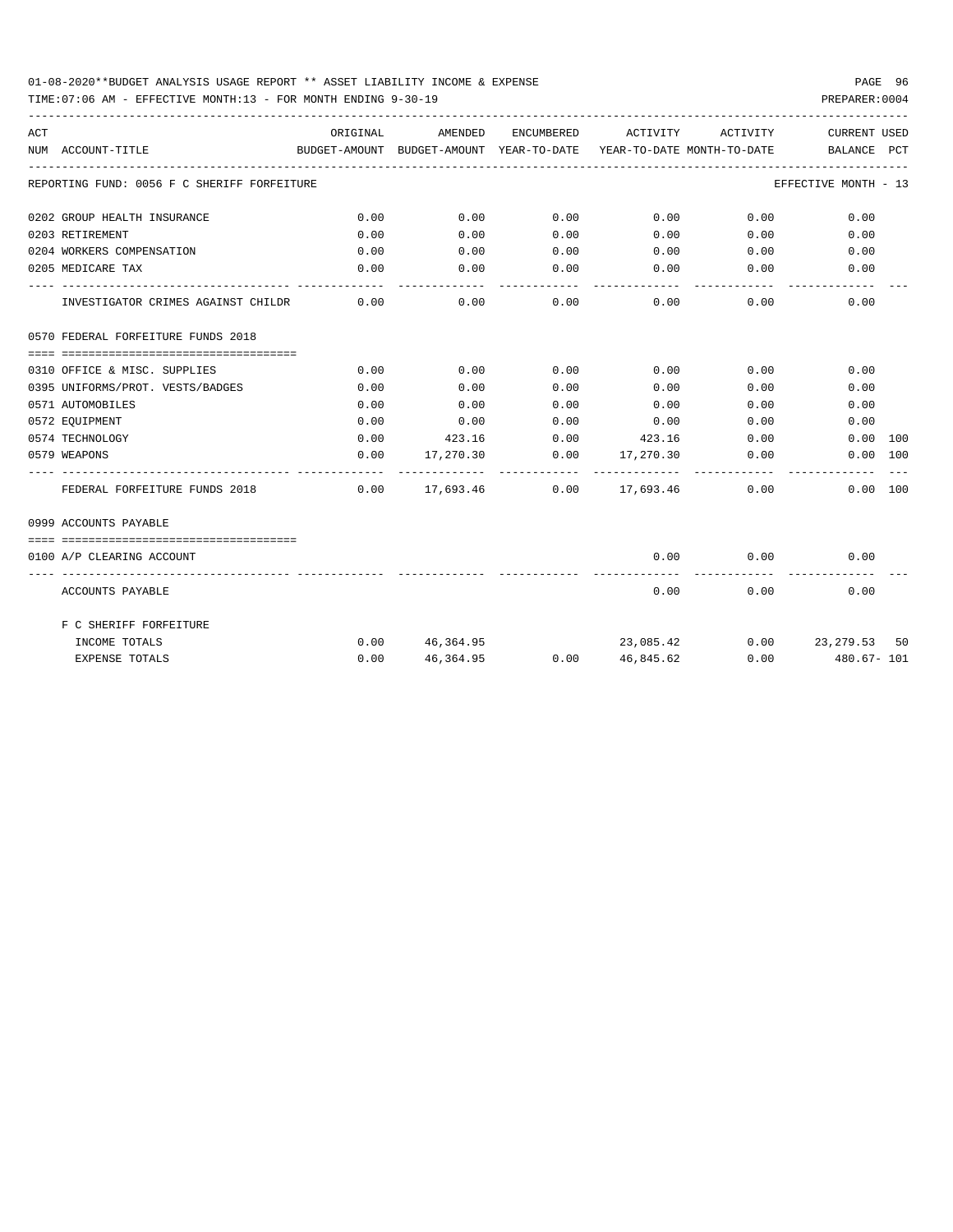|     | 01-08-2020**BUDGET ANALYSIS USAGE REPORT ** ASSET LIABILITY INCOME & EXPENSE<br>TIME: 07:06 AM - EFFECTIVE MONTH: 13 - FOR MONTH ENDING 9-30-19 |          |                                                     |                   |                                        |                     | PAGE 97<br>PREPARER: 0004   |
|-----|-------------------------------------------------------------------------------------------------------------------------------------------------|----------|-----------------------------------------------------|-------------------|----------------------------------------|---------------------|-----------------------------|
| ACT | NUM ACCOUNT-TITLE                                                                                                                               | ORIGINAL | AMENDED<br>BUDGET-AMOUNT BUDGET-AMOUNT YEAR-TO-DATE | ENCUMBERED        | ACTIVITY<br>YEAR-TO-DATE MONTH-TO-DATE | ACTIVITY            | CURRENT USED<br>BALANCE PCT |
|     | REPORTING FUND: 0057 SHERIFF K-9 UNIT                                                                                                           |          |                                                     |                   |                                        |                     | EFFECTIVE MONTH - 13        |
|     | 0103 CASH                                                                                                                                       |          |                                                     |                   |                                        |                     |                             |
|     | 0100 SHERIFF K-9 UNIT-COMB. FUND CHECKIN                                                                                                        |          |                                                     |                   |                                        | $546.18 - 0.00$     | 49.11                       |
|     | CASH                                                                                                                                            |          |                                                     |                   | 546.18-                                | -----------<br>0.00 | 49.11                       |
|     | 0200 SYSTEM ADDED LIABILITY DEPARTMENT                                                                                                          |          |                                                     |                   |                                        |                     |                             |
|     | 0910 SYSTEM ADDED LIABILITY LINE-ITEM                                                                                                           |          |                                                     |                   | 0.00                                   | 0.00                | 0.00                        |
|     | SYSTEM ADDED LIABILITY DEPARTMENT                                                                                                               |          |                                                     |                   | 0.00                                   | 0.00                | 0.00                        |
|     | 0271 EQUITY ACCOUNT                                                                                                                             |          |                                                     |                   |                                        |                     |                             |
|     | 0200 EQUITY ACCOUNT                                                                                                                             |          |                                                     |                   | 0.00                                   | 0.00                | 595.29                      |
|     | EQUITY ACCOUNT                                                                                                                                  |          |                                                     |                   | 0.00                                   | 0.00                | 595.29                      |
|     | 0300 CASH                                                                                                                                       |          |                                                     |                   |                                        |                     |                             |
|     | 0157 BEGINNING CASH BALANCE                                                                                                                     | 0.00     | 0.00                                                |                   | 0.00                                   | 0.00                | 0.00                        |
|     | CASH                                                                                                                                            | 0.00     | 0.00                                                | 0.00              | 0.00                                   | 0.00                | 0.00                        |
|     | 0360 INTEREST INCOME                                                                                                                            |          |                                                     |                   |                                        |                     |                             |
|     | 0100 INTEREST EARNINGS                                                                                                                          | 0.00     | 0.00                                                |                   | 0.00                                   | 0.00                | 0.00                        |
|     | ------------------ -<br>INTEREST INCOME                                                                                                         | 0.00     | 0.00                                                | 0.00              | 0.00                                   | 0.00                | 0.00                        |
|     | 0370 MISCELLANEOUS INCOME                                                                                                                       |          |                                                     |                   |                                        |                     |                             |
|     | 0560 SHERIFF K-9 UNIT                                                                                                                           | 0.00     | 0.00                                                |                   | 0.00                                   | 0.00                | 0.00                        |
|     | MISCELLANEOUS INCOME                                                                                                                            | 0.00     | 0.00                                                | 0.00              | 0.00                                   | 0.00                | 0.00                        |
|     | 0560 SHERIFF K-9 UNIT                                                                                                                           |          |                                                     |                   |                                        |                     |                             |
|     | 0310 SUPPLIES                                                                                                                                   | 0.00     | 0.00                                                | 0.00              | 0.00                                   | 0.00                | 0.00                        |
|     | 0395 UNIFORMS                                                                                                                                   | 0.00     | 0.00                                                | 0.00              | 0.00                                   | 0.00                | 0.00                        |
|     | 0427 OUT OF COUNTY TRAVEL                                                                                                                       | 0.00     | 0.00                                                | 0.00              | 0.00                                   | 0.00                | 0.00                        |
|     | 0428 TRAINING/TUITION                                                                                                                           | 0.00     | 0.00                                                | 0.00              | 0.00                                   | 0.00                | 0.00                        |
|     | 0571 EQUIPMENT                                                                                                                                  | 0.00     | 0.00                                                | 0.00              | 546.18                                 | 0.00                | $546.18-$                   |
|     | 0580 PURCHASE OF ANIMAL                                                                                                                         | 0.00     | 0.00<br>$---$                                       | 0.00<br>- - - - - | 0.00                                   | 0.00<br>-----       | 0.00                        |
|     | SHERIFF K-9 UNIT                                                                                                                                | 0.00     | 0.00                                                | 0.00              | 546.18                                 | 0.00                | $546.18-$                   |
|     | SHERIFF K-9 UNIT                                                                                                                                |          |                                                     |                   |                                        |                     |                             |
|     | INCOME TOTALS                                                                                                                                   | 0.00     | 0.00                                                |                   | 0.00                                   | 0.00                | 0.00                        |
|     | EXPENSE TOTALS                                                                                                                                  | 0.00     | 0.00                                                | 0.00              | 546.18                                 | 0.00                | $546.18 -$                  |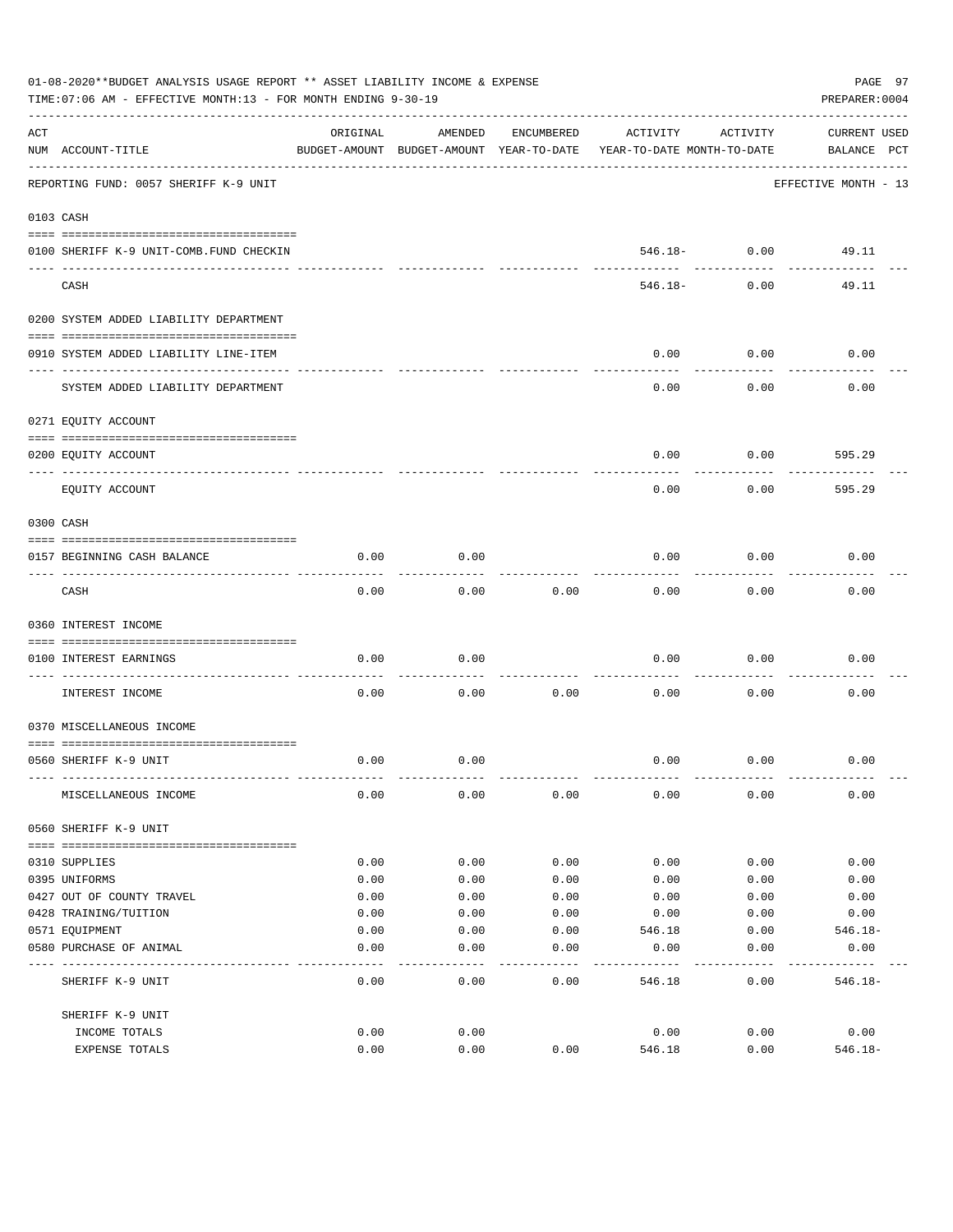|     | 01-08-2020**BUDGET ANALYSIS USAGE REPORT ** ASSET LIABILITY INCOME & EXPENSE<br>TIME: 07:06 AM - EFFECTIVE MONTH: 13 - FOR MONTH ENDING 9-30-19 |                       |                      |            |                                                                                 |                             | PAGE 98<br>PREPARER: 0004                |    |
|-----|-------------------------------------------------------------------------------------------------------------------------------------------------|-----------------------|----------------------|------------|---------------------------------------------------------------------------------|-----------------------------|------------------------------------------|----|
| ACT | NUM ACCOUNT-TITLE                                                                                                                               | ORIGINAL              | AMENDED              | ENCUMBERED | ACTIVITY<br>BUDGET-AMOUNT BUDGET-AMOUNT YEAR-TO-DATE YEAR-TO-DATE MONTH-TO-DATE | ACTIVITY                    | <b>CURRENT USED</b><br>BALANCE PCT       |    |
|     | REPORTING FUND: 0059 DRUG COURT PROGRAM                                                                                                         |                       |                      |            |                                                                                 |                             | EFFECTIVE MONTH - 13                     |    |
|     | 0103 CASH                                                                                                                                       |                       |                      |            |                                                                                 |                             |                                          |    |
|     | 0100 DRUG COURT-COMBINED FUNDS                                                                                                                  |                       |                      |            |                                                                                 | $1,234.63 0.00$ $31,041.04$ |                                          |    |
|     | CASH                                                                                                                                            |                       |                      |            | 1,234.63-                                                                       |                             | $0.00$ $31,041.04$                       |    |
|     | 0120 RECEIVABLES                                                                                                                                |                       |                      |            |                                                                                 |                             |                                          |    |
|     | 0313 DUE FROM OTHER FUNDS                                                                                                                       |                       |                      |            |                                                                                 | $1.87 - 0.00$               | 324.05                                   |    |
|     | RECEIVABLES                                                                                                                                     |                       |                      |            |                                                                                 | $1.87 - 0.00$               | 324.05                                   |    |
|     | 0200 SYSTEM ADDED LIABILITY DEPARTMENT                                                                                                          |                       |                      |            |                                                                                 |                             |                                          |    |
|     | 0900 SYSTEM ADDED LIABILITY LINE-ITEM                                                                                                           |                       |                      |            |                                                                                 | 1,642.50 1,642.50 1,642.50  |                                          |    |
|     | 0910 SYSTEM ADDED LIABILITY LINE-ITEM                                                                                                           |                       |                      |            | 365.00-                                                                         | 0.00                        | 365.00-                                  |    |
|     | SYSTEM ADDED LIABILITY DEPARTMENT                                                                                                               |                       |                      |            | 1,277.50                                                                        | 1,642.50                    | 1,277.50                                 |    |
|     | 0271 EQUITY ACCOUNT                                                                                                                             |                       |                      |            |                                                                                 |                             |                                          |    |
|     | 0200 EQUITY ACCOUNT                                                                                                                             |                       |                      |            |                                                                                 | $311.87 - 0.00$ $32,289.72$ |                                          |    |
|     | EQUITY ACCOUNT                                                                                                                                  |                       |                      |            |                                                                                 | $311.87 - 0.00$ $32,289.72$ |                                          |    |
|     | 0300 CASH                                                                                                                                       |                       |                      |            |                                                                                 |                             |                                          |    |
|     | 0159 BEGINNING CASH BALANCE                                                                                                                     | 0.00                  | 0.00                 |            | 0.00                                                                            | 0.00                        | 0.00                                     |    |
|     | CASH                                                                                                                                            | 0.00                  | 0.00                 | 0.00       | 0.00                                                                            | 0.00                        | 0.00                                     |    |
|     | 0360 INTEREST EARNINGS                                                                                                                          |                       |                      |            |                                                                                 |                             |                                          |    |
|     | 0100 INTEREST EARNINGS                                                                                                                          | 0.00                  | 0.00                 |            | 70.19                                                                           | 0.00                        | $70.19+$                                 |    |
|     | INTEREST EARNINGS                                                                                                                               | 0.00                  | 0.00                 | 0.00       | 70.19                                                                           | 0.00                        | $70.19+$                                 |    |
|     | 0370 DRUG COURT INCOME                                                                                                                          |                       |                      |            |                                                                                 |                             |                                          |    |
|     |                                                                                                                                                 |                       |                      |            |                                                                                 |                             |                                          |    |
|     | 0425 DRUG COURT FEE                                                                                                                             |                       | 4,000.00 4,000.00    |            |                                                                                 |                             | 3,622.68 0.00 377.32 91<br>------------- |    |
|     | DRUG COURT INCOME                                                                                                                               | 4,000.00              |                      |            | 4,000.00 0.00 3,622.68                                                          | 0.00                        | 377.32                                   | 91 |
|     | 0425 DRUG COURT EXPENSE                                                                                                                         |                       |                      |            |                                                                                 |                             |                                          |    |
|     | 0433 DRUG COURT PROGRAMS                                                                                                                        |                       | 1, 143.00 1, 143.00  |            | $0.00$ 540.00 0.00 603.00 47                                                    |                             |                                          |    |
|     | 0437 ATTORNEY FEES DRUG COURT                                                                                                                   |                       |                      |            | 2,857.00 2,857.00 0.00 5,355.00 1,642.50 2,498.00-187                           |                             |                                          |    |
|     | 0439 INVESTIGATOR EXPENSE                                                                                                                       | 0.00<br>------------- | 0.00                 | 0.00       | 0.00<br>---------                                                               | 0.00<br>-----------         | 0.00                                     |    |
|     | DRUG COURT EXPENSE                                                                                                                              | 4,000.00              | 4,000.00             | 0.00       | 5,895.00                                                                        |                             | 1,642.50 1,895.00-147                    |    |
|     | DRUG COURT PROGRAM                                                                                                                              |                       |                      |            |                                                                                 |                             | 3,692.87 0.00 307.13                     |    |
|     | INCOME TOTALS<br>EXPENSE TOTALS                                                                                                                 | 4,000.00<br>4,000.00  | 4,000.00<br>4,000.00 | 0.00       |                                                                                 |                             | 5,895.00   1,642.50   1,895.00- 147      | 92 |
|     |                                                                                                                                                 |                       |                      |            |                                                                                 |                             |                                          |    |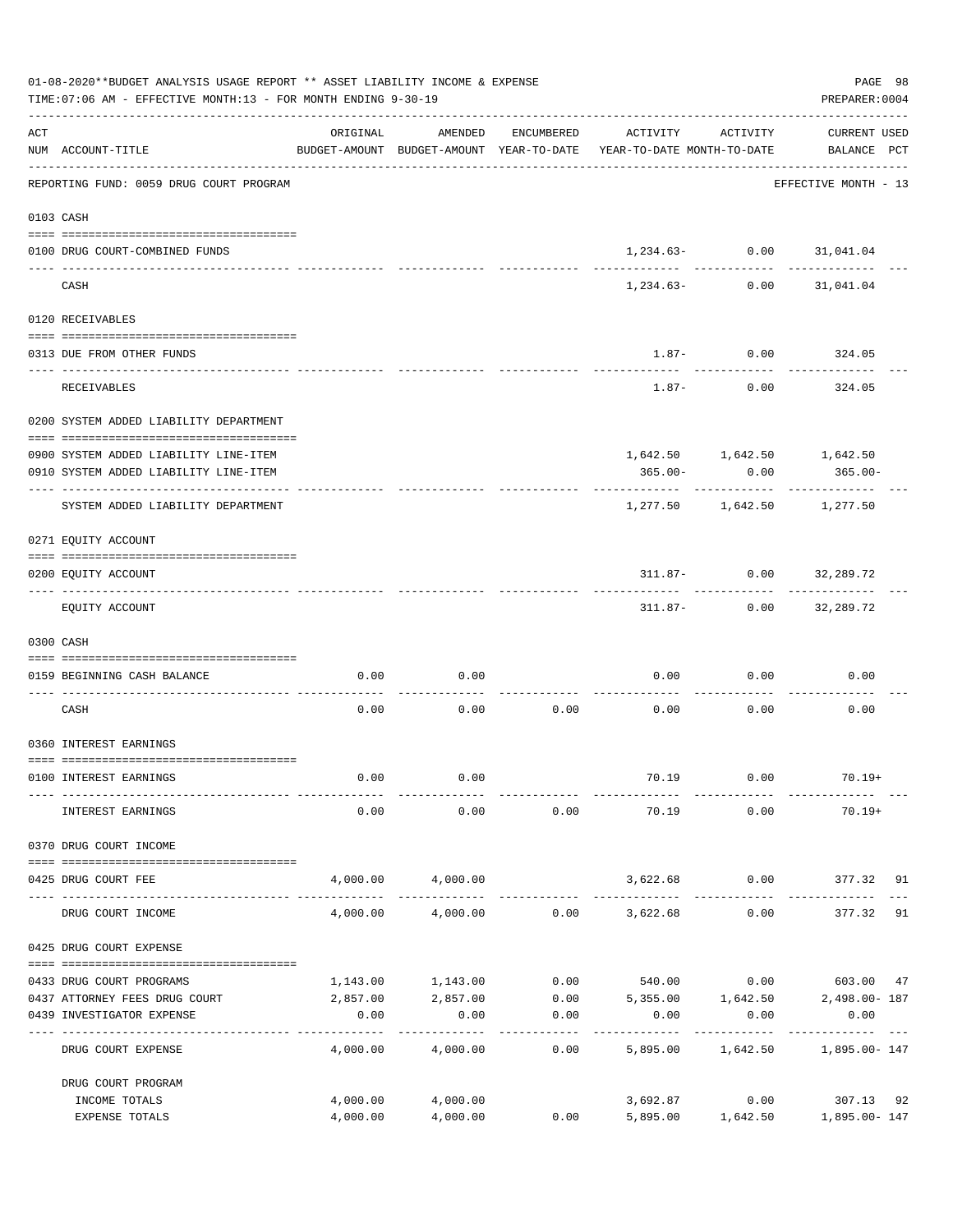|     | 01-08-2020**BUDGET ANALYSIS USAGE REPORT ** ASSET LIABILITY INCOME & EXPENSE<br>TIME: 07:06 AM - EFFECTIVE MONTH: 13 - FOR MONTH ENDING 9-30-19 |                     |                                                     |            |                                        |                           | PAGE 99<br>PREPARER: 0004          |
|-----|-------------------------------------------------------------------------------------------------------------------------------------------------|---------------------|-----------------------------------------------------|------------|----------------------------------------|---------------------------|------------------------------------|
| ACT | NUM ACCOUNT-TITLE                                                                                                                               | ORIGINAL            | AMENDED<br>BUDGET-AMOUNT BUDGET-AMOUNT YEAR-TO-DATE | ENCUMBERED | ACTIVITY<br>YEAR-TO-DATE MONTH-TO-DATE | ACTIVITY                  | <b>CURRENT USED</b><br>BALANCE PCT |
|     | REPORTING FUND: 0060 SINKING FUND                                                                                                               |                     |                                                     |            |                                        |                           | EFFECTIVE MONTH - 13               |
|     | 0103 CASH                                                                                                                                       |                     |                                                     |            |                                        |                           |                                    |
|     |                                                                                                                                                 |                     |                                                     |            |                                        |                           |                                    |
|     | 0100 SINKING-COMBINED FUND CHECKING                                                                                                             |                     |                                                     |            |                                        | 66,834.55 0.00 152,710.87 |                                    |
|     | 0175 TEXPOOL                                                                                                                                    |                     |                                                     |            | 0.00                                   | 0.00                      | 0.00                               |
|     | CASH                                                                                                                                            |                     |                                                     |            | 66,834.55                              | 0.00                      | 152,710.87                         |
|     | 0120 RECEIVABLES                                                                                                                                |                     |                                                     |            |                                        |                           |                                    |
|     | 0311 TAXES RECEIVABLE                                                                                                                           |                     |                                                     |            | 10,269.92                              | 0.00                      | 10,269.92                          |
|     | 0312 DUE FROM OTHER GOVERNMENT                                                                                                                  |                     |                                                     |            | 33.34                                  | 0.00                      | 33.34                              |
|     | 0313 DUE FROM OTHER FUNDS                                                                                                                       |                     |                                                     |            | 0.00                                   | 0.00                      | 0.00                               |
|     | RECEIVABLES                                                                                                                                     |                     |                                                     |            | 10,303.26                              | 0.00                      | 10,303.26                          |
|     | 0200 LIABILITY ACCOUNT                                                                                                                          |                     |                                                     |            |                                        |                           |                                    |
|     |                                                                                                                                                 |                     |                                                     |            |                                        |                           |                                    |
|     | 0200 DEFERRED REVENUE                                                                                                                           |                     |                                                     |            |                                        | 9,341.26 0.00 9,341.26    |                                    |
|     | 0910 SYSTEM ADDED LIABILITY LINE-ITEM                                                                                                           |                     |                                                     |            | 0.00                                   | 0.00                      | 0.00                               |
|     | LIABILITY ACCOUNT                                                                                                                               |                     |                                                     |            | 9,341.26                               | 0.00                      | 9,341.26                           |
|     | 0207 DUE TO FUND                                                                                                                                |                     |                                                     |            |                                        |                           |                                    |
|     | 0990 DUE TO OTHERS                                                                                                                              |                     |                                                     |            | 0.00                                   | 0.00                      | 0.00                               |
|     |                                                                                                                                                 |                     |                                                     |            |                                        |                           |                                    |
|     | DUE TO FUND                                                                                                                                     |                     |                                                     |            | 0.00                                   | 0.00                      | 0.00                               |
|     | 0271 EQUITY ACCOUNT                                                                                                                             |                     |                                                     |            |                                        |                           |                                    |
|     |                                                                                                                                                 |                     |                                                     |            |                                        |                           |                                    |
|     | 0200 EQUITY ACCOUNT                                                                                                                             |                     |                                                     |            | 7,361.89-                              | 0.00                      | 78,514.43                          |
|     | EQUITY ACCOUNT                                                                                                                                  |                     |                                                     |            | $7,361.89-$                            | 0.00                      | 78,514.43                          |
|     | 0300 CASH                                                                                                                                       |                     |                                                     |            |                                        |                           |                                    |
|     | 0110 BEGINNING CASH BALANCE                                                                                                                     | 0.00                | 0.00                                                |            | 0.00                                   | 0.00                      | 0.00                               |
|     |                                                                                                                                                 |                     | -----------                                         |            | -------------                          | -----------               |                                    |
|     | CASH                                                                                                                                            | 0.00                | 0.00                                                | 0.00       | 0.00                                   | 0.00                      | 0.00                               |
|     | 0310 PROPERTY TAXES                                                                                                                             |                     |                                                     |            |                                        |                           |                                    |
|     | 0110 CURRENT TAXES                                                                                                                              |                     | 436,019.73 436,019.73                               |            |                                        | 431,951.15 0.00           | 4,068.58 99                        |
|     | 0120 DELINQUENT TAXES                                                                                                                           | 900.00<br>--------- | 900.00<br>-------------                             |            | 6,454.44                               | 0.00                      | 5,554.44+ 717<br>-------- ---      |
|     | PROPERTY TAXES                                                                                                                                  |                     | 436,919.73 436,919.73 0.00 438,405.59               |            |                                        | 0.00                      | 1,485.86+ 100                      |
|     | 0318 OTHER TAXES                                                                                                                                |                     |                                                     |            |                                        |                           |                                    |
|     | 0120 PAY N LIEU TAX/GRASSLAND                                                                                                                   | 0.00                | 0.00                                                |            |                                        | 975.96                    | $0.00$ 975.96+                     |
|     | 0121 PAY N LIEU TAX/UPPER TRINITY                                                                                                               | 0.00                | 0.00                                                |            | 178.56                                 | 0.00                      | 178.56+                            |
|     | OTHER TAXES                                                                                                                                     | 0.00                | ---------<br>0.00                                   | 0.00       | -------------<br>1,154.52              | ----------<br>0.00        | ------------<br>$1,154.52+$        |

0360 INTEREST EARNINGS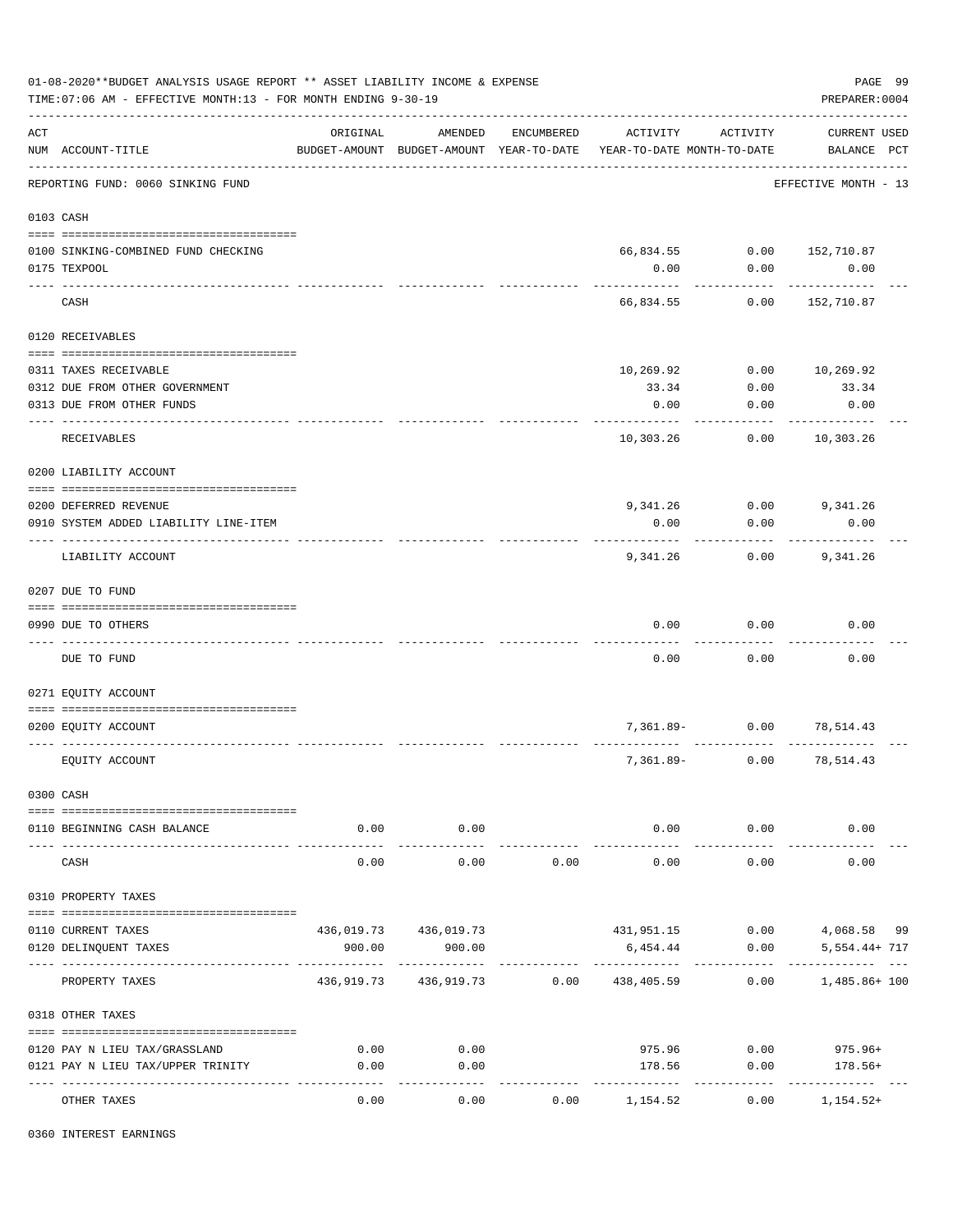| 01-08-2020**BUDGET ANALYSIS USAGE REPORT ** ASSET LIABILITY INCOME & EXPENSE |  |  |  |  | PAGE 100 |  |
|------------------------------------------------------------------------------|--|--|--|--|----------|--|
|                                                                              |  |  |  |  |          |  |

| ACT<br>NUM ACCOUNT-TITLE                | ORIGINAL<br>BUDGET-AMOUNT | AMENDED<br>BUDGET-AMOUNT YEAR-TO-DATE | ENCUMBERED | ACTIVITY   | ACTIVITY                   | <b>CURRENT USED</b>  | PCT            |
|-----------------------------------------|---------------------------|---------------------------------------|------------|------------|----------------------------|----------------------|----------------|
|                                         |                           |                                       |            |            | YEAR-TO-DATE MONTH-TO-DATE | BALANCE              |                |
| REPORTING FUND: 0060 SINKING FUND       |                           |                                       |            |            |                            | EFFECTIVE MONTH - 13 |                |
|                                         |                           |                                       |            |            |                            |                      |                |
| 0100 INTEREST EARNINGS                  | 0.00                      | 0.00                                  |            | 0.00       | 0.00                       | 0.00                 |                |
| 0200 INTEREST, 2017 GO BONDS            | 0.00                      | 0.00                                  |            | 0.00       | 0.00                       | 0.00                 |                |
| 0300 INTEREST, 2018 GO BONDS            | 0.00                      | 0.00                                  |            | 7,923.33   | 0.00                       | $7,923.33+$          |                |
| INTEREST EARNINGS                       | 0.00                      | 0.00                                  | 0.00       | 7,923.33   | 0.00                       | $7,923.33+$          |                |
| 0370 MISCELLANEOUS                      |                           |                                       |            |            |                            |                      |                |
| 0130 REFUNDS & MISCELLANEOUS            | 0.00                      | 0.00                                  |            | 0.00       | 0.00                       | 0.00                 |                |
| MISCELLANEOUS                           | 0.00                      | 0.00                                  | 0.00       | 0.00       | 0.00                       | 0.00                 |                |
| 0620 DEBT SERVICE                       |                           |                                       |            |            |                            |                      |                |
|                                         |                           |                                       |            |            |                            |                      |                |
| 0309 ANNUAL PAYING AGENT REGISTRAR FEES | 500.00                    | 500.00                                | 0.00       | 400.00     | 0.00                       | 100.00               | 80             |
| 0400 BOND LEGAL FEES                    | 0.00                      | 0.00                                  | 0.00       | 0.00       | 0.00                       | 0.00                 |                |
| 0401 CONTINUING DISCLOSURE FEES         | 2,250.00                  | 2,250.00                              | 0.00       | 2,250.00   | 0.00                       | 0.00                 | 100            |
| 0490 MISCELLANEOUS                      | 64,494.73                 | 64,494.73                             | 0.00       | 0.00       | 0.00                       | 64, 494. 73          | 0 <sup>0</sup> |
| 0627 PRINCIPAL, 2017 GO BONDS           | 160,000.00                | 160,000.00                            | 0.00       | 160,000.00 | 0.00                       | 0.00                 | 100            |
| 0630 PRINCIPAL, 2018 GO BONDS           | 0.00                      | 0.00                                  | 0.00       | 0.00       | 0.00                       | 0.00                 |                |
| DEBT SERVICE                            | 227, 244.73               | 227, 244.73                           | 0.00       | 162,650.00 | 0.00                       | 64,594.73 72         |                |
| 0660 DEBT SERVICE INTEREST              |                           |                                       |            |            |                            |                      |                |
| 0667 INTEREST, 2017 GO BONDS            | 209,675.00                | 209,675.00                            | 0.00       | 209,675.00 | 0.00                       | 0.00 100             |                |
| 0670 INTEREST, 2018 GO BONDS            | 0.00                      | 0.00                                  | 0.00       | 0.00       | 0.00                       | 0.00                 |                |
| DEBT SERVICE INTEREST                   | 209,675.00                | 209,675.00                            | 0.00       | 209,675.00 | 0.00                       | 0.00 100             |                |
| SINKING FUND                            |                           |                                       |            |            |                            |                      |                |
| INCOME TOTALS                           | 436,919.73                | 436,919.73                            |            | 447,483.44 | 0.00                       | 10,563.71+ 102       |                |
| <b>EXPENSE TOTALS</b>                   | 436,919.73                | 436, 919. 73                          | 0.00       | 372,325.00 | 0.00                       | 64,594.73 85         |                |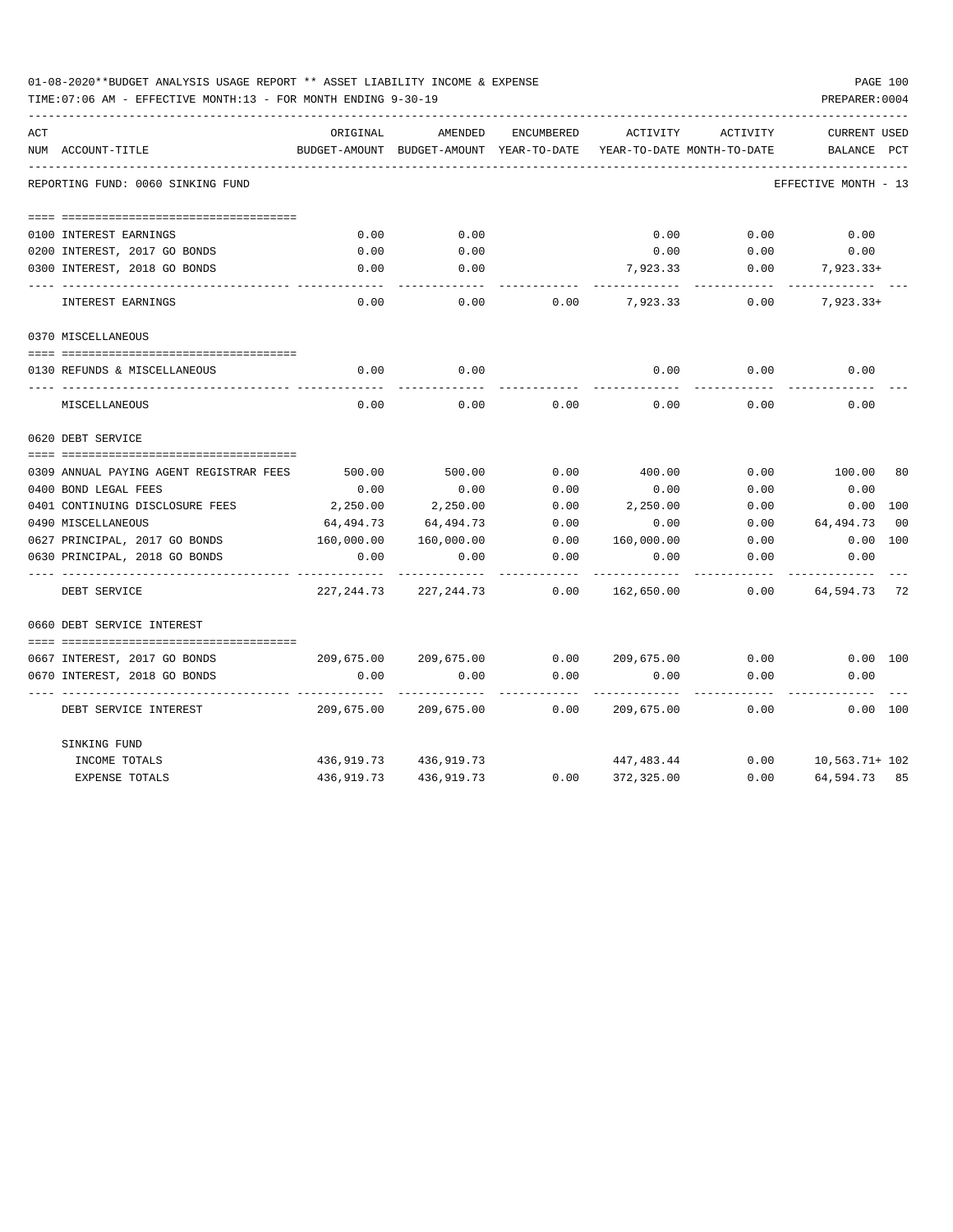|     | 01-08-2020**BUDGET ANALYSIS USAGE REPORT ** ASSET LIABILITY INCOME & EXPENSE<br>TIME: 07:06 AM - EFFECTIVE MONTH: 13 - FOR MONTH ENDING 9-30-19 |          |                                                     |            |          |                                        | PAGE 101<br>PREPARER: 0004         |                |
|-----|-------------------------------------------------------------------------------------------------------------------------------------------------|----------|-----------------------------------------------------|------------|----------|----------------------------------------|------------------------------------|----------------|
| ACT | NUM ACCOUNT-TITLE                                                                                                                               | ORIGINAL | AMENDED<br>BUDGET-AMOUNT BUDGET-AMOUNT YEAR-TO-DATE | ENCUMBERED | ACTIVITY | ACTIVITY<br>YEAR-TO-DATE MONTH-TO-DATE | <b>CURRENT USED</b><br>BALANCE PCT |                |
|     | REPORTING FUND: 0061 DIST.CLK.CO.&DIST.CT.TECH.-COMB.FUN                                                                                        |          |                                                     |            |          |                                        | EFFECTIVE MONTH - 13               |                |
|     | 0103 CASH                                                                                                                                       |          |                                                     |            |          |                                        |                                    |                |
|     | 0100 DIST.CLK.CO.& DIST.CT.TECH.-COMBIN                                                                                                         |          |                                                     |            | 491.48   |                                        | $0.00$ 3, 293.15                   |                |
|     | CASH                                                                                                                                            |          |                                                     |            | 491.48   | 0.00                                   | 3,293.15                           |                |
|     | 0120 RECEIVABLES                                                                                                                                |          |                                                     |            |          |                                        |                                    |                |
|     | 0313 DUE FROM OTHER FUNDS                                                                                                                       |          |                                                     |            | 3.36     | 0.00                                   | 39.93                              |                |
|     | RECEIVABLES                                                                                                                                     |          |                                                     |            | 3.36     | 0.00                                   | 39.93                              |                |
|     | 0271 EQUITY ACCOUNT                                                                                                                             |          |                                                     |            |          |                                        |                                    |                |
|     | 0200 EQUITY ACCOUNT                                                                                                                             |          |                                                     |            | 3.36     | 0.00                                   | 2,841.60                           |                |
|     | ---- -------------<br>EQUITY ACCOUNT                                                                                                            |          |                                                     |            | 3.36     | 0.00                                   | 2,841.60                           |                |
|     | 0300 CASH                                                                                                                                       |          |                                                     |            |          |                                        |                                    |                |
|     | 0161 BEGINNING CASH BALANCE                                                                                                                     | 2,000.00 | 2,000.00                                            |            | 0.00     | 0.00                                   | 2,000.00                           | 0 <sub>0</sub> |
|     | CASH                                                                                                                                            | 2,000.00 | 2,000.00                                            | 0.00       | 0.00     | 0.00                                   | 2,000.00                           | 0 <sup>0</sup> |
|     | 0370 DIST.CLK.MISCELLANEOUS INCOME                                                                                                              |          |                                                     |            |          |                                        |                                    |                |
|     | 0440 DIST.CLK.CO.& DIST.CT.TECHNOLOGY F                                                                                                         | 0.00     | 0.00                                                |            | 491.48   | 0.00                                   | $491.48+$                          |                |
|     | DIST.CLK.MISCELLANEOUS INCOME                                                                                                                   | 0.00     | -------<br>0.00                                     | 0.00       | 491.48   | 0.00                                   | 491.48+                            |                |
|     | 0440 DIST.CLK.COURT TECHNOLOGY EQUIPMEN                                                                                                         |          |                                                     |            |          |                                        |                                    |                |
|     | 0572 OFFICE EOUIPMENT                                                                                                                           | 2,000.00 | 2,000.00                                            | 0.00       | 0.00     |                                        | 0.00<br>2,000.00                   | 0 <sub>0</sub> |
|     | DIST.CLK.COURT TECHNOLOGY EQUIPMEN                                                                                                              | 2,000.00 | 2,000.00                                            | 0.00       | 0.00     | 0.00                                   | 2,000.00                           | 0 <sub>0</sub> |
|     | DIST.CLK.CO.&DIST.CT.TECH.-COMB.FU                                                                                                              |          |                                                     |            |          |                                        |                                    |                |
|     | INCOME TOTALS                                                                                                                                   | 2,000.00 | 2,000.00                                            |            | 491.48   |                                        | 0.00<br>1,508.52                   | 25             |
|     | <b>EXPENSE TOTALS</b>                                                                                                                           | 2,000.00 | 2,000.00                                            | 0.00       | 0.00     | 0.00                                   | 2,000.00                           | 0 <sub>0</sub> |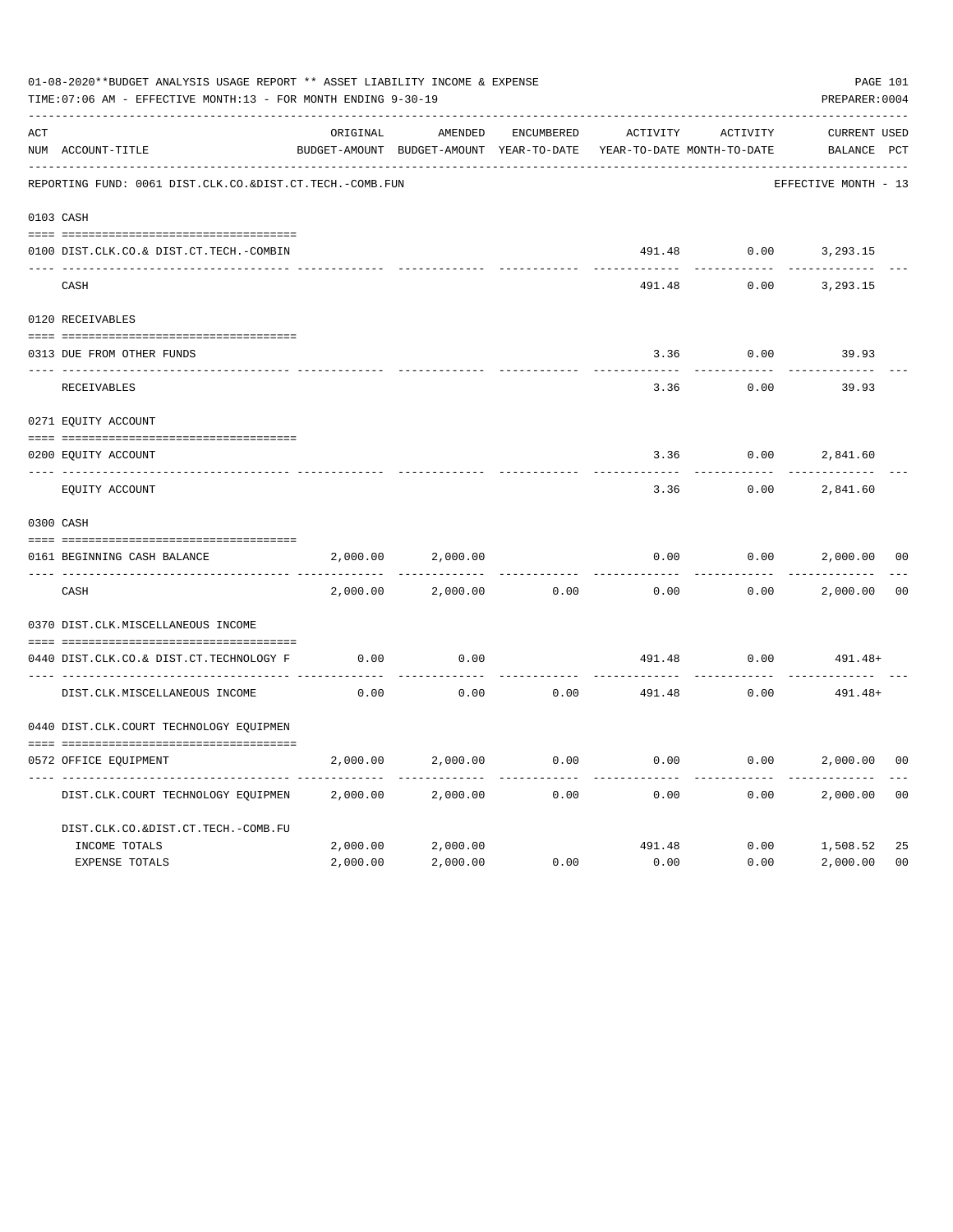|     | 01-08-2020**BUDGET ANALYSIS USAGE REPORT ** ASSET LIABILITY INCOME & EXPENSE<br>TIME: 07:06 AM - EFFECTIVE MONTH: 13 - FOR MONTH ENDING 9-30-19 |                        |                                                                                |                       |                        |                   | PAGE 102<br>PREPARER: 0004      |                      |
|-----|-------------------------------------------------------------------------------------------------------------------------------------------------|------------------------|--------------------------------------------------------------------------------|-----------------------|------------------------|-------------------|---------------------------------|----------------------|
| ACT | NUM ACCOUNT-TITLE                                                                                                                               | ORIGINAL               | AMENDED<br>BUDGET-AMOUNT BUDGET-AMOUNT YEAR-TO-DATE YEAR-TO-DATE MONTH-TO-DATE | ENCUMBERED            |                        | ACTIVITY ACTIVITY | CURRENT USED<br>BALANCE PCT     |                      |
|     | REPORTING FUND: 0062 DIST.CLK.COURT RECORDS PRESERVATION                                                                                        |                        |                                                                                |                       |                        |                   | EFFECTIVE MONTH - 13            |                      |
|     | 0103 CASH                                                                                                                                       |                        |                                                                                |                       |                        |                   |                                 |                      |
|     | 0100 DIST.CLK.COURT RECORDS PRESERVATIO                                                                                                         |                        |                                                                                |                       |                        |                   | 3,669.73 0.00 34,068.86         |                      |
|     | CASH                                                                                                                                            |                        | -------------                                                                  |                       | ----------<br>3,669.73 | -------------     | .<br>$0.00$ 34,068.86           |                      |
|     | 0120 RECEIVABLES                                                                                                                                |                        |                                                                                |                       |                        |                   |                                 |                      |
|     | 0313 DUE FROM OTHER FUNDS                                                                                                                       |                        |                                                                                |                       |                        |                   | $1.07$ 0.00 222.25              |                      |
|     | RECEIVABLES                                                                                                                                     |                        |                                                                                |                       | 1.07                   | 0.00              | . _ _ _ _ _ _ _ _ _ _<br>222.25 |                      |
|     | 0271 EQUITY ACCOUNT                                                                                                                             |                        |                                                                                |                       |                        |                   |                                 |                      |
|     | 0200 EQUITY ACCOUNT                                                                                                                             |                        |                                                                                |                       |                        |                   | 1.07 0.00 30,621.38             |                      |
|     | EQUITY ACCOUNT                                                                                                                                  |                        |                                                                                |                       | ------<br>1.07         | ---------<br>0.00 | ------------<br>30,621.38       |                      |
|     | 0300 CASH                                                                                                                                       |                        |                                                                                |                       |                        |                   |                                 |                      |
|     | 0162 BEGINNING CASH BALANCE                                                                                                                     |                        | 10,000.00 10,000.00                                                            |                       |                        |                   | $0.00$ $0.00$ $10,000.00$ 00    |                      |
|     | CASH                                                                                                                                            |                        | $10,000.00$ $10,000.00$ 0.00                                                   |                       | 0.00                   |                   | 0.00 10,000.00                  | 0 <sub>0</sub>       |
|     | 0360 INTEREST EARNINGS                                                                                                                          |                        |                                                                                |                       |                        |                   |                                 |                      |
|     | 0100 INTEREST EARNINGS                                                                                                                          | 0.00                   | 0.00                                                                           |                       |                        | 72.94 0.00        | $72.94+$                        |                      |
|     | <u>------------------ --</u><br>INTEREST EARNINGS                                                                                               | 0.00                   | 0.00                                                                           | 0.00                  | 72.94                  | 0.00              | 72.94+                          |                      |
|     | 0370 DIST.CLK.COURT MISCELLAEOUS INCOME                                                                                                         |                        |                                                                                |                       |                        |                   |                                 |                      |
|     | 0133 DIST.CLK.COURT RECORDS PRESERVATIO                                                                                                         |                        | $0.00$ 0.00                                                                    |                       |                        |                   | $3,596.79$ 0.00 3,596.79+       |                      |
|     | DIST.CLK.COURT MISCELLAEOUS INCOME                                                                                                              | 0.00                   | 0.00                                                                           | 0.00                  | 3,596.79               | 0.00              | $3,596.79+$                     |                      |
|     | 0449 DIST.CLK.RECORDS PRES.EQUIPMENT                                                                                                            |                        |                                                                                |                       |                        |                   |                                 |                      |
|     | 0572 OFFICE EQUIPMENT                                                                                                                           | 10,000.00              | 10,000.00                                                                      | 0.00                  | 0.00<br>------------   | 0.00              | 10,000.00 00                    |                      |
|     | DIST.CLK.RECORDS PRES.EQUIPMENT                                                                                                                 | 10,000.00              | 10,000.00                                                                      | _____________<br>0.00 | 0.00                   | 0.00              | ------------<br>10,000.00       | 0 <sub>0</sub>       |
|     | DIST.CLK.COURT RECORDS PRESERVATIO                                                                                                              |                        |                                                                                |                       |                        |                   |                                 |                      |
|     | INCOME TOTALS<br>EXPENSE TOTALS                                                                                                                 | 10,000.00<br>10,000.00 | 10,000.00<br>10,000.00                                                         | 0.00                  | 3,669.73<br>0.00       | 0.00<br>0.00      | 6,330.27<br>10,000.00           | 37<br>0 <sub>0</sub> |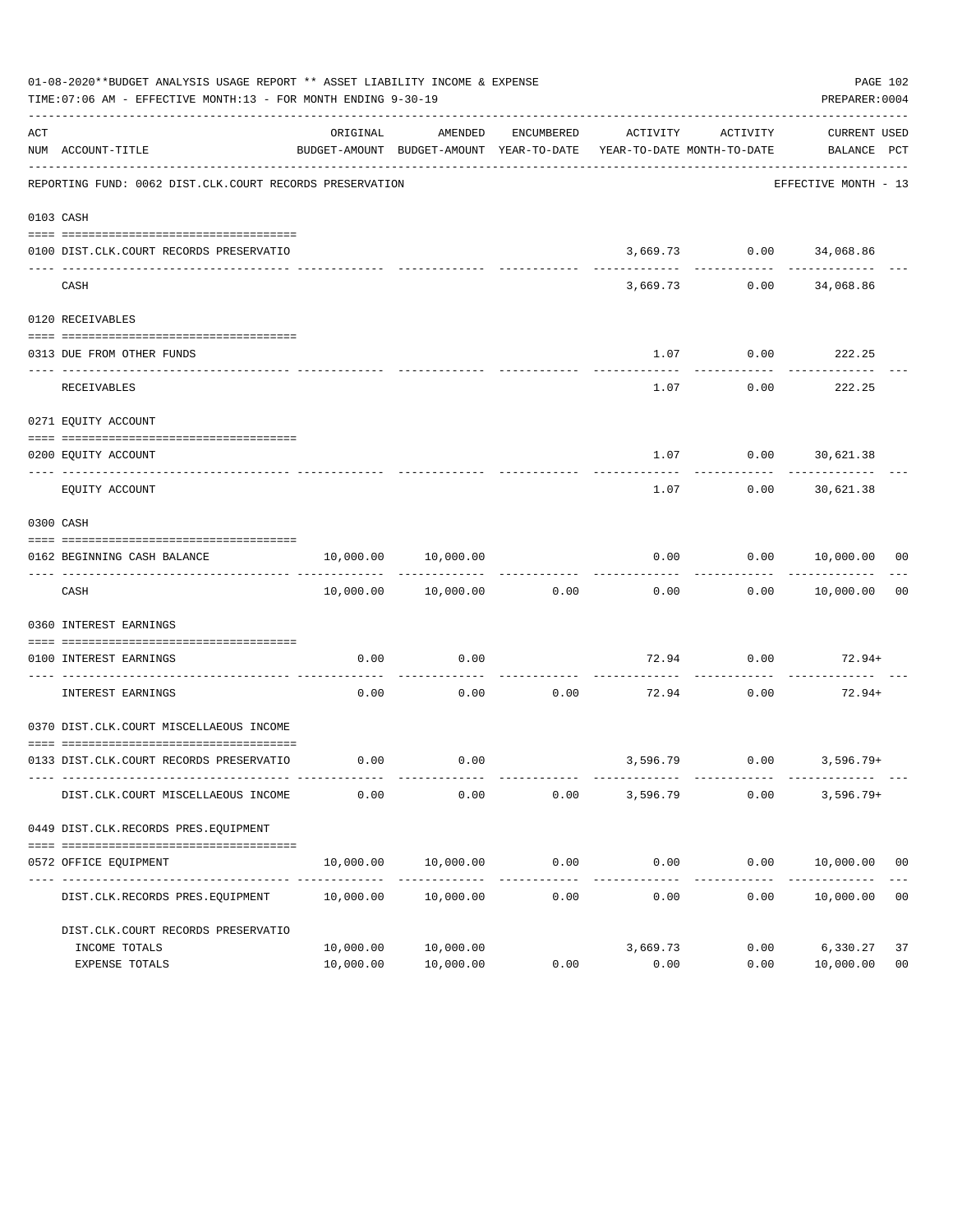|     | 01-08-2020**BUDGET ANALYSIS USAGE REPORT ** ASSET LIABILITY INCOME & EXPENSE<br>TIME: 07:06 AM - EFFECTIVE MONTH: 13 - FOR MONTH ENDING 9-30-19 |                   |                                                     |                   |                       |                                                 | PAGE 103<br>PREPARER: 0004  |
|-----|-------------------------------------------------------------------------------------------------------------------------------------------------|-------------------|-----------------------------------------------------|-------------------|-----------------------|-------------------------------------------------|-----------------------------|
| ACT | NUM ACCOUNT-TITLE                                                                                                                               | ORIGINAL          | AMENDED<br>BUDGET-AMOUNT BUDGET-AMOUNT YEAR-TO-DATE | ENCUMBERED        |                       | ACTIVITY ACTIVITY<br>YEAR-TO-DATE MONTH-TO-DATE | CURRENT USED<br>BALANCE PCT |
|     | REPORTING FUND: 0063 LAW ENF. EDUCATION CONST. #1                                                                                               |                   |                                                     |                   |                       |                                                 | EFFECTIVE MONTH - 13        |
|     | 0103 CASH                                                                                                                                       |                   |                                                     |                   |                       |                                                 |                             |
|     | 0100 LEOSE CONST.#1-COMBINED FUNDS CHEC                                                                                                         |                   |                                                     |                   |                       | 681.52 0.00 1,688.40                            |                             |
|     | CASH                                                                                                                                            |                   |                                                     |                   | 681.52                | 0.00                                            | 1,688.40                    |
|     | 0200 LIABILITY ACCOUNT                                                                                                                          |                   |                                                     |                   |                       |                                                 |                             |
|     | 0910 SYSTEM ADDED LIABILITY LINE ITEM                                                                                                           |                   |                                                     |                   | 0.00                  | 0.00                                            | 0.00                        |
|     | LIABILITY ACCOUNT                                                                                                                               |                   |                                                     |                   | $- - - - - -$<br>0.00 | ---------<br>0.00                               | 0.00                        |
|     | 0271 EQUITY ACCOUNT                                                                                                                             |                   |                                                     |                   |                       |                                                 |                             |
|     | 0200 EOUITY ACCOUNT                                                                                                                             |                   |                                                     |                   |                       | $0.00$ $0.00$ $1,006.88$                        |                             |
|     | EQUITY ACCOUNT                                                                                                                                  |                   |                                                     |                   | 0.00                  |                                                 | $0.00$ 1,006.88             |
|     | 0300 CASH                                                                                                                                       |                   |                                                     |                   |                       |                                                 |                             |
|     | 0151 BEGINNING CASH BALANCE                                                                                                                     | 0.00              | 0.00                                                |                   | 0.00                  | 0.00<br>---------                               | 0.00                        |
|     | CASH                                                                                                                                            | 0.00              | 0.00                                                | 0.00              | 0.00                  | 0.00                                            | 0.00                        |
|     | 0370 MISCELLANEOUS INCOME                                                                                                                       |                   |                                                     |                   |                       |                                                 |                             |
|     |                                                                                                                                                 |                   |                                                     |                   |                       |                                                 |                             |
|     | 0130 REFUNDS & MISCELLANEOUS                                                                                                                    | 0.00              | 0.00                                                |                   |                       | $0.00$ 0.00                                     | 0.00                        |
|     | 0160 PEACE OFFICER ALLOCATION                                                                                                                   | 678.30            | 678.30                                              |                   | 681.52                | 0.00                                            | $3.22 + 100$                |
|     | MISCELLANEOUS INCOME                                                                                                                            | 678.30            | 678.30                                              | 0.00              | 681.52                | 0.00                                            | $3.22 + 100$                |
|     | 0551 LAW ENFORCEMENT EDUCATION                                                                                                                  |                   |                                                     |                   |                       |                                                 |                             |
|     |                                                                                                                                                 |                   |                                                     |                   |                       |                                                 |                             |
|     | 0427 OUT OF COUNTY TRAVEL                                                                                                                       | 678.30            | 678.30                                              | 0.00              | 0.00                  | 0.00                                            | 678.30 00                   |
|     | 0428 TRAINING & TUITION<br>----------------------------------- --                                                                               | 0.00<br>--------- | 0.00<br>-------------                               | 0.00<br>--------- | 0.00<br>------------  | 0.00<br>----------                              | 0.00<br>-------------       |
|     | LAW ENFORCEMENT EDUCATION                                                                                                                       | 678.30            | 678.30                                              | 0.00              | 0.00                  | 0.00                                            | 678.30 00                   |
|     | LAW ENF. EDUCATION CONST. #1                                                                                                                    |                   |                                                     |                   |                       |                                                 |                             |
|     | INCOME TOTALS                                                                                                                                   | 678.30            | 678.30                                              |                   | 681.52                | 0.00                                            | $3.22 + 100$                |
|     | EXPENSE TOTALS                                                                                                                                  | 678.30            | 678.30                                              | 0.00              | 0.00                  | 0.00                                            | 0 <sub>0</sub><br>678.30    |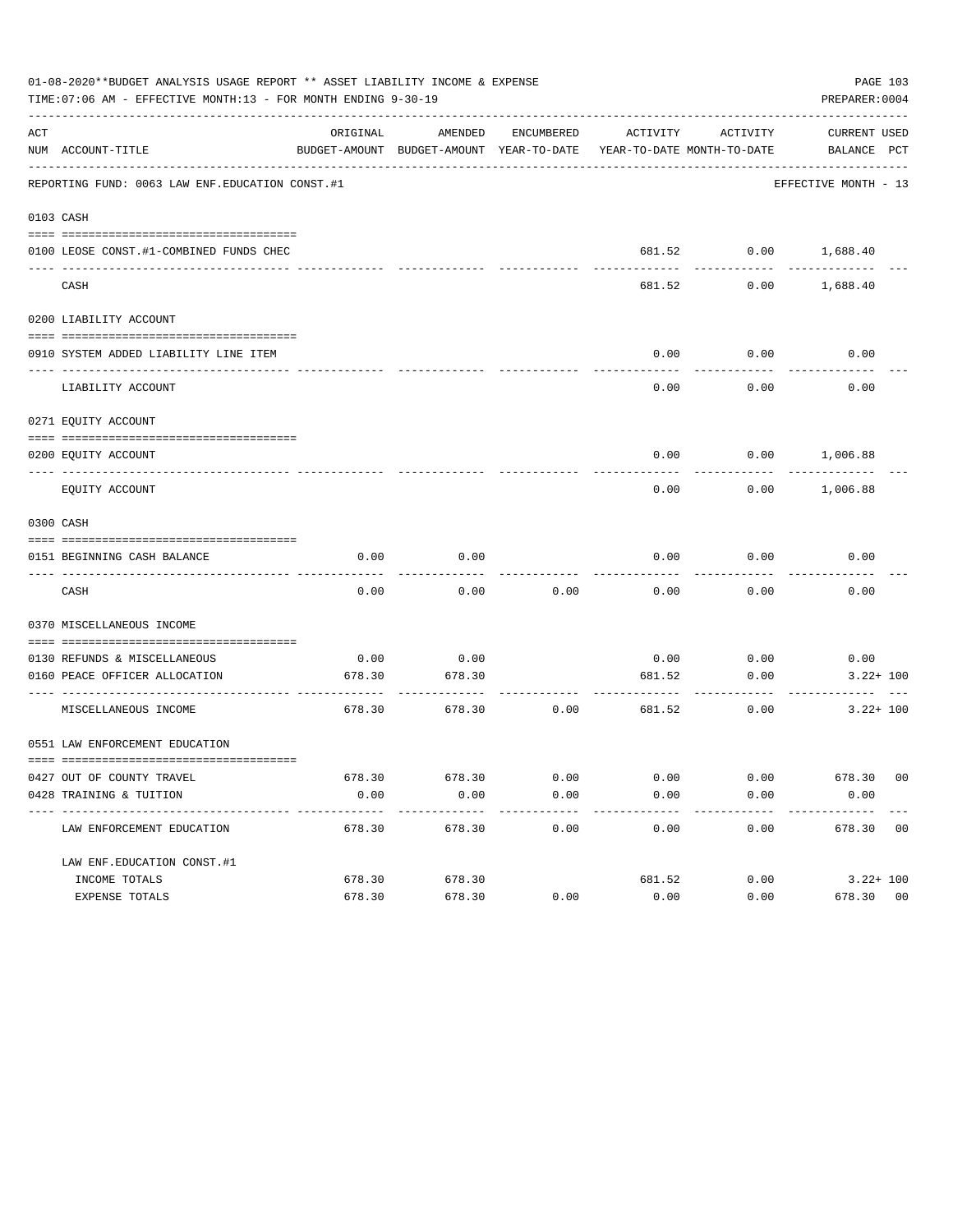| ACT | NUM ACCOUNT-TITLE                                         | ORIGINAL | AMENDED               | ENCUMBERED | ACTIVITY<br>BUDGET-AMOUNT BUDGET-AMOUNT YEAR-TO-DATE YEAR-TO-DATE MONTH-TO-DATE | <b>ACTIVITY</b>             | CURRENT USED<br>BALANCE PCT |  |
|-----|-----------------------------------------------------------|----------|-----------------------|------------|---------------------------------------------------------------------------------|-----------------------------|-----------------------------|--|
|     | REPORTING FUND: 0064 LAW ENF. EDUCATION CONST.#2          |          |                       |            |                                                                                 |                             | EFFECTIVE MONTH - 13        |  |
|     | 0103 CASH                                                 |          |                       |            |                                                                                 |                             |                             |  |
|     | 0100 LEOSE CONST.#2-COMBINED FUNDS CHEC                   |          |                       |            |                                                                                 | $323.30 - 0.00$ 355.18      |                             |  |
|     | CASH                                                      |          |                       |            | 323.30-                                                                         | 0.00                        | 355.18                      |  |
|     | 0200 LIABILITY ACCOUNT                                    |          |                       |            |                                                                                 |                             |                             |  |
|     | 0910 SYSTEM ADDED LIABILITY LINE ITEM                     |          |                       |            | 0.00                                                                            | 0.00                        | 0.00                        |  |
|     | LIABILITY ACCOUNT                                         |          |                       |            | 0.00                                                                            | 0.00                        | 0.00                        |  |
|     | 0271 EQUITY ACCOUNT                                       |          |                       |            |                                                                                 |                             |                             |  |
|     | 0200 EQUITY ACCOUNT                                       |          |                       |            |                                                                                 | $0.00$ $0.00$ $678.48$<br>. | -----------                 |  |
|     | EQUITY ACCOUNT                                            |          |                       |            | 0.00                                                                            | 0.00                        | 678.48                      |  |
|     | 0300 CASH                                                 |          |                       |            |                                                                                 |                             |                             |  |
|     | 0152 BEGINNING CASH BALANCE                               | 0.00     | 326.44                |            | 0.00                                                                            | $0.00$ 326.44 00            |                             |  |
|     | CASH                                                      | 0.00     | 326.44                | 0.00       | 0.00                                                                            | 0.00                        | 326.44 00                   |  |
|     | 0370 MISCELLANEOUS INCOME                                 |          |                       |            |                                                                                 |                             |                             |  |
|     | 0130 REFUNDS & MISCELLANEOUS                              | 0.00     | 0.00                  |            |                                                                                 | $0.00$ $0.00$ $0.00$        |                             |  |
|     | 0160 PEACE OFFICER ALLOCATION                             | 678.48   | 678.48                |            | 681.62                                                                          | 0.00                        | $3.14 + 100$                |  |
|     | MISCELLANEOUS INCOME                                      |          | 678.48 678.48 0.00    |            | 681.62                                                                          | 0.00                        | $3.14 + 100$                |  |
|     | 0552 LAW ENFORCEMENT EDUCATION                            |          |                       |            |                                                                                 |                             |                             |  |
|     | 0427 OUT OF COUNTY TRAVEL                                 | 678.48   | 1,004.92              | 0.00       | 1,004.92                                                                        | 0.00                        | 0.00 100                    |  |
|     | 0428 TRAINING & TUITION                                   | 0.00     | 0.00                  | 0.00       | 0.00                                                                            | 0.00                        | 0.00                        |  |
|     | ----------------------------<br>LAW ENFORCEMENT EDUCATION | 678.48   | ---------<br>1,004.92 | 0.00       | .<br>1,004.92                                                                   | ----------<br>0.00          | 0.00 100                    |  |
|     | LAW ENF. EDUCATION CONST. #2                              |          |                       |            |                                                                                 |                             |                             |  |
|     | INCOME TOTALS                                             | 678.48   | 1,004.92              |            | 681.62                                                                          | 0.00                        | 323.30 68                   |  |
|     | EXPENSE TOTALS                                            | 678.48   | 1,004.92              | 0.00       | 1,004.92                                                                        | 0.00                        | 0.00 100                    |  |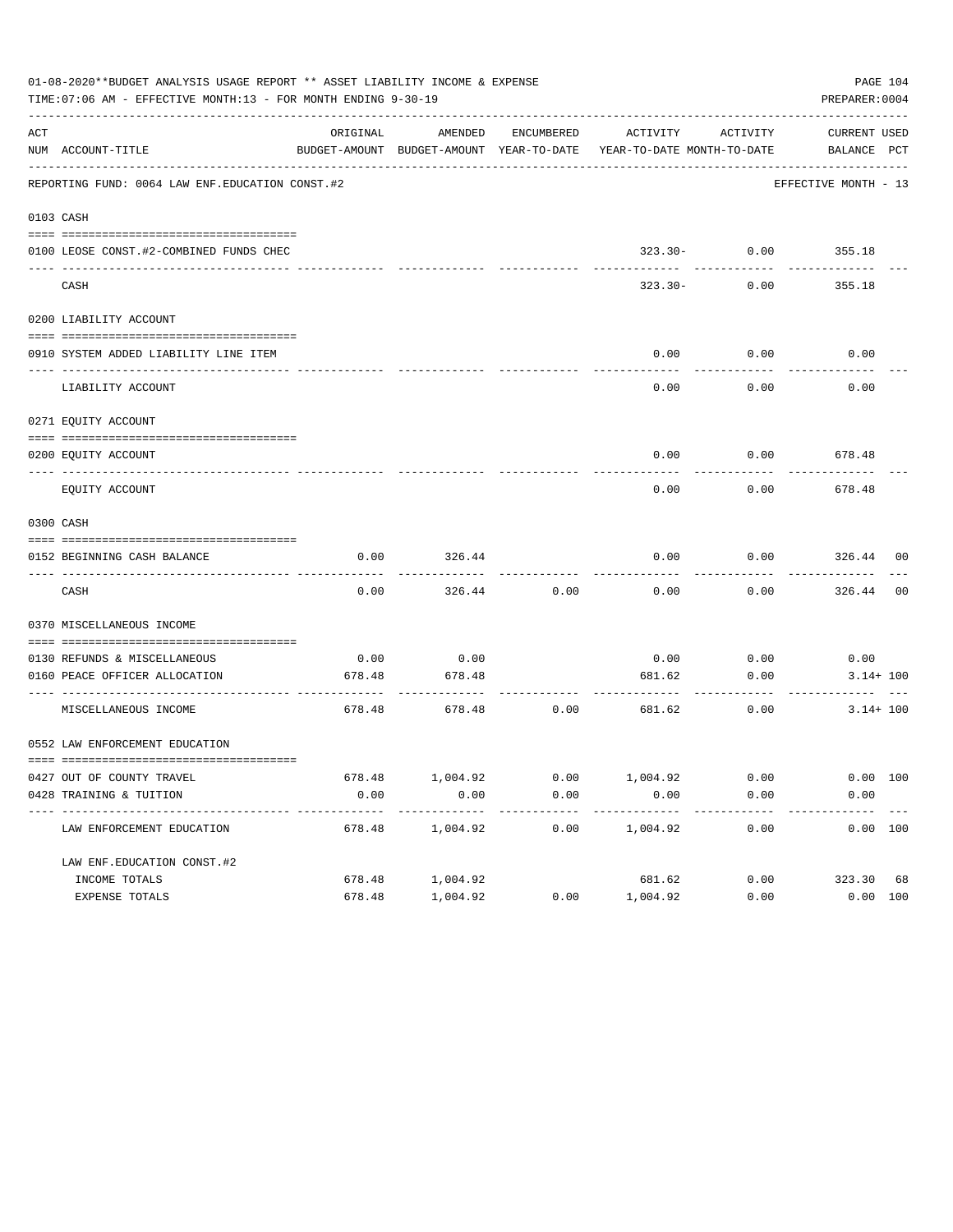| 01-08-2020**BUDGET ANALYSIS USAGE REPORT ** ASSET LIABILITY INCOME & EXPENSE<br>PAGE 105<br>TIME: 07:06 AM - EFFECTIVE MONTH: 13 - FOR MONTH ENDING 9-30-19<br>PREPARER: 0004 |                                                           |                |                                                                                            |              |                         |                          |                      |  |
|-------------------------------------------------------------------------------------------------------------------------------------------------------------------------------|-----------------------------------------------------------|----------------|--------------------------------------------------------------------------------------------|--------------|-------------------------|--------------------------|----------------------|--|
| ACT                                                                                                                                                                           | NUM ACCOUNT-TITLE                                         | ORIGINAL       | AMENDED<br>BUDGET-AMOUNT BUDGET-AMOUNT YEAR-TO-DATE YEAR-TO-DATE MONTH-TO-DATE BALANCE PCT | ENCUMBERED   |                         | ACTIVITY ACTIVITY        | CURRENT USED         |  |
|                                                                                                                                                                               | REPORTING FUND: 0065 LAW ENF. EDUCATION CONST. #3         |                |                                                                                            |              |                         |                          | EFFECTIVE MONTH - 13 |  |
|                                                                                                                                                                               | 0103 CASH                                                 |                |                                                                                            |              |                         |                          |                      |  |
|                                                                                                                                                                               | 0100 LEOSE CONST.#3-COMBINED FUNDS CHEC                   |                |                                                                                            |              |                         | 681.52 0.00 2,691.63     |                      |  |
|                                                                                                                                                                               | ----------------------------- --<br>CASH                  |                |                                                                                            |              | 681.52                  | ---------                | $0.00$ 2,691.63      |  |
|                                                                                                                                                                               | 0200 LIABILITY ACCOUNT                                    |                |                                                                                            |              |                         |                          |                      |  |
|                                                                                                                                                                               | 0910 SYSTEM ADDED LIABILITY LINE ITEM                     |                |                                                                                            |              | 0.00                    | 0.00                     | 0.00                 |  |
|                                                                                                                                                                               | LIABILITY ACCOUNT                                         |                |                                                                                            |              | 0.00                    | 0.00                     | 0.00                 |  |
|                                                                                                                                                                               | 0271 EQUITY ACCOUNT                                       |                |                                                                                            |              |                         |                          |                      |  |
|                                                                                                                                                                               | 0200 EQUITY ACCOUNT                                       |                |                                                                                            |              |                         | $0.00$ $0.00$ $2,010.11$ |                      |  |
|                                                                                                                                                                               | EQUITY ACCOUNT                                            |                |                                                                                            |              | 0.00                    | 0.00                     | 2,010.11             |  |
|                                                                                                                                                                               | 0300 CASH                                                 |                |                                                                                            |              |                         |                          |                      |  |
|                                                                                                                                                                               | 0153 BEGINNING CASH BALANCE                               | 0.00           | 0.00                                                                                       |              | 0.00                    | 0.00                     | 0.00                 |  |
|                                                                                                                                                                               | CASH                                                      | 0.00           | 0.00                                                                                       | 0.00         | 0.00                    | 0.00                     | 0.00                 |  |
|                                                                                                                                                                               | 0370 MISCELLANEOUS                                        |                |                                                                                            |              |                         |                          |                      |  |
|                                                                                                                                                                               | 0130 REFUNDS & MISCELLANEOUS                              | 0.00           | 0.00                                                                                       |              | 0.00                    | 0.00                     | 0.00                 |  |
|                                                                                                                                                                               | 0160 PEACE OFFICER ALLOCATION                             | 678.30         | 678.30                                                                                     |              | 681.52<br>------------- | 0.00<br>---------        | $3.22 + 100$         |  |
|                                                                                                                                                                               | MISCELLANEOUS                                             | 678.30         | 678.30                                                                                     | 0.00         | 681.52                  | 0.00                     | $3.22 + 100$         |  |
|                                                                                                                                                                               | 0553 LAW ENFORCEMENT EDUCATION                            |                |                                                                                            |              |                         |                          |                      |  |
|                                                                                                                                                                               |                                                           |                |                                                                                            |              |                         |                          |                      |  |
|                                                                                                                                                                               | 0427 OUT OF COUNTY TRAVEL<br>0428 TRAINING & TUITION      | 678.30<br>0.00 | 678.30<br>0.00                                                                             | 0.00<br>0.00 | 0.00<br>0.00            | 0.00<br>0.00             | 678.30 00<br>0.00    |  |
|                                                                                                                                                                               | ----------------------------<br>LAW ENFORCEMENT EDUCATION | 678.30         | 678.30                                                                                     | 0.00         | 0.00                    | 0.00                     | 678.30 00            |  |
|                                                                                                                                                                               | LAW ENF. EDUCATION CONST. #3                              |                |                                                                                            |              |                         |                          |                      |  |
|                                                                                                                                                                               | INCOME TOTALS                                             | 678.30         | 678.30                                                                                     |              | 681.52                  | 0.00                     | $3.22 + 100$         |  |
|                                                                                                                                                                               | EXPENSE TOTALS                                            | 678.30         | 678.30                                                                                     | 0.00         | 0.00                    | 0.00                     | 678.30 00            |  |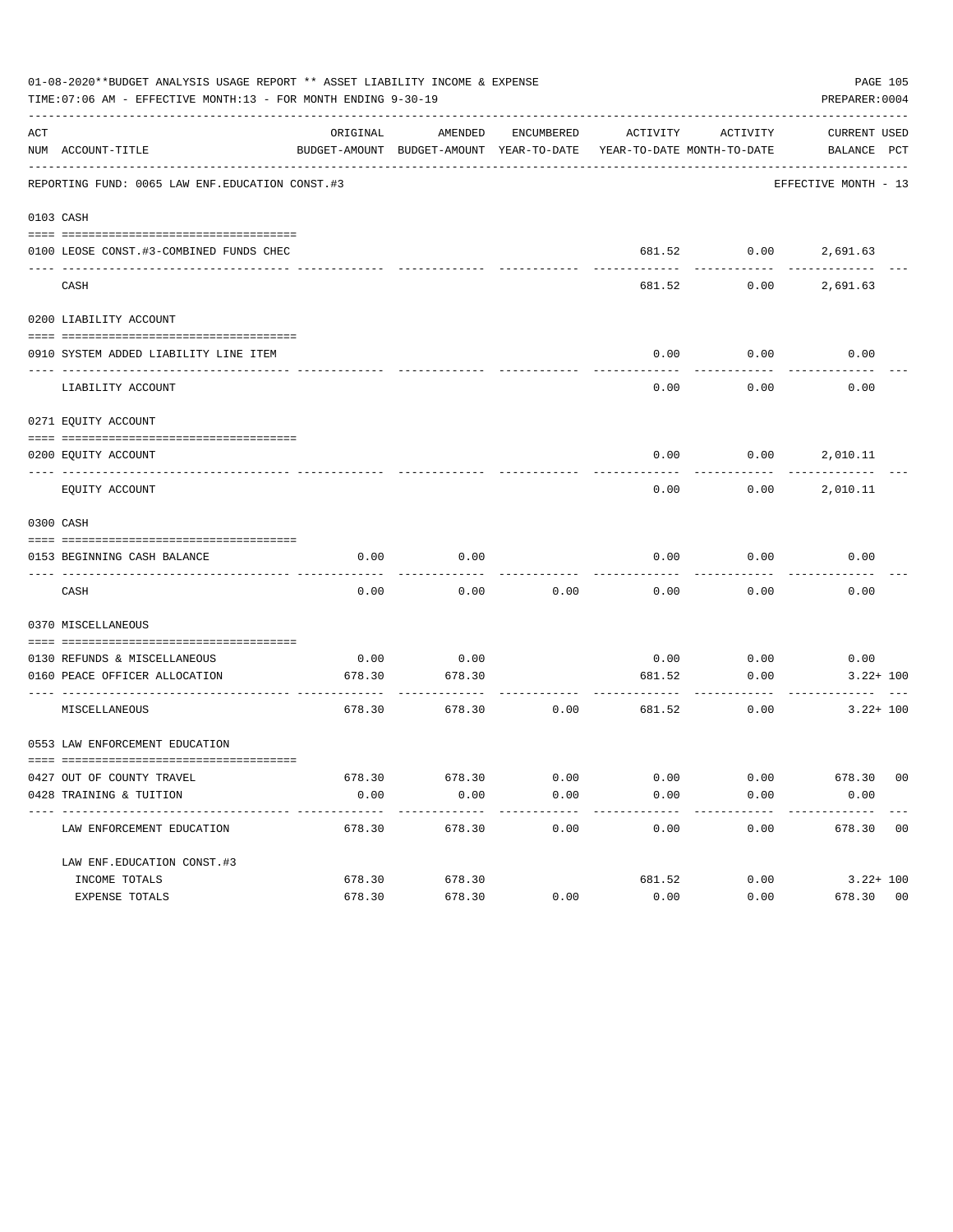|     | 01-08-2020**BUDGET ANALYSIS USAGE REPORT ** ASSET LIABILITY INCOME & EXPENSE<br>TIME: 07:06 AM - EFFECTIVE MONTH: 13 - FOR MONTH ENDING 9-30-19 |          |                                                     |            |                                                                      |                          | PREPARER: 0004                                   | PAGE 106 |
|-----|-------------------------------------------------------------------------------------------------------------------------------------------------|----------|-----------------------------------------------------|------------|----------------------------------------------------------------------|--------------------------|--------------------------------------------------|----------|
| ACT | NUM ACCOUNT-TITLE                                                                                                                               | ORIGINAL | AMENDED<br>BUDGET-AMOUNT BUDGET-AMOUNT YEAR-TO-DATE | ENCUMBERED | ACTIVITY<br>YEAR-TO-DATE MONTH-TO-DATE                               | ACTIVITY                 | <b>CURRENT USED</b><br>BALANCE PCT               |          |
|     | REPORTING FUND: 0066 2017 GO BONDS-CONSTRUCTION FUND                                                                                            |          |                                                     |            |                                                                      |                          | EFFECTIVE MONTH - 13                             |          |
|     | 0103 CASH                                                                                                                                       |          |                                                     |            |                                                                      |                          |                                                  |          |
|     |                                                                                                                                                 |          |                                                     |            |                                                                      |                          |                                                  |          |
|     | 0100 GO BONDS CONST. 2017-COMBINED FUNDS                                                                                                        |          |                                                     |            | 442,799.41-                                                          |                          | $0.00$ $442,799.41$ -                            |          |
|     | 0166 ICS DEPOSIT                                                                                                                                |          |                                                     |            | 365,400.61-                                                          | 0.00                     | 5,161,494.97                                     |          |
|     | 0175 TEXPOOL                                                                                                                                    |          |                                                     |            | 0.00                                                                 | 0.00                     | 0.00                                             |          |
|     | CASH                                                                                                                                            |          |                                                     |            |                                                                      |                          | 808,200.02- 0.00 4,718,695.56                    |          |
|     | 0200 LIABILITY ACCOUNT                                                                                                                          |          |                                                     |            |                                                                      |                          |                                                  |          |
|     |                                                                                                                                                 |          |                                                     |            |                                                                      |                          |                                                  |          |
|     | 0900 SYSTEM ADDED LIABILITY LINE-ITEM                                                                                                           |          |                                                     |            |                                                                      |                          | 92, 194.35 92, 194.35 92, 194.35                 |          |
|     | 0910 SYSTEM ADDED LIABILITY LINE-ITEM                                                                                                           |          |                                                     |            |                                                                      |                          | 26,292.88 0.00 26,292.88                         |          |
|     | LIABILITY ACCOUNT                                                                                                                               |          |                                                     |            | 118,487.23                                                           | -----------<br>92,194.35 | 118,487.23                                       |          |
|     |                                                                                                                                                 |          |                                                     |            |                                                                      |                          |                                                  |          |
|     | 0207 DUE TO FUND                                                                                                                                |          |                                                     |            |                                                                      |                          |                                                  |          |
|     | 0990 DUE TO OTHERS                                                                                                                              |          |                                                     |            | 0.00                                                                 | 0.00                     | 0.00                                             |          |
|     |                                                                                                                                                 |          |                                                     |            |                                                                      |                          |                                                  |          |
|     | DUE TO FUND                                                                                                                                     |          |                                                     |            | 0.00                                                                 | 0.00                     | 0.00                                             |          |
|     | 0231 2017 GO BONDS PAYABLE                                                                                                                      |          |                                                     |            |                                                                      |                          |                                                  |          |
|     |                                                                                                                                                 |          |                                                     |            |                                                                      |                          |                                                  |          |
|     | 0200 2017 GO BONDS PAYABLE                                                                                                                      |          |                                                     |            | 0.00                                                                 | 0.00                     | 0.00                                             |          |
|     | 2017 GO BONDS PAYABLE                                                                                                                           |          |                                                     |            | 0.00                                                                 | 0.00                     | 0.00                                             |          |
|     | 0271 EQUITY ACCOUNT                                                                                                                             |          |                                                     |            |                                                                      |                          |                                                  |          |
|     | 0200 EQUITY ACCOUNT                                                                                                                             |          |                                                     |            |                                                                      |                          | 38,951.88- 0.00 5,487,943.70                     |          |
|     | EQUITY ACCOUNT                                                                                                                                  |          |                                                     |            |                                                                      |                          | 38,951.88- 0.00 5,487,943.70                     |          |
|     | 0300 CASH                                                                                                                                       |          |                                                     |            |                                                                      |                          |                                                  |          |
|     |                                                                                                                                                 |          |                                                     |            |                                                                      |                          |                                                  |          |
|     | 0166 BEGINNING CASH BALANCE                                                                                                                     |          | 5,450,233.00 5,450,233.00                           |            |                                                                      | __________               | $0.00$ $0.00$ $5,450,233.00$ 00<br>------------- |          |
|     | CASH                                                                                                                                            |          | 5,450,233.00 5,450,233.00                           | 0.00       | 0.00                                                                 |                          | $0.00$ 5,450,233.00                              | 00       |
|     | 0360 INTEREST EARNINGS                                                                                                                          |          |                                                     |            |                                                                      |                          |                                                  |          |
|     | 0100 INTEREST EARNINGS LEGEND BANK                                                                                                              | 0.00     | 0.00                                                |            |                                                                      |                          | $0.00$ $0.00$ $0.00$                             |          |
|     | 0166 INTEREST EARNINGS ICS                                                                                                                      | 0.00     | 0.00                                                |            | 57,286.14                                                            | 0.00                     | 57,286.14+                                       |          |
|     |                                                                                                                                                 |          |                                                     |            |                                                                      | ---------- ------------  |                                                  |          |
|     | INTEREST EARNINGS                                                                                                                               | 0.00     | 0.00                                                |            | $0.00$ 57,286.14                                                     | 0.00                     | $57, 286.14+$                                    |          |
|     | 0370 MISCELLANEOUS                                                                                                                              |          |                                                     |            |                                                                      |                          |                                                  |          |
|     | 0130 REFUNDS & MISCELLANEOUS                                                                                                                    | 0.00     | 0.00                                                |            |                                                                      | 5,179.97 0.00            | $5,179.97+$                                      |          |
|     | MISCELLANEOUS                                                                                                                                   | 0.00     |                                                     |            | $0.00$ 0.00 5,179.97                                                 |                          | $- - - - - -$<br>0.00<br>$5,179.97+$             |          |
|     | 0509 CONTINGENCY                                                                                                                                |          |                                                     |            |                                                                      |                          |                                                  |          |
|     |                                                                                                                                                 |          |                                                     |            |                                                                      |                          |                                                  |          |
|     | 0475 CONTINGENCY                                                                                                                                |          |                                                     |            | 520,795.00   520,795.00      0.00       0.00      0.00    520,795.00 |                          |                                                  | 00       |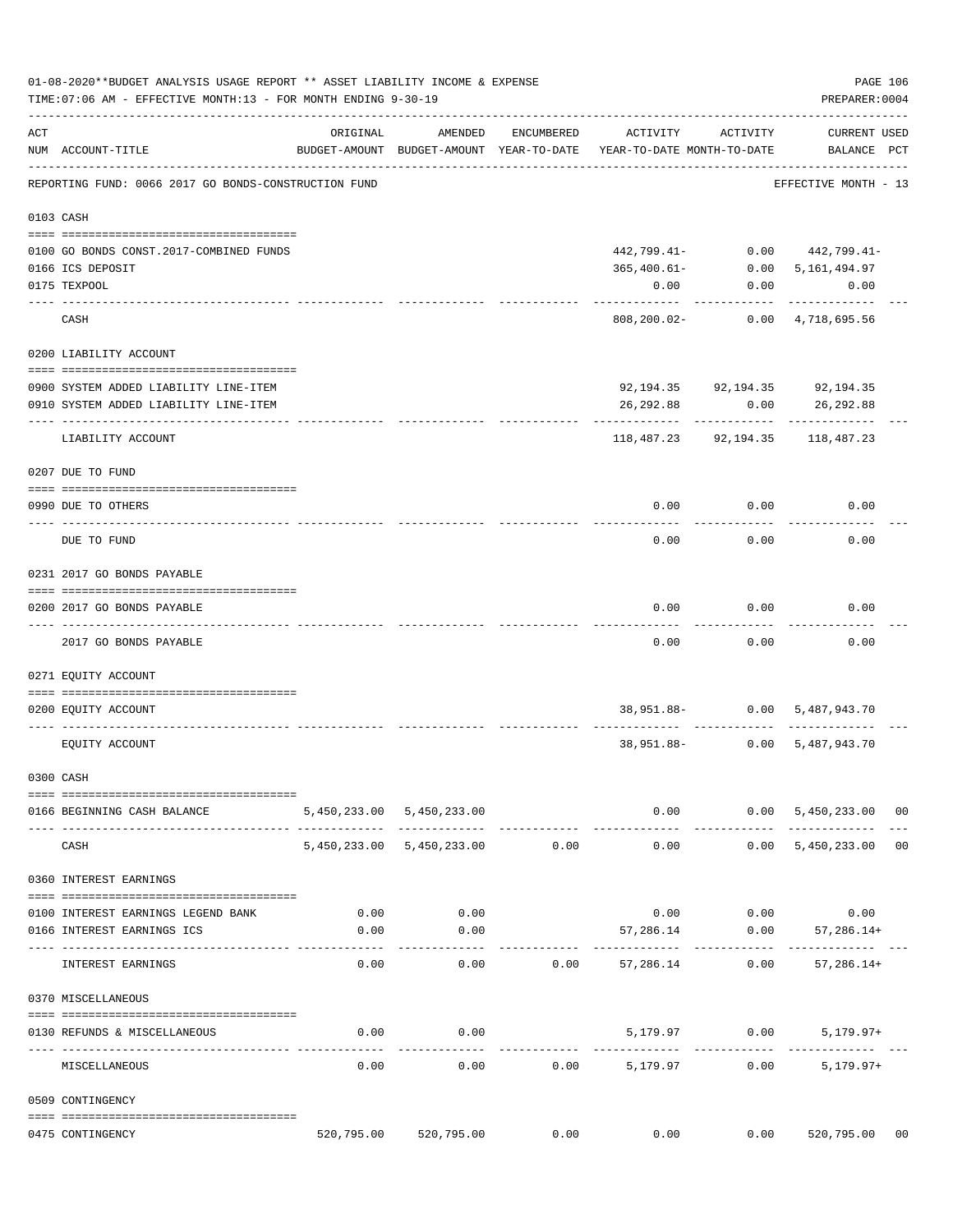| 01-08-2020**BUDGET ANALYSIS USAGE REPORT ** ASSET LIABILITY INCOME & EXPENSE | PAGE 107 |  |
|------------------------------------------------------------------------------|----------|--|
|------------------------------------------------------------------------------|----------|--|

| ACT | NUM ACCOUNT-TITLE                                    | ORIGINAL<br>BUDGET-AMOUNT BUDGET-AMOUNT YEAR-TO-DATE YEAR-TO-DATE MONTH-TO-DATE | AMENDED                   |      | ENCUMBERED ACTIVITY                 | ACTIVITY  | <b>CURRENT USED</b><br>BALANCE     | PCT        |
|-----|------------------------------------------------------|---------------------------------------------------------------------------------|---------------------------|------|-------------------------------------|-----------|------------------------------------|------------|
|     | REPORTING FUND: 0066 2017 GO BONDS-CONSTRUCTION FUND |                                                                                 |                           |      |                                     |           | EFFECTIVE MONTH - 13               |            |
|     |                                                      |                                                                                 |                           |      |                                     |           |                                    |            |
|     | CONTINGENCY                                          |                                                                                 | 520,795.00 520,795.00     | 0.00 | 0.00                                | 0.00      | 520,795.00 00                      |            |
|     | 0666 COURTHOUSE CONSTRUCTION PHASE 1                 |                                                                                 |                           |      |                                     |           |                                    |            |
|     | 0165 CONSTRUCTION                                    | 0.00                                                                            | 0.00                      | 0.00 | 0.00                                | 0.00      | 0.00                               |            |
|     | 0400 ATTORNEY FEES                                   | 0.00                                                                            | 0.00                      | 0.00 | 0.00                                | 0.00      | 0.00                               |            |
|     | 0402 ENGINEERING                                     | 0.00                                                                            | 0.00                      | 0.00 | 0.00                                | 0.00      | 0.00                               |            |
|     | 0403 ARCHITECTURAL FEES                              | 2,040.00                                                                        | 2,040.00                  | 0.00 | 0.00                                | 0.00      | 2,040.00 00                        |            |
|     | 0426 PROFESSIONAL FEES                               | 0.00                                                                            | 0.00                      | 0.00 | 2,230.00                            | 0.00      | $2,230.00 -$                       |            |
|     | 0430 BIDS & NOTICES                                  | 0.00                                                                            | 0.00                      | 0.00 | 81.00                               | 0.00      | $81.00-$                           |            |
|     | 0450 R & M BUILDINGS                                 | 0.00                                                                            | 0.00                      | 0.00 | 0.00                                | 0.00      | 0.00                               |            |
|     | 0451 ASBESTOS ABATEMENT                              | 0.00                                                                            | 0.00                      | 0.00 | 57.00                               | 0.00      | $57.00 -$                          |            |
|     | 0453 IT DESIGN/SECURITY DESIGN                       | 0.00                                                                            | 0.00                      | 0.00 | 15,736.00                           | 0.00      | 15,736.00-                         |            |
|     | 0482 DEMOLITION                                      | 0.00                                                                            | 0.00                      | 0.00 | 0.00                                | 0.00      | 0.00                               |            |
|     | 0490 MISCELLANEOUS                                   | 0.00                                                                            | 0.00                      | 0.00 | 0.00                                | 0.00      | 0.00                               |            |
|     | 0535 BUILDING                                        | 0.00                                                                            | 0.00                      | 0.00 | 0.00                                | 0.00      | 0.00                               |            |
|     | 0574 TECHNOLOGY                                      | 0.00                                                                            | 0.00                      | 0.00 | 0.00                                | 0.00      | 0.00                               |            |
|     | 0695 SURVEYING                                       | 0.00                                                                            | 0.00                      | 0.00 | 0.00                                | 0.00      | 0.00                               |            |
|     | COURTHOUSE CONSTRUCTION PHASE 1 2,040.00 2,040.00    |                                                                                 |                           |      | $0.00$ 18,104.00 0.00 16,064.00-887 |           |                                    |            |
|     | 0667 COURTHOUSE CONSTRUCTION PHASE 2                 |                                                                                 |                           |      |                                     |           |                                    |            |
|     |                                                      |                                                                                 |                           |      |                                     |           |                                    |            |
|     | 0165 CONSTRUCTION                                    |                                                                                 | 4,800,000.00 4,438,963.18 | 0.00 | 385,453.90                          |           | $0.00 \quad 4,053,509.28 \quad 09$ |            |
|     | 0167 CONSTRUCTION MANAGER AGENT                      | 0.00                                                                            | 352,066.95                | 0.00 | 394,261.30                          | 42,194.35 | 42,194.35- 112                     |            |
|     | 0400 ATTORNEY FEES                                   | 0.00                                                                            | 0.00                      | 0.00 | 0.00                                | 0.00      | 0.00                               |            |
|     | 0403 ARCHITECTURAL FEES                              | 99,960.00                                                                       | 99,960.00                 | 0.00 | 132,165.22                          |           | 50,000.00 32,205.22-132            |            |
|     | 0421 INTERNET SERVICES                               | 0.00                                                                            | 763.25                    | 0.00 | 763.25                              | 0.00      |                                    | $0.00$ 100 |
|     | 0426 PROFESSIONAL FEES                               | 0.00                                                                            | 0.00                      | 0.00 | 0.00                                | 0.00      | 0.00                               |            |
|     | 0430 BIDS & NOTICES                                  | 500.00                                                                          | 1,151.68                  | 0.00 | 1,151.68                            | 0.00      | $0.00$ 100                         |            |
|     | 0440 UTILITIES ELECTRICITY                           | 0.00                                                                            | 385.59                    | 0.00 | 385.59                              | 0.00      |                                    | 0.00 100   |
|     | 0442 UTILITIES WATER                                 | 0.00                                                                            | 412.50                    | 0.00 | 412.50                              | 0.00      |                                    | 0.00 100   |
|     | 0443 TRASH PICK UP                                   | 0.00                                                                            | 71.60                     | 0.00 | 71.60                               | 0.00      |                                    | 0.00 100   |
|     | 0451 ASBESTOS & OTHER TESTING                        | 24,320.00                                                                       | 24,320.00                 | 0.00 | 11,847.19                           |           | $0.00$ $12.472.81$                 | - 49       |
|     | 0453 IT DESIGN/SECURITY DESIGN                       | 1,870.00                                                                        | 1,870.00                  | 0.00 | 0.00                                | 0.00      | 1,870.00                           | 00         |
|     | 0455 SECURITY                                        | 748.00                                                                          | 748.00                    | 0.00 | 0.00                                | 0.00      | 748.00                             | 00         |
|     | 0470 OFFICE LEASE                                    | 0.00                                                                            | 6,600.00                  | 0.00 | 5,500.00                            | 0.00      | 1,100.00                           | 83         |
|     | 0490 MISCELLANEOUS                                   | 0.00                                                                            | 85.25                     | 0.00 | 85.25                               | 0.00      | 0.00                               | 100        |
|     | 0574 TECHNOLOGY                                      | 0.00                                                                            | 0.00                      | 0.00 | 0.00                                | 0.00      | 0.00                               |            |
|     | COURTHOUSE CONSTRUCTION PHASE 2                      | 4,927,398.00   4,927,398.00                                                     |                           | 0.00 | 932,097.48                          |           | 92, 194. 35 3, 995, 300. 52        | 19         |
|     | 2017 GO BONDS-CONSTRUCTION FUND                      |                                                                                 |                           |      |                                     |           |                                    |            |
|     | INCOME TOTALS                                        | 5,450,233.00                                                                    | 5,450,233.00              |      | 62,466.11                           | 0.00      | 5,387,766.89                       | 01         |
|     | EXPENSE TOTALS                                       | 5,450,233.00                                                                    | 5,450,233.00              | 0.00 | 950,201.48                          | 92,194.35 | 4,500,031.52                       | 17         |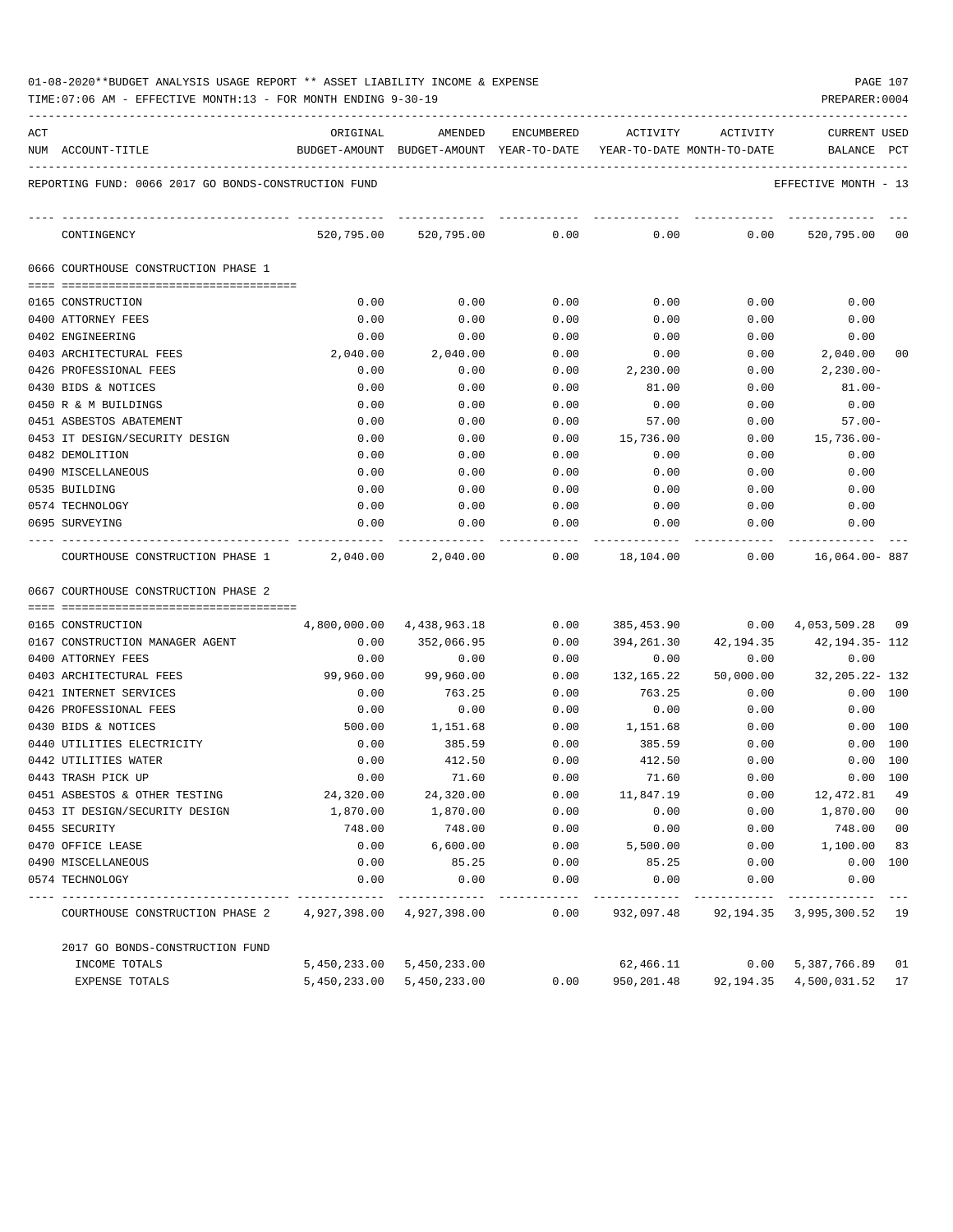|     | 01-08-2020**BUDGET ANALYSIS USAGE REPORT ** ASSET LIABILITY INCOME & EXPENSE<br>TIME: 07:06 AM - EFFECTIVE MONTH: 13 - FOR MONTH ENDING 9-30-19<br>PREPARER: 0004 |           |                                                     |                      |                                        |                        |                                    |    |  |  |  |
|-----|-------------------------------------------------------------------------------------------------------------------------------------------------------------------|-----------|-----------------------------------------------------|----------------------|----------------------------------------|------------------------|------------------------------------|----|--|--|--|
| ACT | NUM ACCOUNT-TITLE                                                                                                                                                 | ORIGINAL  | AMENDED<br>BUDGET-AMOUNT BUDGET-AMOUNT YEAR-TO-DATE | ENCUMBERED           | ACTIVITY<br>YEAR-TO-DATE MONTH-TO-DATE | ACTIVITY               | <b>CURRENT USED</b><br>BALANCE PCT |    |  |  |  |
|     | REPORTING FUND: 0067 F.C. DETENTION CENTER ANNUAL PAYMEN                                                                                                          |           |                                                     |                      |                                        |                        | EFFECTIVE MONTH - 13               |    |  |  |  |
|     | 0103 CASH                                                                                                                                                         |           |                                                     |                      |                                        |                        |                                    |    |  |  |  |
|     | 0100 ANNUAL PAYMENT-COMBINED FUND CKING                                                                                                                           |           |                                                     |                      |                                        | 15,313.99 0.00         | 9,498.04                           |    |  |  |  |
|     | CASH                                                                                                                                                              |           |                                                     |                      | 15,313.99                              | 0.00                   | 9,498.04                           |    |  |  |  |
|     | 0200 SYSTEM ADDED LIABILITY DEPARTMENT                                                                                                                            |           |                                                     |                      |                                        |                        |                                    |    |  |  |  |
|     | 0900 SYSTEM ADDED LIABILITY LINE-ITEM                                                                                                                             |           |                                                     |                      |                                        |                        | 530.00 530.00 530.00               |    |  |  |  |
|     | 0910 SYSTEM ADDED LIABILITY LINE-ITEM                                                                                                                             |           |                                                     |                      | 0.00                                   | 0.00                   | 0.00                               |    |  |  |  |
|     | SYSTEM ADDED LIABILITY DEPARTMENT                                                                                                                                 |           |                                                     |                      | 530.00                                 | 530.00                 | 530.00                             |    |  |  |  |
|     | 0271 EQUITY ACCOUNT                                                                                                                                               |           |                                                     |                      |                                        |                        |                                    |    |  |  |  |
|     | 0200 EQUITY ACCOUNT                                                                                                                                               |           |                                                     |                      | 0.00                                   | 0.00                   | $5,815.95-$                        |    |  |  |  |
|     | EQUITY ACCOUNT                                                                                                                                                    |           |                                                     |                      | 0.00                                   | 0.00                   | $5,815.95-$                        |    |  |  |  |
|     | 0300 CASH                                                                                                                                                         |           |                                                     |                      |                                        |                        |                                    |    |  |  |  |
|     | 0110 UNENCUMBERED FUND BALANCE                                                                                                                                    | 0.00      | 0.00                                                |                      | 0.00                                   | 0.00                   | 0.00                               |    |  |  |  |
|     | CASH                                                                                                                                                              | 0.00      | 0.00                                                | 0.00                 | 0.00                                   | 0.00                   | 0.00                               |    |  |  |  |
|     | 0319 ANNUAL PAYMENT INCOME                                                                                                                                        |           |                                                     |                      |                                        |                        |                                    |    |  |  |  |
|     | 0551 ANNUAL PAYMENT                                                                                                                                               |           | 10,000.00 10,000.00                                 |                      | 20,000.00                              | 0.00                   | 10,000.00+ 200                     |    |  |  |  |
|     | ------------------- -------------<br>ANNUAL PAYMENT INCOME                                                                                                        | 10,000.00 | 10,000.00                                           |                      | 0.00000000000                          | 0.00                   | 10,000.00+ 200                     |    |  |  |  |
|     | 0560 F.C. SHERIFF ANNUAL PAYMENT                                                                                                                                  |           |                                                     |                      |                                        |                        |                                    |    |  |  |  |
|     | 0428 TRAINING & TUITION                                                                                                                                           | 10,000.00 | 10,000.00                                           | 0.00                 | 5,216.01                               | 530.00                 | 4,783.99 52                        |    |  |  |  |
|     | 0580 INVESTIGATIVE EQUIPMENT                                                                                                                                      | 0.00      | 0.00                                                | 0.00                 | 0.00                                   | 0.00                   | 0.00                               |    |  |  |  |
|     | F.C. SHERIFF ANNUAL PAYMENT                                                                                                                                       | 10,000.00 | -----------<br>10,000.00                            | ------------<br>0.00 | ---------<br>5,216.01                  | ------------<br>530.00 | -------------<br>4,783.99          | 52 |  |  |  |
|     | F.C. DETENTION CENTER ANNUAL PAYME                                                                                                                                |           |                                                     |                      |                                        |                        |                                    |    |  |  |  |
|     | INCOME TOTALS                                                                                                                                                     | 10,000.00 | 10,000.00                                           |                      | 20,000.00                              | 0.00                   | 10,000.00+ 200                     |    |  |  |  |
|     | EXPENSE TOTALS                                                                                                                                                    | 10,000.00 | 10,000.00                                           | 0.00                 | 5,216.01                               | 530.00                 | 4,783.99                           | 52 |  |  |  |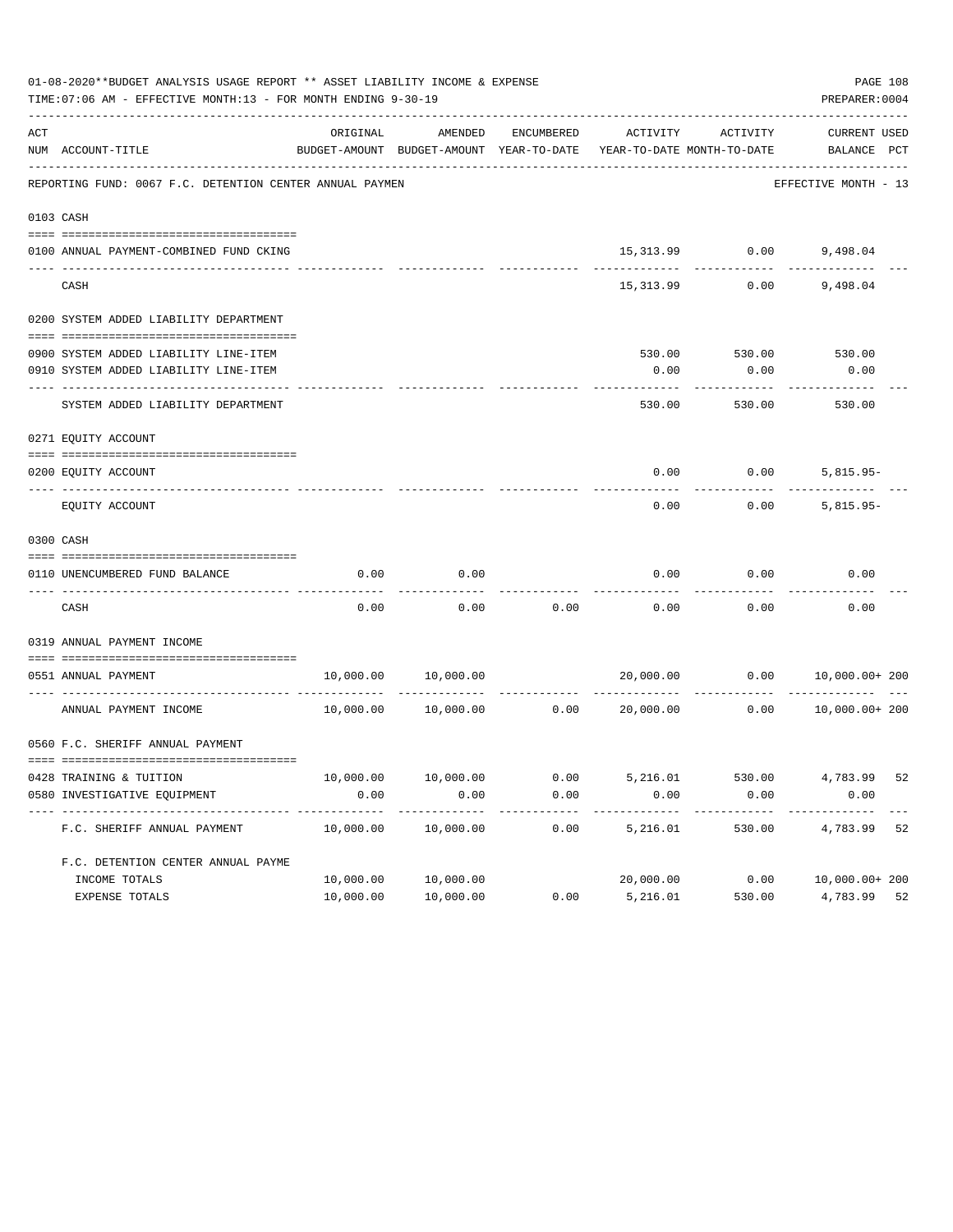|     | 01-08-2020**BUDGET ANALYSIS USAGE REPORT ** ASSET LIABILITY INCOME & EXPENSE<br>PAGE 109<br>TIME: 07:06 AM - EFFECTIVE MONTH: 13 - FOR MONTH ENDING 9-30-19<br>PREPARER: 0004 |          |                                                     |            |                                        |               |                                    |  |  |  |  |
|-----|-------------------------------------------------------------------------------------------------------------------------------------------------------------------------------|----------|-----------------------------------------------------|------------|----------------------------------------|---------------|------------------------------------|--|--|--|--|
| ACT | NUM ACCOUNT-TITLE                                                                                                                                                             | ORIGINAL | AMENDED<br>BUDGET-AMOUNT BUDGET-AMOUNT YEAR-TO-DATE | ENCUMBERED | ACTIVITY<br>YEAR-TO-DATE MONTH-TO-DATE | ACTIVITY      | <b>CURRENT USED</b><br>BALANCE PCT |  |  |  |  |
|     | REPORTING FUND: 0068 2018 GO BONDS-CONSTRUCTION FUND                                                                                                                          |          |                                                     |            |                                        |               | EFFECTIVE MONTH - 13               |  |  |  |  |
|     | 0103 CASH                                                                                                                                                                     |          |                                                     |            |                                        |               |                                    |  |  |  |  |
|     |                                                                                                                                                                               |          |                                                     |            |                                        |               |                                    |  |  |  |  |
|     | 0100 GO BONDS CONST. 2018-COMB. FUNDS CHE                                                                                                                                     |          |                                                     |            | 0.00                                   |               | $0.00$ 0.00                        |  |  |  |  |
|     | 0168 BUSINESS MONEY FUND ACCOUNT                                                                                                                                              |          |                                                     |            | 6,326,605.99                           |               | $0.00$ 6,326,605.99                |  |  |  |  |
|     | 0175 TEXPOOL                                                                                                                                                                  |          |                                                     |            | 0.00                                   |               | 0.00<br>0.00                       |  |  |  |  |
|     | CASH                                                                                                                                                                          |          |                                                     |            |                                        |               | 6,326,605.99 0.00 6,326,605.99     |  |  |  |  |
|     | 0200 LIABILITY ACCOUNT                                                                                                                                                        |          |                                                     |            |                                        |               |                                    |  |  |  |  |
|     | 0910 SYSTEM ADDED LIABILITY LINE -ITEM                                                                                                                                        |          |                                                     |            | 0.00                                   | 0.00          | 0.00                               |  |  |  |  |
|     |                                                                                                                                                                               |          |                                                     |            |                                        |               |                                    |  |  |  |  |
|     | LIABILITY ACCOUNT                                                                                                                                                             |          |                                                     |            | 0.00                                   | 0.00          | 0.00                               |  |  |  |  |
|     | 0231 2018 GO BONDS PAYABLE                                                                                                                                                    |          |                                                     |            |                                        |               |                                    |  |  |  |  |
|     | 0200 2018 GO BONDS PAYABLE                                                                                                                                                    |          |                                                     |            |                                        | ------------- | 6,250,000.00   0.00   6,250,000.00 |  |  |  |  |
|     | 2018 GO BONDS PAYABLE                                                                                                                                                         |          |                                                     |            |                                        |               | 6,250,000.00   0.00   6,250,000.00 |  |  |  |  |
|     | 0271 EQUITY ACCOUNT                                                                                                                                                           |          |                                                     |            |                                        |               |                                    |  |  |  |  |
|     | 0200 EQUITY ACCOUNT                                                                                                                                                           |          |                                                     |            | 0.00                                   | 0.00          | 0.00                               |  |  |  |  |
|     |                                                                                                                                                                               |          |                                                     |            |                                        |               |                                    |  |  |  |  |
|     | EQUITY ACCOUNT                                                                                                                                                                |          |                                                     |            | 0.00                                   | 0.00          | 0.00                               |  |  |  |  |
|     | 0300 CASH                                                                                                                                                                     |          |                                                     |            |                                        |               |                                    |  |  |  |  |
|     | 0168 BEGINNING CASH BALANCE                                                                                                                                                   | 0.00     | 0.00                                                |            | 0.00                                   | 0.00          | 0.00                               |  |  |  |  |
|     | CASH                                                                                                                                                                          | 0.00     | 0.00                                                | 0.00       | 0.00                                   | 0.00          | 0.00                               |  |  |  |  |
|     | 0360 INTEREST EARNINGS                                                                                                                                                        |          |                                                     |            |                                        |               |                                    |  |  |  |  |
|     |                                                                                                                                                                               |          |                                                     |            |                                        |               |                                    |  |  |  |  |
|     | 0100 INTEREST EARNING LEGEND BANK                                                                                                                                             | 0.00     | 0.00                                                |            | 0.00                                   | 0.00          | 0.00                               |  |  |  |  |
|     | 0168 INTEREST EARNINGS BUSINESS MONEY F                                                                                                                                       | 0.00     | 0.00<br>$- - - -$                                   |            | 76,605.99                              | 0.00          | $76,605.99+$                       |  |  |  |  |
|     | INTEREST EARNINGS                                                                                                                                                             | 0.00     | 0.00                                                | 0.00       | 76,605.99                              | 0.00          | $76,605.99+$                       |  |  |  |  |
|     | 0370 MISCELLANEOUS                                                                                                                                                            |          |                                                     |            |                                        |               |                                    |  |  |  |  |
|     | 0130 REFUNDS & MISCELLANEOUS                                                                                                                                                  | 0.00     | 0.00                                                |            | 0.00                                   | 0.00          | 0.00                               |  |  |  |  |
|     | MISCELLANEOUS                                                                                                                                                                 | 0.00     | 0.00                                                | 0.00       | 0.00                                   | 0.00          | 0.00                               |  |  |  |  |
|     | 0509 CONTINGENCY                                                                                                                                                              |          |                                                     |            |                                        |               |                                    |  |  |  |  |
|     |                                                                                                                                                                               |          |                                                     |            |                                        |               |                                    |  |  |  |  |
|     | 0475 CONTINGENCY                                                                                                                                                              | 0.00     | 0.00                                                | 0.00       | 0.00                                   | 0.00          | 0.00                               |  |  |  |  |
|     | CONTINGENCY                                                                                                                                                                   | 0.00     | 0.00                                                | 0.00       | 0.00                                   | 0.00          | 0.00                               |  |  |  |  |
|     | 0668 COURTHOUSE CONSTRUCTION PHASE 2                                                                                                                                          |          |                                                     |            |                                        |               |                                    |  |  |  |  |
|     | 0165 CONSTRUCTION                                                                                                                                                             | 0.00     | 0.00                                                | 0.00       | 0.00                                   | 0.00          | 0.00                               |  |  |  |  |
|     | 0400 ATTORNEY FEES                                                                                                                                                            | 0.00     | 0.00                                                | 0.00       | 0.00                                   | 0.00          | 0.00                               |  |  |  |  |
|     |                                                                                                                                                                               |          |                                                     |            |                                        |               |                                    |  |  |  |  |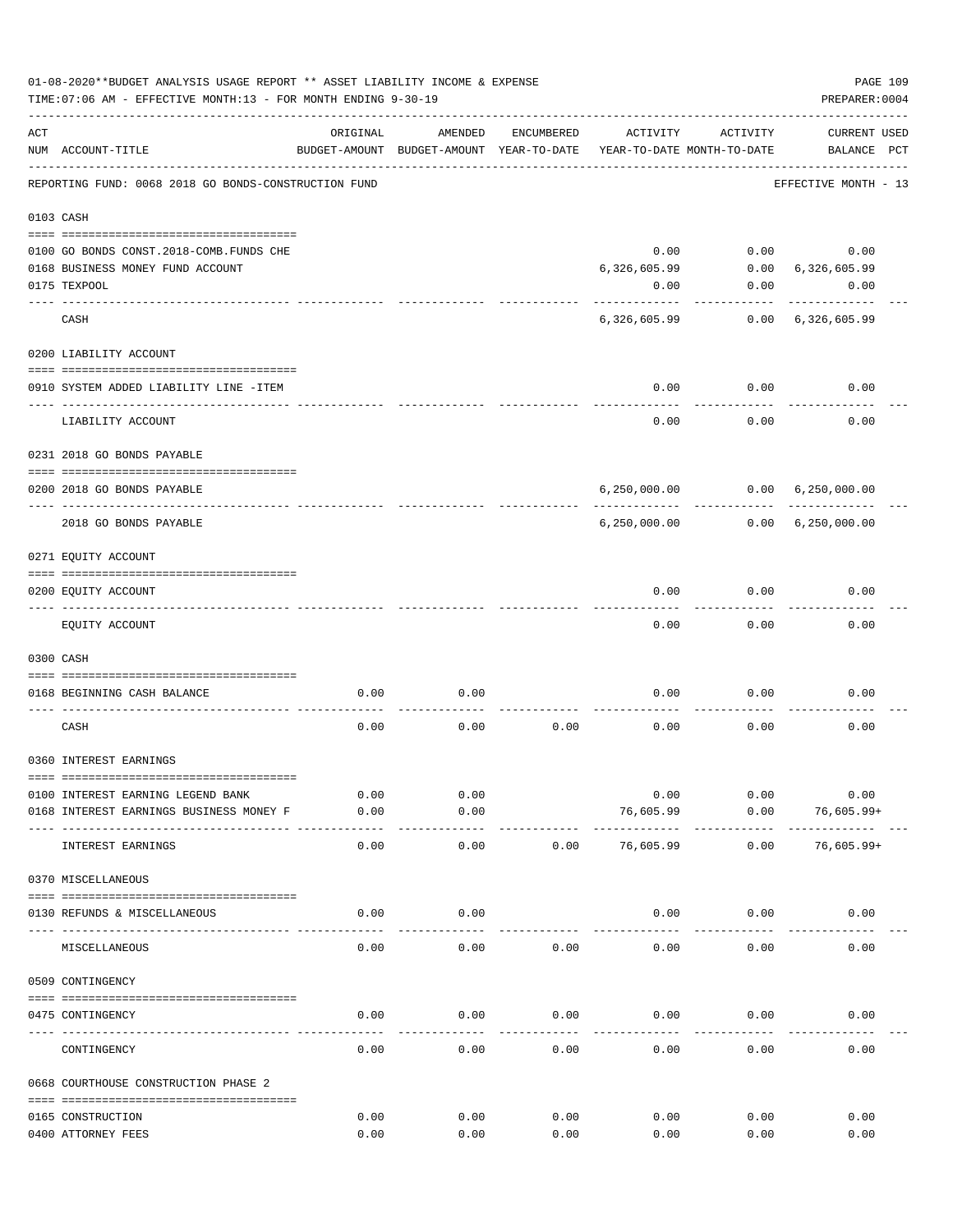| ACT                                                  | ORIGINAL      | AMENDED                                               | ENCUMBERED | ACTIVITY  | ACTIVITY | <b>CURRENT USED</b>   |
|------------------------------------------------------|---------------|-------------------------------------------------------|------------|-----------|----------|-----------------------|
| NUM ACCOUNT-TITLE                                    | BUDGET-AMOUNT | BUDGET-AMOUNT YEAR-TO-DATE YEAR-TO-DATE MONTH-TO-DATE |            |           |          | <b>PCT</b><br>BALANCE |
| REPORTING FUND: 0068 2018 GO BONDS-CONSTRUCTION FUND |               |                                                       |            |           |          | EFFECTIVE MONTH - 13  |
| 0402 ENGINEERING                                     | 0.00          | 0.00                                                  | 0.00       | 0.00      | 0.00     | 0.00                  |
| 0403 ARCHITECTURAL FEES                              | 0.00          | 0.00                                                  | 0.00       | 0.00      | 0.00     | 0.00                  |
| 0426 PROFESSIONAL FEES                               | 0.00          | 0.00                                                  | 0.00       | 0.00      | 0.00     | 0.00                  |
| 0430 BIDS & NOTICES                                  | 0.00          | 0.00                                                  | 0.00       | 0.00      | 0.00     | 0.00                  |
| 0450 R & M BUILDINGS                                 | 0.00          | 0.00                                                  | 0.00       | 0.00      | 0.00     | 0.00                  |
| 0490 MISCELLANEOUS                                   | 0.00          | 0.00                                                  | 0.00       | 0.00      | 0.00     | 0.00                  |
| 0535 BUILDING                                        | 0.00          | 0.00                                                  | 0.00       | 0.00      | 0.00     | 0.00                  |
| 0695 SURVEYING                                       | 0.00          | 0.00                                                  | 0.00       | 0.00      | 0.00     | 0.00                  |
| COURTHOUSE CONSTRUCTION PHASE 2                      | 0.00          | 0.00                                                  | 0.00       | 0.00      | 0.00     | 0.00                  |
| 2018 GO BONDS-CONSTRUCTION FUND                      |               |                                                       |            |           |          |                       |
| INCOME TOTALS                                        | 0.00          | 0.00                                                  |            | 76,605.99 | 0.00     | 76,605.99+            |
| <b>EXPENSE TOTALS</b>                                | 0.00          | 0.00                                                  | 0.00       | 0.00      | 0.00     | 0.00                  |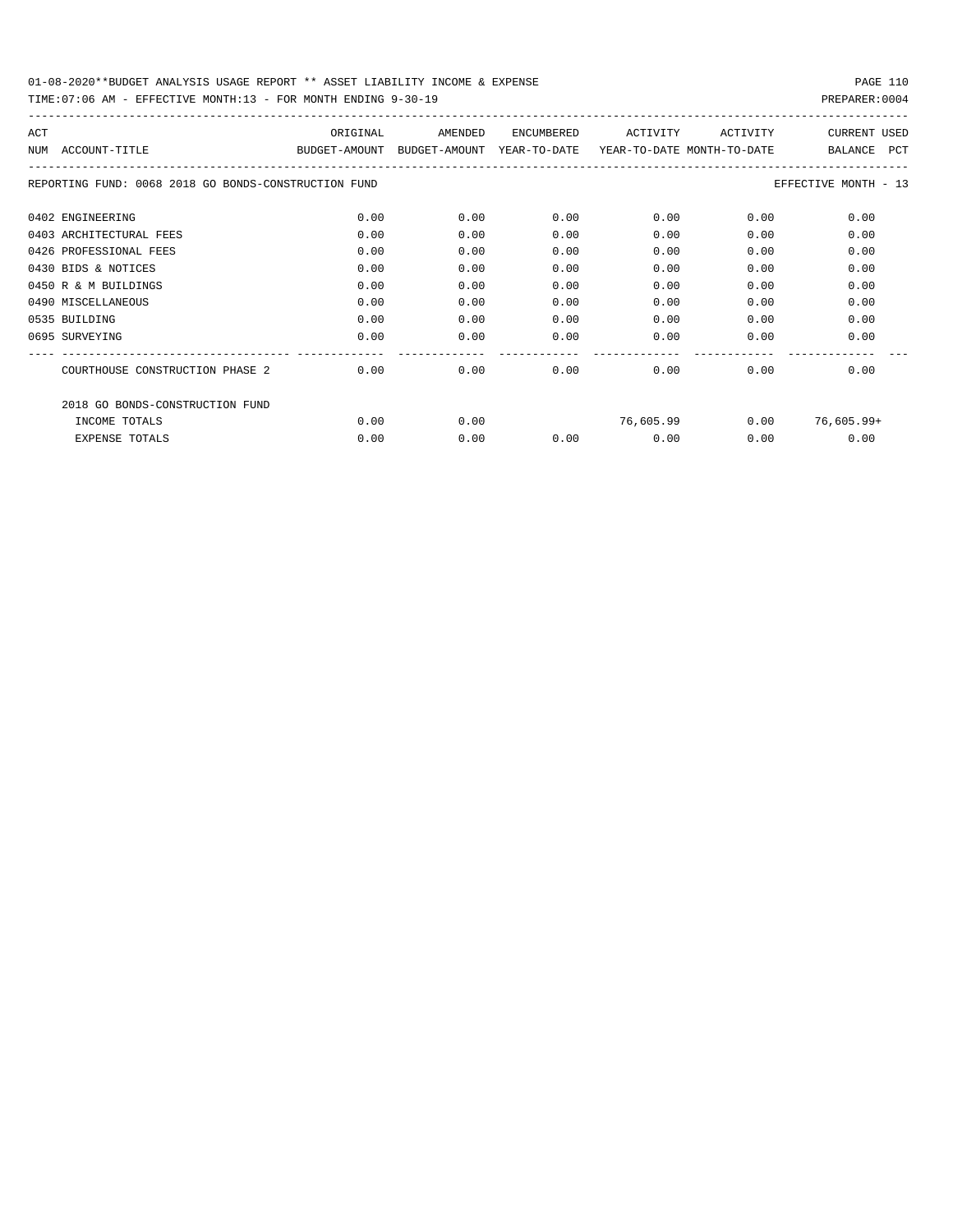|                    | 01-08-2020**BUDGET ANALYSIS USAGE REPORT ** ASSET LIABILITY INCOME & EXPENSE<br>TIME: 07:06 AM - EFFECTIVE MONTH: 13 - FOR MONTH ENDING 9-30-19 |                |                                                                                |              |              |                                     | PAGE 111<br>PREPARER: 0004         |
|--------------------|-------------------------------------------------------------------------------------------------------------------------------------------------|----------------|--------------------------------------------------------------------------------|--------------|--------------|-------------------------------------|------------------------------------|
| $\mathop{\rm ACT}$ | NUM ACCOUNT-TITLE                                                                                                                               | ORIGINAL       | AMENDED<br>BUDGET-AMOUNT BUDGET-AMOUNT YEAR-TO-DATE YEAR-TO-DATE MONTH-TO-DATE | ENCUMBERED   | ACTIVITY     | ACTIVITY                            | <b>CURRENT USED</b><br>BALANCE PCT |
|                    | REPORTING FUND: 0070 RIGHT OF WAY FUND                                                                                                          |                |                                                                                |              |              |                                     | EFFECTIVE MONTH - 13               |
|                    | 0102 A/P CLEARING                                                                                                                               |                |                                                                                |              |              |                                     |                                    |
|                    | 0100 A/P CLEARING<br>---- ----------                                                                                                            |                |                                                                                |              |              | $0.00$ 0.00                         | 0.00                               |
|                    | A/P CLEARING                                                                                                                                    |                |                                                                                |              | 0.00         | 0.00                                | 0.00                               |
|                    | 0103 CASH                                                                                                                                       |                |                                                                                |              |              |                                     |                                    |
|                    | 0100 RIGHT OF WAY-COMBINED FUND CHECKIN                                                                                                         |                |                                                                                |              |              | $97.35 - 0.00$                      | 16,085.31                          |
|                    | 0170 RIGHT OF WAY CASH ACCT.                                                                                                                    |                |                                                                                |              | 0.00         | 0.00                                | 0.00                               |
|                    | 0175 TEXPOOL                                                                                                                                    |                |                                                                                |              | 2,041.25     | 0.00                                | 83,966.07                          |
|                    | CASH                                                                                                                                            |                |                                                                                |              | 1,943.90     | 0.00                                | 100,051.38                         |
|                    | 0133 ADVANCE TO FUND                                                                                                                            |                |                                                                                |              |              |                                     |                                    |
|                    | 0010 ADVANCE TO GENERAL                                                                                                                         |                |                                                                                |              | 0.00         | 0.00                                | 0.00                               |
|                    | 0021 ADVANCE TO R&B #1                                                                                                                          |                |                                                                                |              | 0.00         | 0.00                                | 0.00                               |
|                    | 0022 ADVANCE TO R&B #2                                                                                                                          |                |                                                                                |              | 0.00         | 0.00                                | 0.00                               |
|                    |                                                                                                                                                 |                |                                                                                |              |              |                                     |                                    |
|                    | ADVANCE TO FUND                                                                                                                                 |                |                                                                                |              | 0.00         | 0.00                                | 0.00                               |
|                    | 0200 LIABILITY ACCOUNT                                                                                                                          |                |                                                                                |              |              |                                     |                                    |
|                    |                                                                                                                                                 |                |                                                                                |              |              |                                     |                                    |
|                    | 0900 SYSTEM ADDED LIABILITY LINE-ITEM<br>0910 SYSTEM ADDED LIABILITY LINE-ITEM                                                                  |                |                                                                                |              | 0.00<br>0.00 | 0.00<br>0.00                        | 0.00<br>0.00                       |
|                    |                                                                                                                                                 |                |                                                                                |              |              |                                     |                                    |
|                    | LIABILITY ACCOUNT                                                                                                                               |                |                                                                                |              | 0.00         | 0.00                                | 0.00                               |
|                    | 0271 EQUITY ACCOUNT                                                                                                                             |                |                                                                                |              |              |                                     |                                    |
|                    | 0200 EQUITY ACCOUNT                                                                                                                             |                |                                                                                |              | 268.19       |                                     | $0.00$ 98,375.67                   |
|                    | EQUITY ACCOUNT                                                                                                                                  |                |                                                                                |              | 268.19       |                                     | $0.00$ 98,375.67                   |
|                    | 0360 INTEREST EARNINGS                                                                                                                          |                |                                                                                |              |              |                                     |                                    |
|                    | 0100 INTEREST EARNINGS                                                                                                                          | 0.00           | 0.00                                                                           |              |              |                                     | $1,675.71$ 0.00 1,675.71+          |
|                    | INTEREST EARNINGS                                                                                                                               | ------<br>0.00 | ---------<br>0.00                                                              | 0.00         | 1,675.71     | ------------- -------------<br>0.00 | 1,675.71+                          |
|                    | 0622 RIGHT OF WAY                                                                                                                               |                |                                                                                |              |              |                                     |                                    |
|                    |                                                                                                                                                 |                |                                                                                |              |              |                                     |                                    |
|                    | 0399 CLAIM SETTLEMENTS                                                                                                                          | 0.00           | 0.00                                                                           | 0.00         | 0.00         | 0.00                                | 0.00                               |
|                    | 0426 APPRAISAL FEES                                                                                                                             | 0.00           | 0.00                                                                           | 0.00         | 0.00         | 0.00                                | 0.00                               |
|                    | 0429 RELOCATING UTILITIES<br>0449 CONTRACT EXPENSES FOR FM87 R.O.W.                                                                             | 0.00<br>0.00   | 0.00<br>0.00                                                                   | 0.00<br>0.00 | 0.00<br>0.00 | 0.00<br>0.00                        | 0.00<br>0.00                       |
|                    |                                                                                                                                                 |                |                                                                                |              |              |                                     |                                    |
|                    | RIGHT OF WAY                                                                                                                                    | 0.00           | 0.00                                                                           | 0.00         | 0.00         | 0.00                                | 0.00                               |
|                    | 0629 RIGHT OF WAY                                                                                                                               |                |                                                                                |              |              |                                     |                                    |
|                    | 0500 RIGHT OF WAY PUR HWY #82                                                                                                                   | 0.00           | 0.00                                                                           | 0.00         | 0.00         | 0.00                                | 0.00                               |
|                    | 0501 RIGHT OF WAY PURCHASE FM #87                                                                                                               | 0.00           | 0.00                                                                           | 0.00         | 0.00         | 0.00                                | 0.00                               |
|                    | 0502 RIGHT OF WAY PURCHASE HWY #121                                                                                                             | 0.00           | 0.00                                                                           | 0.00         | 0.00         | 0.00                                | 0.00                               |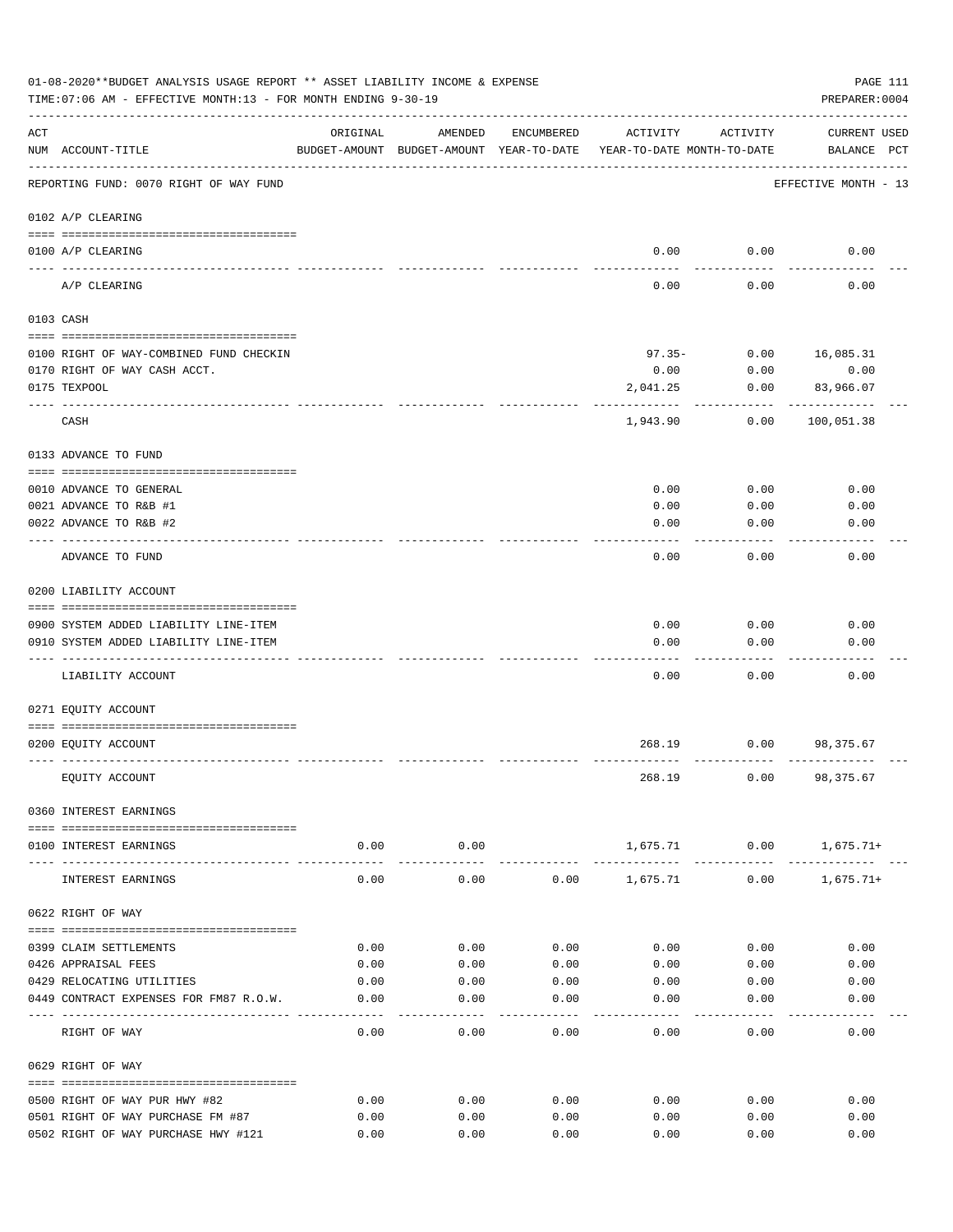| 01-08-2020**BUDGET ANALYSIS USAGE REPORT ** ASSET LIABILITY INCOME & EXPENSE<br>PAGE 112 |             |         |            |             |                           |                      |  |  |  |  |  |
|------------------------------------------------------------------------------------------|-------------|---------|------------|-------------|---------------------------|----------------------|--|--|--|--|--|
| TIME: 07:06 AM - EFFECTIVE MONTH: 13 - FOR MONTH ENDING 9-30-19                          |             |         |            |             |                           | PREPARER: 0004       |  |  |  |  |  |
| ACT                                                                                      | ORIGINAL    | AMENDED | ENCUMBERED | ACTIVITY    | ACTIVITY                  | <b>CURRENT USED</b>  |  |  |  |  |  |
| NUM ACCOUNT-TITLE<br>BUDGET-AMOUNT BUDGET-AMOUNT YEAR-TO-DATE YEAR-TO-DATE_MONTH-TO-DATE |             |         |            |             |                           | BALANCE PCT          |  |  |  |  |  |
| REPORTING FUND: 0070 RIGHT OF WAY FUND                                                   |             |         |            |             |                           | EFFECTIVE MONTH - 13 |  |  |  |  |  |
| 0503 RIGHT OF WAY PURCHASE HWY.78                                                        | $\sim$ 0.00 | 0.00    | 0.00       | $0.00$ 0.00 |                           | 0.00                 |  |  |  |  |  |
| RIGHT OF WAY                                                                             | 0.00        | 0.00    | 0.00       |             | 0.00<br>$0.00$ and $0.00$ | 0.00                 |  |  |  |  |  |
| 0999 ACCOUNTS PAYABLE<br>===============================                                 |             |         |            |             |                           |                      |  |  |  |  |  |
| 0100 A/P CLEARING ACCOUNT                                                                |             |         |            |             | $0.00$ 0.00               | 0.00                 |  |  |  |  |  |
| ACCOUNTS PAYABLE                                                                         |             |         |            | 0.00        | 0.00                      | 0.00                 |  |  |  |  |  |
| RIGHT OF WAY FUND                                                                        |             |         |            |             |                           |                      |  |  |  |  |  |
| INCOME TOTALS                                                                            | 0.00        | 0.00    |            | 1,675.71    |                           | $0.00$ 1,675.71+     |  |  |  |  |  |
| <b>EXPENSE TOTALS</b>                                                                    | 0.00        | 0.00    | 0.00       | 0.00        | 0.00                      | 0.00                 |  |  |  |  |  |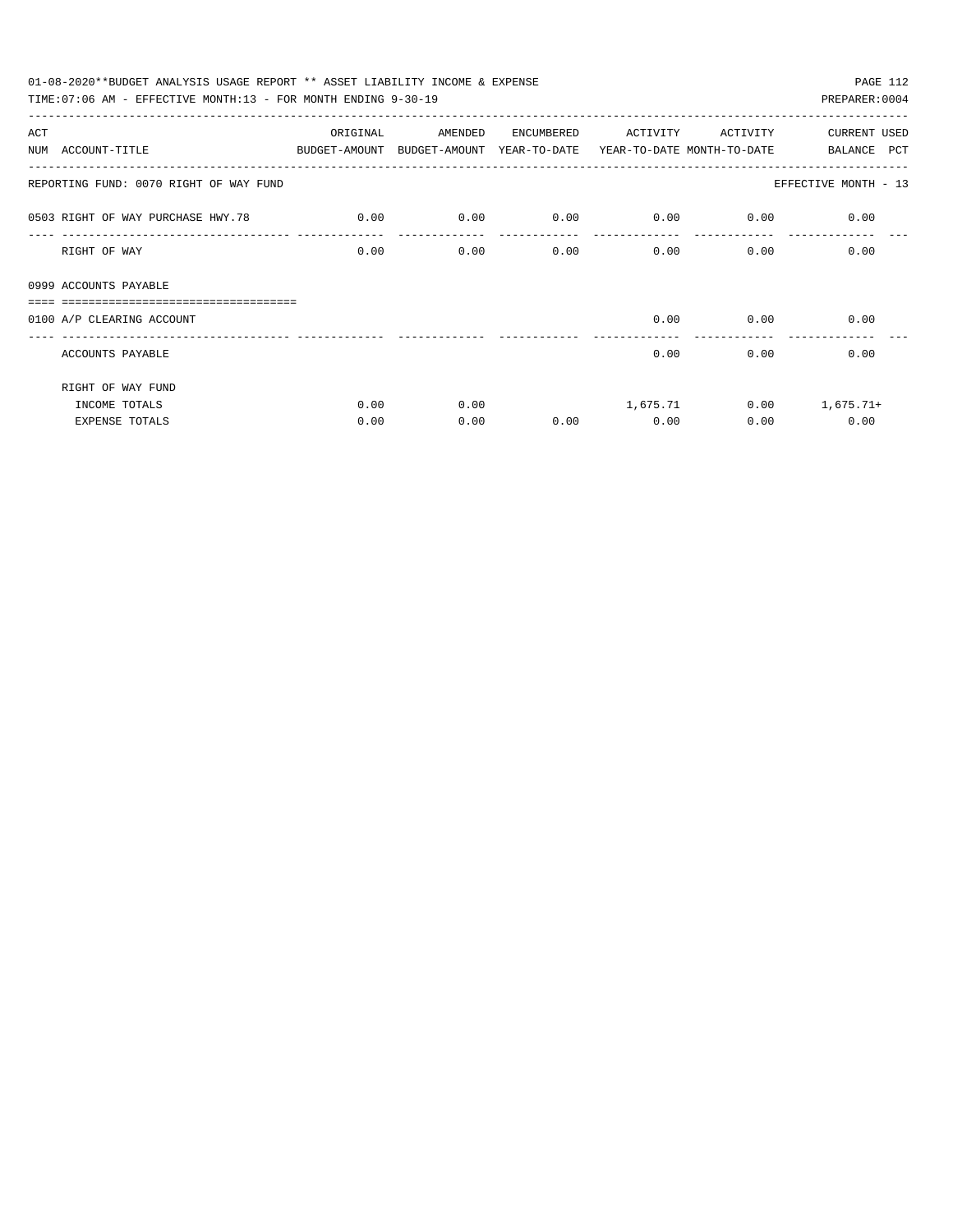|     | 01-08-2020**BUDGET ANALYSIS USAGE REPORT ** ASSET LIABILITY INCOME & EXPENSE<br>TIME: 07:06 AM - EFFECTIVE MONTH: 13 - FOR MONTH ENDING 9-30-19 |          |                                                     |            |          |                                        | PAGE 113<br>PREPARER: 0004         |
|-----|-------------------------------------------------------------------------------------------------------------------------------------------------|----------|-----------------------------------------------------|------------|----------|----------------------------------------|------------------------------------|
| ACT | NUM ACCOUNT-TITLE                                                                                                                               | ORIGINAL | AMENDED<br>BUDGET-AMOUNT BUDGET-AMOUNT YEAR-TO-DATE | ENCUMBERED | ACTIVITY | ACTIVITY<br>YEAR-TO-DATE MONTH-TO-DATE | <b>CURRENT USED</b><br>BALANCE PCT |
|     | REPORTING FUND: 0071 INVESTIGATOR CRIMES AGAINST WOMEN                                                                                          |          |                                                     |            |          |                                        | EFFECTIVE MONTH - 13               |
|     | 0100 PAYROLL                                                                                                                                    |          |                                                     |            |          |                                        |                                    |
|     | 0100 PAYROLL<br>---- ----                                                                                                                       |          |                                                     |            | 0.00     | 0.00                                   | 0.00                               |
|     | PAYROLL                                                                                                                                         |          |                                                     |            | 0.00     | 0.00                                   | 0.00                               |
|     | 0103 CASH                                                                                                                                       |          |                                                     |            |          |                                        |                                    |
|     | 0100 INV. CRIMES AGAINST WOMEN-COMB. FUND                                                                                                       |          |                                                     |            | 0.00     | 0.00                                   | 0.00                               |
|     | CASH                                                                                                                                            |          |                                                     |            | 0.00     | 0.00                                   | 0.00                               |
|     | 0120 RECEIVABLES                                                                                                                                |          |                                                     |            |          |                                        |                                    |
|     | 0312 DUE FROM OTHER GOVERNMENTS                                                                                                                 |          |                                                     |            | 0.00     | 0.00                                   | 0.00                               |
|     | RECEIVABLES                                                                                                                                     |          |                                                     |            | 0.00     | 0.00                                   | 0.00                               |
|     | 0200 SYSTEM ADDED LIABILITY DEPARTMENT                                                                                                          |          |                                                     |            |          |                                        |                                    |
|     | 0910 SYSTEM ADDED LIABILITY LINE-ITEM                                                                                                           |          |                                                     |            | 0.00     | 0.00                                   | 0.00                               |
|     | SYSTEM ADDED LIABILITY DEPARTMENT                                                                                                               |          |                                                     |            | 0.00     | 0.00                                   | 0.00                               |
|     | 0271 EQUITY ACCOUNT                                                                                                                             |          |                                                     |            |          |                                        |                                    |
|     | 0200 EQUITY ACCOUNT                                                                                                                             |          |                                                     |            | 0.00     | 0.00                                   | 0.00                               |
|     | EQUITY ACCOUNT                                                                                                                                  |          |                                                     |            | 0.00     | 0.00                                   | 0.00                               |
|     | 0330 GRANT INCOME                                                                                                                               |          |                                                     |            |          |                                        |                                    |
|     | 0475 INVESTIGATOR CRIMES AGAINST WOMEN                                                                                                          | 0.00     | 0.00                                                |            | 0.00     | 0.00                                   | 0.00                               |
|     | GRANT INCOME                                                                                                                                    | 0.00     | 0.00                                                | 0.00       | 0.00     | 0.00                                   | 0.00                               |
|     | 0475 INVESTIGATOR CRIMES AGAINST WOMEN                                                                                                          |          |                                                     |            |          |                                        |                                    |
|     | 0108 SALARY                                                                                                                                     | 0.00     | 0.00                                                | 0.00       | 0.00     | 0.00                                   | 0.00                               |
|     | 0201 SOCIAL SECURITY TAXES                                                                                                                      | 0.00     | 0.00                                                | 0.00       | 0.00     | 0.00                                   | 0.00                               |
|     | 0202 GROUP HEALTH INSURANCE                                                                                                                     | 0.00     | 0.00                                                | 0.00       | 0.00     | 0.00                                   | 0.00                               |
|     | 0203 RETIREMENT                                                                                                                                 | 0.00     | 0.00                                                | 0.00       | 0.00     | 0.00                                   | 0.00                               |
|     | 0204 WORKERS COMPENSATION                                                                                                                       | 0.00     | 0.00                                                | 0.00       | 0.00     | 0.00                                   | 0.00                               |
|     | 0205 MEDICARE TAX                                                                                                                               | 0.00     | 0.00                                                | 0.00       | 0.00     | 0.00                                   | 0.00                               |
|     | INVESTIGATOR CRIMES AGAINST WOMEN                                                                                                               | 0.00     | 0.00                                                | 0.00       | 0.00     | 0.00                                   | 0.00                               |
|     | INVESTIGATOR CRIMES AGAINST WOMEN                                                                                                               |          |                                                     |            |          |                                        |                                    |
|     | INCOME TOTALS                                                                                                                                   | 0.00     | 0.00                                                |            | 0.00     | 0.00                                   | 0.00                               |
|     | EXPENSE TOTALS                                                                                                                                  | 0.00     | 0.00                                                | 0.00       | 0.00     | 0.00                                   | 0.00                               |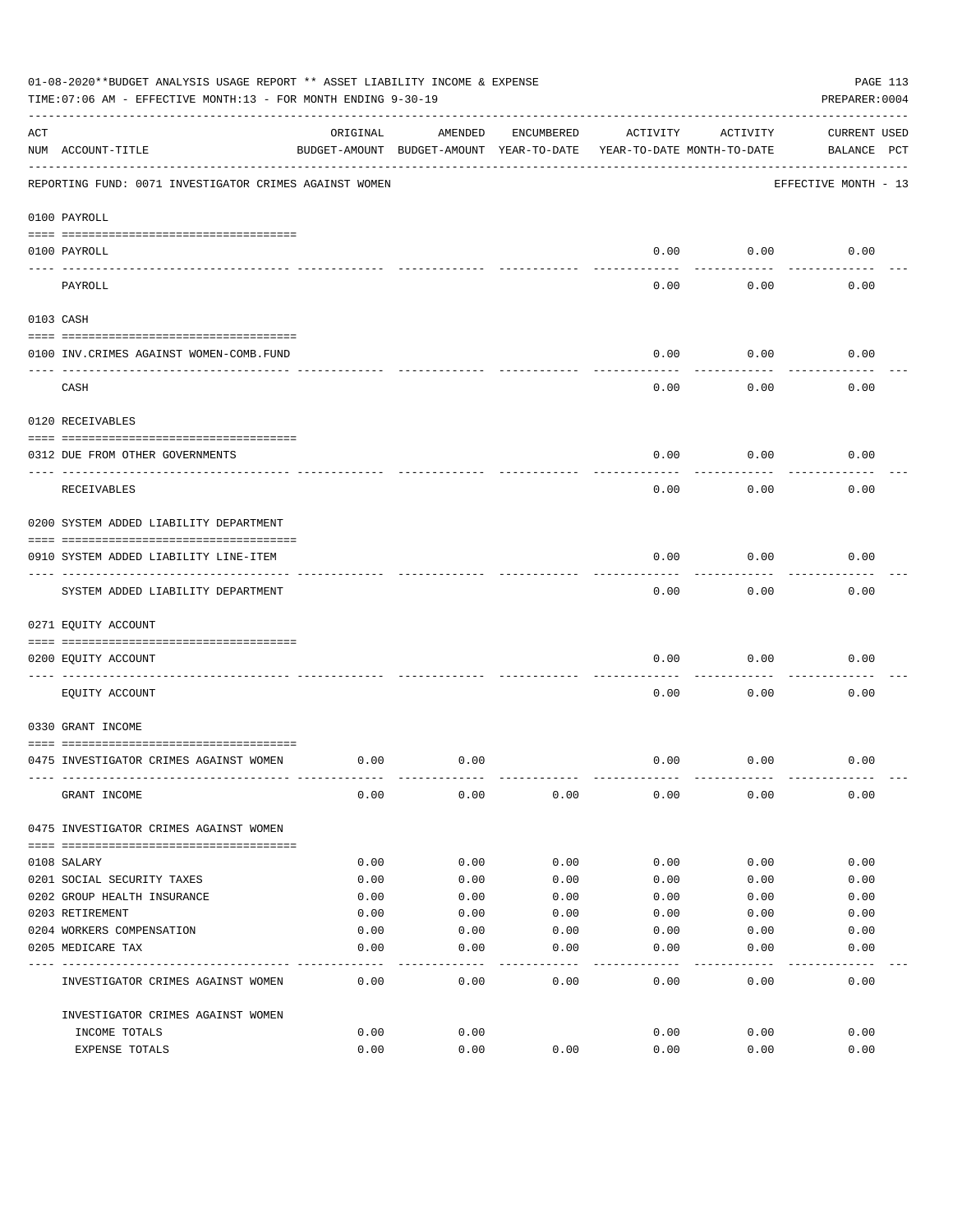|          | 01-08-2020**BUDGET ANALYSIS USAGE REPORT ** ASSET LIABILITY INCOME & EXPENSE<br>TIME: 07:06 AM - EFFECTIVE MONTH: 13 - FOR MONTH ENDING 9-30-19 |          |                                                     |            |                                        |           | PAGE 114<br>PREPARER: 0004         |
|----------|-------------------------------------------------------------------------------------------------------------------------------------------------|----------|-----------------------------------------------------|------------|----------------------------------------|-----------|------------------------------------|
| ACT      | NUM ACCOUNT-TITLE                                                                                                                               | ORIGINAL | AMENDED<br>BUDGET-AMOUNT BUDGET-AMOUNT YEAR-TO-DATE | ENCUMBERED | ACTIVITY<br>YEAR-TO-DATE MONTH-TO-DATE | ACTIVITY  | <b>CURRENT USED</b><br>BALANCE PCT |
|          | REPORTING FUND: 0072 INVESTIGATOR CRIMES AGAINST CHILDRE                                                                                        |          |                                                     |            |                                        |           | EFFECTIVE MONTH - 13               |
|          | 0100 PAYROLL                                                                                                                                    |          |                                                     |            |                                        |           |                                    |
| ---- --- | 0100 PAYROLL                                                                                                                                    |          |                                                     |            | 0.00                                   | 0.00      | 0.00                               |
|          | PAYROLL                                                                                                                                         |          |                                                     |            | 0.00                                   | 0.00      | 0.00                               |
|          | 0103 CASH                                                                                                                                       |          |                                                     |            |                                        |           |                                    |
|          | 0100 INV. CRIMES AGAINST CHILDREN-COMB.F                                                                                                        |          |                                                     |            | 3,297.94                               | 0.00<br>. | 0.00                               |
|          | CASH                                                                                                                                            |          |                                                     |            | 3,297.94                               | 0.00      | 0.00                               |
|          | 0120 RECEIVABLES                                                                                                                                |          |                                                     |            |                                        |           |                                    |
|          | 0312 DUE FROM OTHER GOVERNMENTS                                                                                                                 |          |                                                     |            | 0.00                                   | 0.00      | 0.00                               |
|          | RECEIVABLES                                                                                                                                     |          |                                                     |            | 0.00                                   | 0.00      | 0.00                               |
|          | 0200 SYSTEM ADDED LIABILITY DEPARTMENT                                                                                                          |          |                                                     |            |                                        |           |                                    |
|          | 0910 SYSTEM ADDEND LIABILITY LINE-ITEM                                                                                                          |          |                                                     |            | 0.00                                   | 0.00      | 0.00                               |
|          | SYSTEM ADDED LIABILITY DEPARTMENT                                                                                                               |          |                                                     |            | 0.00                                   | 0.00      | 0.00                               |
|          | 0271 EQUITY ACCOUNT                                                                                                                             |          |                                                     |            |                                        |           |                                    |
|          | 0200 EQUITY ACCOUNT                                                                                                                             |          |                                                     |            | 0.00                                   | 0.00      | 3,297.94-                          |
|          | EQUITY ACCOUNT                                                                                                                                  |          |                                                     |            | 0.00                                   | 0.00      | $3,297.94-$                        |
|          | 0330 GRANT INCOME                                                                                                                               |          |                                                     |            |                                        |           |                                    |
|          | 0560 INVESTIGATOR CRIMES AGAINST CHILDR                                                                                                         | 0.00     | 0.00                                                |            | 3,297.94                               | 0.00      | 3,297.94+                          |
|          | GRANT INCOME                                                                                                                                    | 0.00     | 0.00                                                | 0.00       | 3,297.94                               | 0.00      | $3,297.94+$                        |
|          | 0560 INVESTIGATOR CRIMES AGAINST CHILDR                                                                                                         |          |                                                     |            |                                        |           |                                    |
|          | 0108 SALARY                                                                                                                                     | 0.00     | 0.00                                                | 0.00       | 0.00                                   | 0.00      | 0.00                               |
|          | 0201 SOCIAL SECURITY TAXES                                                                                                                      | 0.00     | 0.00                                                | 0.00       | 0.00                                   | 0.00      | 0.00                               |
|          | 0202 GROUP HEALTH INSURANCE                                                                                                                     | 0.00     | 0.00                                                | 0.00       | 0.00                                   | 0.00      | 0.00                               |
|          | 0203 RETIREMENT                                                                                                                                 | 0.00     | 0.00                                                | 0.00       | 0.00                                   | 0.00      | 0.00                               |
|          | 0204 WORKERS COMPENSATION                                                                                                                       | 0.00     | 0.00                                                | 0.00       | 0.00                                   | 0.00      | 0.00                               |
|          | 0205 MEDICARE TAX                                                                                                                               | 0.00     | 0.00                                                | 0.00       | 0.00                                   | 0.00      | 0.00                               |
|          | INVESTIGATOR CRIMES AGAINST CHILDR                                                                                                              | 0.00     | 0.00                                                | 0.00       | 0.00                                   | 0.00      | 0.00                               |
|          | INVESTIGATOR CRIMES AGAINST CHILDR                                                                                                              |          |                                                     |            |                                        |           |                                    |
|          | INCOME TOTALS                                                                                                                                   | 0.00     | 0.00                                                |            | 3,297.94                               | 0.00      | $3,297.94+$                        |
|          | EXPENSE TOTALS                                                                                                                                  | 0.00     | 0.00                                                | 0.00       | 0.00                                   | 0.00      | 0.00                               |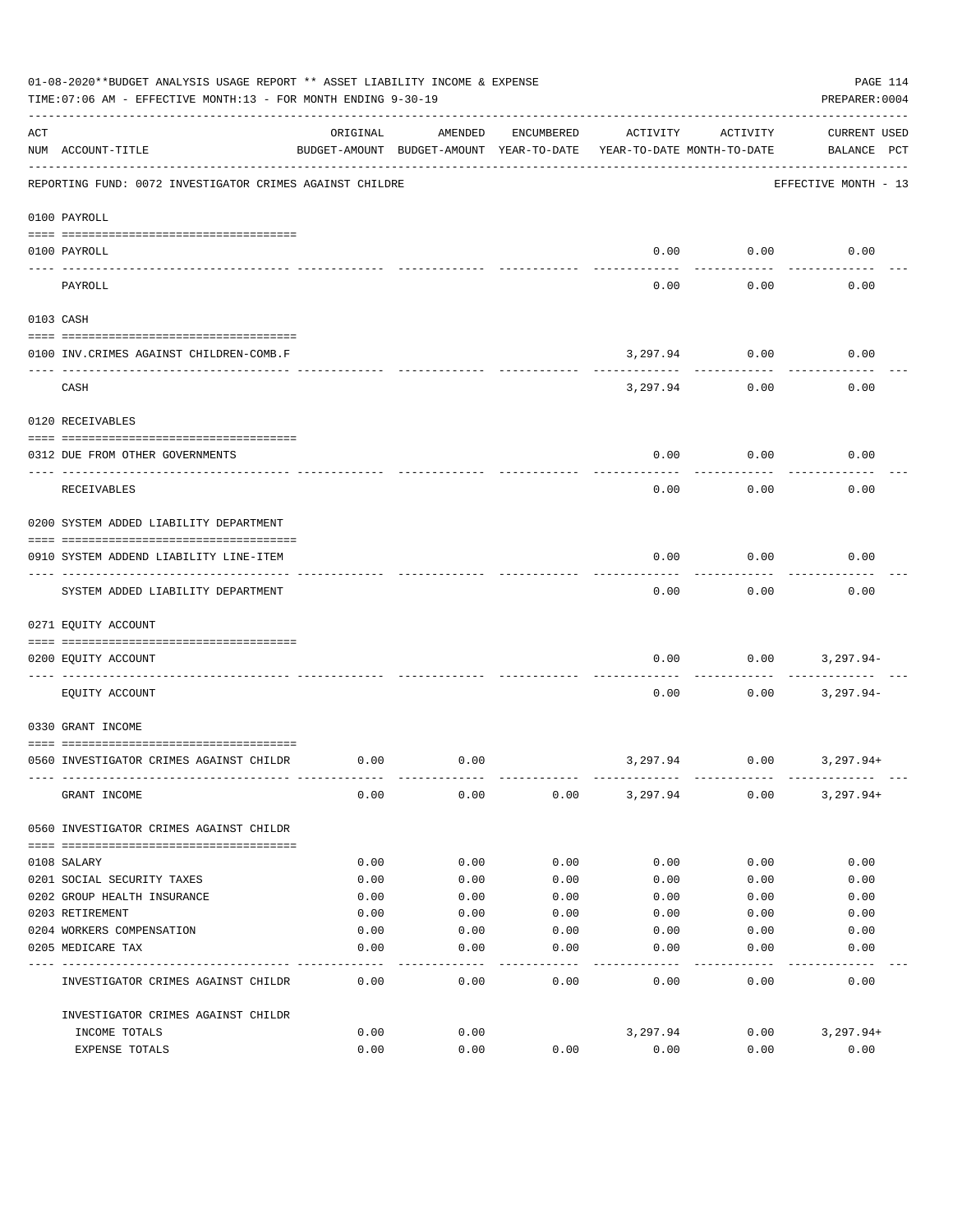|     | 01-08-2020**BUDGET ANALYSIS USAGE REPORT ** ASSET LIABILITY INCOME & EXPENSE<br>TIME: 07:06 AM - EFFECTIVE MONTH: 13 - FOR MONTH ENDING 9-30-19 |          |                                                     |                   |                |                                        |                                       |  |  |  |
|-----|-------------------------------------------------------------------------------------------------------------------------------------------------|----------|-----------------------------------------------------|-------------------|----------------|----------------------------------------|---------------------------------------|--|--|--|
| ACT | NUM ACCOUNT-TITLE                                                                                                                               | ORIGINAL | AMENDED<br>BUDGET-AMOUNT BUDGET-AMOUNT YEAR-TO-DATE | <b>ENCUMBERED</b> | ACTIVITY       | ACTIVITY<br>YEAR-TO-DATE MONTH-TO-DATE | CURRENT USED<br><b>BALANCE</b><br>PCT |  |  |  |
|     | REPORTING FUND: 0078 RAW WATER PIPELINE PCTS.2,3,4                                                                                              |          |                                                     |                   |                |                                        | EFFECTIVE MONTH - 13                  |  |  |  |
|     | 0103 CASH                                                                                                                                       |          |                                                     |                   |                |                                        |                                       |  |  |  |
|     | 0100 RAW WATER PIPELINE-COMB.FUNDS CKIN                                                                                                         |          |                                                     |                   | 150,000.00     | 0.00                                   | 150,000.00                            |  |  |  |
|     | CASH                                                                                                                                            |          |                                                     |                   | 150,000.00     | 0.00                                   | 150,000.00                            |  |  |  |
|     | 0200 SYSTEM ADDED LIABILITY DEPT.                                                                                                               |          |                                                     |                   |                |                                        |                                       |  |  |  |
|     | 0910 SYSTEM ADDED LIABILITY LINE ITEM                                                                                                           |          |                                                     |                   | 0.00           | 0.00                                   | 0.00                                  |  |  |  |
|     | SYSTEM ADDED LIABILITY DEPT.                                                                                                                    |          |                                                     |                   | 0.00           | 0.00                                   | 0.00                                  |  |  |  |
|     | 0271 EQUITY ACCOUNT                                                                                                                             |          |                                                     |                   |                |                                        |                                       |  |  |  |
|     | 0200 EQUITY ACCOUNT                                                                                                                             |          |                                                     |                   | 0.00           | 0.00                                   | 0.00                                  |  |  |  |
|     | ---- -----------<br>EQUITY ACCOUNT                                                                                                              |          |                                                     |                   | 0.00           | 0.00                                   | 0.00                                  |  |  |  |
|     | 0300 CASH                                                                                                                                       |          |                                                     |                   |                |                                        |                                       |  |  |  |
|     | 0120 UNENCUMBERED FUND BALANCE                                                                                                                  | 0.00     | 0.00                                                |                   | 0.00           | 0.00                                   | 0.00                                  |  |  |  |
|     | CASH                                                                                                                                            | 0.00     | 0.00                                                | 0.00              | 0.00           | 0.00                                   | 0.00                                  |  |  |  |
|     | 0319 RAW WATER PIPELINE                                                                                                                         |          |                                                     |                   |                |                                        |                                       |  |  |  |
|     | 0179 FOR MAINTENANCE OF ROADS                                                                                                                   | 0.00     | 0.00                                                | 0.00              | $150,000.00 -$ | 0.00                                   | 150,000.00                            |  |  |  |
|     | RAW WATER PIPELINE                                                                                                                              | 0.00     | 0.00                                                | 0.00              | $150,000.00 -$ | 0.00                                   | 150,000.00                            |  |  |  |
|     | 0628 ROAD & BRIDGE 2,3,4 EXPENSES                                                                                                               |          |                                                     |                   |                |                                        |                                       |  |  |  |
|     | 0341 R & B MAT. ROCK & GRAVEL                                                                                                                   | 0.00     | 0.00                                                | 0.00              | 0.00           | 0.00                                   | 0.00                                  |  |  |  |
|     | ROAD & BRIDGE 2, 3, 4 EXPENSES                                                                                                                  | 0.00     | 0.00                                                | 0.00              | 0.00           | 0.00                                   | 0.00                                  |  |  |  |
|     | RAW WATER PIPELINE PCTS. 2, 3, 4                                                                                                                |          |                                                     |                   |                |                                        |                                       |  |  |  |
|     | INCOME TOTALS                                                                                                                                   | 0.00     | 0.00                                                |                   | 0.00           | 0.00                                   | 0.00                                  |  |  |  |
|     | <b>EXPENSE TOTALS</b>                                                                                                                           | 0.00     | 0.00                                                | 0.00              | $150,000.00 -$ | 0.00                                   | 150,000.00                            |  |  |  |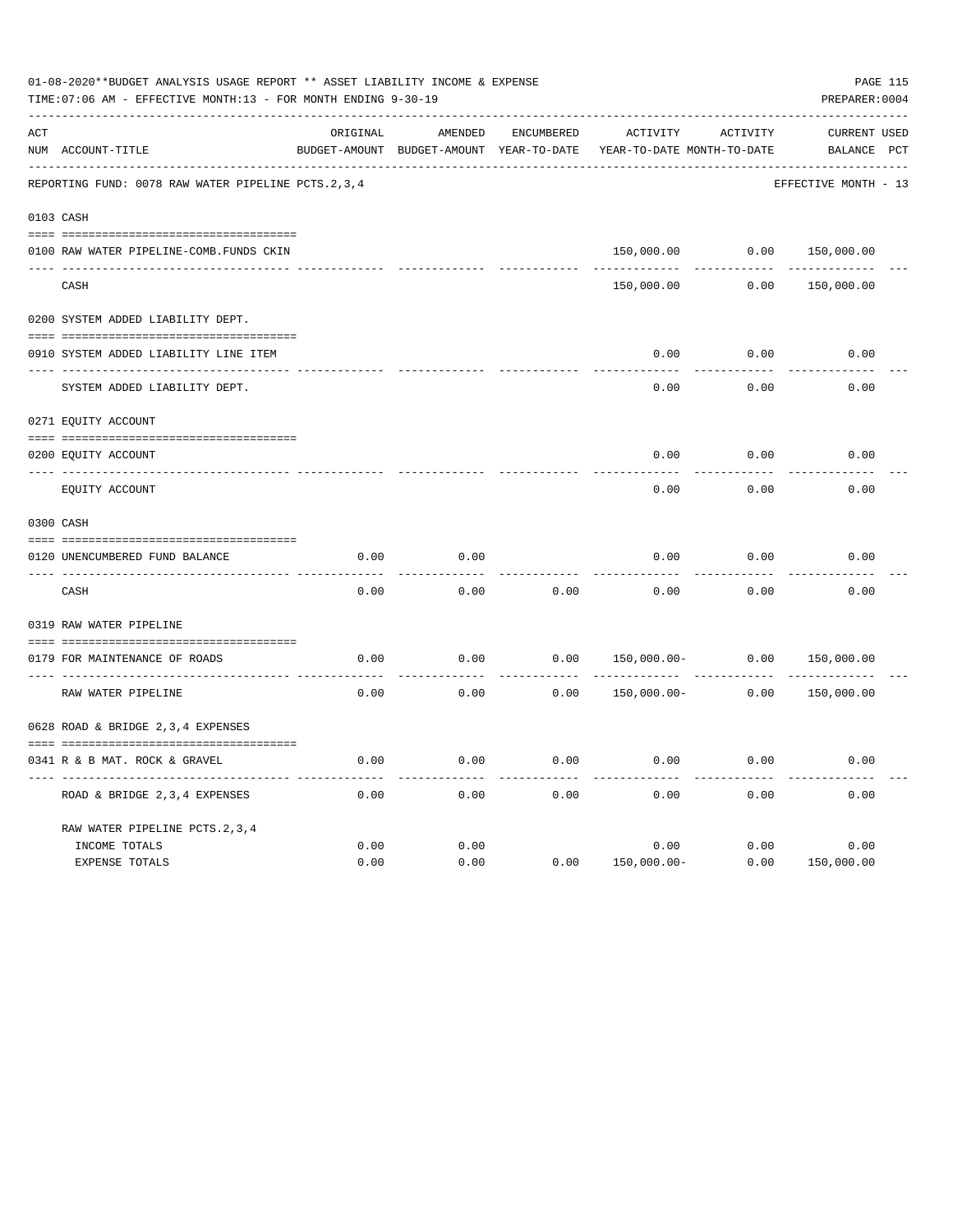|     | 01-08-2020**BUDGET ANALYSIS USAGE REPORT ** ASSET LIABILITY INCOME & EXPENSE<br>TIME: 07:06 AM - EFFECTIVE MONTH: 13 - FOR MONTH ENDING 9-30-19 |          |                                                     |                   |                 |                                        |                                    |  |  |  |
|-----|-------------------------------------------------------------------------------------------------------------------------------------------------|----------|-----------------------------------------------------|-------------------|-----------------|----------------------------------------|------------------------------------|--|--|--|
| ACT | NUM ACCOUNT-TITLE                                                                                                                               | ORIGINAL | AMENDED<br>BUDGET-AMOUNT BUDGET-AMOUNT YEAR-TO-DATE | <b>ENCUMBERED</b> | <b>ACTIVITY</b> | ACTIVITY<br>YEAR-TO-DATE MONTH-TO-DATE | <b>CURRENT USED</b><br>BALANCE PCT |  |  |  |
|     | REPORTING FUND: 0079 RAW WATER PIPELINE FUND PCT 2                                                                                              |          |                                                     |                   |                 |                                        | EFFECTIVE MONTH - 13               |  |  |  |
|     | 0103 CASH                                                                                                                                       |          |                                                     |                   |                 |                                        |                                    |  |  |  |
|     | 0100 RAW WATER PIPELINE-COMBINED FUNDS                                                                                                          |          |                                                     |                   | 75,000.00       | 0.00                                   | 75,000.00                          |  |  |  |
|     | CASH                                                                                                                                            |          |                                                     |                   | 75,000.00       | 0.00                                   | 75,000.00                          |  |  |  |
|     | 0200 SYSTEM ADDED LIABILITY DEPT.                                                                                                               |          |                                                     |                   |                 |                                        |                                    |  |  |  |
|     | 0910 SYSTEM ADD LIABILITY LINE ITEM                                                                                                             |          |                                                     |                   | 0.00            | 0.00                                   | 0.00                               |  |  |  |
|     | SYSTEM ADDED LIABILITY DEPT.                                                                                                                    |          |                                                     |                   | 0.00            | 0.00                                   | 0.00                               |  |  |  |
|     | 0271 EQUITY ACCOUNT                                                                                                                             |          |                                                     |                   |                 |                                        |                                    |  |  |  |
|     | 0200 EQUITY ACCOUNT                                                                                                                             |          |                                                     |                   | 0.00            | 0.00                                   | 0.00                               |  |  |  |
|     | EQUITY ACCOUNT                                                                                                                                  |          |                                                     |                   | 0.00            | 0.00                                   | 0.00                               |  |  |  |
|     | 0300 CASH                                                                                                                                       |          |                                                     |                   |                 |                                        |                                    |  |  |  |
|     | 0122 UNENCUMBERED FUND BALANCE                                                                                                                  | 0.00     | 0.00                                                |                   | 0.00            | 0.00                                   | 0.00                               |  |  |  |
|     | CASH                                                                                                                                            | 0.00     | 0.00                                                | 0.00              | 0.00            | 0.00                                   | 0.00                               |  |  |  |
|     | 0319 RAW WATER PIPELINE                                                                                                                         |          |                                                     |                   |                 |                                        |                                    |  |  |  |
|     | 0179 FOR MAINTENANCE OF ROADS                                                                                                                   | 0.00     | 0.00                                                |                   | 75,000.00       | 0.00                                   | $75,000.00+$                       |  |  |  |
|     | RAW WATER PIPELINE                                                                                                                              | 0.00     | 0.00                                                | 0.00              | 75,000.00       | 0.00                                   | $75,000.00+$                       |  |  |  |
|     | 0622 ROAD & BRIDGE #2 RAW WATER PIPELIN                                                                                                         |          |                                                     |                   |                 |                                        |                                    |  |  |  |
|     | 0571 PURCHASE OF MACH/EQUIPMENT                                                                                                                 | 0.00     | 0.00                                                | 0.00              | 0.00            | 0.00                                   | 0.00                               |  |  |  |
|     | ROAD & BRIDGE #2 RAW WATER PIPELIN                                                                                                              | 0.00     | 0.00                                                | 0.00              | 0.00            | 0.00                                   | 0.00                               |  |  |  |
|     | RAW WATER PIPELINE FUND PCT 2                                                                                                                   |          |                                                     |                   |                 |                                        |                                    |  |  |  |
|     | INCOME TOTALS                                                                                                                                   | 0.00     | 0.00<br>0.00                                        | 0.00              | 75,000.00       | 0.00                                   | $75,000.00+$<br>0.00               |  |  |  |
|     | EXPENSE TOTALS                                                                                                                                  | 0.00     |                                                     |                   | 0.00            | 0.00                                   |                                    |  |  |  |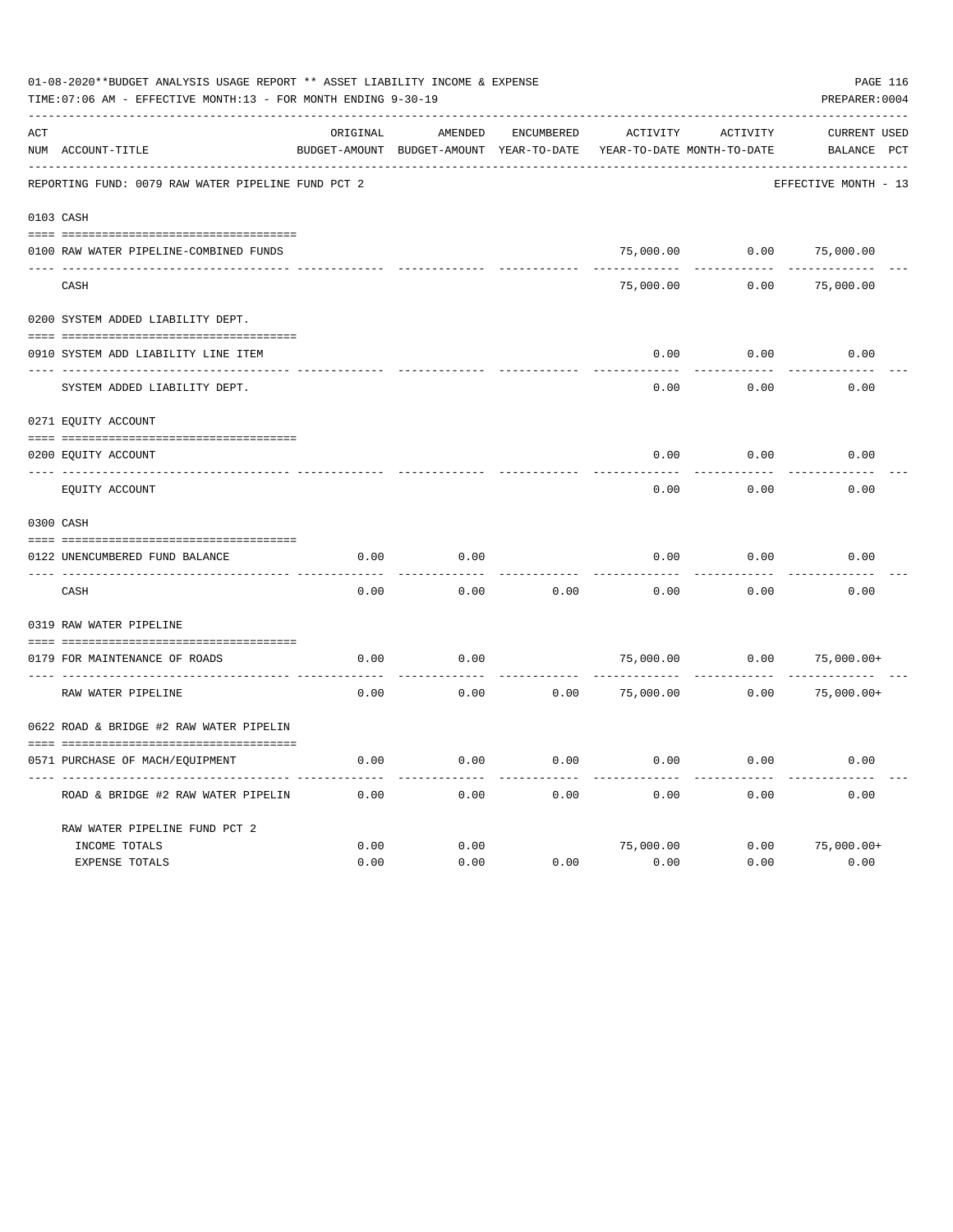|     | 01-08-2020**BUDGET ANALYSIS USAGE REPORT ** ASSET LIABILITY INCOME & EXPENSE<br>TIME: 07:06 AM - EFFECTIVE MONTH: 13 - FOR MONTH ENDING 9-30-19 |          |                                                     |            |          |                                        | PAGE 117<br>PREPARER: 0004  |  |
|-----|-------------------------------------------------------------------------------------------------------------------------------------------------|----------|-----------------------------------------------------|------------|----------|----------------------------------------|-----------------------------|--|
| ACT | NUM ACCOUNT-TITLE                                                                                                                               | ORIGINAL | AMENDED<br>BUDGET-AMOUNT BUDGET-AMOUNT YEAR-TO-DATE | ENCUMBERED | ACTIVITY | ACTIVITY<br>YEAR-TO-DATE MONTH-TO-DATE | CURRENT USED<br>BALANCE PCT |  |
|     | REPORTING FUND: 0080 VETERANS COURT PROGRAM                                                                                                     |          |                                                     |            |          |                                        | EFFECTIVE MONTH - 13        |  |
|     | 0103 CASH                                                                                                                                       |          |                                                     |            |          |                                        |                             |  |
|     | 0180 CASH-VETERANS COURT PROGRAM                                                                                                                |          |                                                     |            |          | 350.00 0.00                            | 600.00                      |  |
|     | CASH                                                                                                                                            |          |                                                     |            | 350.00   | 0.00                                   | 600.00                      |  |
|     | 0200 LIABILITY ACCOUNT                                                                                                                          |          |                                                     |            |          |                                        |                             |  |
|     | 0910 SYSTEM ADDED LIABILITY LINE-ITEM                                                                                                           |          |                                                     |            | 0.00     | 0.00                                   | 0.00                        |  |
|     | LIABILITY ACCOUNT                                                                                                                               |          |                                                     |            | 0.00     | 0.00                                   | 0.00                        |  |
|     | 0271 EQUITY ACCOUNT                                                                                                                             |          |                                                     |            |          |                                        |                             |  |
|     | 0200 EQUITY ACCOUNT                                                                                                                             |          |                                                     |            | 0.00     | 0.00                                   | 250.00                      |  |
|     | EQUITY ACCOUNT                                                                                                                                  |          |                                                     |            | 0.00     | 0.00                                   | 250.00                      |  |
|     | 0300 CASH                                                                                                                                       |          |                                                     |            |          |                                        |                             |  |
|     | 0180 BEGINNING CASH BALANCE<br>___________________________________                                                                              | 0.00     | 0.00                                                |            | 0.00     | 0.00                                   | 0.00                        |  |
|     | CASH                                                                                                                                            | 0.00     | 0.00                                                | 0.00       | 0.00     | 0.00                                   | 0.00                        |  |
|     | 0370 VETERANS COURT INCOME                                                                                                                      |          |                                                     |            |          |                                        |                             |  |
|     | 0130 MISCELLANEOUS                                                                                                                              | 0.00     | 0.00                                                |            | 0.00     | 0.00                                   | 0.00                        |  |
|     | 0180 PROGRAM FEES                                                                                                                               | 0.00     | 0.00                                                |            | 350.00   | 0.00                                   | $350.00+$                   |  |
|     | VETERANS COURT INCOME                                                                                                                           | 0.00     | 0.00                                                | 0.00       | 350.00   | 0.00                                   | $350.00+$                   |  |
|     | 0570 VETERANS COURT EXPENSE                                                                                                                     |          |                                                     |            |          |                                        |                             |  |
|     | 0490 MISCELLANEOUS                                                                                                                              | 0.00     | 0.00                                                | 0.00       | 0.00     | 0.00                                   | 0.00                        |  |
|     | VETERANS COURT EXPENSE                                                                                                                          | 0.00     | 0.00                                                | 0.00       | 0.00     | 0.00                                   | 0.00                        |  |
|     | VETERANS COURT PROGRAM                                                                                                                          |          |                                                     |            |          |                                        |                             |  |
|     | INCOME TOTALS                                                                                                                                   | 0.00     | 0.00                                                |            | 350.00   | 0.00                                   | $350.00+$                   |  |
|     | EXPENSE TOTALS                                                                                                                                  | 0.00     | 0.00                                                | 0.00       | 0.00     | 0.00                                   | 0.00                        |  |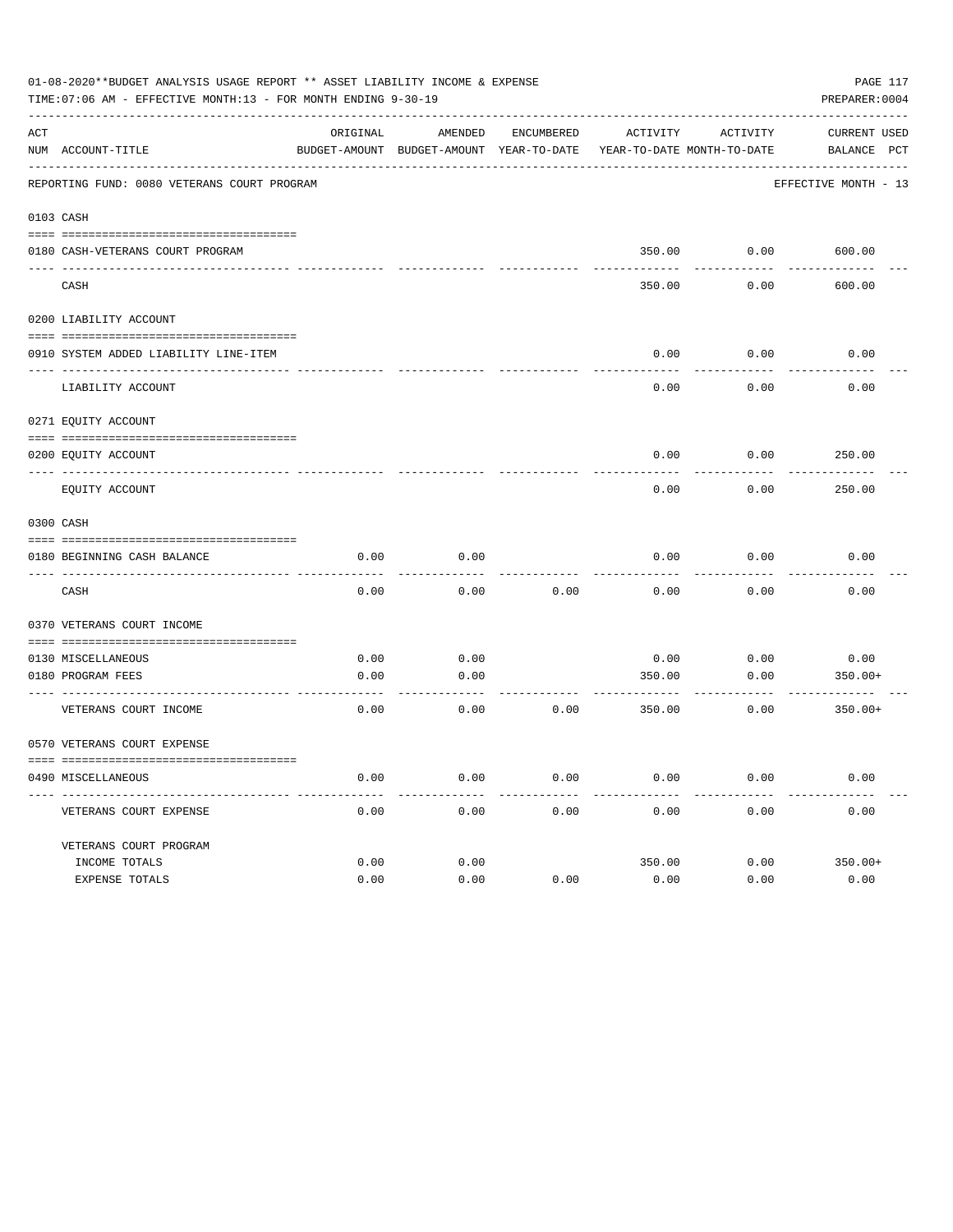|     | 01-08-2020**BUDGET ANALYSIS USAGE REPORT ** ASSET LIABILITY INCOME & EXPENSE<br>TIME: 07:06 AM - EFFECTIVE MONTH: 13 - FOR MONTH ENDING 9-30-19 |                          |                          |            |                                                                     |                      | PAGE 118<br>PREPARER: 0004       |                |
|-----|-------------------------------------------------------------------------------------------------------------------------------------------------|--------------------------|--------------------------|------------|---------------------------------------------------------------------|----------------------|----------------------------------|----------------|
| ACT | NUM ACCOUNT-TITLE                                                                                                                               | ORIGINAL                 | AMENDED                  | ENCUMBERED | BUDGET-AMOUNT BUDGET-AMOUNT YEAR-TO-DATE YEAR-TO-DATE MONTH-TO-DATE | ACTIVITY ACTIVITY    | CURRENT USED<br>BALANCE PCT      |                |
|     | REPORTING FUND: 0081 LAKE ROAD IMPACT FUND                                                                                                      |                          |                          |            |                                                                     |                      | EFFECTIVE MONTH - 13             |                |
|     | 0103 CASH                                                                                                                                       |                          |                          |            |                                                                     |                      |                                  |                |
|     |                                                                                                                                                 |                          |                          |            |                                                                     |                      |                                  |                |
|     | 0100 LAKE-COMBINED FUNDS CHECKING                                                                                                               |                          |                          |            |                                                                     |                      | $30,992.00 - 0.00$ 4,021.21      |                |
|     | CASH                                                                                                                                            |                          |                          |            | 30,992.00-                                                          | ------------<br>0.00 | 4,021.21                         |                |
|     | 0200 SYSTEM ADDED LIABILITY DEPT.                                                                                                               |                          |                          |            |                                                                     |                      |                                  |                |
|     | 0910 SYSTEM ADDED LIABILITY LINE ITEM                                                                                                           |                          |                          |            |                                                                     |                      | $30,992.00 - 0.00$ $30,992.00 -$ |                |
|     | SYSTEM ADDED LIABILITY DEPT.                                                                                                                    |                          |                          |            |                                                                     | $30,992.00 - 0.00$   | $30,992.00 -$                    |                |
|     | 0271 EQUITY ACCOUNT                                                                                                                             |                          |                          |            |                                                                     |                      |                                  |                |
|     | 0200 EQUITY ACCOUNT                                                                                                                             |                          |                          |            |                                                                     |                      | $0.00$ $0.00$ $35,013.21$        |                |
|     | EQUITY ACCOUNT                                                                                                                                  |                          |                          |            | 0.00                                                                | 0.00                 | 35,013.21                        |                |
|     | 0300 CASH                                                                                                                                       |                          |                          |            |                                                                     |                      |                                  |                |
|     | 0110 UNENCUMBERED FUND BALANCE                                                                                                                  | 100,000.00               | 100,000.00               |            | 0.00                                                                | 0.00                 | 100,000.00 00                    |                |
|     | CASH                                                                                                                                            | 100,000.00               | 100,000.00               | 0.00       | 0.00                                                                | 0.00                 | 100,000.00                       | 0 <sub>0</sub> |
|     | 0318 NORTH TEX MUNICIPAL WATER DIST                                                                                                             |                          |                          |            |                                                                     |                      |                                  |                |
|     | 0181 YEAR 1 PAYMENT                                                                                                                             | 0.00                     | 0.00                     |            | 0.00                                                                | 0.00                 | 0.00                             |                |
|     | 0182 YEAR 2 PAYMENT                                                                                                                             | 0.00                     | 0.00                     |            | 0.00                                                                | 0.00                 | 0.00                             |                |
|     |                                                                                                                                                 |                          | --------                 |            |                                                                     |                      |                                  |                |
|     | NORTH TEX MUNICIPAL WATER DIST                                                                                                                  | 0.00                     | 0.00                     | 0.00       | 0.00                                                                | 0.00                 | 0.00                             |                |
|     | 0590 MISCELLANEOUS                                                                                                                              |                          |                          |            |                                                                     |                      |                                  |                |
|     | 0490 MISCELLANEOUS                                                                                                                              | 100,000.00               | 100,000.00               | 0.00       | 0.00                                                                | 0.00                 | 100,000.00                       | - 00           |
|     | 0576 LUCAS CHEST COMPRESSION SYSTEM                                                                                                             | 0.00                     | 0.00                     | 0.00       | 0.00                                                                | 0.00                 | 0.00                             |                |
|     | 0579 WEAPONS/TASERS                                                                                                                             | 0.00                     | 0.00                     | 0.00       | 0.00                                                                | 0.00                 | 0.00                             |                |
|     | -----------<br>MISCELLANEOUS                                                                                                                    | ----------<br>100,000.00 | ----------<br>100,000.00 | 0.00       | 0.00                                                                | 0.00                 | ----------<br>100,000.00         | 0 <sub>0</sub> |
|     | LAKE ROAD IMPACT FUND                                                                                                                           |                          |                          |            |                                                                     |                      |                                  |                |
|     | INCOME TOTALS                                                                                                                                   | 100,000.00               | 100,000.00               |            | 0.00                                                                | 0.00                 | 100,000.00                       | 0 <sub>0</sub> |
|     | EXPENSE TOTALS                                                                                                                                  | 100,000.00               | 100,000.00               | 0.00       | 0.00                                                                | 0.00                 | 100,000.00                       | 0 <sub>0</sub> |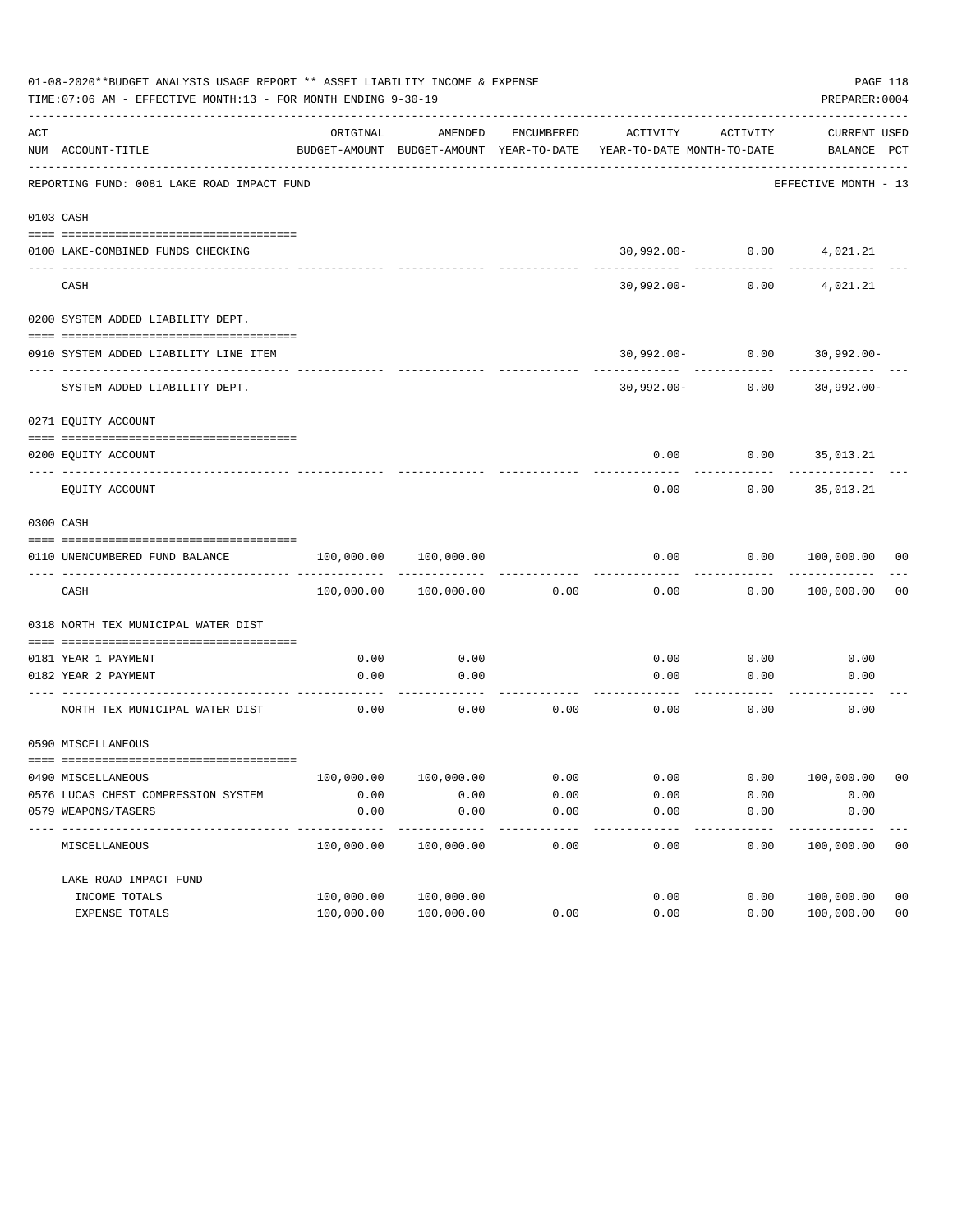|     | 01-08-2020**BUDGET ANALYSIS USAGE REPORT ** ASSET LIABILITY INCOME & EXPENSE<br>PAGE 119<br>TIME: 07:06 AM - EFFECTIVE MONTH: 13 - FOR MONTH ENDING 9-30-19<br>PREPARER: 0004 |                                               |                                                                                |                    |                                          |                               |                                    |                |  |  |  |
|-----|-------------------------------------------------------------------------------------------------------------------------------------------------------------------------------|-----------------------------------------------|--------------------------------------------------------------------------------|--------------------|------------------------------------------|-------------------------------|------------------------------------|----------------|--|--|--|
| ACT | NUM ACCOUNT-TITLE                                                                                                                                                             | ORIGINAL                                      | AMENDED<br>BUDGET-AMOUNT BUDGET-AMOUNT YEAR-TO-DATE YEAR-TO-DATE MONTH-TO-DATE | ENCUMBERED         | ACTIVITY                                 | ACTIVITY                      | <b>CURRENT USED</b><br>BALANCE PCT |                |  |  |  |
|     | REPORTING FUND: 0082 LAKE ROAD IMPACT FUND PCT.3                                                                                                                              |                                               |                                                                                |                    |                                          |                               | EFFECTIVE MONTH - 13               |                |  |  |  |
|     | 0103 CASH                                                                                                                                                                     |                                               |                                                                                |                    |                                          |                               |                                    |                |  |  |  |
|     | 0100 LAKE PCT 3-COMBINED FUNDS CKING                                                                                                                                          |                                               |                                                                                |                    |                                          | 81, 115.74 0.00 565, 378.74   |                                    |                |  |  |  |
|     | CASH                                                                                                                                                                          |                                               |                                                                                |                    | 81, 115, 74                              | -------- ------------<br>0.00 | ------------<br>565,378.74         |                |  |  |  |
|     | 0200 SYSTEM ADDED LIABILITY DEPT.                                                                                                                                             |                                               |                                                                                |                    |                                          |                               |                                    |                |  |  |  |
|     | 0910 SYSTEM ADDED LIABILITY LINE ITEM                                                                                                                                         |                                               |                                                                                |                    | 0.00                                     | 0.00                          | 0.00                               |                |  |  |  |
|     | SYSTEM ADDED LIABILITY DEPT.                                                                                                                                                  |                                               |                                                                                |                    | 0.00                                     | 0.00                          | 0.00                               |                |  |  |  |
|     | 0271 EQUITY ACCOUNT                                                                                                                                                           |                                               |                                                                                |                    |                                          |                               |                                    |                |  |  |  |
|     | 0200 EQUITY ACCOUNT                                                                                                                                                           |                                               |                                                                                |                    | 0.00                                     |                               | $0.00$ 484,263.00                  |                |  |  |  |
|     | EQUITY ACCOUNT                                                                                                                                                                |                                               |                                                                                |                    | 0.00                                     | 0.00                          | ------------<br>484,263.00         |                |  |  |  |
|     | 0300 CASH                                                                                                                                                                     |                                               |                                                                                |                    |                                          |                               |                                    |                |  |  |  |
|     | 0123 UNENCUMBERED FUND BALANCE                                                                                                                                                | 484,263.00                                    | 484,263.00                                                                     |                    | 0.00                                     |                               | 0.0000484,263.00                   | 00             |  |  |  |
|     | CASH                                                                                                                                                                          |                                               | 484, 263.00 484, 263.00                                                        | 0.00               | 0.00                                     | 0.00                          | . <u>.</u> .<br>484,263.00         | 0 <sub>0</sub> |  |  |  |
|     | 0318 NORTH TEX MUNICIPAL WATER DIST                                                                                                                                           |                                               |                                                                                |                    |                                          |                               |                                    |                |  |  |  |
|     | 0182 YEAR 1 PAYMENT                                                                                                                                                           | 0.00                                          | 0.00                                                                           |                    | 0.00                                     | 0.00                          | 0.00                               |                |  |  |  |
|     | NORTH TEX MUNICIPAL WATER DIST                                                                                                                                                | 0.00                                          | 0.00                                                                           | 0.00               | 0.00                                     | 0.00                          | 0.00                               |                |  |  |  |
|     | 0319 RAW WATER PIPELINE                                                                                                                                                       |                                               |                                                                                |                    |                                          |                               |                                    |                |  |  |  |
|     | 0182 FOR MAINTENANCE OF ROADS                                                                                                                                                 | 0.00                                          | 0.00                                                                           |                    |                                          |                               |                                    |                |  |  |  |
|     | RAW WATER PIPELINE                                                                                                                                                            | 0.00                                          | 0.00                                                                           |                    | $0.00$ $125,000.00$ $0.00$ $125,000.00+$ |                               |                                    |                |  |  |  |
|     | 0623 ROAD & BRIDGE #3 LAKE ROAD EXPENSE                                                                                                                                       |                                               |                                                                                |                    |                                          |                               |                                    |                |  |  |  |
|     | 0341 R & B MAT. ROCK & GRAVEL                                                                                                                                                 |                                               | $0.00$ $43,884.26$                                                             | 0.00               | 43,884.26                                | 0.00                          | 0.00 100                           |                |  |  |  |
|     | 0344 R & B MAT. ASPHALT/ROAD OIL                                                                                                                                              | 0.00                                          | 0.00                                                                           | 0.00               | 0.00                                     | 0.00                          | 0.00                               |                |  |  |  |
|     | 0490 MISCELLANEOUS                                                                                                                                                            | 484,263.00<br>--- ------------- ------------- | 440,378.74                                                                     | 0.00<br>---------- | 0.00                                     | 0.00<br>----------            | 440,378.74<br>-----------          | 0 <sub>0</sub> |  |  |  |
|     | ROAD & BRIDGE #3 LAKE ROAD EXPENSE                                                                                                                                            |                                               | 484,263.00 484,263.00                                                          | 0.00               | 43,884.26                                | 0.00                          | 440,378.74                         | 09             |  |  |  |
|     | 0626 ROAD & BRIDGE #3 RAW WATER PIPELIN                                                                                                                                       |                                               |                                                                                |                    |                                          |                               |                                    |                |  |  |  |
|     | 0457 R & M MACHINERY GAS & OIL                                                                                                                                                | 0.00                                          | 0.00                                                                           | 0.00               |                                          | 0.00<br>0.00                  | 0.00                               |                |  |  |  |
|     | 0458 R & M MACHINERY PARTS                                                                                                                                                    | 0.00                                          | 0.00                                                                           | 0.00               | 0.00                                     | 0.00                          | 0.00                               |                |  |  |  |
|     | 0460 EQUIPMENT RENTAL/LEASE                                                                                                                                                   | 0.00                                          | 0.00                                                                           | 0.00               | 0.00                                     | 0.00                          | 0.00                               |                |  |  |  |
|     | 0571 PURCHASE OF MACH/EQUIPMENT                                                                                                                                               | 0.00                                          | 0.00<br>-----                                                                  | 0.00<br>-----      | 0.00                                     | 0.00<br>$- - - - -$           | 0.00                               |                |  |  |  |
|     | ROAD & BRIDGE #3 RAW WATER PIPELIN                                                                                                                                            | 0.00                                          | 0.00                                                                           | 0.00               | 0.00                                     | 0.00                          | 0.00                               |                |  |  |  |
|     | LAKE ROAD IMPACT FUND PCT.3<br>INCOME TOTALS                                                                                                                                  |                                               | 484, 263.00 484, 263.00                                                        |                    | 125,000.00                               | 0.00                          | 359,263.00                         | 26             |  |  |  |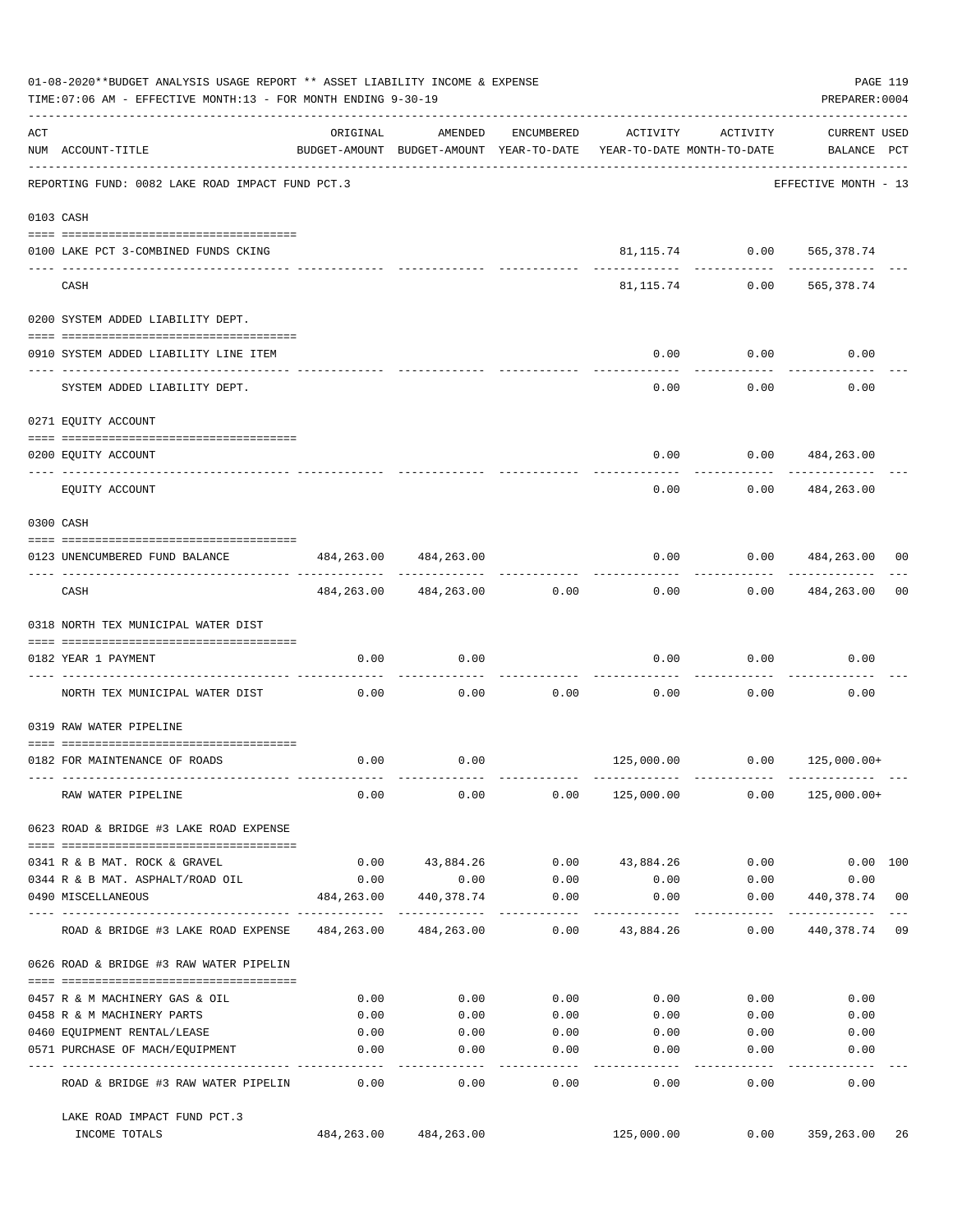| 01-08-2020**BUDGET ANALYSIS USAGE REPORT ** ASSET LIABILITY INCOME & EXPENSE<br>TIME: 07:06 AM - EFFECTIVE MONTH: 13 - FOR MONTH ENDING 9-30-19 |                           |                          |                                   |                                        |          | PREPARER: 0004          | PAGE 120   |
|-------------------------------------------------------------------------------------------------------------------------------------------------|---------------------------|--------------------------|-----------------------------------|----------------------------------------|----------|-------------------------|------------|
| ACT<br>NUM ACCOUNT-TITLE                                                                                                                        | ORIGINAL<br>BUDGET-AMOUNT | AMENDED<br>BUDGET-AMOUNT | <b>ENCUMBERED</b><br>YEAR-TO-DATE | ACTIVITY<br>YEAR-TO-DATE MONTH-TO-DATE | ACTIVITY | CURRENT USED<br>BALANCE | <b>PCT</b> |
| REPORTING FUND: 0082 LAKE ROAD IMPACT FUND PCT.3                                                                                                |                           |                          |                                   |                                        |          | EFFECTIVE MONTH - 13    |            |
| <b>EXPENSE TOTALS</b>                                                                                                                           | 484,263.00                | 484,263.00               | 0.00                              | 43,884.26                              | 0.00     | 440,378.74              | 09         |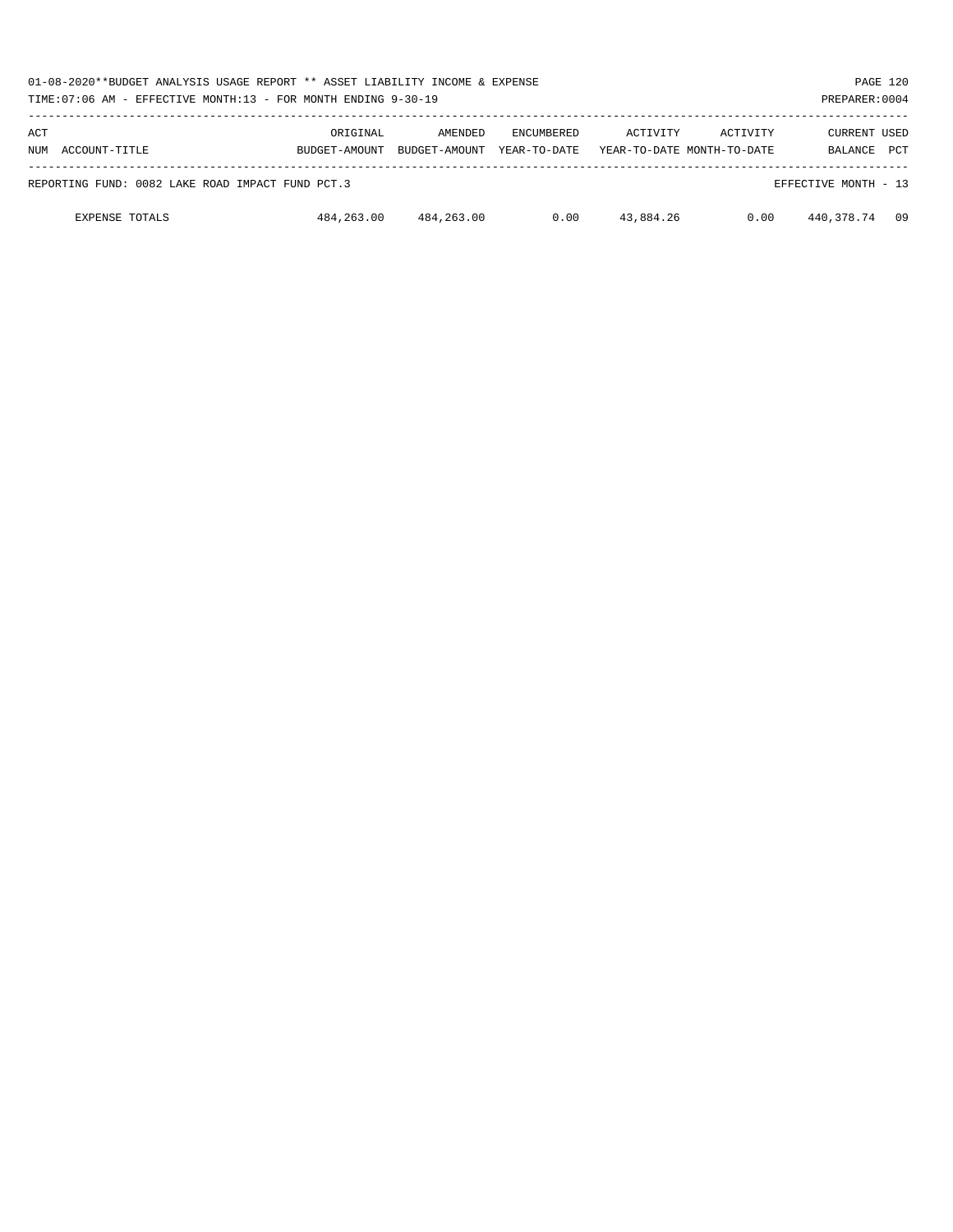|     | 01-08-2020**BUDGET ANALYSIS USAGE REPORT ** ASSET LIABILITY INCOME & EXPENSE<br>TIME: 07:06 AM - EFFECTIVE MONTH: 13 - FOR MONTH ENDING 9-30-19 |              |                       |                       |                                                                                 |                                 | PAGE 121<br>PREPARER: 0004         |                |
|-----|-------------------------------------------------------------------------------------------------------------------------------------------------|--------------|-----------------------|-----------------------|---------------------------------------------------------------------------------|---------------------------------|------------------------------------|----------------|
| ACT | NUM ACCOUNT-TITLE                                                                                                                               | ORIGINAL     | AMENDED               | ENCUMBERED            | ACTIVITY<br>BUDGET-AMOUNT BUDGET-AMOUNT YEAR-TO-DATE YEAR-TO-DATE MONTH-TO-DATE | ACTIVITY                        | <b>CURRENT USED</b><br>BALANCE PCT |                |
|     | REPORTING FUND: 0083 LAKE ROAD IMPACT FUND PCT.4                                                                                                |              |                       |                       |                                                                                 |                                 | EFFECTIVE MONTH - 13               |                |
|     | 0103 CASH                                                                                                                                       |              |                       |                       |                                                                                 |                                 |                                    |                |
|     | 0100 LAKE PCT 4-COMBINED FUNDS CKING                                                                                                            |              |                       |                       |                                                                                 | 94, 113.05   0.00   481, 113.05 |                                    |                |
|     | ------------------------------<br>CASH                                                                                                          |              |                       |                       | 94,113.05                                                                       | ------- ------------<br>0.00    | 481,113.05                         |                |
|     | 0200 SYSTEM ADDED LIABILITY DEPT.                                                                                                               |              |                       |                       |                                                                                 |                                 |                                    |                |
|     | 0910 SYSTEM ADDED LIABILITY LINE ITEM                                                                                                           |              |                       |                       | 0.00                                                                            | 0.00                            | 0.00                               |                |
|     | SYSTEM ADDED LIABILITY DEPT.                                                                                                                    |              |                       |                       | 0.00                                                                            | 0.00                            | 0.00                               |                |
|     | 0271 EQUITY ACCOUNT                                                                                                                             |              |                       |                       |                                                                                 |                                 |                                    |                |
|     |                                                                                                                                                 |              |                       |                       |                                                                                 |                                 |                                    |                |
|     | 0200 EQUITY ACCOUNT                                                                                                                             |              |                       |                       | 0.00                                                                            |                                 | $0.00$ 387,000.00<br>-----------   |                |
|     | EQUITY ACCOUNT                                                                                                                                  |              |                       |                       | 0.00                                                                            | 0.00                            | 387,000.00                         |                |
|     | 0300 CASH                                                                                                                                       |              |                       |                       |                                                                                 |                                 |                                    |                |
|     | 0124 UNENCUMBERED FUND BALANCE                                                                                                                  | 387,000.00   | 387,000.00            |                       | 0.00                                                                            | 0.000387,000.00                 | ------------                       | 00             |
|     | CASH                                                                                                                                            |              | 387,000.00 387,000.00 | 0.00                  | 0.00                                                                            | 0.00                            | 387,000.00                         | 0 <sub>0</sub> |
|     | 0318 NORTH TEXAS MUNICIPAL WATER DIST                                                                                                           |              |                       |                       |                                                                                 |                                 |                                    |                |
|     | 0183 YEAR 1 PAYMENT                                                                                                                             | 0.00         | 0.00                  |                       | 0.00                                                                            | 0.00                            | 0.00                               |                |
|     |                                                                                                                                                 |              |                       |                       |                                                                                 |                                 |                                    |                |
|     | NORTH TEXAS MUNICIPAL WATER DIST                                                                                                                | 0.00         | 0.00                  | 0.00                  | 0.00                                                                            | 0.00                            | 0.00                               |                |
|     | 0319 RAW WATER PIPELINE                                                                                                                         |              |                       |                       |                                                                                 |                                 |                                    |                |
|     | 0183 FOR MAINTENANCE OF ROADS                                                                                                                   | 0.00         | 0.00                  |                       |                                                                                 | 150,000.00   0.00   150,000.00+ |                                    |                |
|     |                                                                                                                                                 |              |                       |                       |                                                                                 |                                 |                                    |                |
|     | RAW WATER PIPELINE                                                                                                                              | 0.00         | 0.00                  |                       | $0.00$ 150,000.00 0.00                                                          |                                 | 150,000.00+                        |                |
|     | 0624 ROAD & BRIDGE #4 LAKE ROAD EXPENSE                                                                                                         |              |                       |                       |                                                                                 |                                 |                                    |                |
|     | 0341 R & B MAT. ROCK & GRAVEL                                                                                                                   | 30,000.00    | 55,886.95             | 0.00                  | 55,886.95                                                                       | 0.00                            | 0.00 100                           |                |
|     | 0344 R & B MAT. ASPHALT/ROAD OIL                                                                                                                | 20,000.00    | 20,000.00             | 0.00                  | 0.00                                                                            | 0.00                            | 20,000.00                          | 0 <sub>0</sub> |
|     | 0490 MISCELLANEOUS                                                                                                                              |              | 287,000.00 261,113.05 | 0.00                  | 0.00                                                                            | 0.00                            | 261,113.05                         | 0 <sub>0</sub> |
|     | 0571 PURCHASE OF MACH./EQUIP.                                                                                                                   | 50,000.00    | 50,000.00             | 0.00                  | 0.00                                                                            | 0.00                            | 50,000.00                          | 0 <sub>0</sub> |
|     | ROAD & BRIDGE #4 LAKE ROAD EXPENSE                                                                                                              |              | 387,000.00 387,000.00 | -------------<br>0.00 | 55,886.95                                                                       | $- - - - - -$<br>0.00           | ------------<br>331,113.05         | 14             |
|     | 0627 ROAD & BRIDGE #4 RAW WATER PIPELIN                                                                                                         |              |                       |                       |                                                                                 |                                 |                                    |                |
|     |                                                                                                                                                 |              | 0.00                  | 0.00                  | 0.00                                                                            | 0.00                            | 0.00                               |                |
|     | 0106 SALARY PRECINCT EMPLOYEE<br>0201 SOCIAL SECURITY TAXES                                                                                     | 0.00         | 0.00                  | 0.00                  |                                                                                 | 0.00                            | 0.00                               |                |
|     | 0202 GROUP HEALTH INSURANCE                                                                                                                     | 0.00<br>0.00 | 0.00                  | 0.00                  | 0.00<br>0.00                                                                    | 0.00                            | 0.00                               |                |
|     | 0203 RETIREMENT                                                                                                                                 | 0.00         | 0.00                  | 0.00                  | 0.00                                                                            | 0.00                            | 0.00                               |                |
|     | 0204 WORKERS COMPENSATION                                                                                                                       | 0.00         | 0.00                  | 0.00                  | 0.00                                                                            | 0.00                            | 0.00                               |                |
|     | 0205 MEDICARE TAX                                                                                                                               | 0.00         | 0.00                  | 0.00                  | 0.00                                                                            | 0.00                            | 0.00                               |                |
|     | 0457 R & M MACHINERY GAS & OIL                                                                                                                  | 0.00         | 0.00                  | 0.00                  | 0.00                                                                            | 0.00                            | 0.00                               |                |
|     | 0458 R & M MACHINERY PARTS                                                                                                                      | 0.00         | 0.00                  | 0.00                  | 0.00                                                                            | 0.00                            | 0.00                               |                |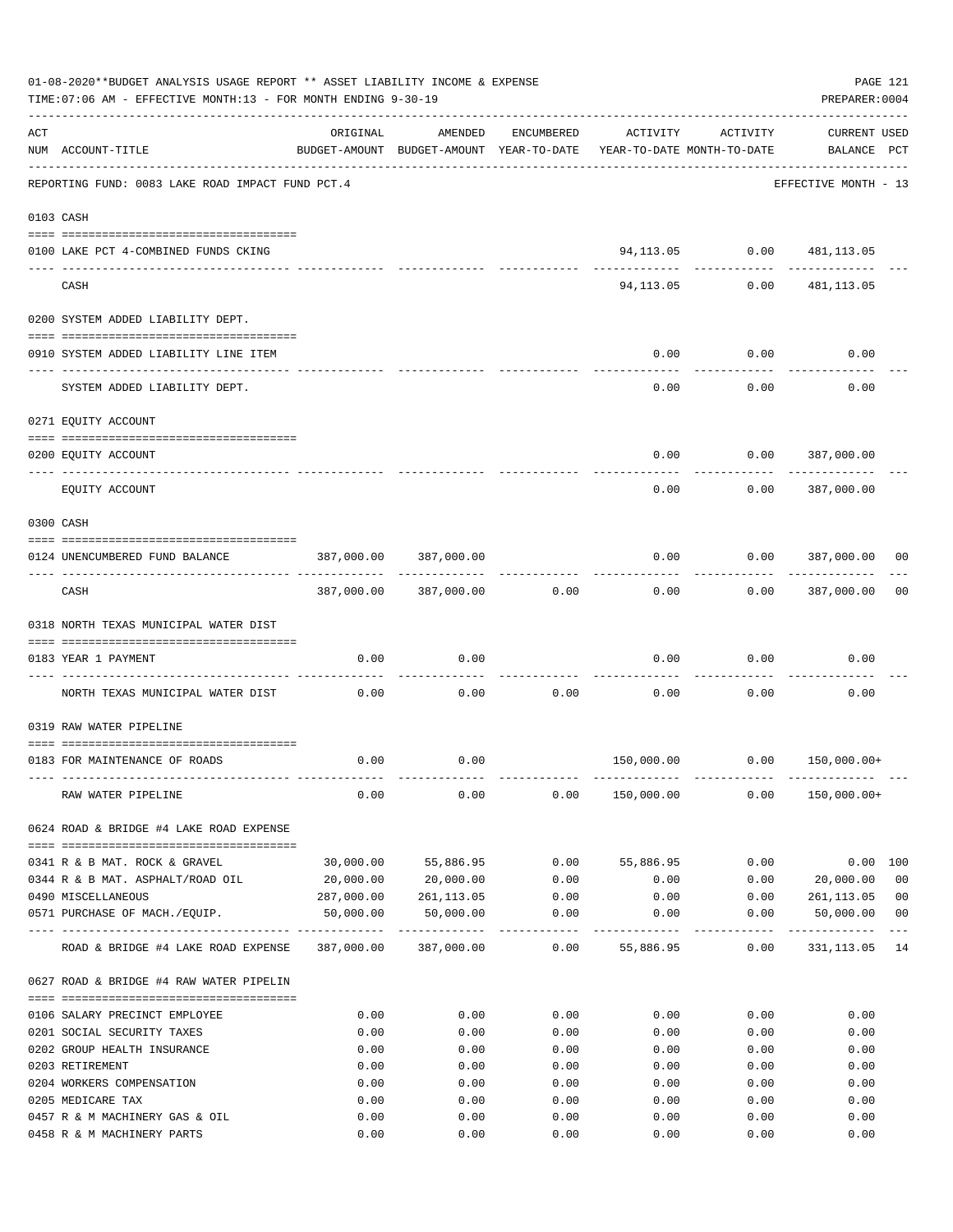01-08-2020\*\*BUDGET ANALYSIS USAGE REPORT \*\* ASSET LIABILITY INCOME & EXPENSE PAGE 122 TIME:07:06 AM - EFFECTIVE MONTH:13 - FOR MONTH ENDING 9-30-19 PREPARER:0004

| ACT<br>NUM | ACCOUNT-TITLE                                    | ORIGINAL<br>BUDGET-AMOUNT | AMENDED<br>BUDGET-AMOUNT | ENCUMBERED<br>YEAR-TO-DATE | ACTIVITY   | ACTIVITY<br>YEAR-TO-DATE MONTH-TO-DATE | <b>CURRENT USED</b><br>BALANCE | PCT |
|------------|--------------------------------------------------|---------------------------|--------------------------|----------------------------|------------|----------------------------------------|--------------------------------|-----|
|            |                                                  |                           |                          |                            |            |                                        |                                |     |
|            | REPORTING FUND: 0083 LAKE ROAD IMPACT FUND PCT.4 |                           |                          |                            |            |                                        | EFFECTIVE MONTH - 13           |     |
|            | 0460 EOUIPMENT RENTAL/LEASE                      | 0.00                      | 0.00                     | 0.00                       | 0.00       | 0.00                                   | 0.00                           |     |
|            | 0571 PURCHASE OF MACH/EQUIPMENT                  | 0.00                      | 0.00                     | 0.00                       | 0.00       | 0.00                                   | 0.00                           |     |
|            | ROAD & BRIDGE #4 RAW WATER PIPELIN               | 0.00                      | 0.00                     | 0.00                       | 0.00       | 0.00                                   | 0.00                           |     |
|            | LAKE ROAD IMPACT FUND PCT. 4                     |                           |                          |                            |            |                                        |                                |     |
|            | INCOME TOTALS                                    | 387,000.00                | 387,000.00               |                            | 150,000.00 | 0.00                                   | 237,000.00                     | 39  |
|            | <b>EXPENSE TOTALS</b>                            | 387,000.00                | 387,000.00               | 0.00                       | 55,886.95  | 0.00                                   | 331, 113.05                    | 14  |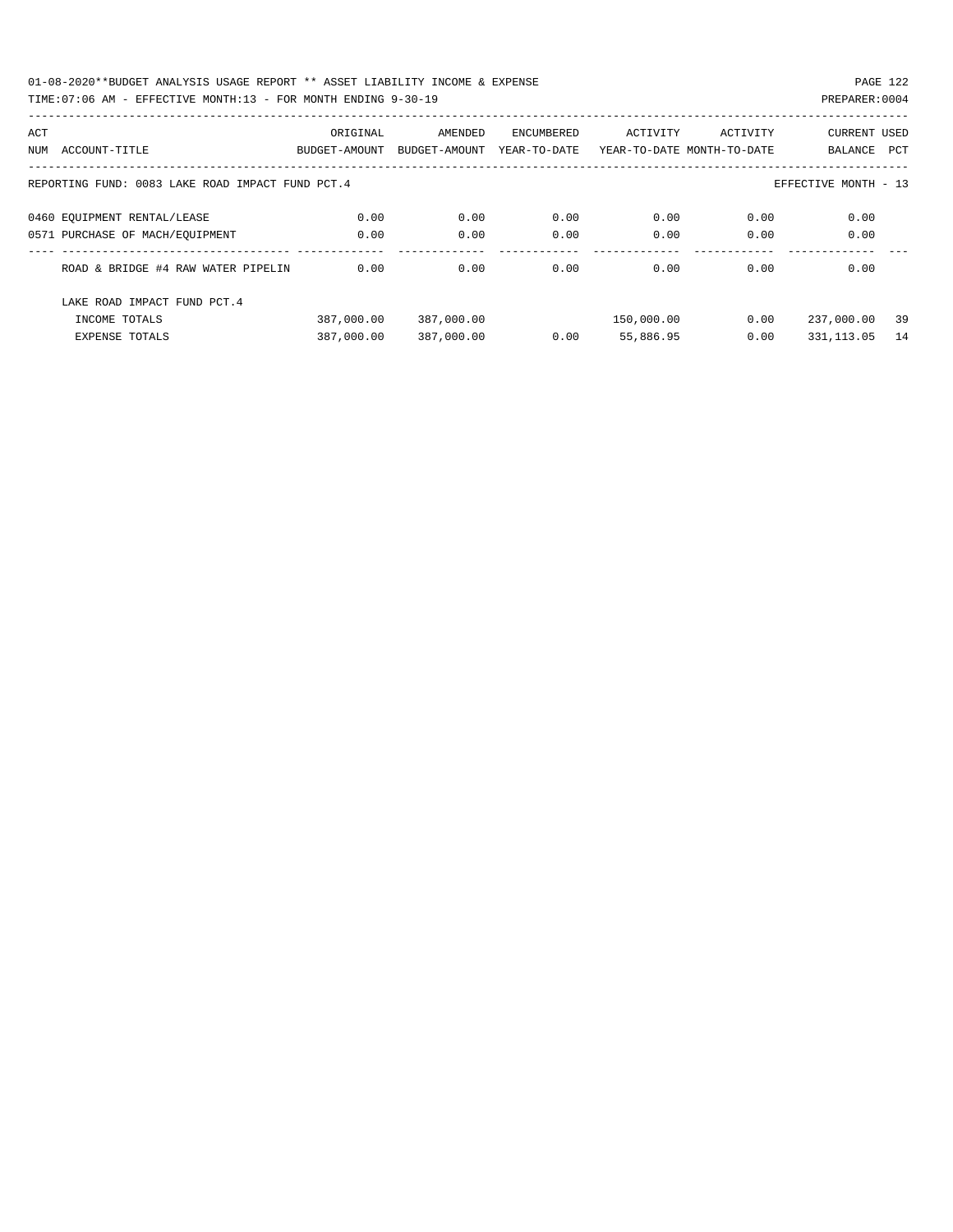| 01-08-2020**BUDGET ANALYSIS USAGE REPORT ** ASSET LIABILITY INCOME & EXPENSE<br>TIME: 07:06 AM - EFFECTIVE MONTH: 13 - FOR MONTH ENDING 9-30-19 |                                                                                |               |                                                     |            |                          |                                        |                                    |  |  |  |
|-------------------------------------------------------------------------------------------------------------------------------------------------|--------------------------------------------------------------------------------|---------------|-----------------------------------------------------|------------|--------------------------|----------------------------------------|------------------------------------|--|--|--|
| ACT                                                                                                                                             | NUM ACCOUNT-TITLE                                                              | ORIGINAL      | AMENDED<br>BUDGET-AMOUNT BUDGET-AMOUNT YEAR-TO-DATE | ENCUMBERED | ACTIVITY                 | ACTIVITY<br>YEAR-TO-DATE MONTH-TO-DATE | <b>CURRENT USED</b><br>BALANCE PCT |  |  |  |
|                                                                                                                                                 | REPORTING FUND: 0084 BOIS D'ARC LAKE RESERVOIR                                 |               |                                                     |            |                          |                                        | EFFECTIVE MONTH - 13               |  |  |  |
|                                                                                                                                                 | 0100 PAYROLL                                                                   |               |                                                     |            |                          |                                        |                                    |  |  |  |
|                                                                                                                                                 | 0100 PAYROLL                                                                   |               |                                                     |            | 0.00                     | 0.00                                   | 0.00                               |  |  |  |
|                                                                                                                                                 | PAYROLL                                                                        |               |                                                     |            | 0.00                     | 0.00                                   | 0.00                               |  |  |  |
|                                                                                                                                                 | 0103 CASH                                                                      |               |                                                     |            |                          |                                        |                                    |  |  |  |
|                                                                                                                                                 | 0100 BOIS D'ARC-COMBINED FUNDS CHECKING                                        |               |                                                     |            | 533,975.09               | $0.00$ 533,975.09                      |                                    |  |  |  |
|                                                                                                                                                 | CASH                                                                           |               |                                                     |            | 533,975.09               | 0.00                                   | 533,975.09                         |  |  |  |
|                                                                                                                                                 | 0200 SYSTEM ADDED LIABILITY DEPT.                                              |               |                                                     |            |                          |                                        |                                    |  |  |  |
|                                                                                                                                                 | 0900 SYSTEM ADDED LIABILITY LINE-ITEM<br>0910 SYSTEM ADDED LIABILITY LINE ITEM |               |                                                     |            | 0.00                     | 50,527.35 50,527.35 50,527.35<br>0.00  | 0.00                               |  |  |  |
|                                                                                                                                                 | SYSTEM ADDED LIABILITY DEPT.                                                   |               |                                                     |            | 50,527.35                | 50,527.35                              | 50,527.35                          |  |  |  |
|                                                                                                                                                 | 0271 EQUITY ACCOUNT                                                            |               |                                                     |            |                          |                                        |                                    |  |  |  |
|                                                                                                                                                 | 0200 EQUITY ACCOUNT                                                            |               |                                                     |            | 0.00                     | 0.00                                   | 0.00                               |  |  |  |
|                                                                                                                                                 | EQUITY ACCOUNT                                                                 |               |                                                     |            | 0.00                     | 0.00                                   | 0.00                               |  |  |  |
|                                                                                                                                                 | 0300 CASH                                                                      |               |                                                     |            |                          |                                        |                                    |  |  |  |
|                                                                                                                                                 | 0110 UNENCUMBERED FUND BALANCE                                                 | 0.00          | 0.00                                                |            | 0.00                     | 0.00                                   | 0.00                               |  |  |  |
|                                                                                                                                                 | CASH                                                                           | 0.00          | 0.00                                                | 0.00       | 0.00                     | 0.00                                   | 0.00                               |  |  |  |
|                                                                                                                                                 | 0318 NORTH TEXAS MUNICIPAL WATER DIST                                          |               |                                                     |            |                          |                                        |                                    |  |  |  |
|                                                                                                                                                 | 0184 PERSONNEL INCOME YEAR 1                                                   | 0.00          | 0.00                                                |            | 108,900.00               | 0.00                                   | $108,900.00+$                      |  |  |  |
|                                                                                                                                                 | 0185 EMERGENCY RADIO IMP. INC. YEAR 1                                          | 0.00          | 0.00                                                |            | 400,000.00               | 0.00                                   | $400,000.00+$                      |  |  |  |
|                                                                                                                                                 | 0186 VEHICLE OR SPEC EQUIP INC YEAR 1                                          | 0.00          | 0.00                                                |            | 80,000.00                | 0.00                                   | $80,000.00+$                       |  |  |  |
|                                                                                                                                                 | 0250 DRUG SCREENING/PSYCHOLOGICAL INC Y                                        | 0.00          | 0.00                                                |            | 600.00                   | 0.00                                   | $600.00+$                          |  |  |  |
|                                                                                                                                                 | 0395 UNIFORMS INCOME YEAR 1                                                    | 0.00          | 0.00                                                |            | 3,000.00                 | 0.00                                   | $3,000.00+$                        |  |  |  |
|                                                                                                                                                 | 0427 TRAINING INCOME YEAR 1<br>-------------------                             | 0.00<br>----- | 0.00<br>----                                        |            | 10,000.00<br>----------- | 0.00<br>-----                          | $10,000.00+$                       |  |  |  |
|                                                                                                                                                 | NORTH TEXAS MUNICIPAL WATER DIST                                               | 0.00          | 0.00                                                | 0.00       | 602,500.00               | 0.00                                   | $602,500.00+$                      |  |  |  |
|                                                                                                                                                 | 0319 NORTH TEXAS MUNICIPAL WATER DIST                                          |               |                                                     |            |                          |                                        |                                    |  |  |  |
|                                                                                                                                                 | 0184 PERSONNEL INCOME YEAR 2                                                   | 0.00          | 0.00                                                |            | 0.00                     | 0.00                                   | 0.00                               |  |  |  |
|                                                                                                                                                 | 0186 VEHICLE OR SPEC EQUIP INC YEAR 2                                          | 0.00          | 0.00                                                |            | 0.00                     | 0.00                                   | 0.00                               |  |  |  |
|                                                                                                                                                 | 0250 DRUG SCREEN/PSYCHOLOGICAL INC YE                                          | 0.00          | 0.00                                                |            | 0.00                     | 0.00                                   | 0.00                               |  |  |  |
|                                                                                                                                                 | 0395 UNIFORMS INCOME YEAR 2                                                    | 0.00          | 0.00                                                |            | 0.00                     | 0.00                                   | 0.00                               |  |  |  |
|                                                                                                                                                 | 0427 TRAINING INCOME YEAR 2                                                    | 0.00          | 0.00                                                |            | 0.00                     | 0.00                                   | 0.00                               |  |  |  |
|                                                                                                                                                 | 0454 R & M EQUIPMENT INCOME YEAR 2                                             | 0.00          | 0.00                                                |            | 0.00                     | 0.00                                   | 0.00                               |  |  |  |
|                                                                                                                                                 | NORTH TEXAS MUNICIPAL WATER DIST                                               | 0.00          | 0.00                                                | 0.00       | 0.00                     | 0.00                                   | 0.00                               |  |  |  |

0370 COUNTY FUNDING

==== ===================================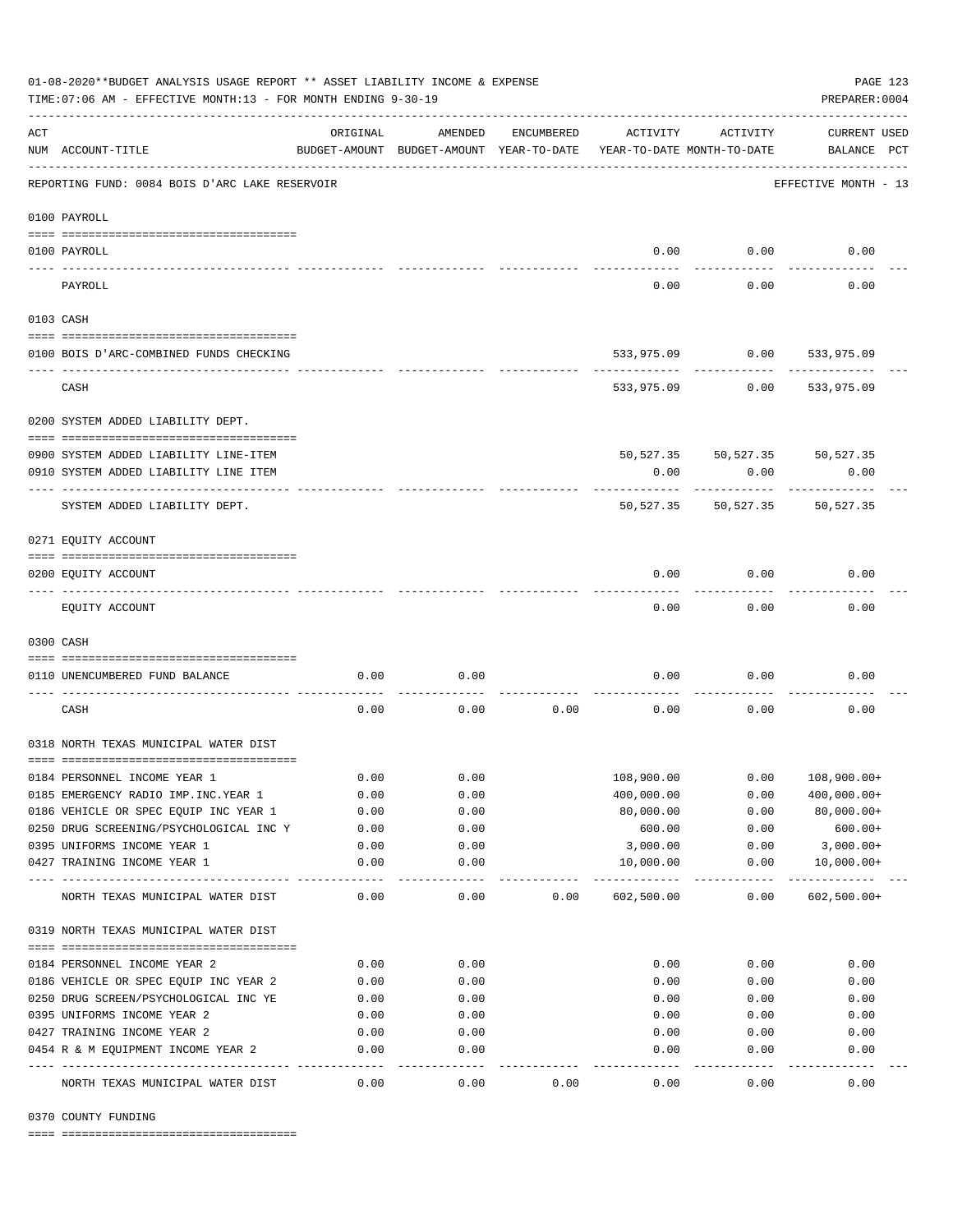| ACT | NUM ACCOUNT-TITLE                              | ORIGINAL | AMENDED         |      |                    | ENCUMBERED ACTIVITY ACTIVITY<br>BUDGET-AMOUNT BUDGET-AMOUNT YEAR-TO-DATE YEAR-TO-DATE MONTH-TO-DATE | CURRENT USED         |
|-----|------------------------------------------------|----------|-----------------|------|--------------------|-----------------------------------------------------------------------------------------------------|----------------------|
|     |                                                |          |                 |      |                    |                                                                                                     | BALANCE PCT          |
|     | REPORTING FUND: 0084 BOIS D'ARC LAKE RESERVOIR |          |                 |      |                    |                                                                                                     | EFFECTIVE MONTH - 13 |
|     | 0184 LOCAL FUNDING                             | 0.00     | 0.00            |      | 0.00               | 0.00                                                                                                | 0.00                 |
|     | COUNTY FUNDING                                 | 0.00     | -------<br>0.00 | 0.00 | . <u>.</u><br>0.00 | ---------<br>0.00                                                                                   | 0.00                 |
|     | 0560 BOIS D'ARC LAKE EXPENSES                  |          |                 |      |                    |                                                                                                     |                      |
|     |                                                |          |                 |      |                    |                                                                                                     |                      |
|     | 0104 SALARIES DEPUTIES                         | 0.00     | 0.00            | 0.00 |                    | 28,533.10 0.00                                                                                      | $28,533.10 -$        |
|     | 0201 SOCIAL SECURITY TAXES                     | 0.00     | 0.00            | 0.00 | 1,762.63           | 0.00                                                                                                | 1,762.63-            |
|     | 0202 GROUP HEALTH INSURANCE                    | 0.00     | 0.00            | 0.00 | 8,671.66           | 0.00                                                                                                | $8,671.66 -$         |
|     | 0203 RETIREMENT                                | 0.00     | 0.00            | 0.00 | 3,255.60           | 0.00                                                                                                | $3,255.60-$          |
|     | 0204 WORKERS' COMPENSATION                     | 0.00     | 0.00            | 0.00 | 0.00               | 0.00                                                                                                | 0.00                 |
|     | 0205 MEDICARE TAX                              | 0.00     | 0.00            | 0.00 | 412.25             | 0.00                                                                                                | $412.25-$            |
|     | 0206 UNEMPLOYMENT EXPENSE                      | 0.00     | 0.00            | 0.00 | 0.00               | 0.00                                                                                                | 0.00                 |
|     | 0250 EMPLOYEE PHYSICALS                        | 0.00     | 0.00            | 0.00 | 0.00               | 0.00                                                                                                | 0.00                 |
|     | 0320 WEAPONS SUPPLIES                          | 0.00     | 0.00            | 0.00 | 341.84             | 237.84                                                                                              | 341.84-              |
|     | 0321 PATROL SUPPLIES                           | 0.00     | 0.00            | 0.00 | 0.00               | 0.00                                                                                                | 0.00                 |
|     | 0395 UNIFORMS/OTHER                            | 0.00     | 0.00            | 0.00 | 3,377.26           | 2,995.94                                                                                            | 3,377.26-            |
|     | 0421 CELL PHONE                                | 0.00     | 0.00            | 0.00 | 0.00               | 0.00                                                                                                | 0.00                 |
|     | 0422 R & M RADIO                               | 0.00     | 0.00            | 0.00 | 0.00               | 0.00                                                                                                | 0.00                 |
|     | 0427 TRAVEL AND TRAINING                       | 0.00     | 0.00            | 0.00 | 0.00               | 0.00                                                                                                | 0.00                 |
|     | 0452 R & M EQUIPMENT                           | 0.00     | 0.00            | 0.00 | 0.00               | 0.00                                                                                                | 0.00                 |
|     | 0453 TYLER/CAD MAINTENANCE                     | 0.00     | 0.00            | 0.00 | 0.00               | 0.00                                                                                                | 0.00                 |
|     | 0454 R & M AUTO, BOATS, ATV                    | 0.00     | 0.00            | 0.00 | 0.00               | 0.00                                                                                                | 0.00                 |
|     | 0487 AUTO & OTHER EQUIPMENT INSURANCE          | 0.00     | 0.00            | 0.00 | 0.00               | 0.00                                                                                                | 0.00                 |
|     | 0488 LAW ENFORCEMENT INSURANCE                 | 0.00     | 0.00            | 0.00 | 0.00               | 0.00                                                                                                | 0.00                 |
|     | 0573 EMERGENCY RADIO IMPROVEMENTS              | 0.00     | 0.00            | 0.00 | 0.00               | 0.00                                                                                                | 0.00                 |
|     | 0574 TECHNOLOGY                                | 0.00     | 0.00            | 0.00 | 0.00               | 0.00                                                                                                | 0.00                 |
|     | 0575 PURCHASE AUTOS, BOATS, ATV'S              | 0.00     | 0.00            |      |                    | $0.00$ 70,360.36 47,293.57                                                                          | 70,360.36-           |
|     | 0579 WEAPONS                                   | 0.00     | 0.00            | 0.00 | 2,337.56           | 0.00                                                                                                | 2,337.56-            |
|     | BOIS D'ARC LAKE EXPENSES                       | 0.00     | 0.00            |      |                    | $0.00$ $119,052.26$ $50,527.35$ $119,052.26$                                                        |                      |
|     | BOIS D'ARC LAKE RESERVOIR                      |          |                 |      |                    |                                                                                                     |                      |
|     | INCOME TOTALS                                  | 0.00     | 0.00            |      |                    | 602,500.00 0.00                                                                                     | $602,500.00+$        |
|     | EXPENSE TOTALS                                 | 0.00     | 0.00            |      |                    | $0.00$ 119,052.26 50,527.35                                                                         | 119,052.26-          |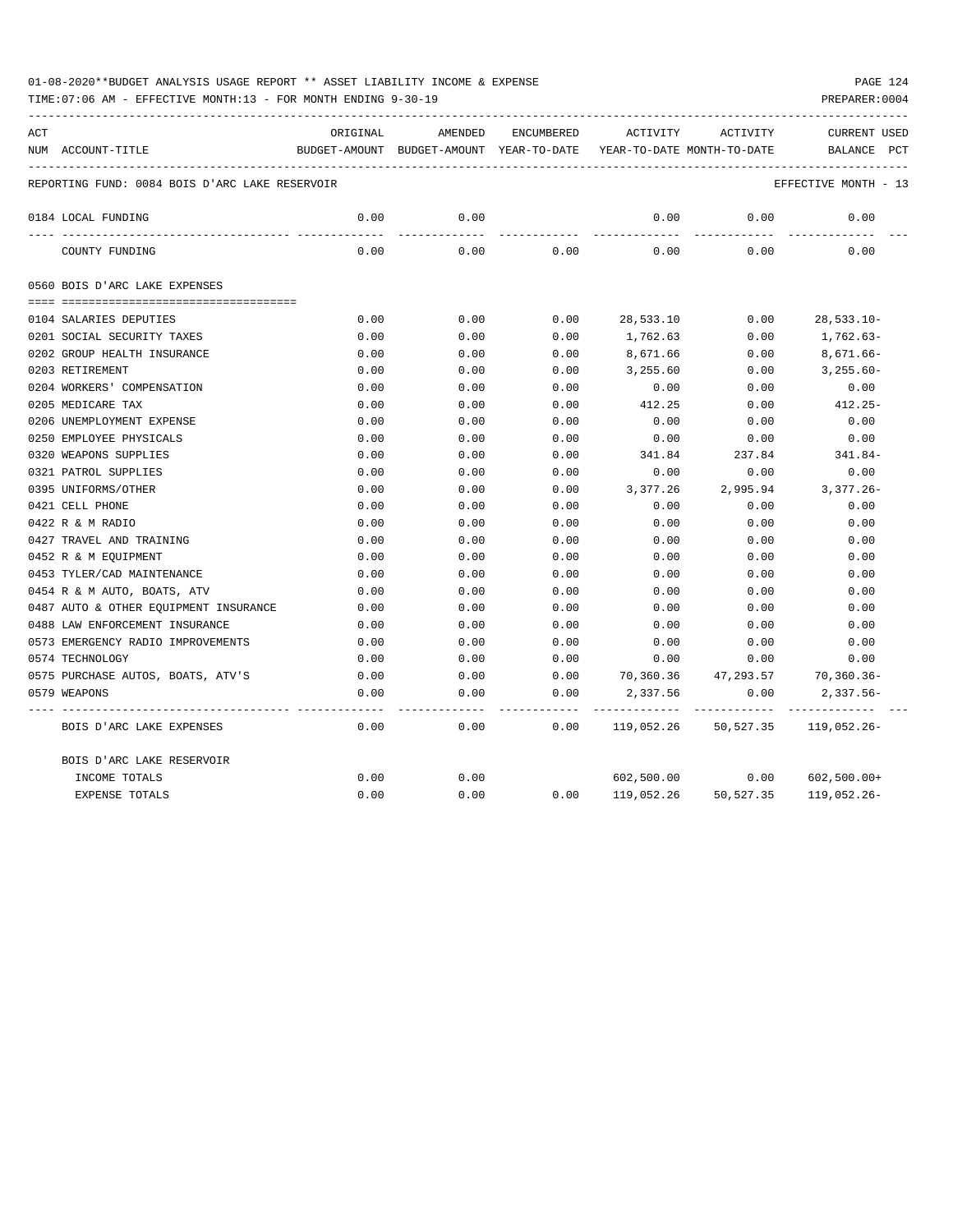|     | 01-08-2020**BUDGET ANALYSIS USAGE REPORT ** ASSET LIABILITY INCOME & EXPENSE<br>TIME: 07:06 AM - EFFECTIVE MONTH: 13 - FOR MONTH ENDING 9-30-19 |          |                                                     |            |          |                                        | PAGE 125<br>PREPARER: 0004         |
|-----|-------------------------------------------------------------------------------------------------------------------------------------------------|----------|-----------------------------------------------------|------------|----------|----------------------------------------|------------------------------------|
| ACT | NUM ACCOUNT-TITLE                                                                                                                               | ORIGINAL | AMENDED<br>BUDGET-AMOUNT BUDGET-AMOUNT YEAR-TO-DATE | ENCUMBERED | ACTIVITY | ACTIVITY<br>YEAR-TO-DATE MONTH-TO-DATE | <b>CURRENT USED</b><br>BALANCE PCT |
|     | REPORTING FUND: 0085 LAKE FANNIN                                                                                                                |          |                                                     |            |          |                                        | EFFECTIVE MONTH - 13               |
|     | 0103 CASH                                                                                                                                       |          |                                                     |            |          |                                        |                                    |
|     | 0100 LAKE FANNIN-COMBINED FUNDS CHECKIN                                                                                                         |          |                                                     |            |          | 3,585.04 0.00 3,585.04                 |                                    |
|     | CASH                                                                                                                                            |          |                                                     |            | 3,585.04 | 0.00                                   | 3,585.04                           |
|     | 0200 SYSTEM ADDED LIABILITY DEPARTMENT                                                                                                          |          |                                                     |            |          |                                        |                                    |
|     |                                                                                                                                                 |          |                                                     |            | 388.75   |                                        |                                    |
|     | 0900 SYSTEM ADDED LIABILITY LINE-ITEM<br>0910 SYSTEM ADDED LIABILITY LINE-ITEM                                                                  |          |                                                     |            | 0.00     | 388.75<br>0.00                         | 388.75<br>0.00                     |
|     |                                                                                                                                                 |          |                                                     |            |          |                                        |                                    |
|     | SYSTEM ADDED LIABILITY DEPARTMENT                                                                                                               |          |                                                     |            | 388.75   | 388.75                                 | 388.75                             |
|     | 0271 EQUITY ACCOUNT                                                                                                                             |          |                                                     |            |          |                                        |                                    |
|     | 0200 EQUITY ACCOUNT                                                                                                                             |          |                                                     |            | 0.00     | 0.00                                   | 0.00                               |
|     | EQUITY ACCOUNT                                                                                                                                  |          |                                                     |            | 0.00     | 0.00                                   | 0.00                               |
|     | 0300 CASH                                                                                                                                       |          |                                                     |            |          |                                        |                                    |
|     | 0110 UNENCUMBERED FUND BALANCE                                                                                                                  | 0.00     | 0.00                                                |            | 0.00     | 0.00                                   | 0.00                               |
|     | CASH                                                                                                                                            | 0.00     | 0.00                                                | 0.00       | 0.00     | 0.00                                   | 0.00                               |
|     | 0370 MISCELLANEOUS                                                                                                                              |          |                                                     |            |          |                                        |                                    |
|     | 0150 DONATIONS                                                                                                                                  | 0.00     | 0.00                                                |            | 1,780.00 | 0.00                                   | $1,780.00+$                        |
|     | 0184 LOCAL FUNDING                                                                                                                              | 0.00     | 0.00                                                |            | 0.00     | 0.00                                   | 0.00                               |
|     | 0185 RENTAL FEE                                                                                                                                 | 0.00     | 0.00                                                |            | 1,825.00 | 0.00                                   | $1,825.00+$                        |
|     | 0186 DEPOSIT FEE                                                                                                                                | 0.00     | 0.00                                                |            | 1,050.00 | 0.00                                   | $1,050.00+$                        |
|     | MISCELLANEOUS                                                                                                                                   | 0.00     | 0.00                                                | 0.00       | 4,655.00 | 0.00                                   | $4,655.00+$                        |
|     | 0520 LAKE FANNIN EXPENSES                                                                                                                       |          |                                                     |            |          |                                        |                                    |
|     | 0186 DEPOSIT REFUND                                                                                                                             | 0.00     | 0.00                                                | 0.00       | 750.00   | 150.00                                 | $750.00 -$                         |
|     | 0341 R & M ROADS                                                                                                                                | 0.00     | 0.00                                                | 0.00       | 0.00     | 0.00                                   | 0.00                               |
|     | 0342 R & M CAMPGROUNDS                                                                                                                          | 0.00     | 0.00                                                | 0.00       | 0.00     | 0.00                                   | 0.00                               |
|     | 0343 R & M DAM                                                                                                                                  | 0.00     | 0.00                                                | 0.00       | 0.00     | 0.00                                   | 0.00                               |
|     | 0440 UTILITIES ELECTRICITY                                                                                                                      | 0.00     | 0.00                                                | 0.00       | 135.84   | 0.00                                   | $135.84-$                          |
|     | 0442 UTILITIES WATER                                                                                                                            | 0.00     | 0.00                                                | 0.00       | 406.74   | 238.75                                 | $406.74-$                          |
|     | 0443 TRASH PICK-UP                                                                                                                              | 0.00     | 0.00                                                | 0.00       | 130.00   | 0.00                                   | $130.00 -$                         |
|     | 0450 R & M BUILDINGS                                                                                                                            | 0.00     | 0.00                                                | 0.00       | 0.00     | 0.00                                   | 0.00                               |
|     | 0484 GENERAL LIABILITY INSURANCE                                                                                                                | 0.00     | 0.00                                                | 0.00       | 0.00     | 0.00                                   | 0.00                               |
|     | 0490 MISCELLANEOUS EXPENSE                                                                                                                      | 0.00     | 0.00                                                | 0.00       | 36.13    | 0.00                                   | 36.13-                             |
|     | LAKE FANNIN EXPENSES                                                                                                                            | 0.00     | 0.00                                                | 0.00       | 1,458.71 | 388.75                                 | 1,458.71-                          |
|     | LAKE FANNIN                                                                                                                                     |          |                                                     |            |          |                                        |                                    |
|     | INCOME TOTALS                                                                                                                                   | 0.00     | 0.00                                                |            | 4,655.00 | 0.00                                   | 4,655.00+                          |
|     | EXPENSE TOTALS                                                                                                                                  | 0.00     | 0.00                                                | 0.00       | 1,458.71 | 388.75                                 | $1,458.71-$                        |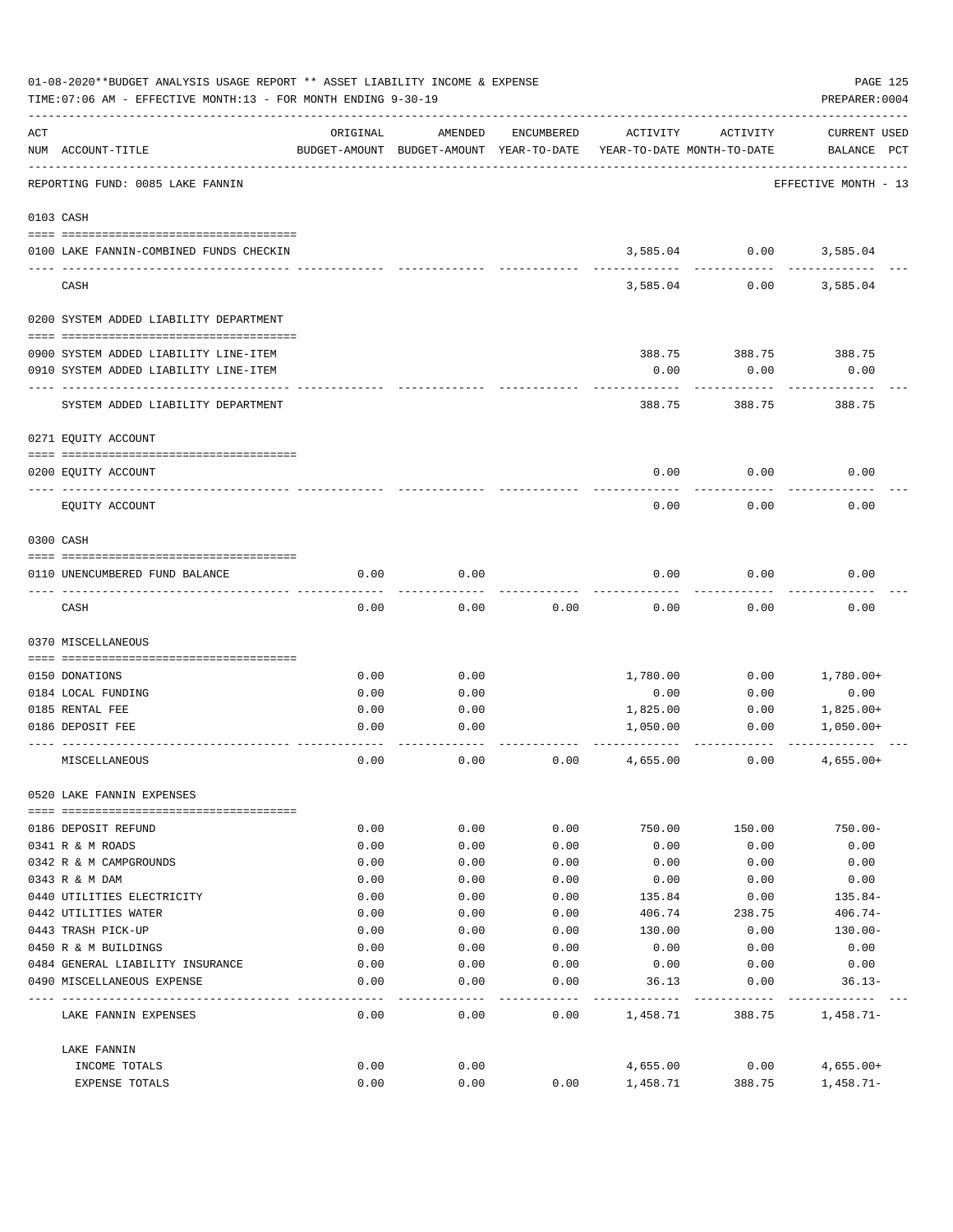|     | 01-08-2020**BUDGET ANALYSIS USAGE REPORT ** ASSET LIABILITY INCOME & EXPENSE<br>TIME:07:06 AM - EFFECTIVE MONTH:13 - FOR MONTH ENDING 9-30-19 |                  |              |            |                                                                                 |                        | PAGE 126<br>PREPARER: 0004            |
|-----|-----------------------------------------------------------------------------------------------------------------------------------------------|------------------|--------------|------------|---------------------------------------------------------------------------------|------------------------|---------------------------------------|
| ACT | NUM ACCOUNT-TITLE                                                                                                                             | ORIGINAL         | AMENDED      | ENCUMBERED | ACTIVITY<br>BUDGET-AMOUNT BUDGET-AMOUNT YEAR-TO-DATE YEAR-TO-DATE MONTH-TO-DATE | ACTIVITY               | CURRENT USED<br>BALANCE PCT           |
|     | REPORTING FUND: 0086 SHERIFF'S OFFICE TECHNOLOGY                                                                                              |                  |              |            |                                                                                 |                        | EFFECTIVE MONTH - 13                  |
|     | 0103 CASH                                                                                                                                     |                  |              |            |                                                                                 |                        |                                       |
|     | 0100 TECHNOLOGY FUNDS CHECKING                                                                                                                |                  |              |            |                                                                                 | 5,235.92 0.00 5,235.92 |                                       |
|     | CASH                                                                                                                                          |                  |              |            | 5,235.92                                                                        |                        | $-- - - - - - - -$<br>$0.00$ 5,235.92 |
|     | 0200 SYSTEM ADDED LIABILITY DEPT.                                                                                                             |                  |              |            |                                                                                 |                        |                                       |
|     | 0910 SYSTEM ADDED LIABILITY ITEM                                                                                                              |                  |              |            | 0.00                                                                            | 0.00                   | 0.00                                  |
|     | SYSTEM ADDED LIABILITY DEPT.                                                                                                                  |                  |              |            | 0.00                                                                            | 0.00                   | 0.00                                  |
|     | 0271 EQUITY ACCOUNT                                                                                                                           |                  |              |            |                                                                                 |                        |                                       |
|     | 0200 EQUITY ACCOUNT                                                                                                                           |                  |              |            | 0.00                                                                            | 0.00                   | 0.00                                  |
|     | EOUITY ACCOUNT                                                                                                                                |                  |              |            | 0.00                                                                            | 0.00                   | 0.00                                  |
|     | 0300 CASH                                                                                                                                     |                  |              |            |                                                                                 |                        |                                       |
|     | 0110 UNENCUMBERED FUND BALANCE                                                                                                                | 0.00             | 0.00         |            | 0.00                                                                            | 0.00                   | 0.00                                  |
|     | CASH                                                                                                                                          | 0.00             | 0.00         | 0.00       | 0.00                                                                            | 0.00                   | 0.00                                  |
|     | 0319 TECHNOLOGY                                                                                                                               |                  |              |            |                                                                                 |                        |                                       |
|     | 0420 SECURUS SIGNING BONUS<br>----------------------                                                                                          | 0.00             | 0.00         |            |                                                                                 |                        | 40,000.00   0.00   40,000.00+         |
|     | TECHNOLOGY                                                                                                                                    | 0.00             | 0.00         | 0.00       | 40,000.00                                                                       | 0.00                   | 40,000.00+                            |
|     | 0370 MISCELLANEOUS                                                                                                                            |                  |              |            |                                                                                 |                        |                                       |
|     | 0130 REFUNDS & MISCELLANEOUS                                                                                                                  | 0.00             | 0.00         |            |                                                                                 | $0.00$ $0.00$ $0.00$   |                                       |
|     | MISCELLANEOUS                                                                                                                                 | 0.00             | 0.00         | 0.00       | 0.00                                                                            | 0.00                   | 0.00                                  |
|     | 0560 SHERIFF'S OFFICE TECHNOLOGY                                                                                                              |                  |              |            |                                                                                 |                        |                                       |
|     | 0573 EMERGENCY RADIOS                                                                                                                         | 0.00<br>-------- | 0.00<br>.    | 0.00<br>.  |                                                                                 | 34,764.08 0.00         | 34,764.08-                            |
|     | SHERIFF'S OFFICE TECHNOLOGY                                                                                                                   | 0.00             | 0.00         | 0.00       | 34,764.08                                                                       | 0.00                   | $34,764.08-$                          |
|     | SHERIFF'S OFFICE TECHNOLOGY                                                                                                                   |                  |              |            |                                                                                 |                        |                                       |
|     | INCOME TOTALS<br>EXPENSE TOTALS                                                                                                               | 0.00<br>0.00     | 0.00<br>0.00 | 0.00       | 40,000.00<br>34,764.08                                                          | 0.00<br>0.00           | $40,000.00+$<br>34,764.08-            |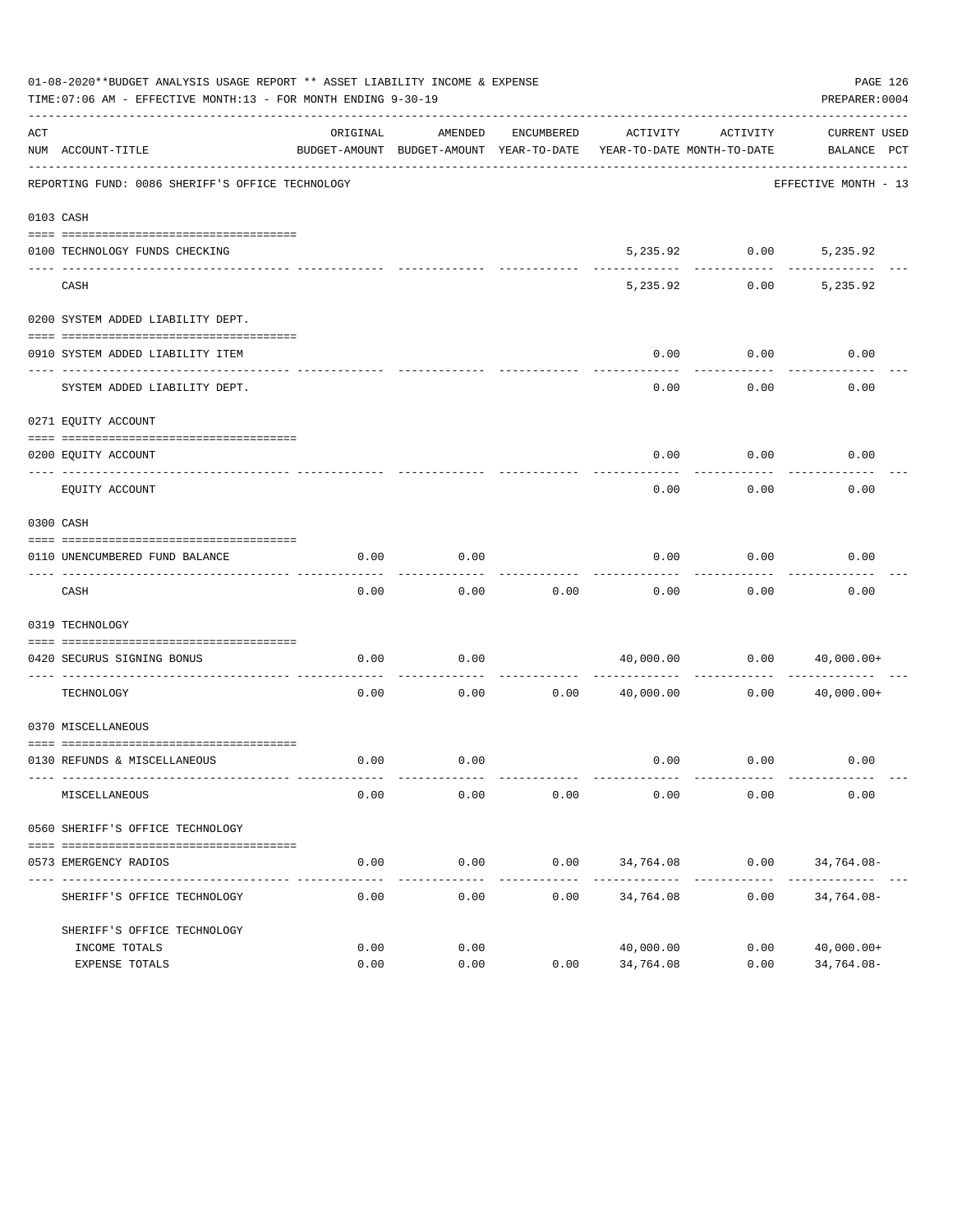|     | 01-08-2020**BUDGET ANALYSIS USAGE REPORT ** ASSET LIABILITY INCOME & EXPENSE<br>TIME: 07:06 AM - EFFECTIVE MONTH: 13 - FOR MONTH ENDING 9-30-19 |          |                                                     |            |                                        |                | PAGE 127<br>PREPARER: 0004         |
|-----|-------------------------------------------------------------------------------------------------------------------------------------------------|----------|-----------------------------------------------------|------------|----------------------------------------|----------------|------------------------------------|
| ACT | NUM ACCOUNT-TITLE                                                                                                                               | ORIGINAL | AMENDED<br>BUDGET-AMOUNT BUDGET-AMOUNT YEAR-TO-DATE | ENCUMBERED | ACTIVITY<br>YEAR-TO-DATE MONTH-TO-DATE | ACTIVITY       | <b>CURRENT USED</b><br>BALANCE PCT |
|     | REPORTING FUND: 0087 JUVENILE PROBATION                                                                                                         |          |                                                     |            |                                        |                | EFFECTIVE MONTH - 13               |
|     | 0103 CASH                                                                                                                                       |          |                                                     |            |                                        |                |                                    |
|     | 0187 CASH-JUVENILE PROBATION                                                                                                                    |          |                                                     |            |                                        | $95.80 - 0.00$ | 2,335.77                           |
|     | CASH                                                                                                                                            |          |                                                     |            | $95.80 -$                              | 0.00           | 2,335.77                           |
|     | 0200 SYSTEM ADDED LIABILITY DEPARTMENT                                                                                                          |          |                                                     |            |                                        |                |                                    |
|     | 0910 SYSTEM ADDED LIABILITY LINE-ITEM                                                                                                           |          |                                                     |            | 0.00                                   | 0.00           | 0.00                               |
|     | SYSTEM ADDED LIABILITY DEPARTMENT                                                                                                               |          |                                                     |            | 0.00                                   | 0.00           | 0.00                               |
|     | 0202 ACCOUNTS PAYABLE                                                                                                                           |          |                                                     |            |                                        |                |                                    |
|     | 0319 A/P RESTITUTION-JUVENILE PROBATION                                                                                                         |          |                                                     |            | 0.00                                   | 0.00           | 0.00                               |
|     | ACCOUNTS PAYABLE                                                                                                                                |          |                                                     |            | 0.00                                   | 0.00           | 0.00                               |
|     | 0271 EOUITY                                                                                                                                     |          |                                                     |            |                                        |                |                                    |
|     | 0200 EQUITY ACCOUNT                                                                                                                             |          |                                                     |            | 0.00                                   | 0.00           | 2,431.57                           |
|     | EQUITY                                                                                                                                          |          |                                                     |            | 0.00                                   | 0.00           | 2,431.57                           |
|     | 0340 FEES OF OFFICE                                                                                                                             |          |                                                     |            |                                        |                |                                    |
|     | 0575 JUVENILE PROBATION FEES                                                                                                                    | 0.00     | 0.00                                                |            | 1,400.00                               | 0.00           | 1,400.00+                          |
|     | 0576 JUVENILE PROBATION RESTITUTION                                                                                                             | 0.00     | 0.00                                                |            | 934.50                                 | 0.00           | 934.50+                            |
|     | 0577 JUVENILE PROBATION COURT COSTS                                                                                                             | 0.00     | 0.00                                                |            | 280.00                                 | 0.00           | 280.00+                            |
|     | 0578 FEES RECEIVED FOR OTHER COUNTIES                                                                                                           | 0.00     | 0.00                                                |            | 0.00                                   | 0.00           | 0.00                               |
|     | FEES OF OFFICE                                                                                                                                  | 0.00     | 0.00                                                | 0.00       | 2,614.50                               | 0.00           | $2,614.50+$                        |
|     | 0575 JUVENILE PROBATION                                                                                                                         |          |                                                     |            |                                        |                |                                    |
|     | 0310 OFFICE SUPP./MISC.                                                                                                                         | 0.00     | 0.00                                                | 0.00       | 1,495.80                               | 0.00           | $1,495.80-$                        |
|     | 0319 RESTITUTION                                                                                                                                | 0.00     | 0.00                                                | 0.00       | 934.50                                 | 0.00           | $934.50 -$                         |
|     | 0320 COURT COSTS                                                                                                                                | 0.00     | 0.00                                                | 0.00       | 280.00                                 | 0.00           | $280.00 -$                         |
|     | 0321 REIMBURSEMENT OF FEES FOR OTHER CO                                                                                                         | 0.00     | 0.00                                                | 0.00       | 0.00                                   | 0.00           | 0.00                               |
|     | 0353 COMPUTER EXPENSE                                                                                                                           | 0.00     | 0.00                                                | 0.00       | 0.00                                   | 0.00           | 0.00                               |
|     | 0416 STRUCTURAL FAMILY THERAPY                                                                                                                  | 0.00     | 0.00                                                | 0.00       | 0.00                                   | 0.00           | 0.00                               |
|     | 0427 TRAVEL AND TRAINING                                                                                                                        | 0.00     | 0.00                                                | 0.00       | 0.00                                   | 0.00           | 0.00                               |
|     | JUVENILE PROBATION                                                                                                                              | 0.00     | 0.00                                                | 0.00       | 2,710.30                               | 0.00           | $2,710.30 -$                       |
|     | JUVENILE PROBATION                                                                                                                              |          |                                                     |            |                                        |                |                                    |
|     | INCOME TOTALS                                                                                                                                   | 0.00     | 0.00                                                |            | 2,614.50                               | 0.00           | $2,614.50+$                        |
|     | EXPENSE TOTALS                                                                                                                                  | 0.00     | 0.00                                                | 0.00       | 2,710.30                               | 0.00           | $2,710.30 -$                       |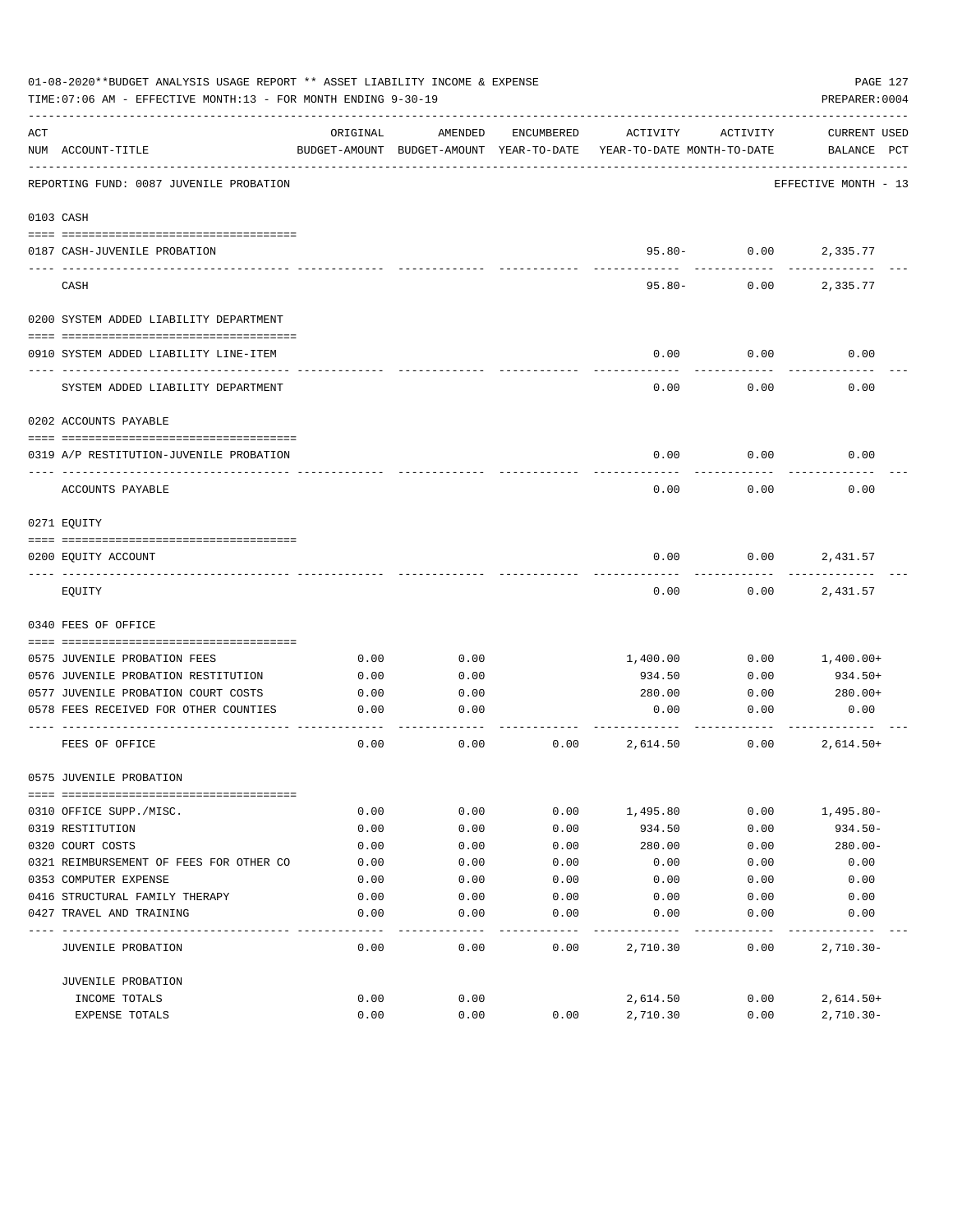|     | 01-08-2020**BUDGET ANALYSIS USAGE REPORT ** ASSET LIABILITY INCOME & EXPENSE<br>TIME: 07:06 AM - EFFECTIVE MONTH: 13 - FOR MONTH ENDING 9-30-19 |          |                                          |            |              |                            | PAGE 128<br>PREPARER: 0004 |
|-----|-------------------------------------------------------------------------------------------------------------------------------------------------|----------|------------------------------------------|------------|--------------|----------------------------|----------------------------|
| ACT |                                                                                                                                                 | ORIGINAL | AMENDED                                  | ENCUMBERED | ACTIVITY     | ACTIVITY                   | CURRENT USED               |
|     | NUM ACCOUNT-TITLE                                                                                                                               |          | BUDGET-AMOUNT BUDGET-AMOUNT YEAR-TO-DATE |            |              | YEAR-TO-DATE MONTH-TO-DATE | BALANCE PCT                |
|     | REPORTING FUND: 0088 IHC NEEDS/OR OTHER RELATED HEALTHCA                                                                                        |          |                                          |            |              |                            | EFFECTIVE MONTH - 13       |
|     | 0103 CASH                                                                                                                                       |          |                                          |            |              |                            |                            |
|     |                                                                                                                                                 |          |                                          |            |              |                            |                            |
|     | 0100 IHC - COMBINED FUNDS CHECKING                                                                                                              |          |                                          |            | 0.00         | 0.00                       | 0.00                       |
|     | CASH                                                                                                                                            |          |                                          |            | 0.00         | 0.00                       | 0.00                       |
|     | 0271 EQUITY ACCOUNT                                                                                                                             |          |                                          |            |              |                            |                            |
|     | 0200 EQUITY ACCOUNT                                                                                                                             |          |                                          |            | 0.00         | 0.00                       | 0.00                       |
|     | ________________________________<br>EQUITY ACCOUNT                                                                                              |          |                                          |            | 0.00         | 0.00                       | 0.00                       |
|     | 0367 HOSPITAL AUTHORITY - IHC                                                                                                                   |          |                                          |            |              |                            |                            |
|     |                                                                                                                                                 |          |                                          |            |              |                            |                            |
|     | 0100 HOSPITAL QUARTERLY PAYMENT                                                                                                                 | 0.00     | 0.00                                     |            | 0.00         | 0.00                       | 0.00                       |
|     | HOSPITAL AUTHORITY - IHC                                                                                                                        | 0.00     | 0.00                                     | 0.00       | 0.00         | 0.00                       | 0.00                       |
|     | 0645 INDIGENT CARE                                                                                                                              |          |                                          |            |              |                            |                            |
|     |                                                                                                                                                 |          |                                          |            |              |                            |                            |
|     | 0409 DIABETIC SUPPLIES                                                                                                                          | 0.00     | 0.00                                     | 0.00       | 0.00         | 0.00                       | 0.00                       |
|     | 0410 CERT. REG. NURSE ANES.                                                                                                                     | 0.00     | 0.00                                     | 0.00       | 0.00         | 0.00                       | 0.00                       |
|     | 0411 PHYSICIAN, NON-EMERGENCY                                                                                                                   | 0.00     | 0.00                                     | 0.00       | 0.00         | 0.00                       | 0.00                       |
|     | 0412 PRESCRIPTIONS, DRUGS                                                                                                                       | 0.00     | 0.00                                     | 0.00       | 0.00         | 0.00                       | 0.00                       |
|     | 0413 HOSPITAL, INPATIENT                                                                                                                        | 0.00     | 0.00                                     | 0.00       | 0.00         | 0.00                       | 0.00                       |
|     | 0414 HOSPITAL, OUTPATIENT                                                                                                                       | 0.00     | 0.00                                     | 0.00       | 0.00         | 0.00                       | 0.00                       |
|     | 0415 LABORATORY/X-RAY                                                                                                                           | 0.00     | 0.00                                     | 0.00       | 0.00         | 0.00                       | 0.00                       |
|     | 0418 FED. OUALIFIED HEALTH CENTER                                                                                                               | 0.00     | 0.00                                     | 0.00       | 0.00         | 0.00                       | 0.00                       |
|     | 0420 RURAL HEALTH CLINIC                                                                                                                        | 0.00     | 0.00                                     | 0.00       | 0.00         | 0.00                       | 0.00                       |
|     | 0422 AMBULATORY SURGICAL CENTER                                                                                                                 | 0.00     | 0.00                                     | 0.00       | 0.00         | 0.00                       | 0.00                       |
|     | 0423 MEDICAL EQUIP. PURCHASE                                                                                                                    | 0.00     | 0.00                                     | 0.00       | 0.00         | 0.00                       | 0.00                       |
|     | INDIGENT CARE                                                                                                                                   | 0.00     | 0.00                                     | 0.00       | ----<br>0.00 | ----<br>0.00               | -----<br>0.00              |
|     | IHC NEEDS/OR OTHER RELATED HEALTHC                                                                                                              |          |                                          |            |              |                            |                            |
|     | INCOME TOTALS                                                                                                                                   | 0.00     | 0.00                                     |            | 0.00         | 0.00                       | 0.00                       |
|     | <b>EXPENSE TOTALS</b>                                                                                                                           | 0.00     | 0.00                                     | 0.00       | 0.00         | 0.00                       | 0.00                       |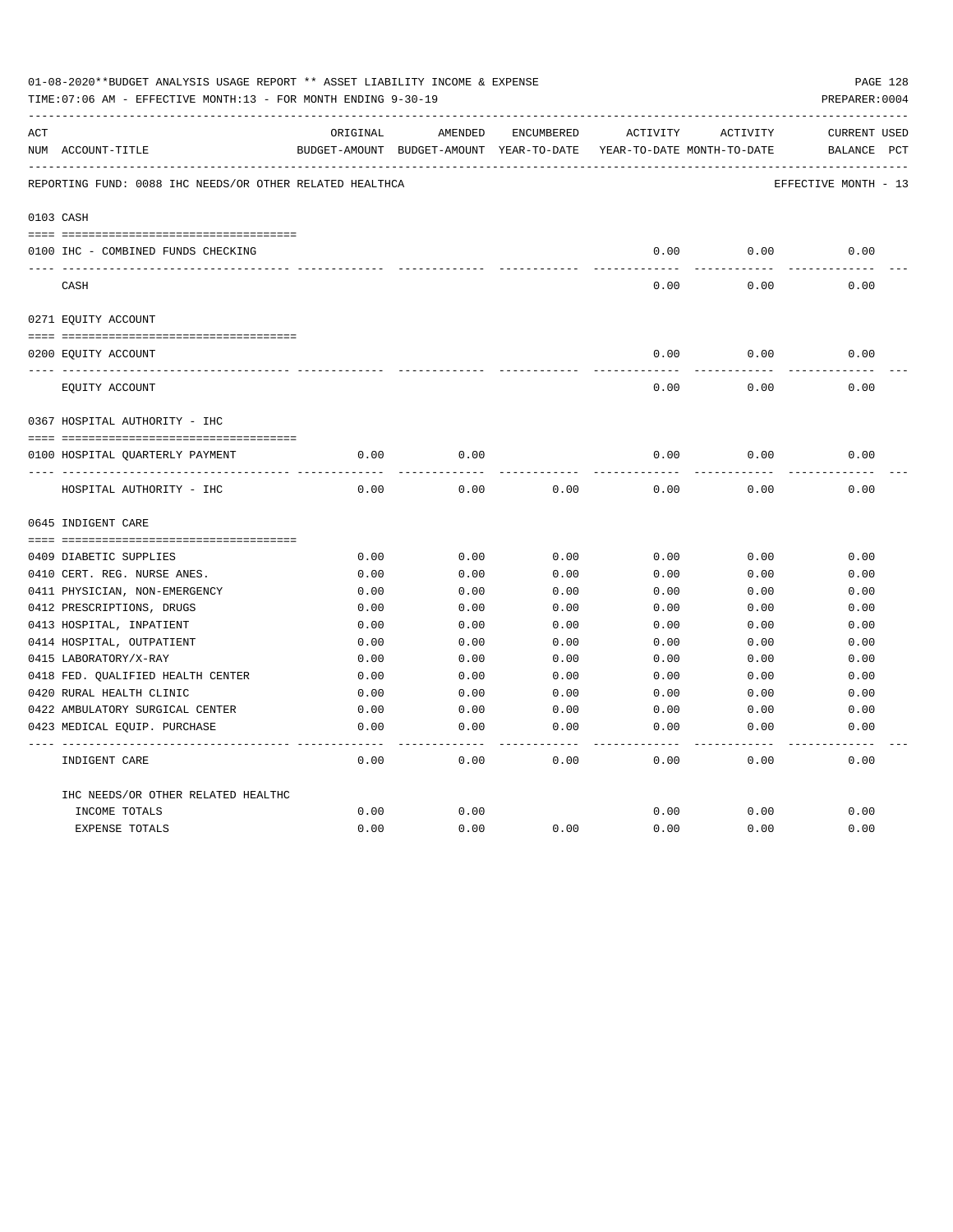|     | 01-08-2020**BUDGET ANALYSIS USAGE REPORT ** ASSET LIABILITY INCOME & EXPENSE<br>TIME: 07:06 AM - EFFECTIVE MONTH: 13 - FOR MONTH ENDING 9-30-19 |                            |                                                     |            |                                        |                    | PREPARER: 0004                  | PAGE 129 |
|-----|-------------------------------------------------------------------------------------------------------------------------------------------------|----------------------------|-----------------------------------------------------|------------|----------------------------------------|--------------------|---------------------------------|----------|
| ACT | NUM ACCOUNT-TITLE                                                                                                                               | ORIGINAL                   | AMENDED<br>BUDGET-AMOUNT BUDGET-AMOUNT YEAR-TO-DATE | ENCUMBERED | ACTIVITY<br>YEAR-TO-DATE MONTH-TO-DATE | ACTIVITY           | CURRENT USED<br>BALANCE PCT     |          |
|     | REPORTING FUND: 0089 TEXAS JUVENILE JUSTICE DEPT.                                                                                               | ------------------------   |                                                     |            |                                        |                    | EFFECTIVE MONTH - 13            |          |
|     | 0100 PAYROLL                                                                                                                                    |                            |                                                     |            |                                        |                    |                                 |          |
|     | 0100 PAYROLL                                                                                                                                    |                            |                                                     |            | 0.00                                   | 0.00               | 0.00                            |          |
|     | PAYROLL                                                                                                                                         |                            |                                                     |            | 0.00                                   | 0.00               | 0.00                            |          |
|     | 0103 CASH                                                                                                                                       |                            |                                                     |            |                                        |                    |                                 |          |
|     | 0689 CASH-STRUCTURAL FAM.THER.GRANT OOG                                                                                                         |                            |                                                     |            | 0.00                                   | 0.00               | 0.00                            |          |
|     | 0988 CASH-LOCAL FUNDS CARRIED FORWARD                                                                                                           |                            |                                                     |            | $7,253.95-$                            | 0.00               | 21,737.88                       |          |
|     | 0992 CASH-INTEREST INCOME                                                                                                                       |                            |                                                     |            | 147.14                                 | 0.00               | 13,214.62                       |          |
|     | 0993 CASH-BASIC PROBATION SUPERVISION                                                                                                           |                            |                                                     |            | 20,682.07                              | 0.00               | 12,691.14                       |          |
|     | 0994 CASH-COMMUNITY PROGRAMS                                                                                                                    |                            |                                                     |            | 13,428.90                              | 0.00               | 7,222.60                        |          |
|     | 0995 CASH-LOCAL FUNDING FY 2019                                                                                                                 |                            |                                                     |            | 24,684.93-                             | 0.00               | 691.26-                         |          |
|     | 0996 CASH-PRE/POST ADJUDICATION                                                                                                                 |                            |                                                     |            | 1,206.96                               | 0.00               | 573.84                          |          |
|     | 0997 CASH-COMMITMENT DIVERSION                                                                                                                  |                            |                                                     |            | 1,673.72                               | 0.00               | 903.04                          |          |
|     | 0998 CASH-MENTAL HEALTH SERVICES                                                                                                                |                            |                                                     |            | 2,153.34                               | 0.00               | 1,748.50                        |          |
|     | 0999 CASH-REGIONALS DIVERSIONS ALTERNAT                                                                                                         |                            |                                                     |            | 3,000.00                               | 0.00               | 3,000.00                        |          |
|     | CASH                                                                                                                                            |                            |                                                     |            | 10,353.25                              | 0.00               | 60,400.36                       |          |
|     | 0220 DEFERRED REVENUE                                                                                                                           |                            |                                                     |            |                                        |                    |                                 |          |
|     | 0189 DEFERRED REVENUE                                                                                                                           |                            |                                                     |            | 0.00                                   | 0.00               | 0.00                            |          |
|     | DEFERRED REVENUE                                                                                                                                |                            |                                                     |            | 0.00                                   | 0.00               | 0.00                            |          |
|     | 0271 EQUITY ACCOUNT                                                                                                                             |                            |                                                     |            |                                        |                    |                                 |          |
|     | 0200 EQUITY ACCOUNT                                                                                                                             |                            |                                                     |            | 0.00                                   | 0.00               | 50,047.11                       |          |
|     | EQUITY ACCOUNT                                                                                                                                  |                            |                                                     |            | 0.00                                   | 0.00               | 50,047.11                       |          |
|     | 0300 CASH                                                                                                                                       |                            |                                                     |            |                                        |                    |                                 |          |
|     | 0110 UNENCUMBERED FUND BALANCE                                                                                                                  | 0.00                       | 0.00                                                |            | 0.00                                   | 0.00               | 0.00                            |          |
|     | CASH                                                                                                                                            | 0.00                       | 0.00                                                | 0.00       | 0.00                                   | 0.00               | 0.00                            |          |
|     |                                                                                                                                                 |                            |                                                     |            |                                        |                    |                                 |          |
|     | 0330 GRANTS                                                                                                                                     |                            |                                                     |            |                                        |                    |                                 |          |
|     | 0908 STRUCTURAL FAM. THER. GRANT OOG                                                                                                            | 0.00                       | 32,500.00                                           |            | 32,500.00                              | 0.00               |                                 | 0.00 100 |
|     | 0915 BASIC PROBATION SUPERVISION                                                                                                                | 120,983.00                 | 120,983.00                                          |            | 142,638.00                             | 0.00               | 21,655.00+ 118                  |          |
|     | 0916 COMMUNITY PROGRAMS                                                                                                                         | 80,500.00                  | 80,500.00                                           |            | 93,833.00                              | 0.00               | 13,333.00+ 117                  |          |
|     | 0917 PRE/POST ADJUDICATION                                                                                                                      | 8,210.00                   | 8,210.00                                            |            | 9,269.00                               | 0.00               | 1,059.00+ 113                   |          |
|     | 0918 COMMITMENT DIVERSION                                                                                                                       | 9,995.00                   | 9,995.00                                            |            | 11,662.00                              |                    | 0.00<br>1,667.00+ 117           |          |
|     | 0919 MENTAL HEALTH SERVICES                                                                                                                     | 15,312.00                  | 15, 312.00                                          |            | 17,271.00                              | 0.00               | 1,959.00+ 113                   |          |
|     | 0920 REGIONAL DIVERSIONS ALTERNATIVES                                                                                                           | 0.00<br>__________________ | 18,572.00<br>-------------                          |            | 21,572.00                              | 0.00<br>---------- | 3,000.00+ 116<br>---------- --- |          |
|     | GRANTS                                                                                                                                          | 235,000.00                 | 286,072.00                                          | 0.00       | 328,745.00                             | 0.00               | 42,673.00+ 115                  |          |
|     | 0360 INTEREST INCOME                                                                                                                            |                            |                                                     |            |                                        |                    |                                 |          |
|     | 0189 INTEREST INCOME                                                                                                                            | 0.00                       | 0.00                                                |            | 147.14                                 |                    | $0.00$ 147.14+                  |          |
|     |                                                                                                                                                 |                            |                                                     |            |                                        |                    |                                 |          |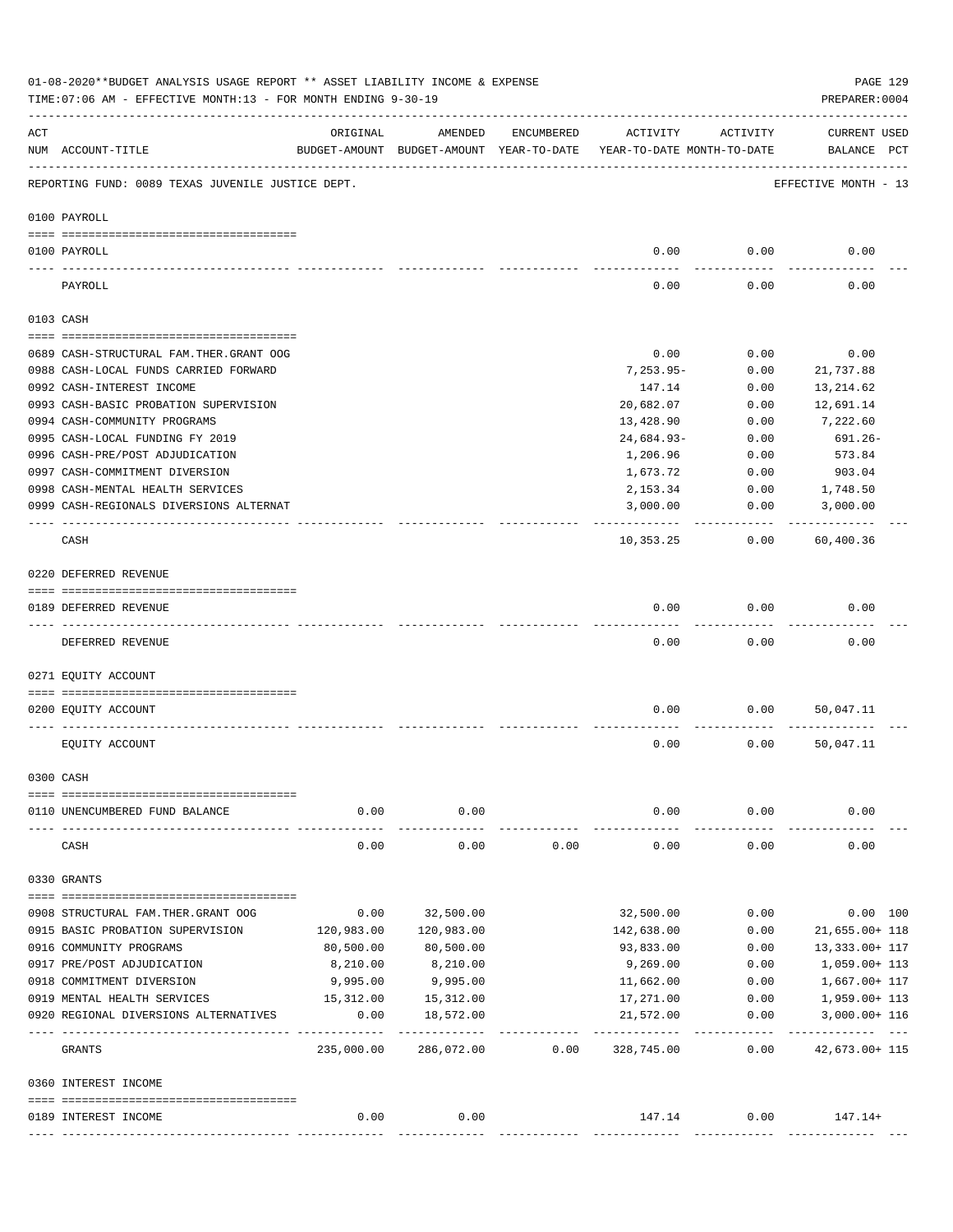| ACT | NUM ACCOUNT-TITLE                                                | ORIGINAL               | AMENDED<br>BUDGET-AMOUNT BUDGET-AMOUNT YEAR-TO-DATE YEAR-TO-DATE MONTH-TO-DATE | ENCUMBERED    | ACTIVITY                | ACTIVITY      | <b>CURRENT USED</b><br>BALANCE PCT                  |
|-----|------------------------------------------------------------------|------------------------|--------------------------------------------------------------------------------|---------------|-------------------------|---------------|-----------------------------------------------------|
|     |                                                                  |                        |                                                                                |               |                         |               |                                                     |
|     | REPORTING FUND: 0089 TEXAS JUVENILE JUSTICE DEPT.                |                        |                                                                                |               |                         |               | EFFECTIVE MONTH - 13                                |
|     | INTEREST INCOME                                                  | 0.00                   | 0.00                                                                           | 0.00          | 147.14                  | 0.00          | 147.14+                                             |
|     | 0370 MISCELLANEOUS                                               |                        |                                                                                |               |                         |               |                                                     |
|     | 0130 REFUNDS & MISCELLANEOUS                                     | 0.00                   | 0.00                                                                           |               | 120.00                  |               | $0.00$ 120.00+                                      |
|     | 0988 LOCAL FUNDS CARRIED FORWARD                                 | 0.00                   | 0.00                                                                           |               | 5,040.00                |               | $0.00$ 5,040.00+                                    |
|     | 0995 LOCAL FUNDING                                               | 160,000.00             | 160,000.00                                                                     |               | 160,000.00              | 0.00          | $0.00$ 100                                          |
|     | MISCELLANEOUS                                                    |                        | 160,000.00 160,000.00                                                          |               | 0.00 165,160.00         | 0.00          | $5,160.00+103$                                      |
|     | 0581 STRUCTURAL FAMILY THERAPY OOG                               |                        |                                                                                |               |                         |               |                                                     |
|     | 0416 STRUCTURAL FAMILY THERAPY                                   | 0.00                   | 32,500.00                                                                      | 0.00          | 32,500.00               | 0.00          | $0.00$ 100                                          |
|     | STRUCTURAL FAMILY THERAPY OOG                                    | 0.00                   | 32,500.00                                                                      | 0.00          | 32,500.00               | 0.00          | 0.00 100                                            |
|     | 0588 INTEREST INCOME EXPENSE                                     |                        |                                                                                |               |                         |               |                                                     |
|     |                                                                  |                        |                                                                                |               |                         |               |                                                     |
|     | 0103 SALARY COMM.CORR.OFFICERS                                   | 0.00                   | 0.00                                                                           | 0.00          | 0.00                    | 0.00          | 0.00                                                |
|     | 0201 SOCIAL SECURITY TAX                                         | 0.00                   | 0.00                                                                           | 0.00          | 0.00                    | 0.00          | 0.00                                                |
|     | 0202 GROUP HEALTH INSURANCE                                      | 0.00                   | 0.00                                                                           | 0.00          | 0.00                    | 0.00          | 0.00                                                |
|     | 0203 RETIREMENT                                                  | 0.00                   | 0.00                                                                           | 0.00          | 0.00                    | 0.00          | 0.00                                                |
|     | 0204 WORKERS COMPENSATION                                        | 0.00                   | 0.00                                                                           | 0.00          | 0.00                    | 0.00          | 0.00                                                |
|     | 0205 MEDICARE TAX                                                | 0.00                   | 0.00                                                                           | 0.00          | 0.00                    | 0.00          | 0.00                                                |
|     | 0310 OFFICE SUPPLIES<br>0574 COMPUTER EQUIPMENT                  | 0.00<br>0.00           | 0.00<br>0.00                                                                   | 0.00<br>0.00  | 0.00<br>0.00            | 0.00<br>0.00  | 0.00<br>0.00                                        |
|     |                                                                  |                        |                                                                                |               |                         |               |                                                     |
|     | INTEREST INCOME EXPENSE                                          | 0.00                   | 0.00                                                                           | 0.00          | 0.00                    | 0.00          | 0.00                                                |
|     | 0589 REGIONAL DIVERSIONS ALTERNATIVES                            |                        |                                                                                |               |                         |               |                                                     |
|     | 0416 STRUCTURAL FAMILY THERAPY                                   | 0.00                   |                                                                                |               |                         |               | 18,572.00   0.00   17,500.00   0.00   1,072.00   94 |
|     | 0469 UNEXPENDED FUNDS                                            | 0.00                   | 0.00                                                                           | 0.00          | 1,072.00                | 0.00          | 1,072.00-                                           |
|     | REGIONAL DIVERSIONS ALTERNATIVES                                 | 0.00                   | 18,572.00                                                                      | 0.00          | 18,572.00               | 0.00          | 0.00<br>100                                         |
|     | 0590 BASIC PROBATION SUPERVISION                                 |                        |                                                                                |               |                         |               |                                                     |
|     |                                                                  |                        | 32,002.77                                                                      | 0.00          | 32,405.56               | 0.00          | 402.79- 101                                         |
|     | 0102 SALARY APPOINTED OFFICIAL<br>0103 SALARY COMM.CORR.OFFICERS | 32,143.01<br>38,416.11 | 38,416.11                                                                      | 0.00          | 38,867.96               | 0.00          | 451.85- 101                                         |
|     | 0201 SOCIAL SECURITY TAX                                         | 4,374.66               | 4,374.66                                                                       | 0.00          | 4,308.08                | 0.00          | 66.58<br>- 98                                       |
|     | 0202 GROUP HEALTH INSURANCE                                      | 15,791.33              | 15,791.33                                                                      | 0.00          | 15,955.20               | 0.00          | $163.87 - 101$                                      |
|     | 0203 RETIREMENT                                                  | 8,071.96               | 8,071.96                                                                       | 0.00          | 8,147.94                | 0.00          | $75.98 - 101$                                       |
|     | 0204 WORKERS COMPENSATION                                        | 987.82                 | 888.43                                                                         | 0.00          | 888.43                  | 0.00          | 0.00 100                                            |
|     | 0205 MEDICARE TAX                                                | 1,023.11               | 1,023.11                                                                       | 0.00          | 1,007.74                | 0.00          | 98<br>15.37                                         |
|     | 0310 OPERATING/OFFICE SUPP/TRAVEL                                | 20,175.00              | 16,468.08                                                                      | 0.00          | 16,361.22               | 0.00          | 106.86<br>99                                        |
|     | 0311 POSTAGE                                                     | 0.00                   | 0.00                                                                           | 0.00          | 6.00                    | 0.00          | $6.00 -$                                            |
|     | 0420 PHONE                                                       | 0.00                   | 0.00                                                                           | 0.00          | 0.00                    | 0.00          | 0.00                                                |
|     | 0421 CELL PHONE                                                  | 0.00                   | 0.00                                                                           | 0.00          | 0.00                    | 0.00          | 0.00                                                |
|     | 0427 TRAVEL AND TRAINING                                         | 0.00                   | 0.00                                                                           | 0.00          | 0.00                    | 0.00          | 0.00                                                |
|     | 0435 PRINTING                                                    | 0.00                   | 0.00                                                                           | 0.00          | 27.19                   | 0.00          | $27.19-$                                            |
|     | 0469 UNEXPENDED FUNDS                                            | 0.00                   | 0.00                                                                           | 0.00          | 34.06                   | 0.00          | $34.06-$                                            |
|     | 0499 BANK SERVICE FEES                                           | 0.00                   | 0.00                                                                           | 0.00          | 0.00                    | 0.00          | 0.00                                                |
|     | BASIC PROBATION SUPERVISION                                      | 120,983.00             | 117,036.45                                                                     | -----<br>0.00 | ---------<br>118,009.38 | -----<br>0.00 | 972.93-101                                          |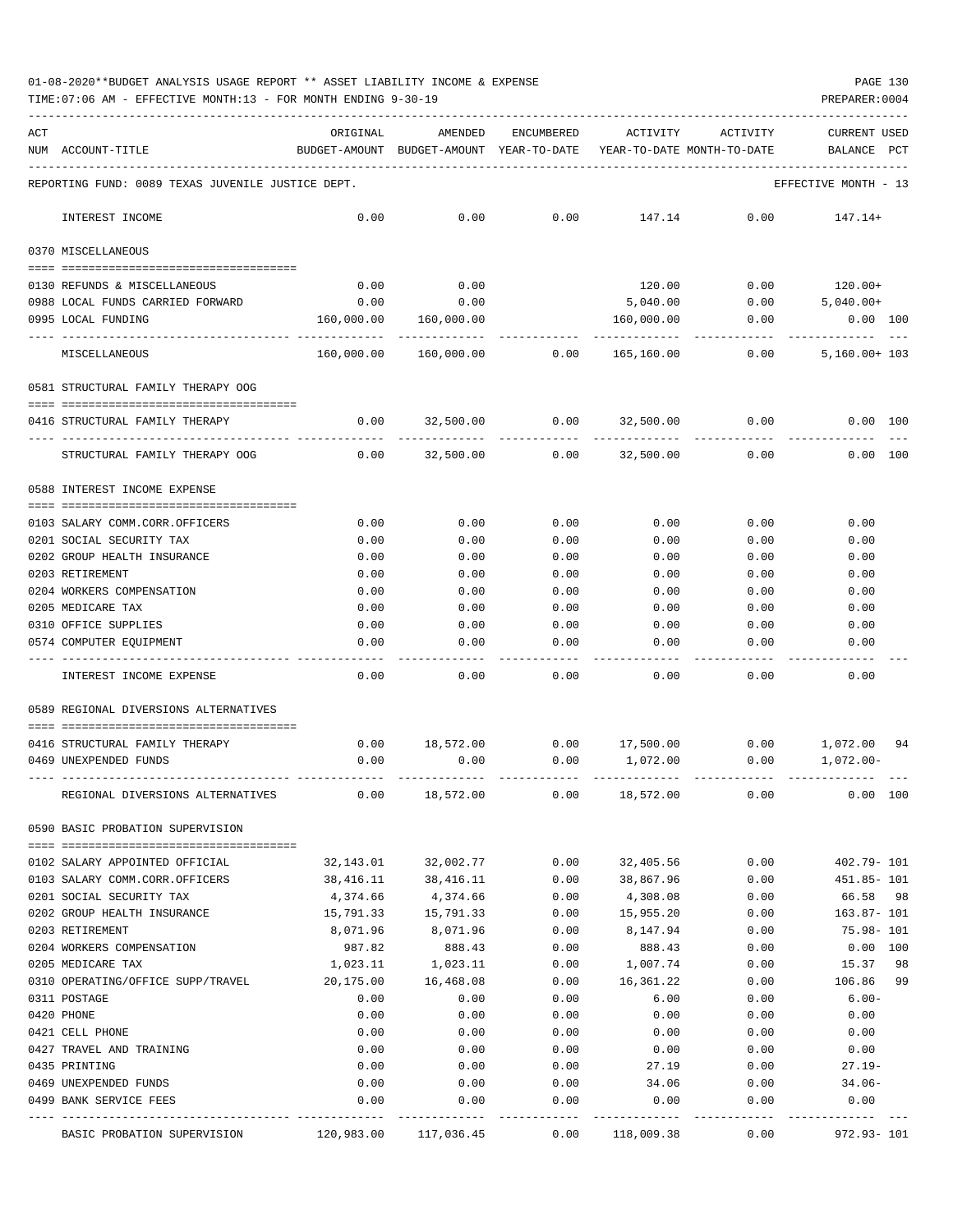|     | TIME:07:06 AM - EFFECTIVE MONTH:13 - FOR MONTH ENDING 9-30-19 |                                         |                                                                     |              |                |              | PREPARER: 0004          |           |
|-----|---------------------------------------------------------------|-----------------------------------------|---------------------------------------------------------------------|--------------|----------------|--------------|-------------------------|-----------|
| ACT |                                                               | ORIGINAL                                | AMENDED                                                             | ENCUMBERED   | ACTIVITY       | ACTIVITY     | <b>CURRENT USED</b>     |           |
|     | NUM ACCOUNT-TITLE                                             |                                         | BUDGET-AMOUNT BUDGET-AMOUNT YEAR-TO-DATE YEAR-TO-DATE MONTH-TO-DATE |              |                |              | BALANCE PCT             |           |
|     | REPORTING FUND: 0089 TEXAS JUVENILE JUSTICE DEPT.             |                                         |                                                                     |              |                |              | EFFECTIVE MONTH - 13    |           |
|     | 0591 COMMUNITY PROGRAMS                                       |                                         |                                                                     |              |                |              |                         |           |
|     |                                                               |                                         |                                                                     |              |                |              |                         |           |
|     | 0102 SALARY APPOINTED OFFICIAL                                | 25,667.72                               | 25,561.05                                                           | 0.00         | 25,595.94      | 0.00         | $34.89 - 100$           |           |
|     | 0103 SALARY COMM.CORR.OFFICERS                                | 30,677.10                               | 30,677.10                                                           | 0.00         | 30,687.44      | 0.00         | $10.34 - 100$           |           |
|     | 0201 SOCIAL SECURITY TAX                                      | 3,492.68                                | 3,492.68                                                            | 0.00         | 3,402.80       | 0.00         | 89.88                   | 97        |
|     | 0202 GROUP HEALTH INSURANCE                                   | 12,610.83                               | 12,610.83                                                           | 0.00         | 12,591.06      | 0.00         | 19.77 100               |           |
|     | 0203 RETIREMENT                                               | 6,445.85                                | 6,445.85                                                            | 0.00         | 6,435.39       | 0.00         | 10.46 100<br>$0.00$ 100 |           |
|     | 0204 WORKERS COMPENSATION                                     | 788.82                                  | 223.10                                                              | 0.00         | 223.10         | 0.00         |                         | 97        |
|     | 0205 MEDICARE TAX<br>0469 UNEXPENDED FUNDS                    | 817.00<br>0.00                          | 817.00<br>0.00                                                      | 0.00<br>0.00 | 795.98<br>0.00 | 0.00<br>0.00 | 21.02<br>0.00           |           |
|     |                                                               |                                         |                                                                     | .            |                |              |                         |           |
|     | COMMUNITY PROGRAMS                                            | 80,500.00                               | 79,827.61                                                           | 0.00         | 79,731.71      | 0.00         | 95.90 100               |           |
|     | 0592 PRE/POST ADJUDICATION FACILITIES                         |                                         |                                                                     |              |                |              |                         |           |
|     |                                                               |                                         |                                                                     |              |                |              |                         |           |
|     | 0102 SALARY APPOINTED OFFICIAL                                | 2,617.79                                | 2,608.82                                                            | 0.00         | 2,567.44       | 0.00         | 41.38                   | 98        |
|     | 0103 SALARY COMM.CORR.OFFICERS                                | 3,128.68                                | 3,128.68                                                            | 0.00         | 3,076.16       | 0.00         | 52.52                   | 98        |
|     | 0201 SOCIAL SECURITY TAX                                      | 356.28                                  | 356.28                                                              | 0.00         | 341.42         | 0.00         | 14.86                   | 96        |
|     | 0202 GROUP HEALTH INSURANCE                                   | 1,286.08                                | 1,286.08                                                            | 0.00         | 1,261.98       | 0.00         | 24.10                   | 98        |
|     | 0203 RETIREMENT<br>0204 WORKERS COMPENSATION                  | 657.40                                  | 657.40<br>22.75                                                     | 0.00         | 645.82         | 0.00         | 11.58                   | 98        |
|     | 0205 MEDICARE TAX                                             | 80.45<br>83.32                          | 83.32                                                               | 0.00<br>0.00 | 22.75<br>79.80 | 0.00         | 0.00                    | 100<br>96 |
|     | 0408 DETENTION                                                | 0.00                                    | 7,782.88                                                            | 0.00         | 7,782.88       | 0.00<br>0.00 | 3.52<br>0.00 100        |           |
|     | 0469 UNEXPENDED FUNDS                                         | 0.00                                    | 0.00                                                                | 0.00         | 0.00           | 0.00         | 0.00                    |           |
|     | PRE/POST ADJUDICATION FACILITIES                              | 8,210.00                                | 15,926.21                                                           | 0.00         | 15,778.25      | 0.00         | 147.96                  | -99       |
|     |                                                               |                                         |                                                                     |              |                |              |                         |           |
|     | 0593 COMMITMENT DIVERSION                                     |                                         |                                                                     |              |                |              |                         |           |
|     | 0102 SALARY APPOINTED OFFICIAL                                | 3,186.94                                | 3,174.79                                                            | 0.00         | 3,179.52       | 0.00         | $4.73 - 100$            |           |
|     | 0103 SALARY COMM.CORR.OFFICERS                                | 3,808.92                                | 3,808.92                                                            | 0.00         | 3,812.26       | 0.00         | $3.34 - 100$            |           |
|     | 0201 SOCIAL SECURITY TAX                                      | 433.73                                  | 433.73                                                              | 0.00         | 423.16         | 0.00         | 10.57                   | 98        |
|     | 0202 GROUP HEALTH INSURANCE                                   | 1,565.70                                | 1,565.70                                                            | 0.00         | 1,564.56       | 0.00         | 1.14 100                |           |
|     | 0203 RETIREMENT                                               | 800.33                                  | 800.33                                                              | 0.00         | 799.77         | 0.00         | $0.56$ 100              |           |
|     | 0204 WORKERS COMPENSATION                                     | 97.94                                   | 27.70                                                               | 0.00         | 27.70          | 0.00         | 0.00 100                |           |
|     | 0205 MEDICARE TAX                                             | 101.44                                  | 101.44                                                              | 0.00         | 98.92          | 0.00         | 2.52                    | 98        |
|     | 0415 RESIDENTIAL PLACEMENT                                    | 0.00                                    | 0.00                                                                | 0.00         | 0.00           | 0.00         | 0.00                    |           |
|     | 0469 UNEXPENDED FUNDS                                         | 0.00<br>----------------- ------------- | 0.00                                                                | 0.00         | 0.00           | 0.00         | 0.00                    |           |
|     | COMMITMENT DIVERSION                                          | 9,995.00                                | 9,912.61                                                            | 0.00         | 9,905.89       | 0.00         | 6.72 100                |           |
|     | 0594 MENTAL HEALTH SERVICES                                   |                                         |                                                                     |              |                |              |                         |           |
|     |                                                               |                                         |                                                                     |              |                |              |                         |           |
|     | 0102 SALARY APPOINTED OFFICIAL                                | 1,673.98                                | 1,667.99                                                            | 0.00         | 1,610.62       | 0.00         | 57.37                   | 97        |
|     | 0103 SALARY COMM.CORR.OFFICERS                                | 2,000.68                                | 2,000.68                                                            | 0.00         | 1,928.40       | 0.00         | 72.28                   | 96        |
|     | 0201 SOCIAL SECURITY TAX                                      | 227.83                                  | 227.83                                                              | 0.00         | 214.24         | 0.00         | 13.59                   | 94        |
|     | 0202 GROUP HEALTH INSURANCE                                   | 822.41                                  | 822.41                                                              | 0.00         | 789.96         | 0.00         | 32.45                   | 96        |
|     | 0203 RETIREMENT                                               | 420.38                                  | 420.38                                                              | 0.00         | 404.83         | 0.00         | 15.55                   | 96        |
|     | 0204 WORKERS COMPENSATION<br>0205 MEDICARE TAX                | 51.44<br>53.28                          | 14.55<br>53.28                                                      | 0.00<br>0.00 | 14.55<br>50.18 | 0.00         | 0.00<br>3.10            | 100<br>94 |
|     | 0413 PSYCHOLOGICAL                                            | 5,550.00                                | 2,075.00                                                            | 0.00         | 2,075.00       | 0.00<br>0.00 | 0.00                    | 100       |
|     | 0414 COUNSELING                                               | 4,512.00                                | 5,015.00                                                            | 0.00         | 5,015.00       | 0.00         | 0.00                    | 100       |
|     | 0415 RESIDENTIAL PLACEMENT                                    | 0.00                                    | 0.00                                                                | 0.00         | 0.00           | 0.00         | 0.00                    |           |
|     | 0469 UNEXPENDED FUNDS                                         | 0.00                                    | 0.00                                                                | 0.00         | 0.00           | 0.00         | 0.00                    |           |
|     |                                                               |                                         |                                                                     |              |                |              |                         |           |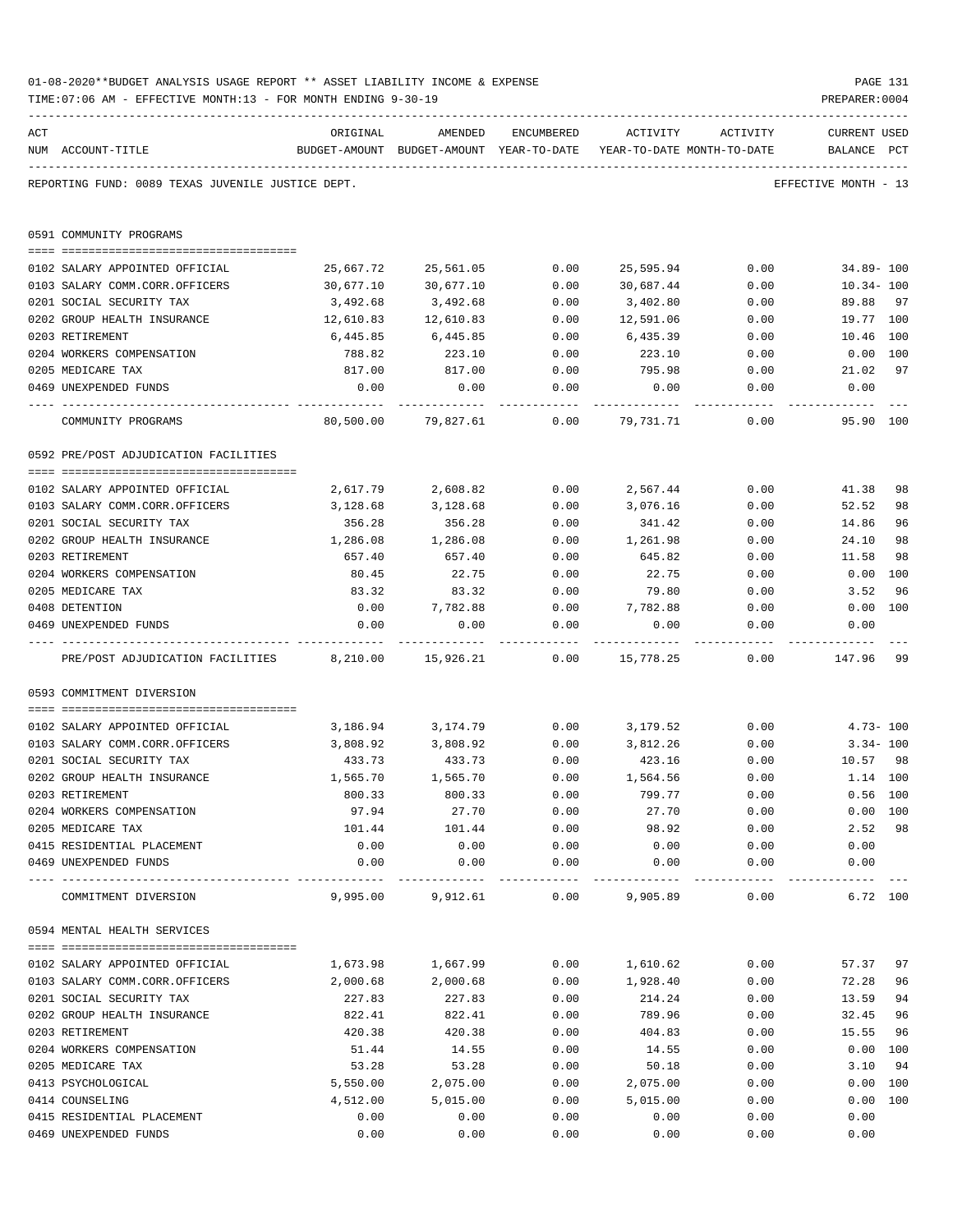| 01-08-2020**BUDGET ANALYSIS USAGE REPORT ** ASSET LIABILITY INCOME & EXPENSE |  |  |  | PAGE 132 |  |
|------------------------------------------------------------------------------|--|--|--|----------|--|
|                                                                              |  |  |  |          |  |

| ACT |                                                   | ORIGINAL      | AMENDED                    | ENCUMBERED | ACTIVITY                   | ACTIVITY | <b>CURRENT USED</b>  |     |
|-----|---------------------------------------------------|---------------|----------------------------|------------|----------------------------|----------|----------------------|-----|
|     | NUM ACCOUNT-TITLE                                 | BUDGET-AMOUNT | BUDGET-AMOUNT YEAR-TO-DATE |            | YEAR-TO-DATE MONTH-TO-DATE |          | BALANCE              | PCT |
|     | REPORTING FUND: 0089 TEXAS JUVENILE JUSTICE DEPT. |               |                            |            |                            |          | EFFECTIVE MONTH - 13 |     |
|     | MENTAL HEALTH SERVICES                            | 15,312.00     | 12,297.12                  | 0.00       | 12,102.78                  | 0.00     | 194.34 98            |     |
|     | 0994 LOCAL FUNDS CARRIED FORWARD                  |               |                            |            |                            |          |                      |     |
|     |                                                   |               |                            |            |                            |          |                      |     |
|     | 0415 RESIDENTIAL PLACEMENT                        | 0.00          | 0.00                       | 0.00       | 36,841.30                  |          | $0.00$ 36,841.30-    |     |
|     | 0488 LAW ENFORCEMENT INSURANCE                    | 0.00          | 0.00                       | 0.00       | 723.00                     | 0.00     | $723.00 -$           |     |
|     | LOCAL FUNDS CARRIED FORWARD                       | 0.00          | 0.00                       | 0.00       | 37,564.30                  | 0.00     | $37.564.30 -$        |     |
|     | 0995 LOCAL FUNDING                                |               |                            |            |                            |          |                      |     |
|     |                                                   |               |                            |            |                            |          |                      |     |
|     | 0102 SALARY APPOINTED OFFICIAL                    | 4,782.81      | 4,782.81                   | 0.00       | 4,792.76                   | 0.00     | $9.95 - 100$         |     |
|     | 0103 SALARY COMM.CORR.OFFICERS                    | 5,716.23      | 5,716.23                   | 0.00       | 5,747.22                   | 0.00     | $30.99 - 101$        |     |
|     | 0105 OFFICE MANAGER                               | 0.00          | 0.00                       | 0.00       | 0.00                       | 0.00     | 0.00                 |     |
|     | 0201 SOCIAL SECURITY TAX                          | 650.92        | 650.92                     | 0.00       | 637.60                     | 0.00     | 13.32                | 98  |
|     | 0202 GROUP HEALTH INSURANCE                       | 2,349.72      | 2,349.72                   | 0.00       | 2,360.58                   | 0.00     | $10.86 - 100$        |     |
|     | 0203 RETIREMENT                                   | 1,201.09      | 1,201.09                   | 0.00       | 1,205.83                   | 0.00     | $4.74 - 100$         |     |
|     | 0204 WORKERS COMPENSATION                         | 146.99        | 146.99                     | 0.00       | 41.57                      | 0.00     | 105.42               | 28  |
|     | 0205 MEDICARE TAX                                 | 152.24        | 152.24                     | 0.00       | 149.02                     | 0.00     | 3.22                 | 98  |
|     | 0401 AUDIT EXPENSE                                | 3,000.00      | 3,000.00                   | 0.00       | 2,600.00                   | 0.00     | 400.00               | 87  |
|     | 0404 DETENTION OPERATING COST FY20                | 0.00          | 0.00                       | 0.00       | 0.00                       | 0.00     | 0.00                 |     |
|     | 0405 DETENTION OPERATING COST FY19                | 132,000.00    | 132,000.00                 | 0.00       | 132,000.00                 | 0.00     | 0.00 100             |     |
|     | 0406 DETENTION OPERATING COST FY18                | 0.00          | 0.00                       | 0.00       | 0.00                       | 0.00     | 0.00                 |     |
|     | 0407 DETENTION OPERATING COST FY17                | 0.00          | 0.00                       | 0.00       | 0.00                       | 0.00     | 0.00                 |     |
|     | 0414 COUNSELING                                   | 0.00          | 0.00                       | 0.00       | 0.00                       | 0.00     | 0.00                 |     |
|     | 0415 RESIDENTIAL PLACEMENT                        | 10,000.00     | 10,000.00                  | 0.00       | 10,000.00                  | 0.00     | 0.00 100             |     |
|     | 0416 STRUCTURAL FAMILY THERAPY                    | 0.00          | 0.00                       | 0.00       | 0.00                       | 0.00     | 0.00                 |     |
|     | 0427 TRAVEL AND TRAINING                          | 0.00          | 0.00                       | 0.00       | 0.00                       | 0.00     | 0.00                 |     |
|     | 0453 COMPUTER SOFTWARE                            | 0.00          | 0.00                       | 0.00       | 0.00                       | 0.00     | 0.00                 |     |
|     | LOCAL FUNDING                                     | 160,000.00    | 160,000.00                 | 0.00       | 159,534.58                 | 0.00     | 465.42 100           |     |
|     | TEXAS JUVENILE JUSTICE DEPT.                      |               |                            |            |                            |          |                      |     |
|     | INCOME TOTALS                                     | 395,000.00    | 446,072.00                 |            | 494,052.14                 | 0.00     | 47,980.14+ 111       |     |
|     | EXPENSE TOTALS                                    | 395,000.00    | 446,072.00                 | 0.00       | 483,698.89                 | 0.00     | 37,626.89- 108       |     |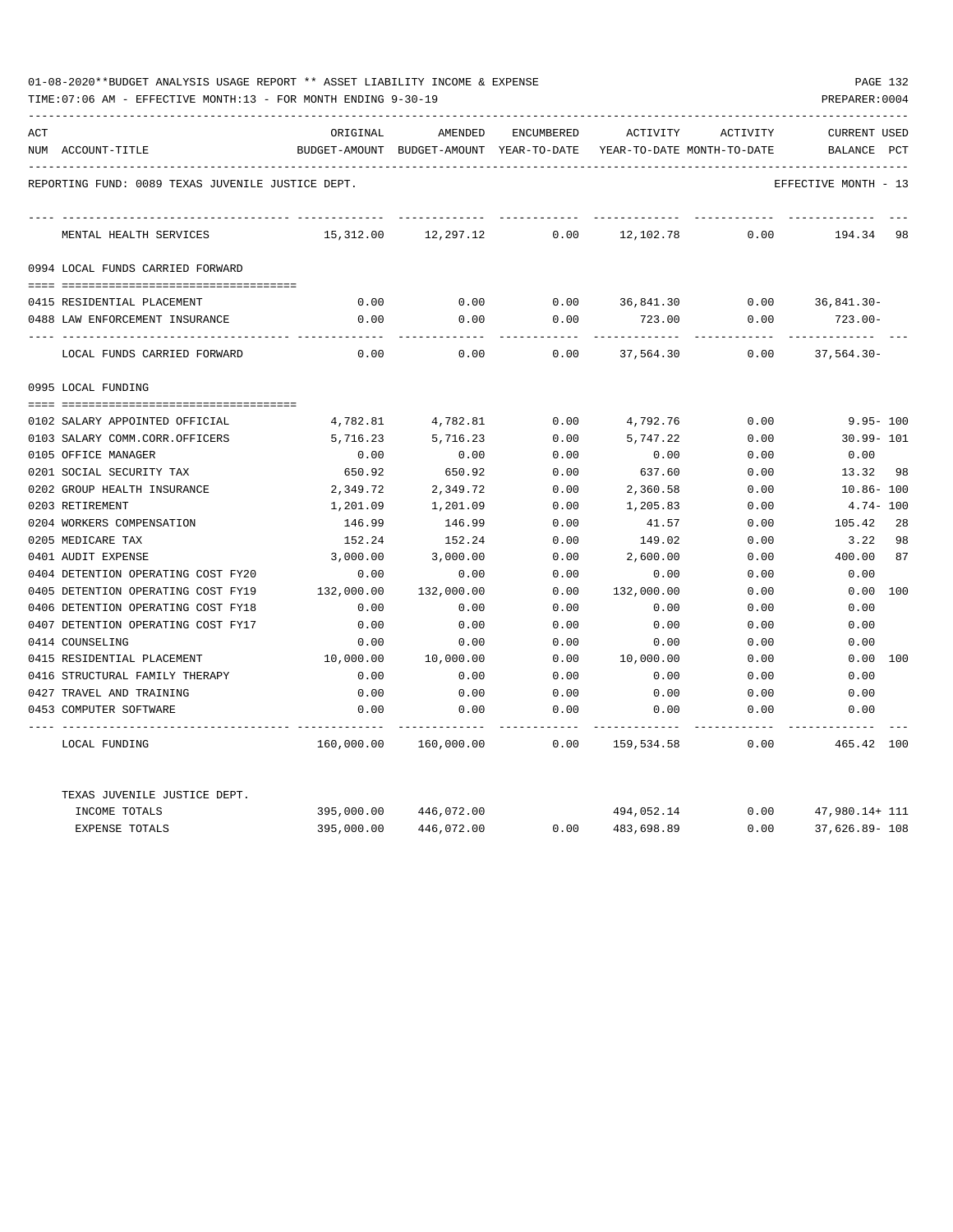|     | 01-08-2020**BUDGET ANALYSIS USAGE REPORT ** ASSET LIABILITY INCOME & EXPENSE<br>TIME: 07:06 AM - EFFECTIVE MONTH: 13 - FOR MONTH ENDING 9-30-19 |          |                                                     |            |          |                                        | PAGE 133<br>PREPARER: 0004         |                |
|-----|-------------------------------------------------------------------------------------------------------------------------------------------------|----------|-----------------------------------------------------|------------|----------|----------------------------------------|------------------------------------|----------------|
| ACT | NUM ACCOUNT-TITLE                                                                                                                               | ORIGINAL | AMENDED<br>BUDGET-AMOUNT BUDGET-AMOUNT YEAR-TO-DATE | ENCUMBERED | ACTIVITY | ACTIVITY<br>YEAR-TO-DATE MONTH-TO-DATE | <b>CURRENT USED</b><br>BALANCE PCT |                |
|     | REPORTING FUND: 0092 STATZER FUND                                                                                                               |          |                                                     |            |          |                                        | EFFECTIVE MONTH - 13               |                |
|     | 0103 CASH                                                                                                                                       |          |                                                     |            |          |                                        |                                    |                |
|     | 0100 STATZER-COMBINED FUNDS CHECKING                                                                                                            |          |                                                     |            | 703.08   |                                        | $0.00$ 5, 312.69                   |                |
|     | 0175 TEXPOOL                                                                                                                                    |          |                                                     |            | 995.51   | 0.00                                   | 40,956.31                          |                |
|     | CASH                                                                                                                                            |          |                                                     |            | 1,698.59 | 0.00                                   | 46,269.00                          |                |
|     | 0200 SYSTEM ADDED LIABILITY DEPARTMENT                                                                                                          |          |                                                     |            |          |                                        |                                    |                |
|     | 0900 SYSTEM ADDED LIABILITY LINE-ITEM                                                                                                           |          |                                                     |            | 0.00     | 0.00                                   | 0.00                               |                |
|     | 0910 SYSTEM ADDED LIABILITY LINE-ITEM                                                                                                           |          |                                                     |            | 0.00     | 0.00                                   | 0.00                               |                |
|     | SYSTEM ADDED LIABILITY DEPARTMENT                                                                                                               |          |                                                     |            | 0.00     | 0.00                                   | 0.00                               |                |
|     | 0271 EQUITY ACCOUNT                                                                                                                             |          |                                                     |            |          |                                        |                                    |                |
|     | 0200 EQUITY ACCOUNT                                                                                                                             |          |                                                     |            | 130.81   | 0.00                                   | 44,701.22                          |                |
|     | EQUITY ACCOUNT                                                                                                                                  |          |                                                     |            | 130.81   | 0.00                                   | 44,701.22                          |                |
|     | 0360 INTEREST EARNINGS                                                                                                                          |          |                                                     |            |          |                                        |                                    |                |
|     | 0100 INTEREST EARNINGS                                                                                                                          | 50.00    | 50.00                                               |            | 809.93   | 0.00                                   | 759.93+ 620                        |                |
|     | 0350 GOV. COMMODITY PROG. ASCS                                                                                                                  | 0.00     | 0.00                                                |            | 0.00     | 0.00                                   | 0.00                               |                |
|     | INTEREST EARNINGS                                                                                                                               | 50.00    | 50.00                                               | 0.00       | 809.93   | 0.00                                   | 759.93+ 620                        |                |
|     | 0370 RENT                                                                                                                                       |          |                                                     |            |          |                                        |                                    |                |
|     | 0100 RENT                                                                                                                                       | 560.00   | 560.00                                              |            | 757.85   | 0.00                                   | 197.85+ 135                        |                |
|     | 0130 REFUNDS & MISCELLANEOUS                                                                                                                    | 0.00     | 0.00                                                |            | 0.00     | 0.00                                   | 0.00                               |                |
|     | RENT                                                                                                                                            | 560.00   | 560.00                                              | 0.00       | 757.85   | 0.00                                   | 197.85+ 135                        |                |
|     | 0700 STATZER FARM                                                                                                                               |          |                                                     |            |          |                                        |                                    |                |
|     | 0310 OFFICE SUPPLIES                                                                                                                            | 0.00     | 0.00                                                | 0.00       | 0.00     | 0.00                                   | 0.00                               |                |
|     | 0430 BIDS AND NOTICES                                                                                                                           | 110.00   | 110.00                                              | 0.00       | 0.00     | 0.00                                   | 110.00                             | 0 <sub>0</sub> |
|     | 0484 APPRAISALS                                                                                                                                 | 0.00     | 0.00                                                | 0.00       | 0.00     | 0.00                                   | 0.00                               |                |
|     | 0490 LITERACY COUNCIL DONATION                                                                                                                  | 500.00   | 500.00                                              | 0.00       | 0.00     | 0.00                                   | 500.00                             | 0 <sub>0</sub> |
|     | STATZER FARM                                                                                                                                    | 610.00   | 610.00                                              | 0.00       | 0.00     | 0.00                                   | 610.00                             | 0 <sub>0</sub> |
|     | 0999 ACCOUNTS PAYABLE                                                                                                                           |          |                                                     |            |          |                                        |                                    |                |
|     | 0100 A/P CLEARING ACCOUNT                                                                                                                       |          |                                                     |            | 0.00     | 0.00                                   | 0.00                               |                |
|     | ACCOUNTS PAYABLE                                                                                                                                |          |                                                     |            | 0.00     | 0.00                                   | 0.00                               |                |
|     | STATZER FUND                                                                                                                                    |          |                                                     |            |          |                                        |                                    |                |
|     | INCOME TOTALS                                                                                                                                   | 610.00   | 610.00                                              |            | 1,567.78 | 0.00                                   | 957.78+ 257                        |                |
|     | EXPENSE TOTALS                                                                                                                                  | 610.00   | 610.00                                              | 0.00       | 0.00     | 0.00                                   | 610.00                             | 00             |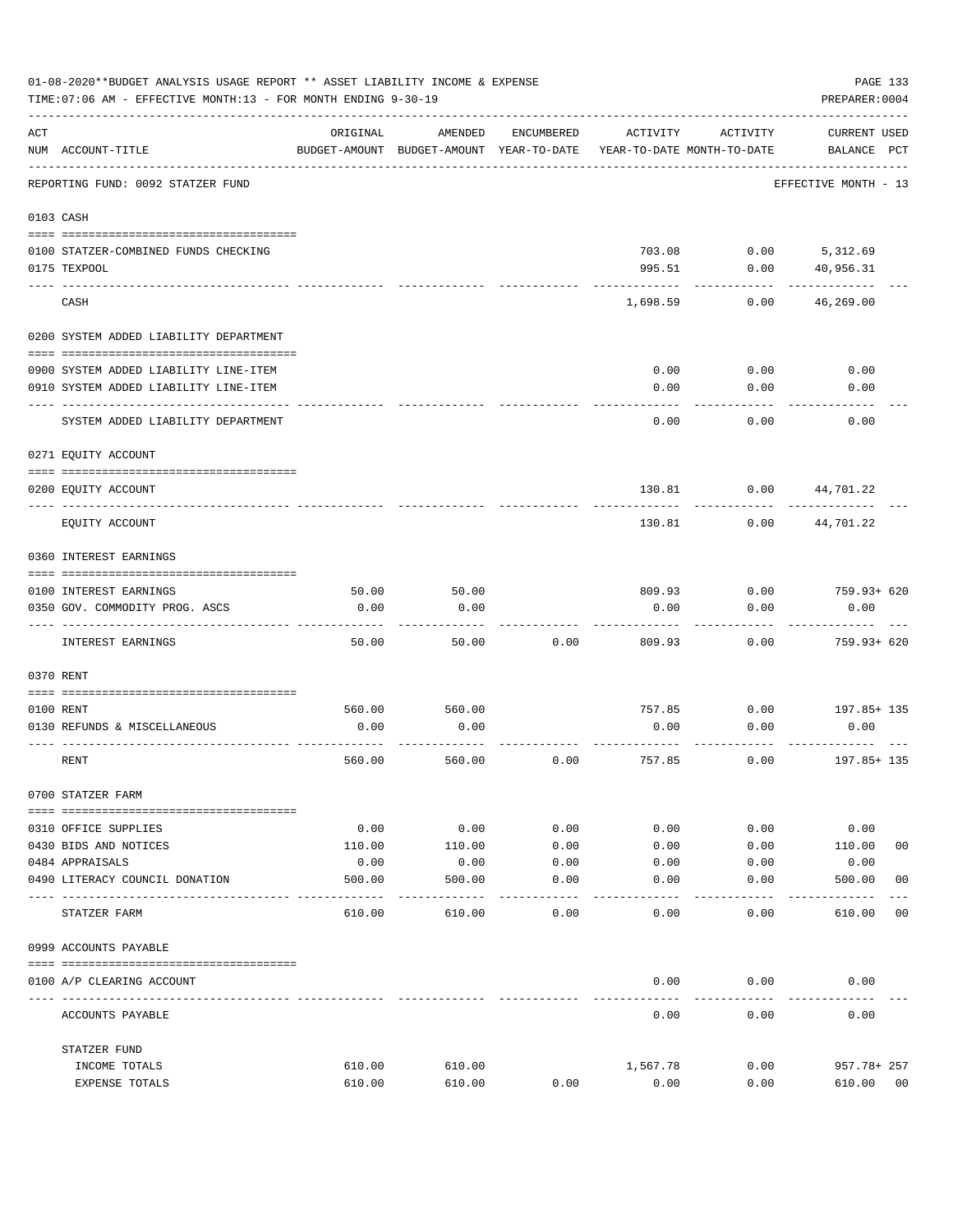| 01-08-2020**BUDGET ANALYSIS USAGE REPORT ** ASSET LIABILITY INCOME & EXPENSE<br>TIME: 07:06 AM - EFFECTIVE MONTH: 13 - FOR MONTH ENDING 9-30-19<br>PREPARER: 0004 |                                                             |          |                                          |            |                            |                  |                      |  |
|-------------------------------------------------------------------------------------------------------------------------------------------------------------------|-------------------------------------------------------------|----------|------------------------------------------|------------|----------------------------|------------------|----------------------|--|
| ACT                                                                                                                                                               |                                                             | ORIGINAL | AMENDED                                  | ENCUMBERED | ACTIVITY                   | ACTIVITY         | <b>CURRENT USED</b>  |  |
|                                                                                                                                                                   | NUM ACCOUNT-TITLE                                           |          | BUDGET-AMOUNT BUDGET-AMOUNT YEAR-TO-DATE |            | YEAR-TO-DATE MONTH-TO-DATE |                  | BALANCE PCT          |  |
|                                                                                                                                                                   | REPORTING FUND: 0093 TX. COMM. DEVELOPMENT PGM              |          |                                          |            |                            |                  | EFFECTIVE MONTH - 13 |  |
|                                                                                                                                                                   | 0103 CASH                                                   |          |                                          |            |                            |                  |                      |  |
|                                                                                                                                                                   |                                                             |          |                                          |            |                            |                  |                      |  |
|                                                                                                                                                                   | 0909 CASH- #713169 RANDOLPH                                 |          |                                          |            | 0.00                       | ---------        | $0.00$ 100.00        |  |
|                                                                                                                                                                   | CASH                                                        |          |                                          |            | 0.00                       | 0.00             | 100.00               |  |
|                                                                                                                                                                   | 0120 RECEIVABLES                                            |          |                                          |            |                            |                  |                      |  |
|                                                                                                                                                                   |                                                             |          |                                          |            |                            |                  |                      |  |
|                                                                                                                                                                   | 0312 DUE FROM OTHER GOVERNMENT                              |          |                                          |            | 0.00                       | 0.00<br>-------- | 0.00                 |  |
|                                                                                                                                                                   | RECEIVABLES                                                 |          |                                          |            | 0.00                       | 0.00             | 0.00                 |  |
|                                                                                                                                                                   | 0200 LIABILITY ACCOUNT                                      |          |                                          |            |                            |                  |                      |  |
|                                                                                                                                                                   | 0910 SYSTEM ADDED LIABILITY                                 |          |                                          |            | 0.00                       | 0.00             | 0.00                 |  |
|                                                                                                                                                                   | LIABILITY ACCOUNT                                           |          |                                          |            | 0.00                       | 0.00             | 0.00                 |  |
|                                                                                                                                                                   | 0271 EQUITY ACCOUNT                                         |          |                                          |            |                            |                  |                      |  |
|                                                                                                                                                                   | 0200 EQUITY ACCOUNT                                         |          |                                          |            | 0.00                       | 0.00             | 100.00               |  |
|                                                                                                                                                                   | EQUITY ACCOUNT                                              |          |                                          |            | 0.00                       | 0.00             | 100.00               |  |
|                                                                                                                                                                   | 0330 GRANT INCOME                                           |          |                                          |            |                            |                  |                      |  |
|                                                                                                                                                                   |                                                             |          |                                          |            |                            |                  |                      |  |
|                                                                                                                                                                   | 0909 GRANT #713169 RANDOLPH<br>---------------------- ----- | 0.00     | 0.00                                     |            | 0.00                       | 0.00             | 0.00                 |  |
|                                                                                                                                                                   | GRANT INCOME                                                | 0.00     | 0.00                                     | 0.00       | 0.00                       | 0.00             | 0.00                 |  |
|                                                                                                                                                                   | 0370 REFUNDS & MISCELLANEOUS                                |          |                                          |            |                            |                  |                      |  |
|                                                                                                                                                                   |                                                             |          |                                          |            |                            |                  |                      |  |
|                                                                                                                                                                   | 0130 REFUNDS & MISCELLANEOUS                                | 0.00     | 0.00                                     |            | 0.00                       | 0.00             | 0.00                 |  |
|                                                                                                                                                                   | REFUNDS & MISCELLANEOUS                                     | 0.00     | 0.00                                     | 0.00       | 0.00                       | 0.00             | 0.00                 |  |
|                                                                                                                                                                   | 0909 GRANT #713169 RANDOLPH                                 |          |                                          |            |                            |                  |                      |  |
|                                                                                                                                                                   |                                                             |          |                                          |            |                            |                  |                      |  |
|                                                                                                                                                                   | 0414 GRANT ADMINISTRATION                                   | 0.00     | 0.00                                     | 0.00       | 0.00                       | 0.00             | 0.00                 |  |
|                                                                                                                                                                   | 0415 CONSTRUCTION EXPENSE                                   | 0.00     | 0.00                                     | 0.00       | 0.00                       | 0.00             | 0.00                 |  |
|                                                                                                                                                                   | 0416 ENGINEERING                                            | 0.00     | 0.00                                     | 0.00       | 0.00                       | 0.00             | 0.00                 |  |
|                                                                                                                                                                   | GRANT #713169 RANDOLPH                                      | 0.00     | 0.00                                     | 0.00       | 0.00                       | 0.00             | 0.00                 |  |
|                                                                                                                                                                   | TX. COMM. DEVELOPMENT PGM                                   |          |                                          |            |                            |                  |                      |  |
|                                                                                                                                                                   | INCOME TOTALS                                               | 0.00     | 0.00                                     |            | 0.00                       | 0.00             | 0.00                 |  |
|                                                                                                                                                                   | EXPENSE TOTALS                                              | 0.00     | 0.00                                     | 0.00       | 0.00                       | 0.00             | 0.00                 |  |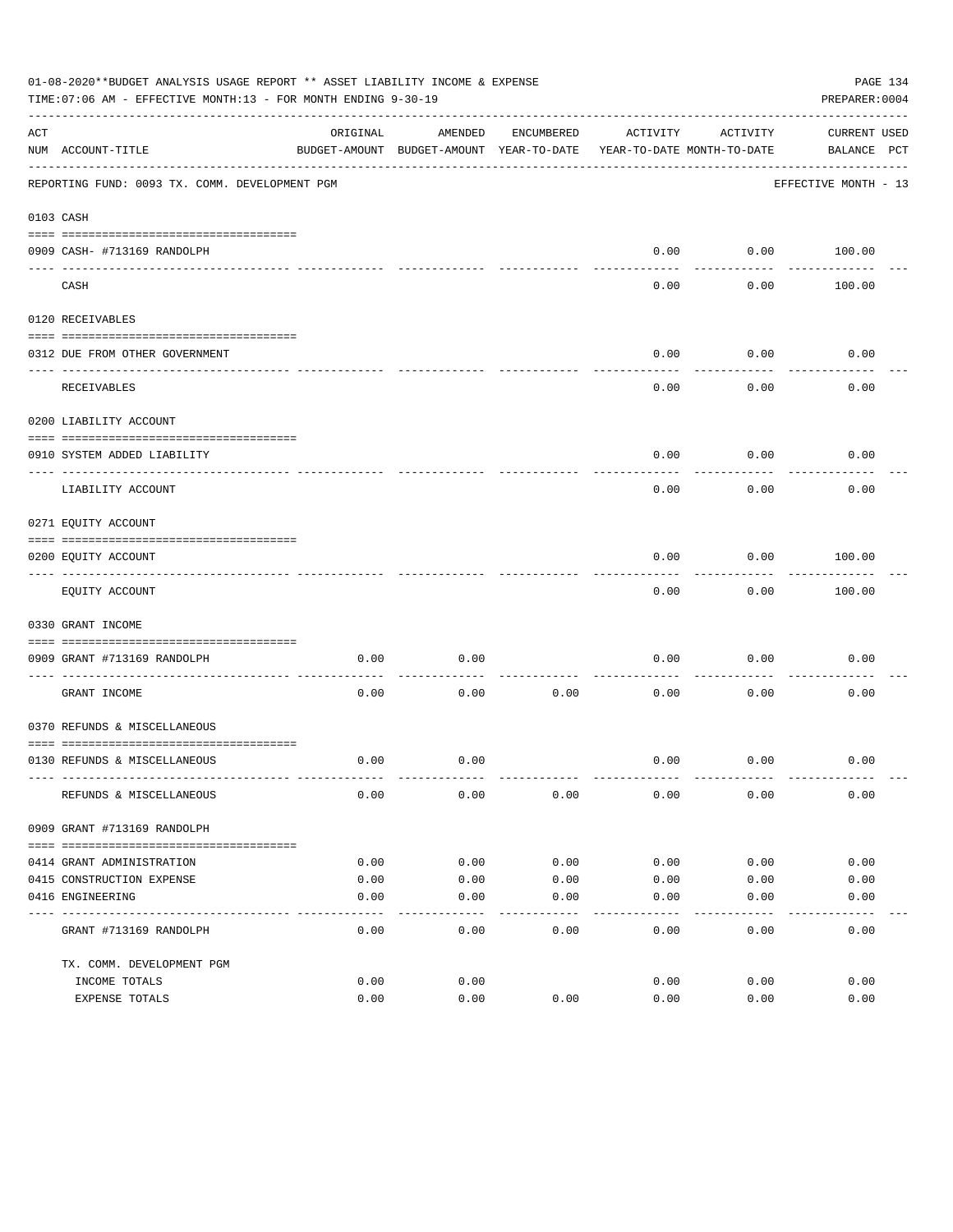|     | 01-08-2020**BUDGET ANALYSIS USAGE REPORT ** ASSET LIABILITY INCOME & EXPENSE<br>TIME: 07:06 AM - EFFECTIVE MONTH: 13 - FOR MONTH ENDING 9-30-19 |          |         |            |                                                                                 |                   | PAGE 135<br>PREPARER: 0004         |
|-----|-------------------------------------------------------------------------------------------------------------------------------------------------|----------|---------|------------|---------------------------------------------------------------------------------|-------------------|------------------------------------|
| ACT | NUM ACCOUNT-TITLE                                                                                                                               | ORIGINAL | AMENDED | ENCUMBERED | ACTIVITY<br>BUDGET-AMOUNT BUDGET-AMOUNT YEAR-TO-DATE YEAR-TO-DATE MONTH-TO-DATE | ACTIVITY          | <b>CURRENT USED</b><br>BALANCE PCT |
|     | REPORTING FUND: 0095 PAYROLL                                                                                                                    |          |         |            |                                                                                 |                   | EFFECTIVE MONTH - 13               |
|     | 0100 PAYROLL CLEARING ACCOUNT                                                                                                                   |          |         |            |                                                                                 |                   |                                    |
|     | 0100 PAYROLL CASH<br>-------------------                                                                                                        |          |         |            | $3.72-$<br>------                                                               | 0.00<br>--------- | 20.64                              |
|     | PAYROLL CLEARING ACCOUNT                                                                                                                        |          |         |            | $3.72-$                                                                         | 0.00              | 20.64                              |
|     | 0200 SYSTEM ADDED LIABILITY DEPARTMENT                                                                                                          |          |         |            |                                                                                 |                   |                                    |
|     | 0910 SYSTEM ADDED LIABILITY LINE-ITEM                                                                                                           |          |         |            | 0.00                                                                            | 0.00              | 0.00                               |
|     | SYSTEM ADDED LIABILITY DEPARTMENT                                                                                                               |          |         |            | 0.00                                                                            | 0.00              | 0.00                               |
|     | 0271 EQUITY ACCOUNT                                                                                                                             |          |         |            |                                                                                 |                   |                                    |
|     | 0200 DEPOSITS                                                                                                                                   |          |         |            | 0.00                                                                            | 0.00              | 24.36                              |
|     | EQUITY ACCOUNT                                                                                                                                  |          |         |            | 0.00                                                                            | 0.00              | 24.36                              |
|     | 0360 INTEREST EARNINGS                                                                                                                          |          |         |            |                                                                                 |                   |                                    |
|     | 0100 INTEREST EARNINGS                                                                                                                          | 0.00     | 0.00    |            | 0.00                                                                            | 0.00              | 0.00                               |
|     | INTEREST EARNINGS                                                                                                                               | 0.00     | 0.00    | 0.00       | 0.00                                                                            | 0.00              | 0.00                               |
|     | 0370 MISCELLANEOUS                                                                                                                              |          |         |            |                                                                                 |                   |                                    |
|     | 0125 AFLAC FSA CLEARING                                                                                                                         | 0.00     | 0.00    |            | 0.00                                                                            | 0.00              | 0.00                               |
|     | 0130 REFUNDS & MISCELLANEOUS                                                                                                                    | 0.00     | 0.00    |            | $3.72-$                                                                         | 0.00              | 3.72                               |
|     | MISCELLANEOUS                                                                                                                                   | 0.00     | 0.00    | 0.00       | $3.72-$                                                                         | 0.00              | 3.72                               |
|     | PAYROLL                                                                                                                                         |          |         |            |                                                                                 |                   |                                    |
|     | INCOME TOTALS                                                                                                                                   | 0.00     | 0.00    |            | $3.72-$                                                                         | 0.00              | 3.72                               |
|     | <b>EXPENSE TOTALS</b>                                                                                                                           | 0.00     | 0.00    | 0.00       | 0.00                                                                            | 0.00              | 0.00                               |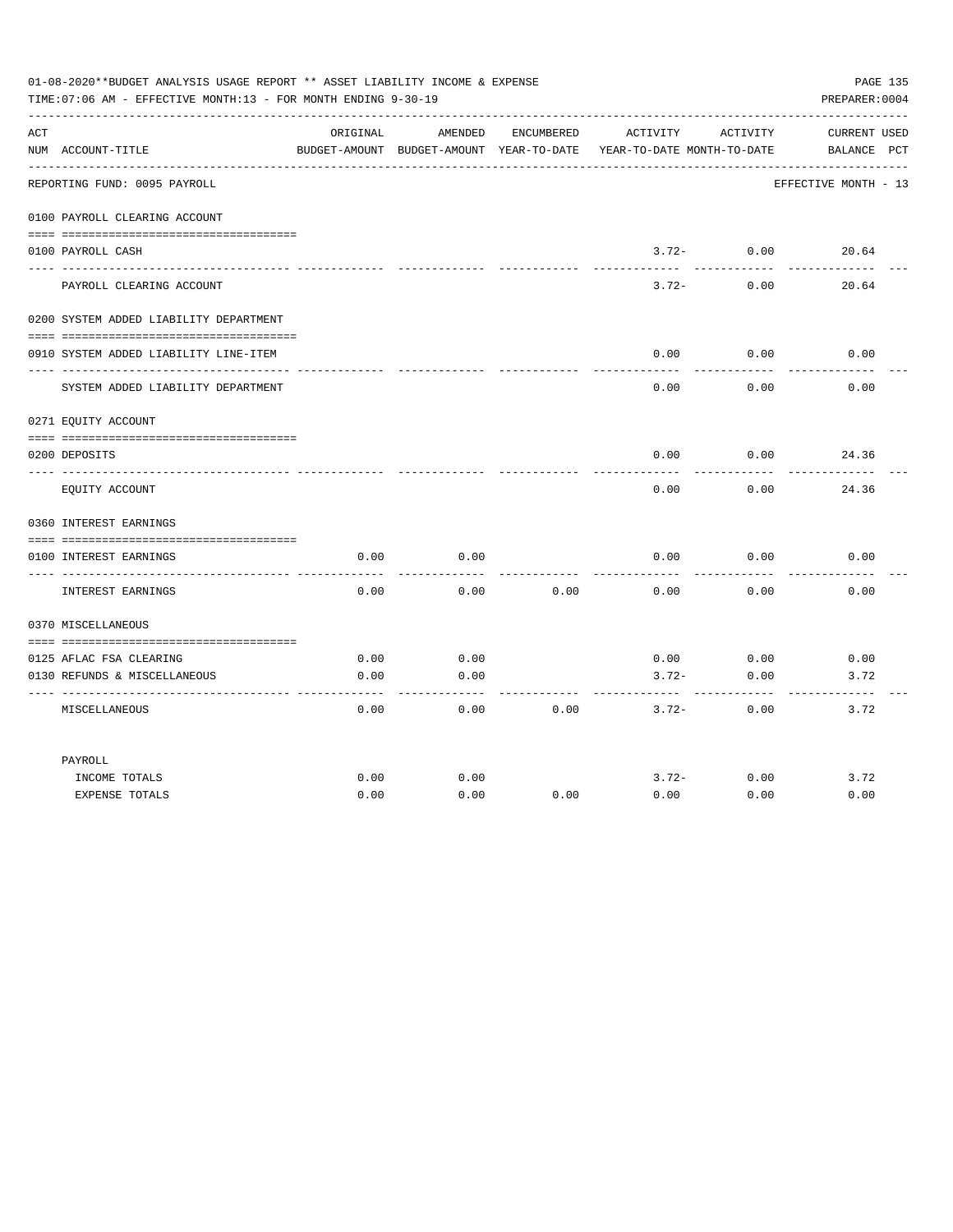|     | 01-08-2020**BUDGET ANALYSIS USAGE REPORT ** ASSET LIABILITY INCOME & EXPENSE<br>TIME: 07:06 AM - EFFECTIVE MONTH: 13 - FOR MONTH ENDING 9-30-19 |          |         |      |                                                                                            |          | PAGE 136<br>PREPARER: 0004                         |
|-----|-------------------------------------------------------------------------------------------------------------------------------------------------|----------|---------|------|--------------------------------------------------------------------------------------------|----------|----------------------------------------------------|
| ACT | NUM ACCOUNT-TITLE                                                                                                                               | ORIGINAL | AMENDED |      | ENCUMBERED ACTIVITY<br>BUDGET-AMOUNT BUDGET-AMOUNT YEAR-TO-DATE YEAR-TO-DATE MONTH-TO-DATE | ACTIVITY | <b>CURRENT USED</b><br>BALANCE PCT                 |
|     | REPORTING FUND: 0098 CAPITAL ASSETS                                                                                                             |          |         |      |                                                                                            |          | EFFECTIVE MONTH - 13                               |
|     | 0160 CAPITAL ASSETS                                                                                                                             |          |         |      |                                                                                            |          |                                                    |
|     |                                                                                                                                                 |          |         |      |                                                                                            |          |                                                    |
|     | 0100 LAND                                                                                                                                       |          |         |      | 0.00                                                                                       |          | $0.00$ $341,561.30$                                |
|     | 0200 BUILDINGS                                                                                                                                  |          |         |      | 0.00                                                                                       | 0.00     | 4,737,000.00                                       |
|     | 0201 ACCUM.DEPRECIATION-BUILDINGS                                                                                                               |          |         |      | 117,766.66-                                                                                | 0.00     | $3,494,444.40-$                                    |
|     | 0210 AUTOMOBILES AND TRUCKS                                                                                                                     |          |         |      | 275,760.61                                                                                 | 0.00     | 2,289,535.41                                       |
|     | 0211 ACCUM.DEPR.AUTOS AND TRUCKS                                                                                                                |          |         |      | 43,892.61                                                                                  | 0.00     | 1,392,369.10-                                      |
|     | 0215 COMPUTER EQUIPMENT                                                                                                                         |          |         |      | 105,533.91                                                                                 | 0.00     | 753,474.11                                         |
|     | 0216 ACCUM.DEPR.-COMPUTER EQUIPMENT                                                                                                             |          |         |      | $9,150.42-$                                                                                | 0.00     | 657,090.62-                                        |
|     | 0220 OFFICE EQUIPMENT                                                                                                                           |          |         |      | 64,986.80                                                                                  | 0.00     | 164,640.04                                         |
|     | 0221 ACCUM. DEPR. - OFFICE EQUIPMENT                                                                                                            |          |         |      | 773.64-                                                                                    | 0.00     | $100, 426.88 -$                                    |
|     | 0225 RADIO EQUIPMENT                                                                                                                            |          |         |      | 0.00                                                                                       | 0.00     | 213, 359.45                                        |
|     | 0226 ACCUM.DEPR.-RADIO EQUIPMENT                                                                                                                |          |         |      | $7,116.25-$                                                                                | 0.00     | $208, 278.09 -$                                    |
|     | 0227 SECURITY EQUIPMENT                                                                                                                         |          |         |      | 106,272.36                                                                                 | 0.00     | 111,850.36                                         |
|     | 0228 ACCUM.DEP. - SECURITY EQUIPMENT                                                                                                            |          |         |      | 19,571.40-                                                                                 | 0.00     | 20,036.23-                                         |
|     | 0230 ROADS                                                                                                                                      |          |         |      | 23,185.61                                                                                  |          | $0.00 \quad 17,841,000.74$                         |
|     | 0231 ACCUM. DEPRECIATION-ROADS                                                                                                                  |          |         |      | 77,938.75-                                                                                 |          | $0.00 \quad 14,422,516.81$ -                       |
|     | 0235 BRIDGES                                                                                                                                    |          |         |      | 107,466.18-                                                                                |          | 0.00 10,580,176.85                                 |
|     | 0236 ACCUM. DEPRECIATION-BRIDGES                                                                                                                |          |         |      | 1,263,020.82                                                                               |          | $0.00 \quad 3,673,811.72$ -                        |
|     | 0300 ROAD EQUIPMENT                                                                                                                             |          |         |      | 331,786.85                                                                                 |          | $0.00 \quad 3,707,840.28$                          |
|     | 0301 ACCUM.DEPRECIATION-ROAD EQUIPMENT                                                                                                          |          |         |      | 127,986.10-                                                                                |          | $0.00 \quad 2,812,298.86 -$                        |
|     | 0400 CONSTRUCTION IN PROGRESS                                                                                                                   |          |         |      | 1,149,461.29<br>------------- ------------                                                 |          | $0.00 \quad 1,149,461.29$<br>-------------         |
|     | CAPITAL ASSETS                                                                                                                                  |          |         |      | 2,896,131.46                                                                               |          | $0.00 \quad 15,108,627.12$                         |
|     | 0271 EQUITY ACCOUNT                                                                                                                             |          |         |      |                                                                                            |          |                                                    |
|     |                                                                                                                                                 |          |         |      |                                                                                            |          |                                                    |
|     | 0200 EQUITY ACCOUNT                                                                                                                             |          |         |      | ------------- ------------                                                                 |          | 2,896,131.46- 0.00 15,108,627.12-<br>------------- |
|     | EQUITY ACCOUNT                                                                                                                                  |          |         |      | 2,896,131.46-                                                                              |          | $0.00 \quad 15,108,627.12 -$                       |
|     | CAPITAL ASSETS                                                                                                                                  |          |         |      |                                                                                            |          |                                                    |
|     | INCOME TOTALS                                                                                                                                   | 0.00     | 0.00    |      | 0.00                                                                                       | 0.00     | 0.00                                               |
|     | <b>EXPENSE TOTALS</b>                                                                                                                           | 0.00     | 0.00    | 0.00 | 0.00                                                                                       | 0.00     | 0.00                                               |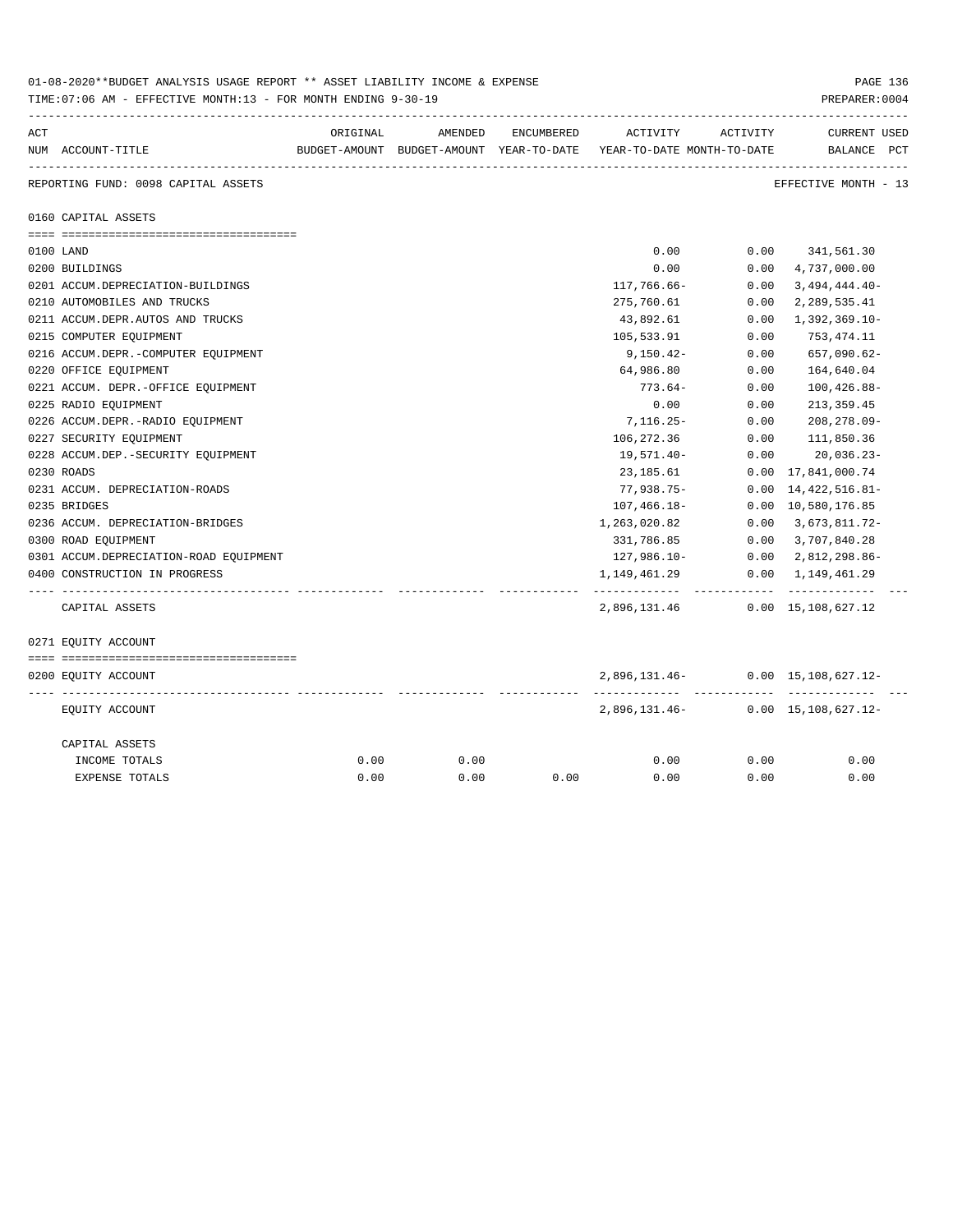|     | 01-08-2020**BUDGET ANALYSIS USAGE REPORT ** ASSET LIABILITY INCOME & EXPENSE<br>TIME: 07:06 AM - EFFECTIVE MONTH: 13 - FOR MONTH ENDING 9-30-19 |          |         |            |                                                                     |                 | PAGE 137<br>PREPARER: 0004    |
|-----|-------------------------------------------------------------------------------------------------------------------------------------------------|----------|---------|------------|---------------------------------------------------------------------|-----------------|-------------------------------|
| ACT |                                                                                                                                                 | ORIGINAL | AMENDED | ENCUMBERED | ACTIVITY                                                            | ACTIVITY        | <b>CURRENT USED</b>           |
|     | NUM ACCOUNT-TITLE                                                                                                                               |          |         |            | BUDGET-AMOUNT BUDGET-AMOUNT YEAR-TO-DATE YEAR-TO-DATE MONTH-TO-DATE |                 | BALANCE PCT                   |
|     | REPORTING FUND: 0099 GOVERNMENTAL DEBT                                                                                                          |          |         |            |                                                                     |                 | EFFECTIVE MONTH - 13          |
|     | 0170 DEFERRED PENSION OUTFLOW                                                                                                                   |          |         |            |                                                                     |                 |                               |
|     | 0200 DEFERRED PENSION OUTFLOW                                                                                                                   |          |         |            |                                                                     | ---------       | 380,591.00- 0.00 1,424,804.00 |
|     | DEFERRED PENSION OUTFLOW                                                                                                                        |          |         |            |                                                                     |                 | 380,591.00- 0.00 1,424,804.00 |
|     | 0200 GOVERNMENTAL DEBT                                                                                                                          |          |         |            |                                                                     |                 |                               |
|     |                                                                                                                                                 |          |         |            |                                                                     |                 |                               |
|     | 0240 ACCRUED INTEREST                                                                                                                           |          |         |            | $48,769.00 -$                                                       | 0.00            | 61,179.00                     |
|     | 0250 GENERAL OBLIGATION BOND                                                                                                                    |          |         |            | $160,000.00 -$                                                      | 0.00            | 5,930,000.00                  |
|     | 0251 GOB-CURRENT PORTION                                                                                                                        |          |         |            | 100,000.00                                                          | 0.00            | 160,000.00                    |
|     | 0255 BOND DISCOUNT CURRENT                                                                                                                      |          |         |            | 0.00                                                                | 0.00            | $2,699.60-$                   |
|     | 0256 BOND DISCOUNT                                                                                                                              |          |         |            | 2,699.60                                                            | 0.00            | $60,741.09 -$                 |
|     | 0257 BOND PREMIUM CURRENT                                                                                                                       |          |         |            | 0.00                                                                | 0.00            | 10,976.99                     |
|     | 0258 BOND PREMIUM                                                                                                                               |          |         |            | $10,976.99 -$                                                       | 0.00            | 246,982.37                    |
|     | 0275 NOTES PAYABLE                                                                                                                              |          |         |            | 0.00                                                                | 0.00            | 0.00                          |
|     | 0277 NOTE #16240648-SHERIFF                                                                                                                     |          |         |            | 0.00                                                                | 0.00            | 0.00                          |
|     | 0278 NOTE #16308936-SHERIFF                                                                                                                     |          |         |            | 0.00                                                                | 0.00            | 0.00                          |
|     | 0279 NOTE #16291000-R&B#3                                                                                                                       |          |         |            | 0.00                                                                | 0.00            | 0.00                          |
|     | 0280 NOTE #16295968-R&B#3                                                                                                                       |          |         |            | 0.00                                                                | 0.00            | 0.00                          |
|     | 0281 ODYSSEY #16235752-GENERAL                                                                                                                  |          |         |            | 0.00                                                                | 0.00            | 0.00                          |
|     | 0310 CAPITAL LEASE-CURRENT PORTION                                                                                                              |          |         |            | $89,024.03 -$                                                       | 0.00            | 0.00                          |
|     | 0350 ACCRUED COMPENSATION                                                                                                                       |          |         |            | 19,619.78                                                           | 0.00            | 199,433.20                    |
|     | 0400 NET PENSION LIABILITY                                                                                                                      |          |         |            | 1,276,713.00-                                                       | 0.00            | 897,879.00                    |
|     | 0450 DEFERRED PENSION IN FLOW                                                                                                                   |          |         |            | 1,021,284.00                                                        | 0.00            | 1,225,677.00                  |
|     | GOVERNMENTAL DEBT                                                                                                                               |          |         |            | . <u>.</u><br>441,879.64-                                           | -------<br>0.00 | -------------<br>8,668,686.87 |
|     | 0271 EQUITY                                                                                                                                     |          |         |            |                                                                     |                 |                               |
|     | 0200 EQUITY ACCOUNT                                                                                                                             |          |         |            | 61,288.64                                                           |                 | $0.00$ 7, 243, 882.87-        |
|     | EOUITY                                                                                                                                          |          |         |            | 61,288.64                                                           |                 | $0.00$ 7, 243, 882.87-        |
|     | GOVERNMENTAL DEBT                                                                                                                               |          |         |            |                                                                     |                 |                               |
|     | INCOME TOTALS                                                                                                                                   | 0.00     | 0.00    |            | 0.00                                                                | 0.00            | 0.00                          |
|     | <b>EXPENSE TOTALS</b>                                                                                                                           | 0.00     | 0.00    | 0.00       | 0.00                                                                | 0.00            | 0.00                          |